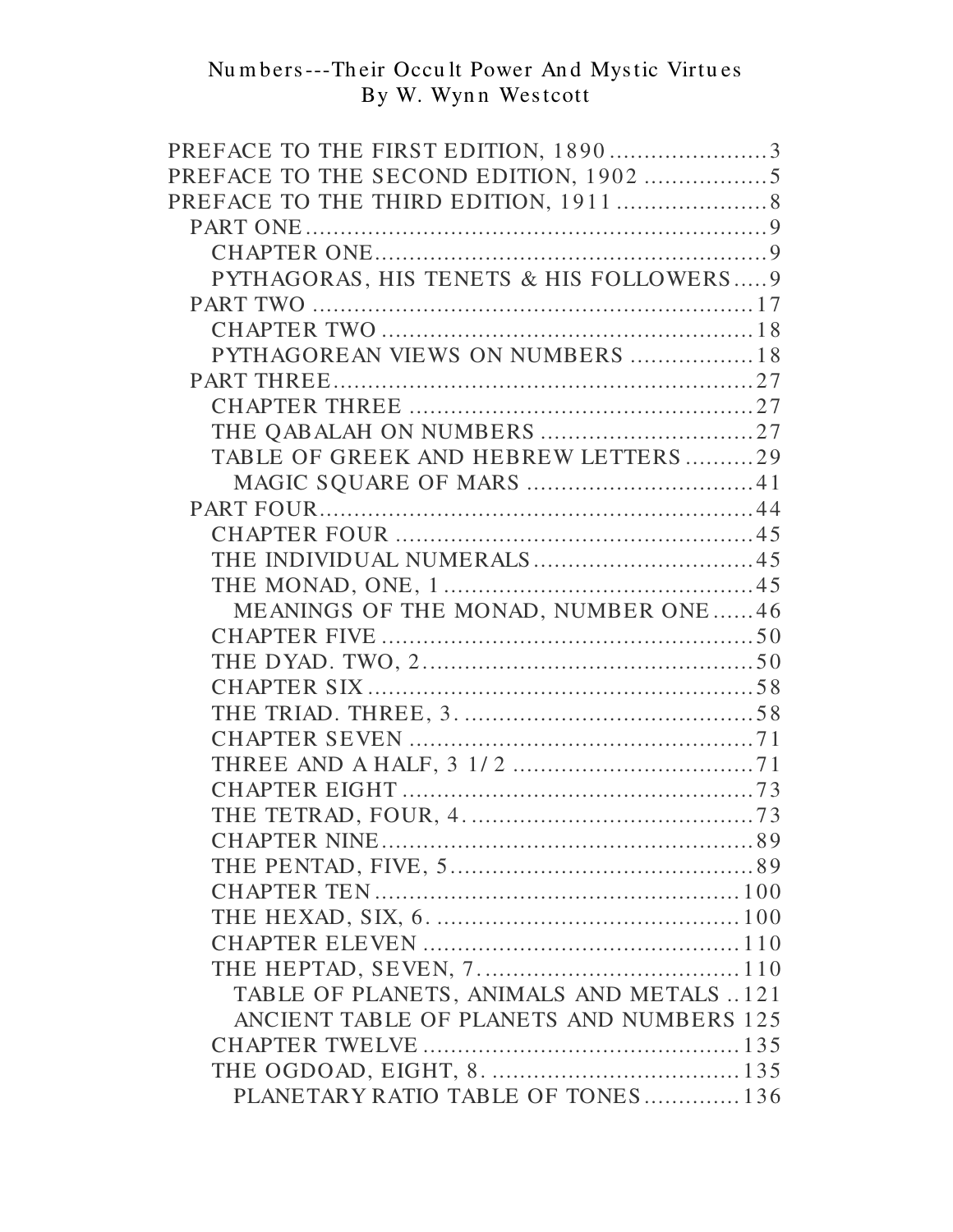| TABLE OF PLANETS AND NUMBERS  145        |
|------------------------------------------|
| TABLE OF ZODIACAL SIGNS & NUMBERS146     |
|                                          |
|                                          |
|                                          |
|                                          |
|                                          |
|                                          |
| TABLE OF BIRDS, ANIMALS AND FLOWERS166   |
| TABLE OF COLORS & ZODIAC SIGNS167        |
| TABLE OF ZODIAC WITH SEX, DAY & NIGHT167 |
| TABLE OF ZODIAC & DIRECTIONS  168        |
| TABLE OF ZODIAC AND PLANETS 169          |
| TABLE OF 12 PERMUTATIONS OF IHVH171      |
|                                          |
|                                          |
|                                          |
| SOME HINDU USES OF NUMBERS  180          |
|                                          |
|                                          |
|                                          |
| THE APOCALYPTIC NUMBERS 208              |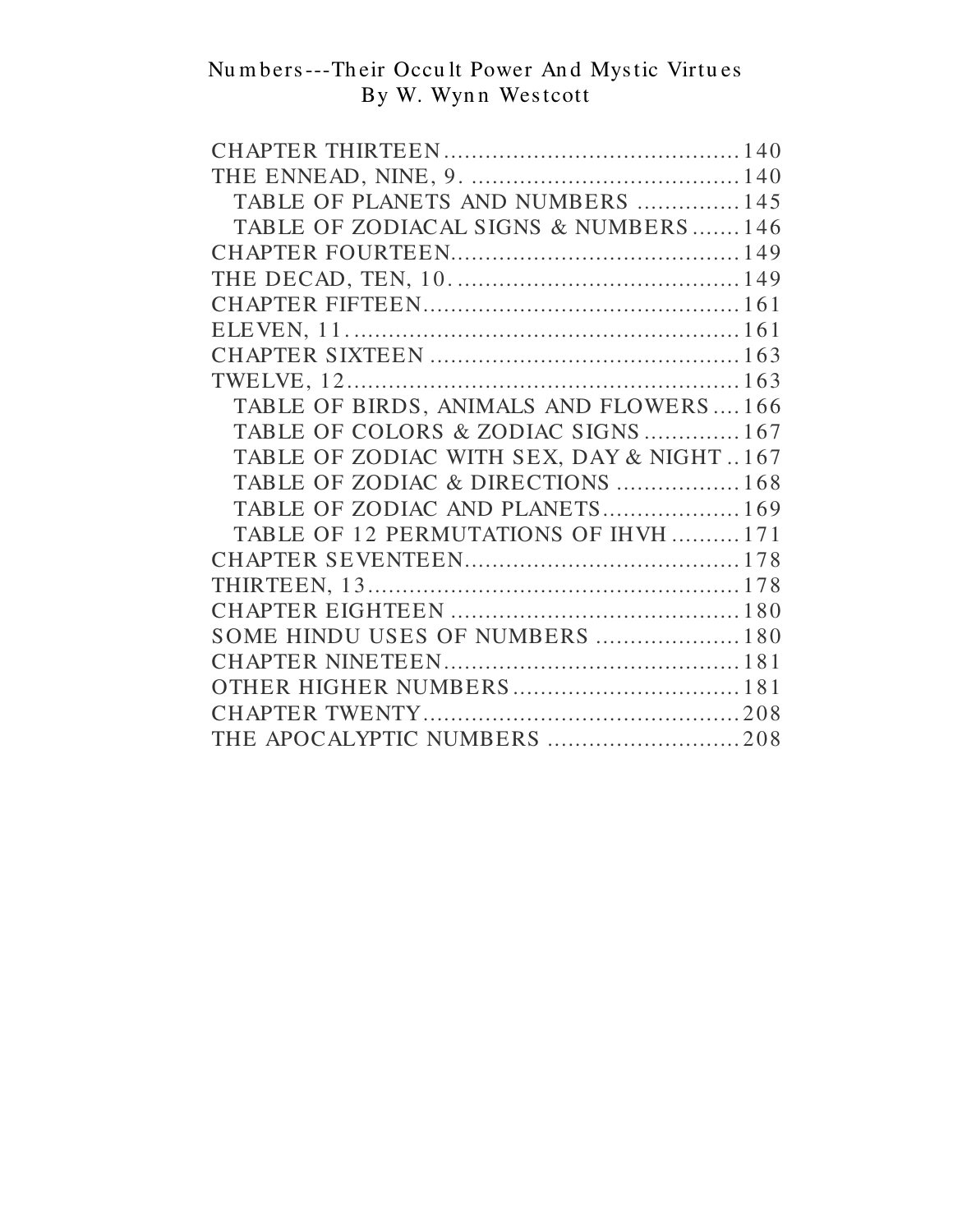## PREFACE TO THE FIRST EDITION, 1890



even years have passed since this essay was written, and the MSS. pages have been lent to many friends and students of mystic lore and occult meanings. It is only at the earnest request of these kindly critics that I have consented to publish this volume. The contents are necessarily of a fragmentary

character, and have been collected from an immense number of sources; the original matter has been intentionally reduced to the least possible quantity, so as to obtain space for the inclusion of the utmost amount of ancient, quaint and occult learning. It is impossible to give even an approximate list of works which have been consulted; direct quotations have been acknowledged in numerous instances, and (perhaps naturally) many a statement might have been equally well quoted from the book of a contemporary author, a mediaeval monk, a Roman historian, a Greek poet, or a Hindu Adept. To give the credit to the modern author would not be fair to the ancient sage, to refer the reader to a Sanskrit tome would be in most cases only loss of time and waste of paper. My great difficulty has been to supply information mystic enough to match the ideal of the work, and yet not so esoteric as to convey truths which Adepts have still concealed.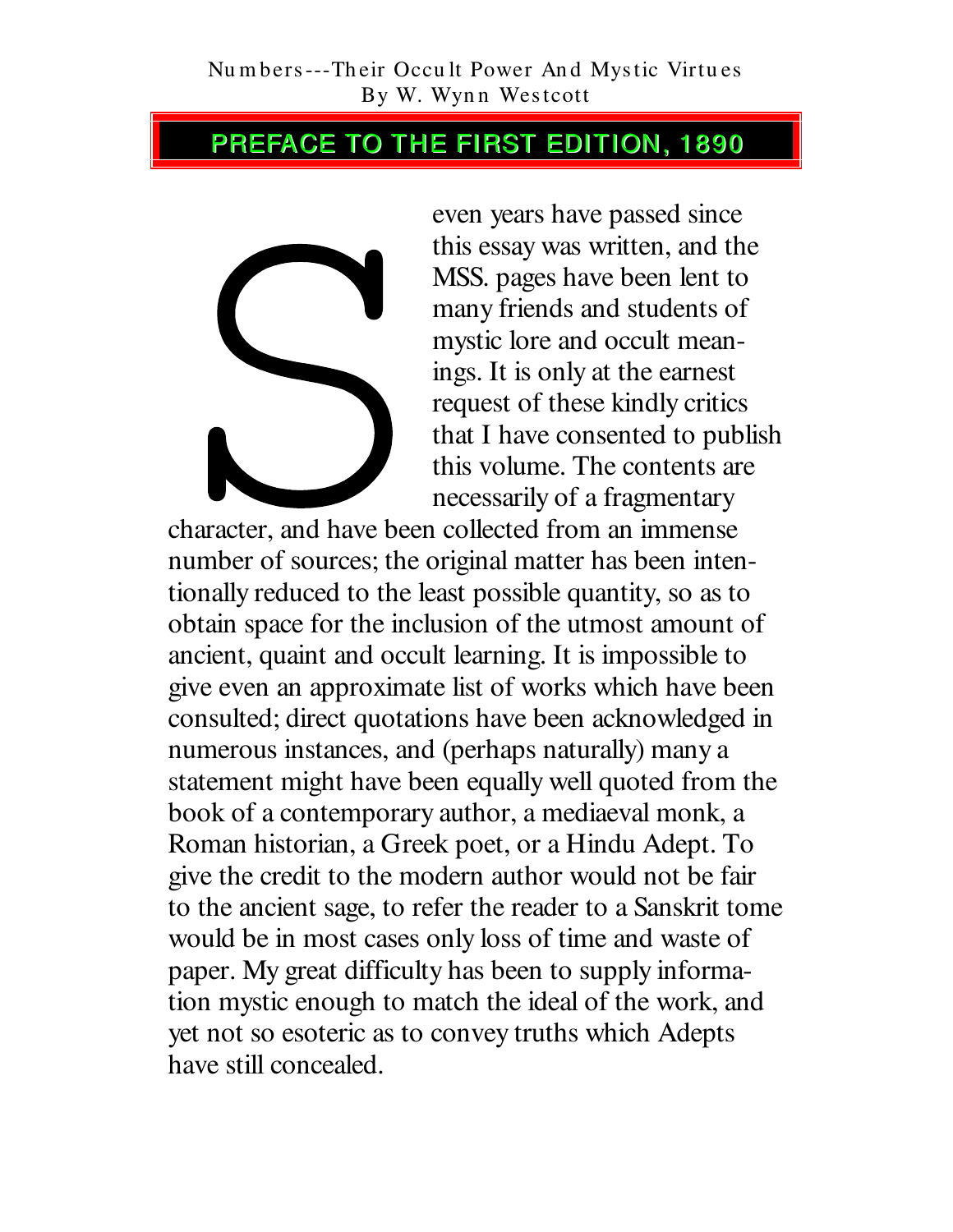I must apologize for the barbarous appearance of foreign words; but it was not found practicable to supply Sanskrit, Coptic, Chaldee and Greek type, so the words have had to be transliterated. Hebrew and Chaldee should of course be read from right to left, and it was at first intended so to print them in their converted form, but the appearance of Hebrew in English letters reversed was too grotesque; ADNI is a representation of the Aleph, Daleth, Nun, Yod, of "Adonai," but INDA would have been sheer barbarity. In the case of Hebrew words I have often added the pronunciation.

6.

The "Secret Doctrine" of H. P. Blavatsky, a work of erudition containing a vast fund of archaic doctrine, has supplied me with valuable quotations. If any readers desire a deeper insight into the analogies between numbers and ideas, I refer them in addition to the works of Eliphas Levi, Athanasius Kircher, Godfrey Higgins, Michael Maier and John Heydon. I have quoted from each of these authorities, and Thomas Taylor's "Theoretic Arithmetic" has supplied me with a great part of the purely arithmetical notions of the Pythagoreans, the elucidation of which was mainly due to him. I conclusion, I request my readers, ---

Aut perlege et recte intellige,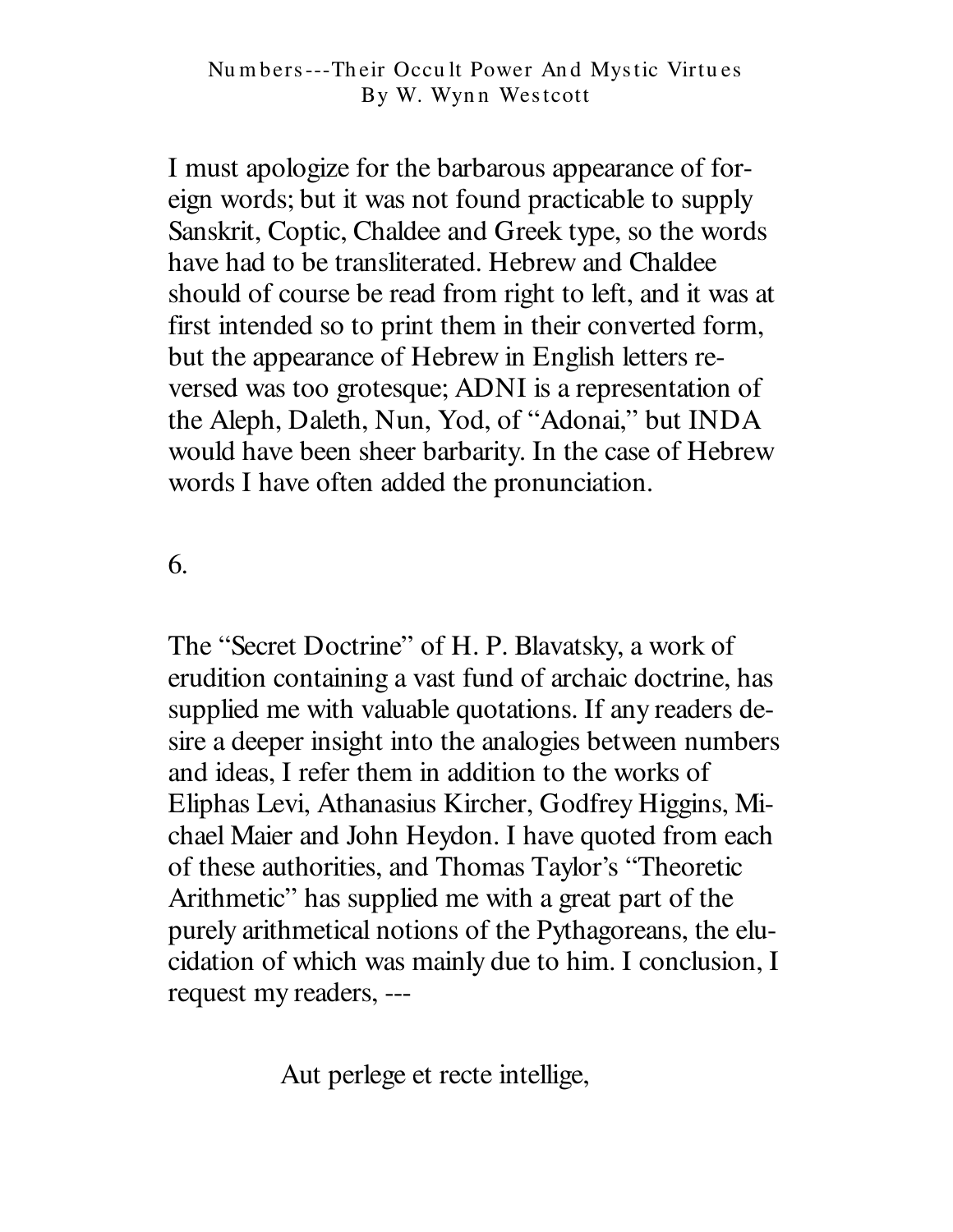## Numbers---Their Occult Power And Mystic Virtues By W. Wynn Westcott Aut abstine a censura.

W. Wynn Westcott

7.

# PREFACE TO THE SECOND EDITION, 1902



he first edition of this little book has been long out of print, and for several years, I have been asked to enlarge it, but until the present time sufficient leisure has not been found to collect the additional matter which seemed desirable.

This essay on Numbers now

appears as Volume IX of my Series entitled "Collectanea Hermetica," of which it seem to form a suitable part,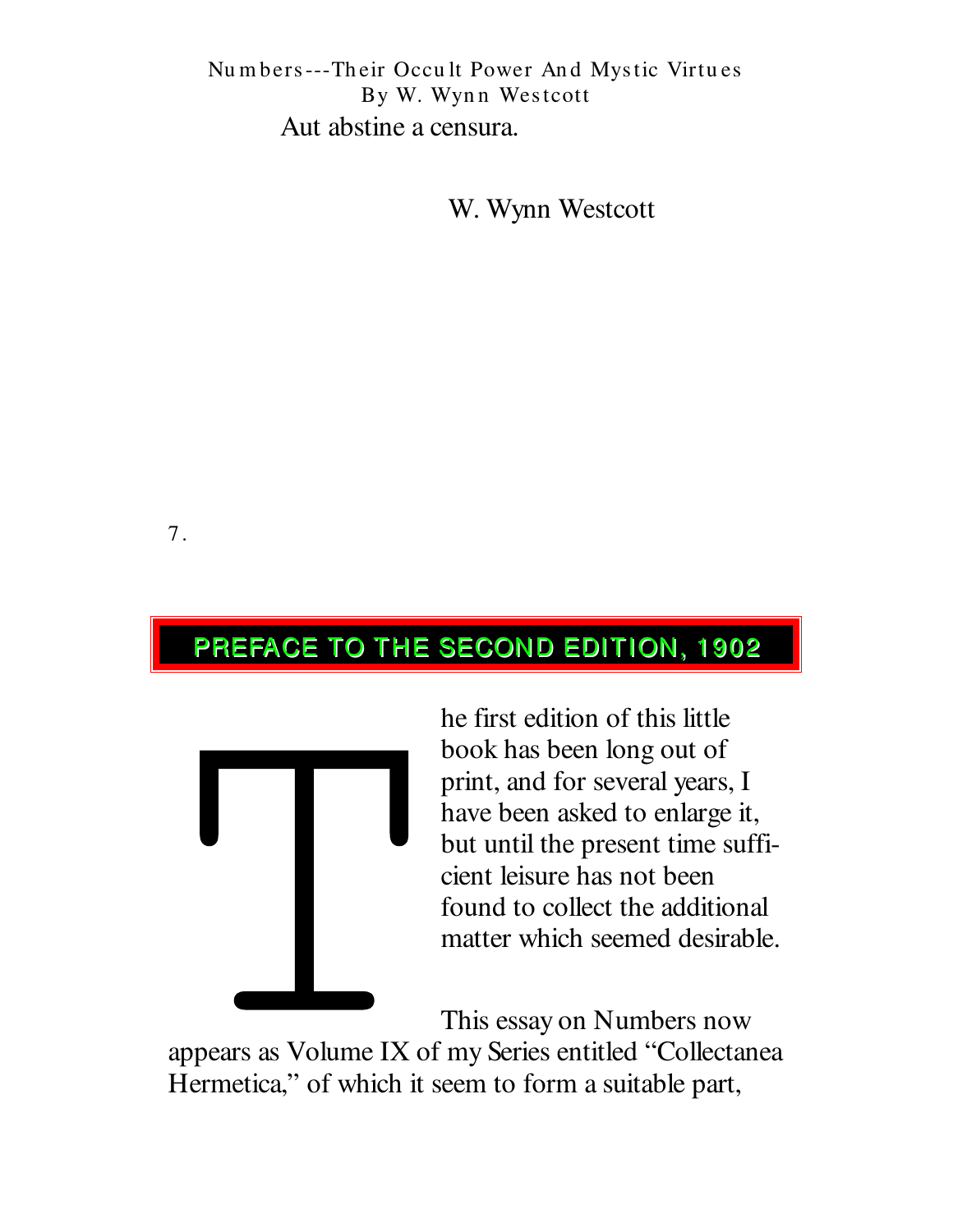and I am hopeful that it may be as well received by students of mystic philosophy as the previous volumes which treated of Alchemy, in the Hermetic Arcanum, Hermetic Art, Euphrates and Aesch Metzareph; the Dream of Scipio and the Golden verses of the Pythagoreans, the Pymander of Hermes and Egyptian Magic.

I have added in this edition many notes on the notions of the Rabbis of Israel, both from those who contributed to the Mishnah and Gemara of the Talmuds of Jerusalem and of Babylon, and from the Rabbis who made a special study of the Kabalah. Only a few Talmudic treatises have as yet appeared in the English language, and hardly any Kabalistic tracts, except three from the Zohar or Book of Splendour, viz., the Siphra Dtzenioutha, the Idra Rabba and the Idra Suta. Many Talmudic and Kabalistic quotations may, however, be found in J. P. Stehelin's Rabbinical Literature of 1748; in John Allen's "Modern Judaism," of 1816, and in works on the Kabalah by Adolph Franck and Christian Ginsburg, while Hershon has published Hebraic lore in his "Talmudic Miscellany," and "Genesis, According to the Talmud."

8.

The "Midrash ha Zohar" of D. H. Joel, Leipzig, 1849, narrates the relation between the Kabalah and Platonism, Neo-Platonism, Greek philosophy and the Zoroastrian doctrines of the Parsees.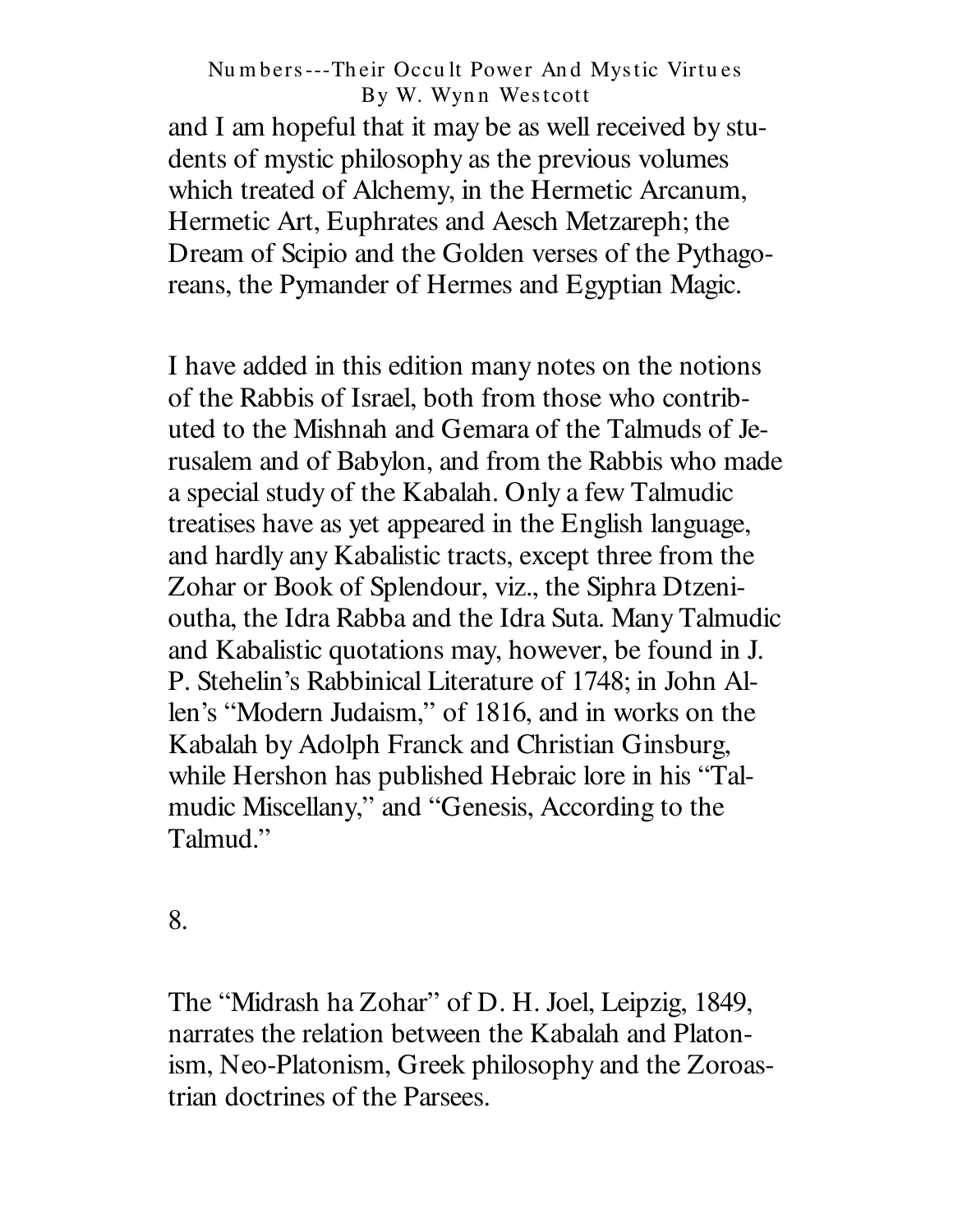Perhaps the oldest extant Kabalistic Book is the "Sepher" Yetzirah," or "Book of Formation," an English translation of which has appeared in three editions from the Author's own pen. The fundamentals of the numerical Kabalistic ideas on creation are laid down in that treatise; it has also been printed both in French and German, and there is an American edition.

Upon the mathematical aspect of Numbers, readers may consult for further detail in the works of Gauss, "Disquisitiones Arithmeticae," 1801; Legendre, "Theorie des Nombres," 1830; W. G. O. Smith, "Reports on the Theory of Numbers," in the "Transactions of the British" Association," 1859; James Ozanam, "Mathematical Recreations," 1710, translated by Hutton in 1814; Snart, "The Power of Numbers;" and Barlow's "Investigations of the Theory of Numbers."

For further information on Hindu philosophy, see "The Theosophical Glossary" of H. P. Blavatsky, the works of Tukaram Tatya, and modern translations of the Vedas, Puranas and Upanishads, also Rama Prasad's "Nature's Finer Forces."

"Lamaism in Tibet," 1895, by Dr. Laurence Austine Waddell, is a very learned work; it contains a vast store of information on the numerical occult lore of the Lamas and Buddhists.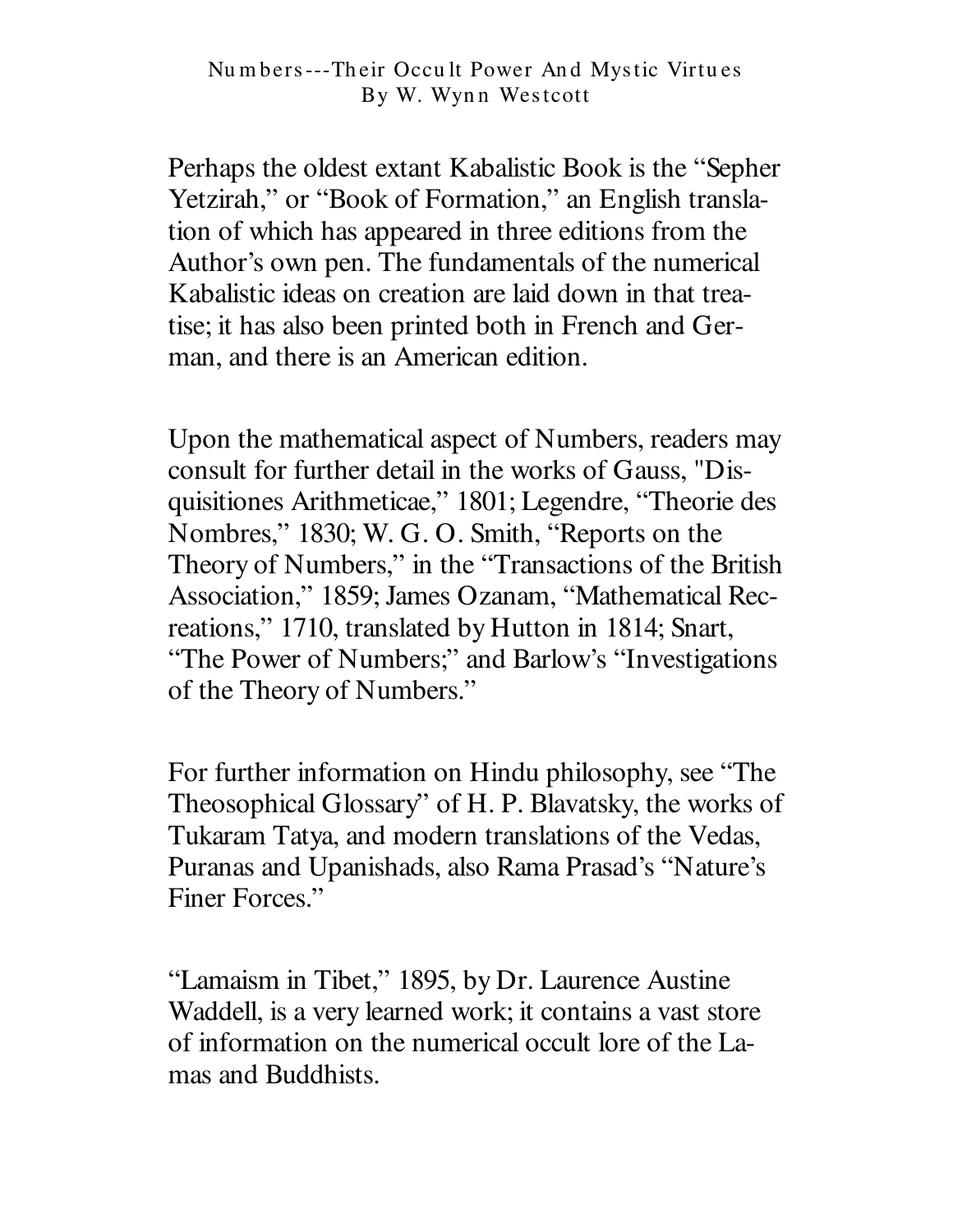Upon Egyptian Numbers consult the works of E.A. Wallis Budge; Flinders Petrie; Sir John Gardner Wilkinson; "Life in Ancient Egypt," by Adolf Erman; and "Egyptian Belief," by James Bonwick. Mystics will find much food for thought in the Yi-King, a very curious product of ancient Chinese lore. The Gnostic philosophy has a deep numerical basis, and the works of C.W. King and G. R. S. Mead my be suitably studied.

9.

Many volumes of "Bijou Notes and Queries" have been published by S. C. Gould of Manchester, USA, and these are full of numerical ideas.

I am prepared to find that critics will declare this volume to be an undigested collection of heterogeneous information, still I prefer to leave the data in their present form; for there is a scheme of instruction running through it, which will be recognized by students of certain schools, and others will be able to find a basis for a general knowledge of numbers viewed from the standpoint of occult science. -----W. Wynn Westcott

# PREFACE TO THE THIRD EDITION, 1911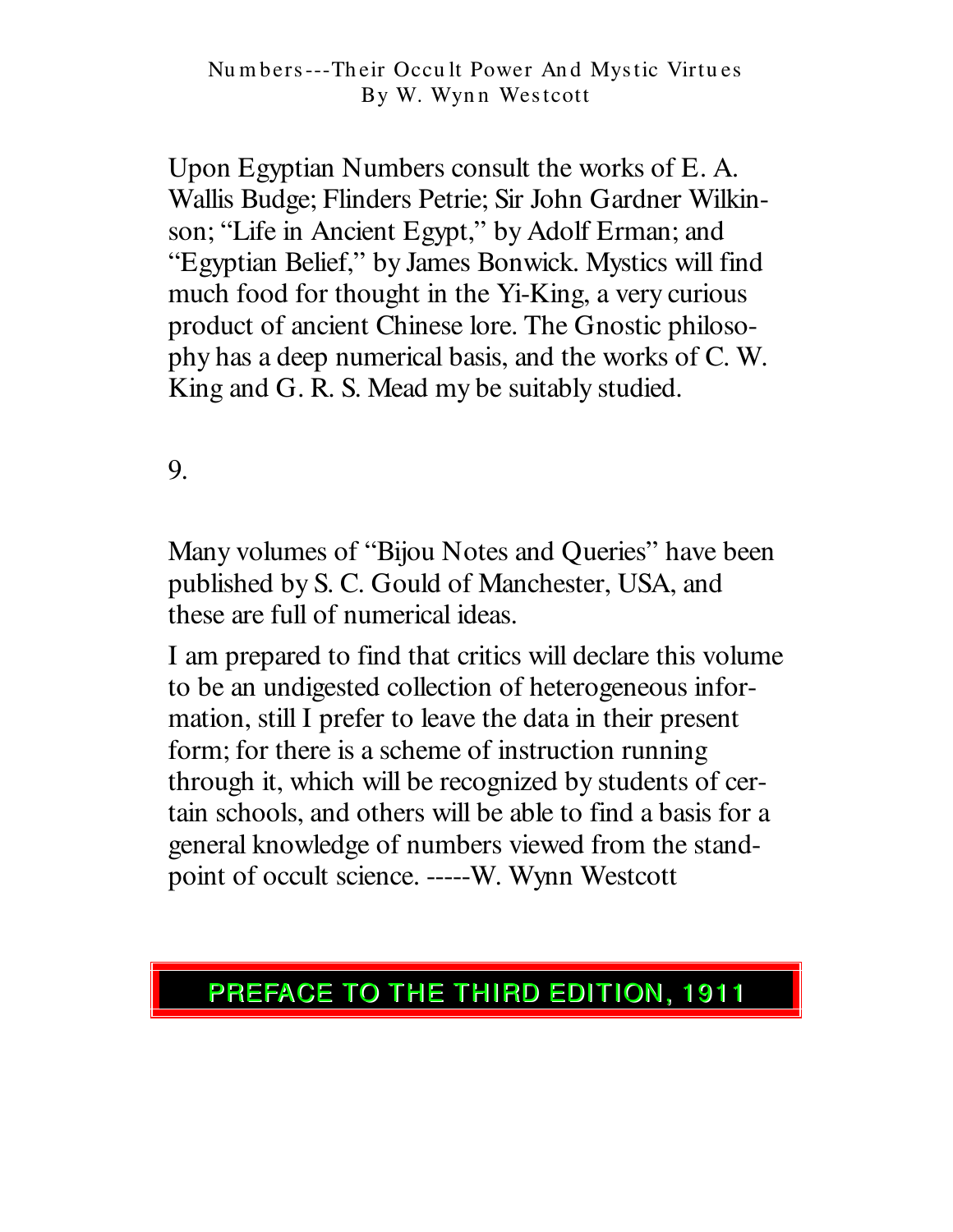A few corrections have been made and interesting notes have been added; many of these have been supplied by my pupils and fellow-students of the Rosicrucian Society. ------W. Wynn Westcott

10 & 11.

**PART ONE** 

**CHAPTER ONE** 

PYTHAGORAS, HIS TENETS & HIS FOLLOWERS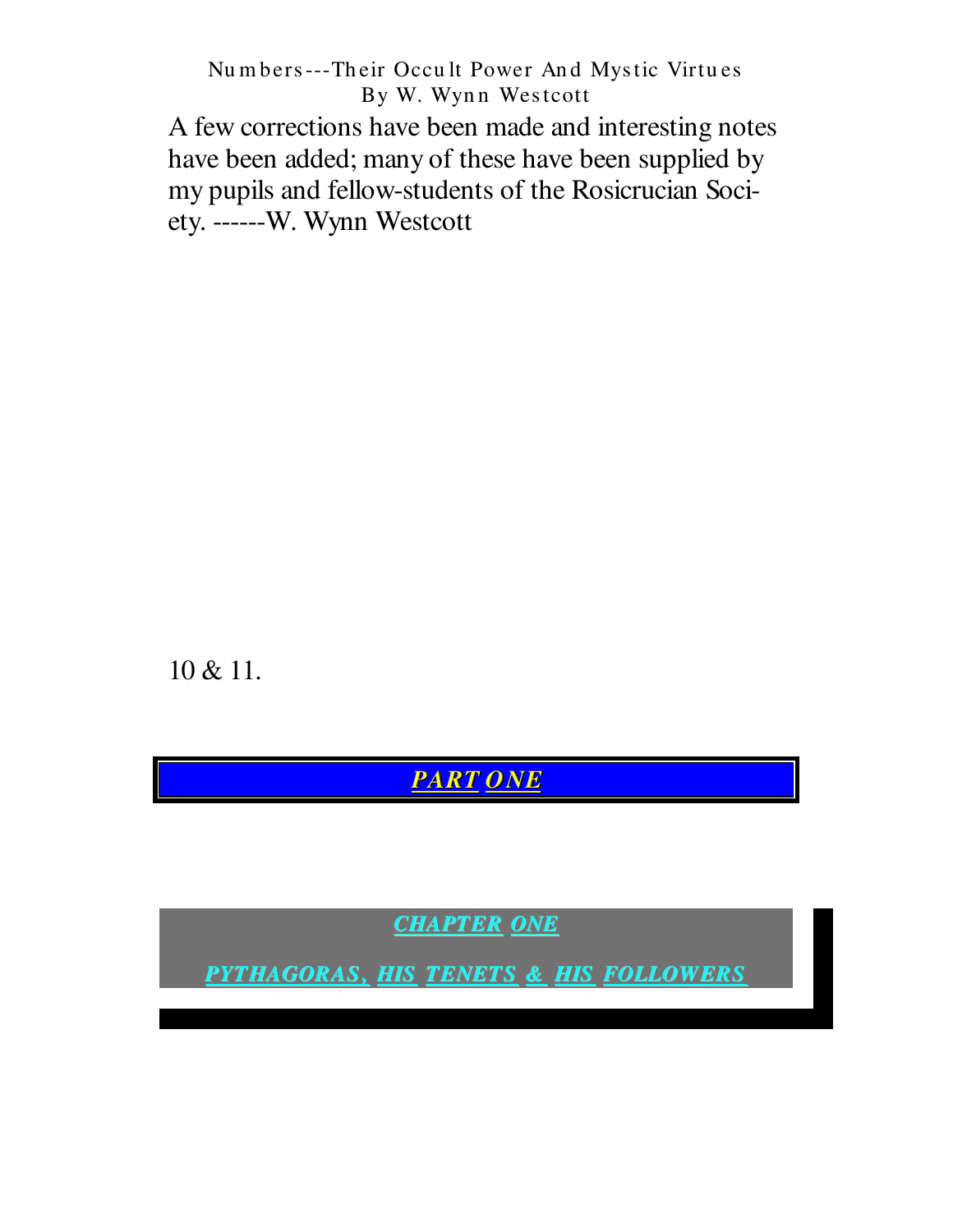

ythagoras, one of the greatest philosophers of ancient Europe, was the son of Mnesarchus, an engraver. He was born about the year 580 B.C., either at Samos, an island in the Aegean Sea, or, as some say, at Sidon in Phoenicia. Very little is known of his early life, beyond the fact that he won

prizes for feats of agility at the Olympic Games. Having attained manhood and feeling dissatisfied with the amount of knowledge to be gained at home, he left his native land and spent many years in travel, visiting in turn most of the great centers of Learning. History narrates that his pilgrimage in search of wisdom extended to Egypt, Hindostan, Persia, Crete and Palestine, and that he gathered from each country fresh stores of information, and succeeded in becoming well acquainted with the Esoteric Wisdom as well as with the popular exoteric knowledge of each.

He returned with his mind well stored and his judgment matured, to his home, intending to open there a College of learning, but this he found to be impracticable owing to the opposition of its turbulent ruler Polycrates. Failing in this design, he migrated to Crotona, a noted city in Magna Graecia, which was a colony founded by Dorians on the South coast of Italy. It was here that this ever-famous Philosopher founded his College or Society of Students, which became known all over the civilized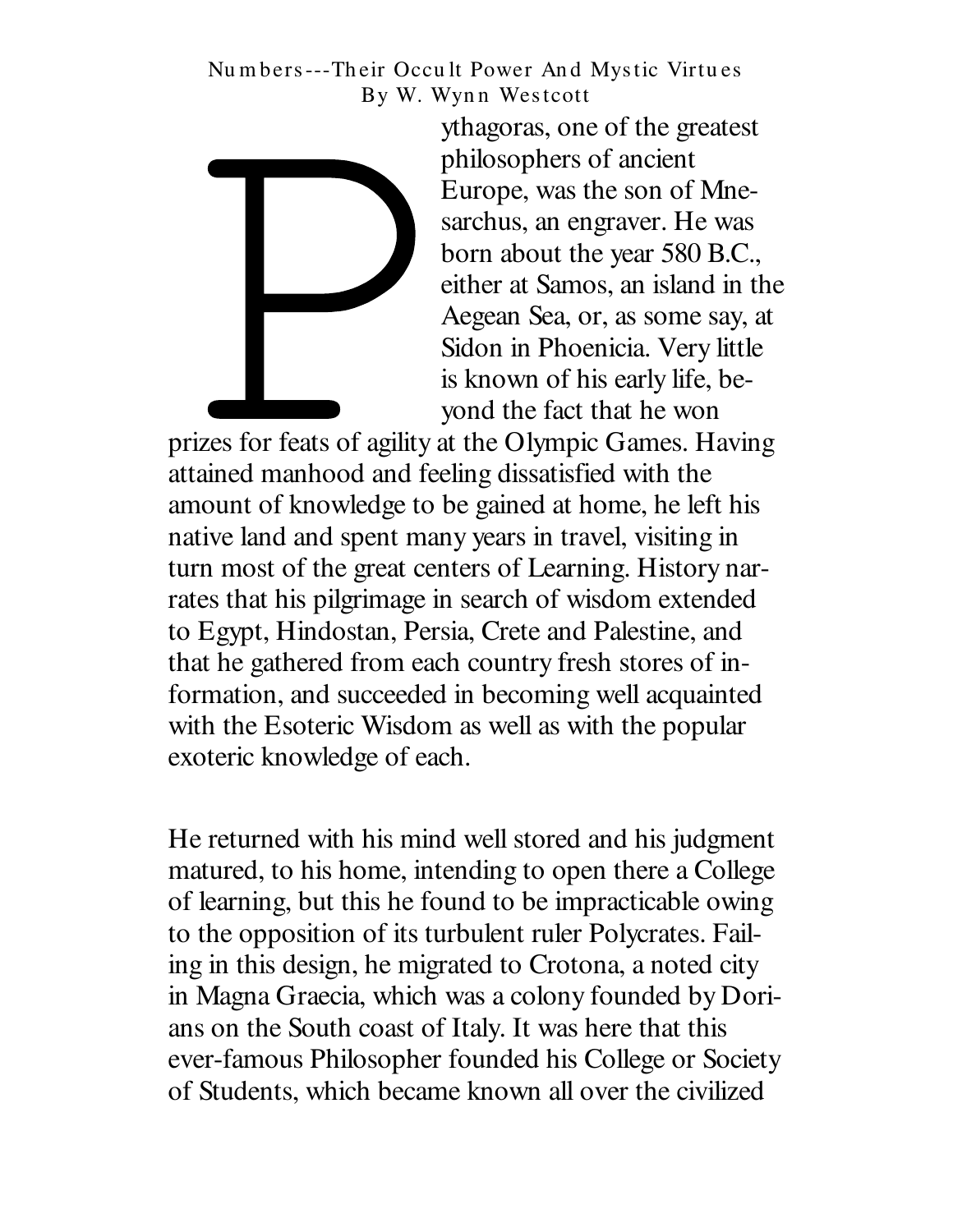world as the central assembly of the learned of Europe; and here it was in secret conclave that Pythagoras taught that occult wisdom which he had gathered from the Gymnosophists and Brahmins of India, from the Hierophants of Egypt, the Oracle of Delphi, the Idaen cave, and from the Kabalah of the Hebrew Rabbis and Chaldean Magi. For nearly forty years he taught his pupils, and exhibited his wonderful powers; but an end was put to his institution, and he himself was forced to flee from the city, owing to a conspiracy and rebellion which arose on account of a quarrel between the people of Crotona and the inhabitants of Sybaris. He succeeded in reaching Metapontum, where he is said to have died about the year of 500 B.C.

## 12.

Among the ancient authors from whom we derive our knowledge of the life and doctrines of Pythagoras and his successors, the following are notable: -

- B.C. 450. Herodotus, who speaks to the myster-1. ies of the Pythagoreans as similar to those of Orpheus.
- 2. B.C. 394. Archytas of Tarentum, who left a fragment upon Pythagorean Arithmetic.
- B.C. 380. Theon of Smyrna. **3.**
- $\overline{4}$ . B.C. 370. Philolaus. From three books of this author it is believed that Plato compiled his book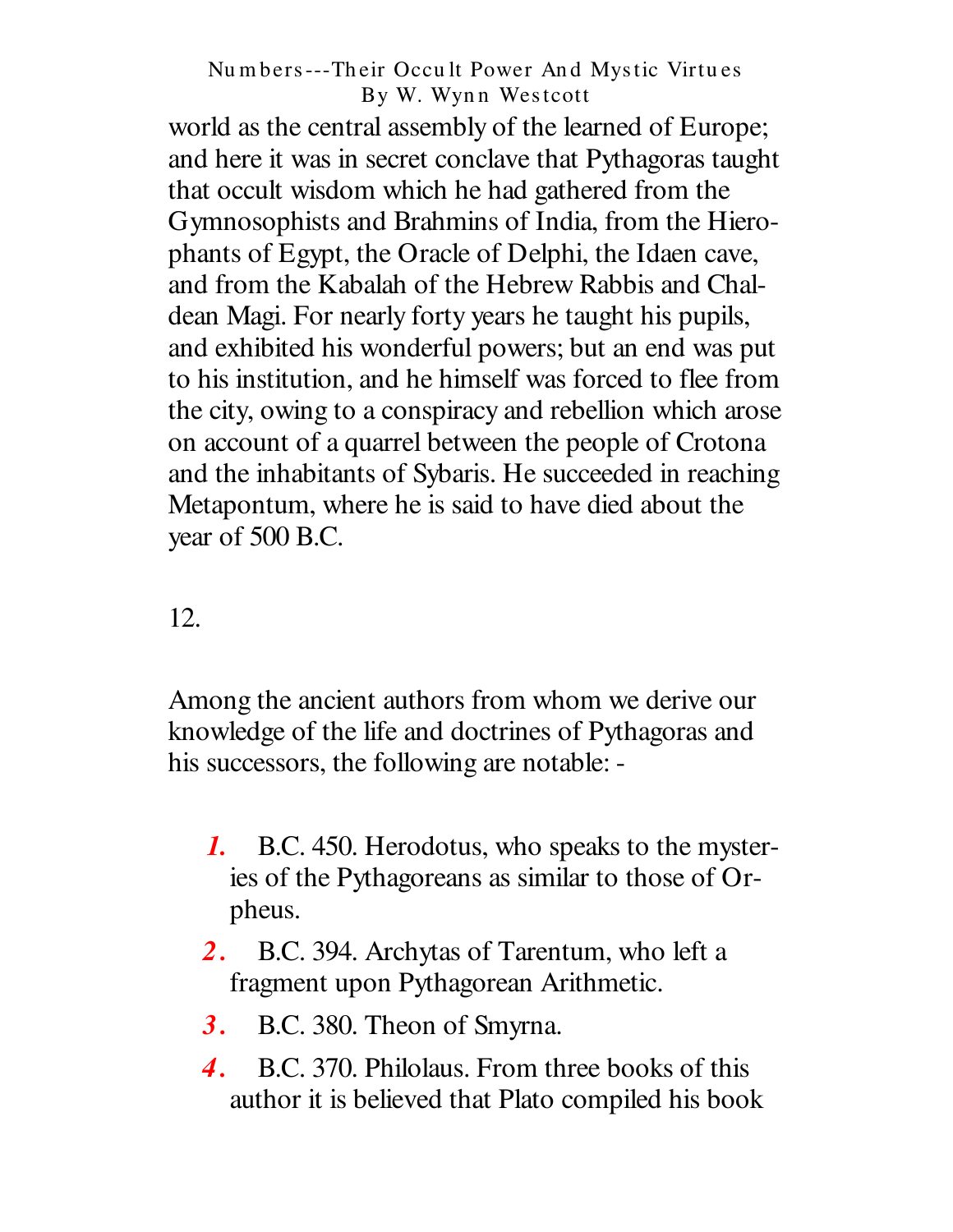Timaeus; he was probably the first who committed to writing the doctrines of Pythagoras.

- 5. B.C. 322. Aristotle. Refer to his "Metaphysica," "Moralia Magna," and "Nicomachean Ethics." Nicomachus of Stagyra was his father.
- **6.** B.C. 276. Eratosthenes, author of work entitled "Kokkinon" or "Cribrum," a "Sieve to separate Prime from Composite Numbers."
- 7. B.C. 40. Cicero. Refer to his works "De Finibus" and "De Natura Deorum.

13.

- 8. 50 A.D. Nicomachus of Gerasa; Treatises on Arithmetic and Harmony.
- 9. 300 A.D. Porphry of Tyre, a great philosopher, sometimes named in Syriac, Melekh or King, was the pupil of Longinus and Plotinus.
- 340 A.D. Jamblicus wrote "De Mysteriis," "De 10 . Vita Pythagorica," "The Arithmetic of Nicomachus of Gerasa," and "The Theological Properties of Numbers."
- 11. 450 A.D. Proclus, in his commentary on the "Works and Days" of Hesiod, gives information concerning the Pythagorean views of numbers.
- 560 A.D. Simplicius of Cilicia, a contemporary **12.** of Justinian.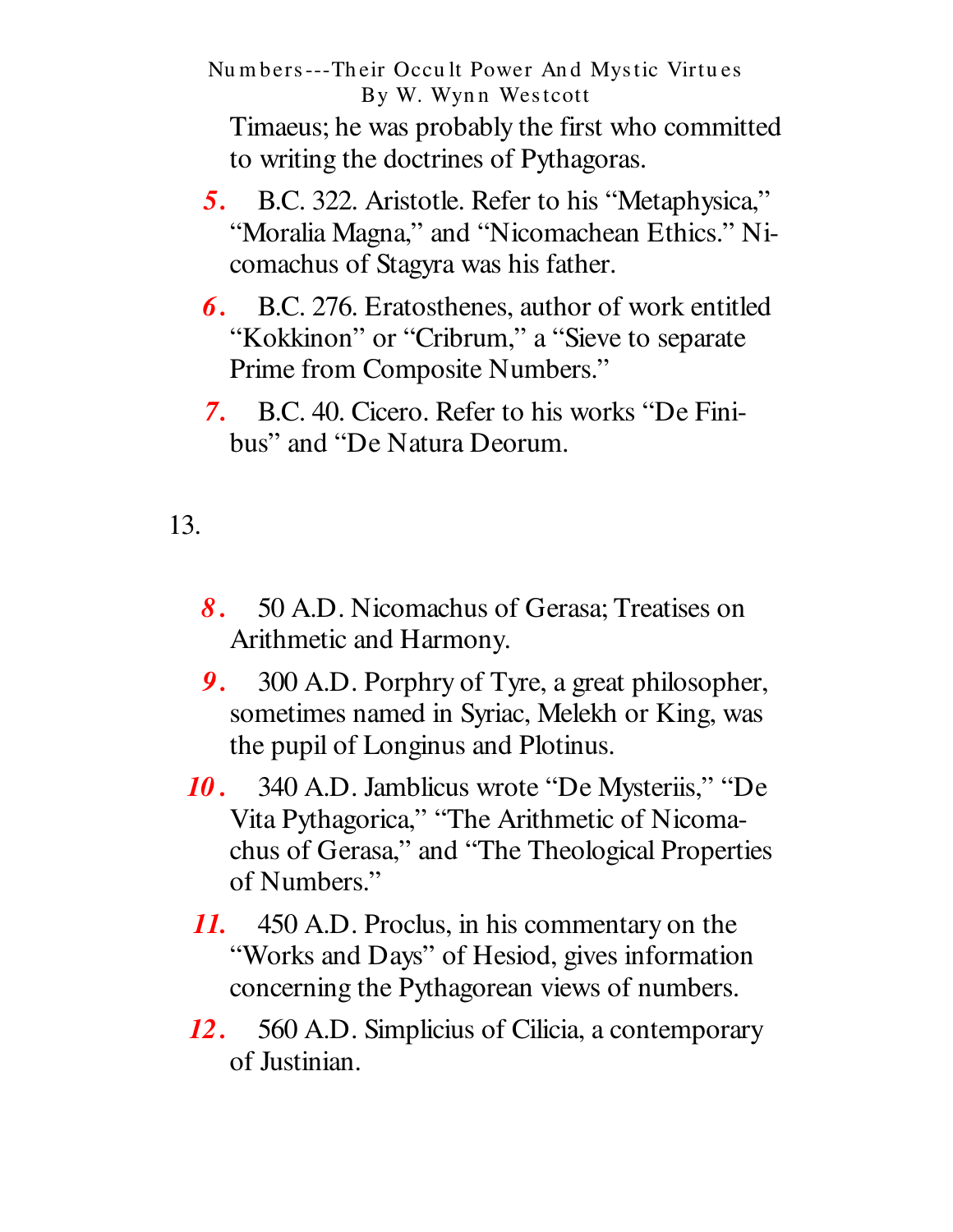$13.$ 850 A.D. Photius of Constantinople has left a Bibliotheca of the ideas of the older philosophers.

Coming down to more recent times, the following authors should be consulted: Meursius, Johannes, 1620; Meibomius, Marcus, 1650; and Kircher, Athanasius, 1660. They collected and epitomized all that was extant of previous authors concerning the doctrines of the Pythagoreans. The first eminent follower of Pythagoras was Aristaeus, who married Theano, the widow of his master: next followed Mnesarchus, the son of Pythagoras; and later Bulagoras, Tidas, and Diodorus the Aspendian. After the original school was dispersed, the chief instructors became Clinias and Philolaus at Heraclea; Theorides and Eurytus at Metapontum; and Archytas, the sage of Tarentum.

The school of Pythagoras has several peculiar characteristics. Every new member was obliged to pass a period of five years of contemplation in perfect silence; the members held everything in common, and rejected animal food; they were believers in the doctrine of metempsychosis, and were inspired with an ardent and implicit faith in their founder and teacher. So much did the element of faith enter into their training, that "autos epha"-"He said it" – was to them complete proof. Intense fraternal affection between the pupils was also a marked feature of the school; hence their saying, "my friend is my other self," has become a byword to this day. The teaching was in a great measure secret, and certain stud-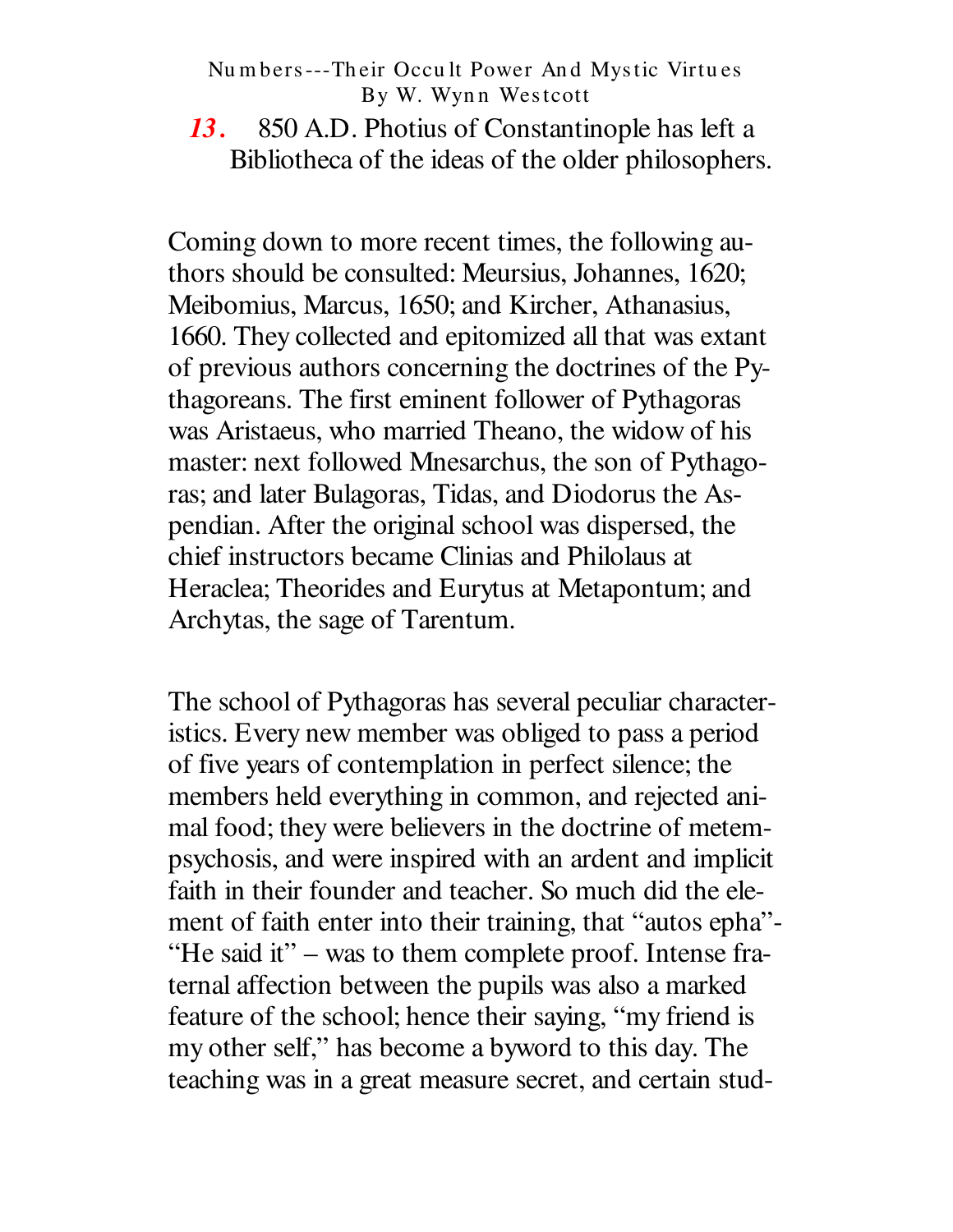ies and knowledge were allotted to each class and grade of instruction; merit and ability alone sufficed to enable anyone to pass to the higher classes and to a knowledge of the more recondite mysteries. No person was permitted to commit to writing any tenet, or secret doctrine, and, so far as is known, no <u>pupil ever broke the rule until after his death</u> and the dispersion of the school.

14.

We are thus entirely dependent on the scraps of information, which have been handed down to us from his successors, and from his and their critics. A considerable amount of uncertainty, therefore, is inseparable from any consideration of the real doctrines of Pythagoras himself, but we are on surer grounds when we investigate the opinions of his followers.

It is recorded that his instruction to his followers <u>was formulated into two great divisions----the sci-</u> ence of numbers and the theory of magnitude. The <u>former division included two branches, arith-</u> metic and musical harmony; the latter was further subdivided into the consideration of magnitude at rest----geometry, and magnitude in motion---astronomy.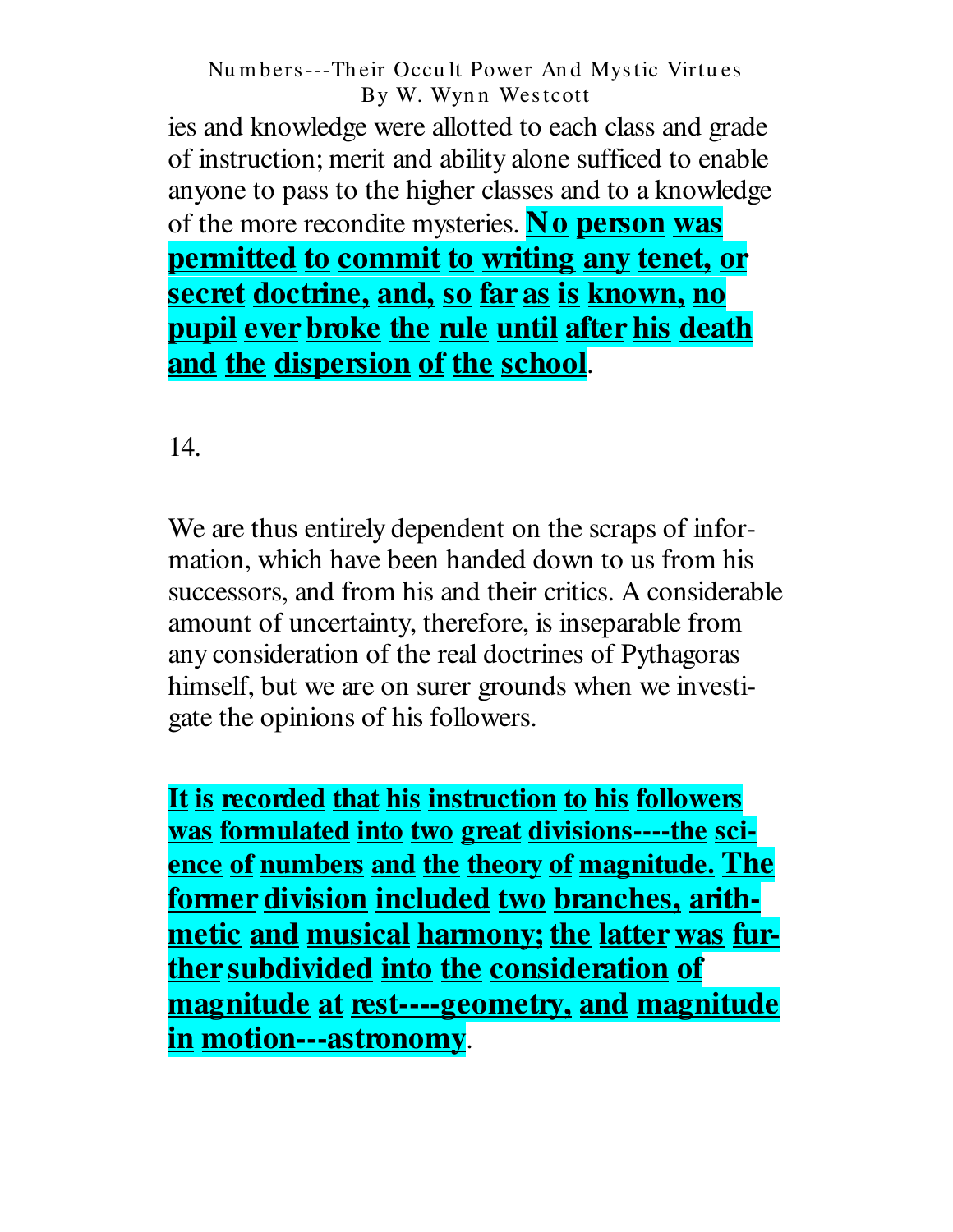The most striking peculiarities of his doctrines are dependent on the mathematical conceptions, numerical ideas and impersonations upon which his philosophy was founded.

The principles governing Numbers were supposed to be the principles of all Real Existences; and as **Numbers are the primary constituents of Mathe**matical Quantities, and at the same time present many analogies to various realities, it was further inferred that the elements of Numbers were the **elements of Realities. To Pythagoras himself it is believed that the natives of Europe owe the first** teaching of the properties of Numbers, of the principles of music and of physics; but there is evidence that he had visited Central Asia, and there had ac-<u>quired the mathematical ideas which form the basis</u> of his doctrine. The modes of thought introduced by Pythagoras, and followed by his successor Jamblicus and others, became known later on by the titles of the "Italian School," or the "Doric School."

15.

The followers of Pythagoras delivered their knowledge to pupils, fitted by selection and by training to receive it, in secret; but to others by numerical and mathematical names and notions. Hence they called forms, numbers; a point, the monad; a line, the dyad; a superficies, the triad; and a solid, the tetrad.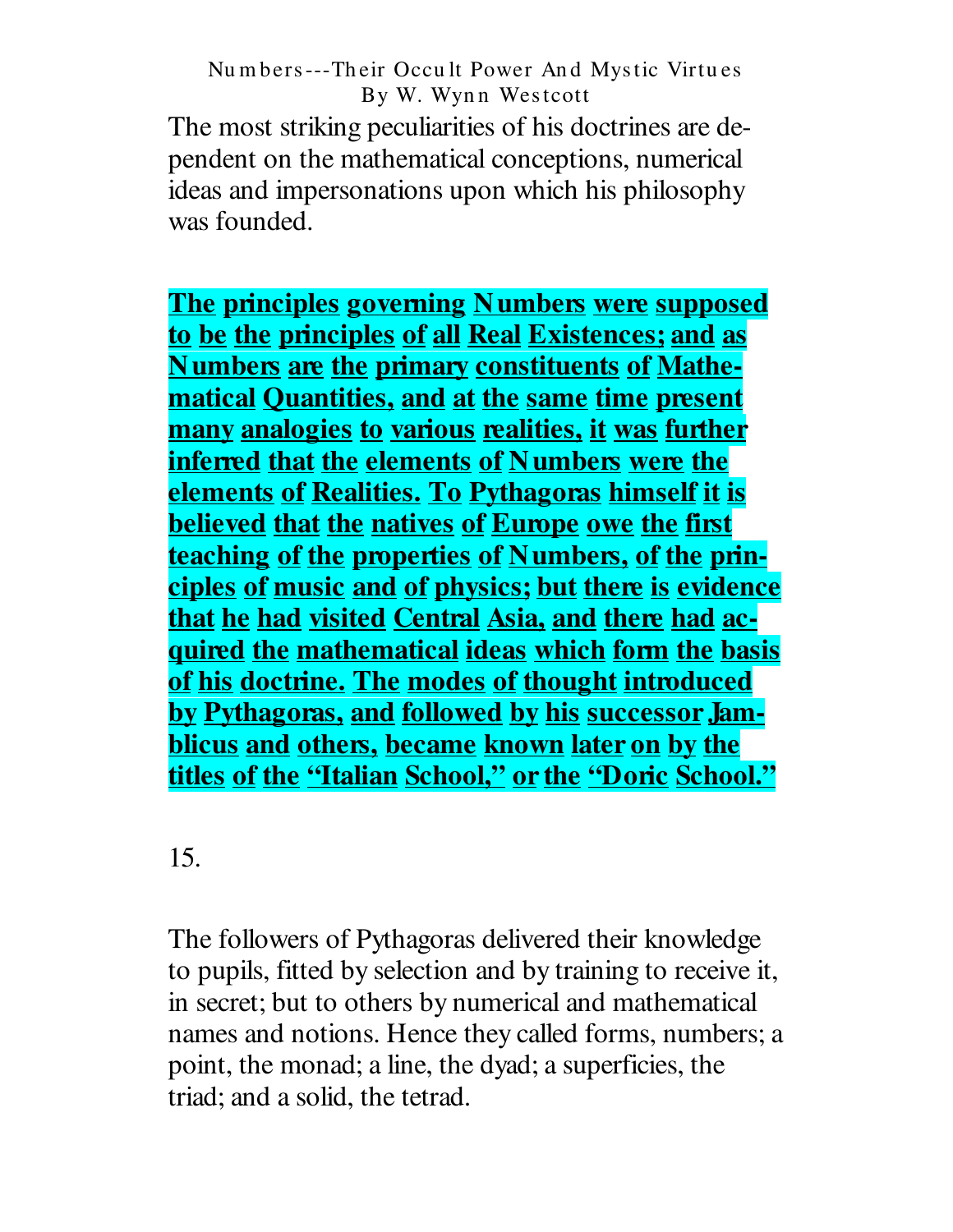- Intuitive knowledge was referred to the Monad  $\bm{l}$ . type.
- 2. Reason and causation was referred to the Dyad type.
- **3.** Imagination (form or rupa) was referred to the Triad type.
- 4. Sensation of material objects was referred to the Tetrad type.

Indeed, they referred every object, planet, man, idea and essence to some number or other, in a way, which to most moderns must seem curious and mystical in the highest degree.

"The numerals of Pythagoras," says Porphyry, who lived about 300 A.D, "were hieroglyphic symbols, by means where of he explained all ideas concerning the nature of things," and the same method of explaining the secrets of nature is once again being insisted upon in the new revelation of the "Secret Doctrine," by H. P. Blavatsky.

<u>'Numbers are a key to the ancient views of cos-</u> <u>mogony—in its broad sense, spiritually as well as</u> physically considered and to the evolution of the present human race; all systems of religious mysticism are based upon numerals. The sacredness of numbers begins with the Great First Cause,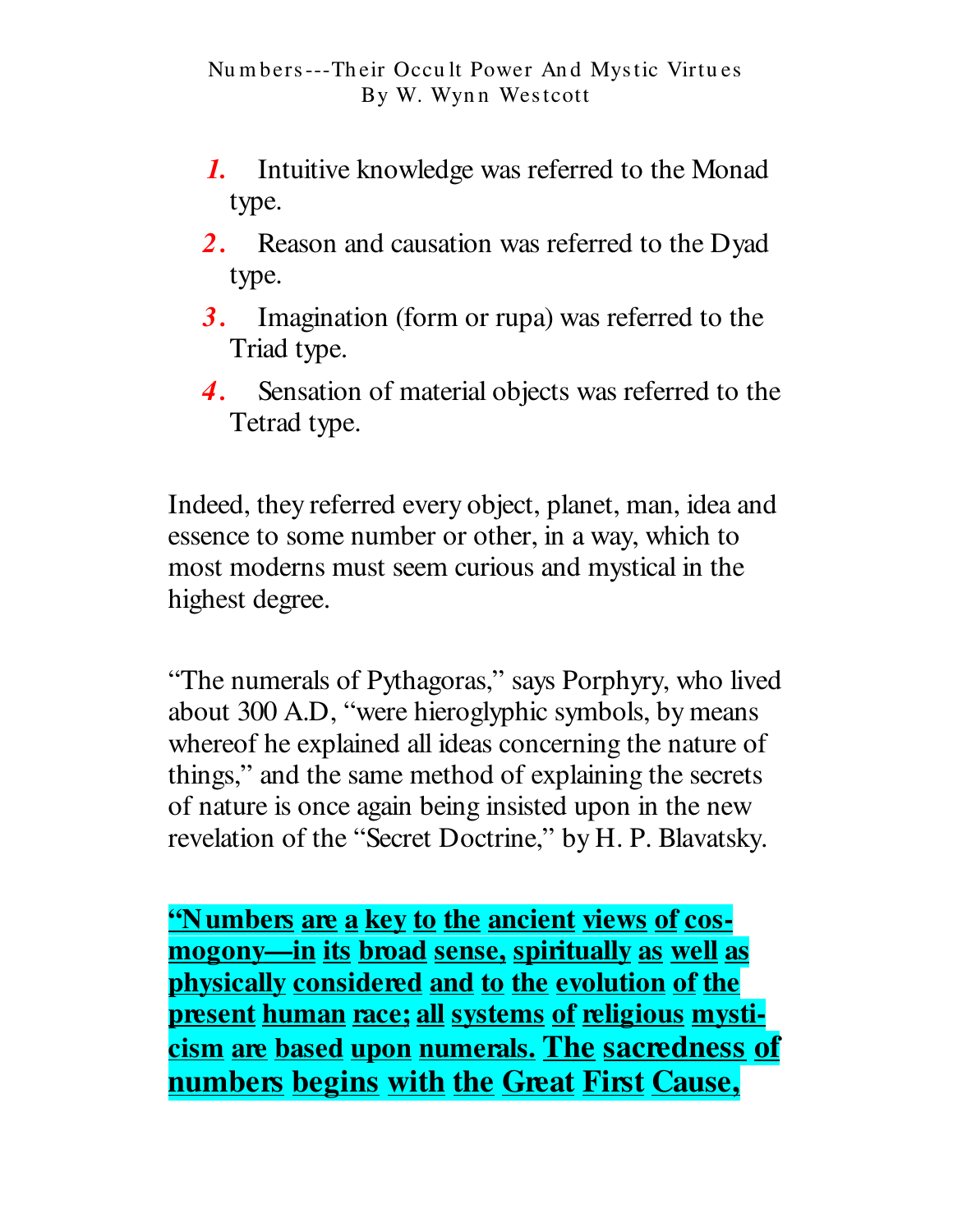the One, and ends only with the naught or zero---symbol of the infinite and boundless universe." "Isis Unveiled," vol. ii. 407.

Tradition narrates that the students of the Pythagorean school, at first classed as Exoterici or Auscultantes, listeners, were privileged to rise by merit and ability to the higher grades of Genuini, Perfecti, Mathematici, or the most coveted title of Esoterici.

16.

**PART TWO**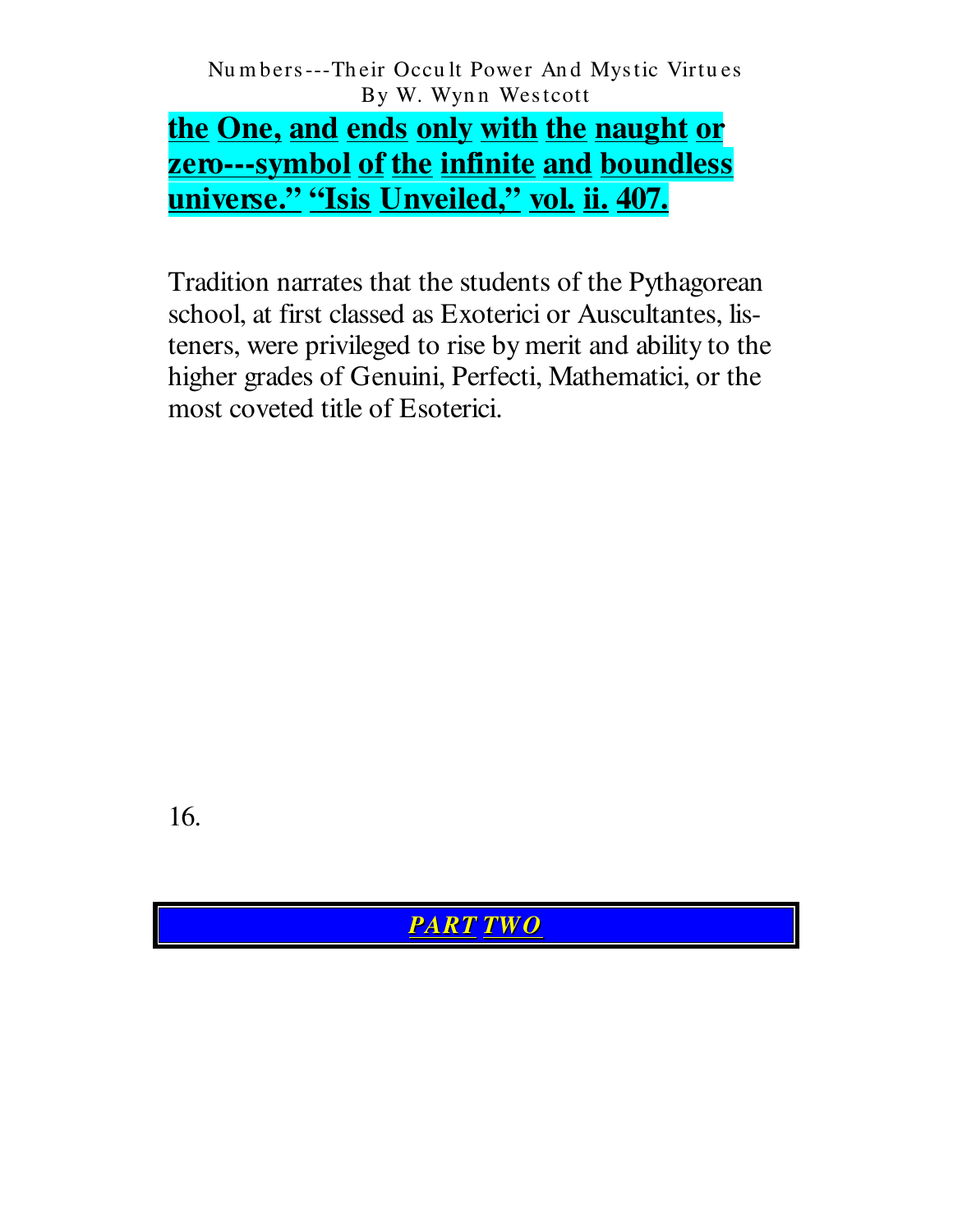## **CHAPTER TWO**

<u>PYTHAGOREAN VIEWS ON NUMBERS</u>



he foundation of Pythagorean Mathematics was as follows:

The first natural division of Numbers is into EVEN and ODD, and Even number being one, which is divisible into two equal parts, without leaving a monad between them. The ODD number, when divided

into two equal parts, leaves the monad in the middle between the parts.

All even numbers also (except the dyad—two—which is simply two unities) may be divided into two equal parts, and also into two unequal parts, yet so that in neither division will either parity be mingled with imparity, nor imparity with parity. The binary number two cannot be divided into two unequal parts.

Thus 10 divides into 5 and 5, equal parts, also into 3 and 7, both imparities, and into 6 and 4, both parities; and 8 divides into 4 and 4, equals and parities, and into 5 and 3, both imparities.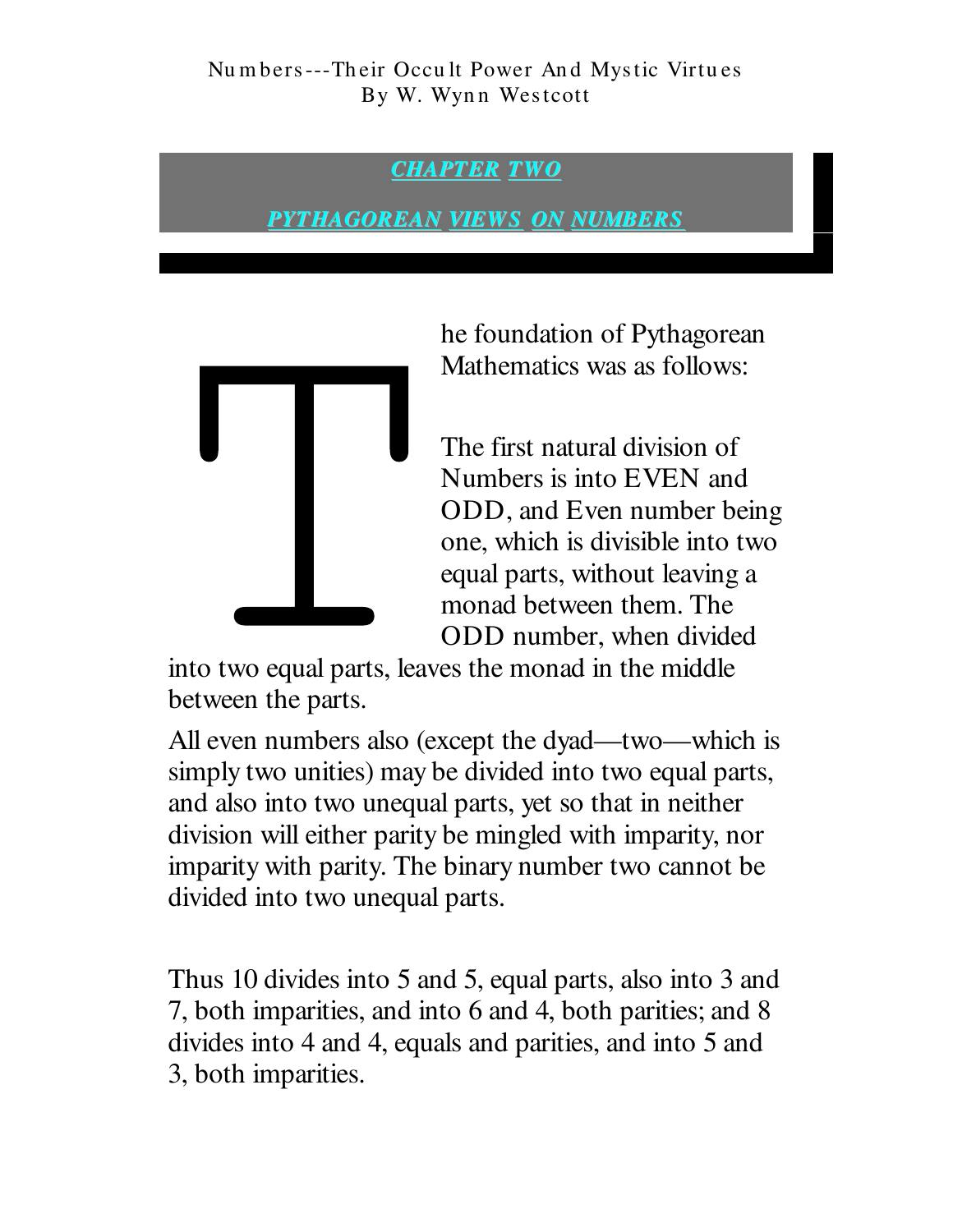But the ODD number is only divisible into uneven parts, and one part is also a parity and the other part an imparity; thus 7 into 4 and 3, or 5 and 2, in both cases unequal, and odd and even.

The ancients also remarked the monad to be "odd," and to be the **first** "odd number," because it cannot be divided into two equal numbers. Another reason they saw was that the monad, added to an even number, became an odd number, but if evens are added to evens the result is an even number.

17.

Aristotle, in his Pythagoric treatise, remarks that the monad partakes also of the nature of the even number, because when added to the odd it makes the even, and added to the even the odd is formed.

Hence it is called "evenly odd." Archytas of Tarentum was of the same opinion.

The Monad, then, is the first idea of the odd number; and so the Pythagoreans speak of the "two" as the "first" idea of the indefinite dyad," and attribute the number 2 to that which is indefinite, unknown, and inordinate in the world; just as they adapt the monad to all that is definite and orderly. They noted also that in the series of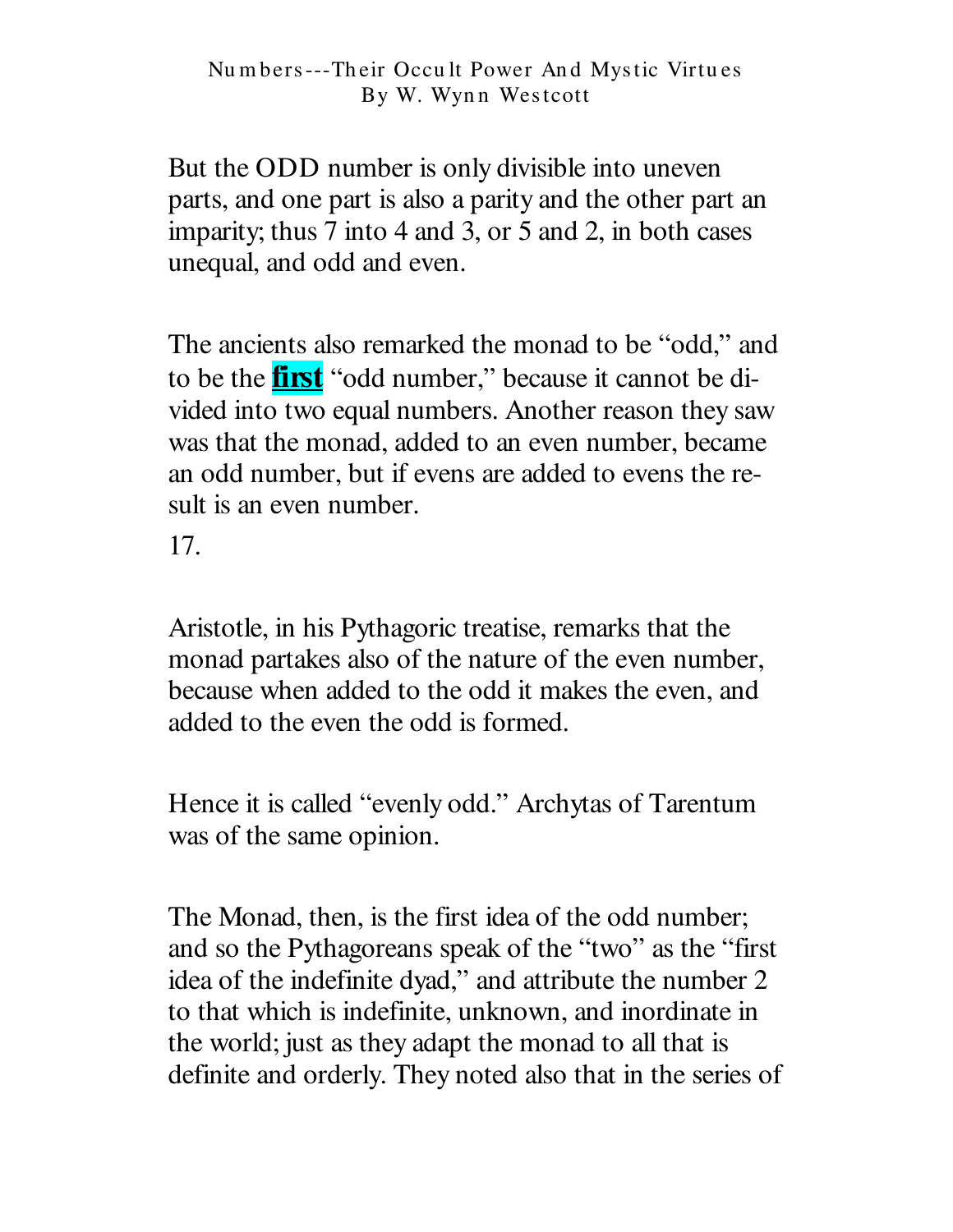numbers from unity, the terms are increased each by the monad once added, and so their ratios to each other are lessened; thus 2 is  $1+1$ , or double, its predecessor; 3 is not double 2, but 2 and the monad, sesquialter; 4 to 3 is 3 and the monad, and the ratio is sesquitertian; the sesquiquintan 6 to 5 is less also than its forerunner, the sesquiquartan and 5 and 4, and so on through the series.

They also noted that every number is one half of the total of the numbers about it, in the natural series; thus 5 is half of 6 and 4. And also of the sum of the numbers again above and below this pair; thus 5 is also half of 7 and 3, and so on till unity is reached; for the monad alone has not two terms, one below and one above; it has one above it only, and hence it is said to be the "source of all multitude."

"**Evenly even**" is another term applied anciently to one sort of even numbers. Such are those which divide into two equal parts, and each part divides evenly, and the even division is continued until unity is reached; such a number is 64. These numbers form a series, in a duple ratio from unity; thus 1, 2, 4, 8, 16, 32. "Evenly **odd**," applied to an even number, points out that like 6, 10, 14 and 28, when divided into two equal parts, these are found to be indivisible into equal parts, these are found to be indivisible into equal parts. A series of these numbers is formed by doubling the items of a series of odd numbers, thus:

1, 3, 5, 7, 9 produce, 2, 6, 10, 14, 18.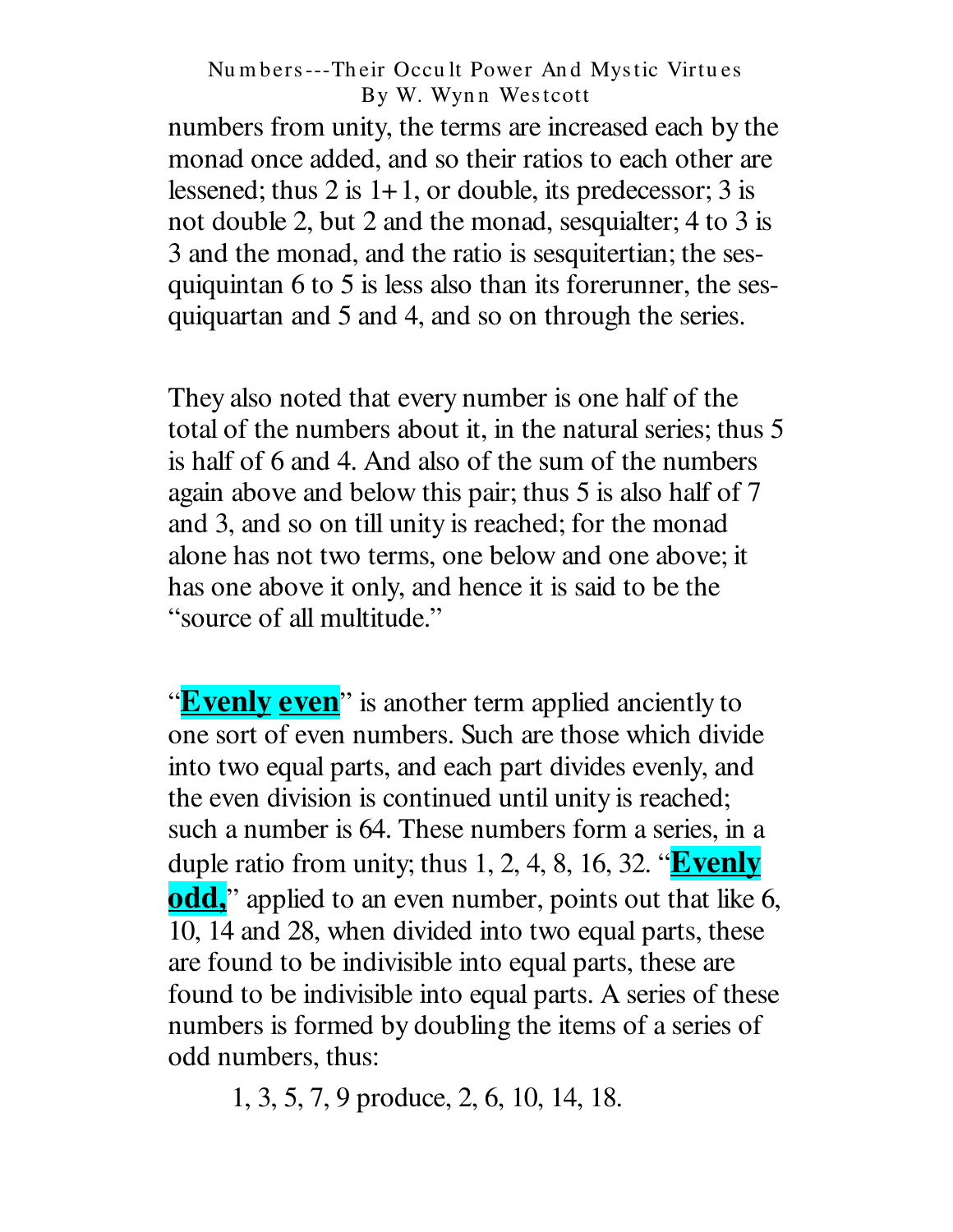18.

Unevenly even numbers may be parted into two equal divisions, and these parts again equally divided, but the process does not proceed until unity is reached; such numbers are 24 and 28.

Odd numbers also are susceptible of being looked upon from three points of view, thus:

"First and incomposite"; such are  $3, 5, 7, 11, 13, 19, 23,$ 29 and 31. No other number measures them but unity; they are not composed of other numbers, but are generated from unity alone.

"Second and composite" are indeed "odd," but contain and are composed from other numbers; such are 9, 15,  $21, 25, 27, 33$  and 39. These have parts which are denominated from a foreign number or word, as well as proper unity, thus 9 has a third part which is 3; 15 has a third part which is 5; and a fifth part 3; hence as containing a foreign part, it is called second, and as containing a divisibility, it is composite.

The Third Variety of odd numbers is more complex and is of itself, second and composite, but with reference to another is first and incomposite; such are 9 and 25. These are divisible, each of them that is second and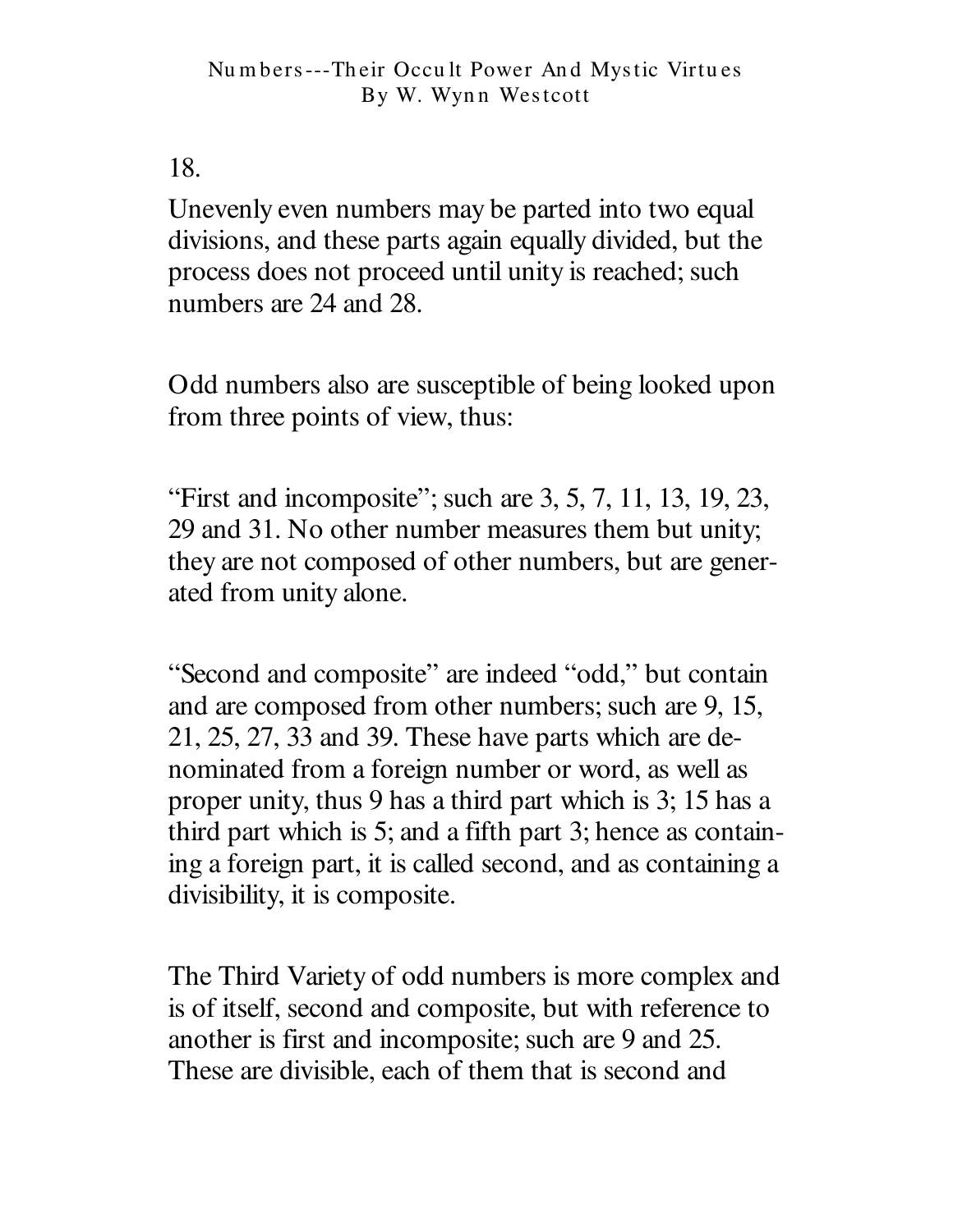composite, yet have no common measure; thus 3, which divides the 9 does not divide the 25.

Odd numbers are sorted out into these three classes by a device called the "Sieve of Eratosthenes," which is of too complex a nature to form part of a monograph so discursive as this must be.

Even numbers have also been divided by the ancient sages into Perfect, Deficient and Superabundant.

Superperfect or Superabundant are such as 12 and 24.

Deficient are such as 8 and 14.

Perfect are such as 6 and 28; equal to the number of their parts; as 28—half is 14, a fourth is 7, a seventh is 4, a fourteenth part is 2, and the twenty-eighth is 1, which quotients added together are 28.

In Deficient numbers, such as 14, the parts are surpassed by the whole: one seventh is 2, a half is 7, a fourteenth is 1. The aggregate is 10, or less than 14.

19.

In Superabundant, as 12, the whole surpasses the aggregate of its parts; thus the sixth is 2, a fourth is 3, a third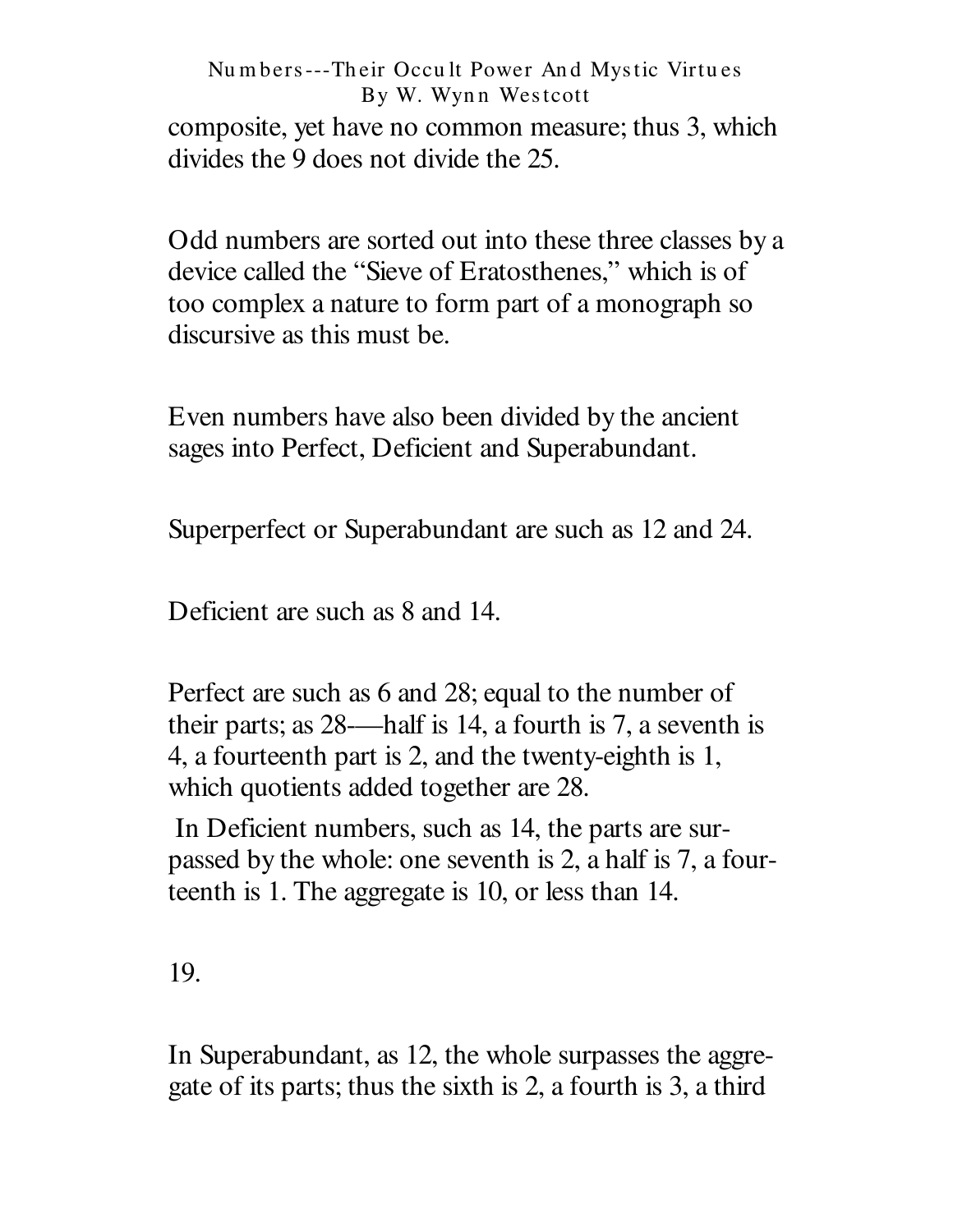is 4, a half is 6, and a twelfth is 1; and the aggregate is 16, or more than 12.

Superperfect numbers they looked on as similar to Briareus, the hundred-handed giant. His parts were too numerous. The deficient numbers resembled Cyclops, who had but one eye; whilst the perfect numbers have the temperament of a middle limit, and are the emulators of Virtue, a medium between excess and defect, not the summit, as some ancients falsely thought.

Evil is indeed opposed to evil, but both to one good. Good, however, is never opposed to good, but to two evils.

The Perfect numbers are also like the virtues, few in number; whilst the other two classes are like the vices--numerous, inordinate and indefinite.

There is but one perfect number between 1 and 10, that is 6; only one between 10 and 100, that is 28; only one between 100 and 1000, that is 496; and between 1000 and 10,000 only one, that is 8128.

Odd numbers they called Gnomons, because, being added to squares, they keep the same figures as in Geometry. See Simplicius, liber 3.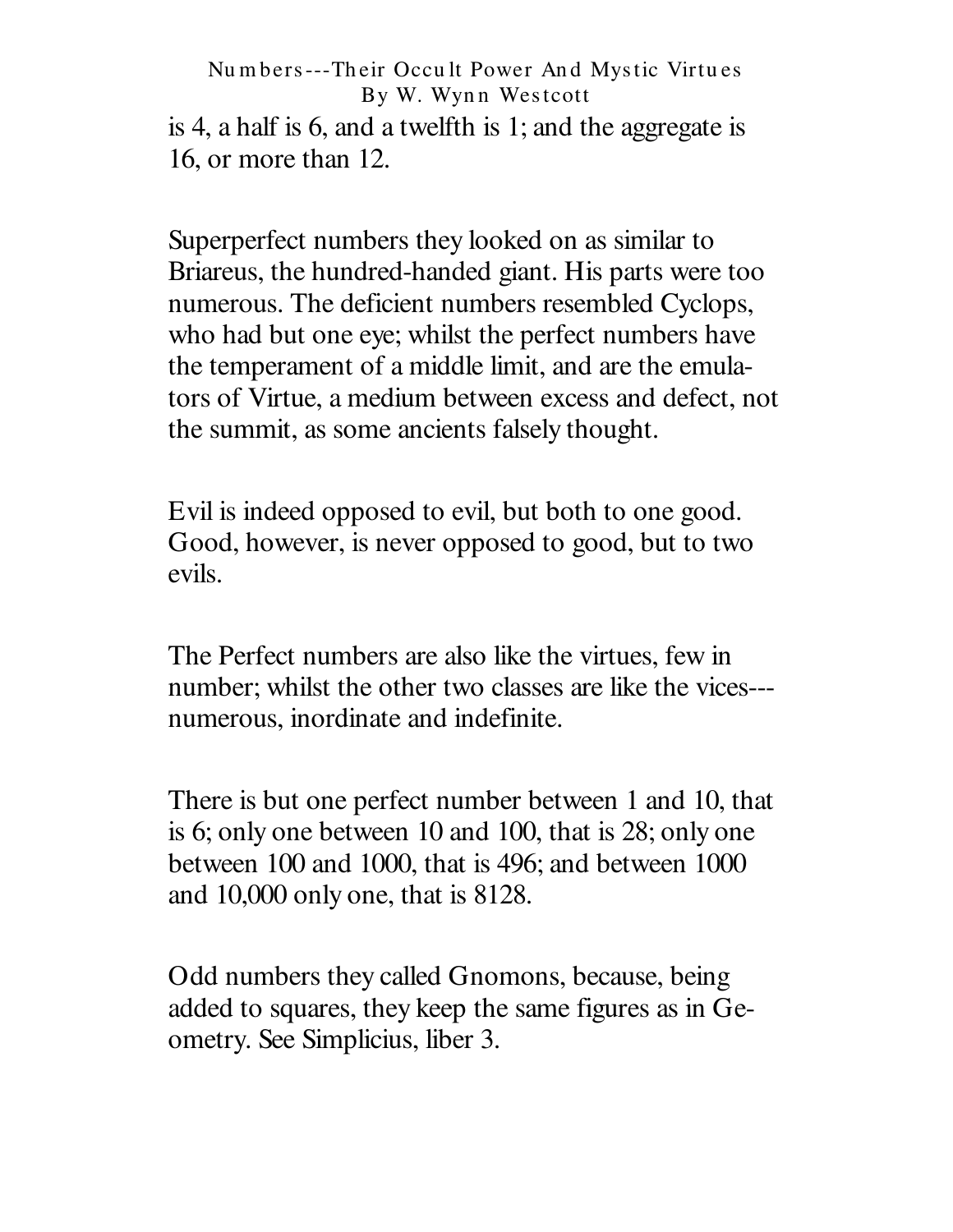A number, which is formed by the multiplication of an odd and an even number together, they called Hermaphrodite, or "arrenothelus."

In connection with these notes on parity and imparity, definite and indefinite numbers, it is to be noted that the old philosophers were deeply imbued with the union of numerical ideas with Nature---in its common acceptation, and also to the natures, essences or substrata of things.

The nature of good to them was definite, that of evil indefinite; and the more indefinite the nature of the evil, the worse it was. Goodness alone can define or bound the indefinite. In the human soul exists a certain vestige of divine goodness (Buddhi). This bounds and moderates the indefiniteness and inequality of its desires.

20.

It may be demonstrated that all inequality arises from equality, so that obtaining, as it were, the power of a mother and a root, she pours forth with exuberant fertility all sorts of inequality; and did space and time allow, it could be also shown that all inequality may be reduced to equality.

Iamblichus, in his treatise on the Arithmetic of Nicomachus, throws another light on numbers. He says some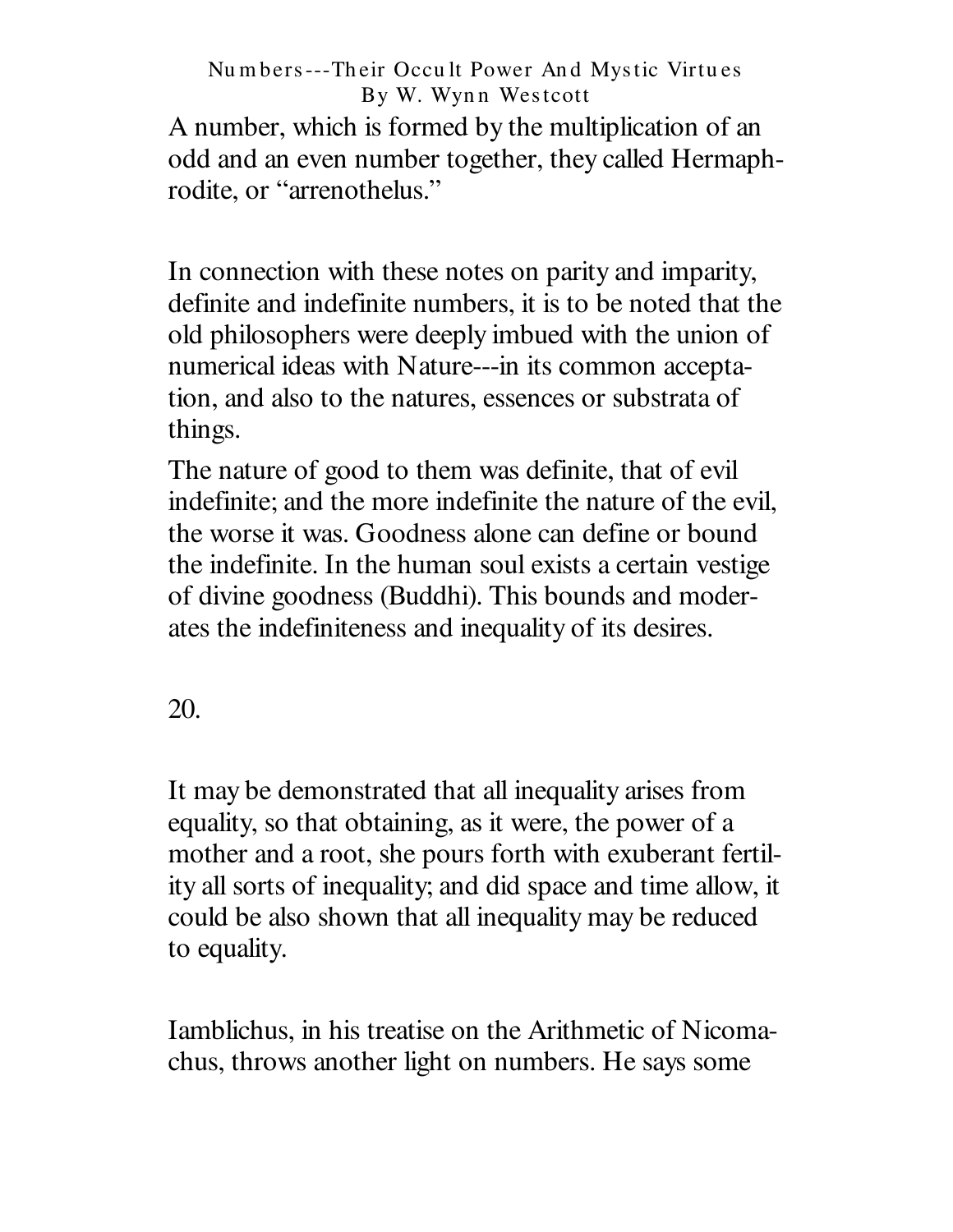are like friends, they are Amicable numbers, as 284 and 220.

Pythagoras, being asked what a friend was, said *etepos eyw*=" another I." Now this is demonstrated to be the case in these numbers. The parts of each are generative of each other, according to the nature of friendship.

Ozanum, a French mathematician, A.D 1710, gives examples in his " Mathematical Recreations" of such Amicable Numbers. He remarks that 220 is equal to the sum of the aliquot parts of 284. Thus  $1+2+4+71+142=220$ ; and 284 is equal to the sum of the aliquot parts of 220. Thus  $1+2+4+5+10+11+20+22+44+55+110=284$ .

Another such pair of numbers is 17,296 and 18,416.

Very curious speculations as to the relation between Numbers and Marriage, and the character of offspring from it, are to be found scattered through the writings of the Philosophers. Plato, in his " Republic," has a passage concerning a geometric number, which, divinely generated, will be fortunate or unfortunate. Nicomachus also speaks of this same number, and he calls it the Nuptial Number; and he passes from it to state that from two good parents only good offspring can come. From two bad parents only bad; and from a good and a bad parent only bad. Whence he warns the Republic against wedlock in a confused or disorderly manner,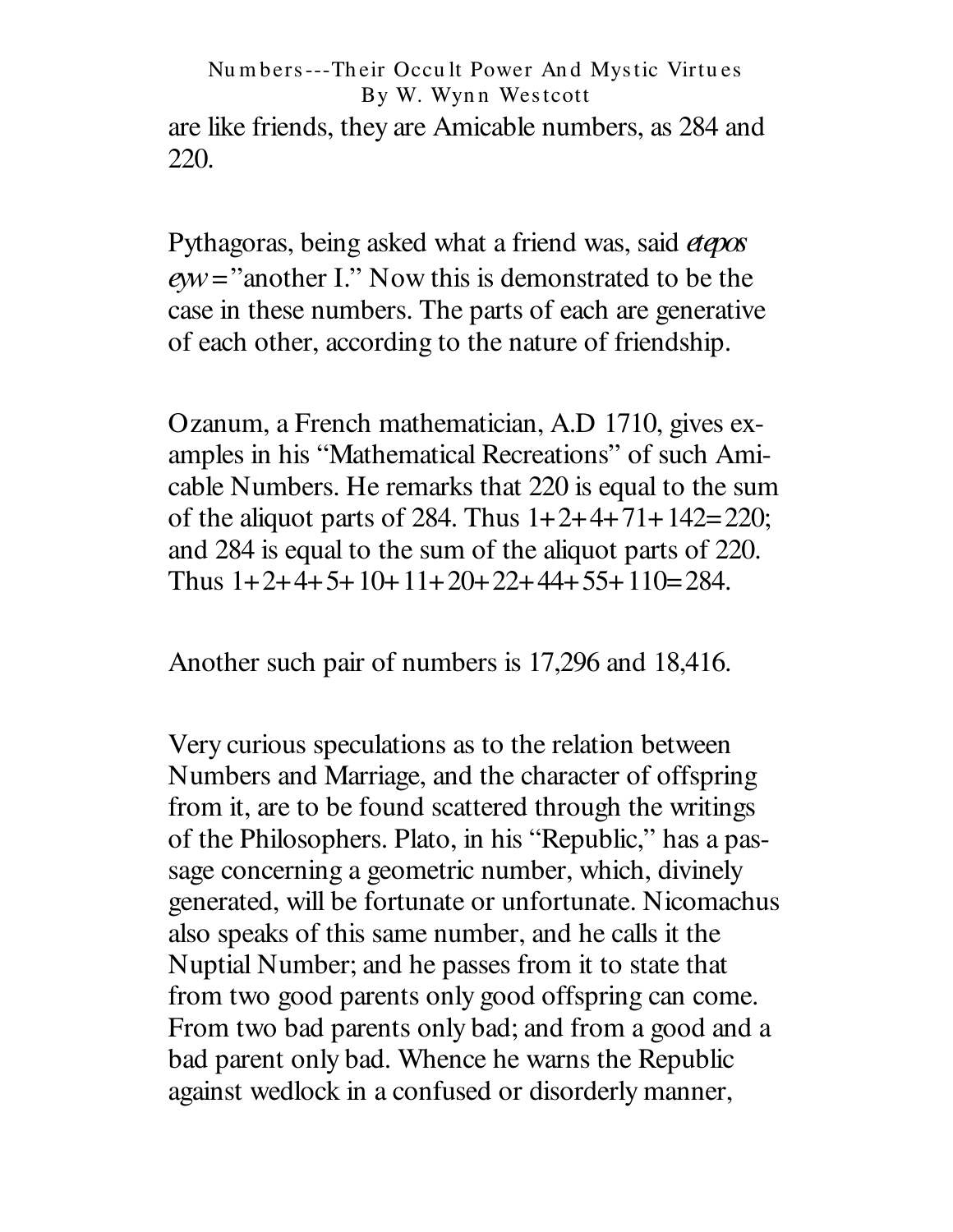from which, the progeny being depraved, discord will result. Simplicius, in his commentary on the 2<sup>nd</sup> Book of Aristotle, "On the Heavens," remarks that Pythagoras and his followers claimed to have heard the Music of the Spheres, to have heard an harmonic sound produced by the motion of the planets, and from the sound to have calculated by numbers the ratio of distance and size of the Sun, Moon, Venus and Mercury.

21.

To this Aristotle objected, but perhaps the difficulty might be solved. In this sublunary sphere, all things are not commensurate, nor is everything sensible to everybody alike. Animals can be scented, and their presence definitely known, by dogs when at great distances from them, and when man is in complete ignorance of their existence. Some of the ancients thought the soul had three vehicles---the terrestrial body, an aerial one in which it is punished, and an ethereal one, luminous and celestial, in which the soul abides when in a state of bliss. It may be that some one, by purification of the senses, by hereditary magical power, or by probity, or by the sacred operations of his religion, may perceive, with a terrestrial body laid aside, things imperceptible to us, and hear sounds inaudible to us still in bondage. Or with mantle partly unfolded, some adept or truth-seeker may perceive, with eyes upraised, sights invisible to mortals, whilst yet his ears are deaf to the sounds beyond us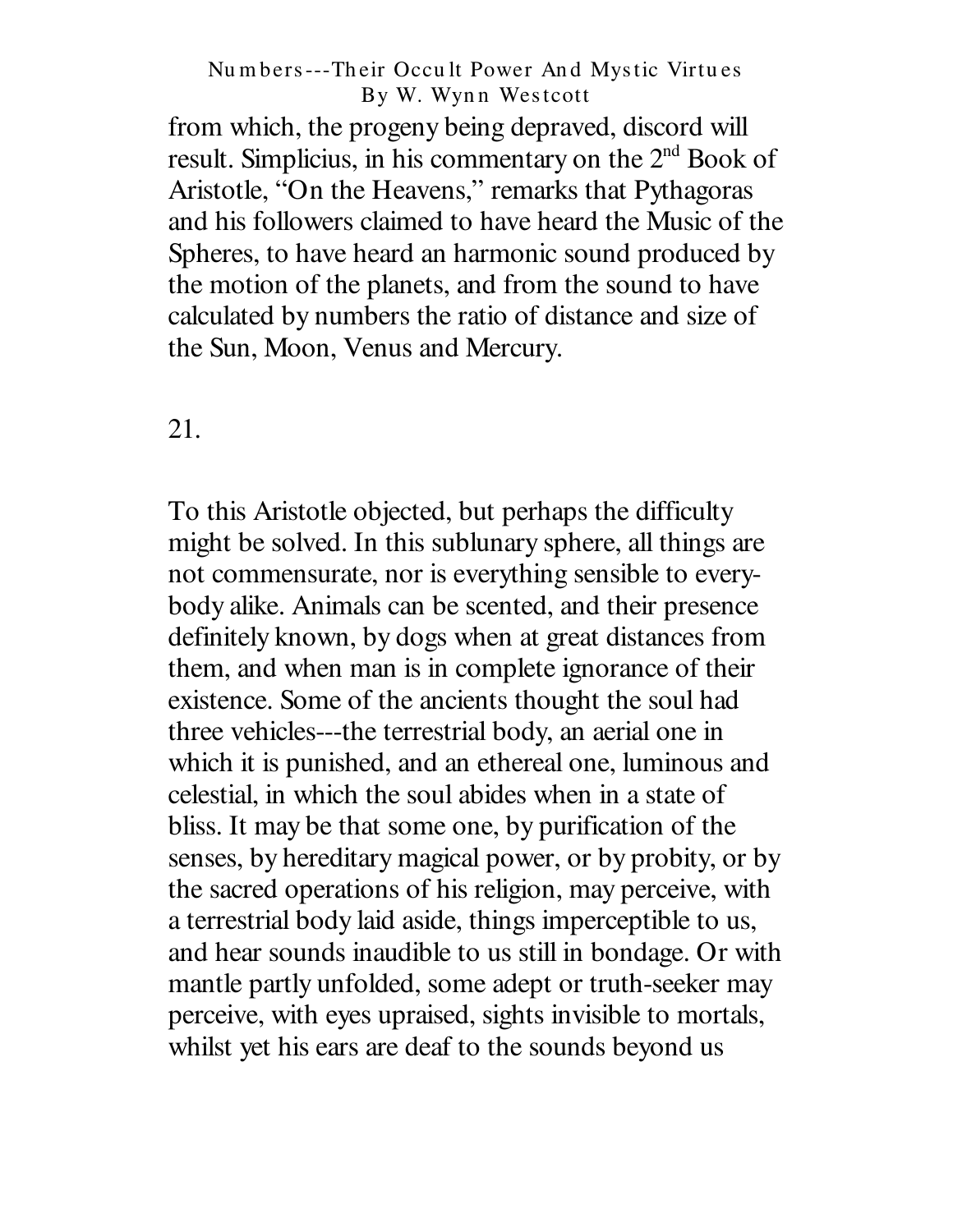both. For why do we see the stars, while yet we hear not their motion?

Why come not angels from the realms of glory To visit earth, as in the days of old? Is heaven more distant?

Or has earth grown cold?

22.

**PART THREE** 

**CHAPTER THREE** 

**THE QABALAH ON NUMBERS**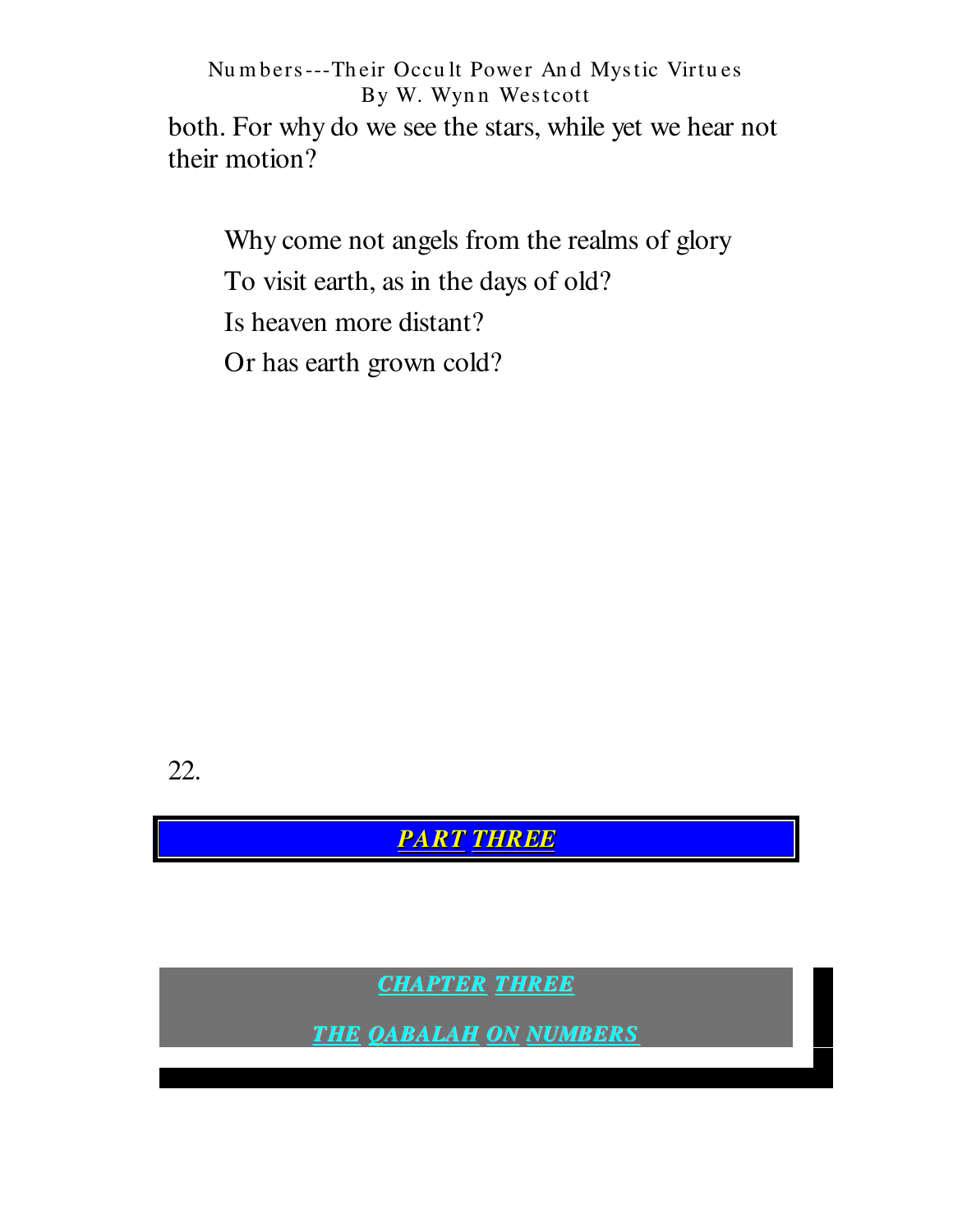any nations of antiquity made use of the letters of their alphabets as substitutes for any independent signs to typify numerical conceptions. It is with the Hebrew letters as numerals that we are chiefly concerned, and to a smaller extent with Greek. Ancient records show that the Greeks used

their numbers almost exclusively for everyday purposes; while the Jewish Rabbis added to their practical value special peculiar purposes, and looked to them to furnish deeper views of nature, existence and doctrine. No doubt can exist that the ancient Egyptians were fully aware of the wondrous mysteries which numbers are able to disclose, so, considering that Greece, and neither Judea nor Babylon, succeeded to the empires of ancient Egypt, it is a curious fact how little knowledge of the dogmas of the Hierophants of Sais, Memphis and Thebes Greek literature has transmitted to us.

The Jewish Rabbis discovered so much of interest and importance behind the merely superficial value of numbers, and of words as their representatives, that they gradually developed a complete science of numerical conceptions apart from mathematics. This took the name of Kabalah or Qabalah, Cabbala, or even Cabala, words variously misspelt from QBLH---the Received Doctrine, from the root QBL, meaning to Receive.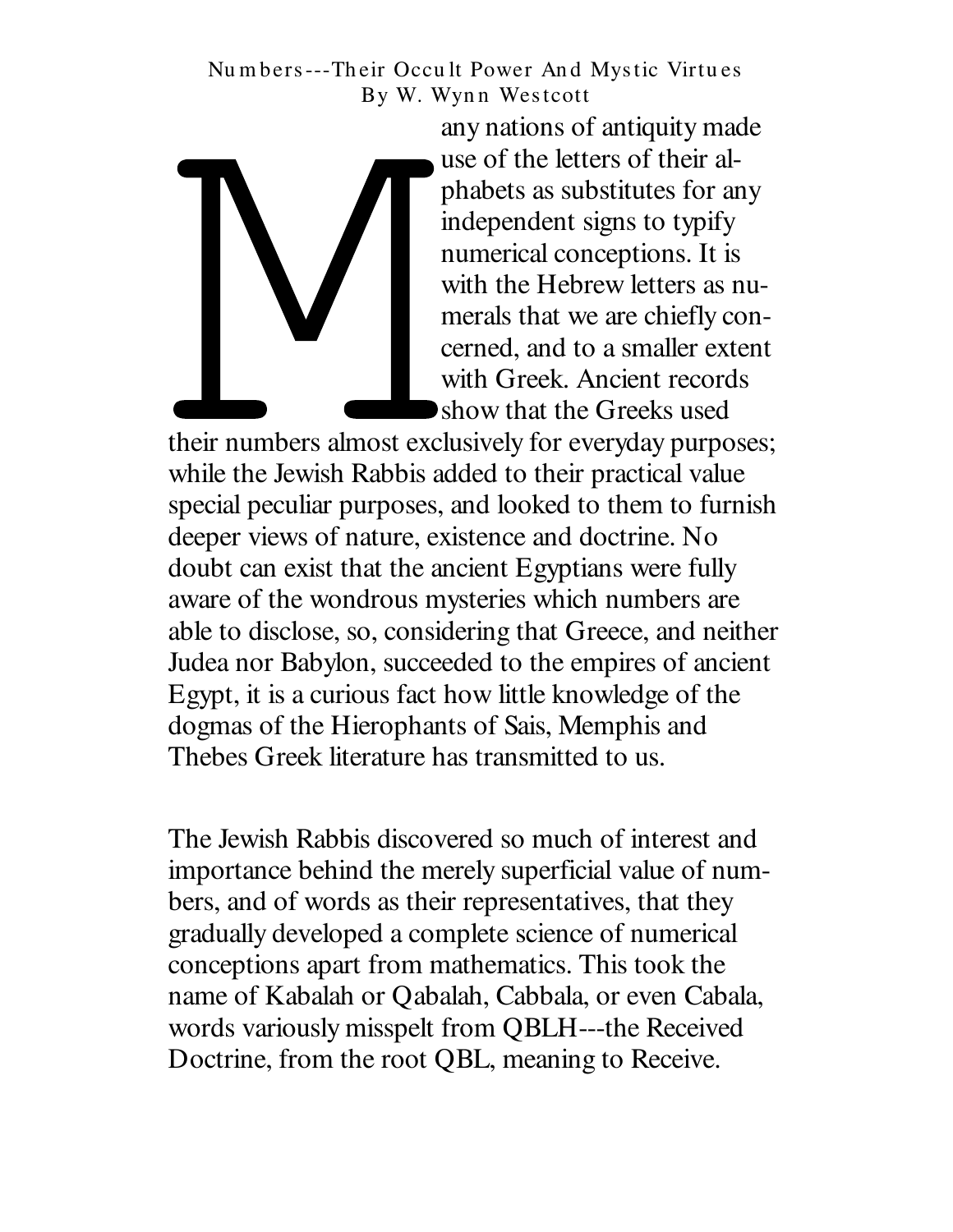The Greeks as aforesaid did not develop nor use their letters as numbers for mental conceptions, yet in the Middle Ages we often find Greek letters used to transliterate Hebrew similars, and so there was formed a bastard Greek Kabalah on the Hebrew type.

23.

It must constantly be borne in mind that all Hebrew words or numbers are read from right to left, or the reverse of English words; but in their English transliteration they are here in English order.

The corresponding numerals, Greek and Hebrew letters, are here given with their English names, and the English synonymous letters are also added.

## *TABLE OF GREEK AND HEBREW LETTERS*

| <b>Hebrew</b><br><b>Letter</b> | <b>Greek</b><br><b>Letter</b> | English<br><b>Equivalent</b> | <b>Numerical</b><br><i>Value</i> |
|--------------------------------|-------------------------------|------------------------------|----------------------------------|
| Aleph                          | Alpha                         |                              |                                  |
| <b>Beth</b>                    | <b>Beta</b>                   | B                            |                                  |
| Gimel                          | Gamma                         | G                            |                                  |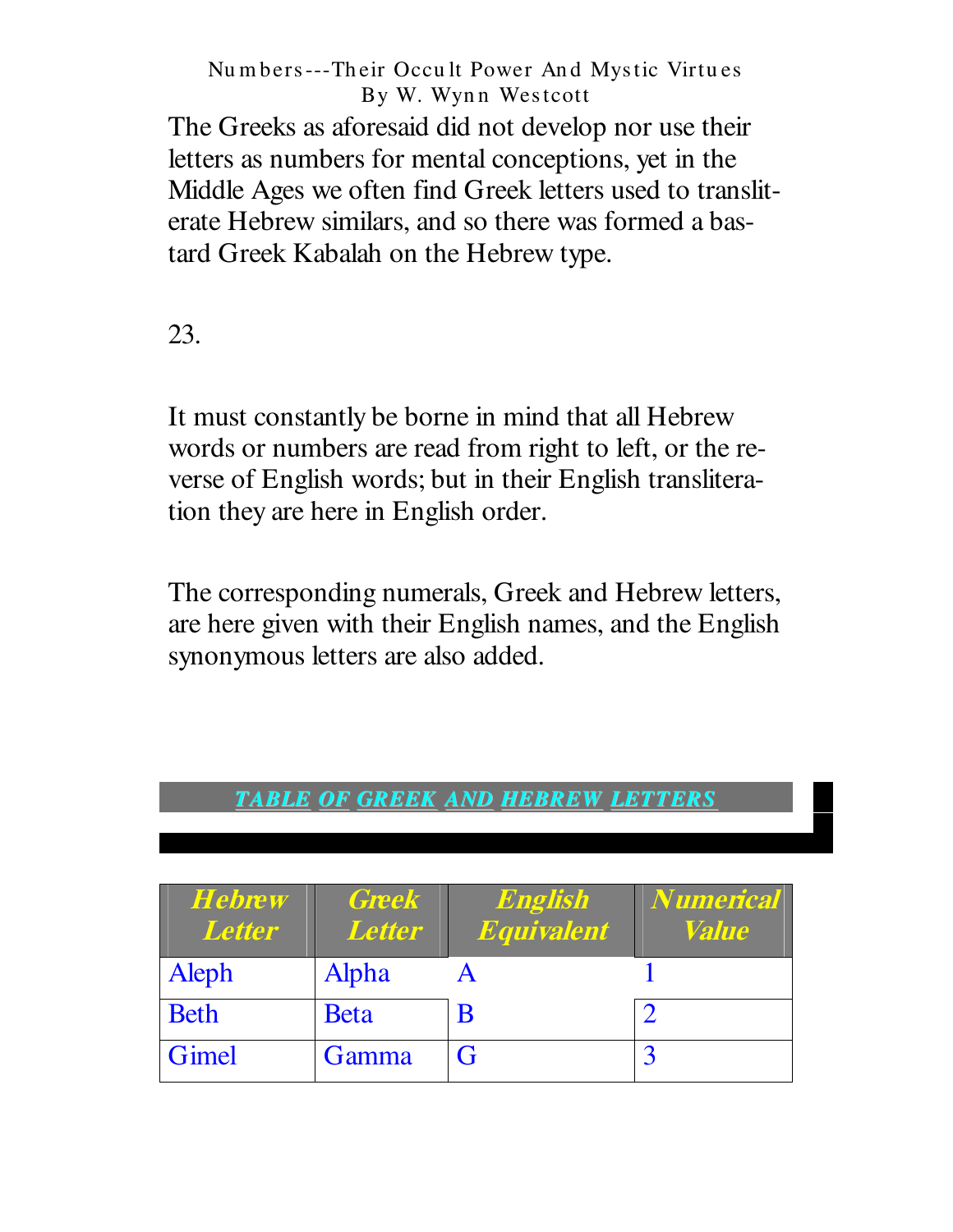Numbers---Their Occult Power And Mystic Virtues<br>By W. Wynn Westcott

| <b>Hebrew</b><br>Letter | <b>Greek</b><br><b>Letter</b> | <b>English</b><br><b>Equivalent</b> | <i><b>Numerical</b></i><br><i><b>Value</b></i> |
|-------------------------|-------------------------------|-------------------------------------|------------------------------------------------|
| Daleth                  | Delta                         | D                                   | $\overline{4}$                                 |
| Heh                     | <b>Epsilon</b>                | H                                   | 5                                              |
| <b>Vav</b>              | Episemon                      | U or V                              | 6                                              |
| Zain                    | Zeta                          | $\mathbf{Z}$                        | $\overline{\mathcal{I}}$                       |
| <b>Cheth</b>            | Eta                           | Ch                                  | 8                                              |
| Teth                    | Theta                         | Th                                  | 9                                              |
| Yod                     | Iota                          | Y or I or J                         | 10                                             |
| Kaph                    | Kappa                         | K                                   | 20                                             |
| Lamed                   | Lambda                        | L                                   | 30                                             |
| <b>Mem</b>              | Mu                            | M                                   | 40                                             |
| <b>Nun</b>              | <b>Nu</b>                     | N                                   | 50                                             |
| <b>Samekh</b>           | Xi                            | S                                   | 60                                             |
| Ayin                    | Omicron                       | $\mathbf O$                         | 70                                             |
| Peh                     | Pi                            | $\mathbf{P}$                        | 80                                             |
| Tzaddi                  | Koppa                         | Tz                                  | 90                                             |
| Qoph                    | Rho                           | Q                                   | <b>100</b>                                     |
| <b>Resh</b>             | <b>Sigma</b>                  | $\mathbf R$                         | 200                                            |
| Shin                    | Tau                           | <b>Sh</b>                           | 300                                            |
| Tau                     | <b>Upsilon</b>                | T                                   | 400                                            |
| <b>Final Kaph</b>       | Phi                           | K                                   | 500                                            |
| <b>Final Mem</b>        | Chi                           | M                                   | 600                                            |
| <b>Final Nun</b>        | Psi                           | N                                   | 700                                            |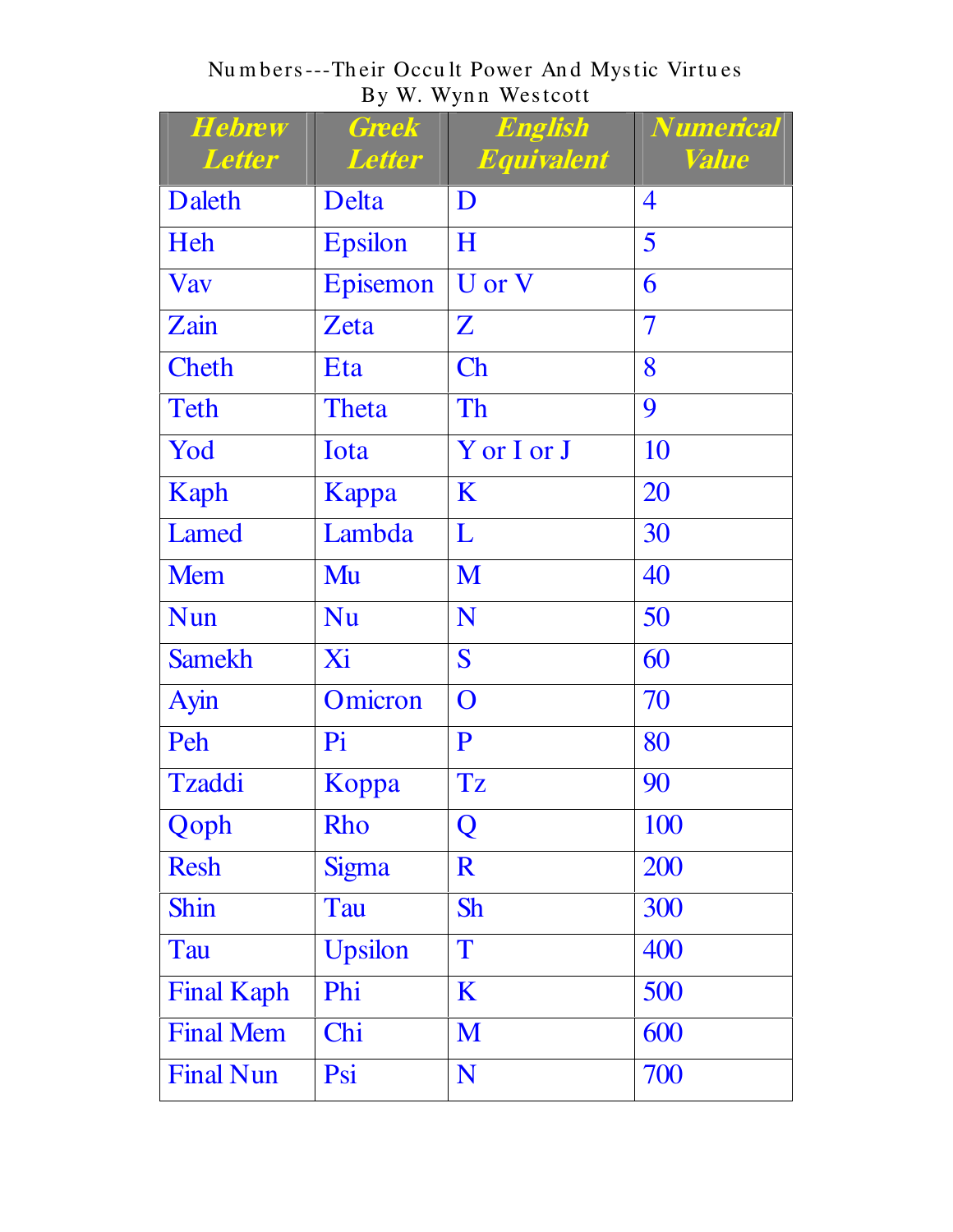Numbers---Their Occult Power And Mystic Virtues By W. Wynn Westcott

| <b>Hebrew</b><br><b>Letter</b> | <b>Greek</b><br><b>Letter</b> | English<br>Equivalent | <b>Numerical</b><br><i><b>Value</b></i> |
|--------------------------------|-------------------------------|-----------------------|-----------------------------------------|
| <b>Final Peh</b>               | Omega                         | P                     | 800                                     |
| Final Tzaddi                   | Sanpi                         | Tz                    | 900                                     |
| <b>Dotted</b><br>Aleph         | Alpha<br>Dashed               | A                     | 1000                                    |

24.

Note that there were no proper Greek Letters for 6, 90 and 900, so they used special symbols---episemon (vau, or bau, digamma) for 6; koppa for 90; and sanpi for 900).

At some periods, the five finals were not used for the hundreds, but instead Tau was written for 400 and other hundreds added; thus 500 was TQ. Another point of importance is that the Jews never write JH Jah for 15, because it is a Deity title, they use instead 9, 6 thus TV, Teth, Vau. The Qabalists used JH only when they desired to call attention to the Holy Name in the number.

In certain Qabalistic numerical computations many Rabbis deemed it permissible to add an Aleph, one, and this they called Colel.

In some cases we find the Greeks to have used their letters in direct order for purposes of numeration, as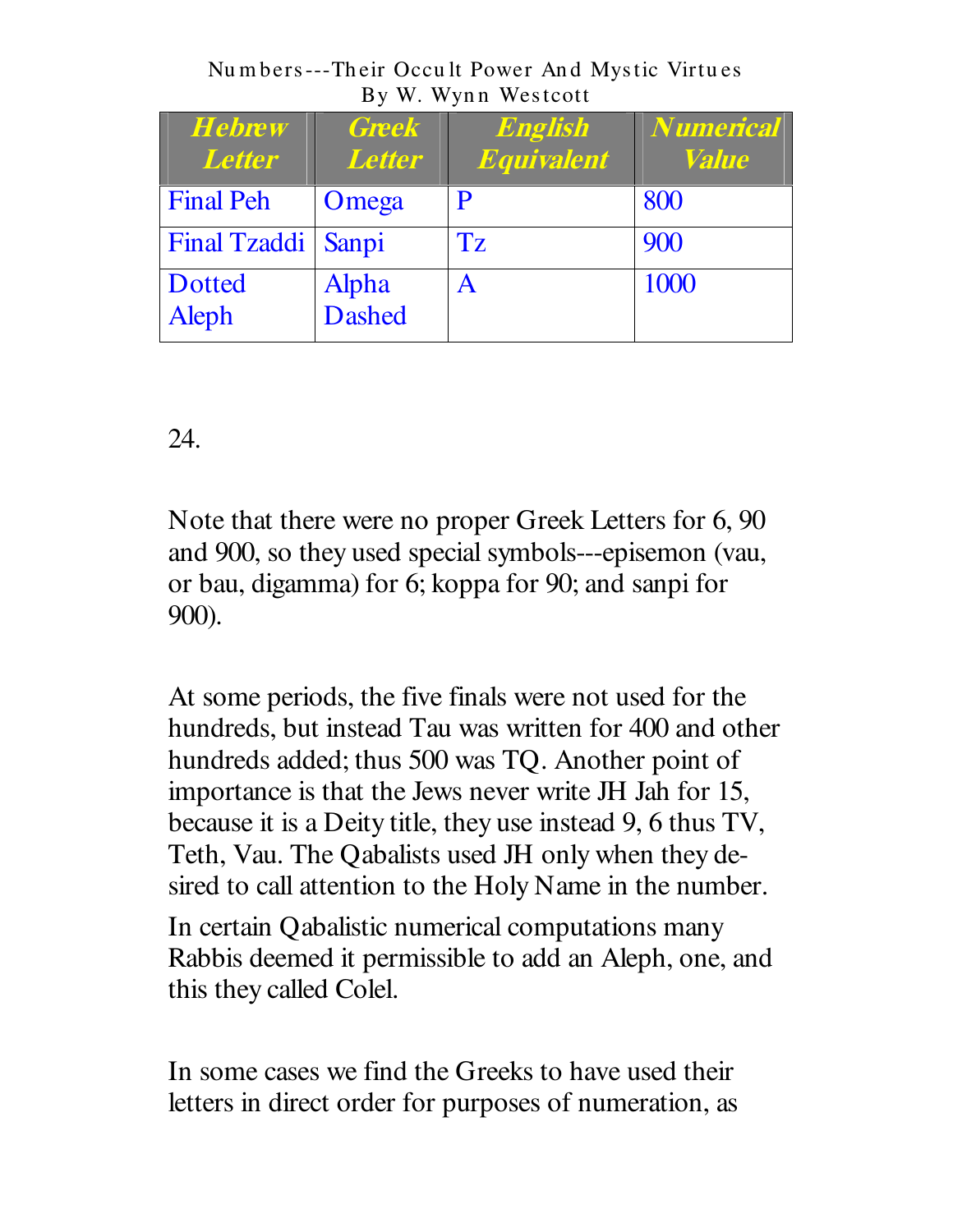may be seen in some copies of very old poems (the 24 books of Homer's Iliad and Odyssey, for example), in which the stanzas bear the letters consecutively, in a similar manner to the Hebrew letters heading the portions of the 119<sup>th</sup> Psalm in our Bibles.

The word Kabalah includes the Hebrew Doctrines of Cosmogony and Theology as well as the Science of Numbers. The former is specified as the Dogmatic Qabalah, the latter as the Literal Qabalah.

## 25.

By means of associating the ancient doctrines of Numbers with the letters of the alphabet, the Planets, Stars, Zodiacal signs and other astronomical terms, a form of divination became practiced, by which the professors attempted to foretell the future, life and death, good and evil Fortune, detection of theft, etc., an ample explanations of which may be studied by the curious in the "Holy Guide" of John Heydon.

With this system is associated the practice of pure Astrology, the divination of Fate by means of the Heavenly bodies, especially the formation of the so-called Horoscopes---schemes of the arrangement of the Planets at the moment of Birth, from which all the important phases of the life can be inferred—by some few per-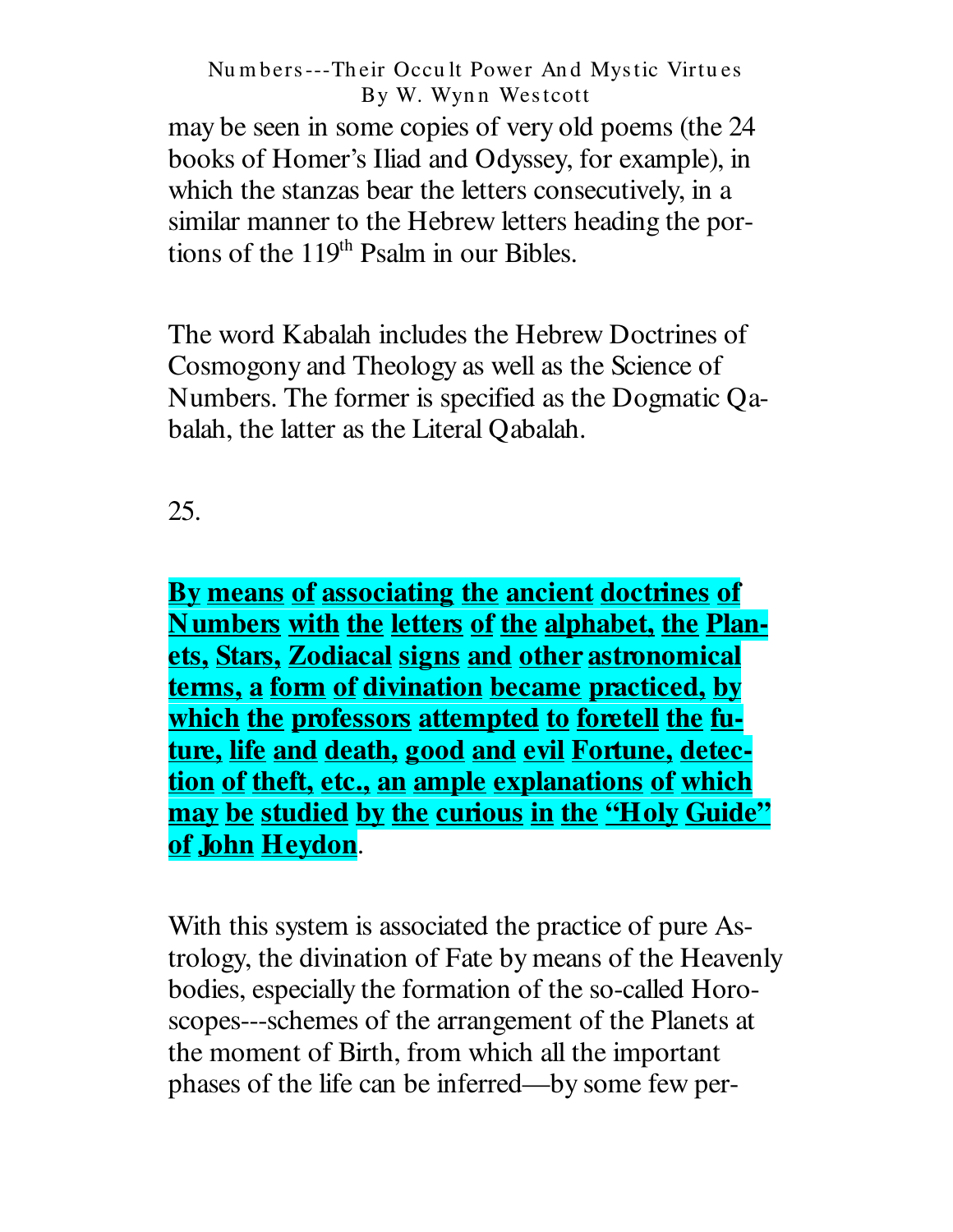sons. The Kabalah became a means of handing down from one generation to another hidden truths, religious notions, secrets of nature, ideas of Cosmogony, and facts of history, in a form which was unintelligible to the uninitiated; and the revealing of the secrets, and the methods of interpretation were veiled in mystery, and only to be approached through Religion.

## The more practical part of the system was involved in the three processes of Gematria, Notarigon and Temura.

**Gematria**, a method depending on the fact that  $\boldsymbol{I}$ . each Hebrew letter had a numerical value. When the sum of the numbers of the letters composing a word was the same as the sum of the letters of another word, however different, they perceived an analogy between them, and considered them to have a necessary connection. Thus certain numbers got to be well known as meaning certain things; and not words only, but sentences were treated in this manner; thus, as an example referring to Genesis XVIII. V. 2, we find the words, "and lo, three men," Vehennah, shalisha, Vhnh Shlsh; this set down in numbers becomes 6, 5, 50, 5, 300, 30, 300, 5, which amount to 701. Now the words, "these are Michael, Gabriel and Raphael," "Alu Mikhael Gabriel ve Raphael," Alu Mikal GBRIAL V Rpal converted are 1, 30, 6, 40, 10, 20, 1, 30, 3, 2, 200, 10, 1, 30, 6, 200, 80, 1, 30, also amounting to 701, and the Rabbis argued that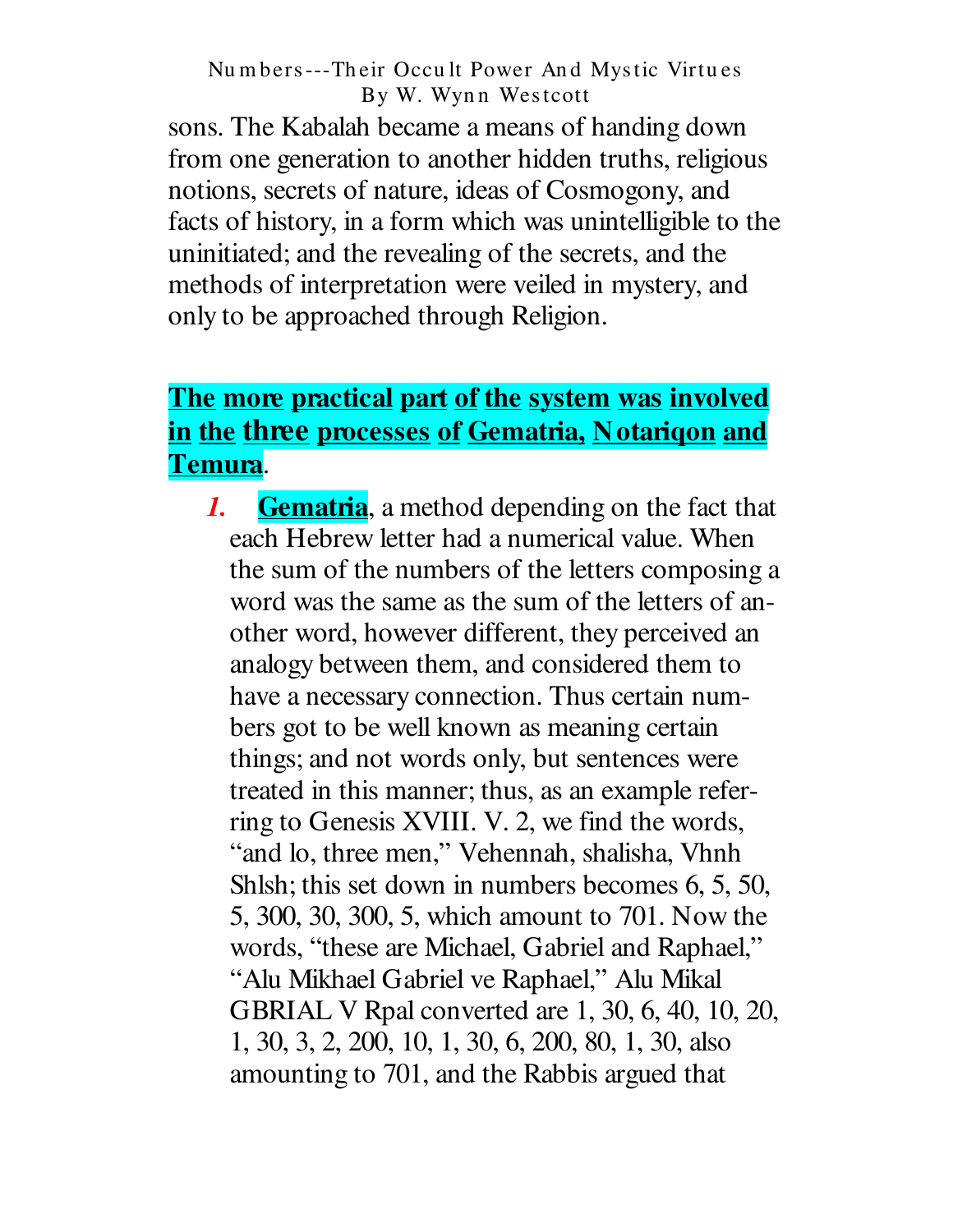these two sets of three beings were identical. Some Christian Kabalists point out that in Genesis xlix. V. 10 we find "Yebah Shiloh," YBA Shilh, "Shiloh shall come," which amount to 358. And that the word "Messiah," Mshych is 40, 300, 10, 8 or 358. But so is also Nachash, the Serpent of Moses, Nchsh, 50, 8, 300. And I must remark that the claim to translate Shilh, or, as some ancient Hebrew MSS. write it, Shlh, by "Shiloh," in the sense of Jesus Christ, is farfetched. The word is simply "rest," or "peace," in its simplest meaning, but also is the Scorpio of the Chaldean Zodiac (related to Nachash, serpent) and "Judah," of whom Jacob is talking in the prophecy, is the sign of the Zodiac; Leo for "Judah is a lion's whelp" (the Chaldean Zodiac has a lion couchant), "he crouches as a lion." In this sense, then, "the scepter shall not depart from Judah," i.e., power shall not leave Leo, until Leo, until Shelah, Shiloh or Scorpio shall come up or rise. Astronomy teaches that as Leo passes away from the meridian, Scorpio rises. The title "Comforter," "Menachem," Mnchm, 40, 50, 8, 40, amounting to 138, and the title "The" Branch," applied to the Messiah in Zechariah iii. V. 8, namely, Tzmch, 90, 40, 8 also 138, are of the same number. Metatron, the great angel MThRThn, and Shaddai ShDI, Sh,  $=300$  is used as a glyph of the "the spirit of the living gods," Ruach Elohim Ruch ALHIM, which transmutes into 200, 6, 8, 1, 30, 5, 10, 40 or 300.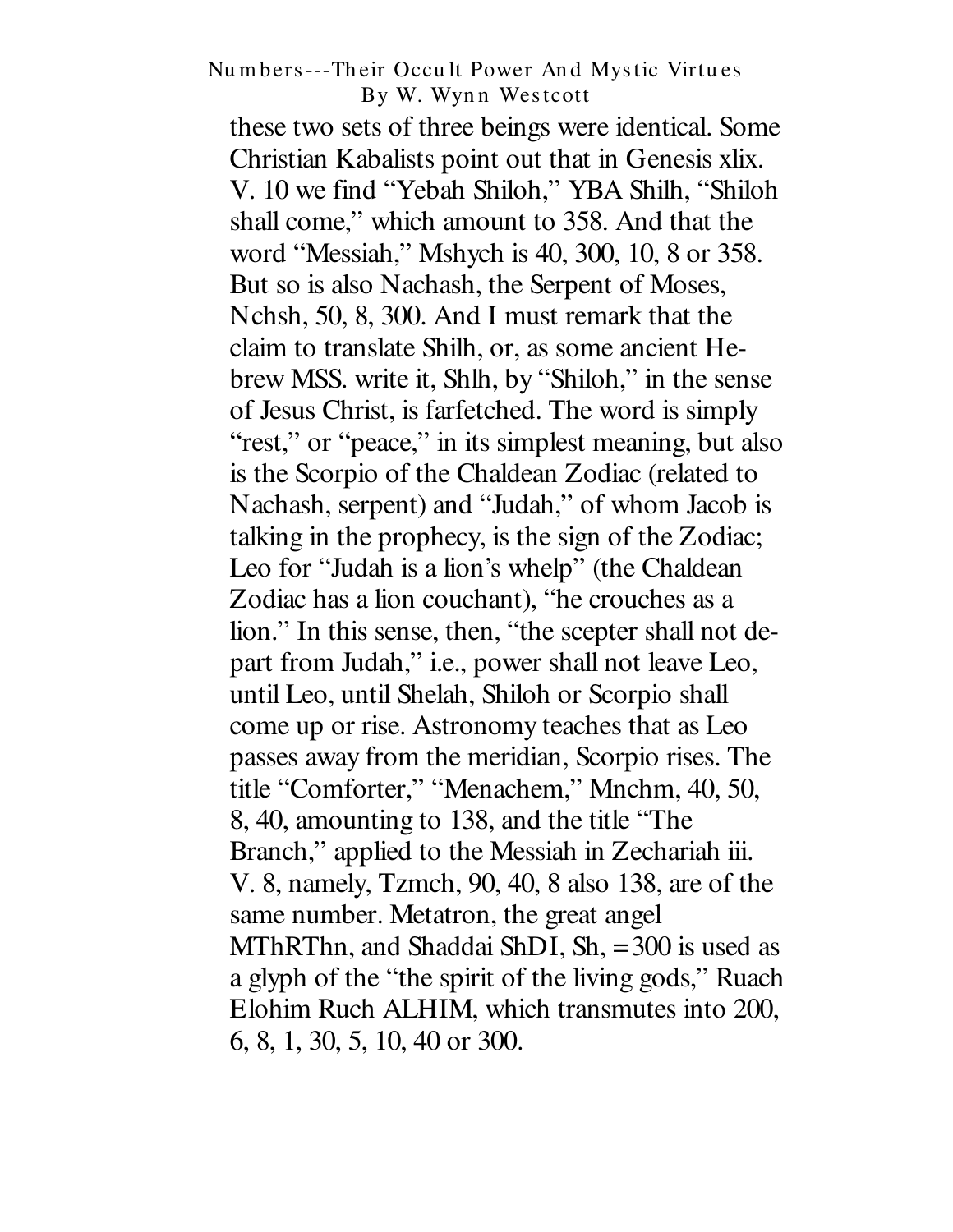26.

The Kabalists sometimes considered the units to refer to Divine Beings, the tens to celestial bodies, hundreds to things of earth, and thousands to future events.

**Notarigon**, a word derived from the Latin no- $2.$ tarius, a shorthand writer, means the construction of a word from the initial or final letters of the several words of a sentence; or *vice versa* the construction of a sentence of which each word in order begins with the several letters composing a given word----processes of contraction and expansion, therefore.

27.

Refer to Deuteronomy xxx. V. 12, and find that Moses asks, "Who shall go up for us to heaven?" the initials of the words of the sentence, My Yolh Lnu HshMymh, read "My yeolah lenu hashemimha," form the word MYLH or "Mylah," which means "Circumcision," and the final letters from the word Jehovah, Yhuh or IHVH, suggesting that Jehovah pointed out the way, by circumcision, to heaven. Again, the first six letters of the book of Genesis, Brashit, Berasit, translated "In the beginning," but more properly "In wisdom," are the initials of the words Brashit Rah Alhim Shyqblu Ishral Turh, read "Berasit rauah Elohim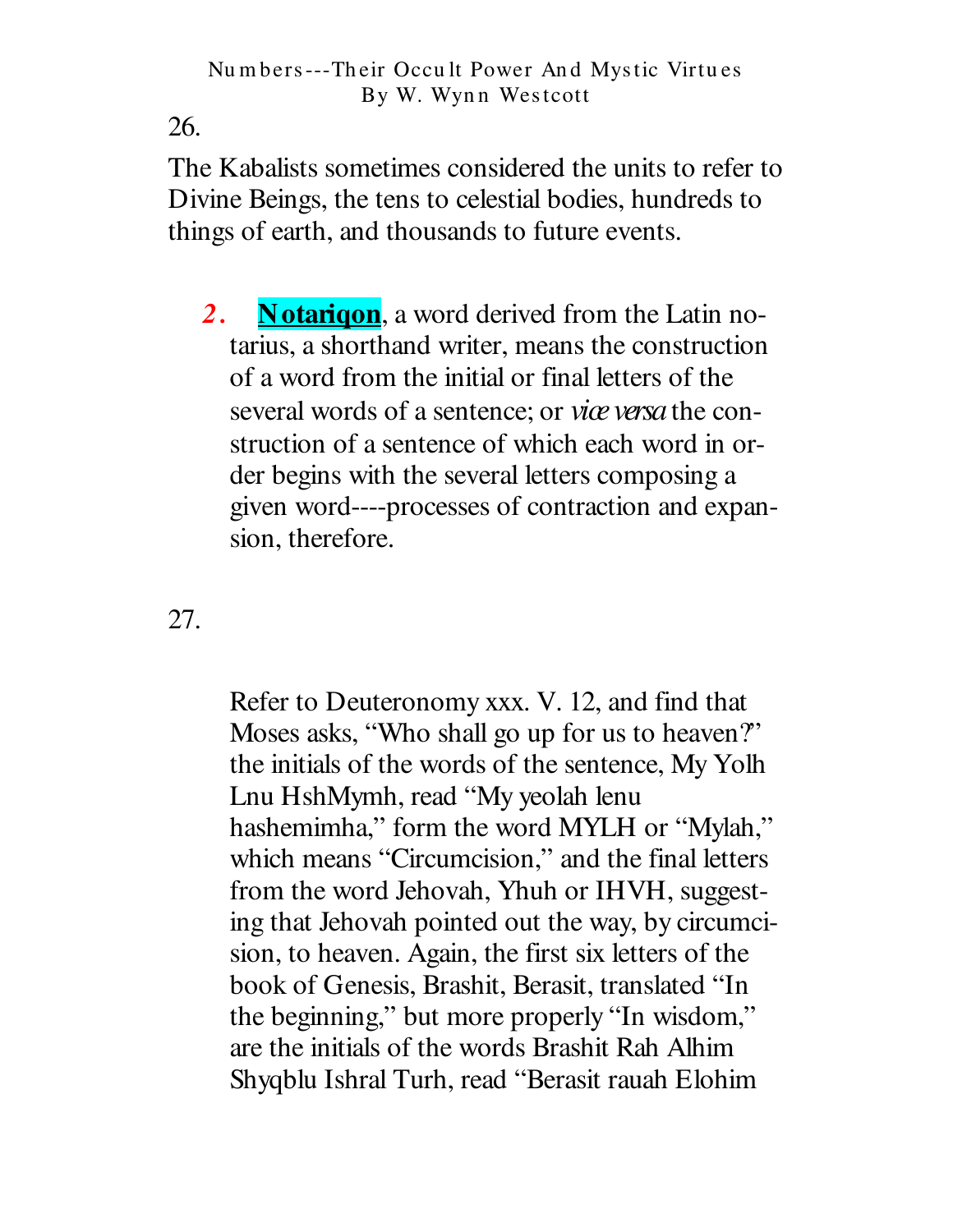Numbers---Their Occult Power And Mystic Virtues By W. Wynn Westcott shyequebelu Israel torah," which mean "In the beginning, God was that Israel would accept the Law."

The famous Rabbinic name of power, "AGLA," is formed of the initials of the sentence, "Tu potens in saeculum Domine," Ath Gbur Loulm Adni, Ateh gibur loulam Adonai Melekh namen," ADNI MLK Namn, meaning "The Lord and Faithful  $King.$ "

**Temura** means Permutation; sometimes the let- $3.$ ters of a word are transposed according to certain rules, and with certain limitations; at others each letter of a word is replaced by another according to a definite scheme, forming a new word, of which permutation there are many recognized forms. For example, the alphabet of 22 letters is halved and the two sets placed one over the other in reverse order, thus:---

AB GDHVZChThYK T Sh R Q Tz P O S N M L

Then A is changed to T, and V to P, and so on; so Babel=Bbl becomes Sheshak, i.e., ShShk used by Jeremiah xxv. V. 26. This form is called Atbash or At-Bsh; it will be seen that there must be 21 other possible forms, and these were named in order, thus, Albat, Agdat, etc.; the complete set was called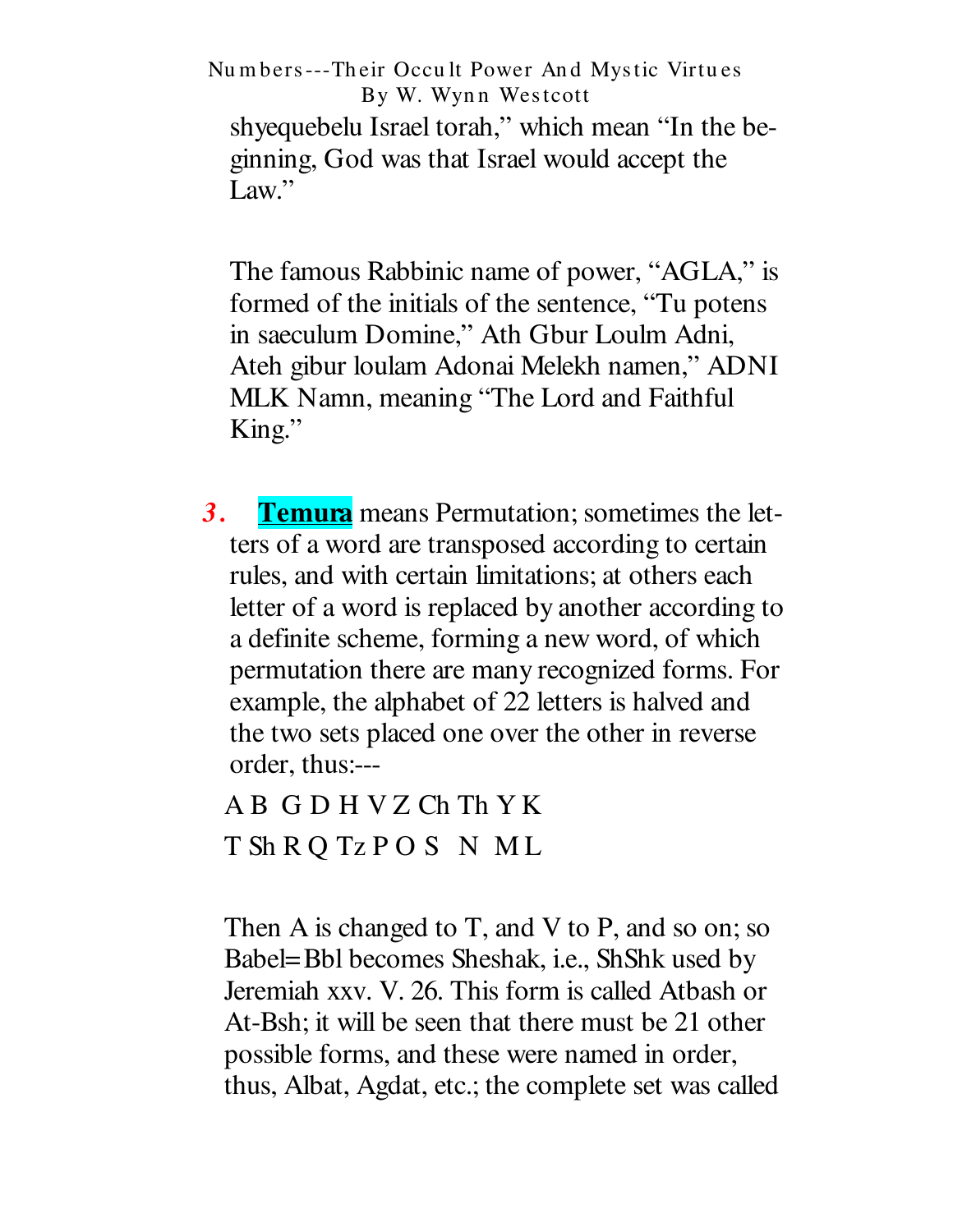" the combinations of Tziruph." Other Permutations were named Rational Right, Averse and Irregular; These are produced by forming a square and subdividing it by 21 lines in each direction into 484 smaller squares, and then writing in each square a letter in order successively from right to left, or from above down, or the reverse. The most popular mode of permutation has however been the form called "Kabalah of the Nine Chambers," produced by the intersection of two horizontal and two vertical lines, forming nine spaces, a central square, and 4 three-sided figures, and 4 two-sided figures, to each of which are allotted certain letters; there are several modes even of this arrangement, and there is a mystical mode of allotting the Sephiroth to this figure, but this is a Rosicrucian secret.

28.

This method is used in a superficial manner in Mark Master Masonry.

A further development of the Numerical Kabalah consists of arithmetical processes of Extension and Contraction; thus Tetragrammaton is considered as Y 10, H 5, V 6, H 5, or 26, but also may be spelled in full Yvd 20, Ha 6, Vv 12, Ha 6, or 44.

Again, the Kabalists extended a number by series. Zain Z or 7 becomes 1 and 2 and 3 and 4 and 5 and 6 and 7,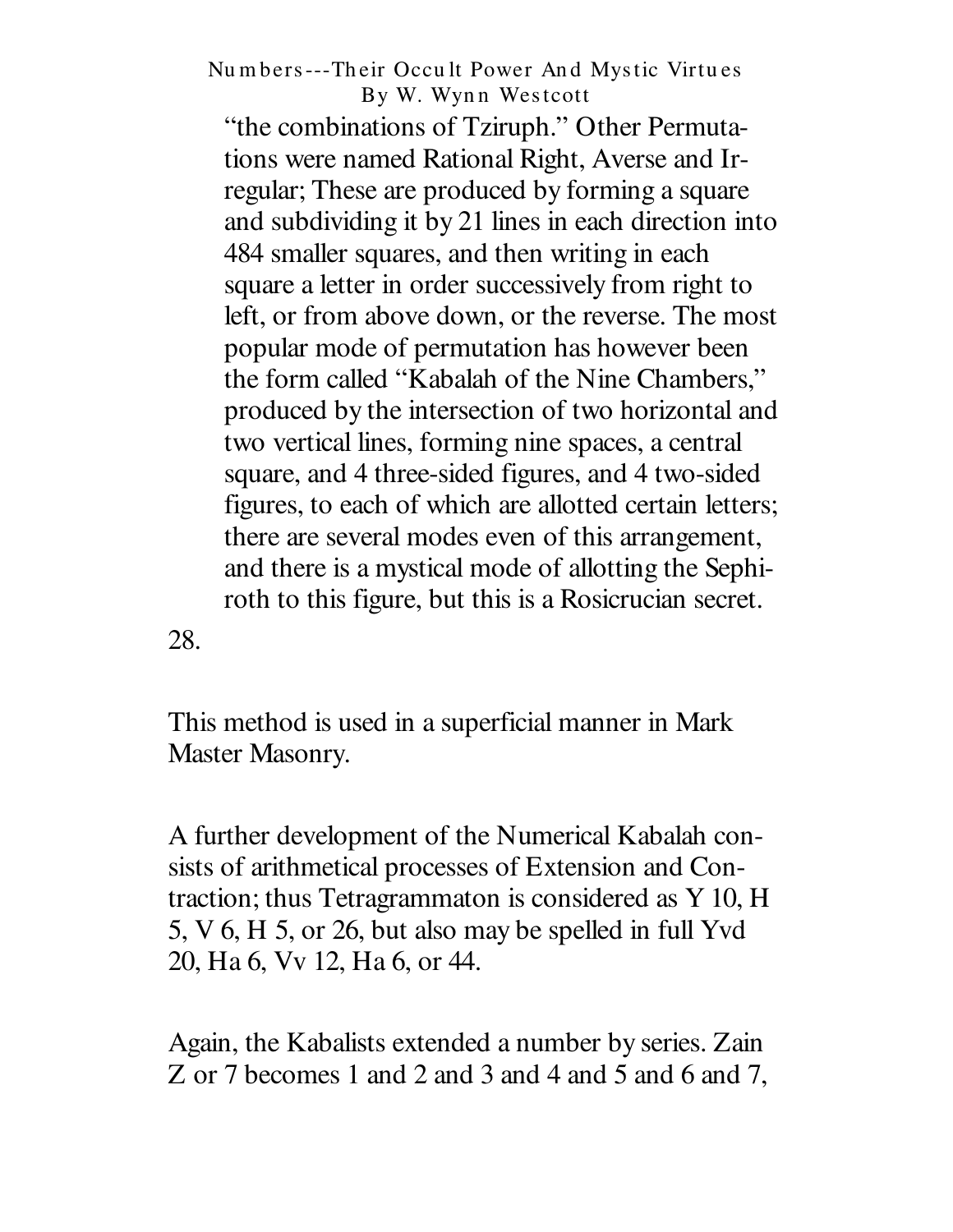or 28. After another manner they contracted, as 28 was equal to 2 and 8 or 10. Again, Tetragrammaton 26 became 2 and 6, or 8**, so every number was reducible to a primary numeral**. In this manner, within certain restrictive laws, every word had analogies with certain others. Thus Ab father 1 and 2 are 3, Ihv Jehu 10 and 5 and 6 are 21, 2 and 1 are 3. Al Shdi, Al Shaddai, God Almighty, 1, 30, 300, 4, 10 or 345, becomes 12, and then 2 and 1 are 3. Hva or Hoa 5, 6, 1 are 12, and then 3. And Gdvlh Gedulah 3, 4, 6, 30, 5 are 48 and are 12 and 3.

Another method of substitution leading to results of an opposite character is the substitution in any word of similar letters of another group, hard for soft, or sibilant for dental; thus in Tm=perfect, exchange Th for T, and obtain Thm, meaning defiled. Shan, secure, tranquil, becomes San, battle; Shkl, wisdom, becomes Skl, foolish. In the word Shaddai, Shdi, Almighty, with soft sibilant and soft dental is Shiddah, a wife. If we replace with a hard dental, a partial change of meaning is effected, ShThH, Sittah, an adulterous wife. Both letters hardened completely change the sense, Sth, Seth, a fallen man, a backslider. Sthn, Satan, adversary.

29.

I cannot, without Hebrew letters, explain well the change of sound in the Shin Sh, from Sh to S, but it is marked by a dot over the right or left tooth of the three teeth of the letter.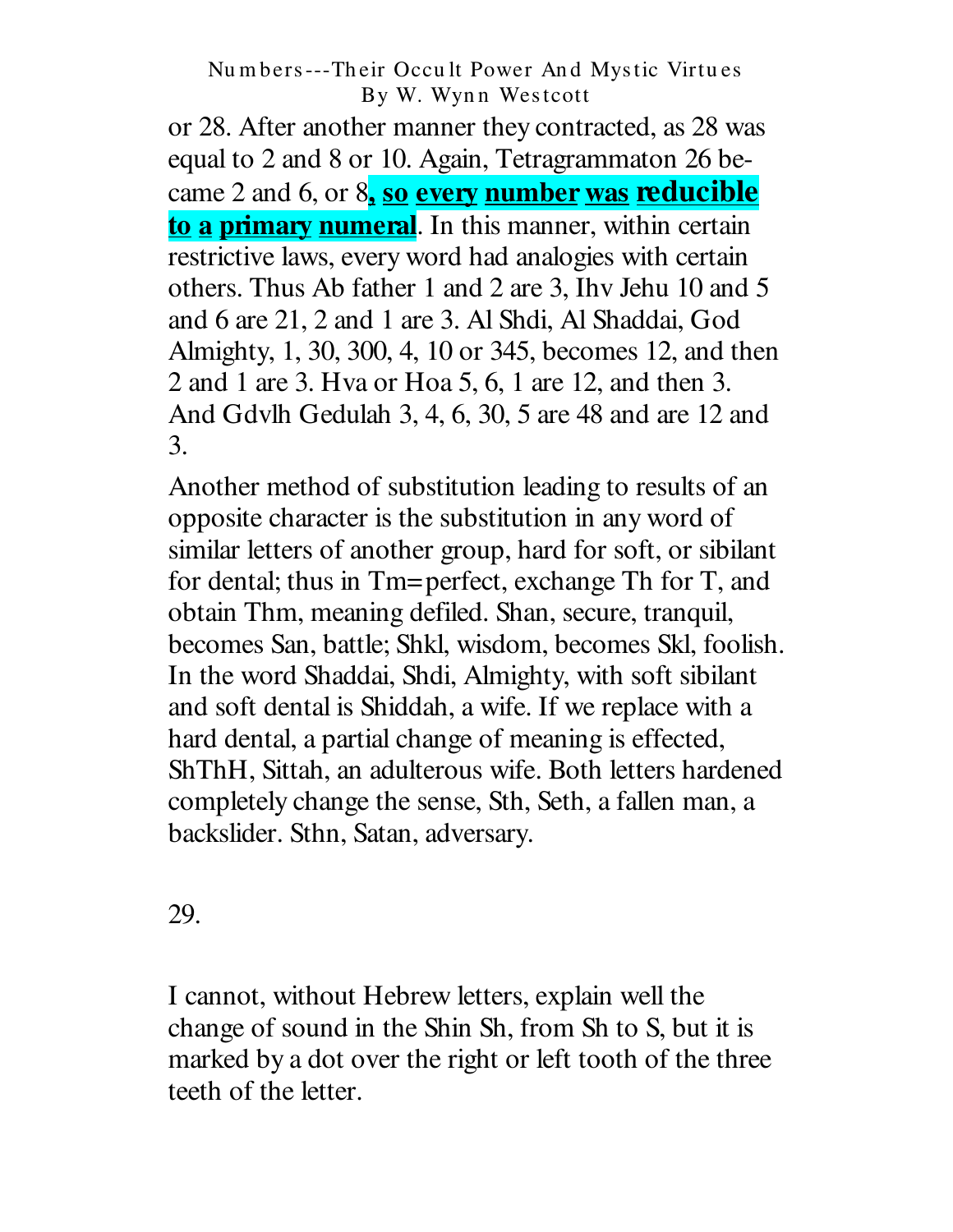A deep mystery is concealed in the Genetic account of the conversion of the names of Abram, Abrm, into Abraham, Abrhm, and that of his wife, Sarai, Shri, into Sarah, Shrh, see Genesis xvii. V. 5-15, on the occasion of the conception of Isaac, Ytzchq or Yshchq, from the root Shchq or Tzchq, "laugh," when Sarah was 90 and Abraham 100 years old. This was on the occasion of the covenant made by Jehovah with Abram and the institution of circumcision of males in token thereof. Now here we have the addition of an H or 5, the essentially Female Letter, to the name of Abraham, and a conversion of a Yod into He, Y into H, in the case of Sarah; and then their sterility is destroyed.

Some learned men consider Abraham to be a conversion of Brahma, the Hindu Deity. The name splits up curiously. Ab is Father, Br is son, Am is like Om or Aum, a deific name of Power. Rm meant, "he is lifted up." Blavatsky remarks that Abraham and Saturn were identical in Astro-symbology. The Father of the Pharisees was Jehovah, and they were of the seed of Abraham.

The number of Abrm is  $1, 2, 200, 40$  or 243, the number of the man figure, Seir Anpin, representing Microprosopus.

Read Pistorius, "Ars Cabalistica," for the effect of adding H 5 to men's names, see page 969. Also Inman,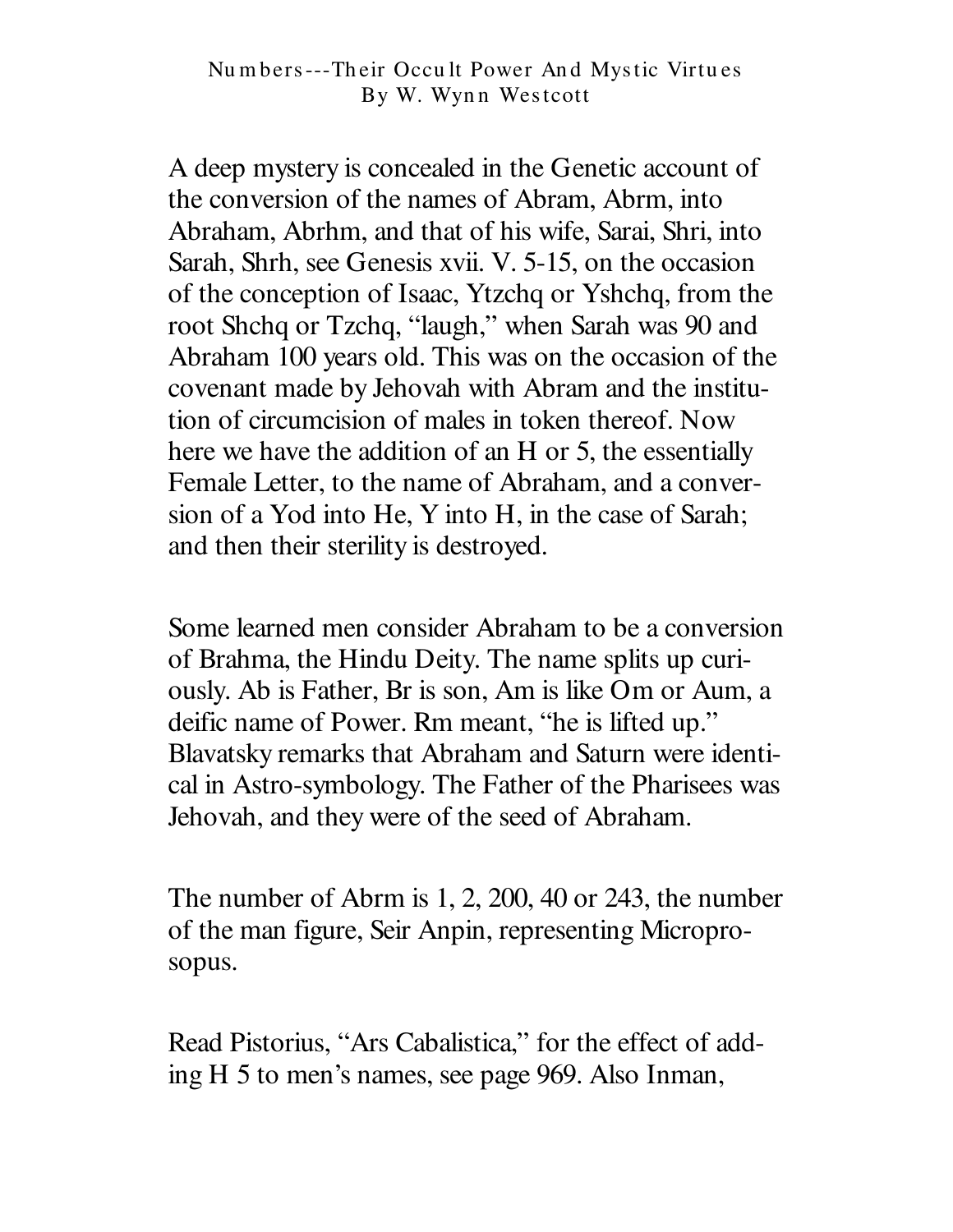" Ancient Faiths," article Abraham. " Secret Doctrine," i. 578, ii. 77. Also C. W. King, " The Gnostics."

The name Sarah also has a curious set of similars in Hebrew---SRH, princess; Sar, flesh; Sor, gate; Schr, black; Sor, hairy seir; Srt, incision; Sr and Srr, navel; and note the Sacti of Brahma is Sara-swati, watery. Sara refers to Sri, Lakhsmi, Aphrodite, and all are related to Water and Luna, Vach, Sophia of the Gnostics, and the ideal Holy Ghost, all feminine.

30.

The 243 of Abram becomes 248 by adding H, and Sarai 510 becomes 505 by taking 5 off, putting H for Y, and the total of the two names is unaltered, being 753; 248 is the number of the members of Microprosopus and of Rchm, rechem or Mercy.

Before leaving this subject, a reference must be made to the Magic Squares, of the Planets, etc. To each planet belongs a special unit and secondarily other numbers.

Thus the square of Saturn has three compartments each way, and in each subdivision is a unit, 1 to 9, so arranged that the columns add up to 15 every way, the total being 45. The Square of Jupiter has a side of four divisions, total 16; each line adds to 34, and the total is 136.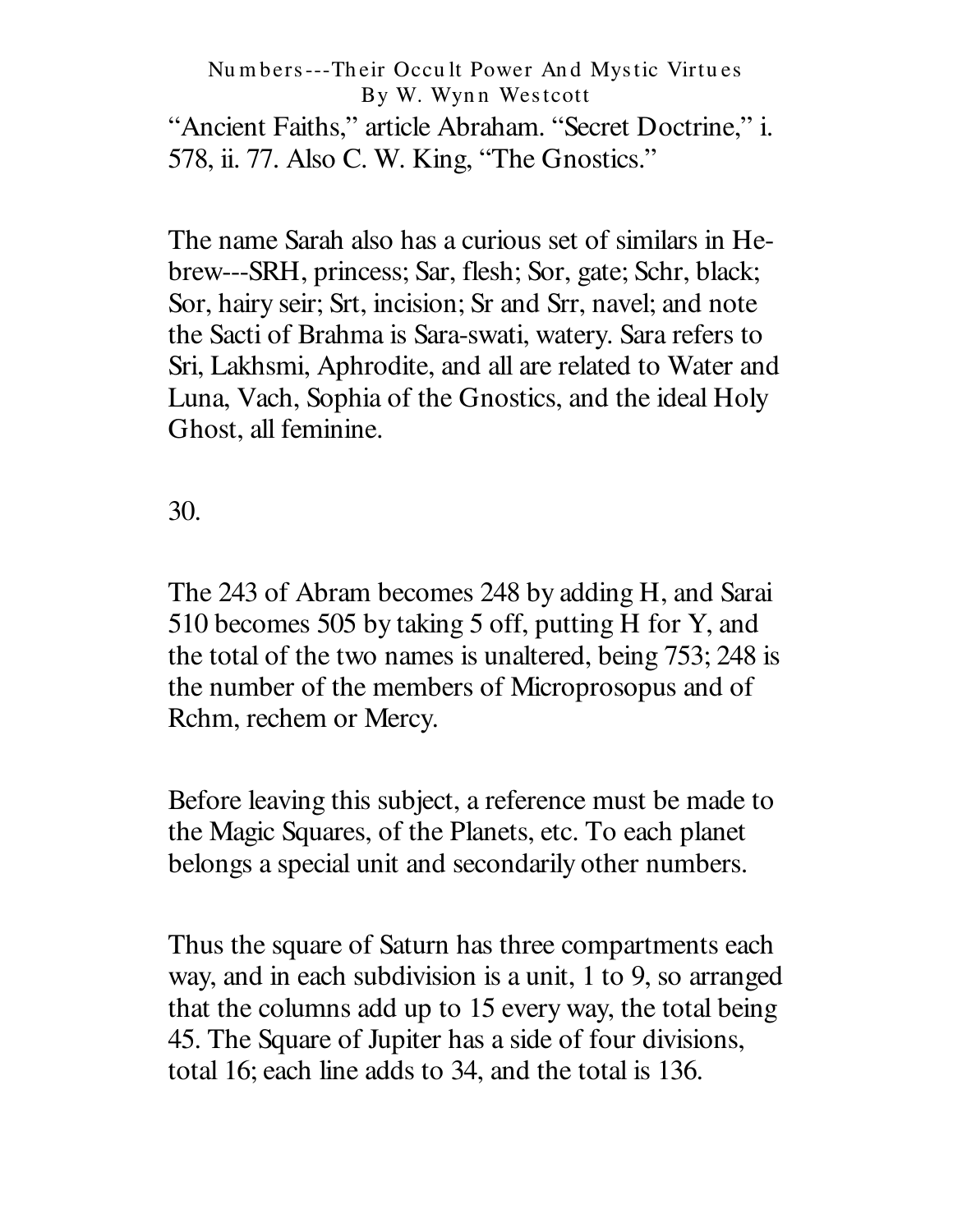The Square of Mars is given here as an example, each side 5, total squares 25, each side counting 65, and total 325.

| <b>MAGIC SQUARE OF MARS</b> |    |    |    |    |
|-----------------------------|----|----|----|----|
|                             |    |    |    |    |
| 11                          | 24 | ~  | 20 | 3  |
|                             | 12 | 25 | 8  | 16 |
| 17                          | 5  | 13 | 21 | g  |
| 10                          | 18 |    | 14 | 22 |
| 23                          | n  | 19 |    | 15 |

Similarly, the four several numbers of Sol are 6, 36, 111, 666. Of Venus, 7, 49, 175, and 1225. Of Mercury, 8 64, 260 and 2080.

Of Luna, 9, 81, 369 and 3321. Each number then becomes a name. Take the case of Mercury. 64 is alike Din and Dni, Din and Doni. 260 is Tiriel, Tirial and 2080 is Taphthartharath, Tptrtrt.

Rawlinson, in his volumes on the Ancient Monarchies, states that the Chaldeans associated mystic numbers with their Deities. Thus to Anu, Pluto, 60. Bel, Jupiter, 50. Hoa, Neptune, 40. Sin, the Moon, 30. Shamash, the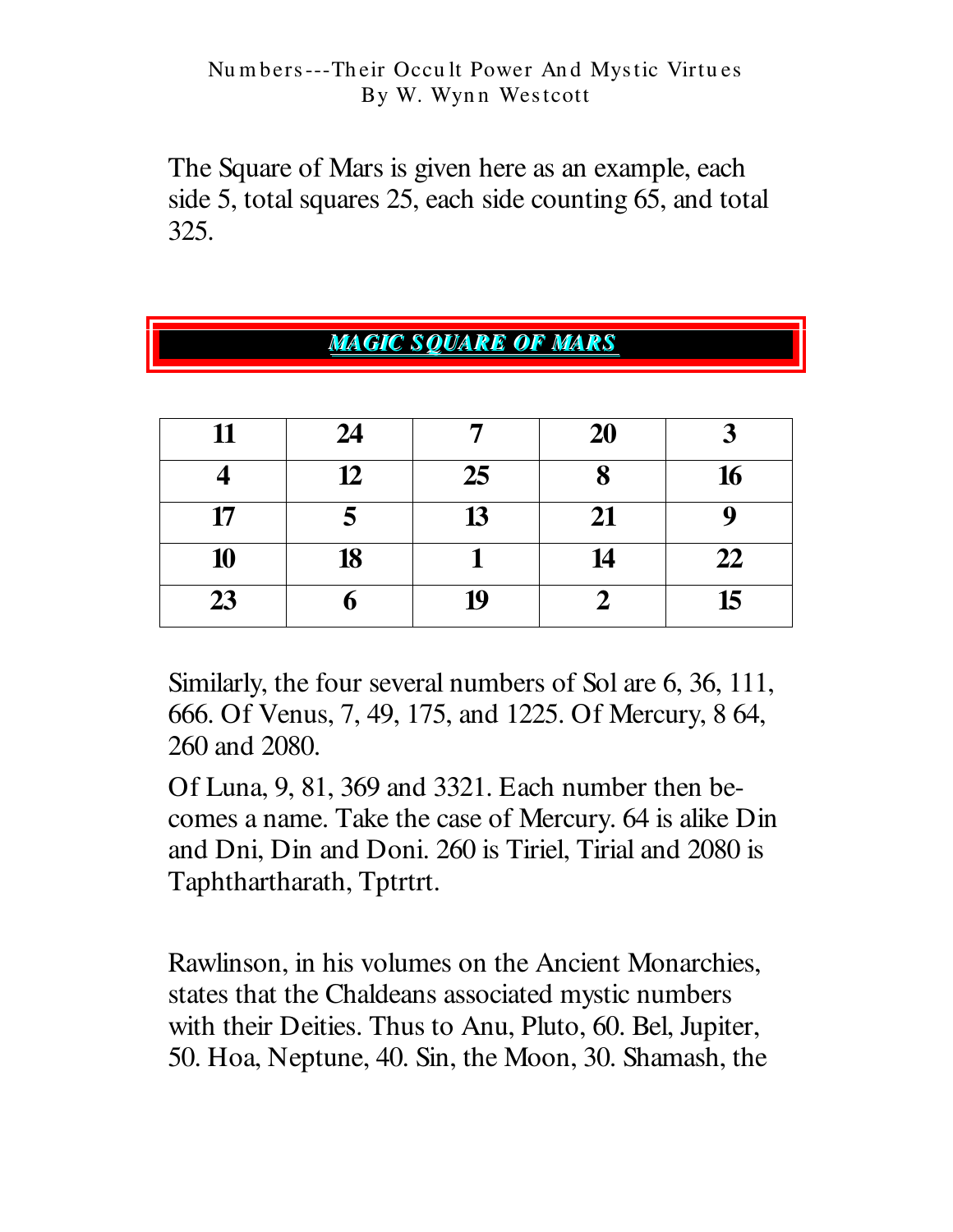Sun, 20. Nergal (Mars), 12. And Beltis or Mylittal, 15 and Nin is Saturn, 10.

31.

It will be noticed that the great number of Sol is 666, called Sorath, Surt, the number of the Beast, about, which so much folly has been written. One famous square of five times five divisions, amounting in most directions to 666, is formed of the mystic words sator, *arepo, tenet, opera, rotas.* Of these the first, third and last number 666, but opera and its reverse number only 356. The number 608 is notable, being in Coptic, Phre, the Sun 500, 100, 8. And in Greek we find VHS, 400, 8, 200, which becomes IHS in Latin, for the Greek Upsilon changes to Y and I in Latin, and so we obtain the anagram of "Iesus hominum Salvator."

Kircher points out a Greek example of Magic Squares. The names of Jesus and Mary, and IESOUS MARIA have a curious relation. Iesous is 10, 8, 200, 70, 400, 200=888. Now take Maria, 40, 1, 100, 10, 1=152. Set 152 in a Magic Square of Three, *i.e.* nine compartments, thus,  $1-5-2$ ,  $5-2-1$ ,  $2-1-5$ , then the totals are all 888. The letters of Iesous also make a Magic Square of 36 divisions, adding every way to 888. Consult the "Arithmologia" of Kircher.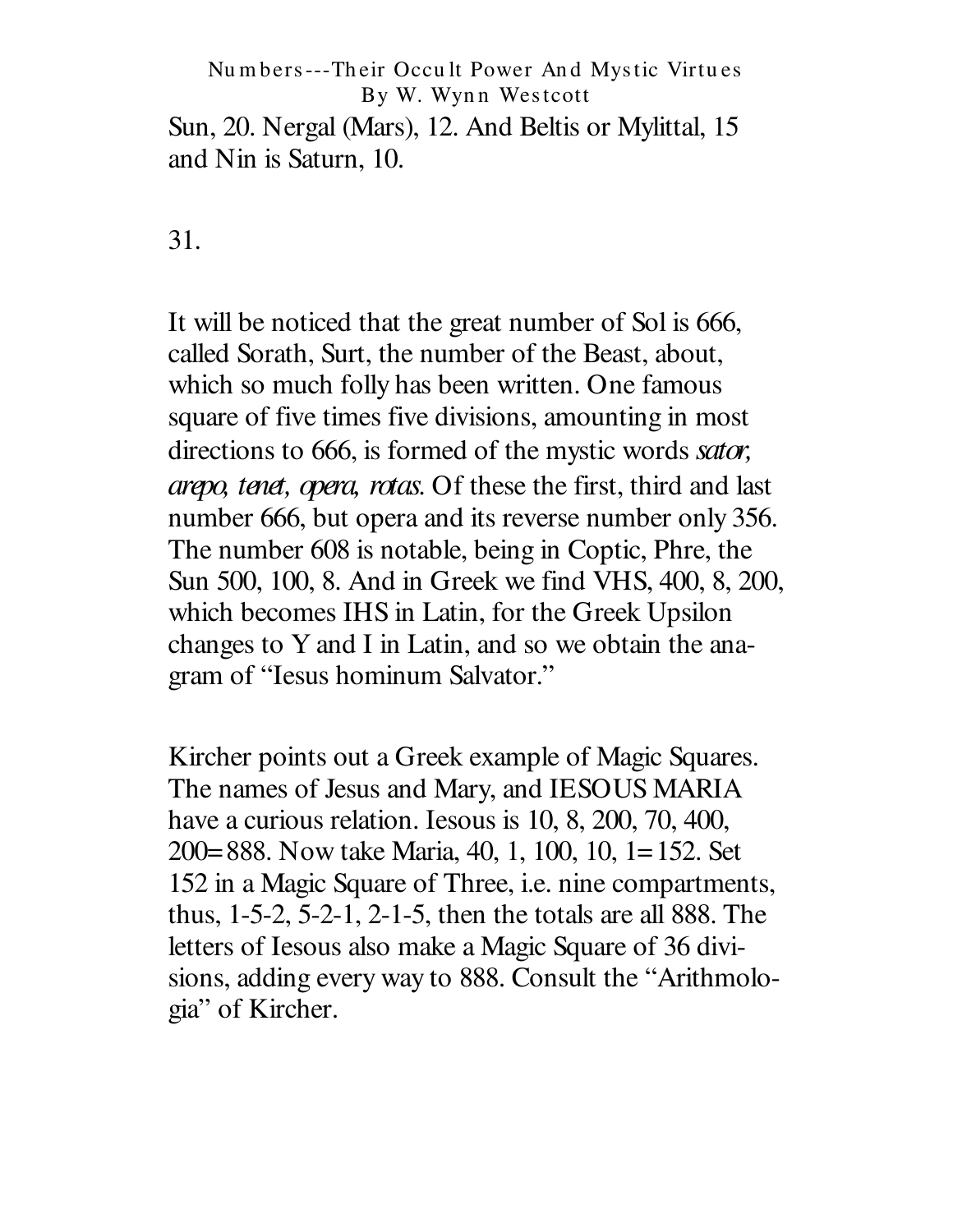Remember "illius meminit Sybilla de nomina ejus vaticinando," "onoma Sou monades, dekades, ekaton tades okto," or "nomen tuum 8 unitates, denarii, 8 centenarii."---See St. Augustine, De Civitate Dei.

Note the mystic word Abraxas is  $1, 2, 100, 1, 60, 1,$  $200 = 365$  in Greek letters.

As a curiosity, note that the Roman X for 10 is two V's, which are each 5. C, for 100 consists of two L's which are 50. Priscian says I for 1, was taken from I in the middle of the Greek mia, female of eis, I and V for 5 because it was the fifth vowel. To remember Hebrew numerals note A, I,  $Q=1$ , 10, 100. And in Greek A, I, R,  $A=1, 10, 100, 1000.$ 

According to "The Canon," of 1897, anonymous work,

32.

a Vesica Piscis (the figure formed by the intersection of two equal circles) whose dimensions are 26 and 15, is a symbol of the hidden rule or canon by which Natural Laws were represented to Initiates in the secret wisdom of the Ancient Mysteries. The Greek Gods Zeus, Jupiter and Apollo, the Sun God, have the same numerical relation.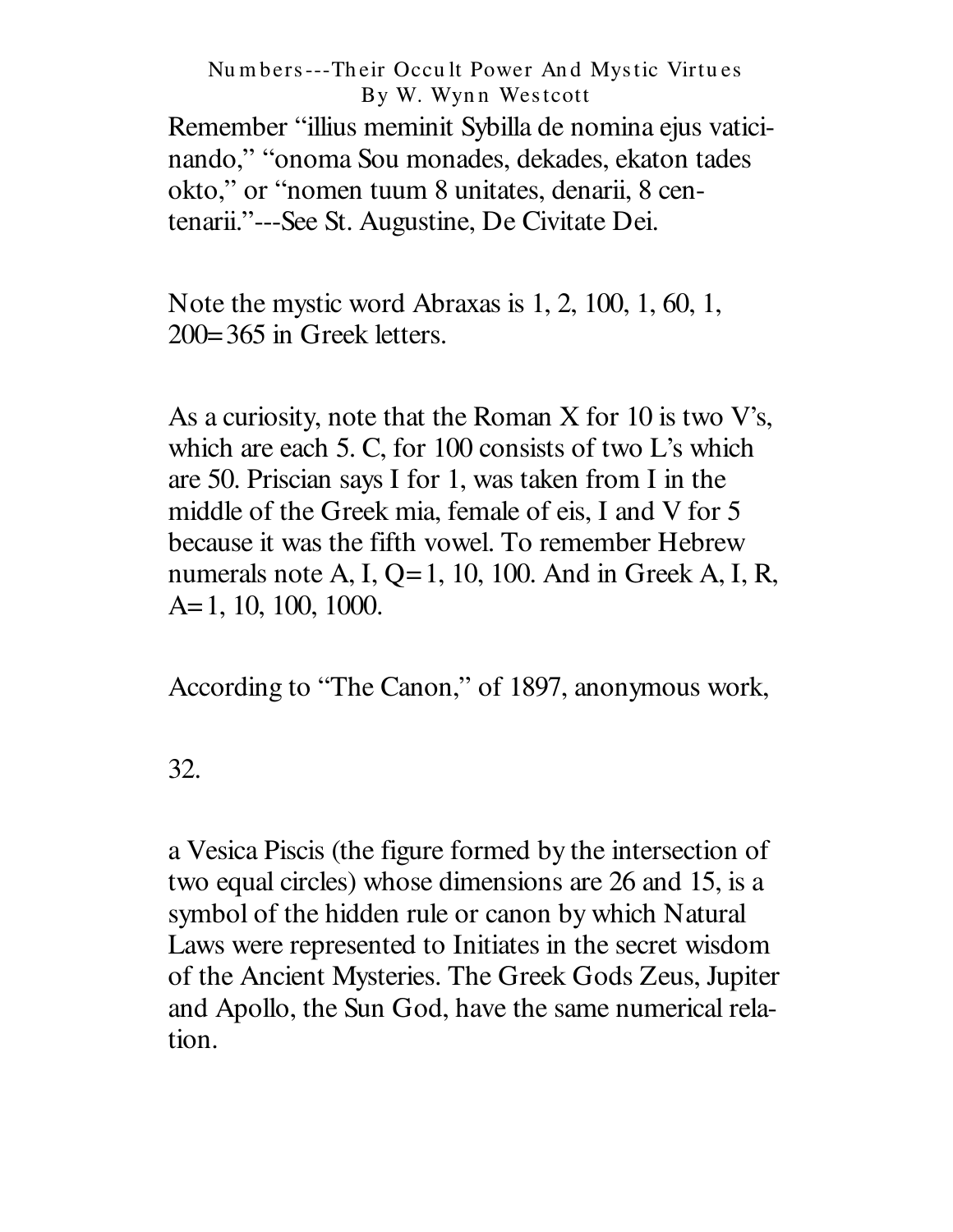33.

**PART FOUR**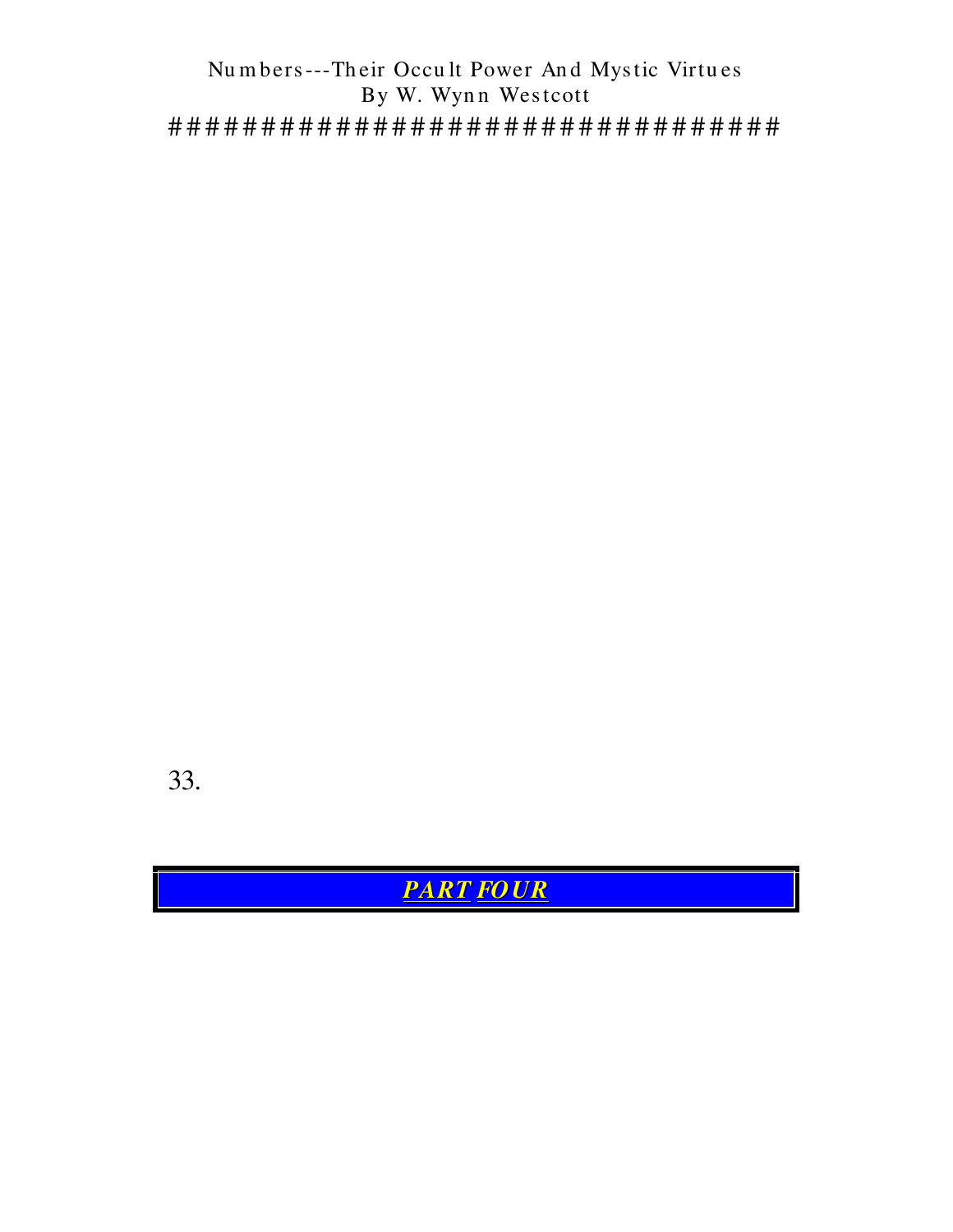**CHAPTER FOUR** 

**THE INDIVIDUAL NUMERALS** 

**THE MONAD, ONE, 1** 



he number One or the Monad has been defined by the mathematician Theon of Smyrna as "the principal and element of numbers, which while multitute can be lessened by subtraction, is itself deprived of every number and remains stable and firm." Hence as a number, it is indi-

visible, it remains immutable, and even multiplied into itself remains itself only, since once one is still one, and the monad multiplied by the monad remains the immutable monad to infinity. It remains by itself among numbers, for no number can be taken from it, or separated from its unity. Proculs observed that "The first monad is the world itself; the second is the inerratic sphere; then, thirdly, succeed the spheres of the planets, each a unity; then lastly, are the spheres of the elements which are also Monads;" and these as they have a perpetual subsistence are called wholenesses---holotetes in Greek.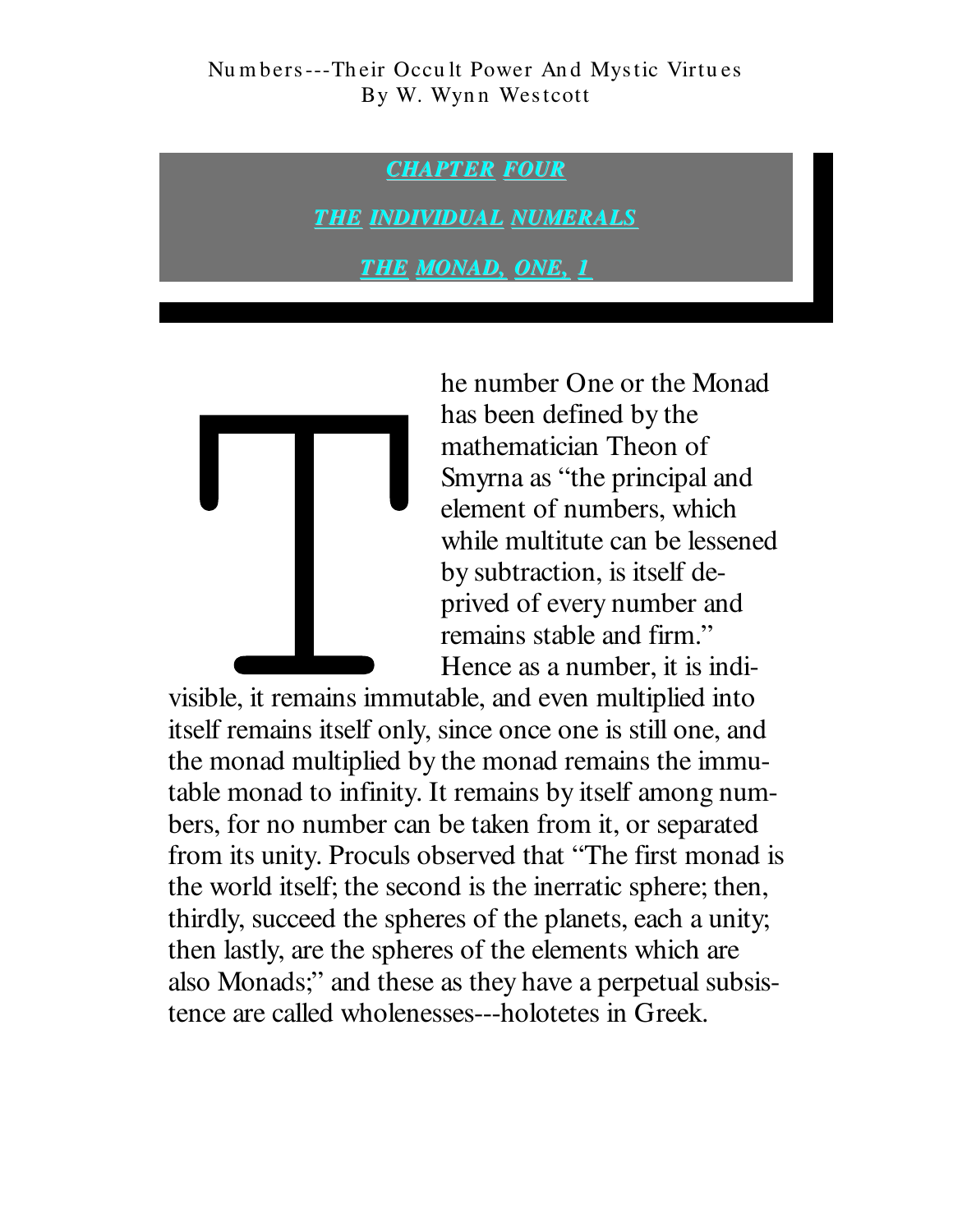The Monad, Unity, or the number One received very numerous meanings. Photius tells us that the Pythagoreans gave it the following names:----

## <u>MEANINGS OF THE MONAD, NUMBER ONE</u>

- $\boldsymbol{l}$ . God, the First of all things; the maker of all things.
- Intellect, the source of all ideas.  $2.$
- $3.$ Male and Female---both together produce all things; from the odd proceed both odd and even.
- Matter, the last development of universality. 4.
- $5.$ Chaos, which resembles the infinite, indifferentiation.
- Confusion. 6.
- Commixion.  $7.$
- Obscurity, because in the Ineffable principle of 8. things, of which it is the image, all is confused, vague and in darkness.

34.

A Chasm, as a void. 9.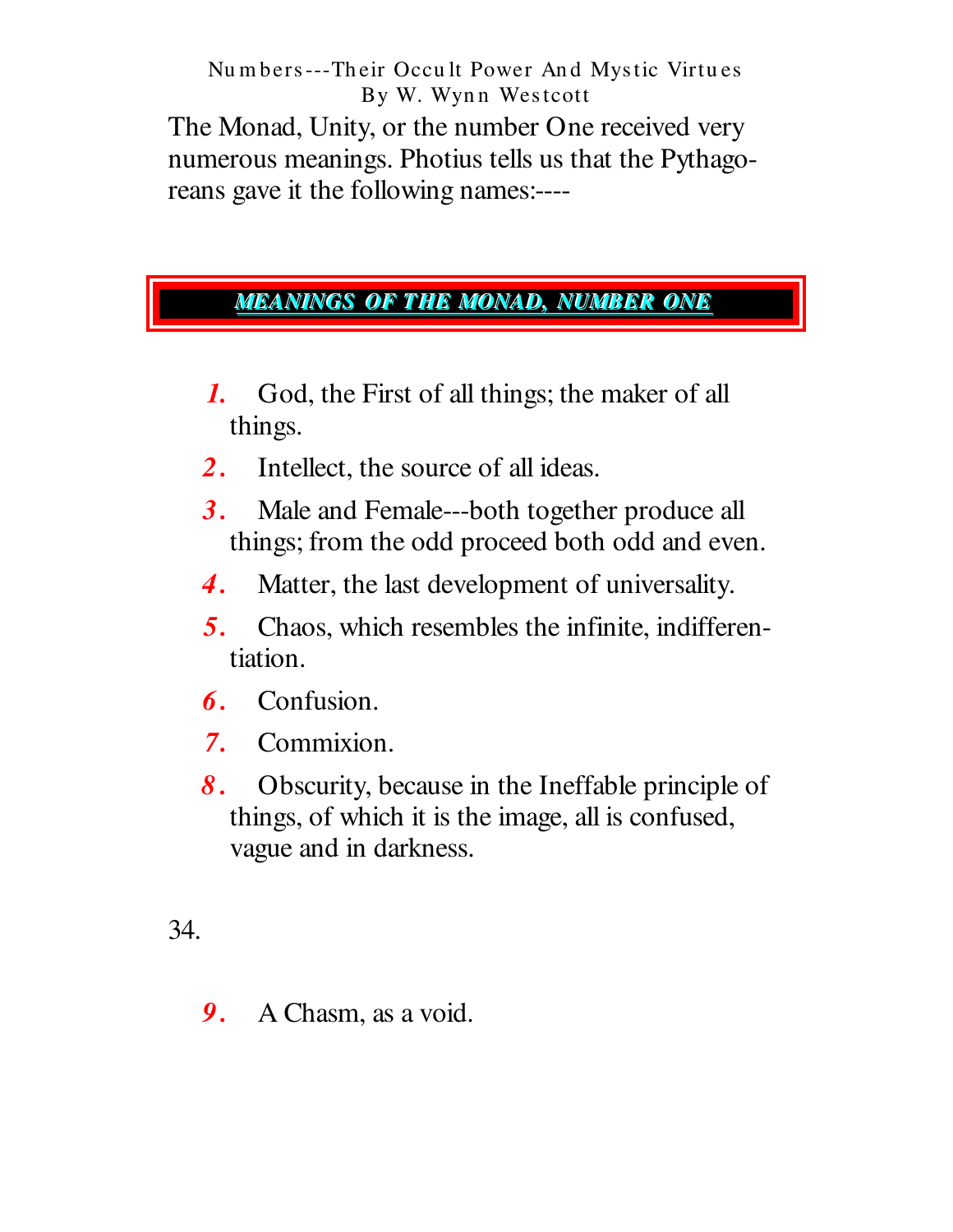- 10. Tartarus, from its being at the lowest extremity, is dissimilarly similar to God, at the highest end of the series.
- 11. The Styx, from its immutable nature.
- $12.$ Horror, the ineffable, is perfectly unknown and is therefore terrible.
- 13. Void of Mixture, from the simplicity of the nature of the ineffable.
- 14. Lethe, oblivion, ignorance.
- A Virgin, from the purity of its nature. 15.
- Atlas, it connects, supports and separates all 16. things.
- The Sun.  $17.$
- 18. Apollo.
- **19.** Pyralios, dweller in fire.
- $20.$ Morpho.
- 21. The Axis.
- 22. Vesta, or the fire in the center of the earth.
- 23. Spermatic Reason.
- "The point within a circle," "the Central Fire 24. Deity." The lingam, an upright pillar, was its Hindu symbol.

The Monad being esteemed the Father of numbers is the reason for the universal prejudice in favor of Odd Numbers over Even Numbers, which are but copies of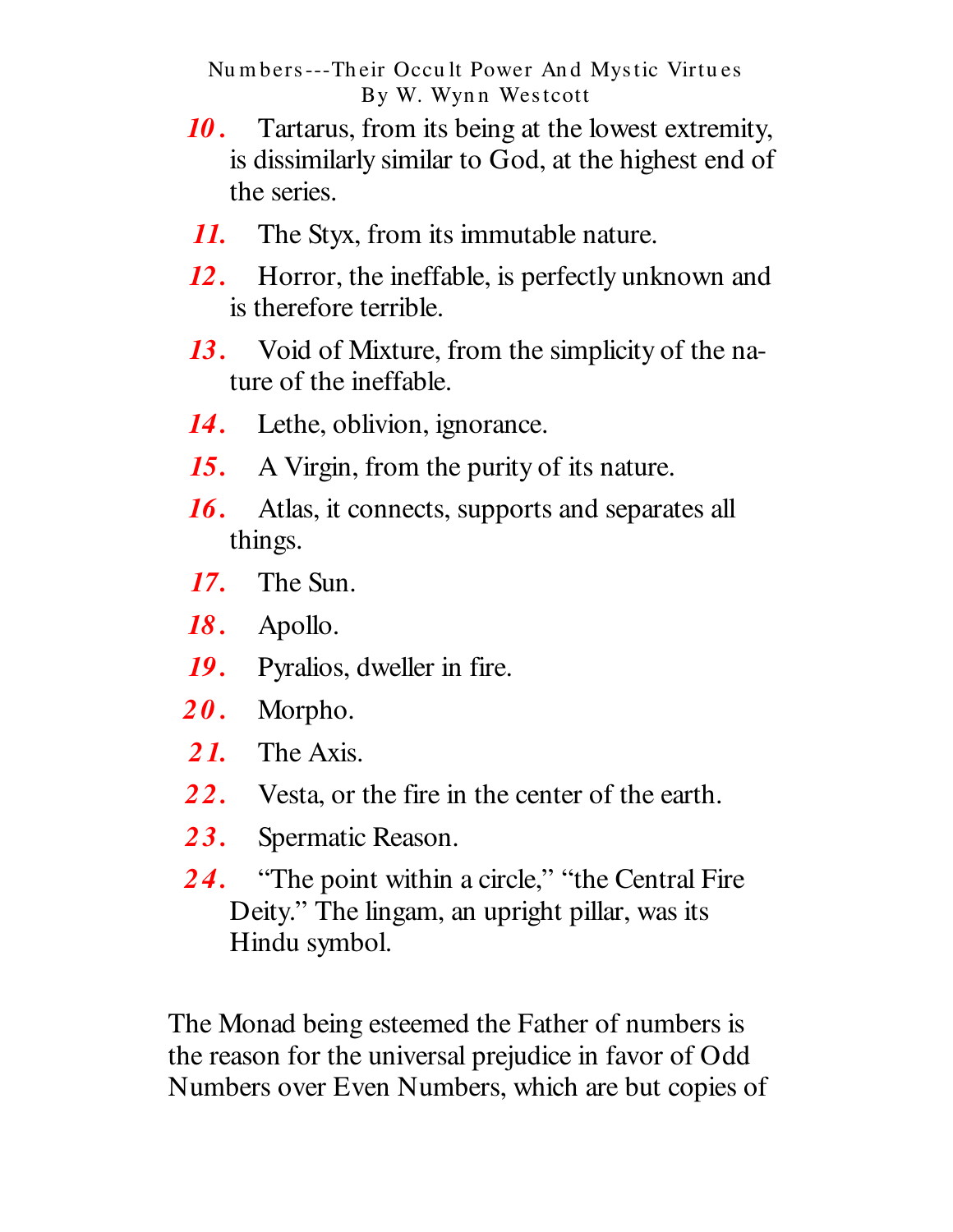the first even number, the Dyad, or universal Mother. The father being more esteemed than the mother, for "Might."

Odd numbers were given to the greater Gods, and even ones to the inferior and terrestrial deities.

The number one is represented in the Roman and Arabic systems, by an upright simple line, but in many old systems whose numerals were their letters, we find that almost universally the letter A, from being chosen to commence the set of letters, had the task of representing the Monad.

In numeration, note that the Romans began with lines, I, II, III, IIII, and then followed the Acute Angle V for 5, then for ten this was doubled X, for fifty the angle was laid down and became L, for a hundred, two fifties, one inverted became C, for five hundred C and L became D.

Hermias, the Christian philosopher, author of "Ridicule" of the Gentile Philosophers," quotes from the Pythagoreans.

35.

"The Monad is the Beginning of all things"---"*arche ton*" panton he monas."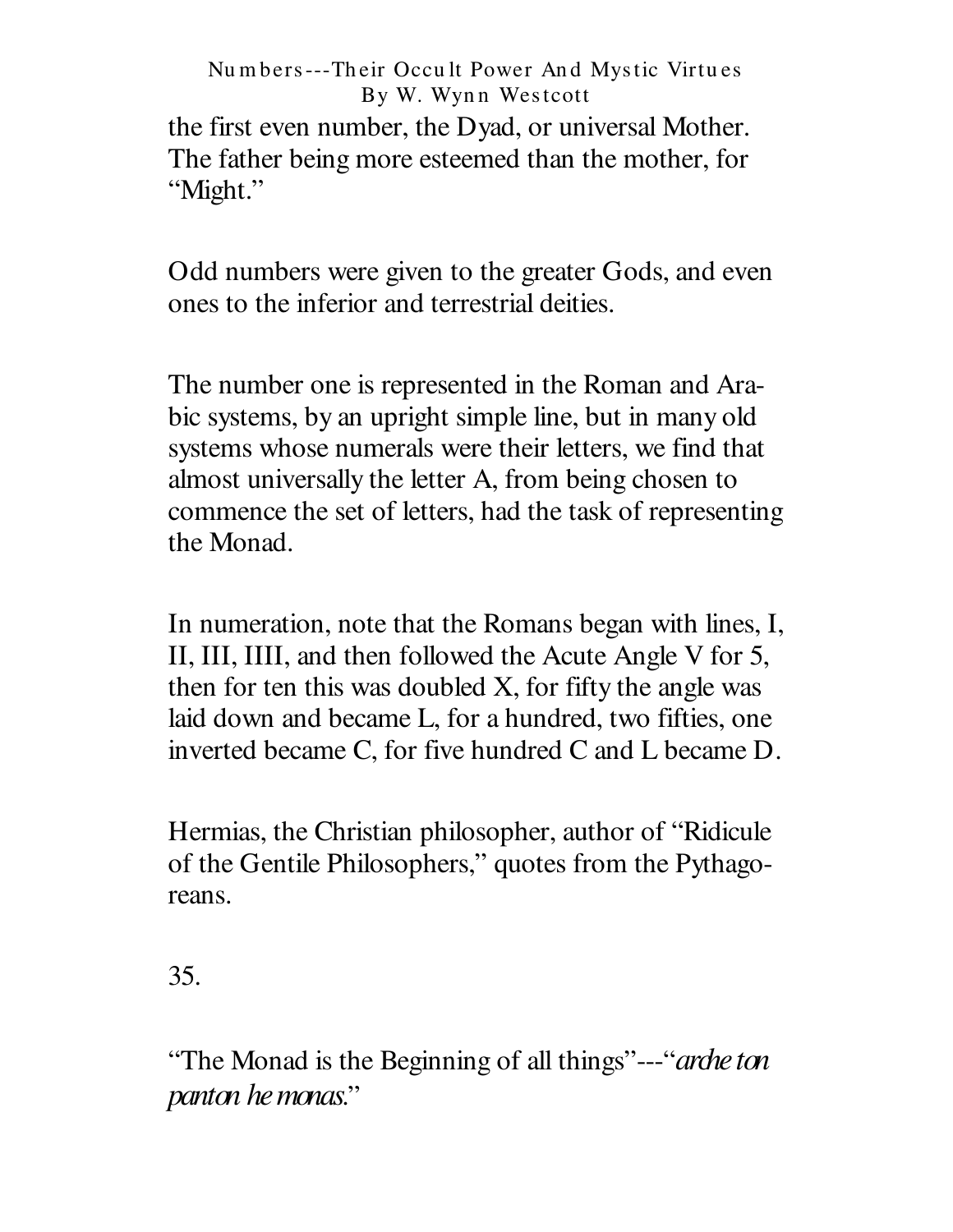The figure of one signifies identity, equality, existence and preservation; it signifies "living man" alone among animals "erect." On adding a head we make of it P, the sign of creative Power (paternity, phallus, Pan, the Greek gods and Priapus, all commencing with the vocable P).

Another dash added, and we have man walking, advancing, with foot set forward, in the letter R. which signifies " iens," " iturus," or " advancing."

Compare Unity, *solus*, alone, the unique principle of good; with *Sol*, Sun God, the emblem of supreme power; and they are identical.

The Hebrew word for One is Achd, Achad, and it is often put for God; God's One voice to man is the *Bath Kol*, the echo or daughter of the Divine Voice.

The Talmud in Berachoth vi. I says that the Shekinah shall rest even upon One who studies the Law. One pang of remorse is of more avail for reformation than many stripes.

One thing obtained with difficulty is more valued than a hundred obtained with ease. Talmud.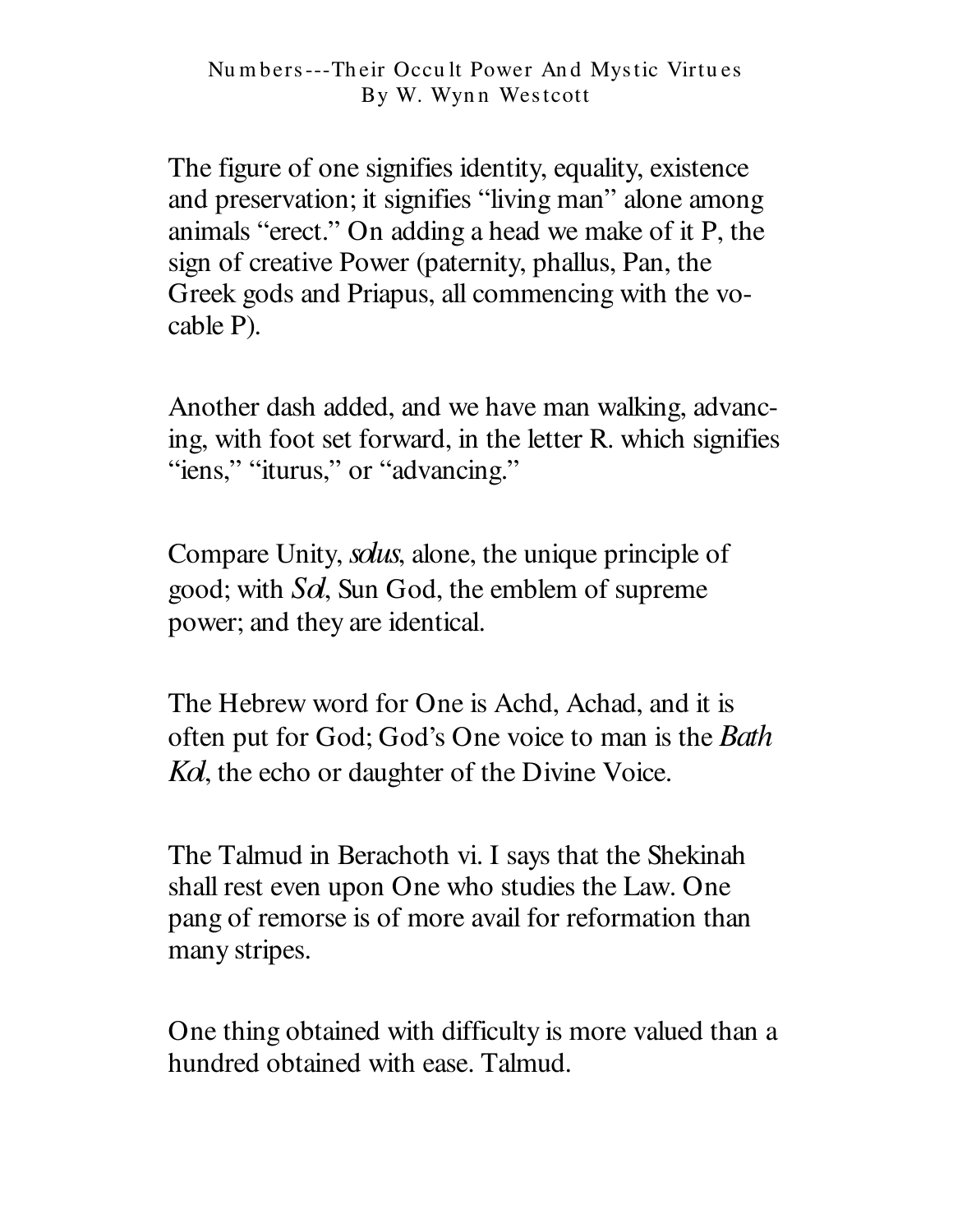It is indiscreet for one man to sleep in a house alone, for fear that he may be attacked by Lilith, who was said to have been Adam's first wife; she is the Night Specter, and has also power over newly-born infants who are not protected by an Amulet.

Rabbi Nathan exhorted-"Repent One day before thy death;" a wise maxim inculcating the duty of being ever prepared; every day some advance in knowledge and goodness should be attained.

Ever work and ever pray, "for the road winds upward all the way," as the Lord Buddha taught in ancient India. 

36.

**CHAPTER FIVE** 

THE DYAD. TWO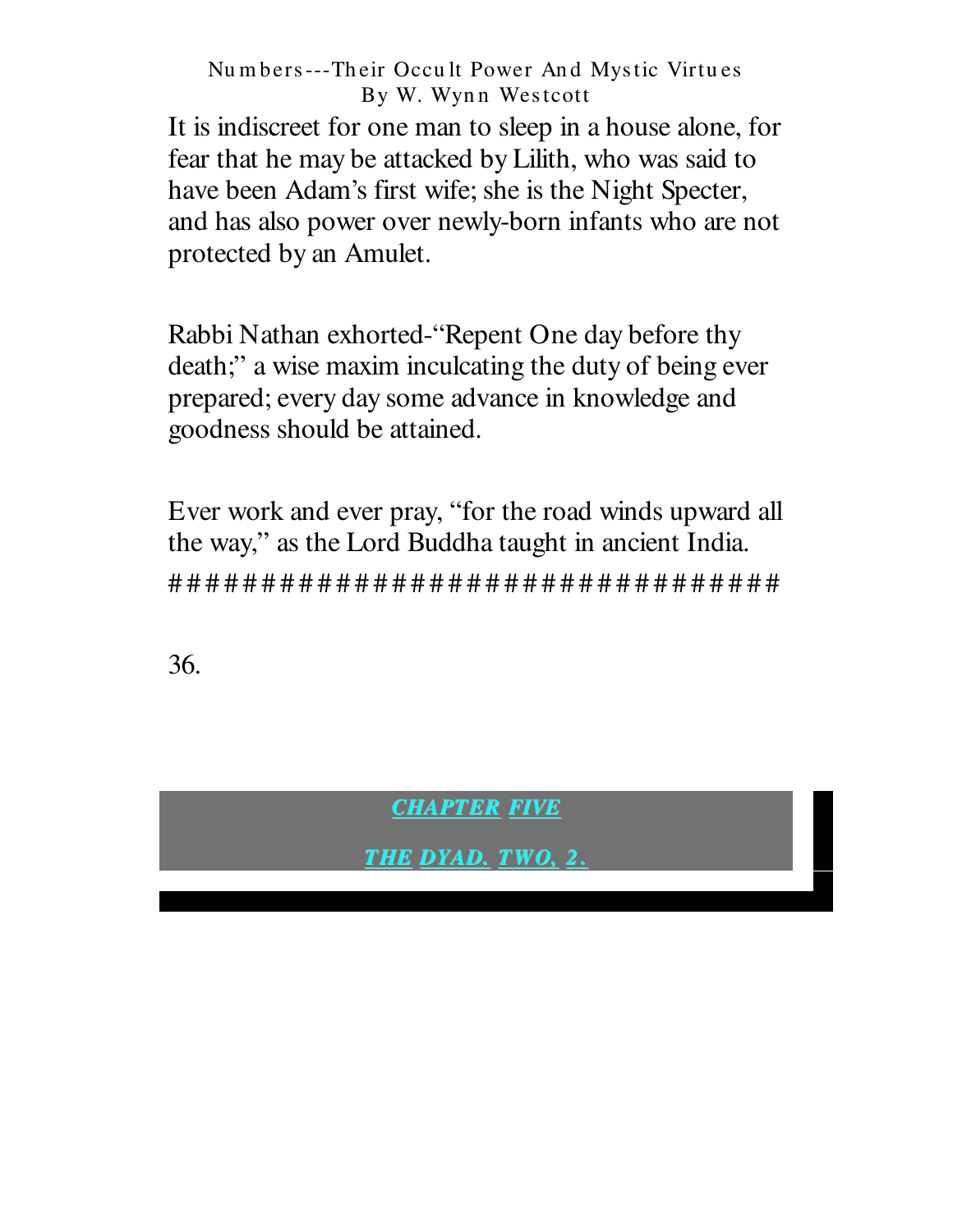> s was the case with the Monad, so the Dyad also was said to represent a large number of different objects and ideas; things indeed so dissimilar that it is difficult to understand how such multiplicity of opinion arose.

And first it is the general oppo-

site to the Monad, the cause of dissimilitude, the interval between multitude and the Monad. Of figures, those, which are characterized by equality and sameness, have relation to the Monad; but those in which inequality and difference predominate are allied to the Dyad. Monad and Dyad are also called Bound and Infinity.

- 1. It was called "Audacity," from its being the earliest number to separate itself from the Divine One; from the "Adytum of God-nourished Silence," as the Chaldean Oracles say.
- 2. It was called "Matter" as being definite and the cause of bulk and division.
- It is called "the interval between Multitude and  $3.$ the Monad," because it is not yet perfect multitude, but is parturient with it. Of this we an image in the Dyad of Arithmetic, for, as Proclus observes, "The Dyad is the medium between unity and number, for unity by addition produces more than by multiplication, but number by addition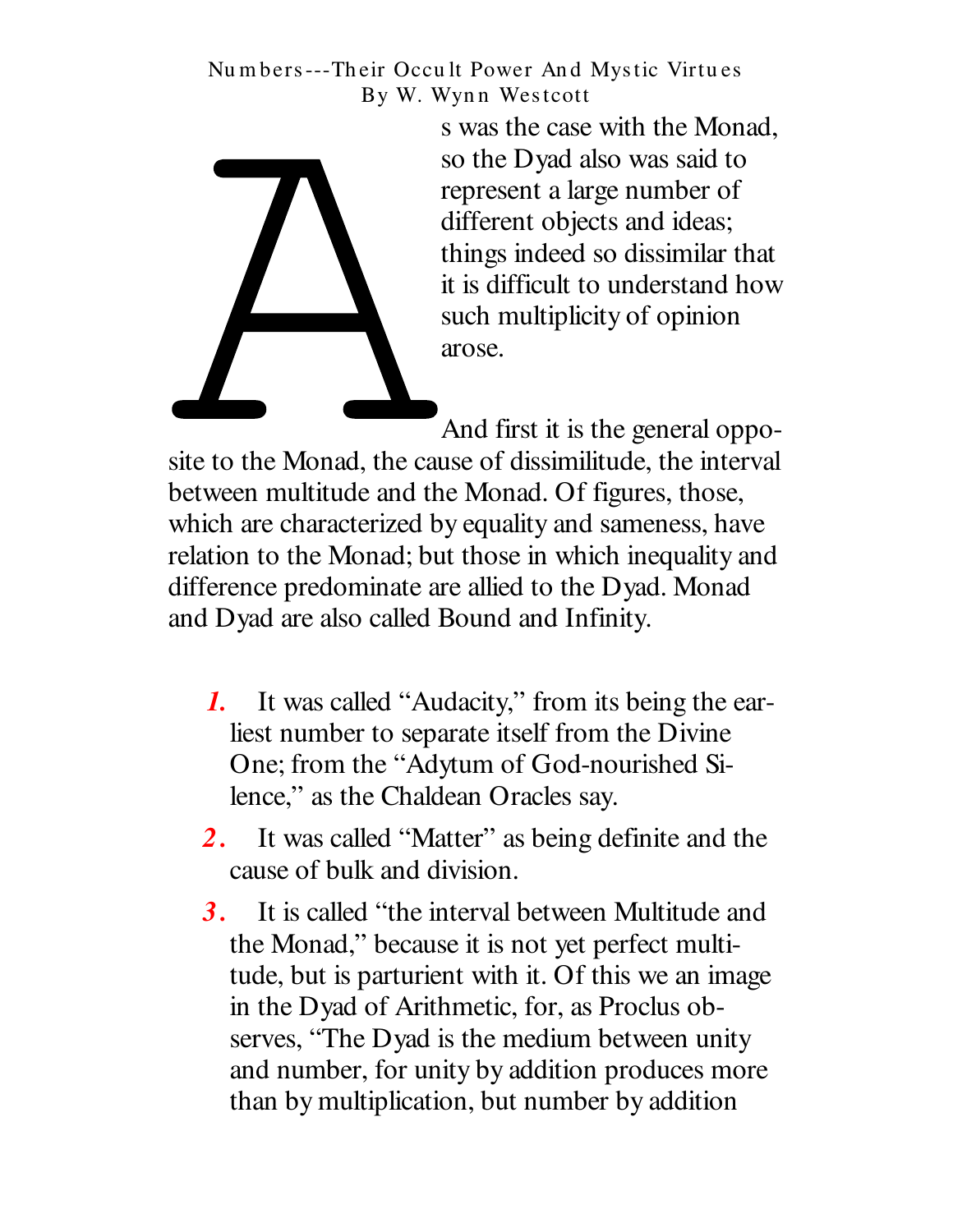Numbers---Their Occult Power And Mystic Virtues By W. Wynn Westcott produces less than by multiplication; whilst the Dyad, whether added to itself or multiplied by itself, produces the same."

- $\boldsymbol{4}$ . "Fountain of Symphony," and "Harmony."
- Erato, because it attracts the Monad, like Love, 5. and another is formed.

37.

- **6.** Patience, because it is the first number that endures separation from the Monad.
- Phanes, or Intelligible Intellect. 7.
- It is the fountain of all Female divinities, and  $\mathcal{S}_{\cdot}$ hence Nature, Rhea and Isis.
- 9. Cupid, just as Erato, from desiring its opposite for a partner.

In Astronomy, we speak of 2 nodes, Caput and Cauda Draconis; and in Astrology of 2 aspects of the planets, Benefic and Malefic.

The Two Pillars Ikin and Boz at the entrance of King Solomon's Temple are notable symbols of Strength and Stability. They are comparable to the Two Beings, Kratos and Bia, who appear in the Play by Eschylus, as a male and a female potency, who bind Prometheus.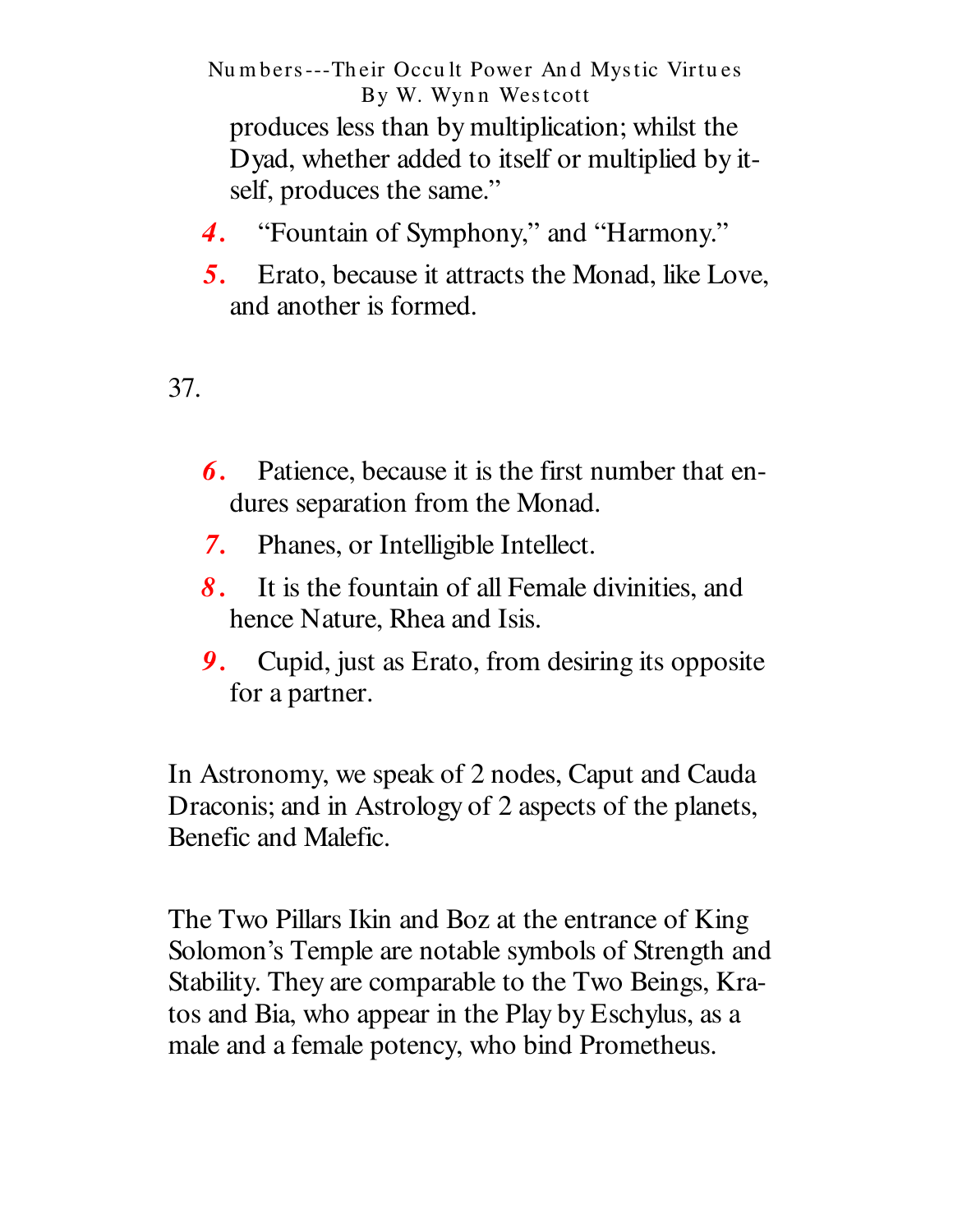The Chinese speak of Blue as the color of Heaven, because made up of Red, Male and Black, Female; of the active and the passive; the brilliant and the obscure.

The followers of Pythagoras spoke of two kinds of enjoyment. First, lasciviousness and indulgence of the belly, like the murderous songs of Sirens; second, honest and just indulgences, which bring on no repentance.

Hierocles says two things are necessary to life, the aid of kindred, and benevolent sympathy of one's neighbors.

A notable ancient Egyptian hieroglyphic was formed of two serpents in connection with a globe or egg, representing the world. Another celebrated pair, in connection with worship, is the association of a tree and a serpent, referring as some say to the Mosaic account of the Tree of Knowledge and the Tempter Serpent. Some have supposed that it is only since the condemnation "on thy Belly shalt thou go" that the Serpent has been limbless and obliged to crawl.

Note, it has been argued, and by a great churchman too, that the whole tale rests on error, and that for serpent we should read "Ape" (Rev. Adam Clarke). This is substituting one error for another.

In the orgies of Bacchus Maenades, the worshippers had snakes twined in their hair and danced, singing "Eve,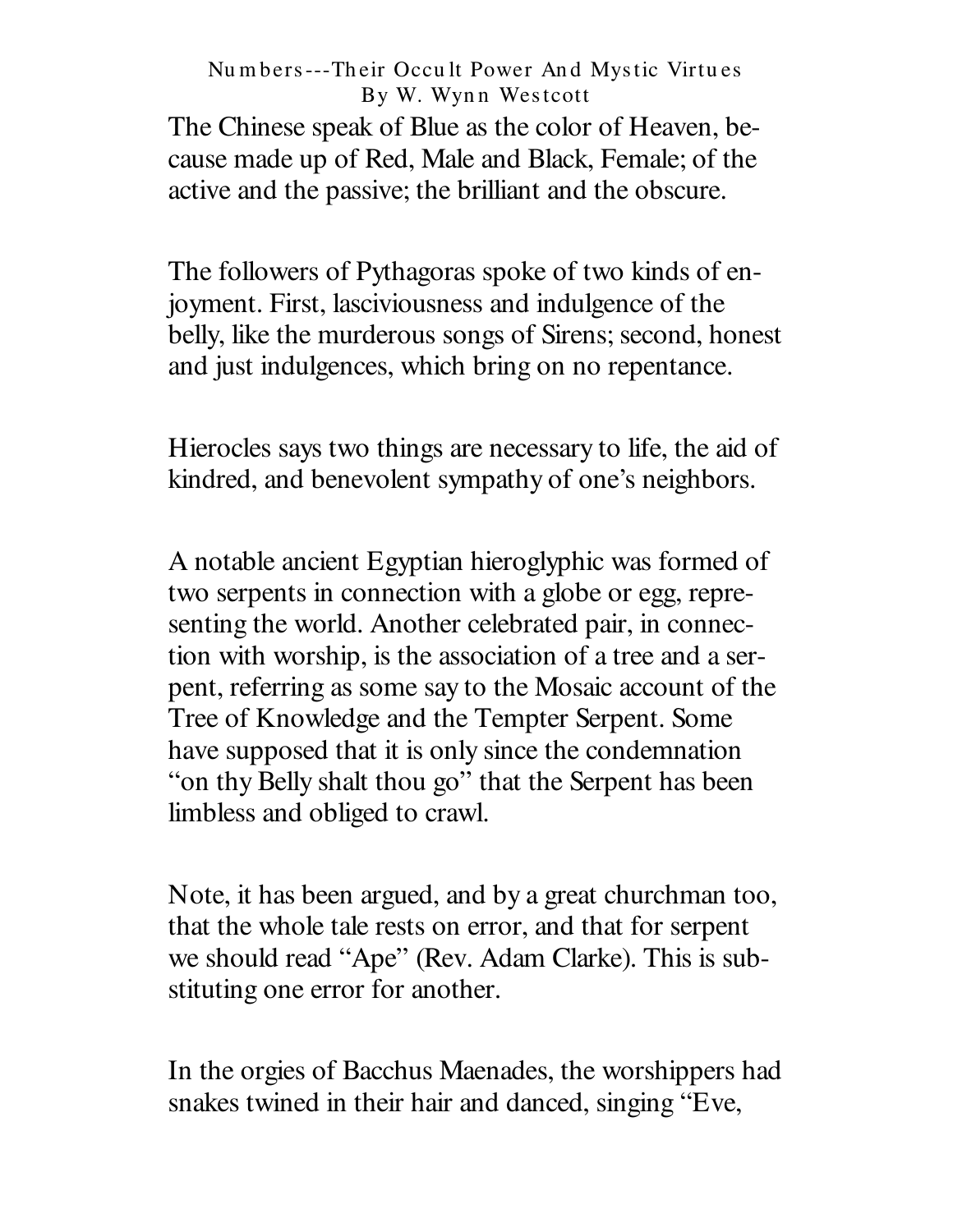Eve, by whom came the sin." See Clemens Alexandrinus, Protrept 9.

38.

Duality introduces us to the fatal alternative to Unity or Good, namely Evil; and to many other human and natural contrasts---night and day, light and darkness, wet and dry, hot and cold, health and disease, truth and error, male and female, which man having fallen from his high estate, from spirit to matter, cannot avoid associating himself with. Two is a number of Mourning and Death, misfortunes are apt to follow; turn to our History of England, see the unhappiness of Kings numbered the second of each name----William II., Edward II., and Richard II. of England were all murdered.

The Romans dedicated the 2<sup>nd</sup> month to Pluto, God of Hades, and on the  $2<sup>nd</sup>$  day of it they offered sacrifices to the Manes.

Pope John XIX. instituted the Fete des Trepasses (All Souls' Day) on November  $2<sup>nd</sup>$ , the second month of Autumn.

The Two Talmuds of the Jews, among other quaint notions, have the following ideas of the number Two.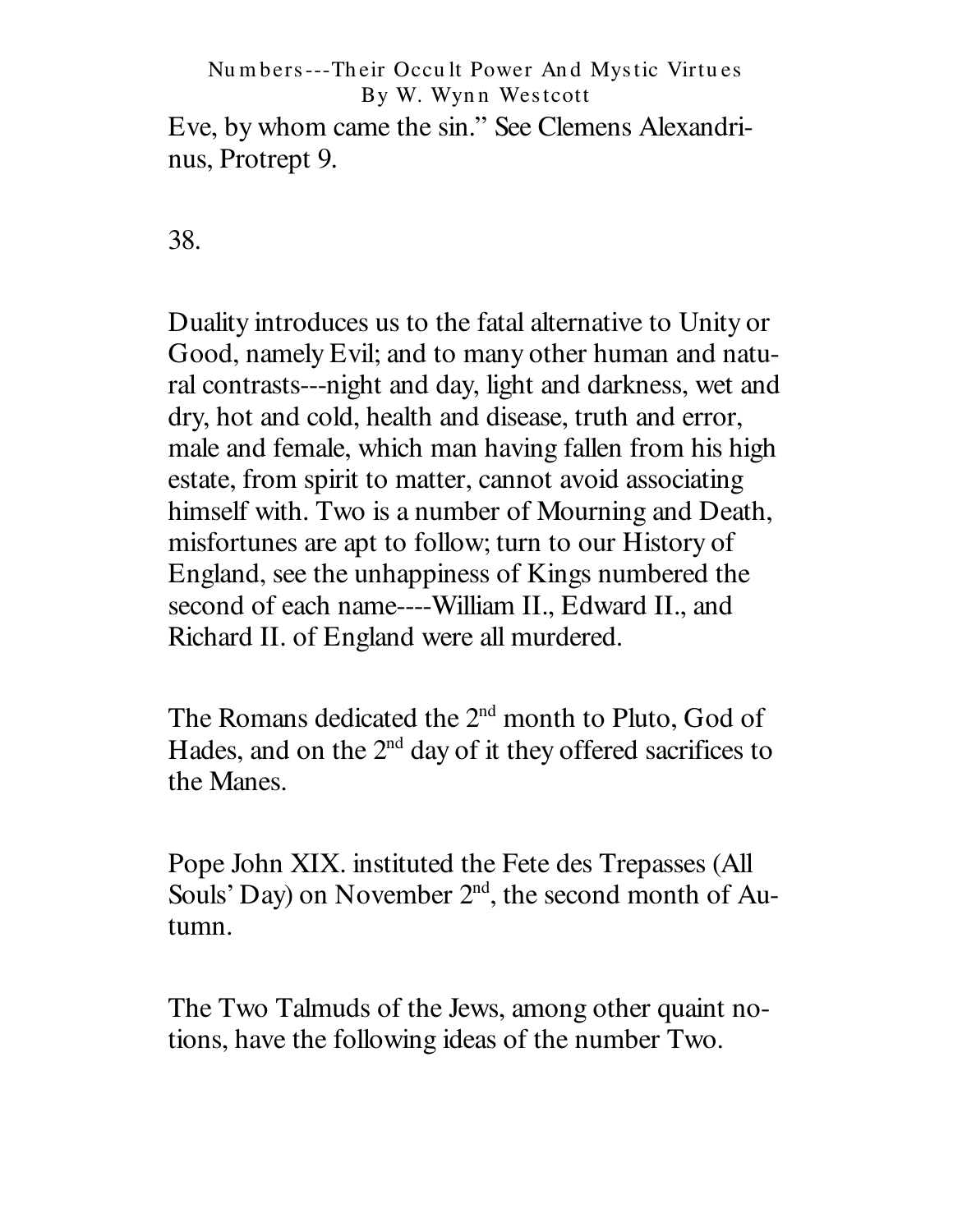It is not every man who deserves to have two tables. This meant that very few deserve to have the best of the next life, as well as the good things to come.

There are two important things. First, that one's bed should be placed north to south and that one should pray in front of his bed. There are two ways before a man, one leads to Paradise and one to Gai-hinnom, the place of punishment.

There are only two Jewish laws, the written Law of Moses, and the oral law of the Qabalah.

Every Jew who goes from the Synagogue to his house on the eve of the Sabbath is accompanied by two angels, one good and one bad, and if the house is all in order the good angel confirms a blessing, but if it be in disorder, the good angel has to say Amen to the condemnation spoken by the evil angel.

39.

Two are better than three; this means youth is better than old age with its staff of support.

There were two women notorious for their pride, and their names were contemptible. Deborah meant *wasp* and Hulda *weasel*. Many persons nowadays believe that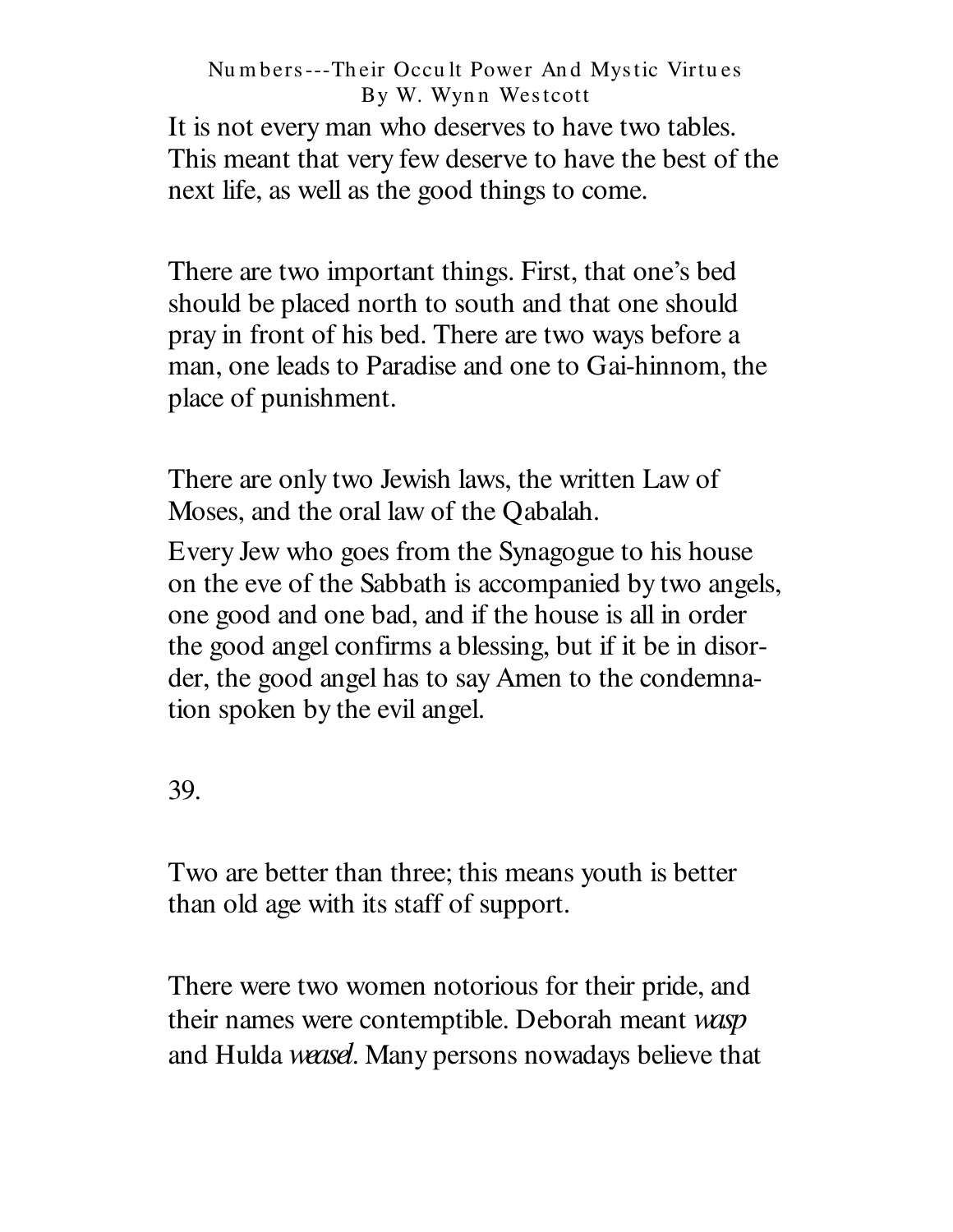## Nu m bers---Th eir Occu lt Power An d Mystic Virtu es By W. Wynn Westcott birth names somehow affect their owners, as names given are prophetic of the nature and fate of the person.

Speech may be worth one Selah (a Jewish coin), but silence is worth Two.

A certain man had two wives, one young and one old. When he was forty and inclined to become gray, the young one pulled out all the gray hairs and the old wife pulled out all his black hairs, so he became bald. Which things point a moral as well as adorn a tale.

Given two dry firebrands of wood and one of green, the dry will destroy the green.

Two dogs once killed a lion, so the minority must at last always give way to a majority.

The Talmud argues that Adam had two faces. Some say one before and one behind, while others say one looked to right and one to the left. Others say that Adam was both a male and a female. Others say that Eve was made from his thirteenth rib, and was not drawn out from his head, lest she should be vain. Not from his eyes, lest she should be wanton; not from his mouth, lest she should talk to much; not from his ears, lest she should be an eavesdropper; not from his feet, lest she should be a gadabout; and not from his heart, lest she should be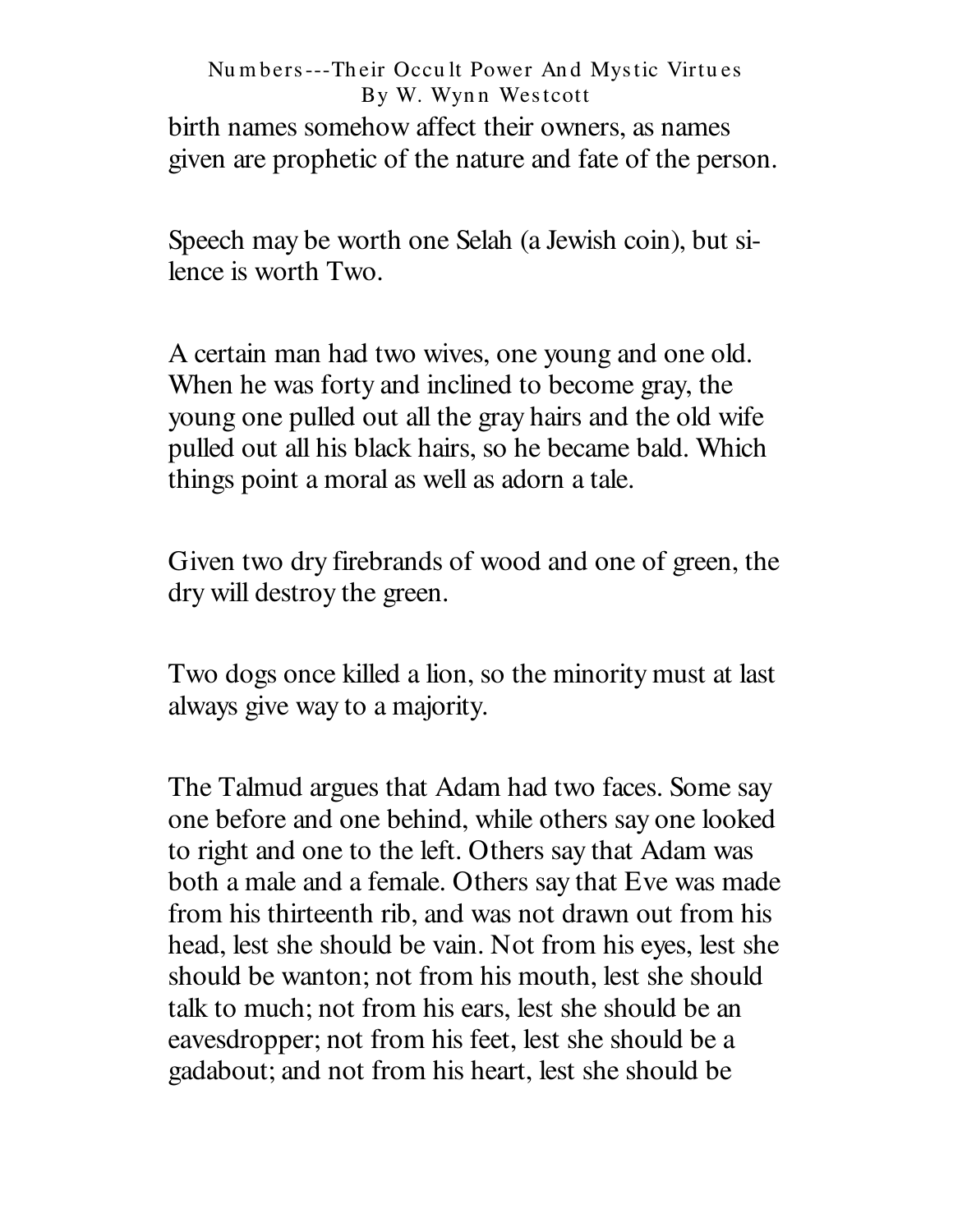jealous; yet in spite of all these precautions woman has developed all these faults.

Of two who quarrel, he or she who first gives in shows the noblest nature.

Two negatives or affirmations are as good as an oath. Shevuoth, 36. I.

The Twos of the Two Testaments are Two Tables of the Law. The Disciples were sent out two and two; two disciples were sent by Jesus to fetch the ass's colt; two to make ready the Passover; two disciples buried Jesus; Caleb and Joshua were the two spies; two angels rescued Lot; there were two witnesses of the Resurrection and two of the Ascension.

40.

The Book of Revelation of St. John the Divine speaks of Two Witnesses, two olive trees and two candlesticks.

If a dream was dreamed two times it foretold a truth; as in Genesis xli. Judges vi., First Book of Kings, chapters ix. and xi.

The animal kingdom shows all sexual generation to arise from pairs of contrasted beings, the male and female; the microscope now discovers to us the spermatozoon and the ovum, but the truth was known of old to phi-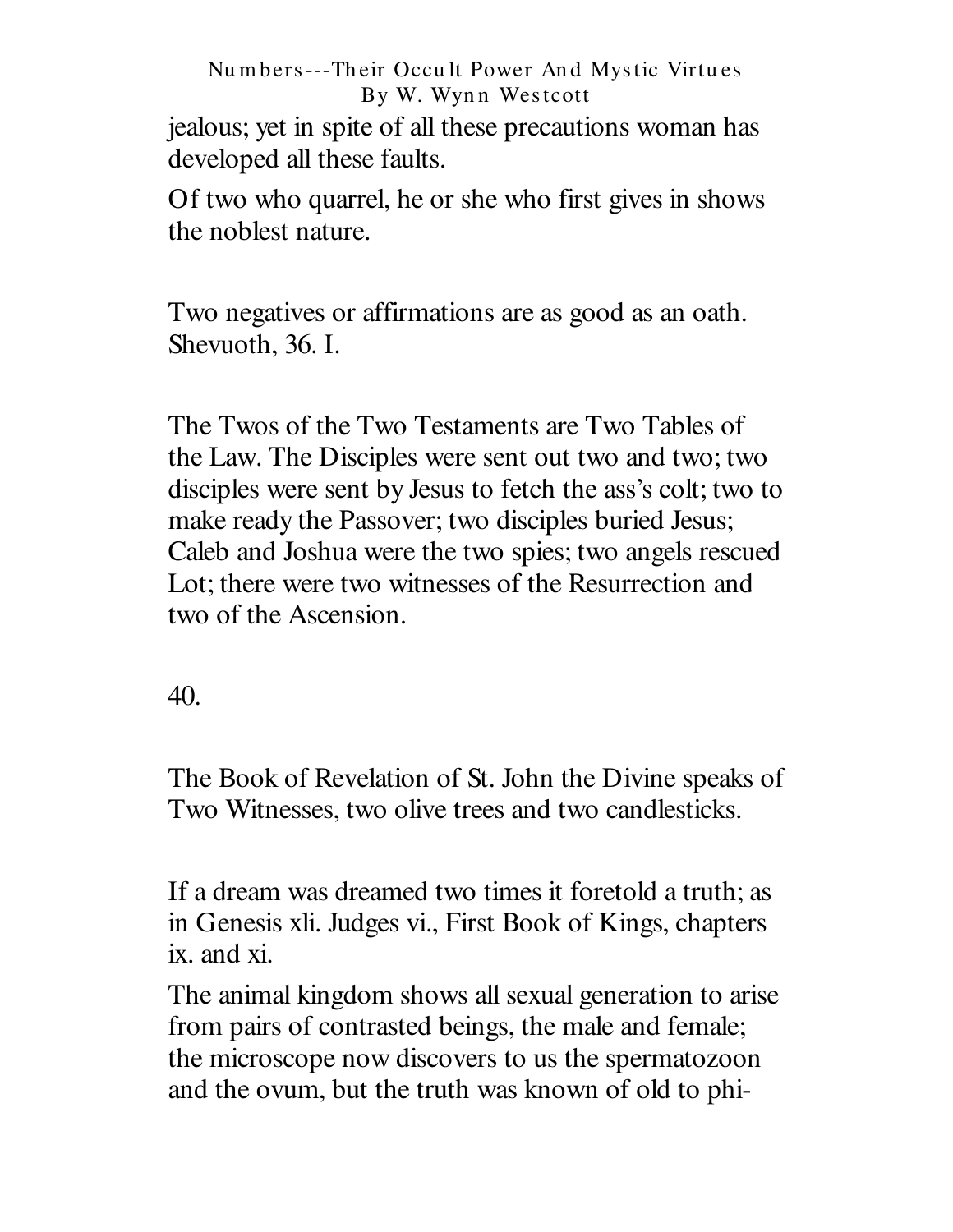losophers of India, Egypt and the Gnostics, in whose lore we find human generation to spring from the Serpent and the Egg.

41.

**CHAPTER SIX** 

**THE TRIAD. THREE, 3.**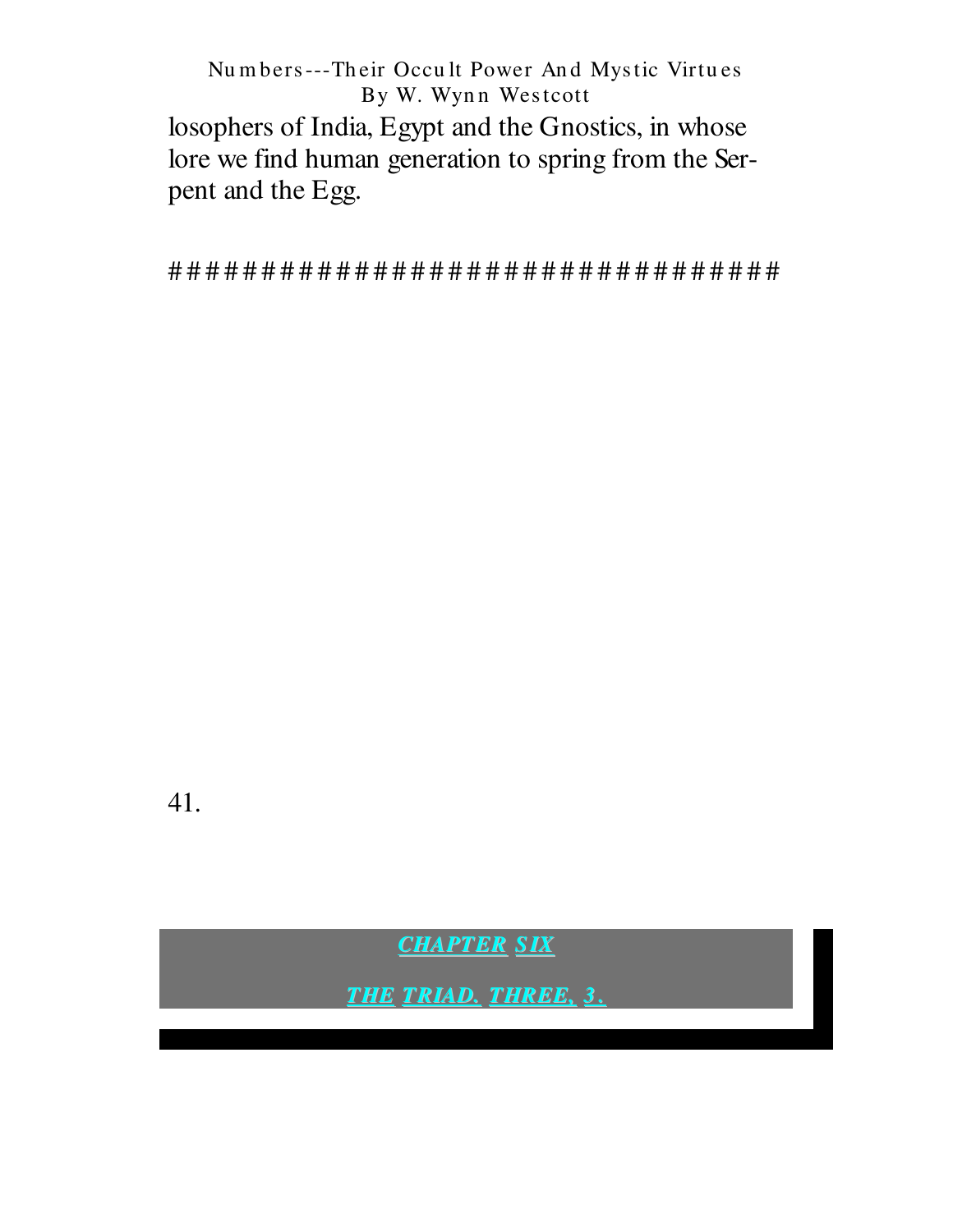

hotius observes that the Triad is the first odd number in energy, is the first perfect number and is a middle and analogy.

The Pythagoreans referred it to Physiology; it is the cause of all that has triple dimension.

It is also cause of good counsel, intelligence and knowledge, and is a Mistress of Music, mistress also of Geometry, possesses authority in whatever pertains to Astronomy and the nature and knowledge of the heavenly bodies, connects and leads them into effects.

Every virtue also is suspended from it, and proceeds from it.

In Mythology it is referred by Nicomachus to:

- Saturn, Time, past, present and future.  $\boldsymbol{I}$ .
- $2<sup>1</sup>$ Latona.
- The Horn of Amalthea, the nurse of Jupiter. 3.
- Polyhymnia, among the Muses. 4.

Number being more increased by multiplication than it is by addition, the number 3, is, properly speaking, the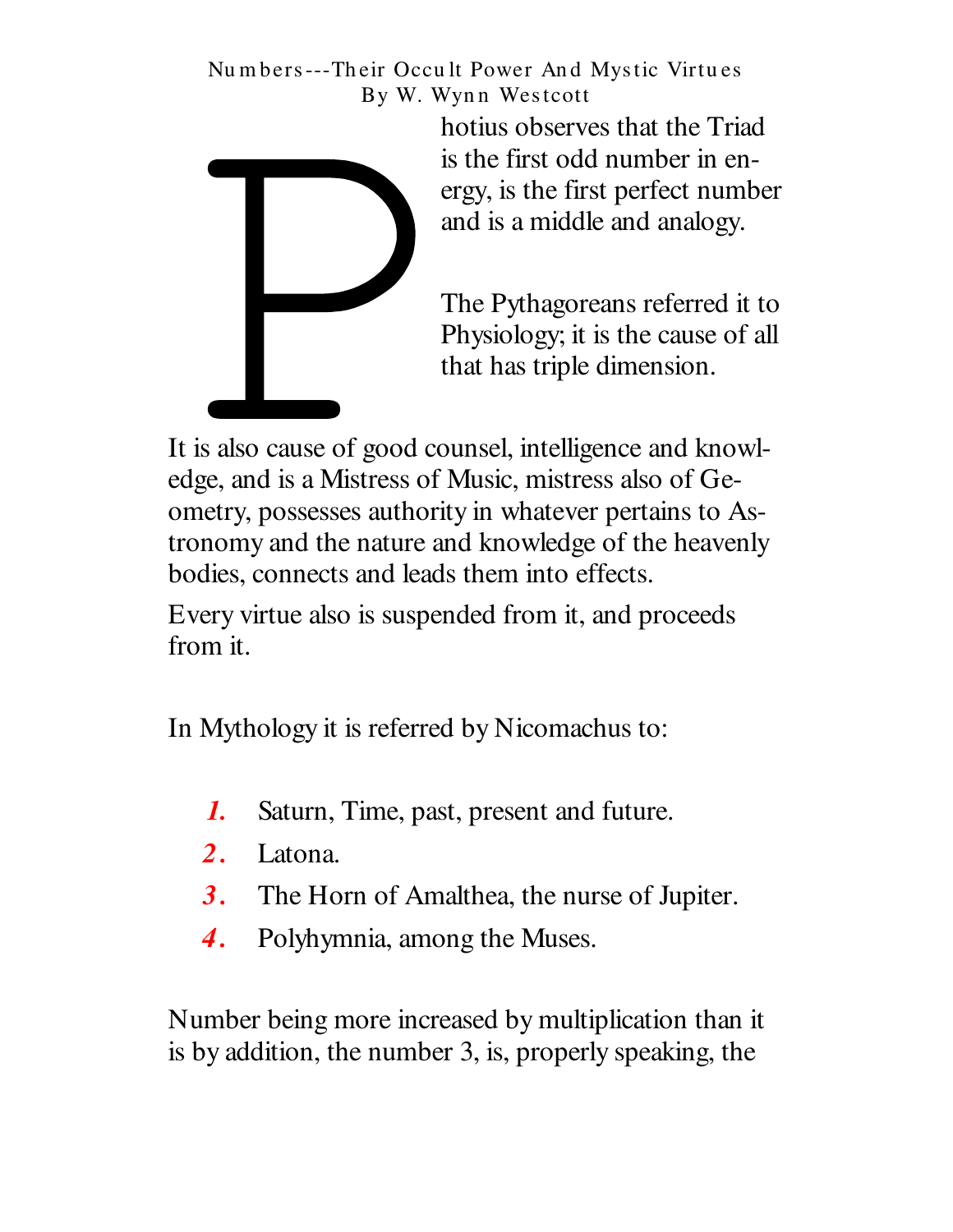first number, as neither the Dyad nor Monad are so increased.

It is a "Middle and Analogy," because all comparisons consist of three terms, at least; and analogies were called by the ancients "middles."

It was considered the Mistress of Geometry because the triangle is the principal of Figures.

With regard to the Heavenly Bodies, the number Three is important; there are 3 quaternions of the celestial signs, the fixed, the movable and the common.

In every Zodiacal sign also there are 3 faces and 3 decans, and 3 Lords of their Triplicity; and among the planets, there are 3 Fortunes and 3 Infortunes; according to the Chaldeans also, there are 3 Ethereal words prior to the sphere of our Fixed Stars.

42.

On account of the perfection of the Triad, oracles were delivered from a Tripod, as is related of the Oracle at Delphi.

With regard to Music, 3 is said to be Mistress, because Harmony contains 3 symphonies, the Diapason, the Diapente, and the Diatessaron.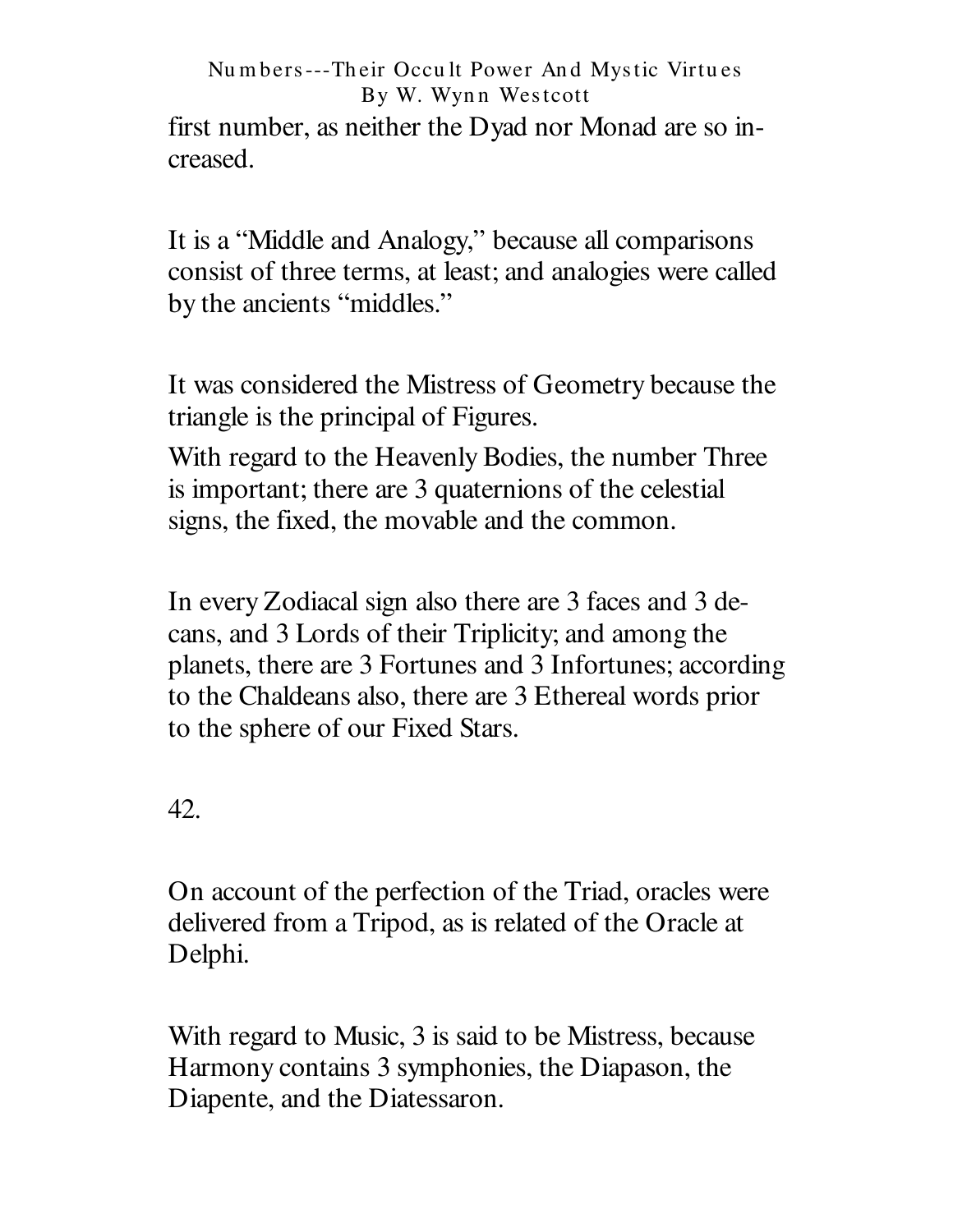Ezekiel xiv. v. 14 mentions 3 men who saw a creation, destruction and a restoration; Noah of the whole world, Daniel of the Jewish world Jerusalem, and Job of his personal world.

Note the Hindu Trinity of Brahma, who consists of Brahma, Vishnu, and Siva; Creator, Preserver, and Changer. In India, each has still a special sect of worshippers, who mark themselves with particular emblems; the Vaishnayas are much the most numerous.

The living were of old called "the 3 times blessed" (the dead 4 times blessed).

There were Three cities of Refuge on the East side of the Jordan. Bezer, Ramoth Gilead and Gozan; and Three on the West. Hebron, Shechem and Kedesh Naphtali.

Three Fates. Clotho, Lachesis, Atropos. Three Furies: Tisiphone, Alecto, Megaera. Three Graces: Euphrosyne, Aglaia, Thalia, says Hesiod. Three Judges: of Hades: Minos, Aeacus, Rhadamanthus.

Three Horae: Hesiod says they were Eunomia (Order), Dike (Justice), Eirene (Peace).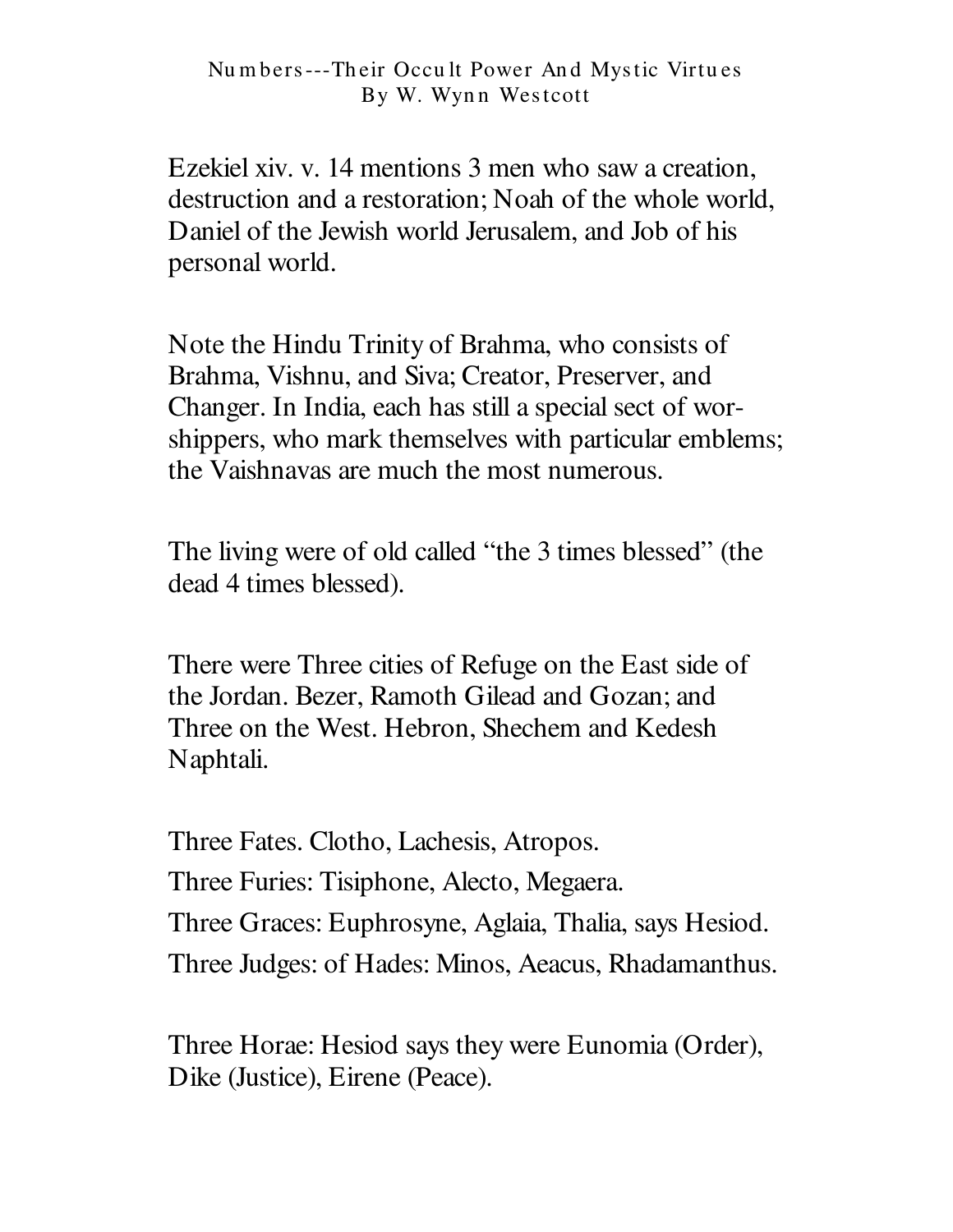Jupiter's thunder is "triformis." Hecate is always called "triple."

Neptune's spear is trident and so has Siva the Trisula.

Pluto's dog Cerberus had 3 heads.

There were three founders of the Roman Empire: Romulus, B.C. 753, Camillus, B.C 389, expelled the Gauls; and Caius Marius, B.C. 102, who overthrew the hordes of Cambrians and Teutons.

43.

The Jewish Rabbis say that the Sword of Death has 3 drops of Gall, one drops in the mouth and the man dies, from the second comes the pallor of death and the third turns the carcass to dust. See Purchas, "The Pilgrimage," 1613.

A letter from Yod within an equilateral triangle was a symbol of the ineffable name Jehovah and was so used by the Jews. The moderns have pointed out that this form suggests the idea that they knew something of a Triune God. Other monograms of Jehovah were also triple; thus 3 rays and the Shin, and three Yods in a triangle.

Under the number 3 also we may in passing mention the Royal Arch sign, the "Triple Tau," three T's united. The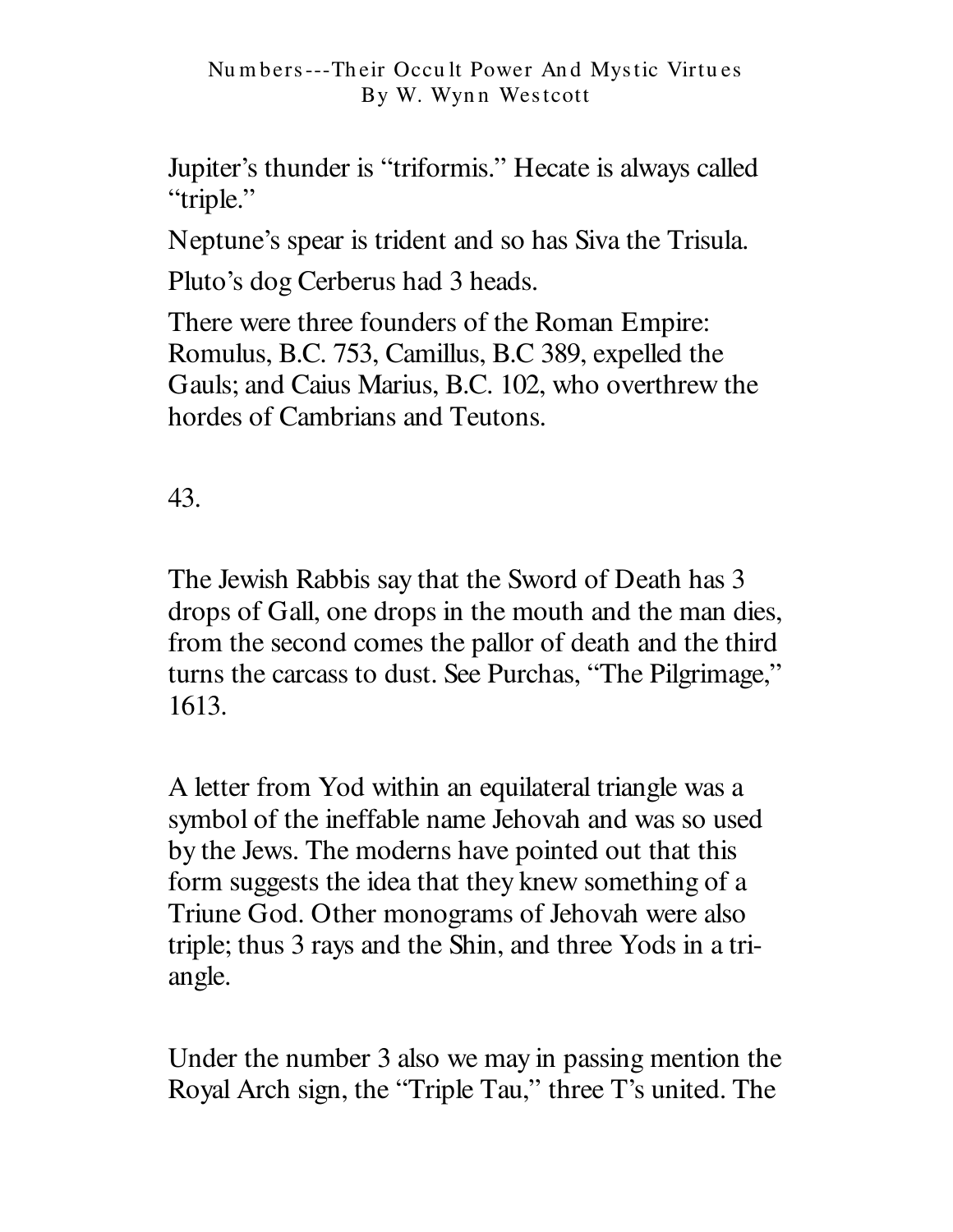manner of its explanation and the ideas, which it represents, are not fit matters for description in his work. Note also 3 stones of the arch, 3 Principals and 3 Sojourners; 3 Veils; and in the Craft Lodges, 3 officers, 3 degrees, 3 perambulations.

In the Roman Cultus, the number 3 is of constant occurrence, as for example see Virgil, Eclogue 8, The Pharmaceutria; the priests used a cord of 3 colored strands and an image was carried 3 times round an altar.

"Terna tibi haec primum triplici diversa colore."

The Druids also paid a constant respect to this number and even their poems are noted as being composed in Triads.

It is not necessary here to enlarge upon the transcendent importance of the Christian Trinity. In old paintings we often see a Trinity of Jesus with John and Mary.

In the "Timaeus" of Plato, the Divine Triad is called Theos---God, Logos---The Word and Psyche, the Soul.

Indeed it is impossible to study any single system of worship throughout the world, without being struck by the peculiar persistence of the triple number in regard to divinity. Whether as a group of deities, a triformed or 3-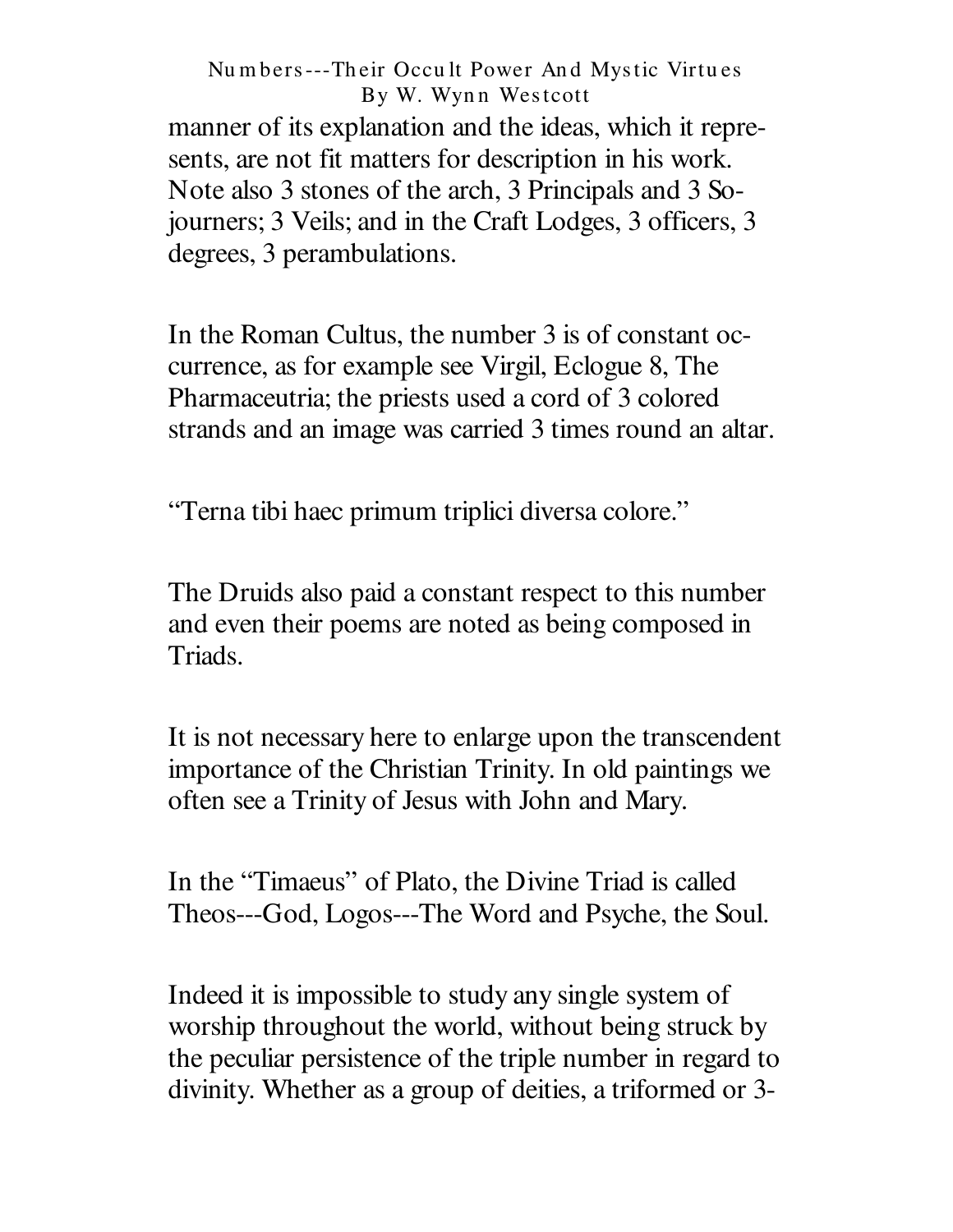headed god, a Mysterious Triunity, a deity of 3 powers, or a family relationship of 3 Persons, such as the Father, Mother and Son of the Egyptians, Osiris, Isis and Horus.

And again in the various faiths we see the chief Dignity given in turn to each person of the Triad. Some rejoice in the patriarchal Unity, some in the greater glory of the Son, and others again lavish all their adoration on the Great Mother. Even in trinities of coequal males, each has his own special worshippers. Note this especially among the Hindus, where for example, the followers of Vishnu are called Vaishnavas. To complicate matters too, in this case, each deity has his female potency or sakti, and these also have their own adherents.

44.

Under this notice of the Triad we may refer to the emblem of the Isle of Man, three legs united at the hips. This is supposed to have been derived from Sicilian Mariners at an early date, for the same emblem is found at Palermo in Sicily, and this design is there to be seen on an old public building. Sicily was anciently named Trinacria, from its three promontories.

Three is a notable number in the mythology of the Norseman. The great Ash-tree Ygddrasil supported the world. It had three roots, one extended into Asgard, the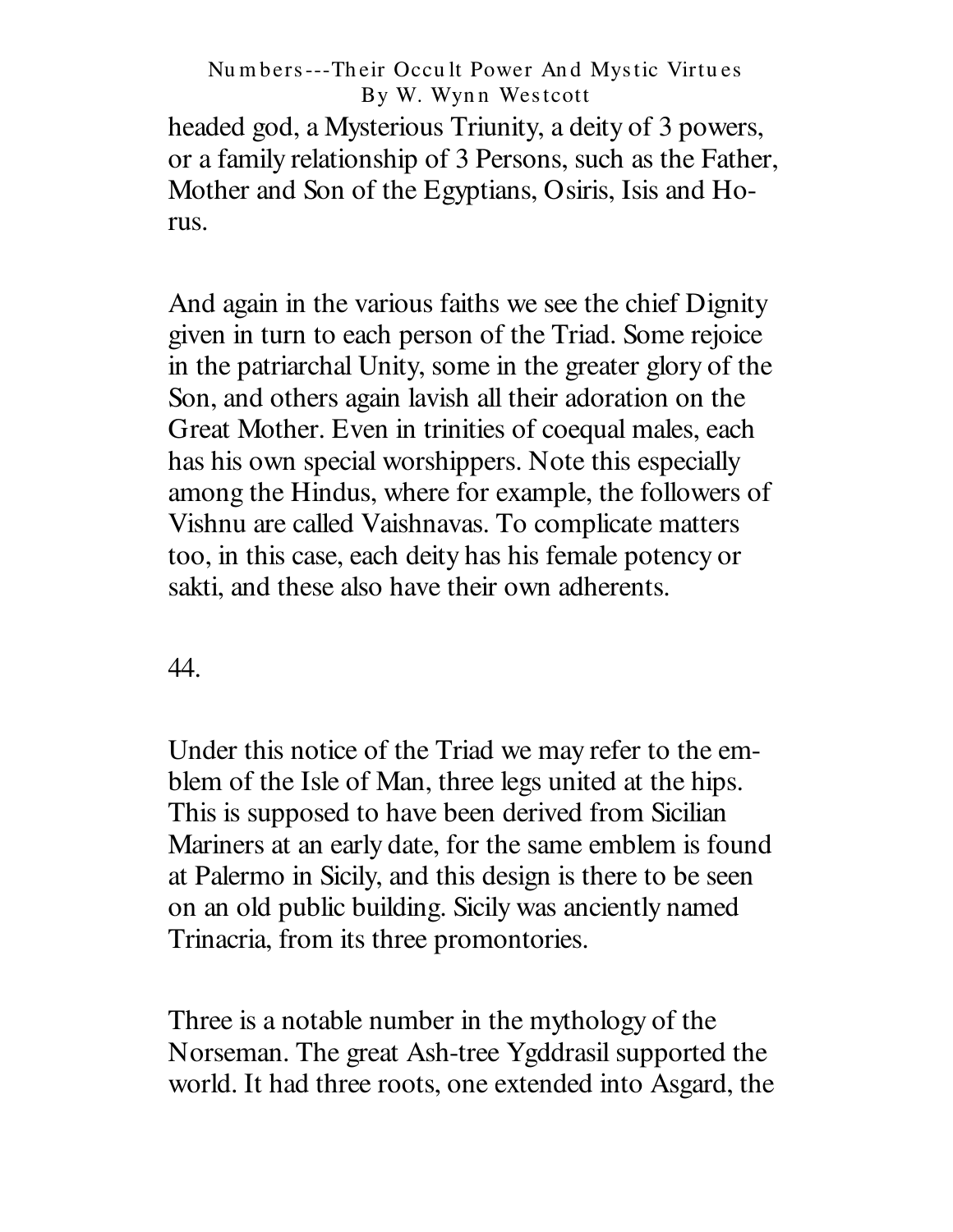abode of the Gods. One into Jotenheim, the home of the Giants and the third into Nifleheim, the region of the Unknown. The three Norns (Fates) attend to the root in Asgard. They were Urda---the past; Verdandi-- the present; and Skulda---the future.

The Talmuds are crowded with quaint conceits concerning the Triad and many are very curious.

The ancient Hebrews said there are three night watches, in the first the ass brays, in the second the dog barks, in the third the mother suckles her infant and converses with her husband.

He who three times daily repeats the 114<sup>th</sup> Psalm is sure of future happiness.

Three precious gifts were given to the Jews; the Law of Moses, the Land of Israel, and Paradise.

In three sorts of dream there is truth. The last dream of the morning, the dream which is also dreamed by a neighbor and a dream twice repeated.

45.

Three things calm a man; melody, scenery and sweet scent. And three things improve a man; a fine house, a handsome wife and good furniture.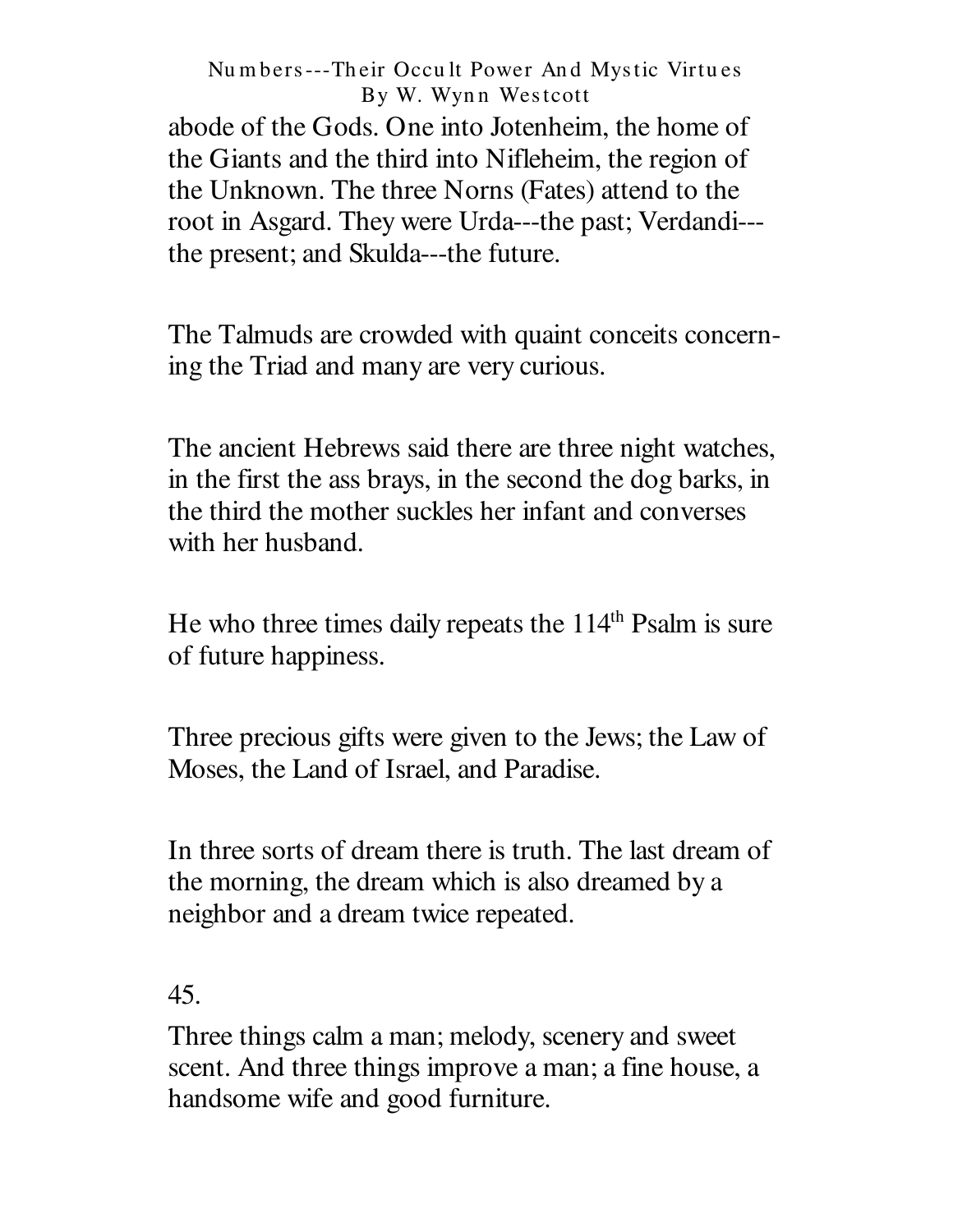He who is born on the Third day of the week will be rich and amorous.

Three despise their fellows; cooks, fortune-tellers and dogs.

Three love their fellows; proselytes, slaves and ravens.

Three persons live a life, which is no life; he who lives at another man's table, he who is ruled by his wife and he who is incapable from bodily affliction.

Orthodox Jews were very particular about the cuttings from the nails; a pious man buries them, an orderly man burns them, but he who throws them away is wicked; for if a woman step over them, mischance may follow. Moed Katon, 18. I. The nails should be trimmed on a Friday and never on a Thursday.

There are three keys, which God keeps to himself and which no man can gain nor use; the key of life, the key of rain, and the key of the resuscitation of the dead. Taanith, 2; 1 and 2.

The Jewish butcher of Kosher meat must use three knives; one to slaughter the animal, another to cut it up, and a third to remove the suet which was unlawful food; as pork is.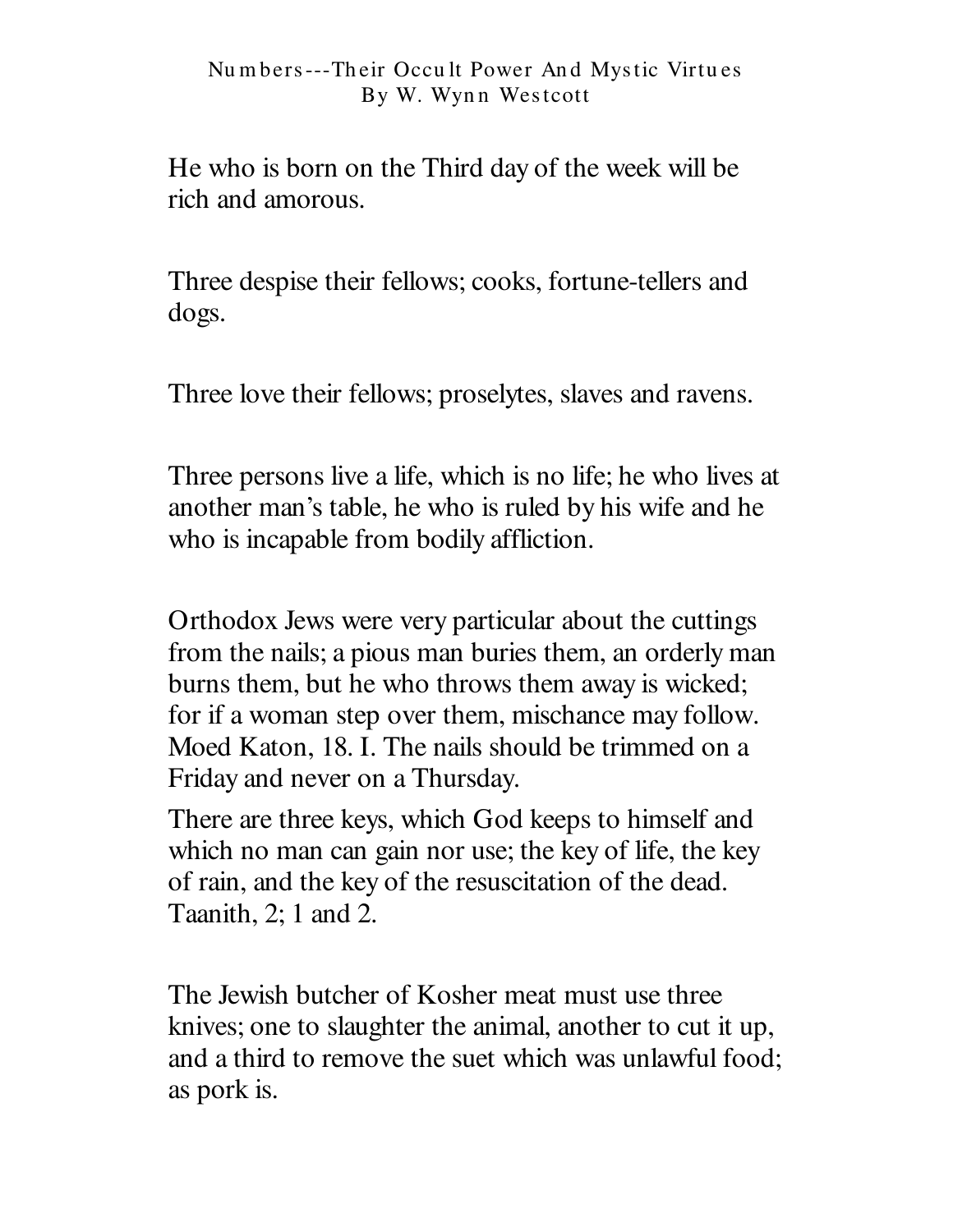Three acolytes must attend the High Priest when he went in to worship; one at his right, one at his left and one had to hold up the gems on the train of his vestment.

There are three parts of a man. The father gives the white parts, bones, nails, brain and the whites of the eyes; the mother gives the red parts, skin, flesh, etc. while God gives the breath, soul, mind and senses.

The Sanhedrin could order as a punishment three degrees of Excommunication---separation for an undefined time, exclusion for 60 days, and execration for 30 days. Moed Katon, 17.1.

The name of Adam is of three letters, A, D and M: these are the initials of Adam, David and Messiah, and the Soul of the first passed to David and then to the Messiah. Nishmath Chajim, 152.2.

46.

The Soul of Cain passed to Jethro, his spirit into Korah, and his body to an Egyptian. Yalkut Reuben, 9. 18. 24.

The Soul of Eve passed to Sarah, to Hannah the Shunamite, and then to the widow of Zarepta. The Soul of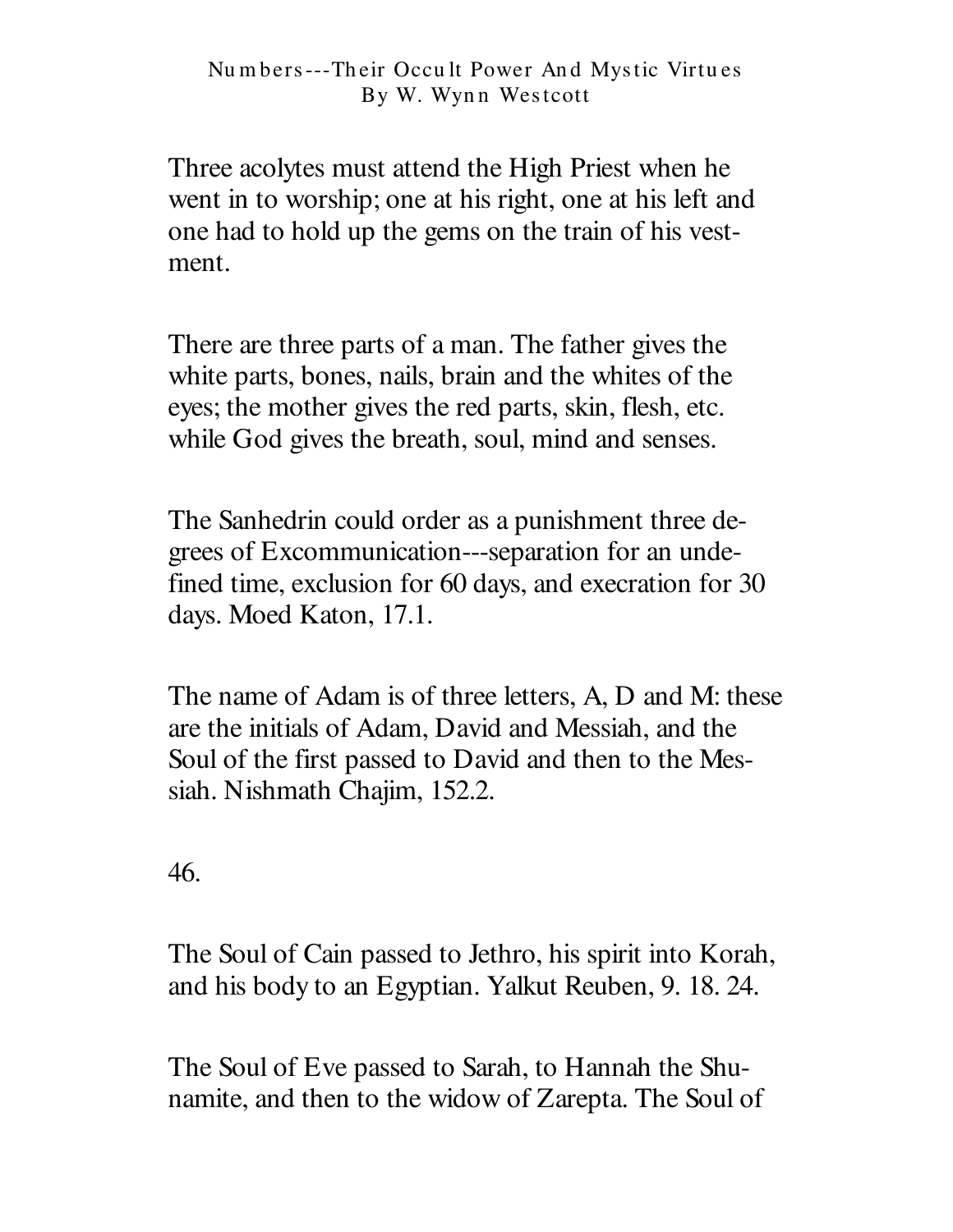Rahab passed to Heber the Kenite. The Soul of Jael passed to Eli. Some Souls of pious Jews pass into the persons of the Gentiles, so that they shall plead for Israel. Some evil Hebrew souls have passed into animals, as that of Ishmael into the she-ass of Balaam, and later into the ass of Rabbi Pinchas ben Yair. The Soul of a slanderer may be transmigrated into a stone, so as to become silent; and the Soul of a murderer into water. Emeh Hemelech, 153. 1.2.

There are three causes of dropsy, depending on diseases of the breast, the liver and the kidneys.

There are three forms of coma, that is insensibility; due to brain injury, brain disease and brain poisoning.

There are three modes of death, beginning either at the brain, the lungs or the heart. Bichat, Physiologie.

One Zodiacal Sign, that of Scorpio, has three emblems; the eagle in the highest symbolism, the snake, and the scorpion in evil aspects only.

Astrologic Natal Figures are often erroneous by reason of the alleged moment of birth being incorrect. There are three modes of Rectification, two are ancient, the Animodar of Ptolemy and the Trutine of Hermes; and there is one modern method, the Natal Epoch of W. R. Old.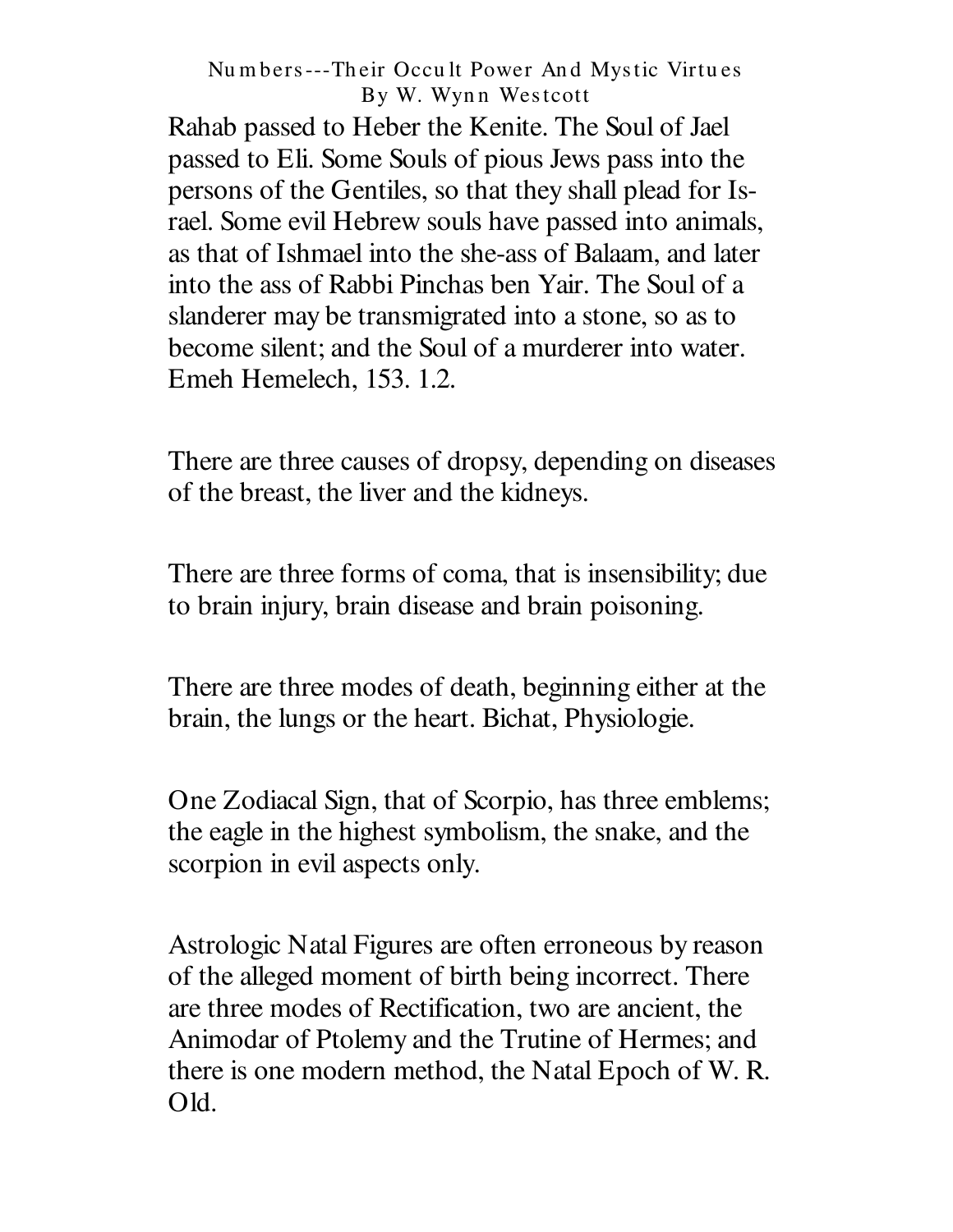In both the Old and the New Testaments we find the Day was divided into three day watches and four night watches. The mediaeval occultists divided the days into Planetary hours, the scheme of alternation occupied a week, 7 days x 24 hours=168 hours, so 168 hours are divisible among the Seven Planets, each day beginning with its own different one; see Harleian MSS. 6483, "The Herbal," Culpepper, 1814.

There is also another scheme in which the planets are related to a six-hour period by Ragon and Blavatsky.

47.

Among the Brahmins there were three great Vedas; three Margas or ways of salvation; three Gunas, the Sattva, quiescence; Rajas, desire; and Tamas, decay. Three Lokas, Swarga, Bhumi and Patala; heaven, earth and hell. Three Jewels of wisdom, the Tri-ratnas; Buddha, Dharma and Sanga. The three Fires being the three aspects of the human soul, Atma, Buddhi and Manas. There were three prongs of the trident, and three eyes in the forehead of Siva. Note also the 3-syllabled Holy Word Aum.

At the Oblation of the Elements in the Celtic Church, 3 drops of Wine and 3 drops of water were poured into the chalice. In the present Christian Church, we notice 3 crossings with water at Baptism, 3 Creeds; the Banns of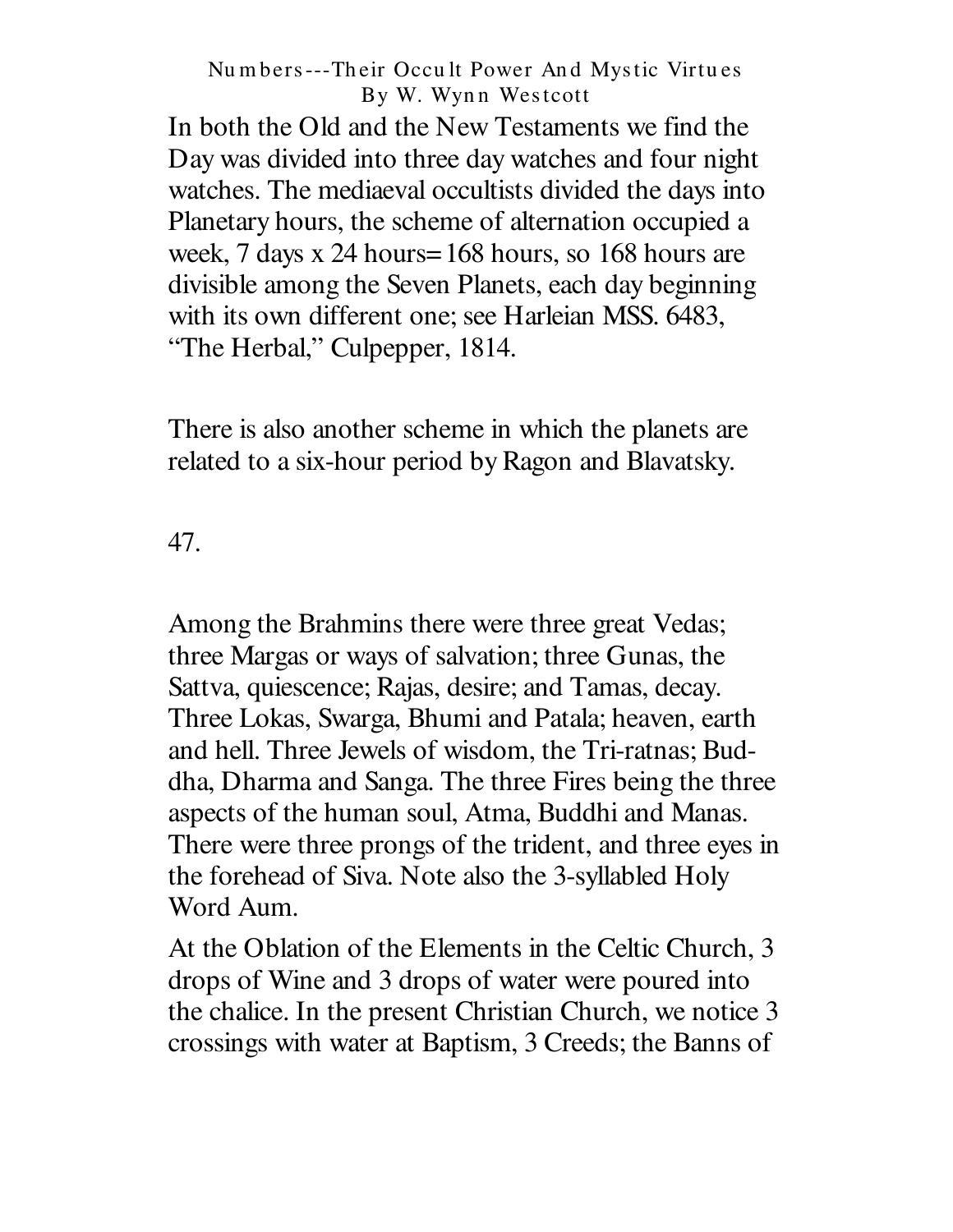## Nu m bers---Th eir Occu lt Power An d Mystic Virtu es By W. Wynn Westcott Marriage are published 3 times; and a Bishop in benediction makes the sign of the Cross 3 times.

In Roman Catholic churches, the Angelus Bell is rung three times a day, a peal of 3 times, 3 for the heavenly hierarchies of angels. Pope John XXII ordered that the faithful should say 3 *Aves* on each occasion.

In civil life the usher of a court 3 times repeats the warning Oyez, Oyez, Oyez, which word means " hear" or "listen."

Note also the emblem of the Irish nation, the Shamrock, which has a three-lobed leaf, the Oxalis acetosella.

The Trigrams of Fo-hi should be studied in "The Yi-King," a book of Ancient China said to have been the production of King Wan and his son, Kau. The great Confucius wrote a supplement to it. This book is a mystical work on Symbolism referring to Cosmogony, to Man, and to the purposes of life. The initial symbols are the Yang, male, and the Yin, female. Then follow 8 Trigrams, formed of emblematical lines; they are khien, tui, li, chan, sien, khan, kan and kwan. Each expressed by figures of one long and two short lines. Some say that one Fo–Hi invented these symbols. A later Mystic expanded the system into 64 figures; each composed of 6 lines of whole and half lines. With these were associated two diagrams formed of circles, named the " River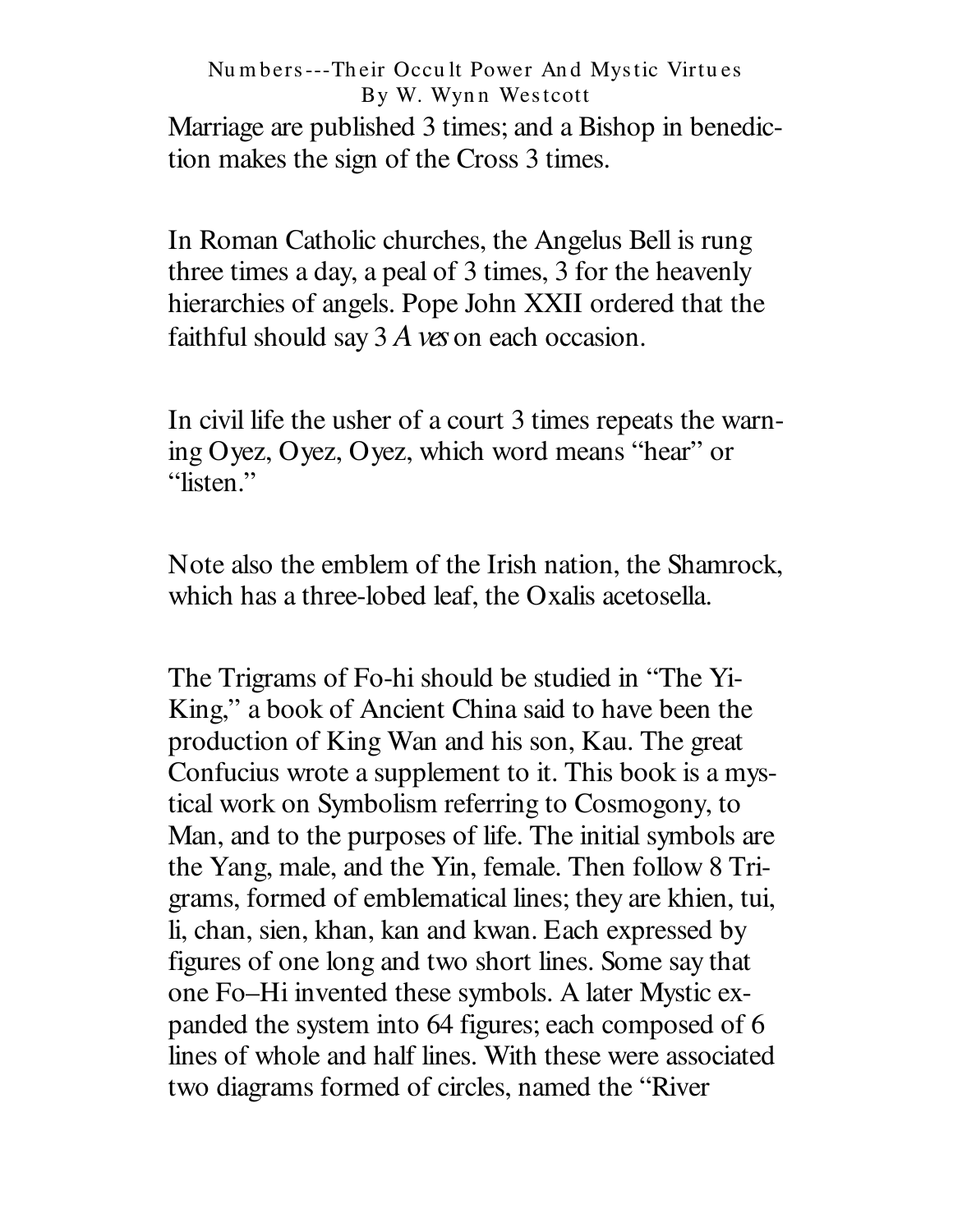Horse," and the "Writing of Lo". These will repay the contemplation of modern occultists. Yang, male, is also associated with Heaven, the Sun, Light, and 25 the total of the odd units. Yin, female, with the Moon, the Earth, darkness and the number 30, the total of the even numbers to ten. See "Sacred Books of the East"; "The Yi-King."

48.

49.

**CHAPTER SEVEN** 

**THREE AND A HALF, 3 1/2**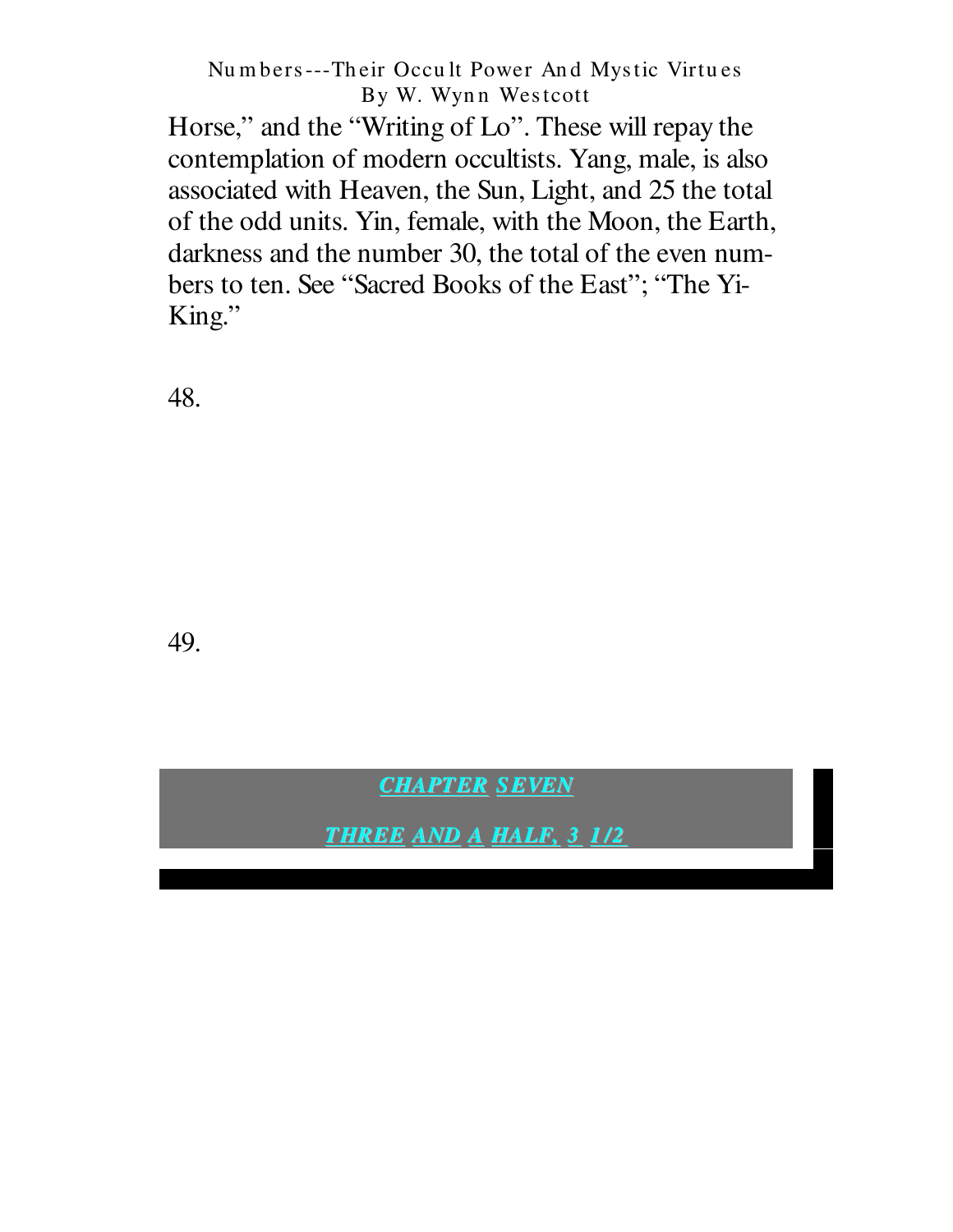> . F. Shaw calls attention to the number 3 ½ years as being of mystical importance, as the half of seven, typifying present suffering as compared with future joy. The famine in the time of Elias, when Israel was persecuted by Ahab and Jezebel, lasted 3 ½ years. Antiochus Epiphanes persecuted the church 3 ½ years. Forty-two months, or 3 ½

years, are symbolical of times of trouble. Jesus preached  $3\frac{1}{2}$  years.

In the Revelations, the Bride, the Lamb's Wife, suffers 1260 days in the wilderness, being a time, times, and a half, Rev. xii. 6-14. Again, the Holy City is said to be trodden under foot forty-two months, or 3 ½ years. The two witnesses testify  $3\frac{1}{2}$  years, and their dead bodies remain unburied  $3\frac{1}{2}$  days. So also, the scattering of the holy people as mentioned in Daniel xii. 7 is for three times and a half, by which we were to understand a period of suffering.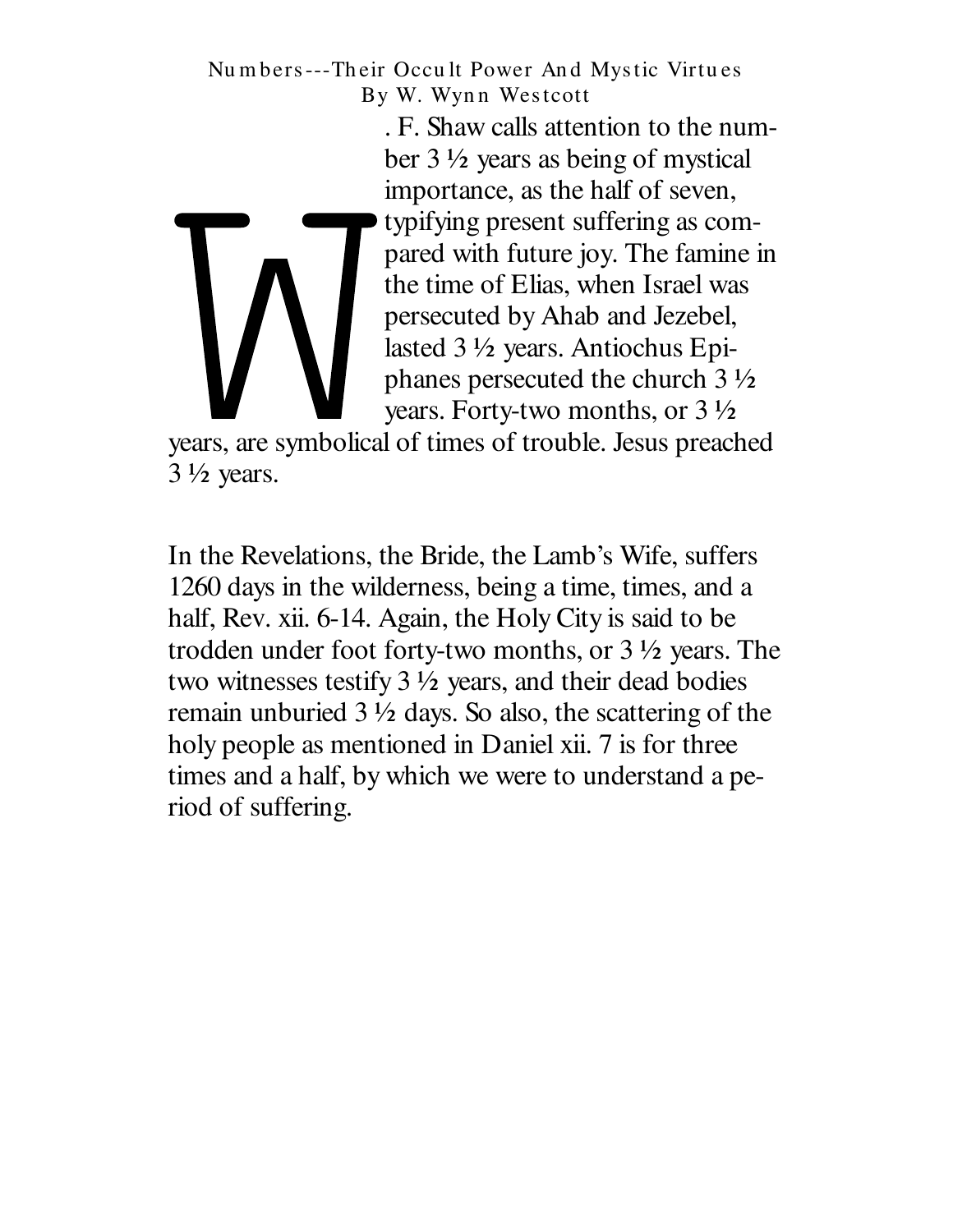50.

### **CHAPTER EIGHT**

### **THE TETRAD, FOUR, 4.**



he Pythagoreans, said Nicomachus, call the number four "the greatest miracle," a God after another manner," "a manifold divinity," the "fountain of Nature," and its "key bearer." It is the "introducer and cause of the permanency of the Mathematical discipline." It is "most masculine" and "robust;" it is

Hercules and Aeolus. It is Mercury, Vulcan, and Bacchus. Among the Muses, Urania. They also called it Feminine, effective of Virility, and an Exciter of Bacchic fury. In harmony, it was said to form by the quadruple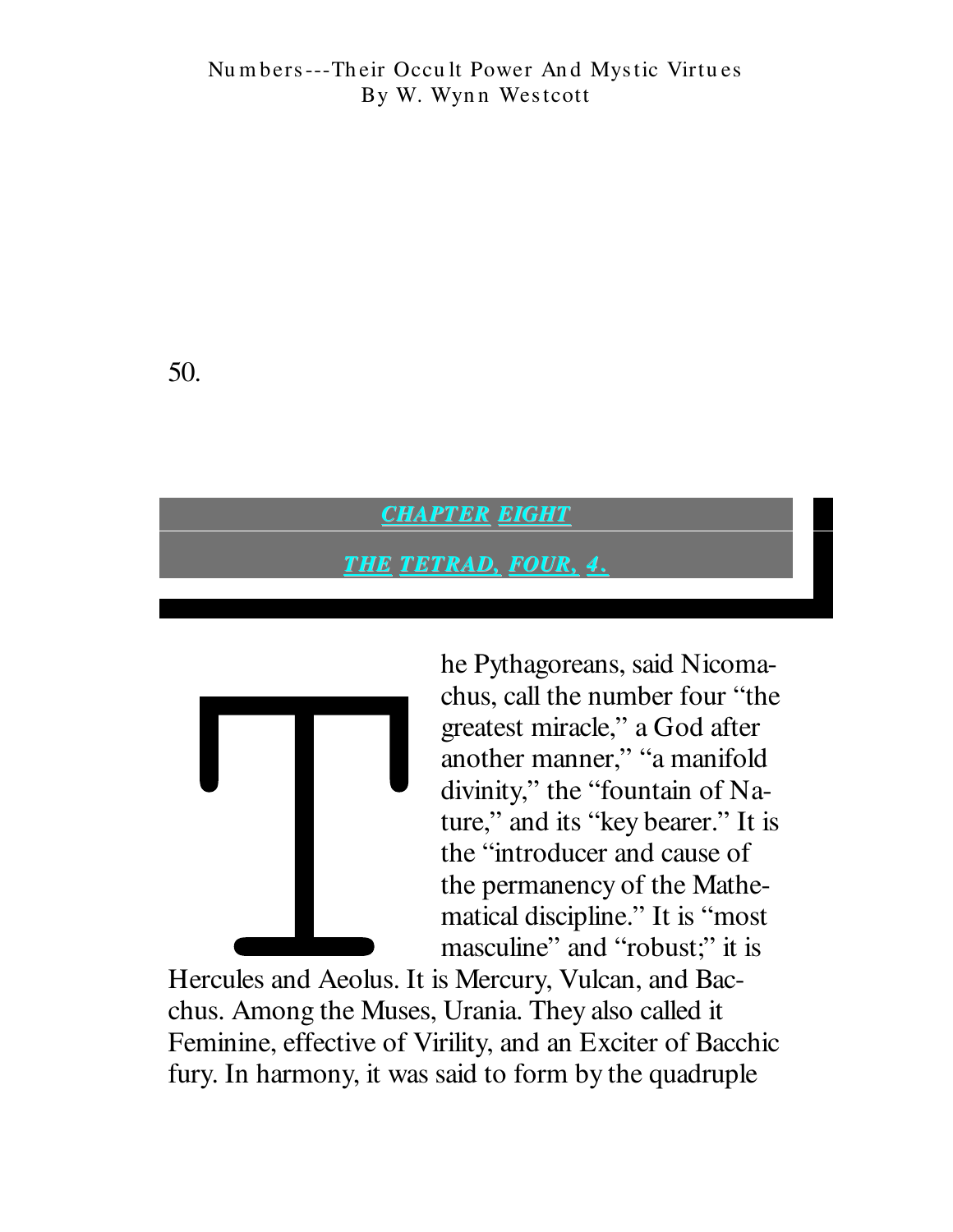ratio, the symphony dis-diapason. They called it Justice, as the first evenly even number.

As a type of Deity, we all know of the famous Hebrew title Tetragrammaton or unpronounceable name we call Jehovah IHVH. This Name was used by the Qabalistic Rabbis to hide their secret tenets of the Divine Essence of the Creator God.

# **Almost all the peoples of Antiquity possessed a** name for Deity consisting of *four letters*, and many of them considered 4 to be a Divine number, thus:--

In Hebrew we find also IHIH called Eheie; and AHIH called Aheie.

Assyrian Adad, Egyptian Amun, Persians Syre of Sire, Greek Theos, Latin Deus, German Gott, French Dieu, Turkish Esar, Tartar Itga, Arabian Allh, Allah, Samaritan Jabe, Egyptian Teut, Taut, Thoth.

In Sanchoniathon we find the Deity called Ievo. In Clemens Alexandrinus, the Deity is called Jaqu.

Attention should be paid to the Sanskrit holy phrase, aspiration or prayer of Four syllables---"Aum Mani padme hum"---literally, "Oh, the Jewel in the Lotus" (meaning, "the Divine spark within man").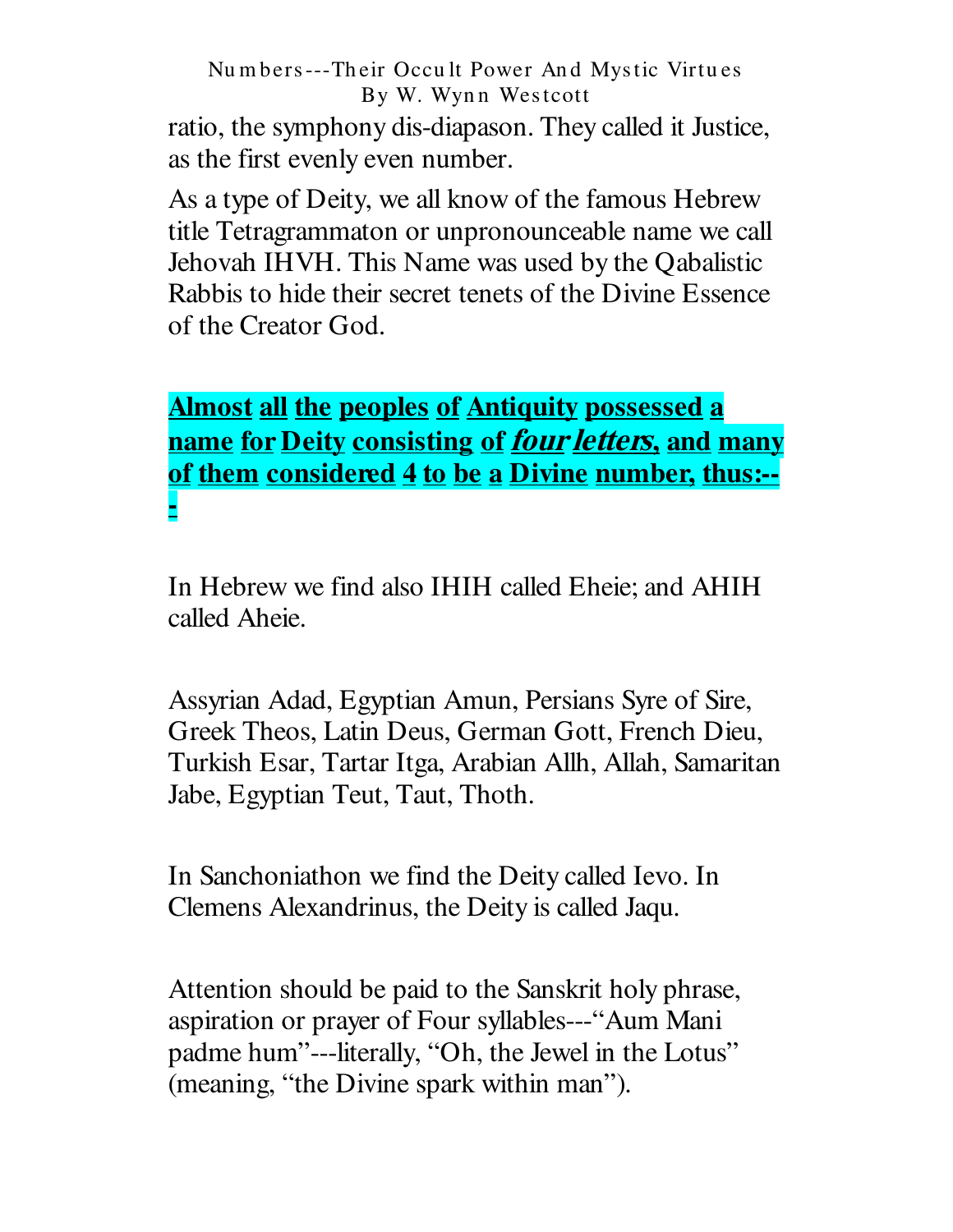51.

Theon of Smyrna, in the edition of Ismael Bullialdo, 1644, page 147, says, "The Tetractys was not only principally honored by the Pythagoreans because all symphonies exist within it, but also because it appears to contain the nature of all things," hence their oath, "Not by him who delivered to our souls the Tetractys" (that is Pythagoras), this Tetractys is seen in the COMPOSI-TION of the first numbers  $1, 2, 3, 4$ .

But the 2<sup>nd</sup> Tetractys arises from the increase by MUL-TIPLICATION of odd and even numbers beginning from the Monad.

The 3<sup>rd</sup> subsists according to Magnitude.

The 4<sup>th</sup> is in simple Bodies, Monad-Fire, Dyad-Air, Triad-Water, Tetrad-Earth.

The 5<sup>th</sup> is of the figures of Bodies, Pyramid-Fire, Octahedron-Air, Icosahedron-Water, Cube-Earth.

The 6<sup>th</sup> of Vegetative Life, Seed-Monad or point; if it increase in length—Dyad-Line; in breadth, -Triad-Superficies; in thickness-Tetrad-Solid.

The 7<sup>th</sup> is of Communities; as Man, House, Street and City.

The 8<sup>th</sup> is the Judicial power. Intellect, Science, Opinion, Sense.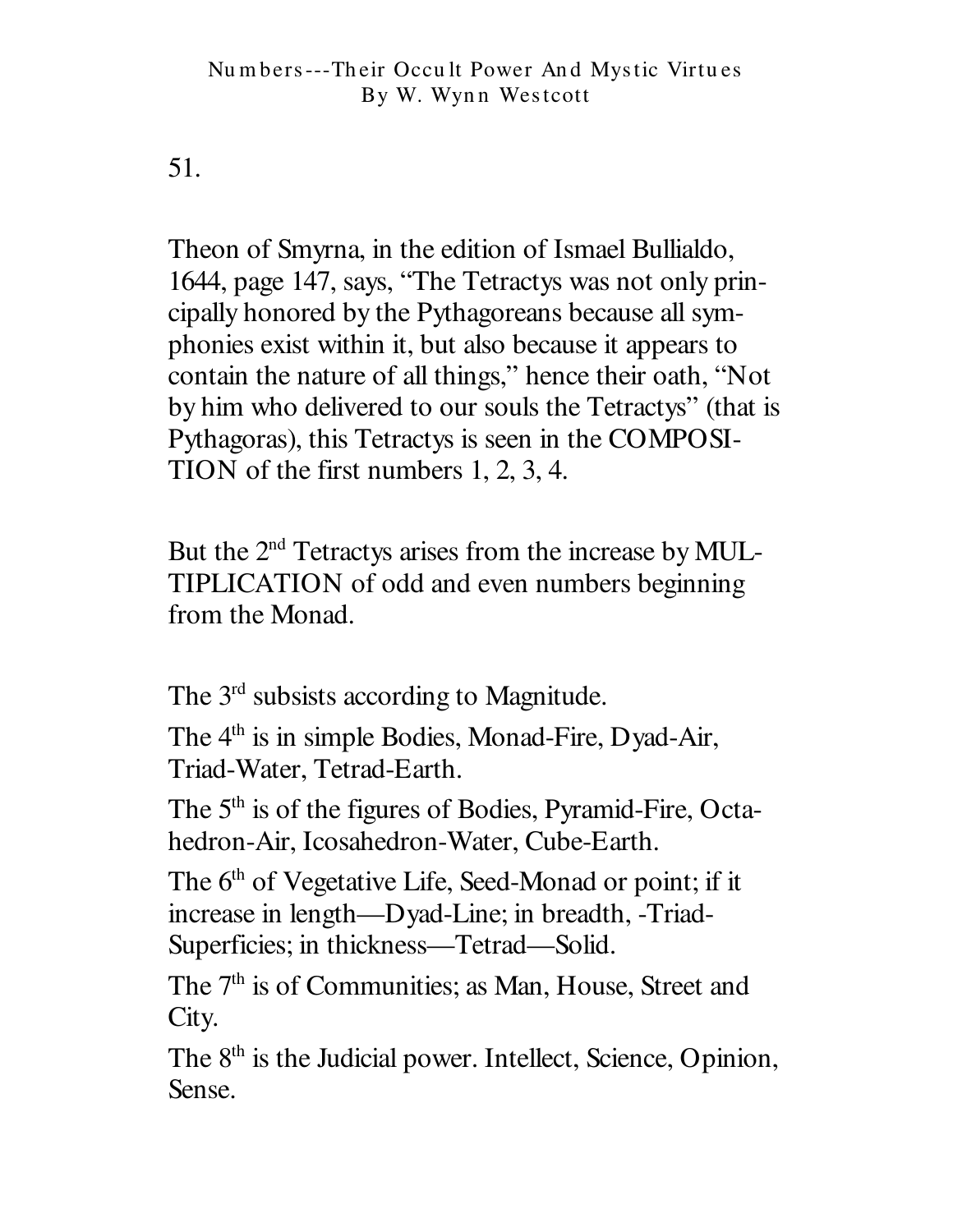The 9<sup>th</sup> is of the parts of the Animal, the Rational, Irascible and Epithymetic soul, and the Body they live in.

The 10<sup>th</sup> Tetractys is of the Seasons of the Year, spring, summer, autumn and winter.

The 11<sup>th</sup> Tetractys is of the Ages of Man, the infant, the lad, the man and the senex.

And all are proportional one to another, and hence they said, "all things are assimilated to number."

They also gave a fourfold distribution of goods to the Soul and Body, to the Soul, Prudence, Temperance, Fortitude, Justice; and to the Body, Acuteness of senses, Health, Strength and Beauty.

52.

The Objects of Desire are 4, viz., Prosperity, Renown, Power and Friendship.

The celebrated 4 Causes of Aristotle may be mentioned here:

Divinity as the cause by which;

Matter---from which:

Form---through which;

Effect with reference to which;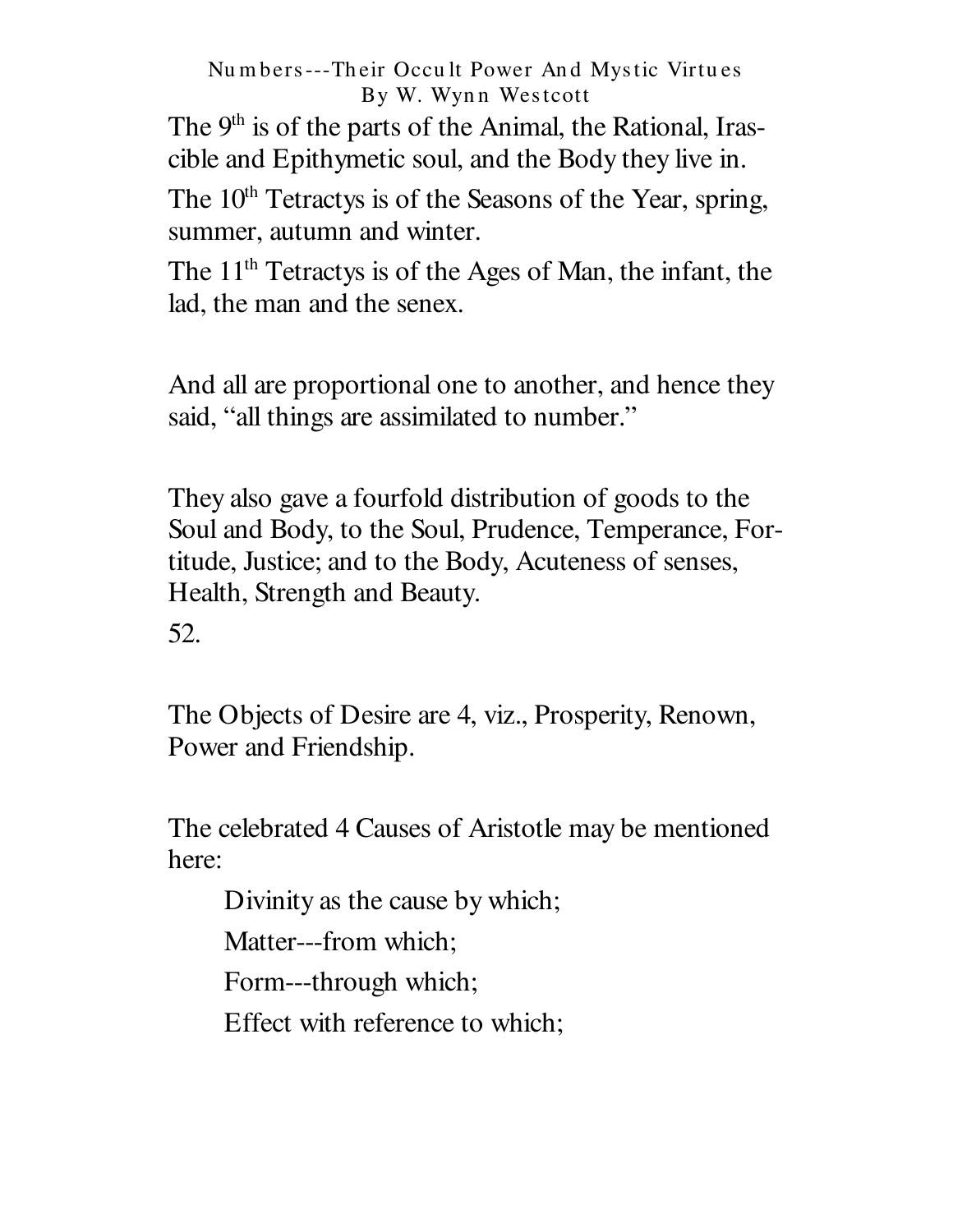The Dead also are called 4 times Blessed and the Living but thrice blessed.

The number 4 being the completion of the quaternary group of point, superficies and body, has also this character that its elements 1, 2, 3 and 4 when summed up are equal to 10, which is so perfect that we can go no further, but to increase we must return to the Monad.

It was also called Kosmos, the World, because it formed the number 36, when its digits were thus combined:

$$
1+2=3
$$
  

$$
3+4=7
$$
  

$$
5+6=11
$$
  

$$
7+8=15
$$
  

$$
36
$$

Thirty-six being the sum of the first four odd numbers with the first even numbers.

Plutarch, "De Anim. Procr." 1027, says the world consists of a double Quaternary; 4 of the Intellectual World, T'Agathon, Nous, Psyche and Hyle; that is Supreme Wisdom or Goodness, Mind, Soul, Matter, and four of the Sensible World, forming the Kosmos of Elements, Fire, Air, Earth and Water.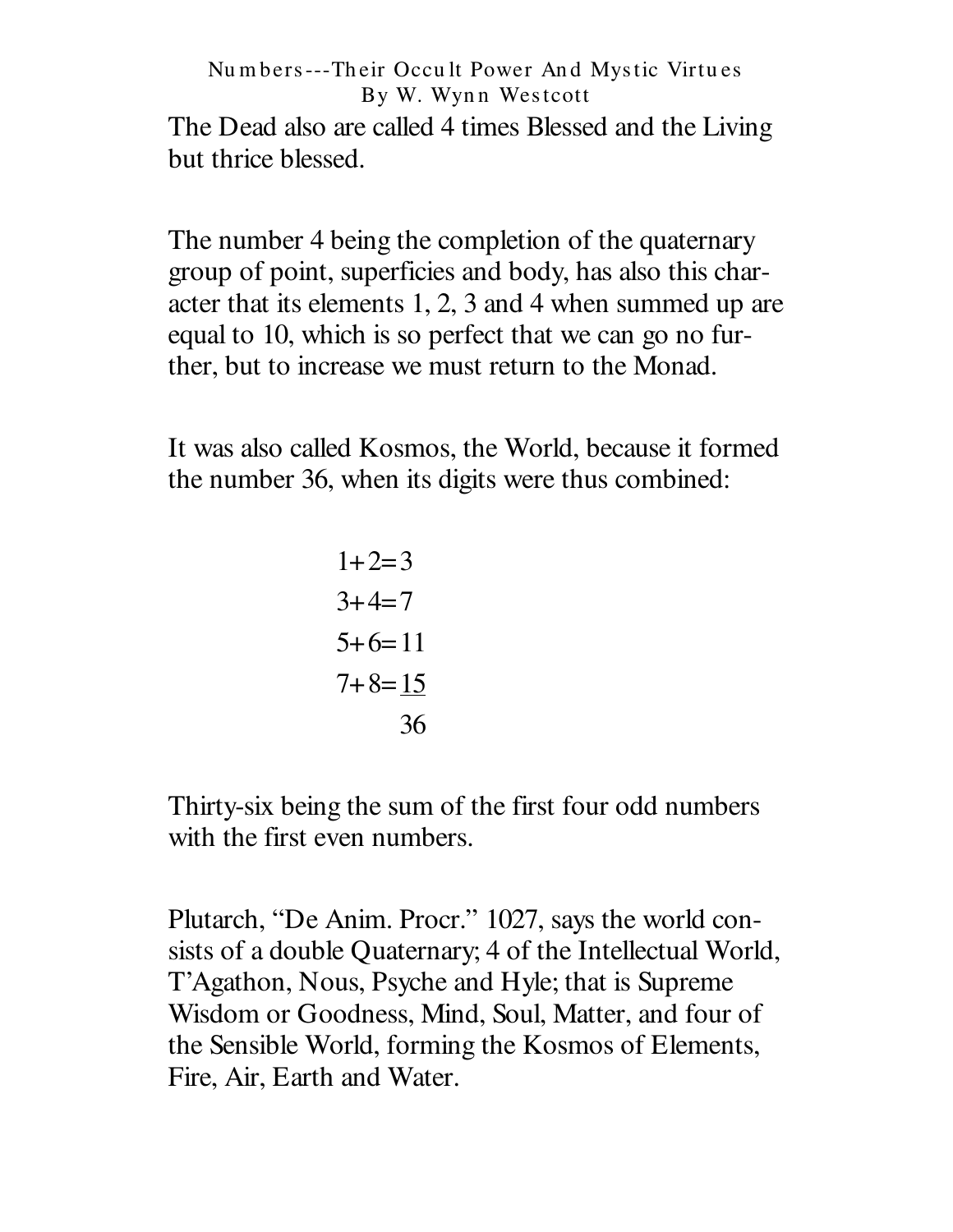Four is the number of the moons or satellities of Jupiter and Uranus.

The Arabians analyzed Female Beauty into nine fours;

Four Black---Hair, eyebrows, eyelashes and eyes Four White---Skin, white of eyes, teeth, and legs.

53.

Four Red---Tongue, lips, cheeks and gums. Four Round---Head, neck, forearms, ankles. Four Long---Back, fingers, arms, legs. Four Wide---Forehead, eyes, seat, lips. Four Fine---Eyebrows, nose, lips and fingers. Four Thick---Buttocks, thighs, calves and knees. Four Small---Breasts, ears, hands and feet.

See Lane's edition of the "Arabian Nights."

In the Rosicrucian writings of Behmen, Fludd and Maier, we find the occult dogma that the four elements are peopled by spirits, beings who may have influence on the destiny of Man; thus the Earth was inhabited by Gnomes; the Air was inhabited by Sylphs; the Fire was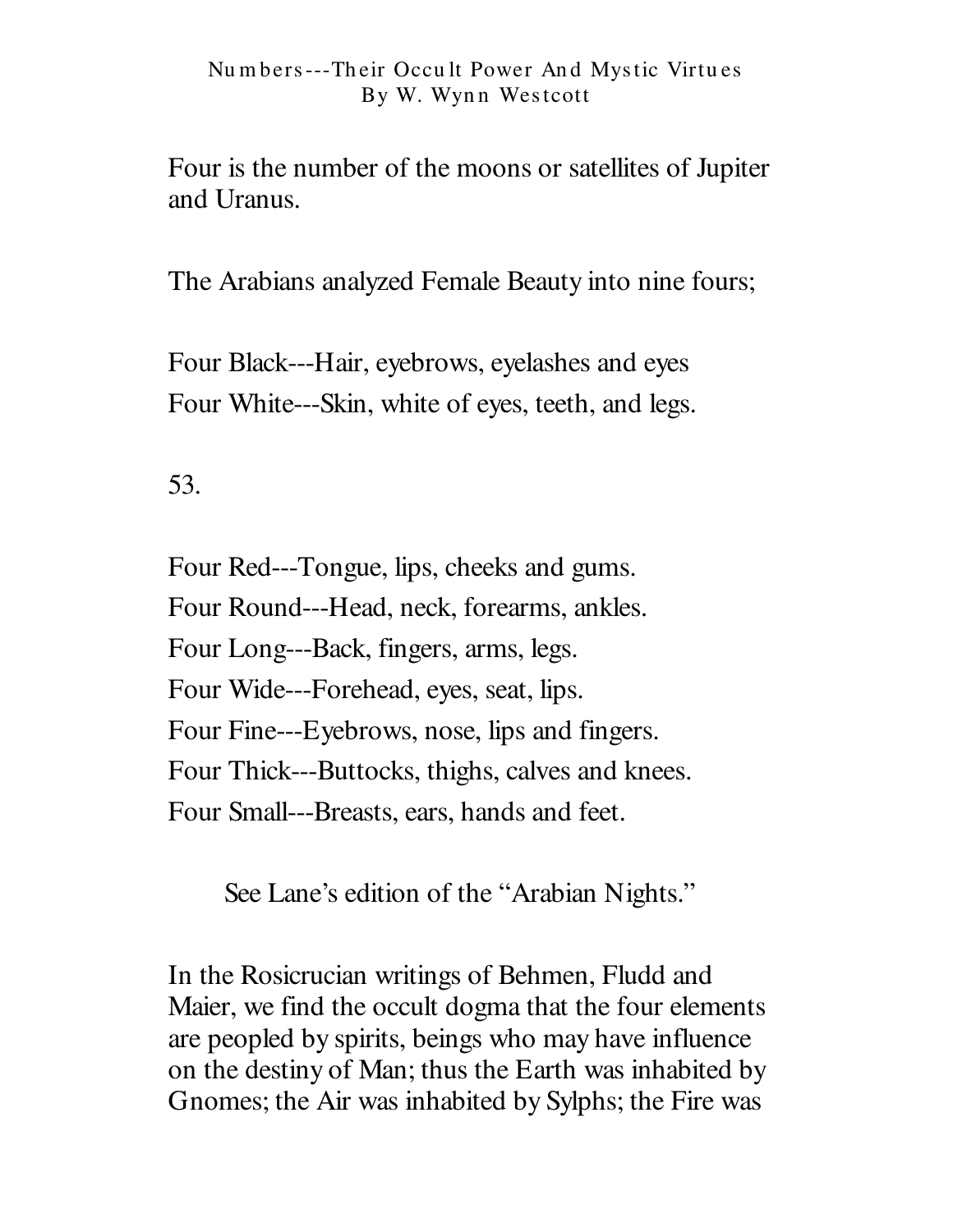inhabited by Salamanders; and the Water by Undines; these are now commonly called "Elementals." See "Lives of the Necromancers," W. Godwin; Michael Maier; Jacob Behmen's Works.

The existence of Elementals, scoffed at by modern education, is really suggested in a large number of places in both Old and New Testaments, the inspired volume of the Christians. Examine, for example, Judges ix. 23; 1 Samuel xvi. 14; Psalm lxxviii 49; Acts xvi. 16, xix. 13, xxvii 23; Ephesians vi. 12, ii. 2.

But above all, consider the meaning of the Canticle "Benedicite omnia opera" in the book of Common Prayer, "O ye stars, O ye showers and dew, O ye fire and heat, O ye winds, O ye green things, O ye mountains and hills, bless ye the Lord, praise him and magnify him for ever." These phrases are either folly, or else they recognize the spiritual essences or beings inherent in the elements and created things. Again, read hymn 269 in Hymns Ancient and Modern, a most orthodox volume. "Principalities and powers, watch for thy unguarded hours," and Hymn 91, "Christian, dost thou see them, on the holy ground, How the troops of Midian compass thee around?" If these are not the evil elementals, what are they?

Francis Barrett mentions the 4 Consecrated Animals, Lion, Eagle, Man and Calf, emblems of the Kerubim on the terrestrial plane; 4 Archangels, Michael, Gabriel,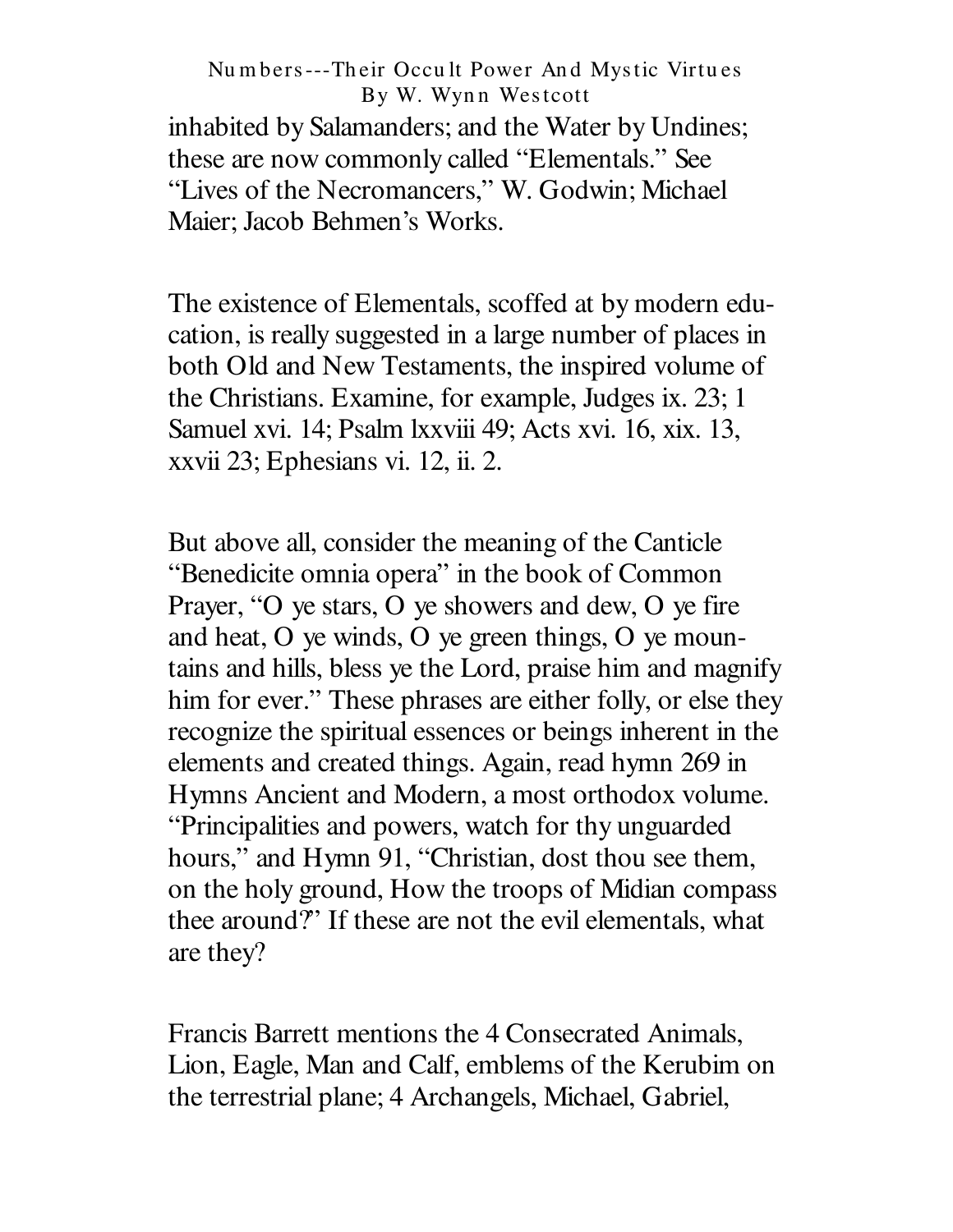## Uriel, Raphael; **note, all** *end* in the Deity name, el, i.e. AL, of the Hebrews.

54.

The Gnostics said that all their edifice rested on a 4pillared Basis; Truth, Intelligence, Silence, Bathos.

Note the earth was formed on the 4<sup>th</sup> day, according to the allegory found in the Jewish "Genesis," and is the 4<sup>th</sup> world in a chain of spheres, say the Hindus.

The figure of 4, as Ragon remarks, is the upright man, carrying the triangle or Divinity, a type of the Trinity of Godhead.

On the Hebrew Magical word AGLA, see the chapter on the Kabalah, page 27.

Note 4 elements, 4 sides of a square and 4 angles; 4 qualities, cold, hot, dry, damp and 4 humors.

4 seasons of the year; 4 quarters of the horizon.

4 Rivers of Eden; Euphrates, Gihon, Hiddekel and Pison;

4 Rivers of the Infernal Regions according to the Greeks, Phlegethon, Cocytus, Styx and Acheron;

4 elements of Metaphysics; Being, essence, virtue, action.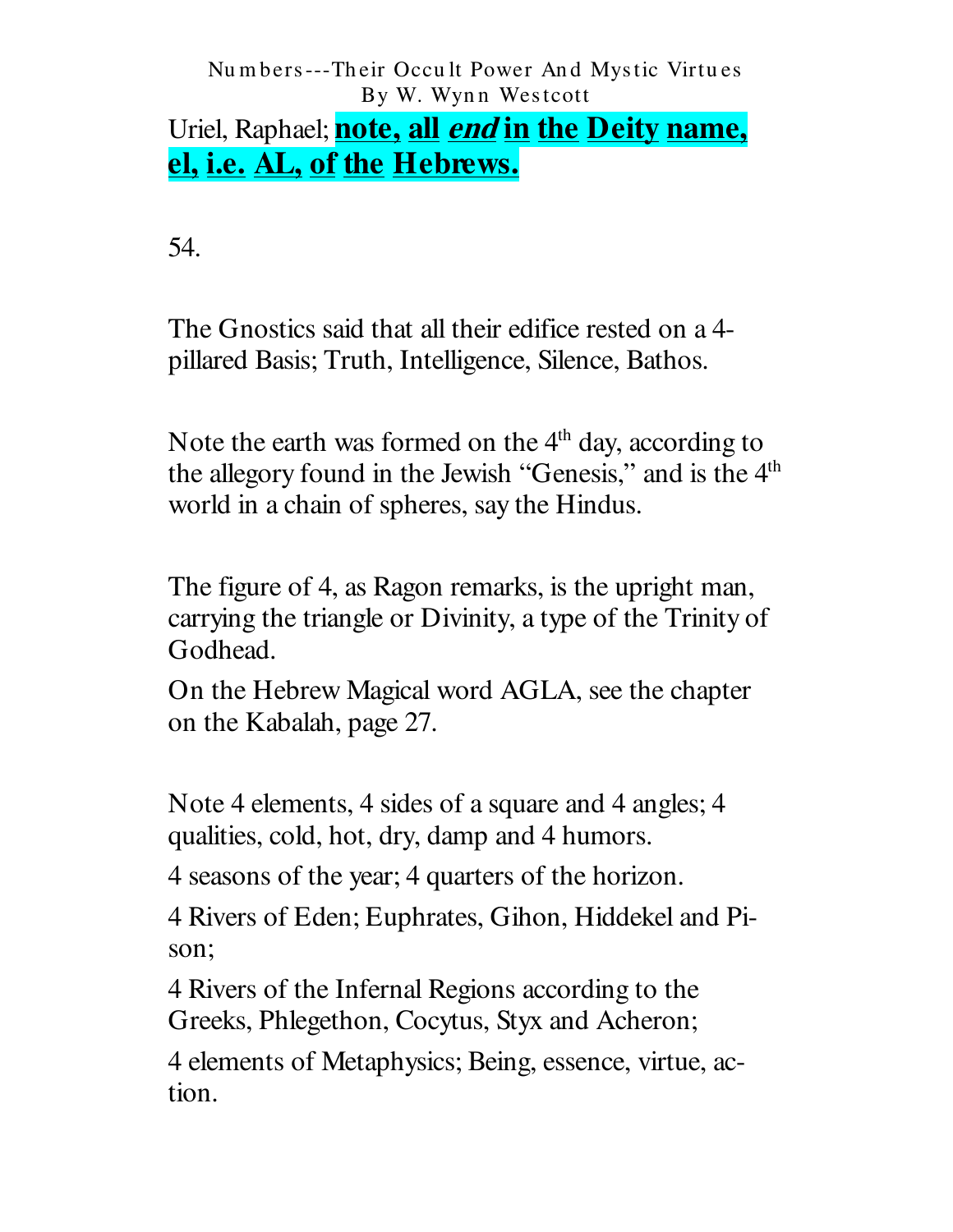4 Masonic virtues.

4 Evangelists and Gospels; Matthew, Mark, Luke, John, related to the Four Kerubic forms of the Man, Lion, Bull and Eagle (See Wheel of Fortune of Tarot, Key **10---hew65**) and thus to the Zodiacal Signs---Aquarius, Leo, Taurus and Scorpio (the relation of Aquila to Scorpio is a Rosicrucian secret).

One of the abstruse dogmas of the Kabalah concerns the Four Worlds of Emanation; Atziluth, Briah, Yetzirah and Assiah. These are not worlds in any ordinary sense, but rather planes of development and existence, the former the most diaphanous and exalted, the others becoming more and more concrete and manifest. The Ten Sephiroth exist on each plane, those of the higher planes being more sublime than those of the lowest. Each world has a secret name and number.

Man displays 4 evil tendencies, one in opposition to each of these 4 Worlds. An evil inclination, evil thoughts, evil words and evil actions. (Isaac Myer).

Vulcan gave Apollo and Diana arrows on the 4<sup>th</sup> day of their Nativity. This say, Sir Thomas Browne, is the Gentile equivalent to the Creation of the Sun and Moon on the 4<sup>th</sup> day.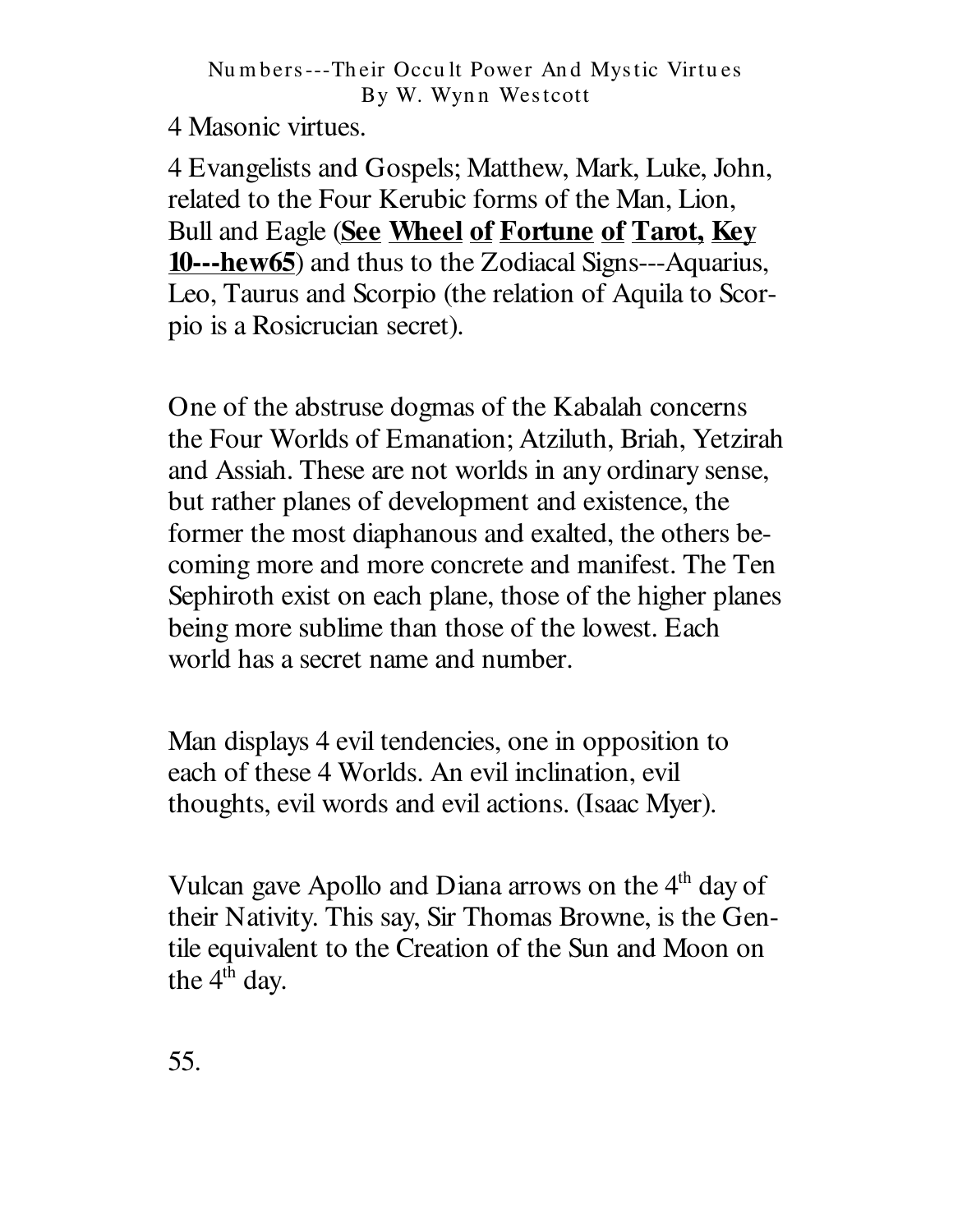The Talmud lays down the law as to a woman's drinking, saying one cup of wine is good for her, two do her harm, three demoralize her, and the fourth converts her into a female animal. There are 4 persons who are little better than dead. The blind, the leper, the pauper and he who has no sons.

There are 4 sorts of passionate men. He who is easily provoked and is easily pacified, he loses more than he gains. He who is not readily provoked and is difficult to appease, he gains more than he loses. The pious man, who is not easily provoked but is easily pacified; and he who is easily provoked and is with difficulty appeased, he is a wicked man.

There are 4 sorts of pupils in occult science; he who learns and then will not teach; he who wants to teach and does not learn; he who learns and then teaches; and lastly, he who listens and won't learn and can't teach.

Four things deter a man from sin; the thought of whence he comes, the fear of where he may go, the conception of who his judge will be, and what his fate may be at the Judgement.

Four persons should offer up thank offerings; he who returns safe from a sea voyage, he who has safely crossed a desert, he who has recovered from an illness,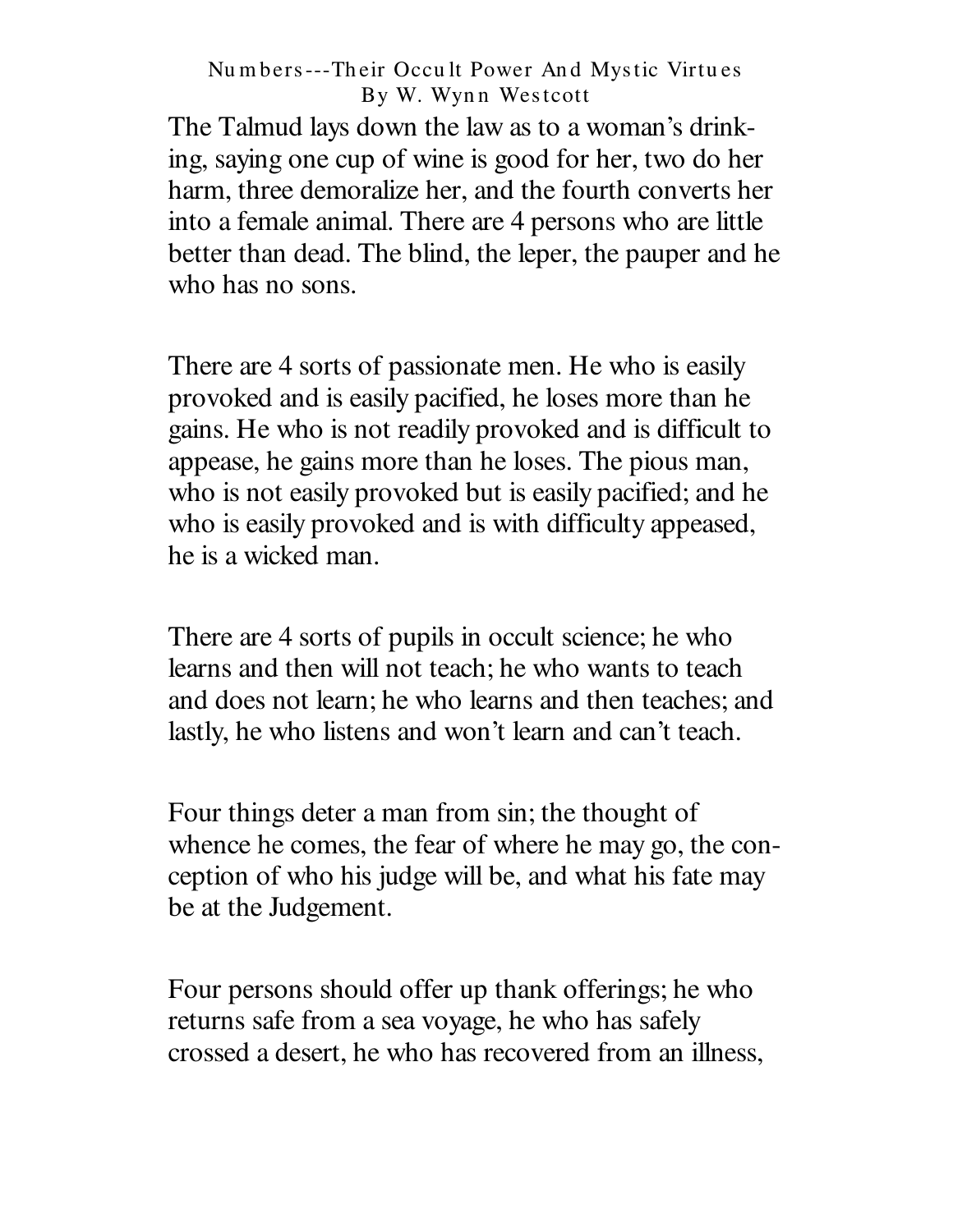and he who is released from prison. These are referred to in Psalm cvii.

Four men have died from original sin, the work of the Serpent, for they themselves did no ill; Benjamin, Amram, the father of Moses, Jesse, the father of David, and Chilah the son of David. Sabbat 55, 2.

At the end of the Passion Fast every Hebrew should drink 4 glasses of wine, even if the price robs him of other necessaries.

The Talmud says that only 4 men had entered Paradise (Pardes, the Garden of Holiness); this meant the state of supernal communion with God, the Beatific Vision, by profound abstraction of mind. These were the Rabbis Ben Azai, Ben Zoma, Asher and Akiba.

56.

The tractate Yoma says God will pardon a man three times for a sin, but the fourth occasion is fatal.

The Jewish Sanhedrin had power to order 4 sorts of death penalty; by stoning, beheading, burning and strangling. The Sanhedrin as a Court of Justice ceased with the Second Temple, but the Rabbis taught that if a man incurs the death penalty of either form he still dies in these ways fortuitously, as if he would have been exe-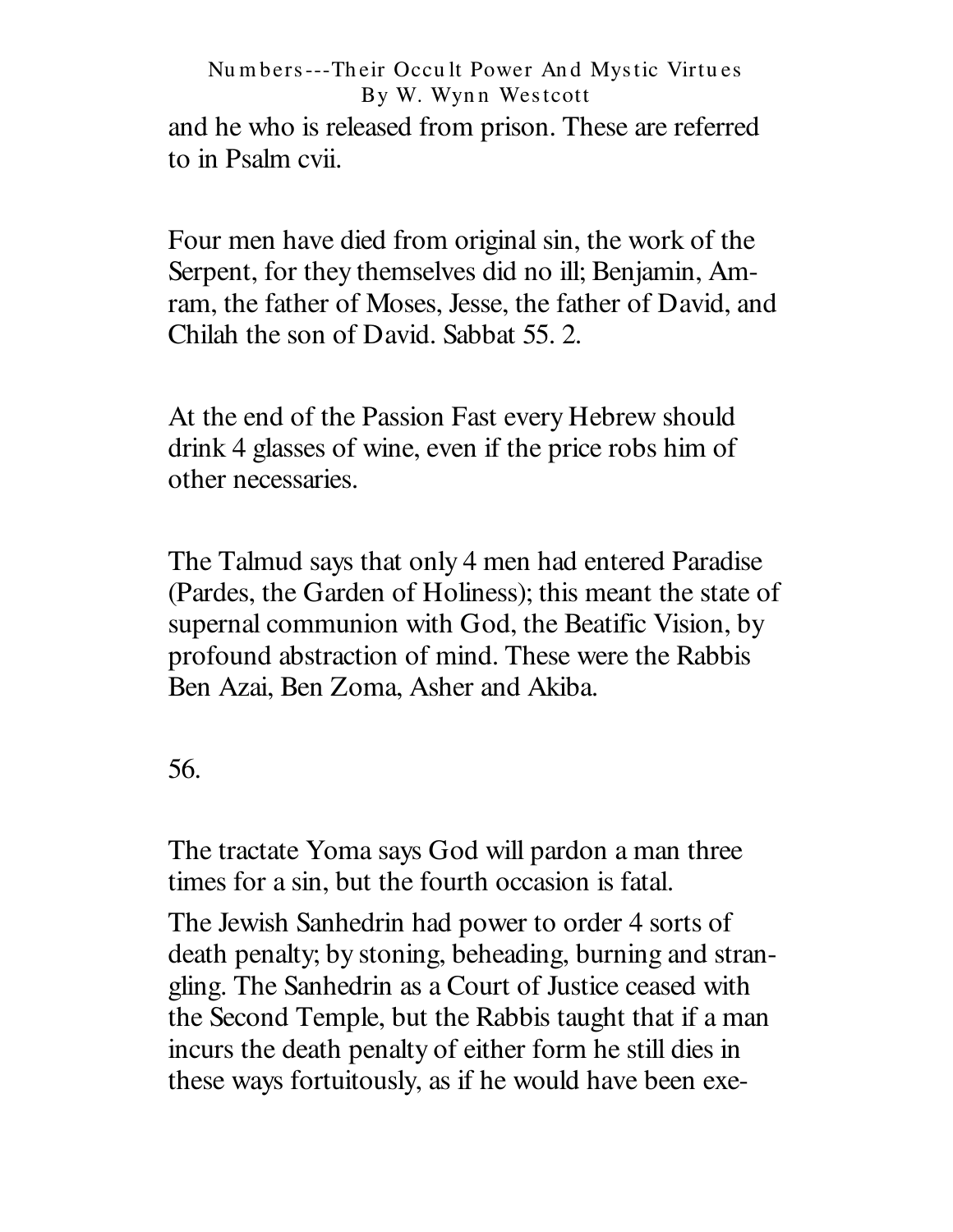cuted by strangling, he will be found to die of drowning or some other form of suffocation. See Sanhedrin, 37.2.

Job had four entrances to his house, north, south, east and west; so that the poor might enter and find relief from whichever quarter they came.

Four things God repented that he had made; man's evil passions, the Ishmaelites, the Chaldeans and the Captivity.

God has made only 4 women perfect in Beauty; Sarah, Abigail, Rahab and Esther; Eve is not included because she was not born of woman. Esther is said to have had golden colored hair.

Of the 4 Cardinal points, God left the North Pole unfinished, saying, "if there be any my equal let him finish it like the others." This corner is the home of demons, ghosts, devils and storms. Pirke of Rabbi Eleazar, cap. 3.

The number 4 is related to Jacob, the Lesser Light, which is the Moon. Jacob was spelled IoOB, and its initials are those of epithets, Iutzr, the Former; OushH the Maker, Quna the Possessor, and Byra, the Creator. See Amos vii. 2, where Jacob is called the "small."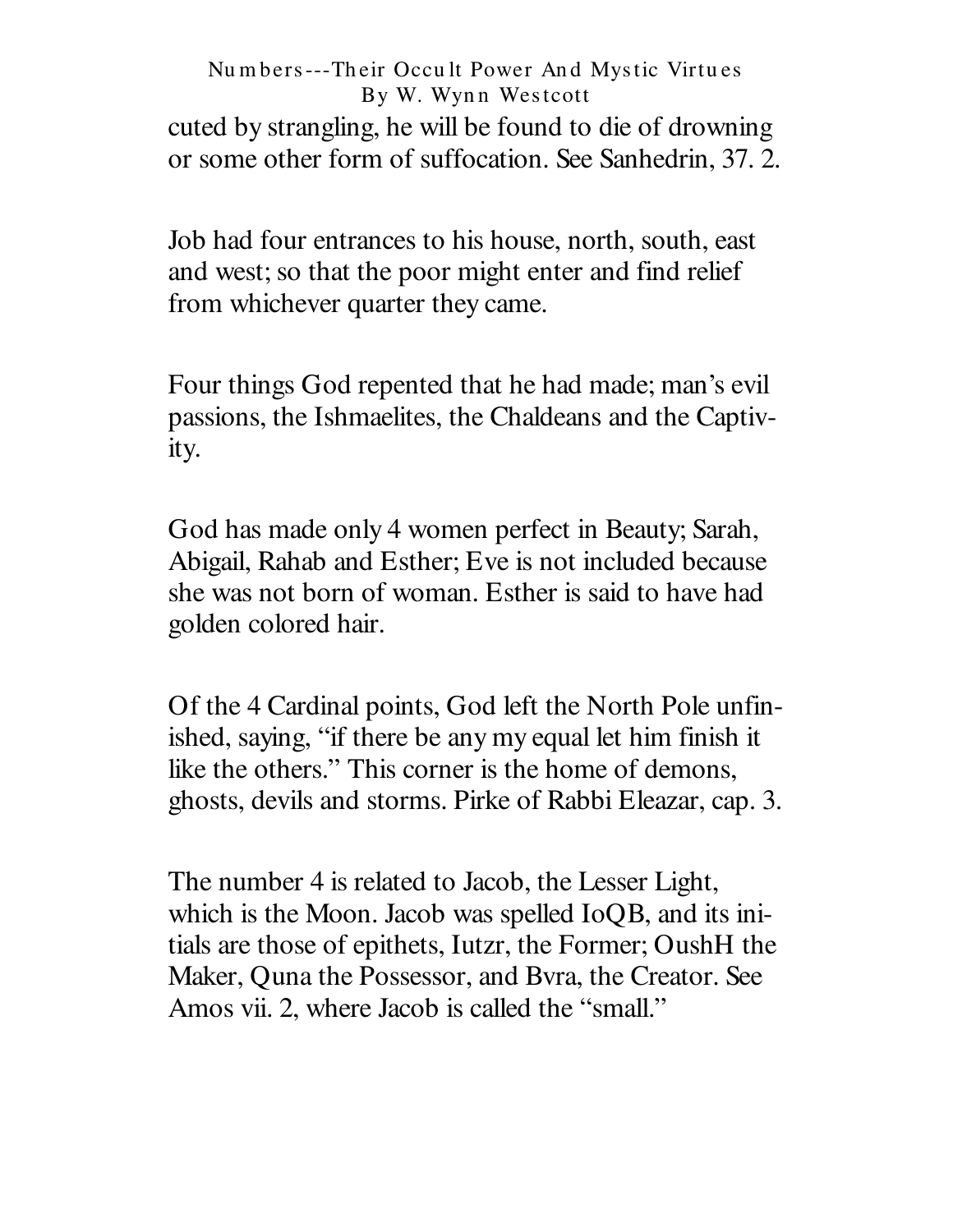In Christian dogma, Christ the triple deity on the Cross of 4 limbs, is the descent of Spirit into Matter; or, as the Theosophists say, the Triad of "Atma-Buddhi-Manas" descends into the Quaternary of personal Man, the Kama, Prana, Linga and Sthula Sarira."

The 4 Cabeiri, or great deities of Syro-Phenicia, were Axieros, Axiokersos, Axiokersa and Kasmillos, children of Sydyk, are named by Sanchoniathon and quoted by Eusebius.

In the ancient Egyptian form of burial, while the body was made into a swathed mummy, the internal organs of the chest and abdomen were removed and preserved in 4 jars, often called the Canopic Jars; they were dedicated to the 4 Genii of the Cardinal points, who were at times called the Children of Horus. The jar of Amset, Amesheth or Mestha, the South, was man-shaped, and in it were put the stomach and large intestines; in the jar of Hapi, or Ahephi, the North, dog-headed, were the small intestines; in the jar of Tuamutef or Toumathpath, the East, jackal-headed, were the heart and lungs, and in the jar of Khebsenuf or Kabexnuf, hawk-headed, the West, were the liver and gall bladder. These Vases appear in tombs of the 18<sup>th</sup> dynasty; and remained in use until the 26<sup>th</sup> dynasty; according to E. A. Wallis Budge.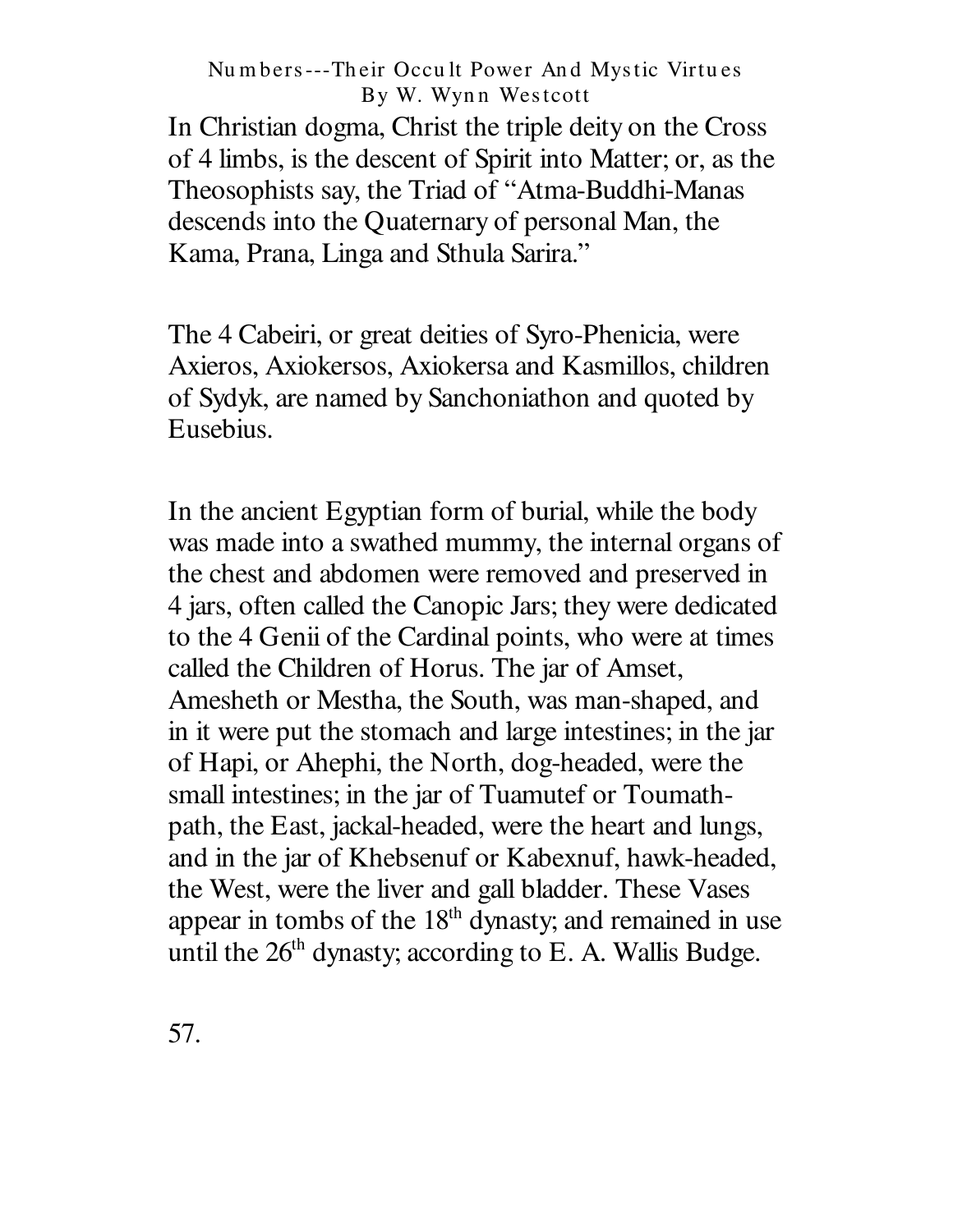These 4 Genii of the dead in Amenti were guarded by 4 Goddesses, viz., by Isis, Nephthys, Neith and Serquet.

The Squares of the Periodic times of the Planets are the Cubes of their mean distance from the Sun.

The Christian Church recognizes 4 great Councils, those of Nicaea in A.D. 325; Constantinople, 381; Ephesus, 431; and Chalcedon in 451.

The Western Church recognizes 4 great Doctors; St. Ambrose, St. Jerome, St. Augustine and St. Gregory the Great; and the Eastern Church 4, St. Athanasius, St. Basil, St. Gregory of Nazianzen, and St. John Chrysostom.

There is a vast fund of mystic lore, known to some Fratres Rosae Crucis, concerning the Chariot of Ezekiel described in the Mosheh Merkavah or Vision of Ezekiel. The Chagigah of the Talmud says it were better never to have been born than to pry into the 4 sides thereof, what is above and below, before and behind it.

The Ancient Legend of the Four Crowned Martyrs, who were masons, who refused to disclaim their Christian faith and refused to build an idol, has led in our own time to the consecration of the Quatuor Coronati Lodge of Freemasons, which has a corresponding Membership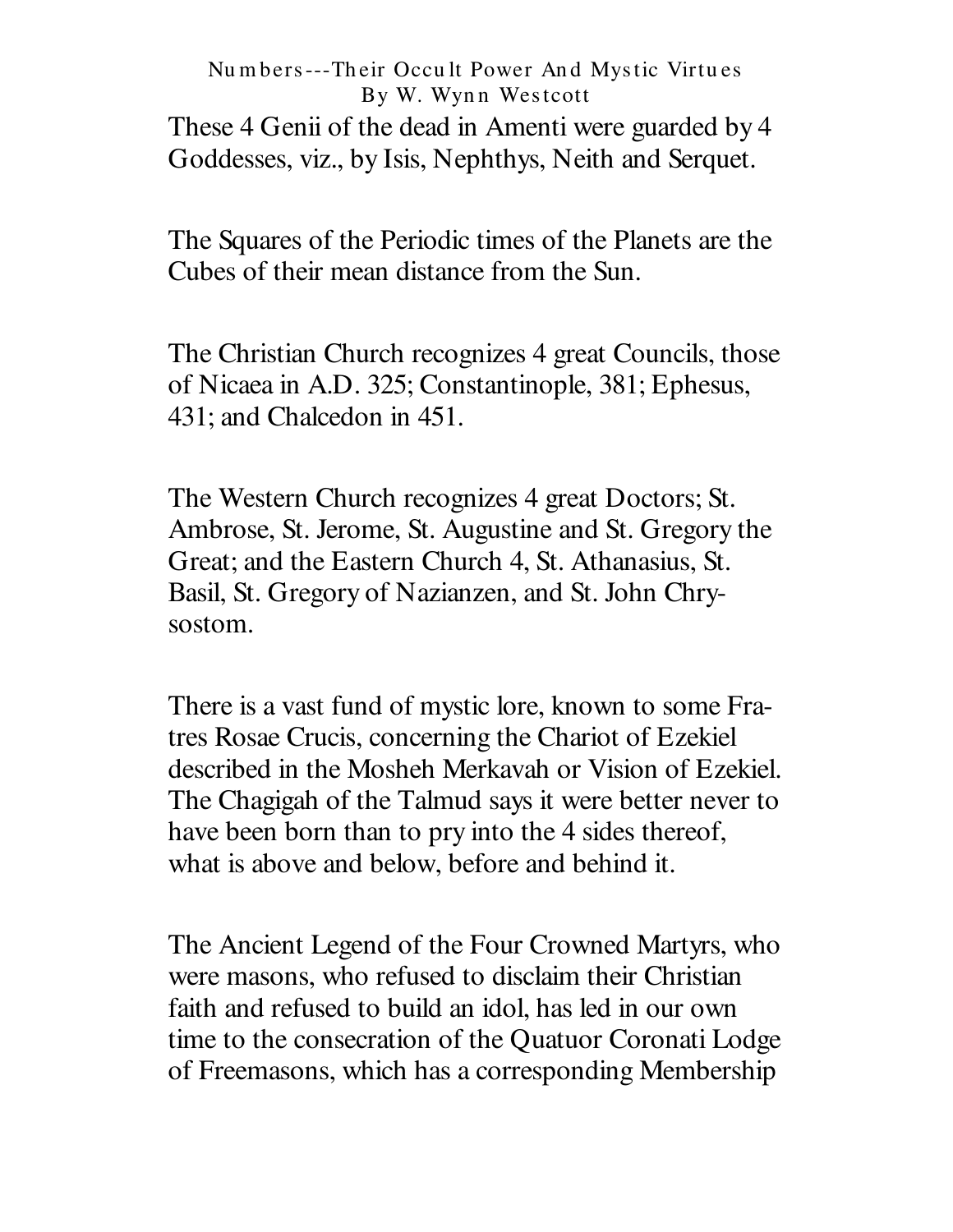of 3000 brethren. The present author is a Past Master of this Lodge of literary Freemasons.

The "Four Masters" of Ireland of the first half of the 17<sup>th</sup> Century compiled a History of Ireland from B.C 2242 to A.D. 1616.

58.

Magic Squares were first known by the work of a Greek, Emanuel Moscopulos, still existing in MSS. of the 16<sup>th</sup> Century in the National Library of Paris. Cornelius Agrippa then gave the Planetary Squares, which have been many times copied in subsequent books. From a more mathematical point of view, they have been much studied in France by M. Bachet and M. Frenicle, M. Poignard of Brussels and de la Hire. M. De La Loubere gives information of the use of Magic Squares by the Indians of Surat.

To the number 4 belong the several forms of the cross, Maltese, Greek, Passional, St. Andrew's and the Fylfot cross— the Swastika. Hermetic philosophy teaches how to view the last as composed from a Magic Square of 5, giving 25 squares, of which the Fylfot takes 17, referring to the Sun, Signs and Elements. **There is a quaint Hebrew association between the name Tetragrammaton, IHVH, the God name, and man formed in his image for if Yod, Heh, Vav, Heh be drawn one over the other, the Yod will look**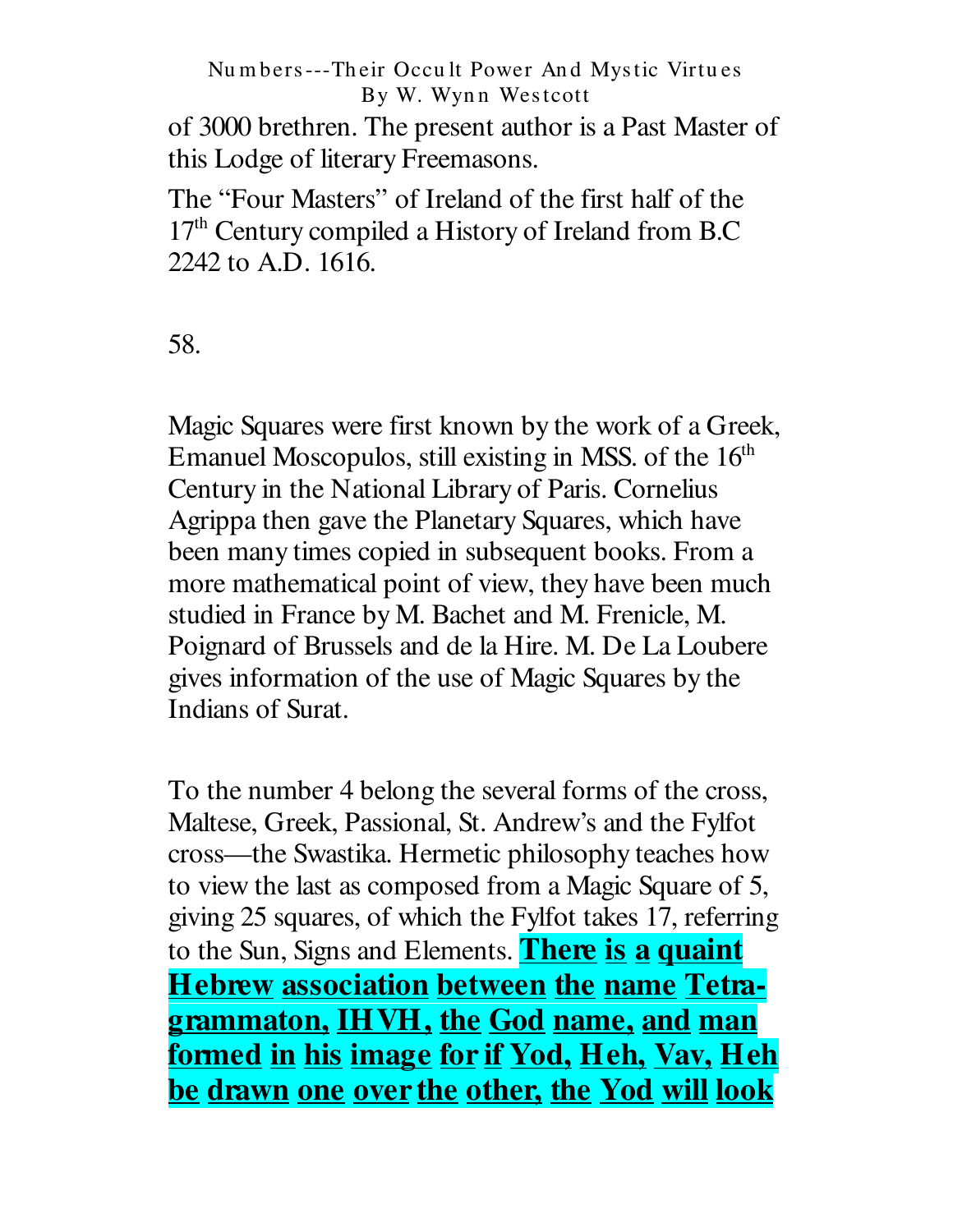# <u>like the head above, the Heh will look like the </u> <u>two arms, the Vav will be upright body, and</u> the final Heh will show two legs.

It is stated in some ancient Persian works that 4 bright stars were placed as guardians at the 4 cardinal points. At the beginning of the Kali Yuga, at Krishna's death at 3102 B.C., the astronomers say that Aldebaran, the eye of Taurus, and Antares, the heart of Scorpio, were as the equinoctial points, and Regulus, the heart of Leo, and Fomalhaut, the eye of the Southern Fish, were near the solstitial points. This was 5003 years ago.

The pack of common playing cards has 4 suits; of diamonds, hearts, clubs and spades. The old Tarot or Tarocchi cards had 4 suits, Wands, Cups, Swords and Pentacles. Occult science relates these to the Yod, Heh, Vav, Heh of the Tetragrammaton. The Tarot pack has also 4 Court cards, Cavalier, King, Queen and Violet or Knave. Also called Knight, King, Queen and Princess by some mystics.

59.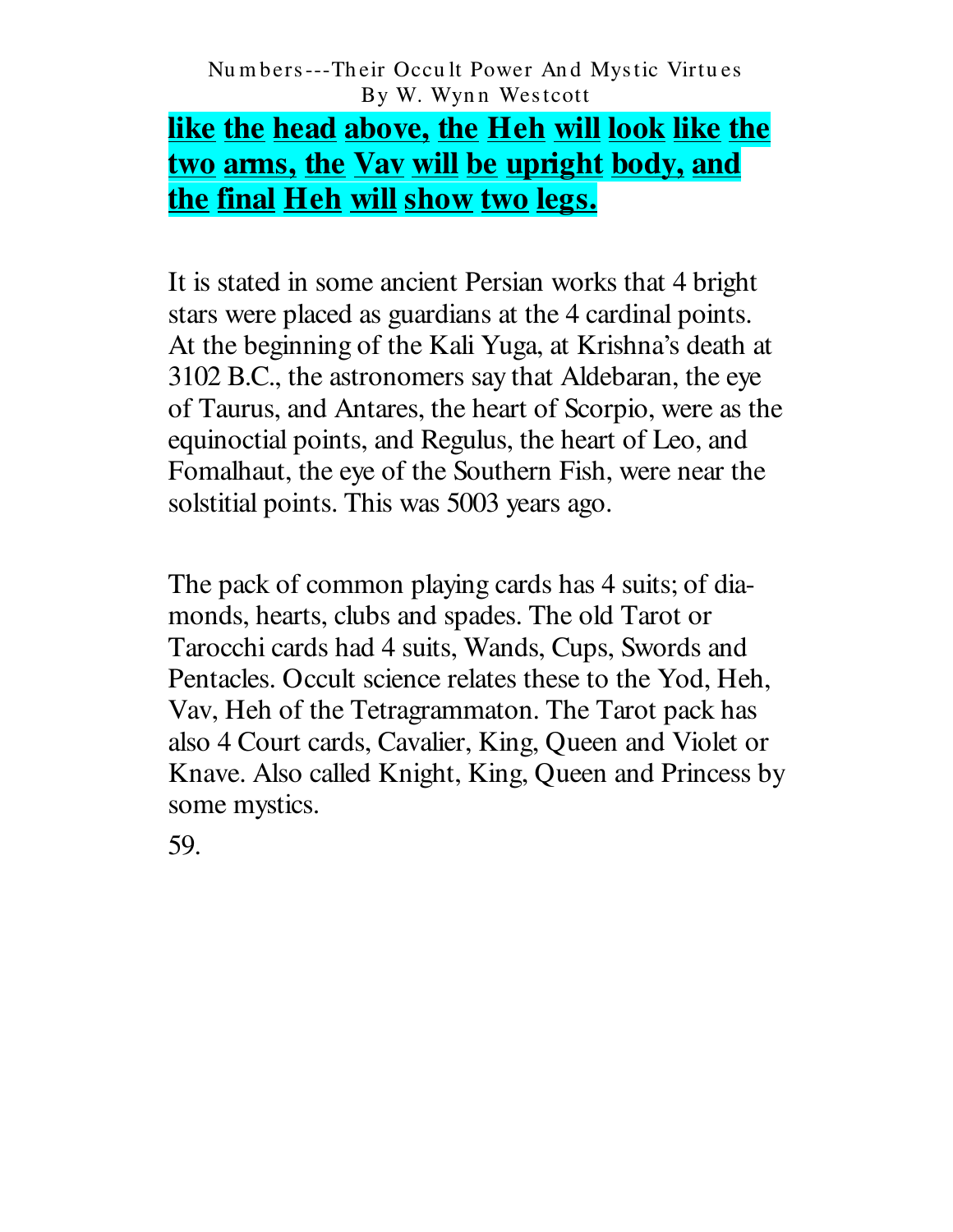### **CHAPTER NINE**

<u>THE PENTAD, FIVE, 5.</u>



rom the Nicomachean Extracts, we derive our knowledge of the Pythagorean doctrine of the number five.

It is an eminently spherical and circular number, because in every multiplication it restores itself and is found terminating the number. It is change of

Quality, because it changes what has three dimensions into the sameness of a sphere by moving circularly and producing light. And hence, "Light" is referred to the number 5.

Also it is the "Privation of Strife," because it unites in friendship the two forms of number even and odd; the 2 and 3. Also Justice from throwing things into the light.

Also, the "Unconquered" from a geometrical reason which may be found in Alexander Aphrodisiensis, Commentaries on the 1<sup>st</sup> Book of Aristotle's Metaphysics.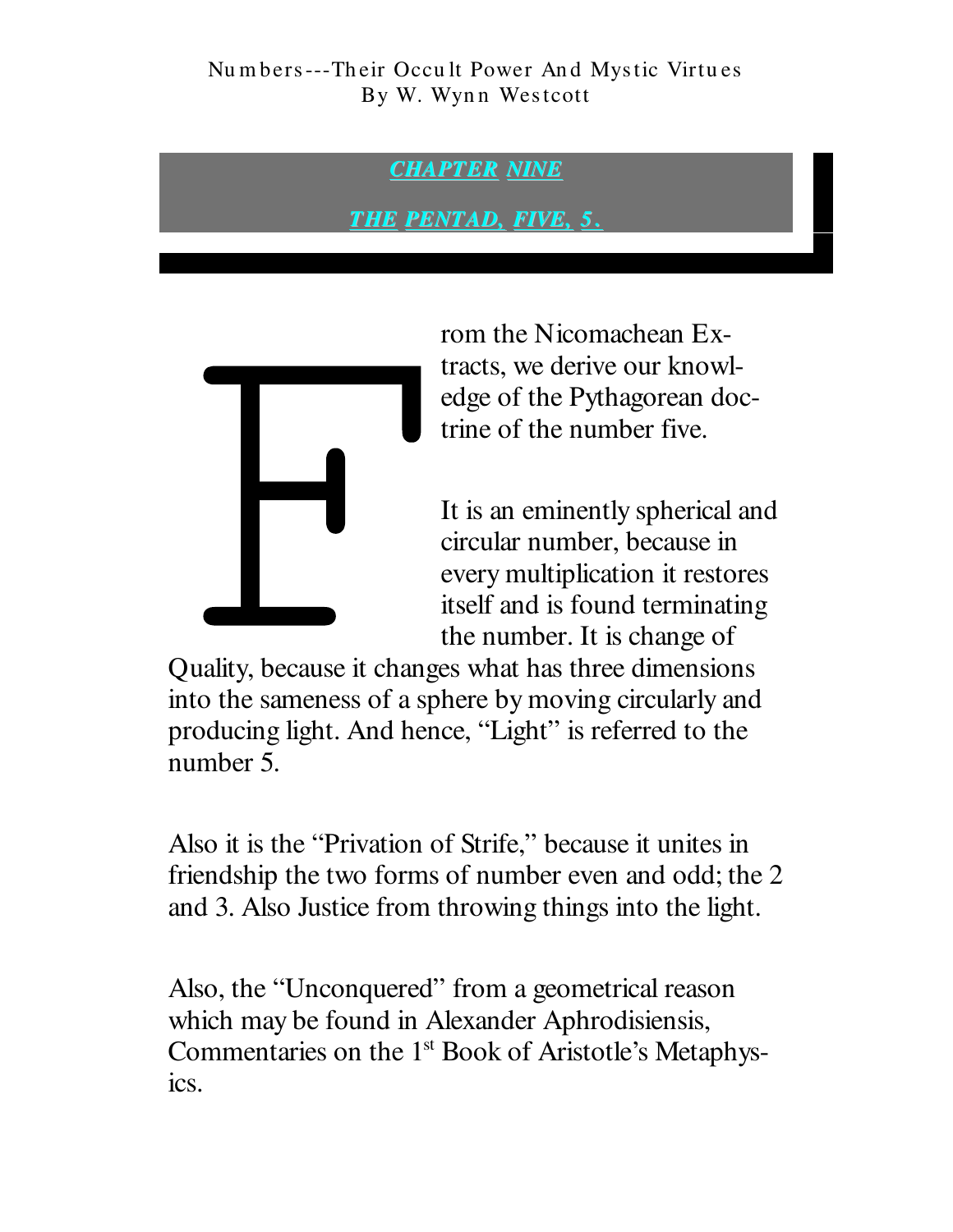Also the "Smallest Extremity of Vitality," because there are three powers of Life, vegetable, psychical and rational and as the Rational is arranged according to the hebdomadal, and the Psychical according to the Hexad, so the Vegetative power falls under the control of the Pentad.

Proclus on Hesiod gives two reasons for its semblance to Justice, "because it punishes wrong, and takes away inequality of possession and also equalizes what is less, to benefit."

Also named Nemesis, for it arranges in an appropriate manner all things celestial, divine and natural. 60.

And Venus, because the male 3 triad and the female 2 or dual, odd and even are conjoined in it. Venus was sometimes considered hermaphrodite, and was bearded as well as full-blossomed.

And Gamelia, that is referring to marriage.

And Androgynia, being odd and masculine, yet containing an even female part.

Also, a "Demi-goddess," because it is half of the Decad, which is a divinity. And "Didymus," because it divides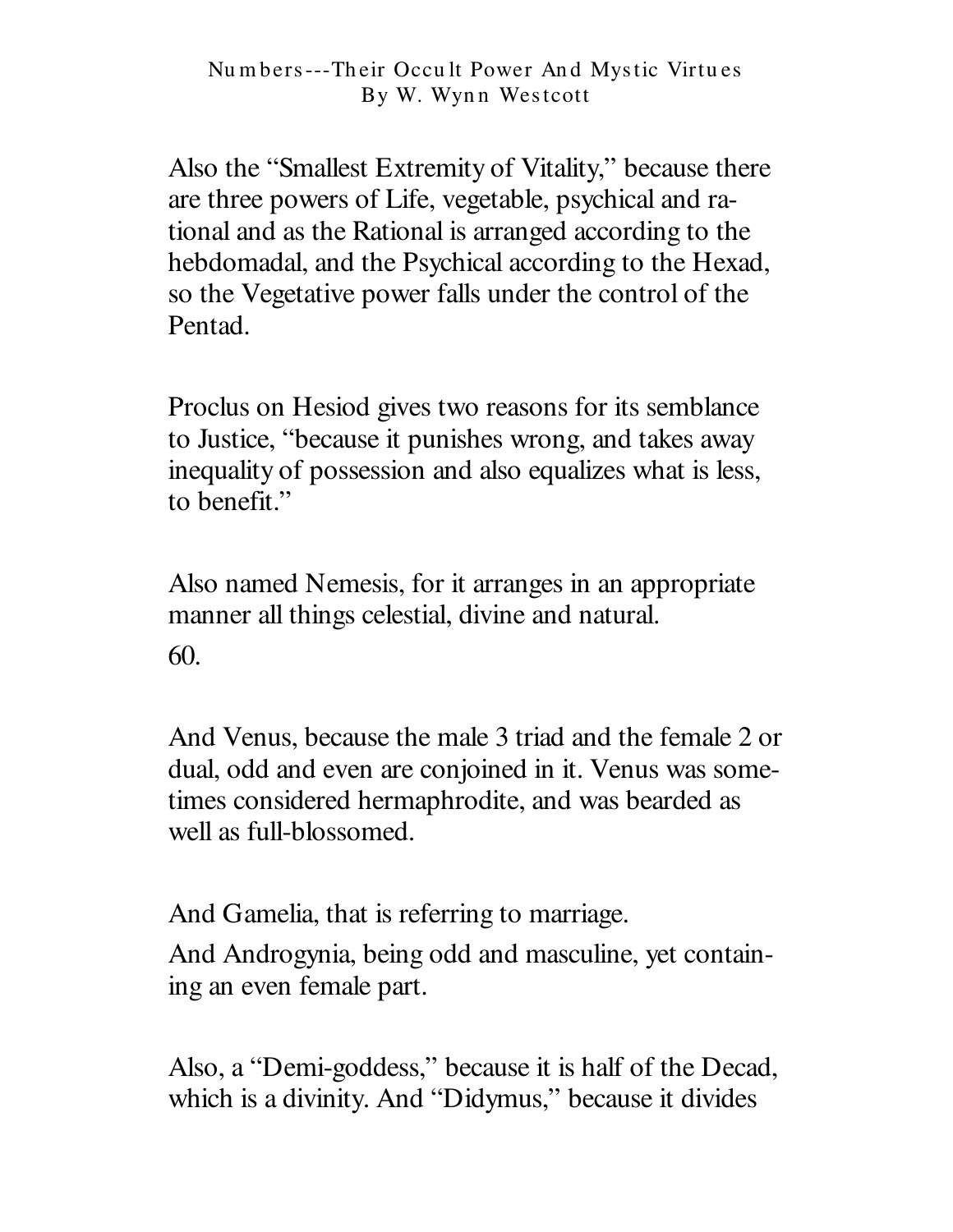the Decad into two equal parts. But they called it Pallas, and Immortal, because Pallas presides over the Ether, or 5<sup>th</sup> Element (Akasha) which is indestructible and is not material to our present senses. And Cardiatis or Cordialis, because like a heart it is in the middle of the body of the numbers, thus----

> $147$  $2 \t5 \t8$  $3\quad 6\quad 9$

The ancients had a maxim, "Pass not above the beam of the balance," that is—be not the cause of injury; for they said, let the members in a series form a Balance Beam. Thus when a weight depresses the Beam, an obtuse angle is formed by the Depressed side and the Tongue Vertical, and an acute angle on the other. Hence it is worse to do than to suffer injury, and the authors of injury sink down to the infernal regions, but the injured rise to the gods. Since, however, injustice pertains to inequality, equalization is necessary which is effected by addition and subtraction.

Plutarch, in his treatise on the Generation of the Soul according to Plato, states that the Pentad is called "trophos," which equals Sound, because the first of the intervals of a Tone, which is capable of producing a sound, is the fifth. It is also a type of "Nature."

The Pentalpha or 5-pointed star, an endless of complex set of angles, was the emblem of Health, Hygeia. It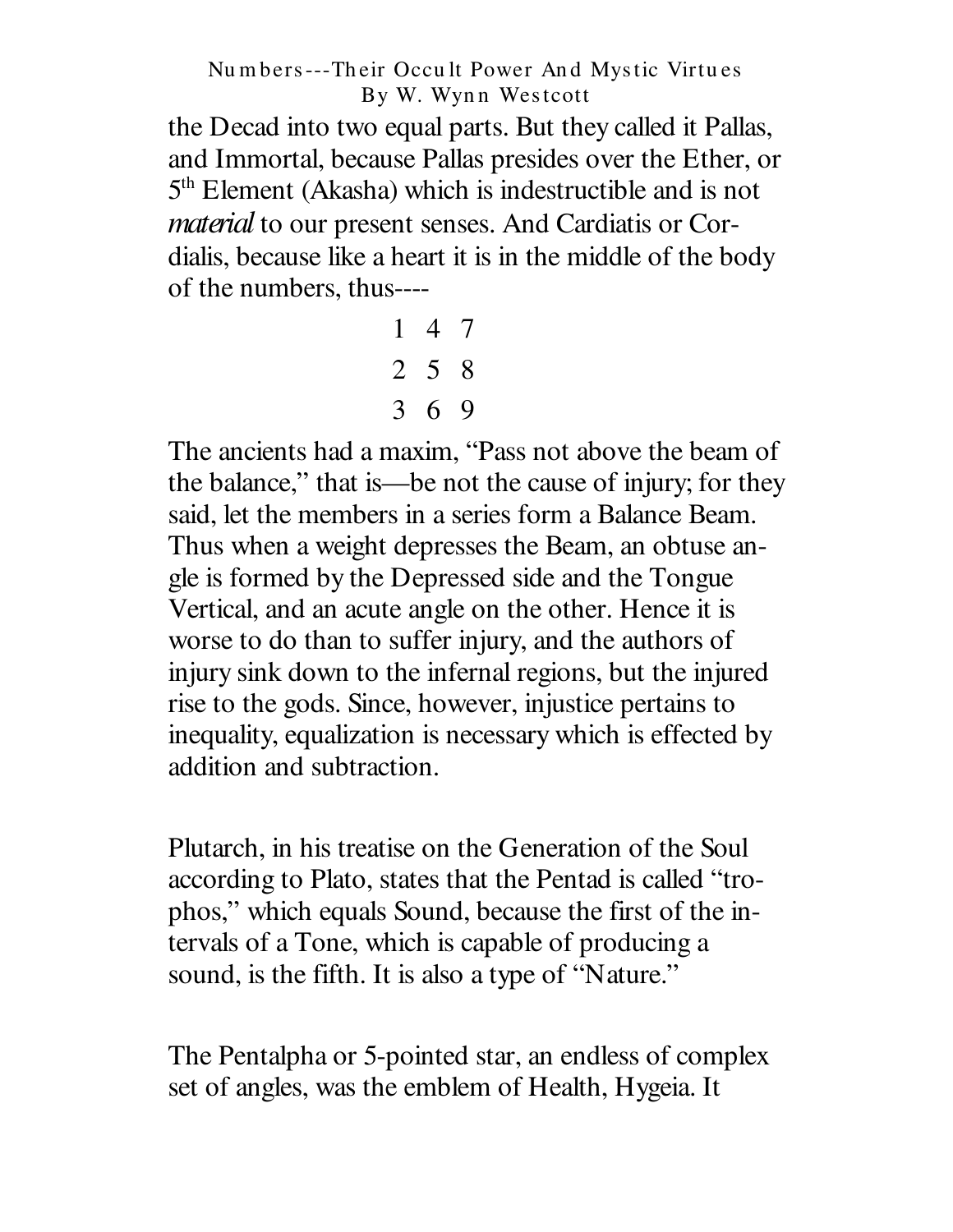forms 5 copies of the capital letter A. It is also called the Pentagram, and the Seal of Solomon, and is said to have been the device on the signet-ring of this ancient Grand Master of the Mysteries.

61.

Kenneth Mackenzie remarks that, being formed by the union of the first odd and even numbers, 5 was considered of peculiar value and used as an Amulet or Talisman powerful to preserve from evil, and when inscribed on a portal, could keep out evil spirits. It is found almost everywhere in Greece and Egypt.

Diodorus calls five "the union of the four elements with Ether." There are 5 orders of Architecture and 5 Senses of the human body now commonly known and described (but the whole are seven). Geometry is technically called the 5<sup>th</sup> Science. In Masonry the grand scheme is the 5 points of Fellowship and note also 5 Brethren can hold a Fellowcrafts Lodge. It is also called the Pyramid, from the arrangement of Monads, thus three below, then two, then one above them. Note the system of 5 regular Euclidean bodies, tetrahedron, hexahedron or cube, octahedron, dodecahedron and icosahedron.

The Pentagram was the emblem of safety. The Pentacle, the Masons' signet mark (according to Stukeley), was the device borne by Antiochus Soter on a war-banner, to which was ascribed the signal victory he obtained.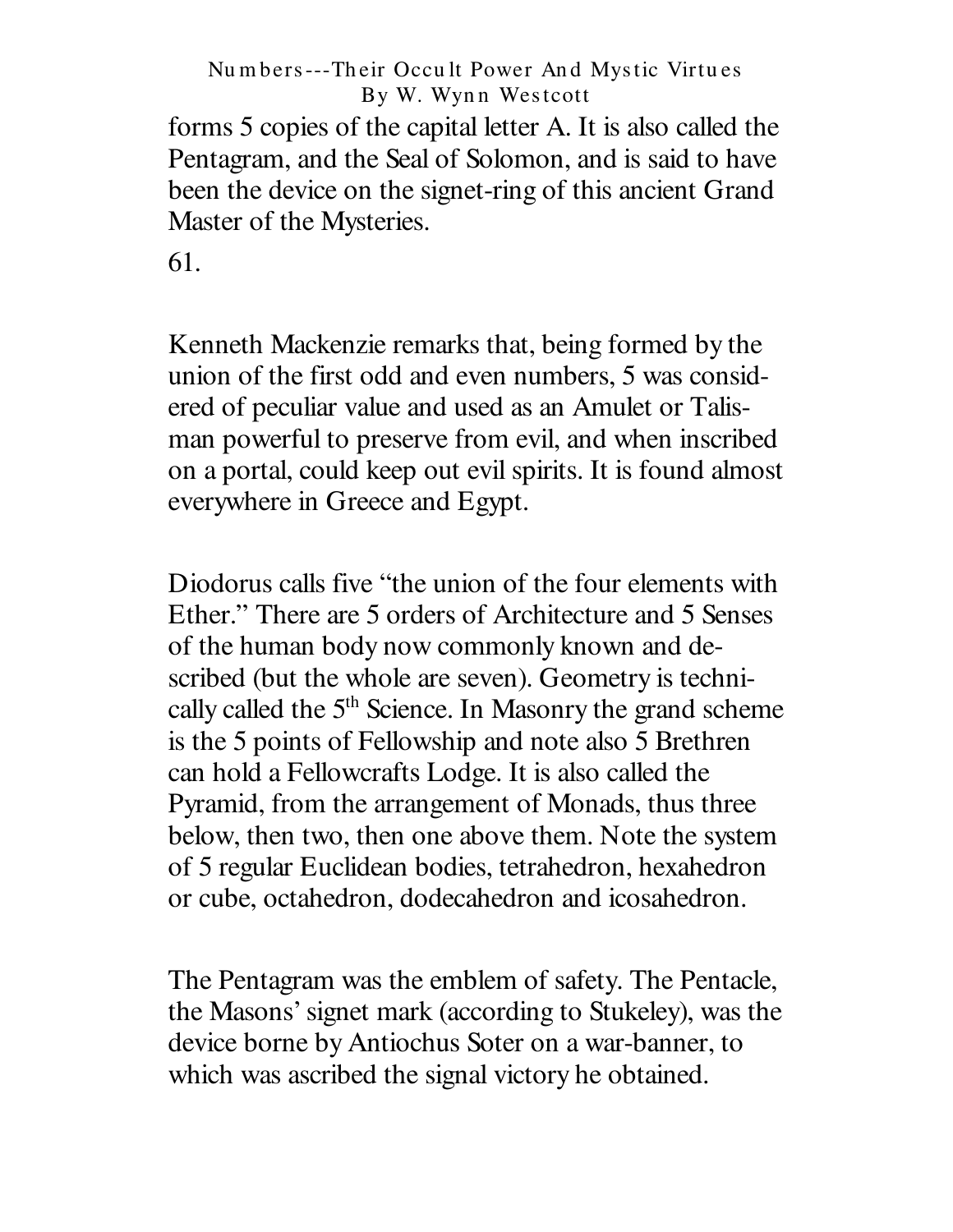The Ancients esteemed this number as a measure for drinking. They mixed 5 parts of water with their wine, and Hippocrates added 1/ 5 of water to milk as a medical draught.

Phintys, the daughter of Callicrates, describes the Five virtues of a Wife. Mental and bodily purity. Abstaining from excess of ornament in dress. Staying at home. Refraining, as females then did, from celebrating public mysteries. Piety and temperance.

In Roman marriage ceremonies it was customary to light 5 tapers and to admit the guests by fives. See Plato in Leg. IV.

Theology displays 5 modes of the Conception of God, Pantheism, Polytheism, Dualism, Unitarianism and Trinitarianism.

Jewish references to five are many— 5 gifts to the priests, 5 things which might only be eaten in the camp. Not to eat fruit from a tree until it was five years old. The trespass offering imposed on the Philistines, 5 golden emerods and 5 golden mice. Joseph gave Benjamin 5 suits of raiment— Joseph presented only 5 of his brethren to Pharaoh. David took 5 pebbles when he went to fight Goliath.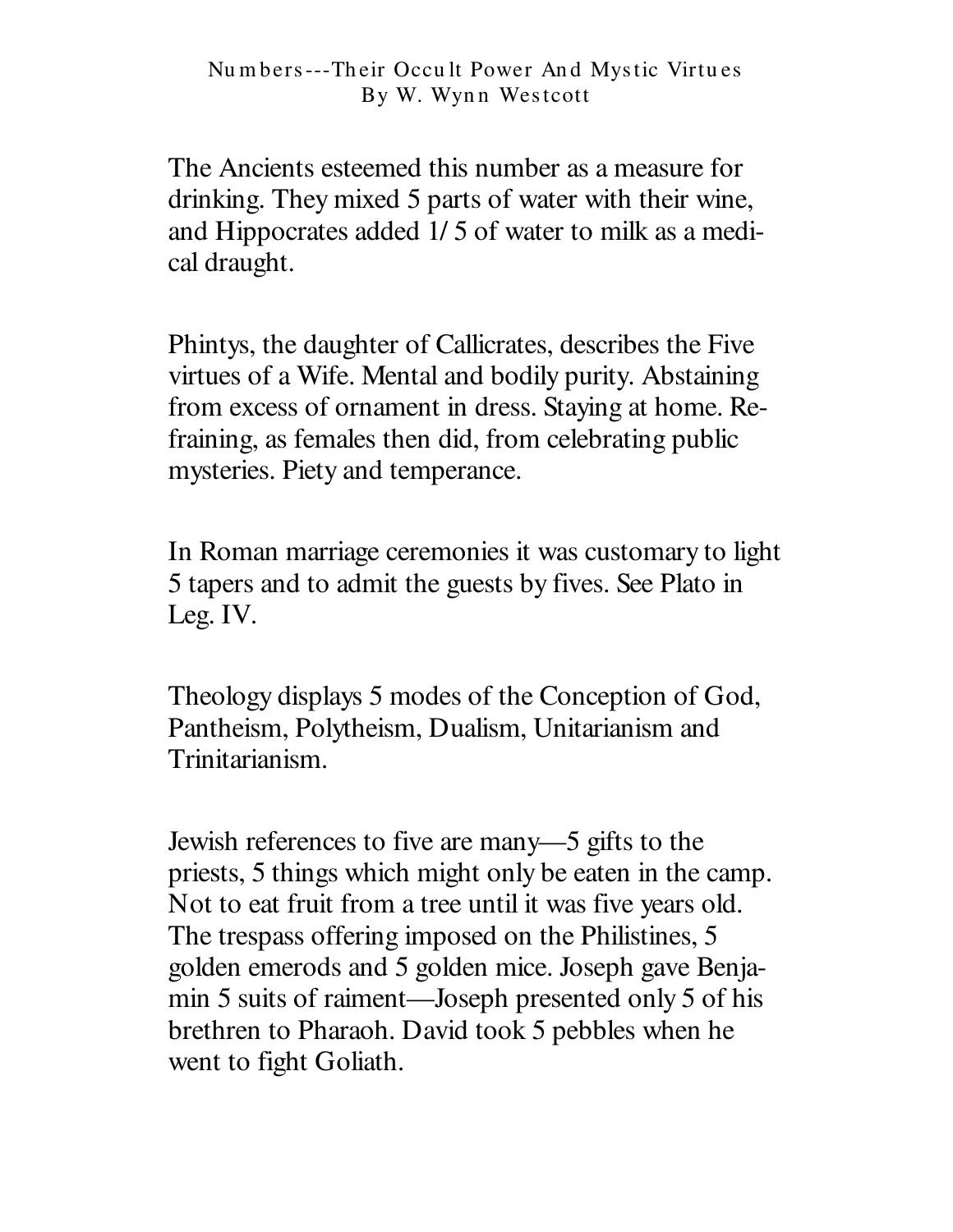62.

The Jews classed a Bride's attendants by fives—five wise and five foolish virgins.

There are Five Articles of belief in the Mahometan faith—in Allah, in Angels, in the prophet, the day of judgment, and predestination.

The Five Duties of a Member of the Christian church were stated by the Fathers. To keep holy the festivals; to observe the fasts; to attend public worship; to receive the Sacraments; and to adhere to the customs of the church.

St. Paul said he preferred to speak 5 words in a language understood by his hearers than 10,000 in an unknown tongue.

In arranging a Horoscope some astrologers use only 5 aspects of the planets—the conjunction, the opposition, sextile, trine and square; and the evil or good fortune of the person seems to depend on them.

Among the Romans a display of 5 Wax Candles indicated that a marriage was being celebrated; and special prayers were also made on such occasions to these 5 deities, Jupiter, Juno, Venus, Pitho and Diana. See Rabelais, 3. 20.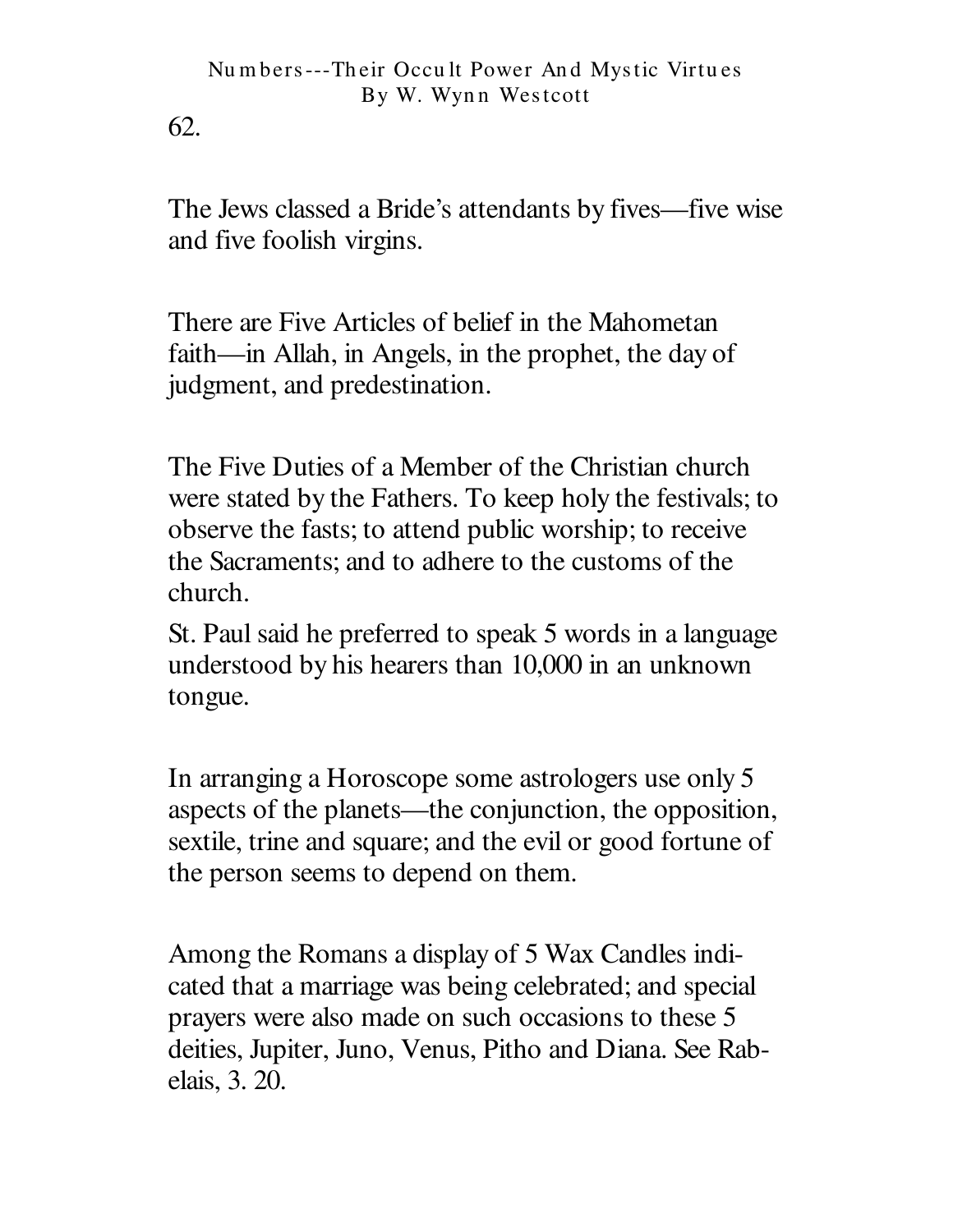One of the two main divisions of Flowering Plants is characterized by a predominance of the numbers 4 and 5. These plants have almost a total absence of the numbers 3 and 6 in the component parts of their flowers. These are the Exogens or Dicotyledons; on the other hand the Monocotyledons or Endogens have a constant predominance of the numbers 3 and 6, and a total absence of 4 and 5 symmetry.

There are 5 kinds of intercolumniations in Architecture. mentioned by Vitruvius, determined by the proportions of height and diameter, viz., Pycnostyle, systyle, eustyle, diastyle and aerostyle.

63.

The Triad Society of China, concerning which we find an article in the Freemasons' Quarterly Review, 1845, p. 165, boasts of great antiquity; it resembles Freemasonry in some points. Five is a chief mystical number in its concerns. Its seal is pentangular, or its angles are 5 characters representing Too or Saturn, Muh or Jupiter, Shwuy or Mercury, Kin or Venus, and Ho or Mars.

In the Infernal World are 5 terrors and torments. Deadly bitterness, horrible howling, terrible darkness, unquenchable heat and thirst, and a penetrating stench; says old John Heydon, quoting some mediaeval father of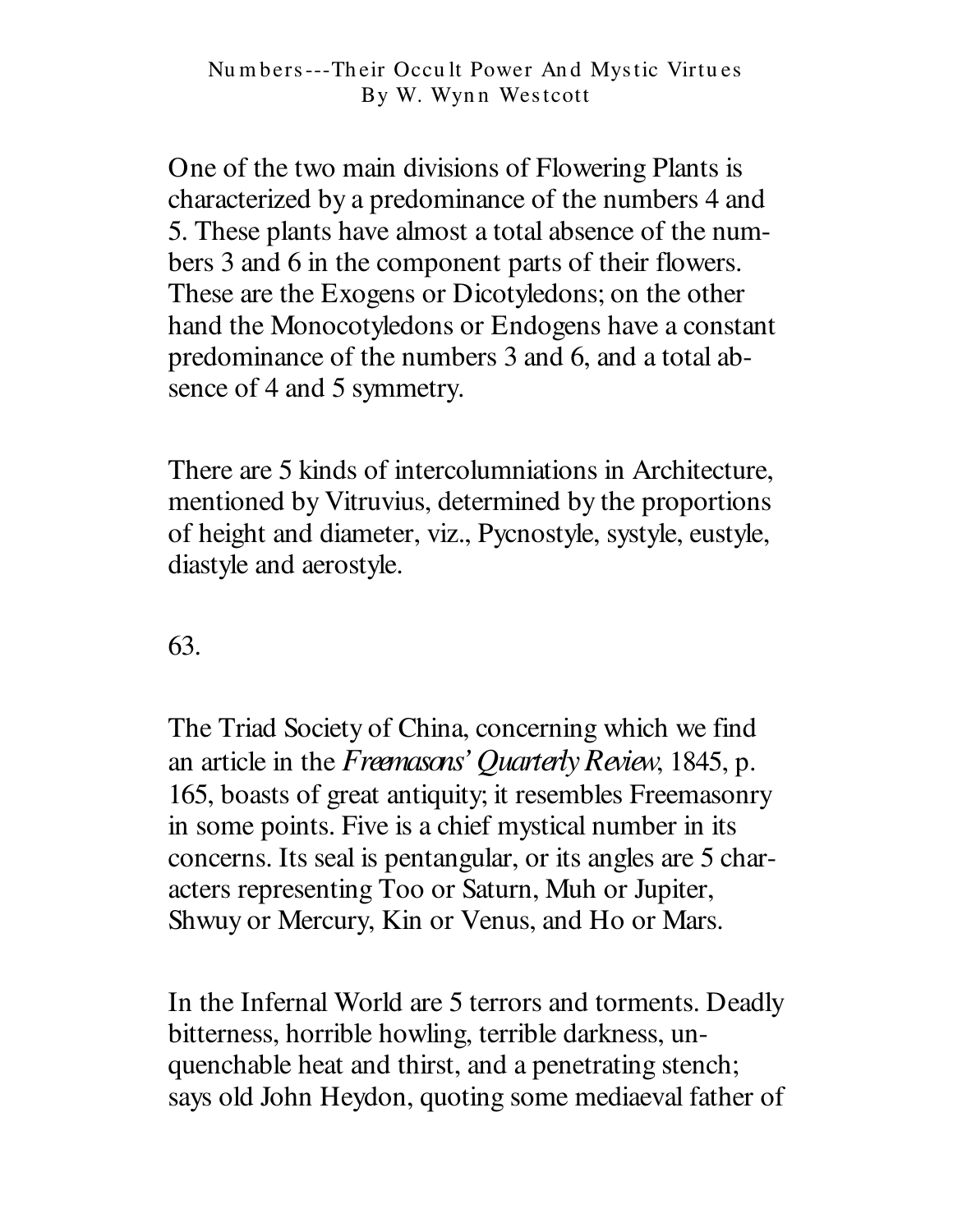the Church. He was admitted an Adept among the Fratres Rosae Crucis, but was never received among the Magistri.

Five styles of architectural columns are described. Tuscan, Doric, Ionic, Corinthian and Composite.

Sir Thomas Browne, 1658, notes an ancient Greek division of vegetables into five classes:--

Dendron, Arbor, Tree; Thamnos, Frutex, Bush; Phruganon, Suffrutex, herb; Poa, Herba, grass; and Askion or gymnon, fungus, mushroom and seaweed.

Note the Quintuple section of a Cone—Circle, Ellipse, Parabola, Hyperbola and Triangle. Agathe tuche, that is Good fortune, is the old title of Astrologers for the 5<sup>th</sup> house (succedent) of the Heavens, as shown in an Astrological Figure and which refers to offspring, success in hazardous schemes of fortune or pleasure, and wealth.

Joshua hanged 5 kings on 5 trees, they were found hidden in a cave, and were the kings of Jerusalem, Hebron, Jarmuth, Lachish and Eglon.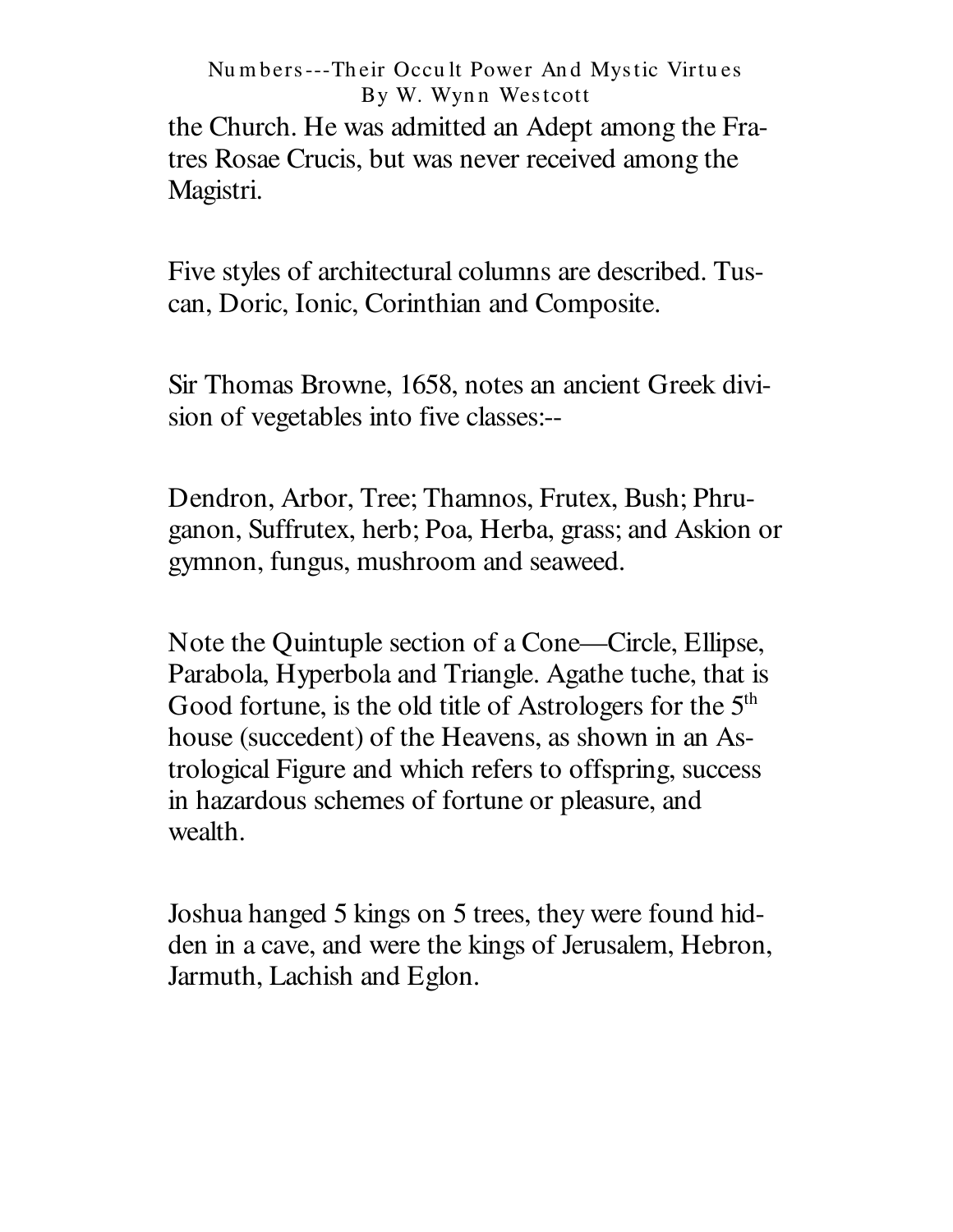### Nu m bers---Th eir Occu lt Power An d Mystic Virtu es By W. Wynn Westcott Every important measurement of the Jewish Tabernacle was 5 or a multiple of 5.

The Hebrew letter H, Heh, 5, was in occult Kabalah always deemed of female potency.

There were 5 principal parts of Solomon's Temple.

David Blesses the Lord 5 times in Psalms ciii., civ.

The Talmud says that there are 5 little things which are a terror to 5 strong things; the mosquito to the lion; the gnat to the elephant; the ichneumon fly to the scorpion; the flycatcher bird to the eagle and the stickleback to the leviathan. Lewisohn, "Zoology of the Talmud."

64.

Five things have in them a one-sixtieth part of 5 other things; fire is one-sixtieth of hell; honey one-sixtieth of manna; the Sabbath one-sixtieth of the Sabbath hereafter; sleep of death; and a dream one-sixtieth of prophecy. Talmud, Berachoth, 57.2.

Even on the Sabbath you may kill 5 things— the fly in Egypt; the wasp in Nineveh; the scorpion of Hadabia;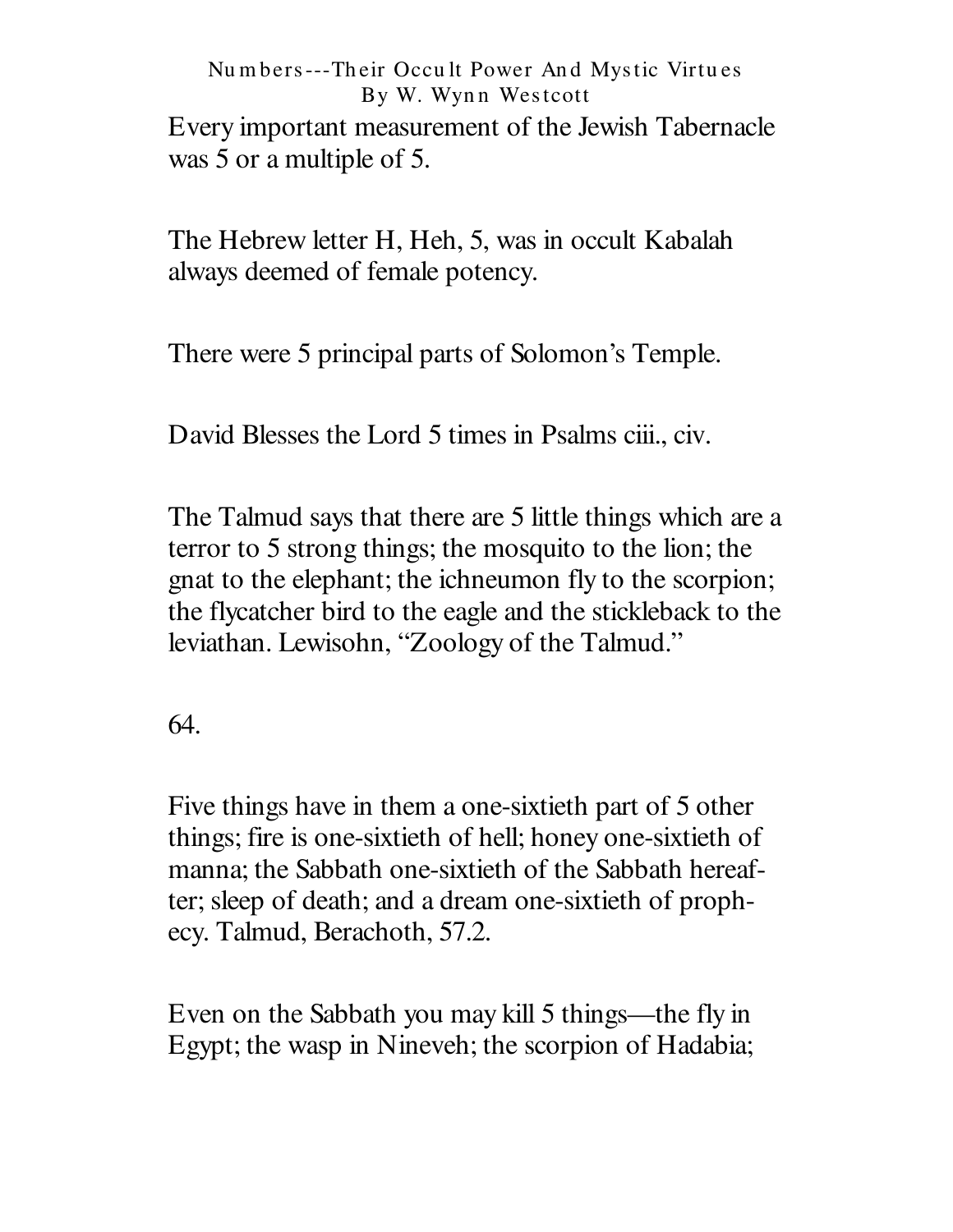the serpent of Israel, and the mad dog anywhere. Talmud, Sabbat, 121. 2.

In the First Temple of Solomon were 5 things, which were not in the second Temple; the Cherubic Ark; the Shekinah; the Holy Spirit, and the Urim and Thummim. Talmud, Yoma, 21. 2.

Rabies in the dog has 5 symptoms; its mouth gapes; it drops spittle; its ears hang down; it carries its tail between it legs, and it keeps to the side of any path. Yoma, 83. 2.

For suckling mothers, there are 5 things, which are injurious; garlic, cucumber, melon, leeks and onions; said Rashi.

In one study 5 years and then has found no profit in it, he will never profit by it. Talmud, Chullin, 24. 1.

Five is the number of expiation and of sacrifice, the number of the passions, and the 5 wounds of Christ. These were commemorated anciently by 5 crosses inscribed on the Altar tables, and the Priest made 5 crosses on himself at the canon in the Liturgy. W. F. Shaw.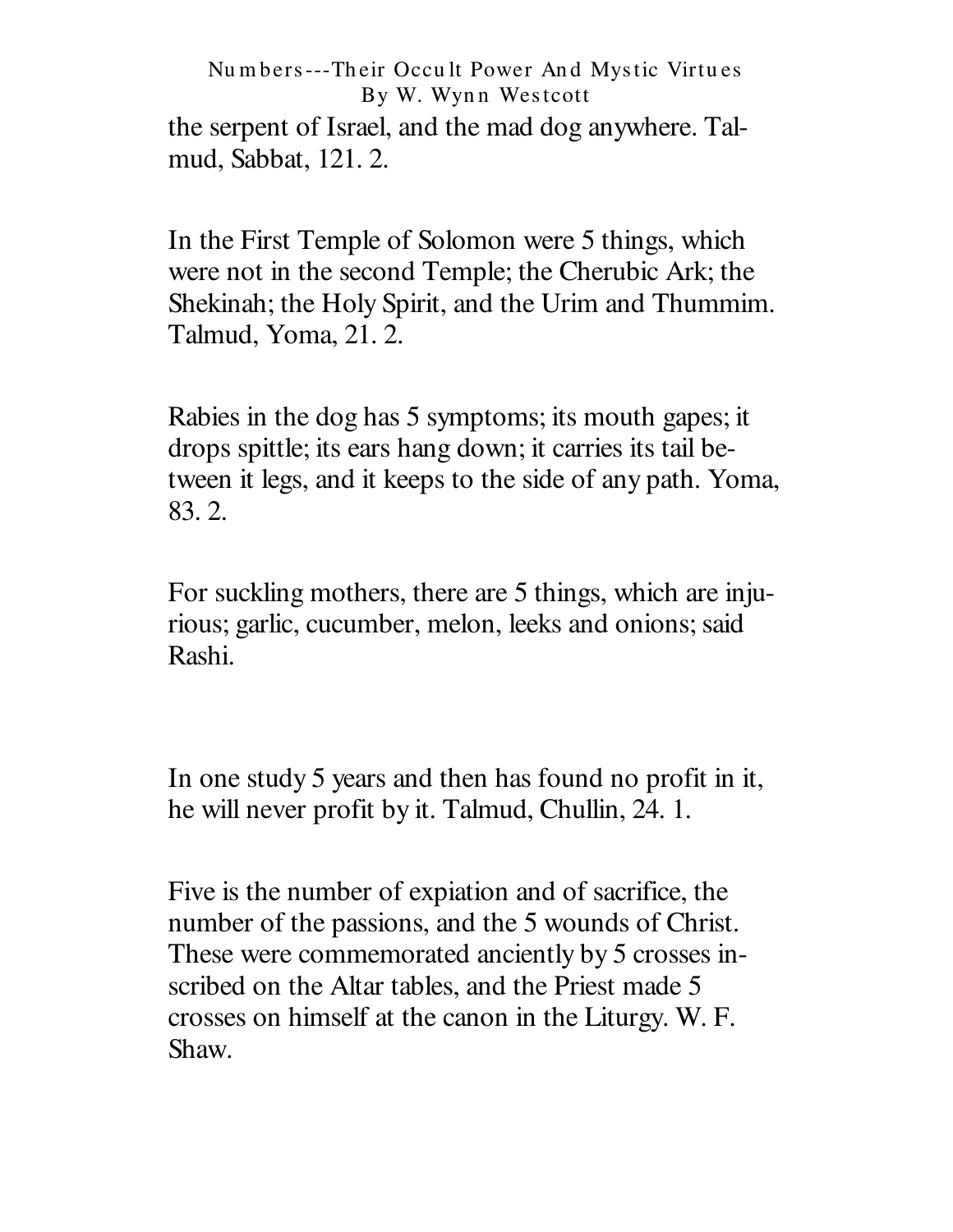### Numbers---Their Occult Power And Mystic Virtues By W. Wynn Westcott Jesus 5 times foretold His passion and gave 5 particulars concerning it and received 5 wounds.

The Brahmins speak of 5 skandhas, or attributes of men; they are rupa, form; vidana, perception; sanina, consciousness; sanskara, action; and vidyana, knowledge.

In China, 5 means Shangti or Thian, the God in Heaven. The Chinese speak of 5 Blessings---longevity, riches, health, virtue and a natural death.

The ancient Chinese spoke of 5 Elements---earth, wood, fire, metal and water; and of 5 primary colors—yellow, red, white, green and black.

65.

The 5<sup>th</sup> Element, the Quintessence of the Alchymist, was derivable from the four, by progression--At first the Ens, then the Two Contraries, then the Three Principles, then the Four Elements. Separate the pure from the impure, gently and with judgment, and so you obtain the Quintessence, the Son of the Sun. Similarly, note the progression; stone, plant, animal, man, God. The old authors added, --Talia si jungere possis, sit, tibi scire satis; to which this Author adds,--sed Quod scis, nescis.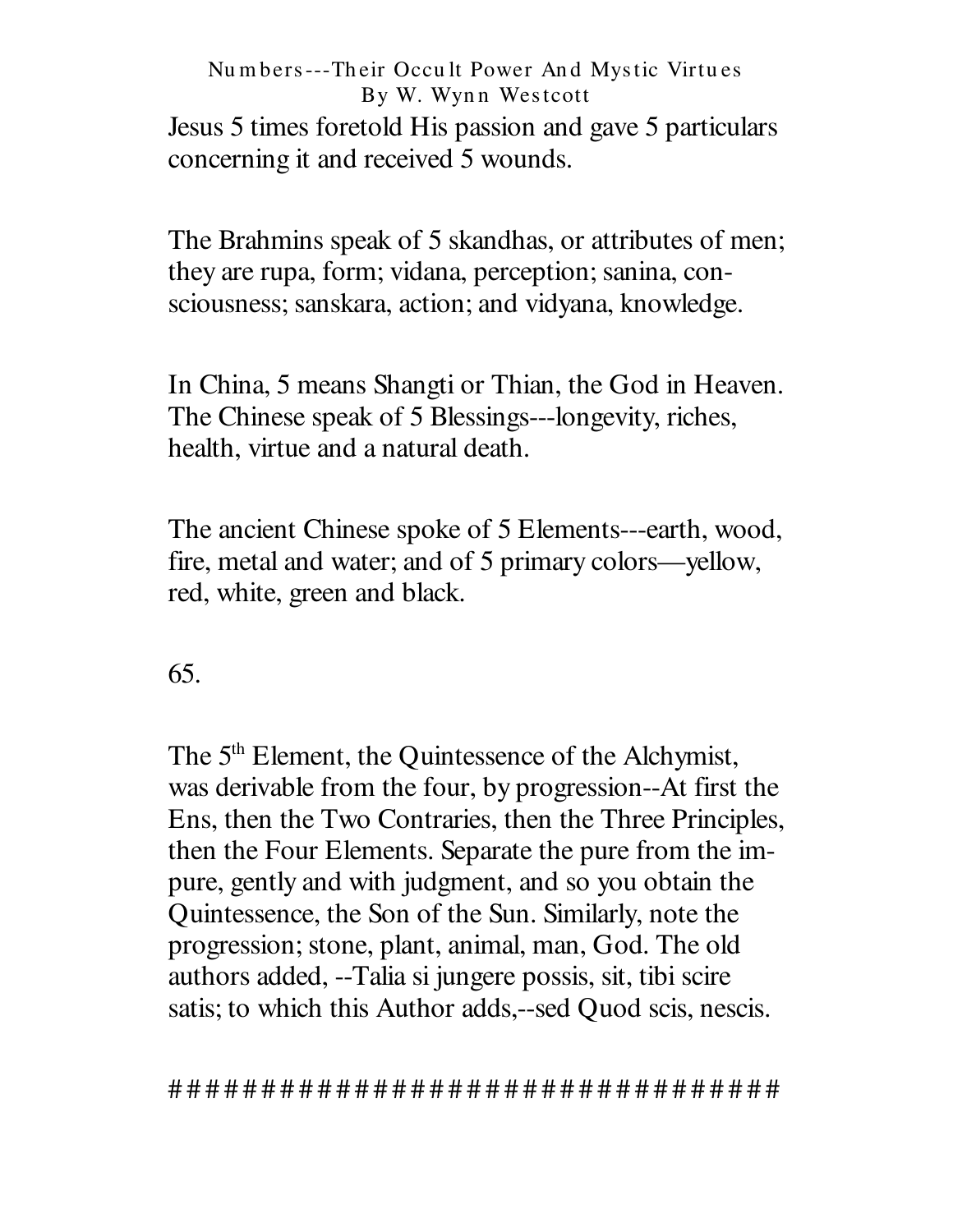66.

**CHAPTER TEN** 

THE HEXAD, SIX, 6.



icomachus calls it, "the form of form, the only number adapted to the Soul, the distinct union of the parts

of the universe, the fabricator of the Soul, also Harmony," and it is properly "Venus" herself.

It is also Zygeia and Nuptialia,

and the Androgynae who Pliny tells us were an African tribe who had "dextra mamma virilis, laeva muliebris." Among the Fates it is Lachesis. Among the Muses it is Thalia.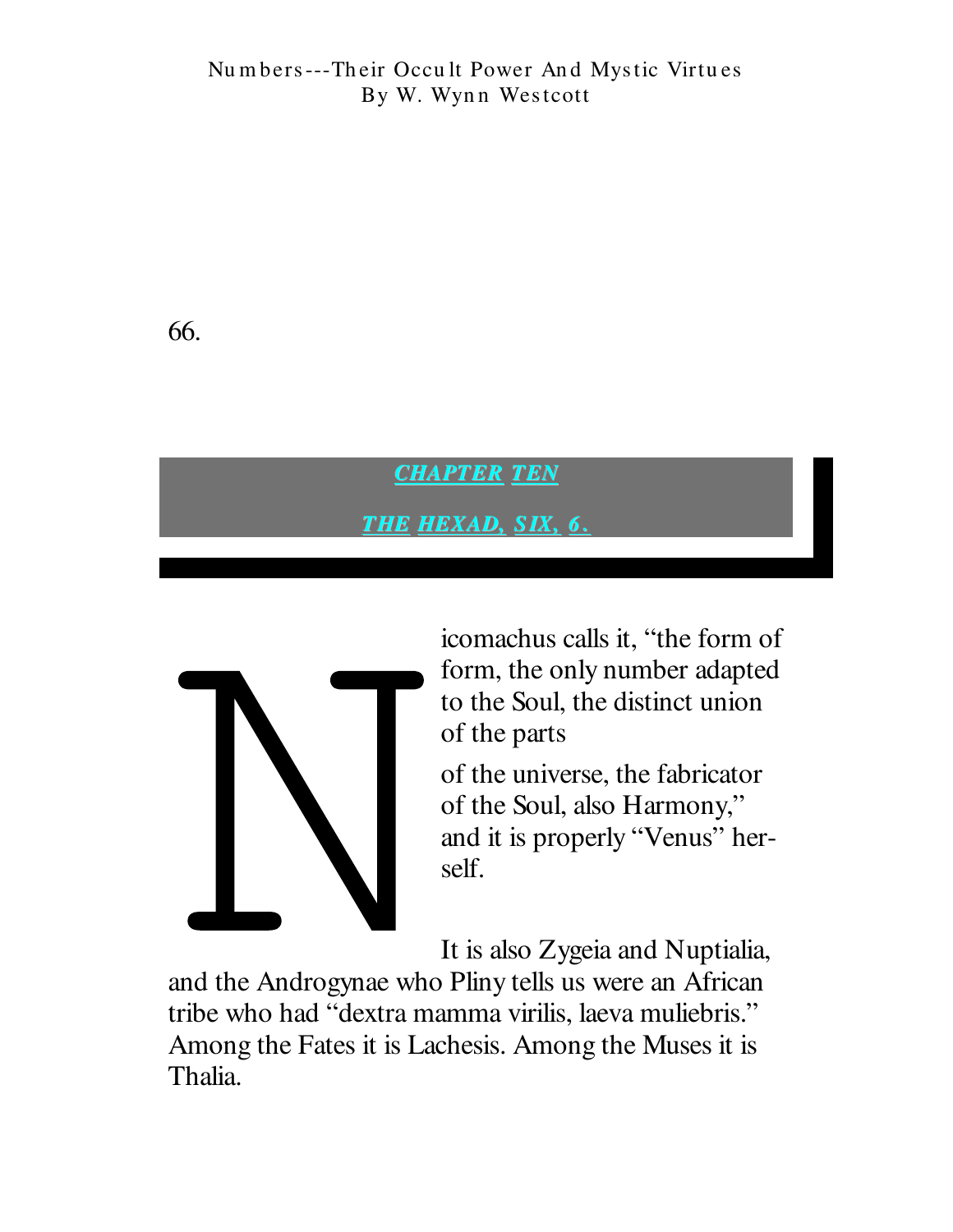Six is also Benevolence, Peace and Health, Acmon, one of the Cyclops (akmon, an anvil), and Truth.

By the Pythagoreans, it was called "the Perfection of parts."

As to "Marriage," it is a number equal to its parts and marriage is a ceremony to sanction the production of offspring similar to the parent.

It is formed by the multiplication of the first (beyond unity) odd number and the first even, it resembles the union of Male and Female, as in Marriage or in Androgyneity, Health and Beauty, on account of its symmetry.

It was called "all-sufficient," panarkeia.

According to the Pythagoreans, after a period of 216 years, which number is the cube 6, all things are regenerated, and they said this was the periodic time of the Metemps proposition of man after each death.

When mutiplied into itself, like the pentad, six has also always itself in the unit place, thus, 6, 36, 216, 1296, 7776.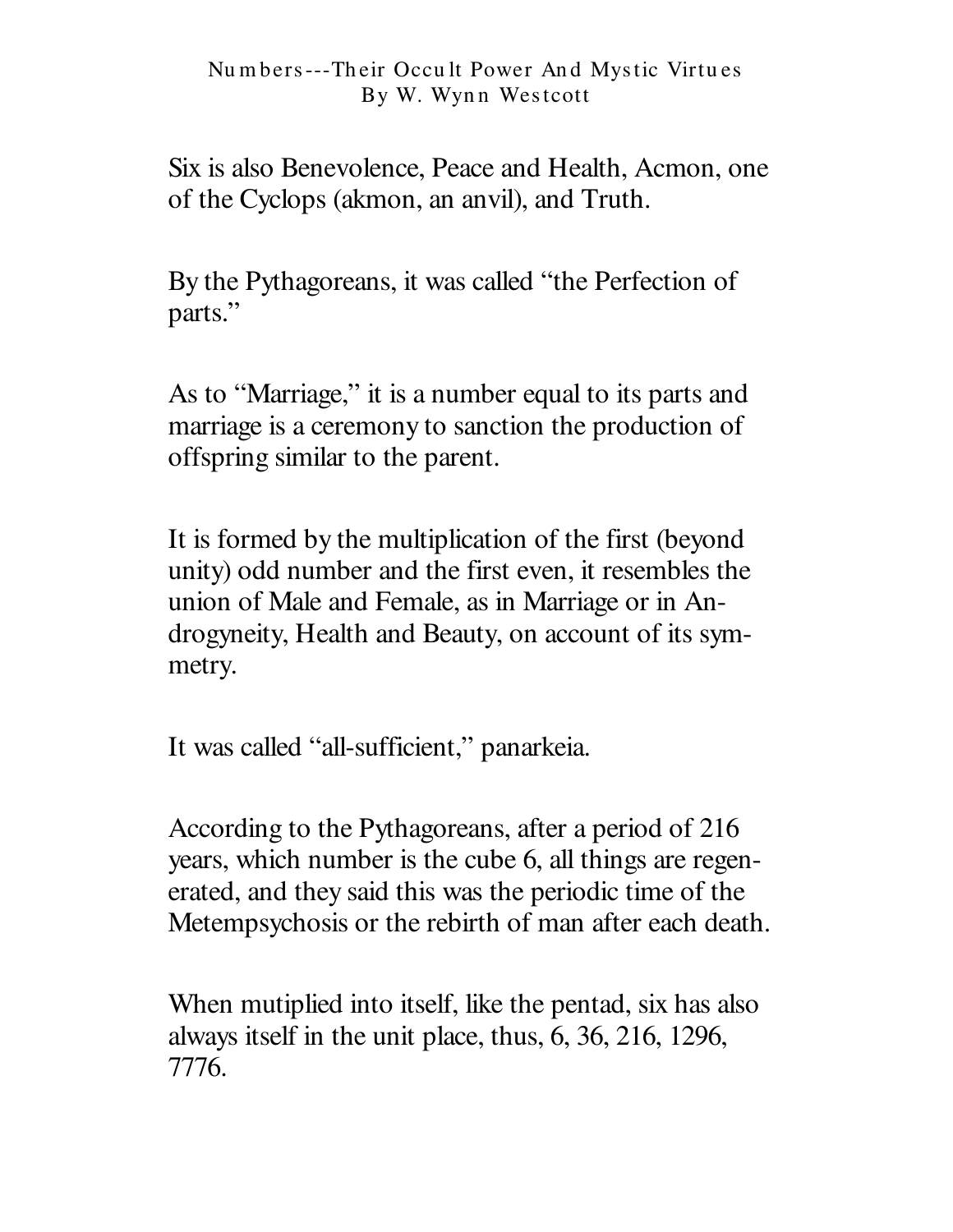On the 6<sup>th</sup> Day, Man was created according to Genesis. On the 6<sup>th</sup> day of the week, Jesus died on the cross.

67.

The Israelites had 6 cities of Refuge. Numbers xxxv. v. 6. There were six things hated by Jehovah. Prov. vi. v. 16. The Seraphim of Isaiah had each 6 wings.

In a Freemasons' Lodge there are 6 Jewels, three of which are immovable and lie open in the lodge for the Brethren to moralize upon, while the other three jewels are transferable from one Brother to another at the periodical changes of officers.

In the Hebrew, "Book of Creation," the " Sepher Yetzirah," the Hexad is spoken of. The units representing the four quarters of the World; North, South, East and West, and also height and depth, and in the midst of all is the Holy Temple. See my translation; cap. I. V. ii, and notes. Third Edition. 1911.

The Druids had a mysterious religious preference for the number 6. They performed their principal ceremonies on the  $6<sup>th</sup>$  day of the Moon, and on the  $6<sup>th</sup>$  day of the Moon began their year. They went 6 together to gather the sacred mistletoe (misseltoe), and in monuments and plates now extant we often find 6 of their priests grouped together. See Mayo, ii. 239.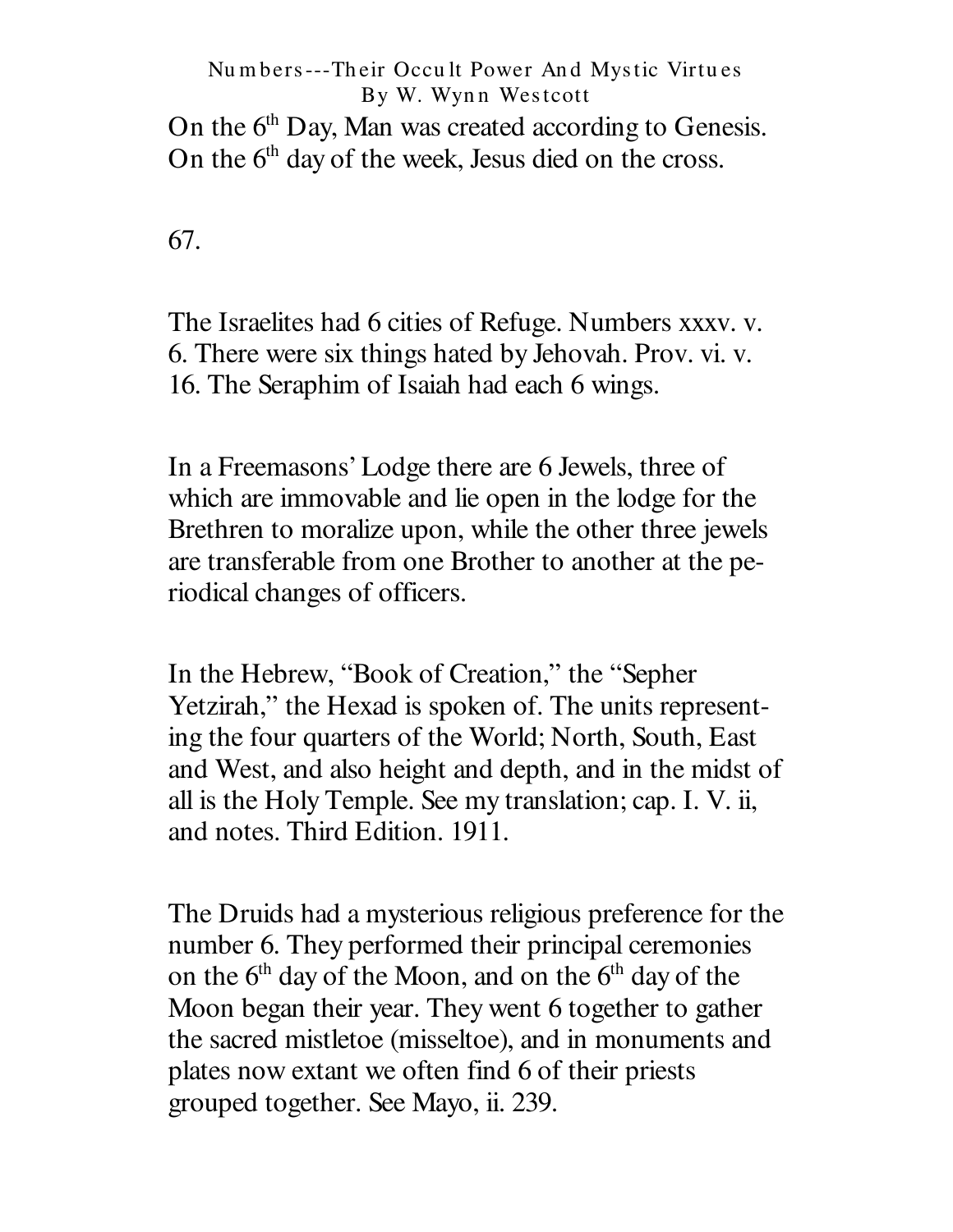An astronomical period of 600 years, spoken of as the "Naros," the Cycle of the Sun, the Luni-Solar period or Sibylline year, consisting of 31 periods of 19 years, and one of 11 years, is often referred to in old works on the Mysteries. It seems to have been known by the Chaldeans and ancient Indians; it is a period of peculiar properties. Cassini, a great astronomer, declares it the most perfect of all astronomic periods.

If on a certain day at noon, a new moon took place at any certain point in the heavens, it would take place again at the expiration of 600 years, at the same place and time, and with the planets all in similar positions.

It is supposed that one recurrence of this period is referred to in the 4<sup>th</sup> Eclogue of Virgil, the poem, which, as is well known, has been spoken of as containing an allusion to the Messiah, Jesus.

"The period sung by the Cumaean Sibyl has now arrived, and the grand series of ages (that series which occurs again and again in the course of a mundane revolution) begins afresh. The virgin Astraea returns, another reign of Saturn commences, and a new progeny descends from heaven.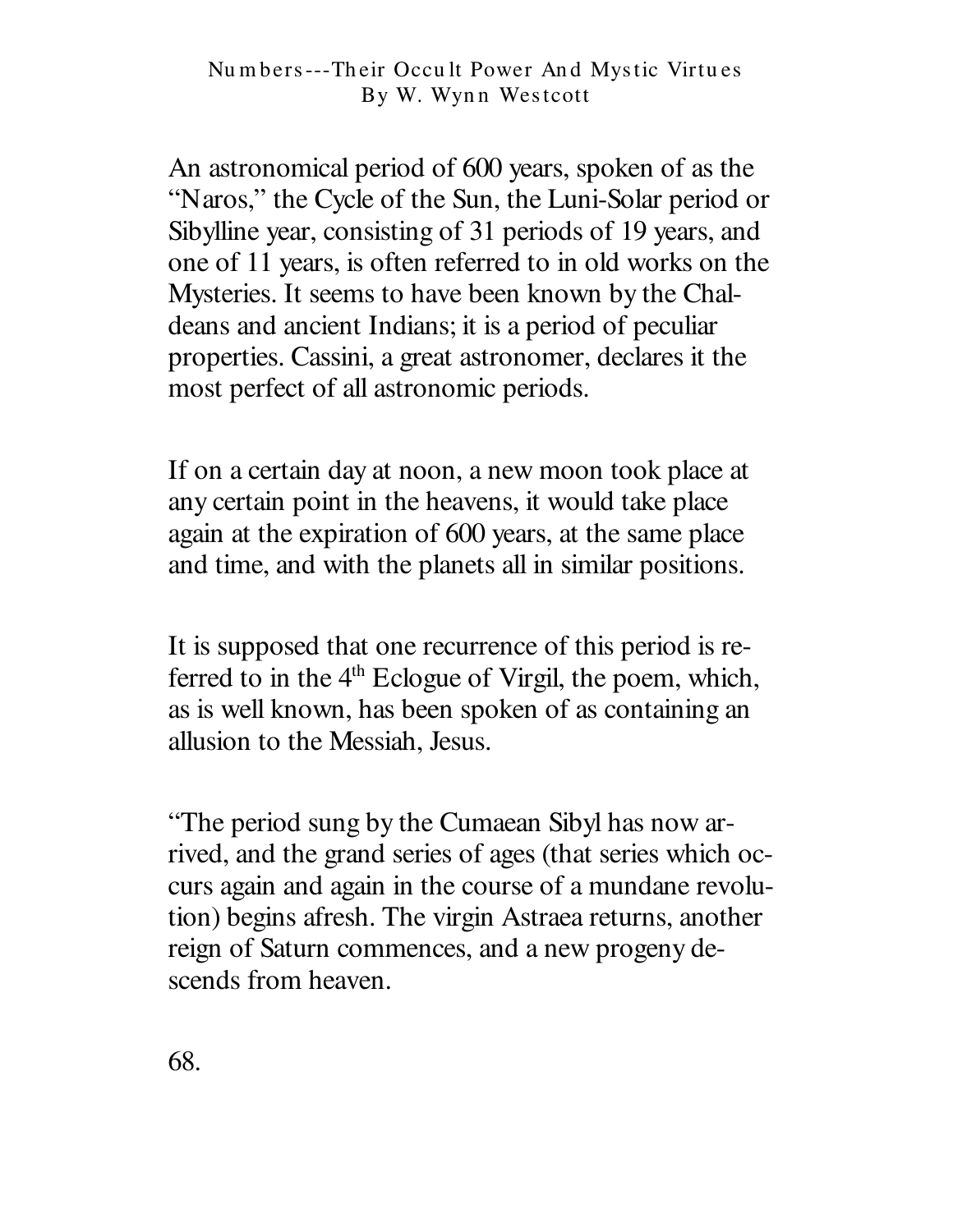It has been calculated by the late Dr. Kenealy that a Messiah, or divine teacher, has been sent to the world every 600 years, thus:-

Adam, the first messenger from the Gods to our race on earth.

Enoch the second 600 years.

Fo-hi, the third, to China in particular.

Brighou, a Hindu prophet.

Zaratusht, Zoroaster, the fifth, to Persia.

Thoth, Taautus, or Hermes Trismegistus, sent to the Egyptians.

Amosis, or Moses, the Jewish law-giver, the seventh.

Lao Tseu, a second to China, 600 B.C., the eighth.

Jesus the ninth, to the Jews first and then to the Gentiles.

Mohammed the tenth; he flourished about A.D. 600.

Chengiz Khan the eleventh, A.D. 1200, conquered Persia.

Who the special messenger of 1800 was, the author is ignorant.

The secrets of the Naros of the Apocalypse and of the Mediatorial Sacrifice have been considered the secrets of the Ancient Mysteries. Circumcision was possibly an outward sign of Initiation in the earliest times.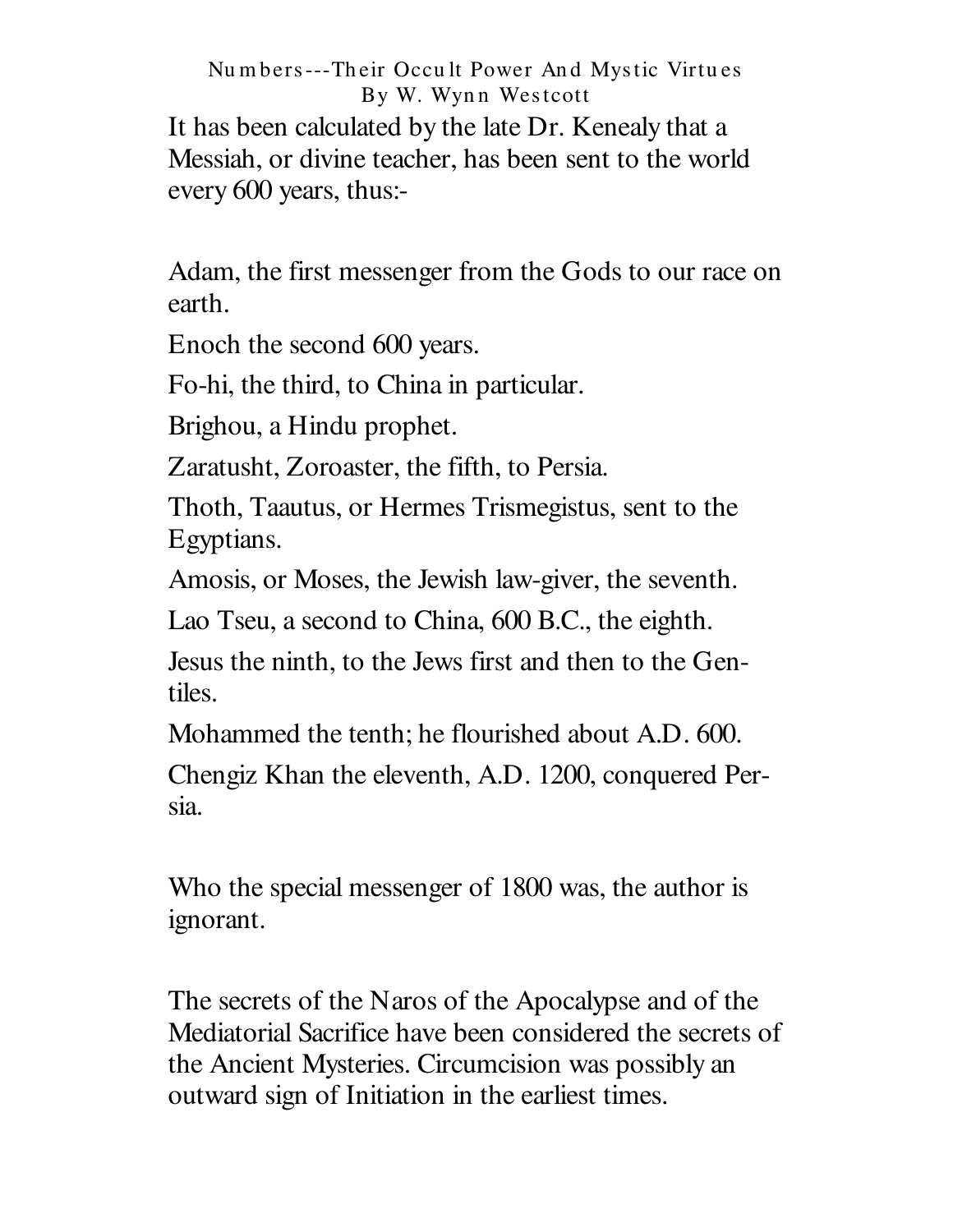Jesus, at any rate, writes the Author of the "Book of God," appeared at the 9<sup>th</sup> Naros, and no one can deny that such a messenger was expected. Juvenal, oddly enough too, mentions in Satire XIII. V. 28, "Nona aetas igitur"—"now is the ninth age"—which indeed it was, though how he knew it, is a mystery.

The Sothic Cycle was 1461 years, containing 18,000 lunations.

N.B.—Naros is not to be confused with "Saros," a cycle of the Moon of 18 years and 10 days, which was known to the Chaldeans and Greeks, a period after the expiry of which the eclipses of the Moon recur similarly. It consists of 223 lunations.

69.

The circumference of a globe has been fixed at 360 degrees, six sixties; the hour divided into 60 minutes, each of 60 seconds. The Tartars had a period of 60 days, the Chinese also. And the Asiatics generally a period of 60 years. The Babylonian great period was 3600 years, the Naros multiplied by 6.

The "Lily" which in all the old Annunciation pictures Gabriel presents to the Virgin has 6 leaves and the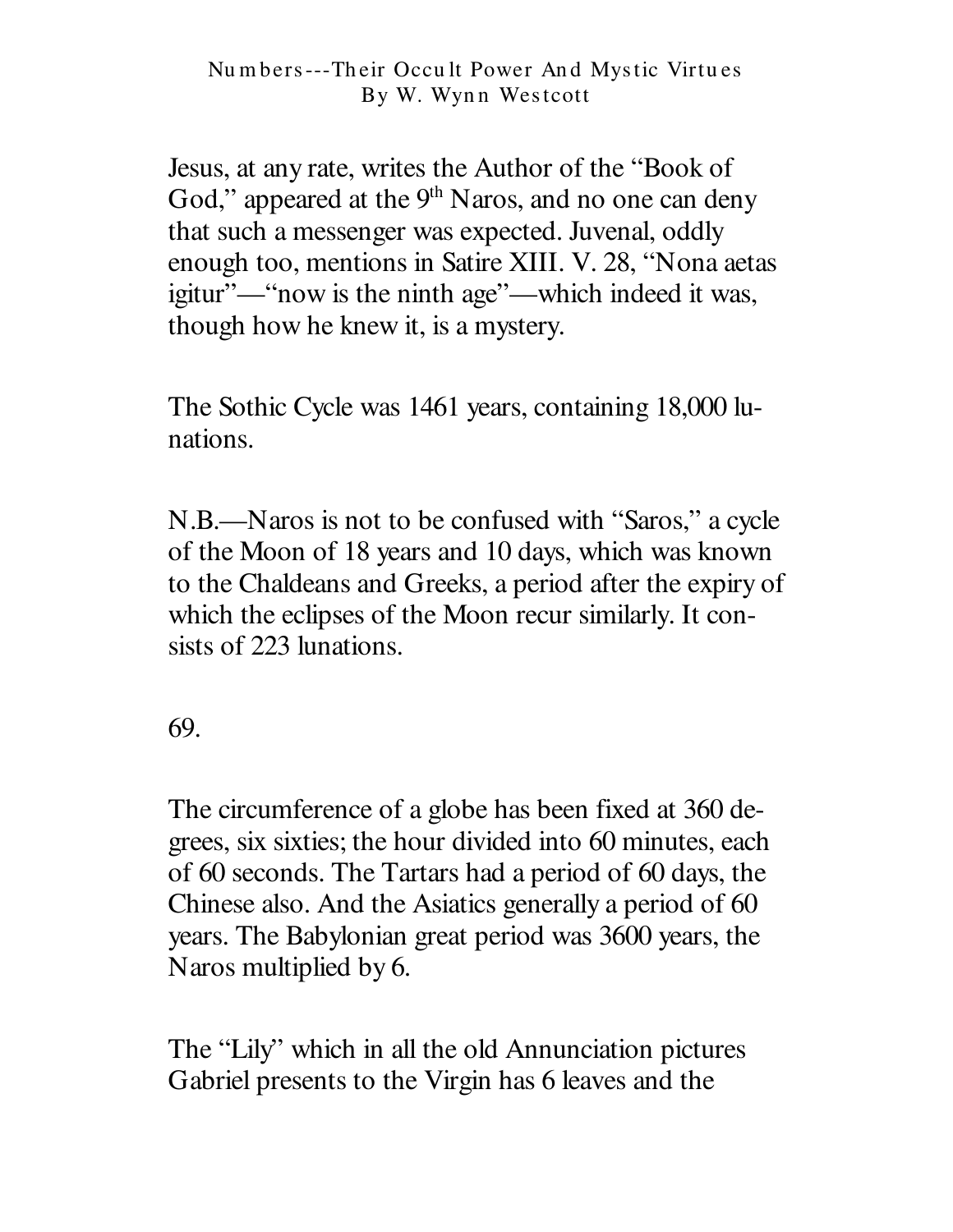flower shows 6 petals all alike, around a central threeheaded stigma, as is botanically correct. One of the three main divisions into which plants are arranged by Botanists, is typified by a predominance of the numbers 3 and 6, in all parts of the flowers, 6 leaves forming a perianth, 6 stamens, and a 3-lobed stigma with a 3 or 6 celled ovary is the common arrangement.

Berosus, one of the Chaldean Priests, mentions three periods of time, a Sosus of 60 years; a Naros, or Neros, of 600 years, and the Saros, 3600 years. There seems some confusion here with the Saros of 18 years and 10 days.

Bailly, in his "Astronomie Ancienne," p. 31, says: The Brahmins used the numbers 60 and 3600 in computing time. The Chaldeans also did so. The Brahmins have also an Antediluvian period of 600 years. The Tartars and Chinese also used a period of 60 years in their computations of time.

Under the number, Six, too, we must not omit to mention the symbol of the double triangle, Hexapla, or Hexalpha, the Shield of David, it is used at present as a sign in the Degree of the Royal Arch in England. It must not be confused with the Pentalpha, which is the true Solomon's seal. In Christian Churches, we find the Hexalpha used to express the union of the Divine and human natures, deemed to exist in Jesus, the Christ of the New Testament. The blending of the two triangles has also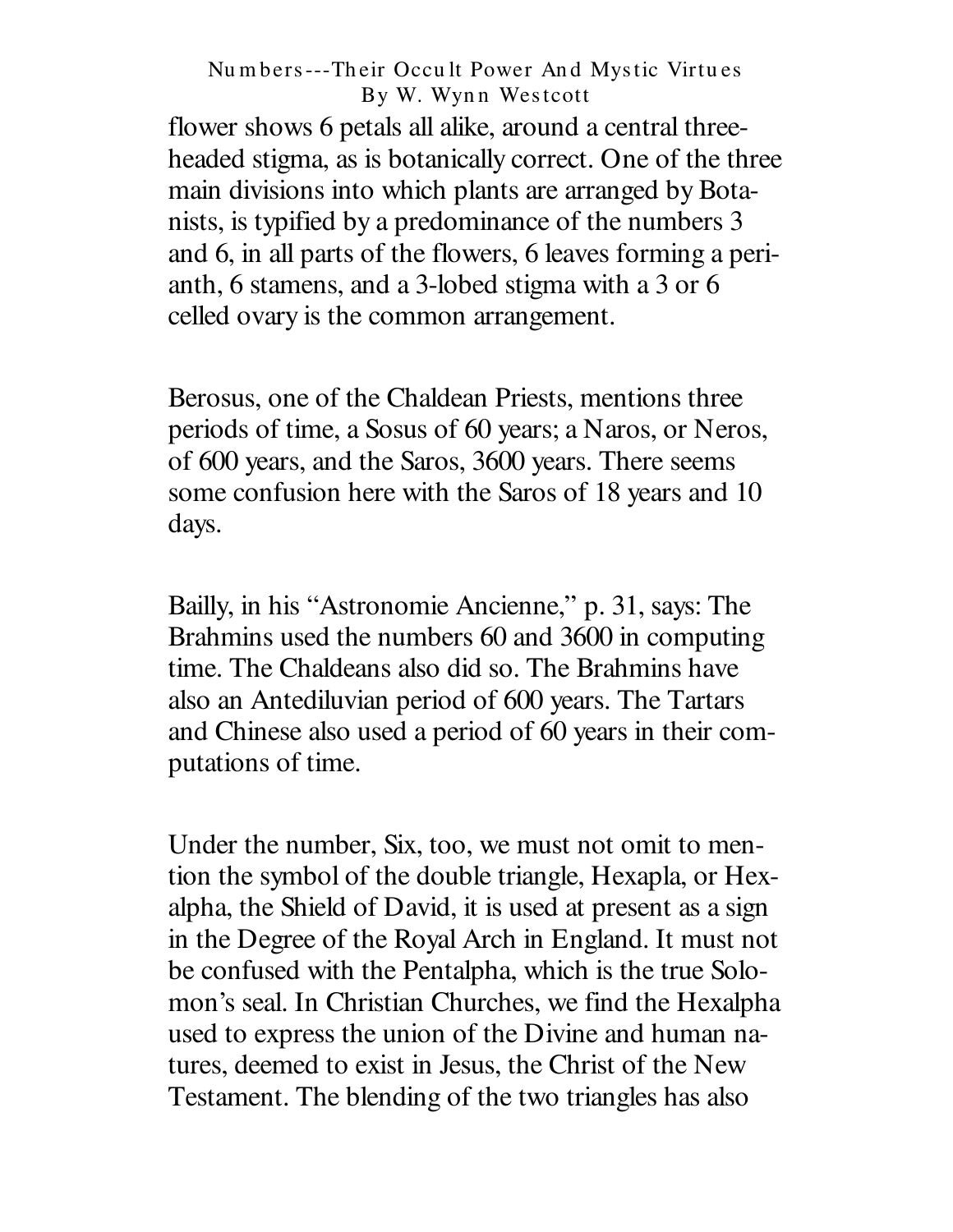been used to typify the union of Fire and Water; for the early symbol of Fire was the triangle apex upward, and that of Water the same apex downward. The symbols of Air and Earth were two similar triangles, each with a cross bar.

70.

The Talmud says:-

Six things are disgraceful to a wise man. To walk alone at night; to scent oneself for walking by day; to talk with a strange woman in the street; to talk at table with the ignorant; to wear ragged shoes, and to be late at the house of prayer. Berachoth, 43. 2.

Six things lay up capital for hereafter, and also bear interest in this world. Hospitality well ordered; comfort to the sick; prayerful meditation; early instruction of children; training in the Mosaic Law, and charitable treatment of neighbor. Sabbat 127. I

Evil Demons have 6 characters; like men, they take food and drink, they beget and they die; like angels, they have wings, they pass from one end of the world to the other, and they can learn the future. Talmud.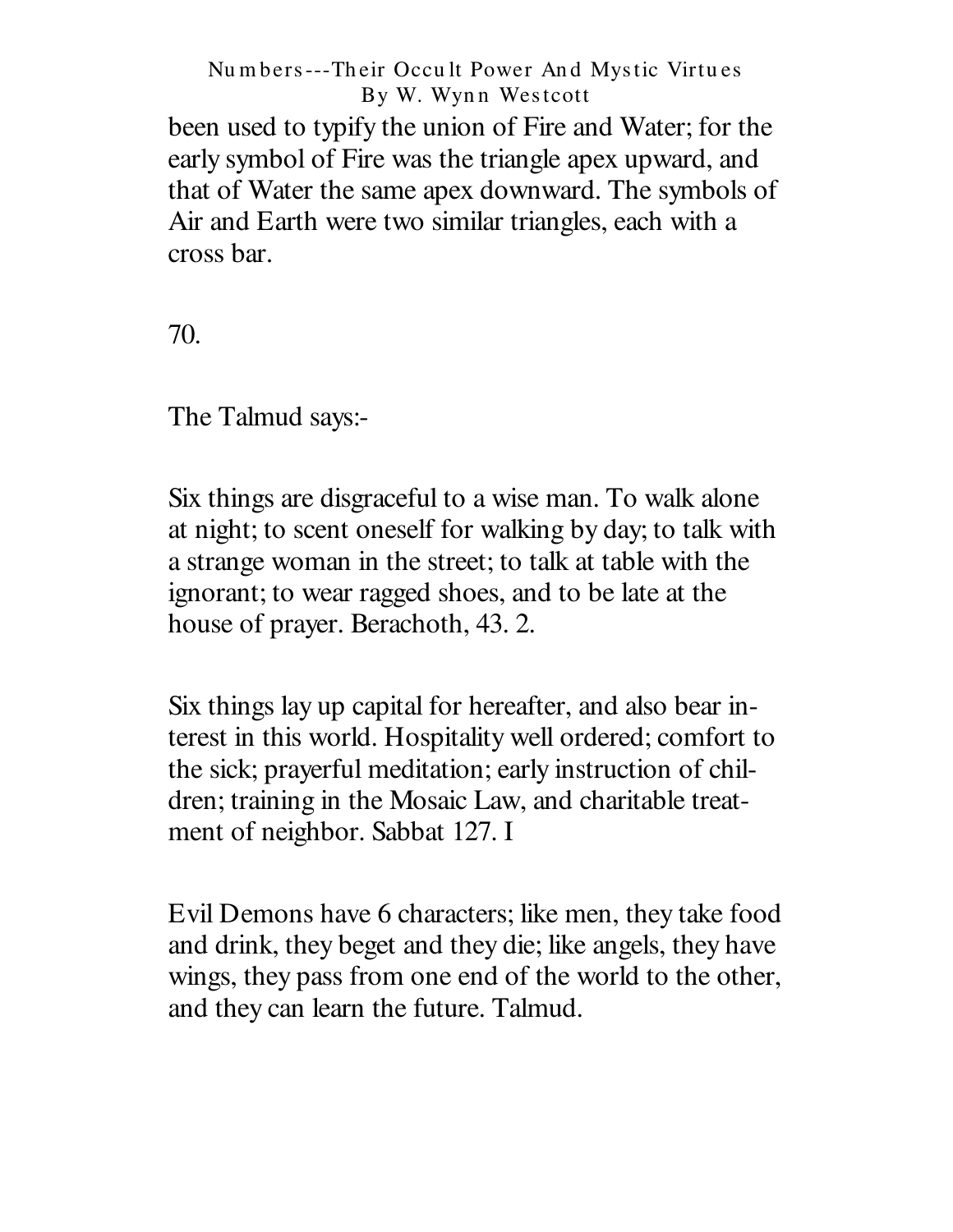Solomon is called by six names; Solomon, Jedidiah, Koheleth, son of Jakeh, Agur and Lemuel. See "The Fathers," "Aboth," by Rabbi Nathan.

There are 6 kinds of Fire, --common fire which eats and does not drink; fire that drinks and does not eat, as fever; fire that eats and drinks, that of Elijah, I Kings XVIII. 38; the fire on the Altar which consumed both moist and dry; the fire of Gabriel which consumed other fire, and the Essential Fire of God which consumed evil angels. Yoma, 21. 2.

The Table of Moses were said to have been 6 handsbreadths long, 6 wide and 3 thick. Talmud; Nedarim, 38.8. Hershon reckons that if cut out of Sinaitic stone, each Table would have weighed 28 tons, but he is in error, reckoning hands-breadth as ells, as 18 inches instead of 4 inches.

The Angel of Death had no power over 6 holy persons; Abraham, Isaac, Jacob, Moses, Aaron and Miriam. Bava Bathra, 17. I. These died by the Divine Kiss of death, but it is not so definitely stated in the case of Miriam, for fear of scandal.

71.

The Lion has 6 names in the Book of Job; Ari, Shchl, Kpir, Lish, Lbia and Shchtz.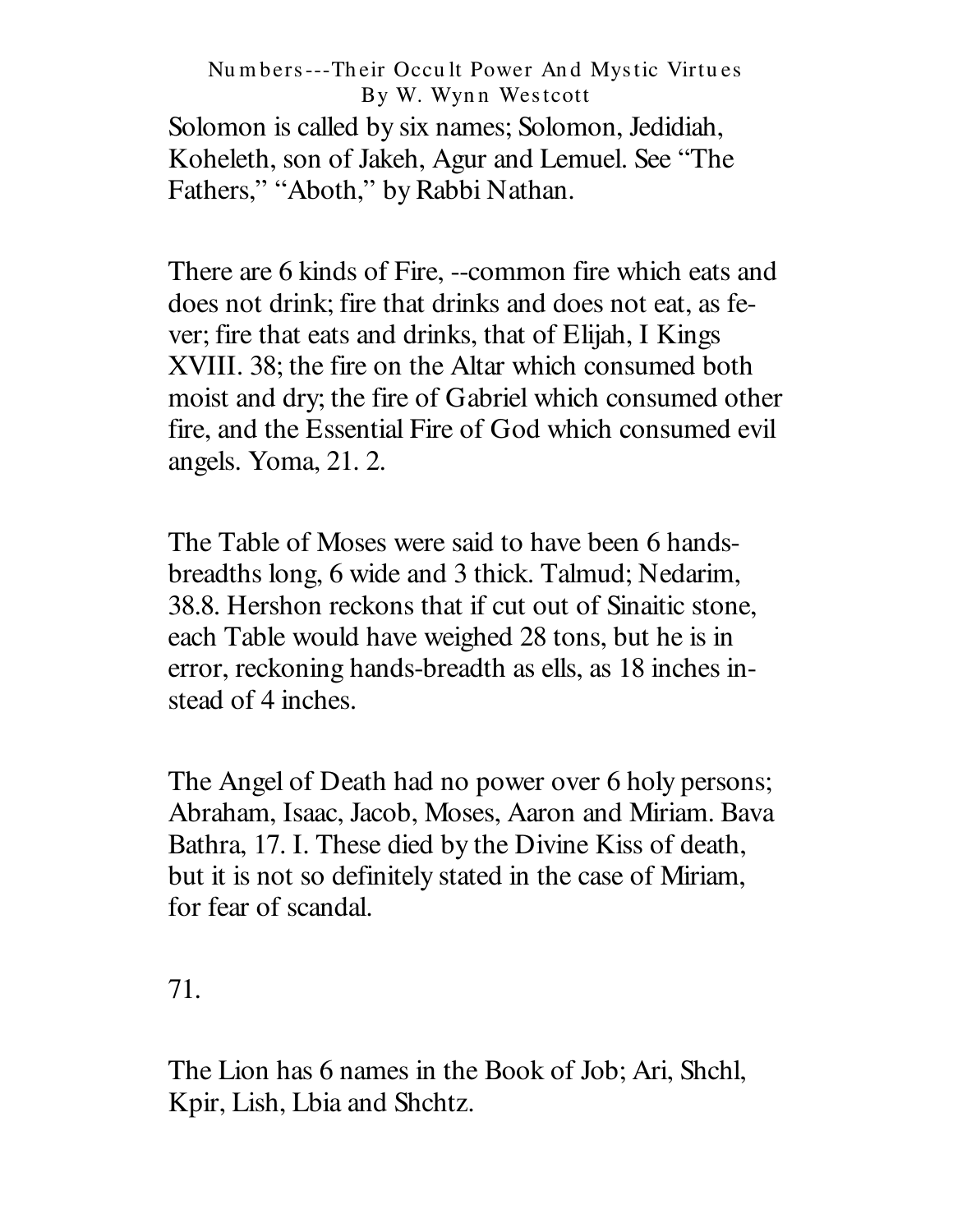The Serpent has 6 names; Nchsh, Okshub, Apoh, Tzpouni, Tnin and Shrp. Nachash the Brazen Serpent; Okeshub, an asp, Psalm cxxiv 4; Opoh, an adder, Isaiah xli. 24; Tzephouni, the basilisk, Isaiah, xiv 29; Tanin, the serpent or crocodile; and Seraph, a Serpent of Fire. See Rabbi Nathan, cap. 29.

Six blasts of the Horn were blown on the eve of the Sabbath and then the Sabbath had begun.

W. F. Shaw says that 6 is the number of temptation and sin, for at the  $6<sup>th</sup>$  hour of the  $6<sup>th</sup>$  day the first temptation came into the world. Six is the number of toil and work, for 6 days, the Israelites had to collect manna; at the  $6<sup>th</sup>$ hour of the 6<sup>th</sup> day Jesus was sentenced to death, and in the Revelations, the 6<sup>th</sup> seal, trumpet and vial were all emblematic of woe. The Flood came when Noah was 600 years old.

The number 666 was an emblem of the Great Wicked One, still without identification, but he is implied in a prototype, Schechem ben Hamor, whose name is 666 by Gematria, Shkm Bn Chmvr, he was the corrupter of Dinah. See Genesis xxxiv. Verse 2.

The Jews expected that the end of the present dispensation of the world would arrive after 6000 years, and St.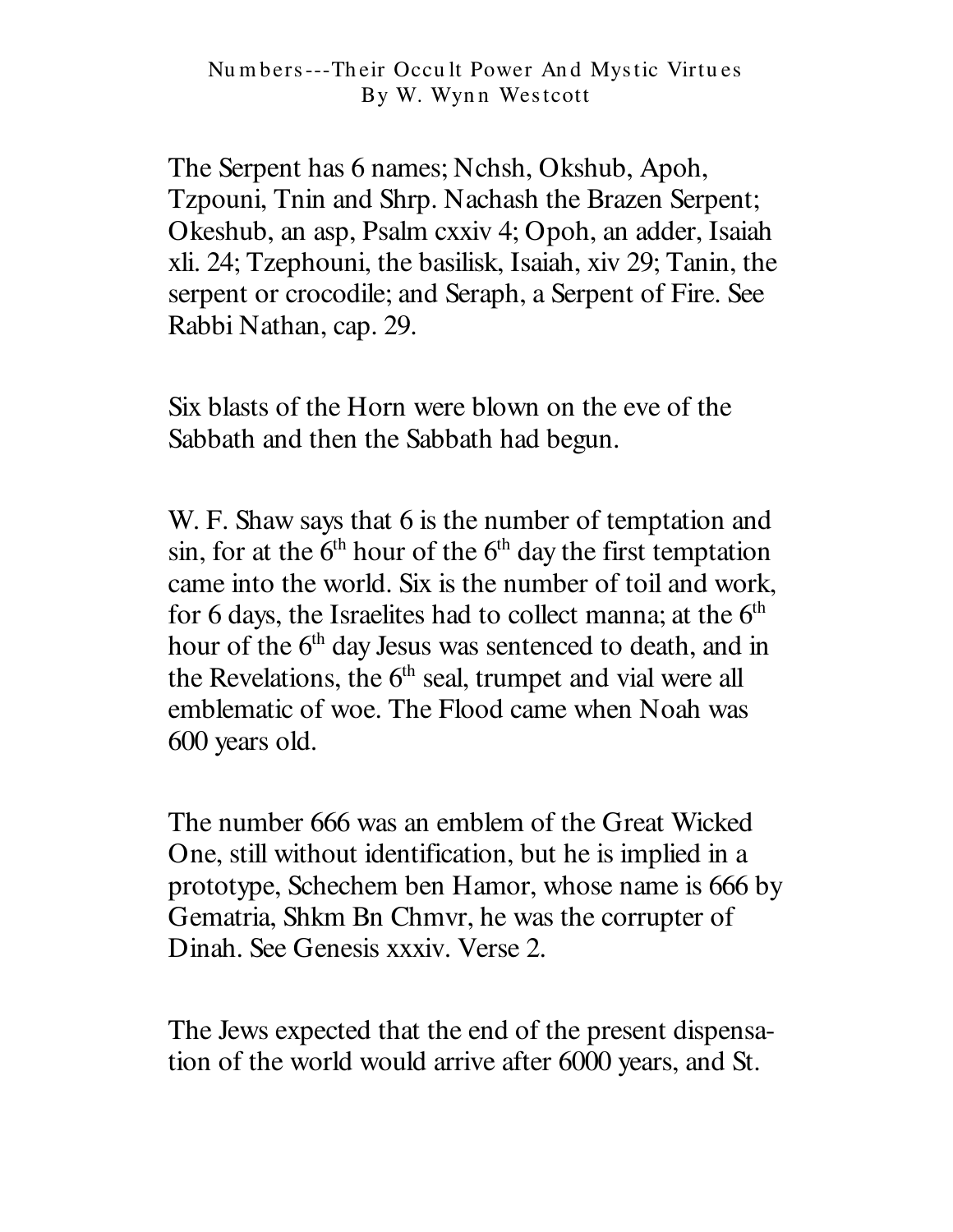Barnabas repeats this as a reasonable belief of the ancient Christian Church.

The Ancient Egyptians had for their highest Priests a College of 6, of which hardly any information has come down to us; but one Aseshra, is mentioned as Master of the Mysterious Words of the 6, and a stature has been found of one Ei-meri, whose engraved title is Chief of the Dwelling of the Great Six.

72.

**CHAPTER ELEVEN** 

**THE HEPTAD, SEVEN, 7.**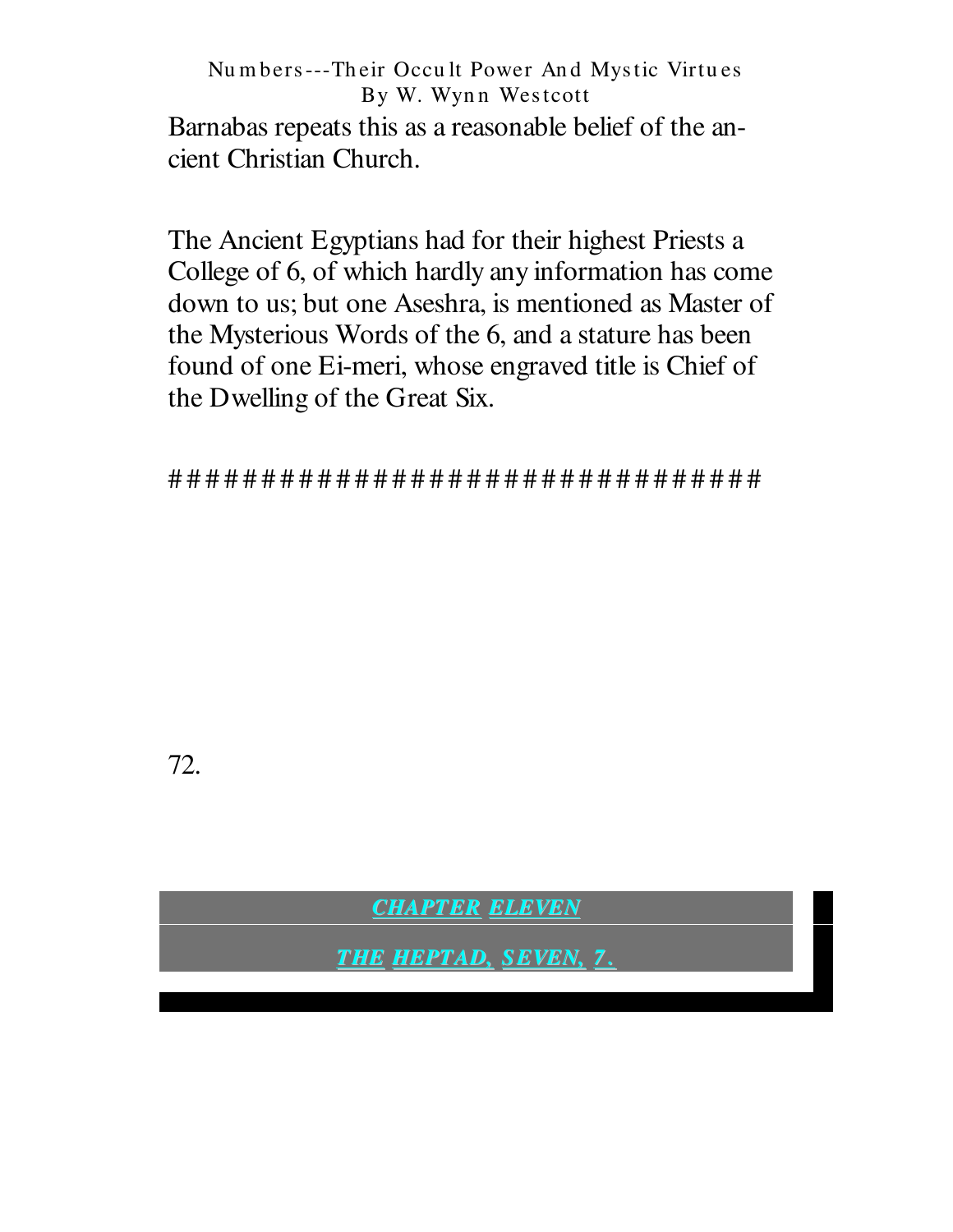

he Heptad, say the followers of "Pythagoras," was so called form the Greek verb "sebo," to venerate (and from the Hebrew Shbo, seven, or satisfied, abundance), being Septos, "Holy," "divine," and "motherless," and a "Virgin.

From Nicomachus we learn that it was called "Minerva," being unmarried and virginal, begotten neither by a mother, *i.e.*, even number, nor from a father, i.e., odd number. But proceeding from the summit of the Father of all things, the Monad; even as Minerva sprang all armed from the Forehead of Jove or Zeus.

Hence also Obrimopatre, or daughter of a mighty father, and Glaucopis, shining-eyed, and Ametor and Ageleia, she that carries off the spoil.

And "Fortune," for it decides mortal affairs.

And "Voice," for there are seven tones in every voice, human and instrumental. Because they are emitted by the seven planets, and form the Music of the Spheres.

Also Tritogenia, because there are 3 parts of the Soul, the Intellectual, Irascible and Epithymetic (desiring) and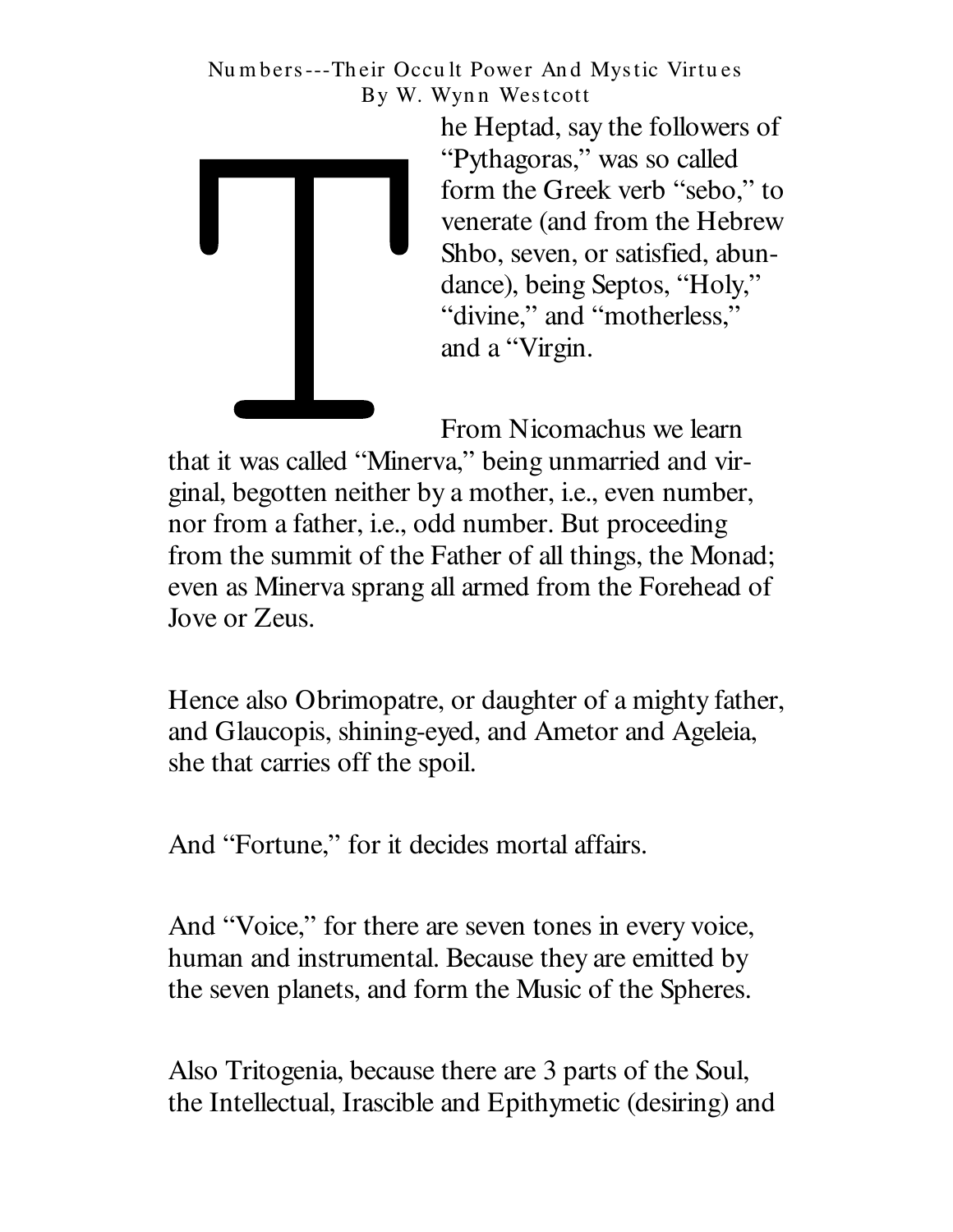4 most perfect virtues are produced. Just as of the three intervals, length, breadth, and depth, there are four boundaries in corporeal existence— point, line superficies and solid.

It is called "Agelia," from Agelai, herds, as groups of stars were called by the Babylonian sages, over which herds ruled 7 angels.

Also Phylakikos, " guardian," because the Seven Planets direct and guide our universe.

73.

Also Aegis, from Pallas Athene, or Minerva, the bearer of the breastplate or aegis, also Telesphoros, leading to the end, because the  $7<sup>th</sup>$  month is prolific; and Judgment, because their Physicians looked for a crisis on the 7<sup>th</sup> day in many diseases.

Among other curious problems and speculations, the Pythagorean philosophers attempted to prove that offspring born at the full term, 9 months, or at 7 months, were viable, i.e. might be reared, but not those born at 8 months, because 8 consists of two odd numbers (male only ) 5 and 3; but in 9 and 7, male and female numbers are united, as  $5+4=9$  and  $4+3=7$ , whilst eight can only be divided into two odd or two evens, i.e., similar sexed numbers.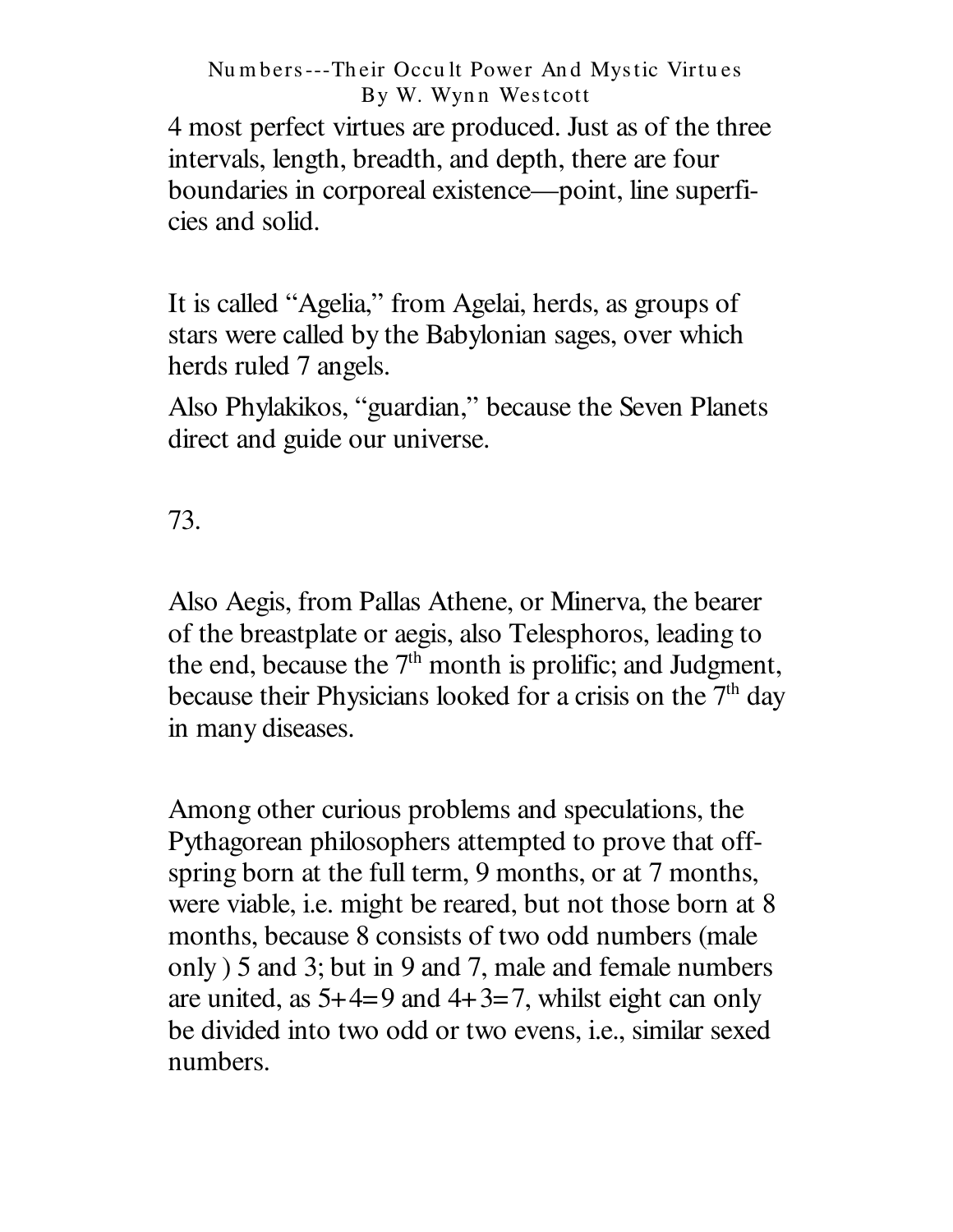In respect to life and its divisions, they remarked the ages are measured by the number 7.

In the first 7 years the teeth are erupted.

Second 7 years comes an ability to emit prolific seed.

Third 7 years, the growth of the beard as manhood.

Fourth 7 years, strength reaches its maximum.

Fifth 7 years is the season of for marriage.

Sixth 7 years, the height of intelligence arrives.

Seventh 7 years, the maturity of reason.

Eighth 7 years, perfection of both.

Ninth 7 years, equity and mildness, passions become gentle.

Tenth 7 years, the end of desirable life.

Solon the Athenian Lawgiver, and Hippocrates the physician, also used this 7-year division of life.

The Pleiades, a group of seven stars in the constellation Taurus, was thought of mighty power over earthly destiny; there were seven also of the Hyades, daughters of Atlas; and the Seven Stars which guided the sailors. Ursa Major, in which the Hindus locate the Sapta Rishi, seven sages of primitive wisdom, are a group of the first importance and are easily recognized.

Duncan, in his "Astro-Theology," gives 7 stages of life with associated planets; thus, Infancy, Moon, Luna; Childhood, Mercury, Knowledge; Youth, Venus, Love;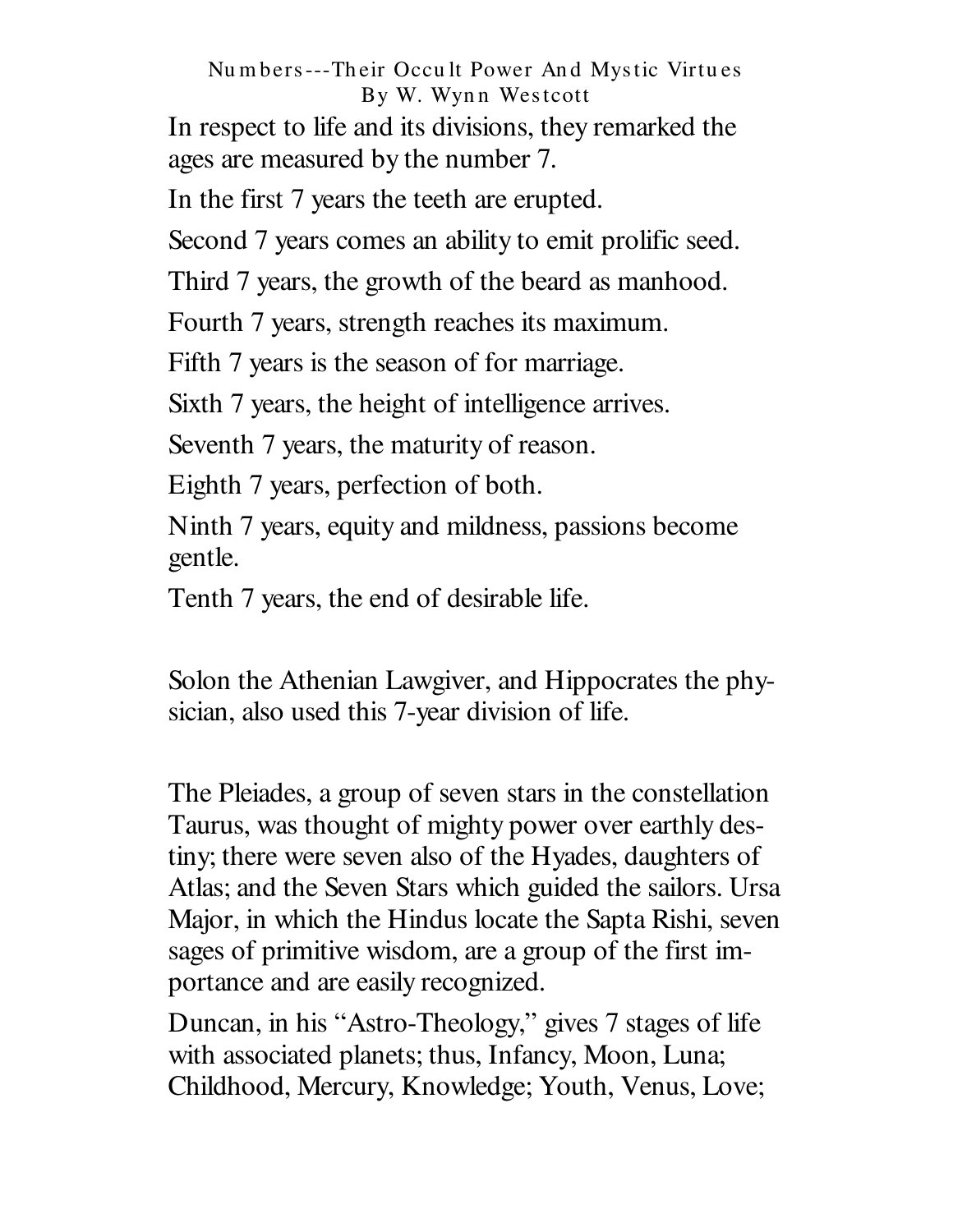Manhood, Sol; Full Strength, Mars; Maturity of Judgment, Jupiter; and Old Age, Saturn.

74.

Some philosophers have said that our souls have 7 foci in the material body, viz., the five senses, the voice and the generative power.

The body has seven obvious parts, the head, chest, abdomen, two legs and two arms.

There are seven internal organs, stomach, liver, heart, lungs, spleen and two kidneys.

The ruling part, the head, has seven parts for external use, two eyes, two ears, two nostrils and a mouth.

There are seven things seen, body, interval, magnitude, color, motion and permanency.

There are seven inflections of the voice, the acute, grave, circumflex, rough, smooth, the long and the short sounds.

The hand makes seven motions; up and down, to the right and left, before and behind, and circular.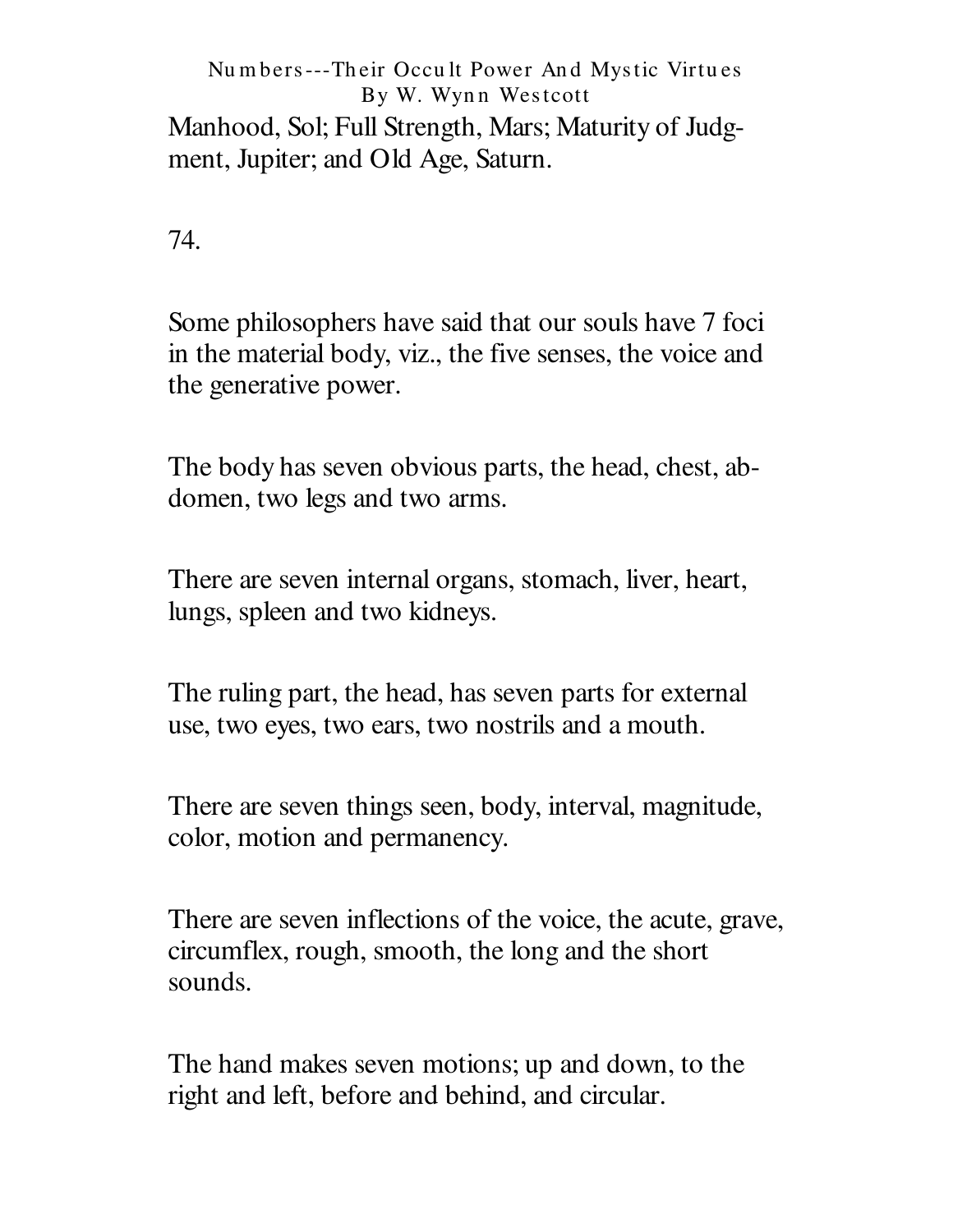There are seven evacuations; tears from the eyes, mucous of the nostrils, the saliva, the semen, two excretions and the perspiration.

Modern medical knowledge corroborates the ancient dictum that in the seventh month the human offspring becomes viable.

Menstruation tends to occur in series of four times seven days, and is certainly related to Luna in an occult manner.

The lyre has 7 strings, corresponding to the Seven Planets.

There are 7 vowels in English and some other tongues.

Theon of Smyrna also notices that an average length of an adult's intestine is 28 feet, four times seven, and 28 also is a perfect number.

The number 7 is also associated with Voice and Sound. with Clio the Muse; with Osiris the Egyptian deity; with Nemesis, Fate, --Adrastia, not to be escaped from; and with Mars.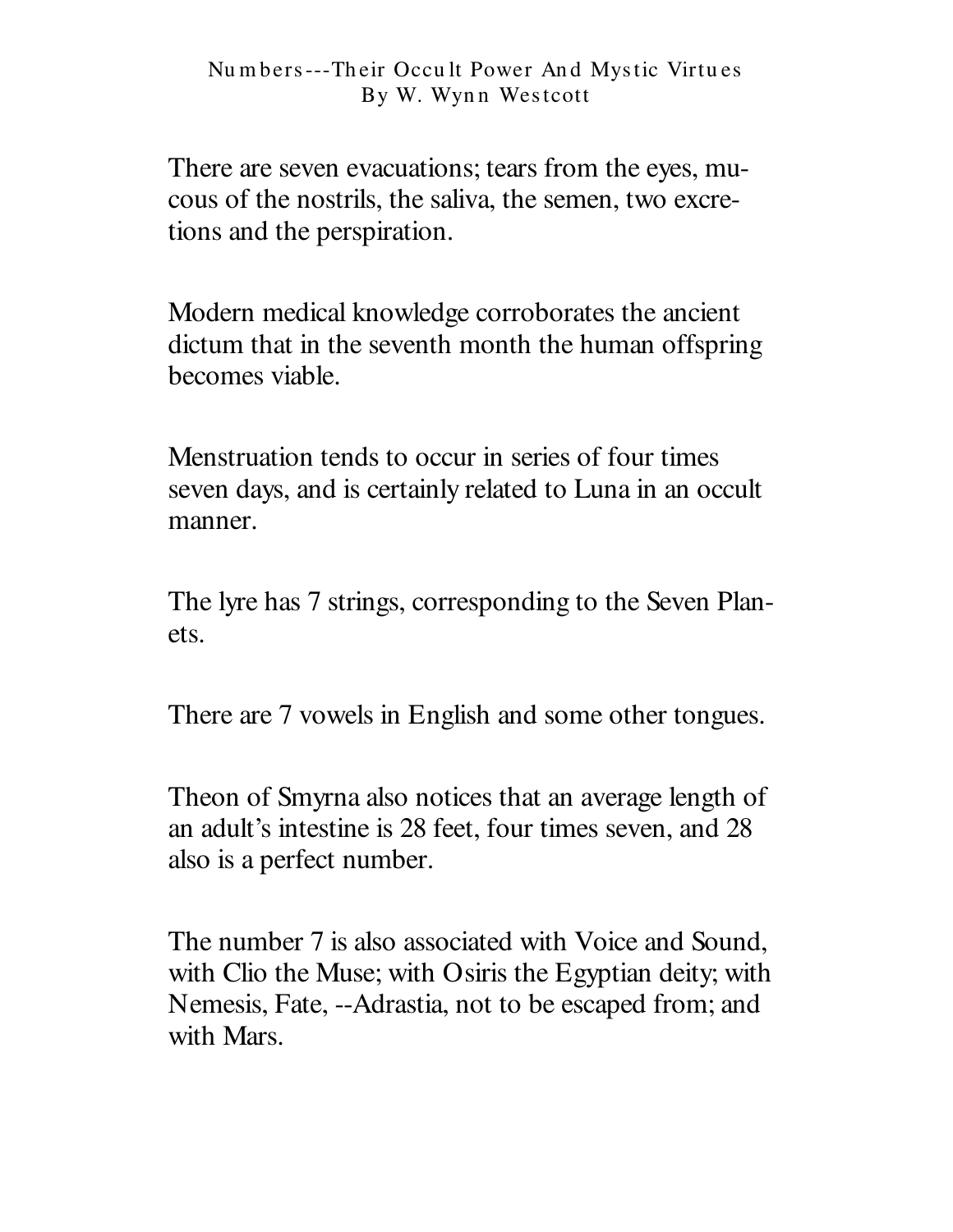As to the sacredness of the number 7, note among the Hebrews, oaths were confirmed by seven witnesses; or by seven victims offered in sacrifice; as see the covenant between Abraham and Abimelech with seven lambs, Genesis, chapter xxi. Vv. 28, 21-28. The Hebrew word seven, also Sh B O H, is derived from, or is similar to Sh B, O, to swear.

## 75.

Clean beasts were admitted into the ark by sevens, whilst the unclean only in pairs.

The Goths had 7 Deities from whom come our names of weekdays; Sun, Moon, Tuisco, Wotan, Thor, Friga, Seatur, corresponding, of course, to the Seven Planets.

Apollo, the Sun God, had a Greek title Ebdomaios, sevenfold.

The Persian Mithras, a Sun God, had the number 7 sacred to him.

Note the Mysterious Kadosh Ladder of 7 steps ascent and 7 steps descent, the one side Oheb Eloah, Love of God; the other Oheb Kerobo, love of the neighbor.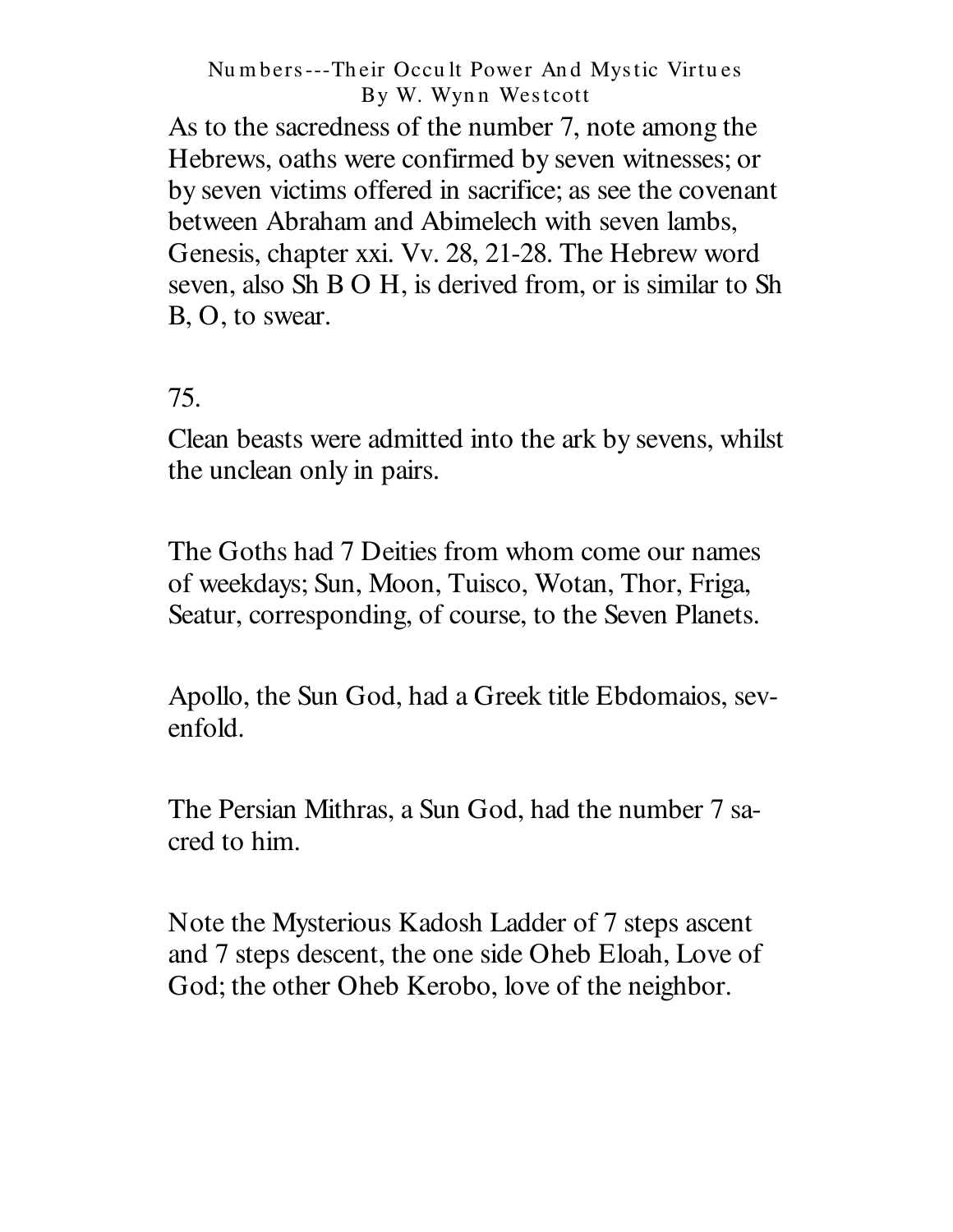Plato, in his "Timaeus," teaches that from the number seven, was generated the Soul of the World, Anima Mundana (Adam Kadmon).

The seven wise men of Greece were:

- Bias who said, "Most men are bad," B.C. 550.  $\boldsymbol{I}$ .
- Chilo who said, "Consider the end," B.C. 590.  $2_{-}$
- 3. Cleobulos who said, "Avoid Extremes," B.C. 580.
- 4. Periander who said, "Nothing is impossible to perseverance," B.C. 600.
- 5. Pittacus who said, "Know thy opportunity," B.C. 569.
- Solon who said, "Know Thyself," B.C. 600. 6.
- Thales who said, "Suretyship is ruin," B.C. 550.  $7.$

The Seven Wonders of the World are thus enumerated:

- Pyramids of Egypt.  $\boldsymbol{I}$ .
- The hanging Gardens of Babylon, for Semira-2. mis.
- Tomb of Mausolus, King of Caria, at Halicar- $3.$ nassus, built by Artemisia, his Queen.
- Temple of Diana at Ephesus, 552 B.C. Ctesi-4. phon was the chief architect.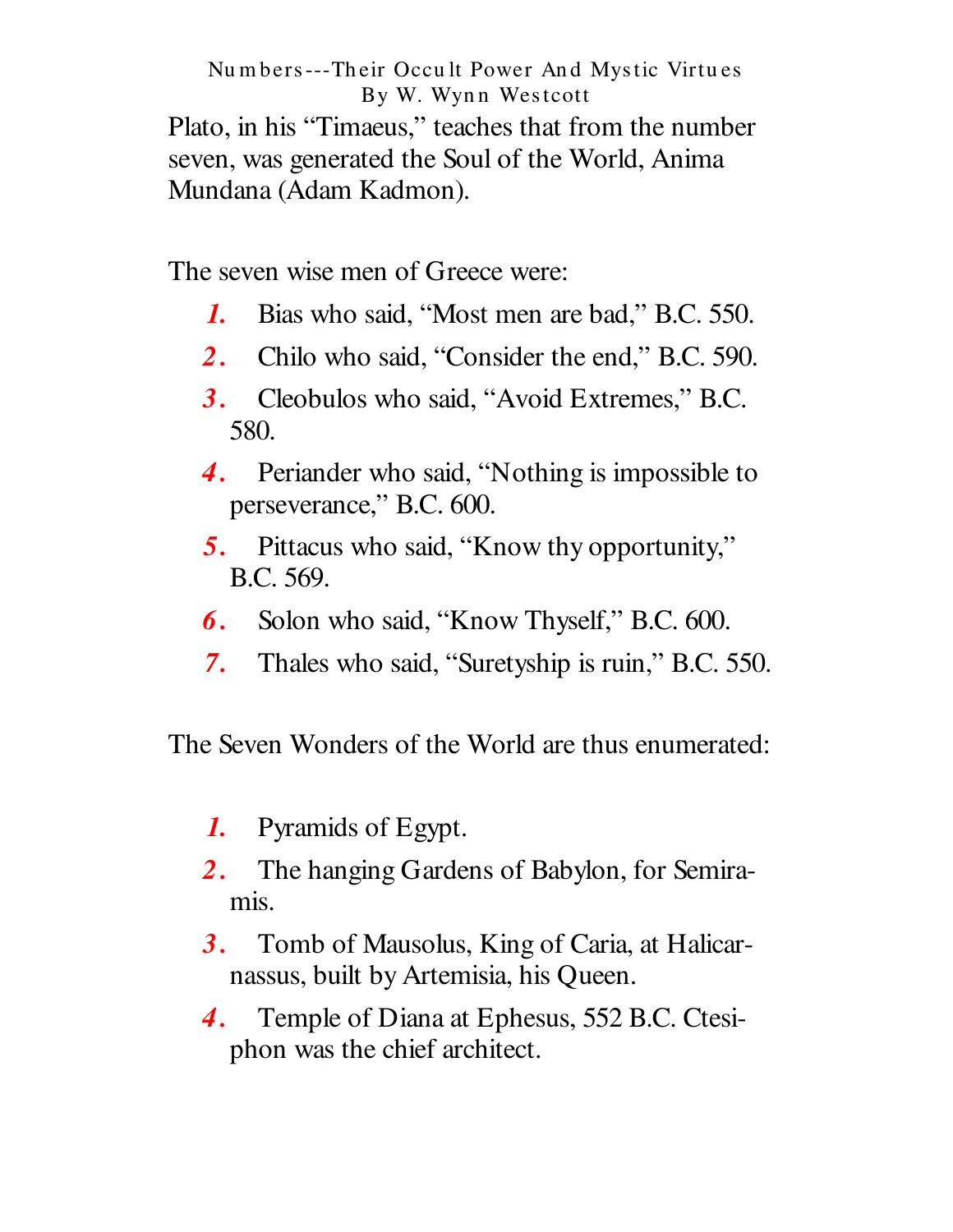5. Colossus of Rhodes, an image of the Sun God, Apollo, of brass, 290 B.C.

76.

- 6. Statue of Zeus, at Athens, by Phidias.
- Pharos of Egypt, built by Ptolemy Philadelphus, 7. of white marble, 283 B.C.; or the Palace of Cyrus which is sometimes substituted.

Sapta Rishi, seven sages. Sapta Kula, 7 castes; Sapta Loka, seven worlds; Sapta Para, 7 cities; Sapta Dwipa, seven holy islands; Sapta Arania, 7 deserts; Sapta Parna, 7 human principles; Sapta Samudra, seven holy seas; Sapta Vruksha, 7 holy trees.

The Assyrian Tablets also teem with groups of sevens— 7 Gods of Sky, 7 Gods of earth, 7 Gods of fiery spheres, 7 Gods maleficent; seven phantoms, spirits of seven heavens and spirits of seven earths.

The Chaldean notion seems to have been that 7 was a holy number, which became nefast under certain conditions. The opposite sides of a die added together are always seven in total numeration, the 4 opposite 3, 6 opposite 1, and so on.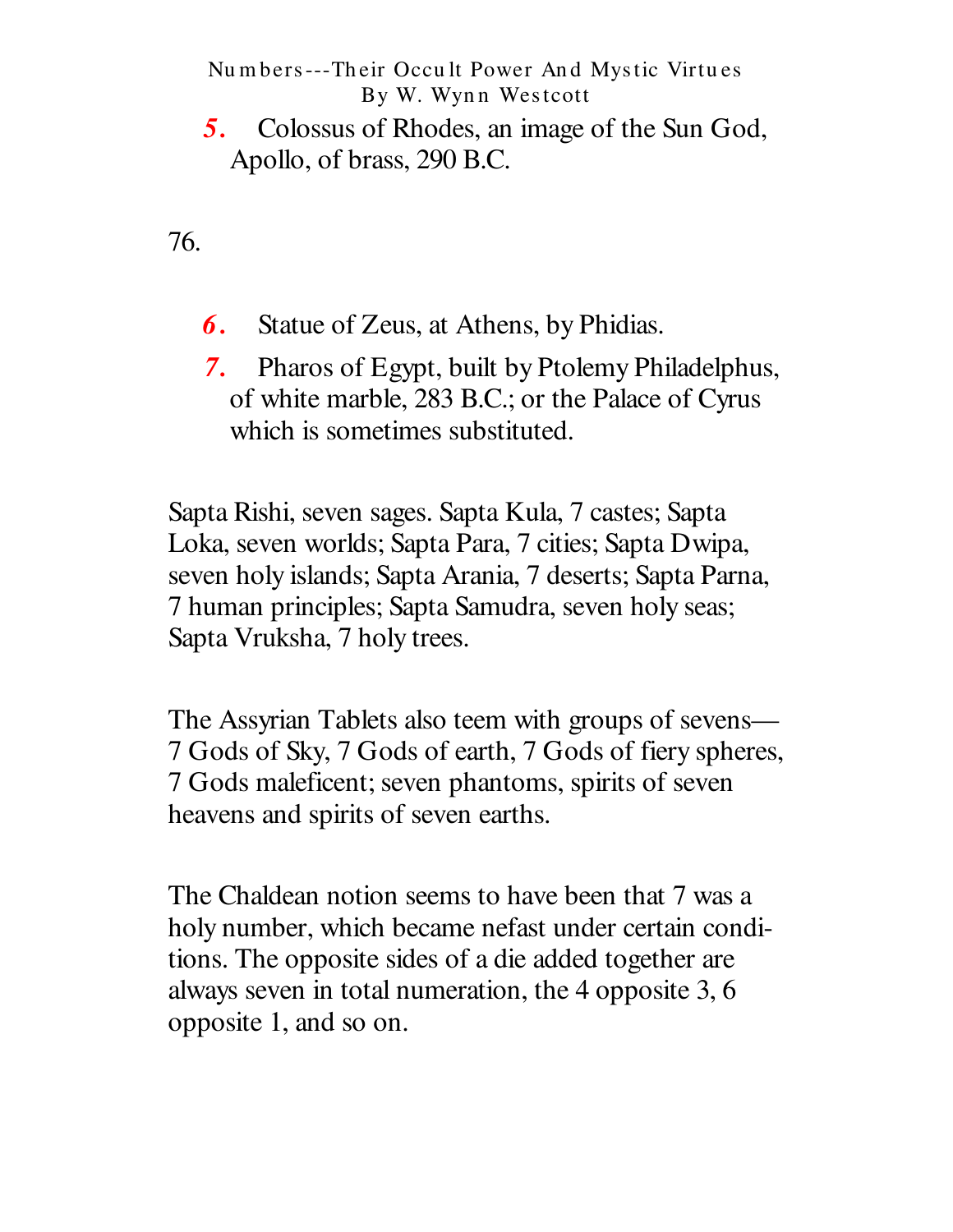It used to be asserted, says John Heydon, that every seventh Male born without any female coming between, can cure the King's Evil, by Word, or Touch.

St. James iii. 17 gives the 7 characters of wisdom.

After Birth, the 7<sup>th</sup> hour decides whether the child will live, in 7 days the cord falls off, in twice 7 days the eyes follow a light, thrice 7 days turns the head, 7 months gets teeth, twice 7 months sits firmly, thrice 7 months begins to talk, after 4 times 7 months walks strongly.

After 7 years, teeth of second set appear.

After 14 years is the arrival of generative power.

After 21 years, the hair of Manhood is completed.

After 28 we cease to grow, at 35 is greatest strength, at 49 is the greatest discretion, and 70 is the natural end of Life.

The Moon passes through stages of 7 days in increase, full, decrease, and renewal.

Naaman was ordered by Elisha (an Adept) to take seven dips in Jordan, to cleanse himself from Leprosy.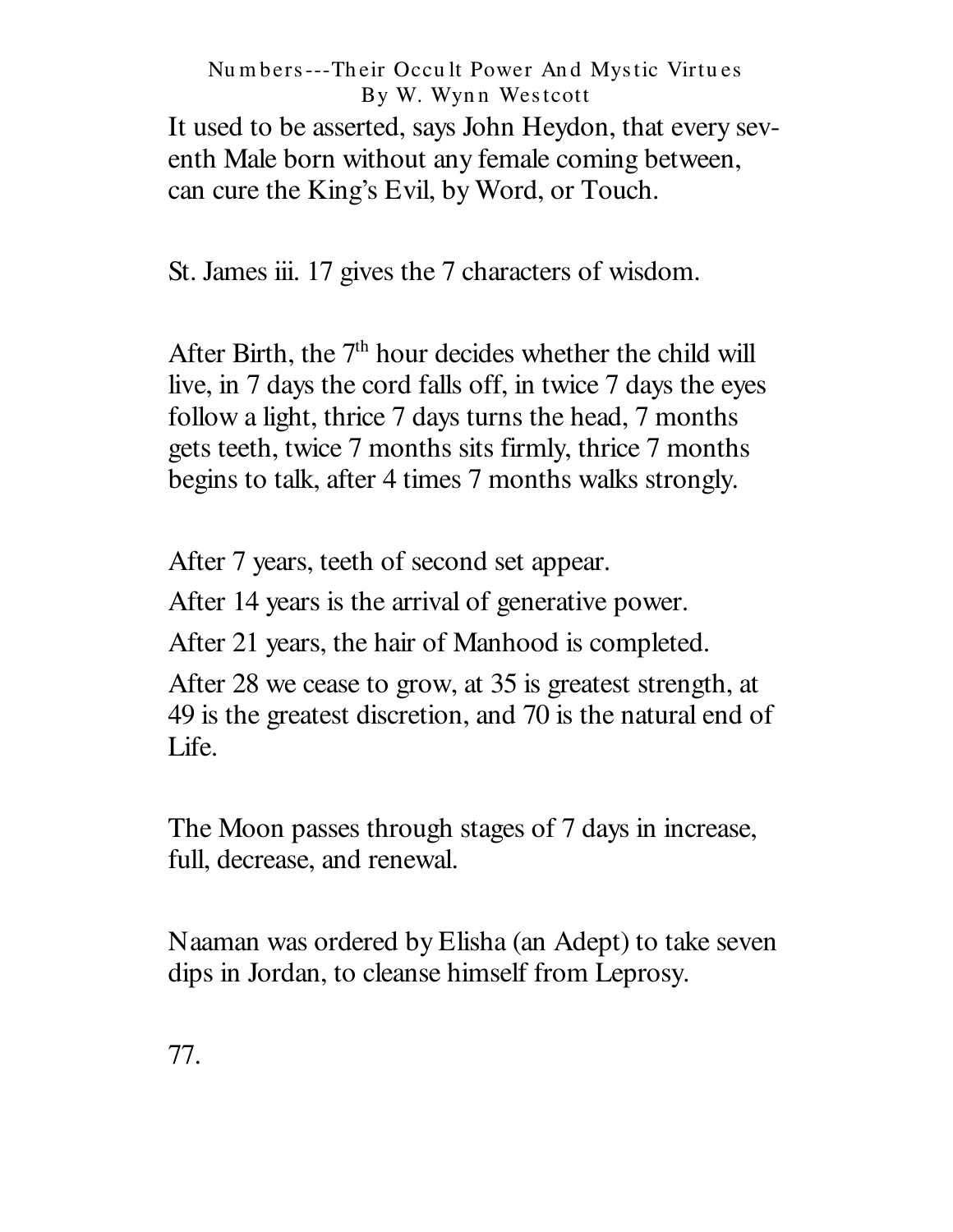The Golden Candlestick of Seven Branches was a notable emblematic ornament of the Tabernacle of Moses, Exodus xxv. 31.

Note the seven years for Repentance; 7 churches of Asia (or Assiah), 7 Angels with Trumpets, 7 candlesticks of the Holy Places, 7 seals, 7 trumpets, 7 kings, 7 thousands slain, 7 vials of wrath to be poured out, *pace*the Apocalypse. 7 members make a Freemasons' lodge perfect, although 5 may hold one.

Francis Barrett, in his "Magus," catalogs 7 Birds, Fishes, Animals, metals, stones and members of the body.

It has been said there are seven apertures of the skull to correspond with the Seven Planets.

There are Seven Degrees in the Oriental Order of Sikha and the Sat Bhai (7 Brothers); but I have doubts of the Brahmanic authenticity of the present Order of the name, which was introduced by J. H. Lawrence Archer.

From the relative strength of their courses the ancients constructed a Planetary Ladder, with Vowel Symbols, thus: ---Moon (a), Mercury (e), Venus (ee), Sun (i), Mars, (o), Jupiter, (u) and Saturn (oo).

These symbols were used in mystical knowledge, as an Inscription at the Temple of Apollo at Delphi shows,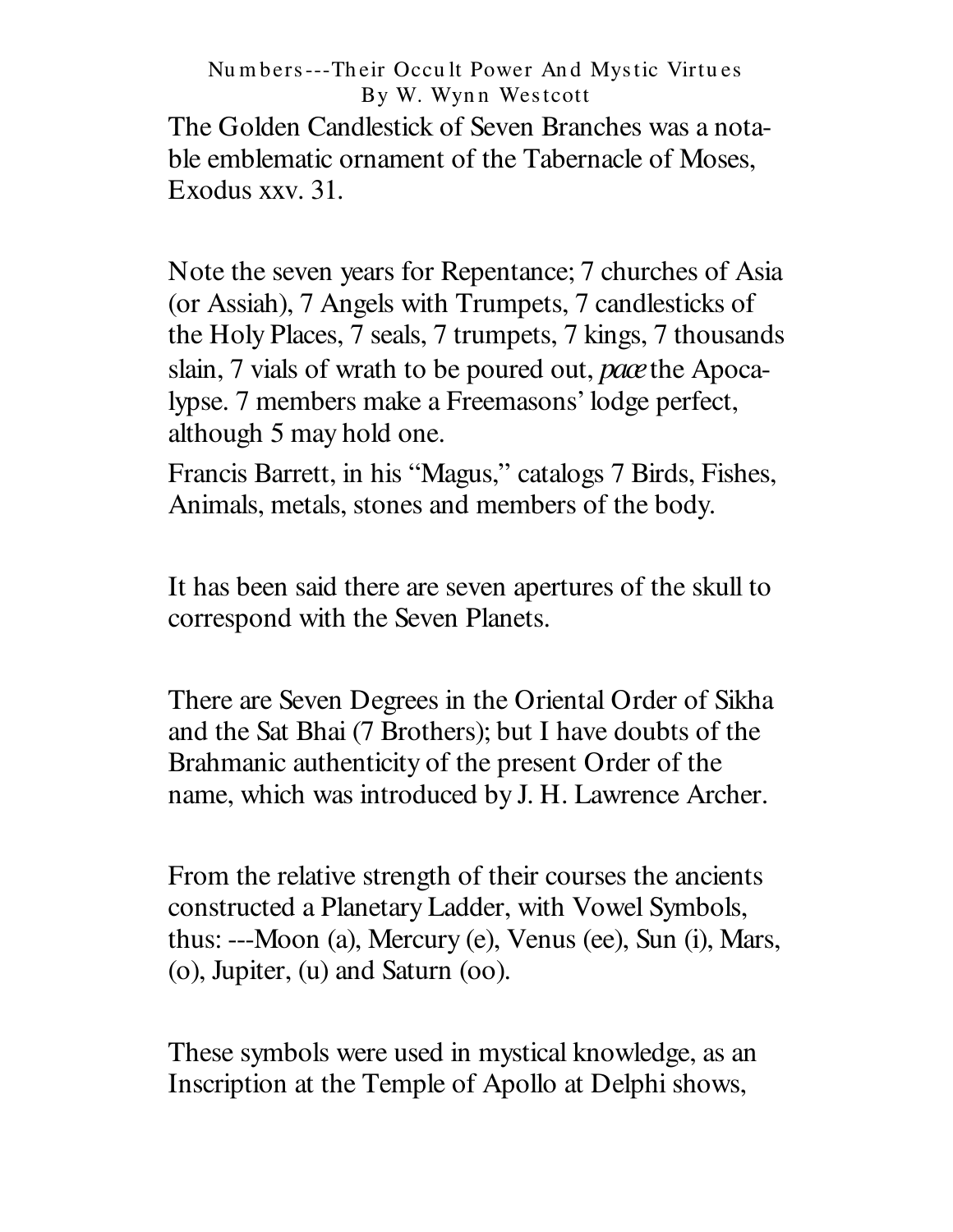where E I meant the Sun and its nearest Planet, i.e., Sun and Mercury; and Mercury was often represented as a Dog, following a Sun Man.

The Oracle of Claros (Macrobius, Saturnalia, i. 18) said that IA (the Gnostic Deity) was the Sun and the first and last of the planetary set, hence the 7 Concentric spheres.

Duncan assigns these Minerals and Animals to the 7 Heavenly Bodies known to the ancient world and are as follows:

| <b>PLANET</b>  | <b>ANIMAL</b>  | <b>METAL</b>       |
|----------------|----------------|--------------------|
| <b>Moon</b>    | <b>Bull</b>    | <b>Silver</b>      |
| <b>Mercury</b> | <b>Serpent</b> | <b>Quicksilver</b> |
| <b>Venus</b>   | Dove,          | <b>Copper</b>      |
| <b>Sun</b>     | Lion           | Gold               |
| <b>Mars</b>    | Wolf           | Iron               |
| <b>Jupiter</b> | <b>Eagle</b>   | <b>Pewter</b>      |
| <b>Satum</b>   | <b>Ass</b>     | <b>Lead</b>        |

## TABLE OF PLANETS, ANIMALS AND METALS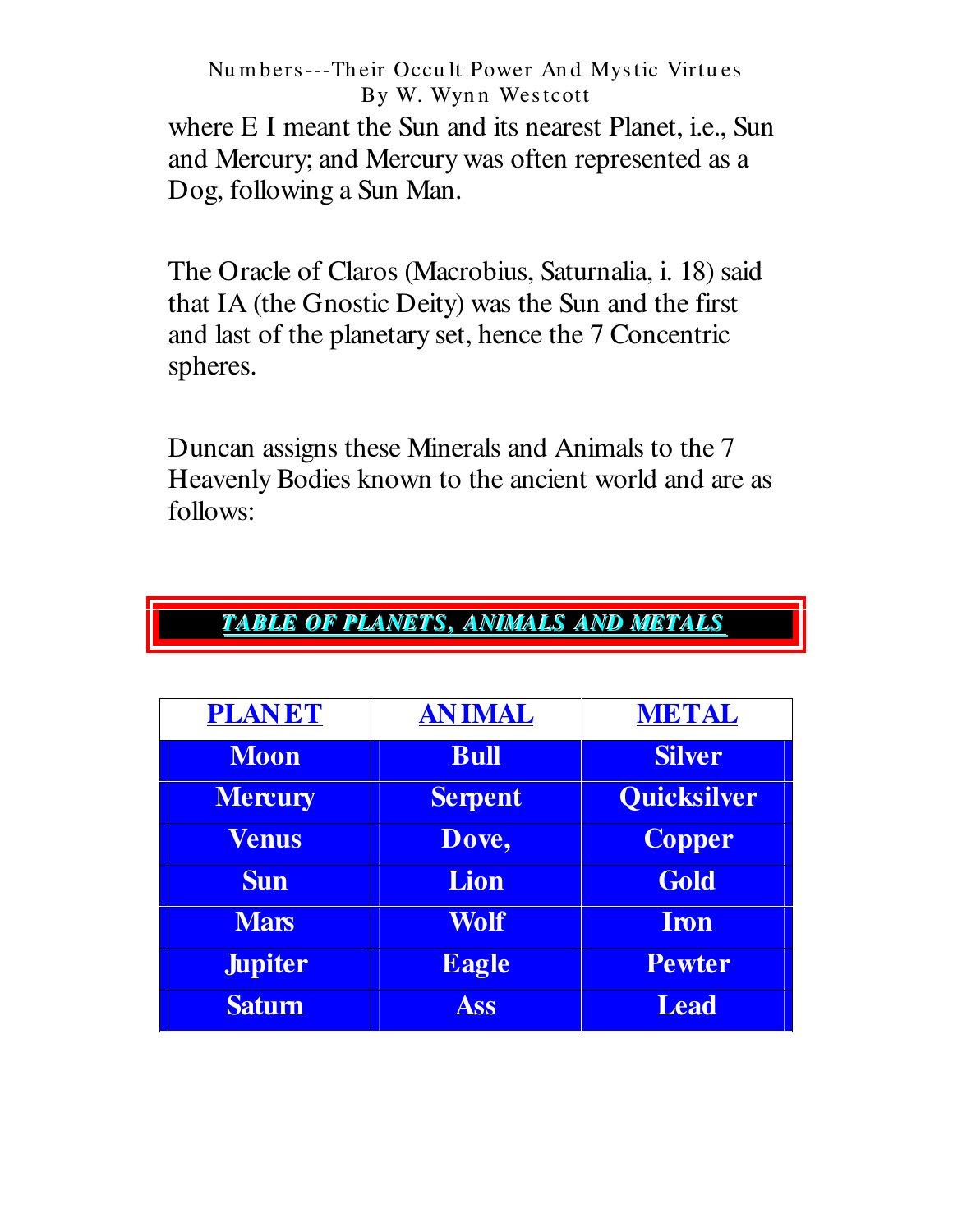### Nu m bers---Th eir Occu lt Power An d Mystic Virtu es By W. Wynn Westcott Note also the number of 7 pipes in the Musical instrument at the mouth of the old deity Pan, the Great

Whole, a Sun God (not the later Rural Pan).

78.

An ancient symbol of the universe was a Ship with seven pilots, in the center of the ship, a Lion; possibly from an idea that the Sun first rose in Leo.

Note Aries supplanted Taurus, as the constellation in which the Sun rises at the Vernal equinox; Taurus was the sign at the early fabulous periods of the earth— it was displaced about 300 B.C. The sign becomes changed every 2150 years by the precession of the equinoxes. Pisces has now followed Aries; but the Sun is still said to enter the sign Aries at the Vernal Equinox about March 21<sup>st</sup>. Its actual position in March 1900 was near *omega* Pisces.

T. Subba Row describes the Seven Primary Forces of Nature as six powers resumed in a seventh. These are called Sakti (Mahamaya) and are related to Kanya, i.e., Virgo, as the 6<sup>th</sup> Zodiacal Sign; they are Parasakti, force of light and heat; Inanasakti, intellect; Itchasakti, cause of voluntary movements; Kriyasakti, energy of will' Kundalini Sakti, the life force show in attraction and repulsion, positive and negative; Mantrika Sakti, the power of sounds, vibration, music, words and speech;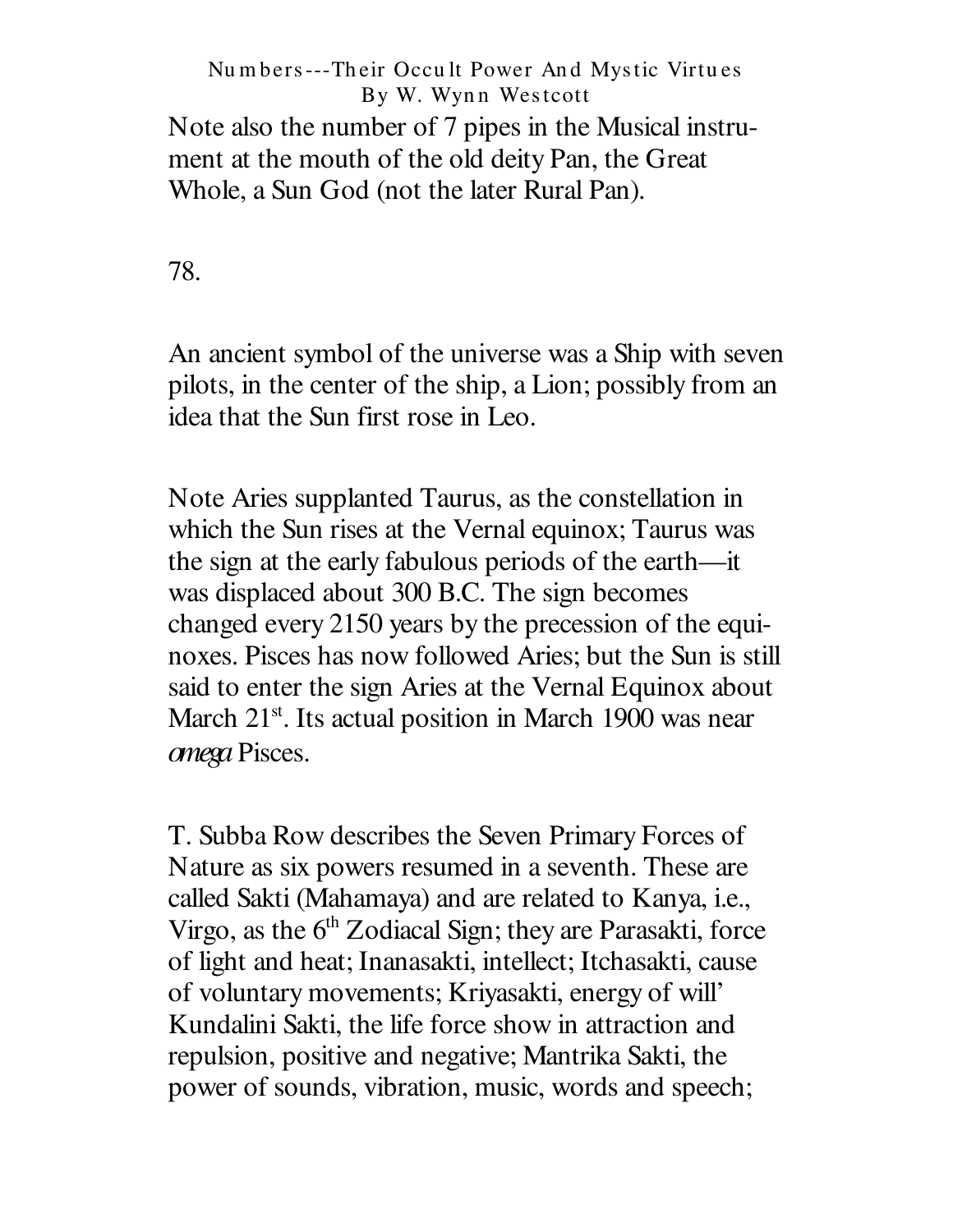Nu m bers---Th eir Occu lt Power An d Mystic Virtu es By W. Wynn Westcott these are summarized in Daivi Prakriti=the Light of the Logos.

Our physical senses know as 5, are an incomplete set, there are indeed 7 forms or modes of perception, as appears in the highest developments of the " Chabrat zereh Aur bokher," and as described in the oldest Sanskrit occult science of the Upanishads: --smell, taste, sight, touch, hearing---and  $6<sup>th</sup>$ , Mental preception, with  $7<sup>th</sup>$ , spiritual understanding. The two latter were not dwarfed and materialized into noticeable organs in this fifth Race of beings, to which Man now belongs. For a fuller explanation see the " Secret Doctrine" of H. P. Blavatsky. The Archaic scheme recognized Seven States of Matter; homogenous, aeriform, nebulous or curdlike, atomic, germinal fiery elemental, fourfold vapory, and lastly that which is cold and dependent on a vivifying Sun for light and heat.

Our Earth, symbolized by Malkuth of the Kabalah, is the  $7<sup>th</sup>$  of a series, and is on the Fourth Plane; it is generated by Yesod, the foundation the Sixth World, and after complete purification will in the  $7<sup>th</sup>$  Race of the  $7<sup>th</sup>$ Cycle become reunited to the Spiritual Logos and in the end to the Absolute. Our earth has been already thrice changed, and each cycle sees seven kings (as of Edom). There were Seven Kings of Edom, Genesis, xxxvi. V. 31; the Kabalists consider these as types of primordial worlds which failed to survive their creation. Seven is the key to the Mosaic creation, as to the symbols of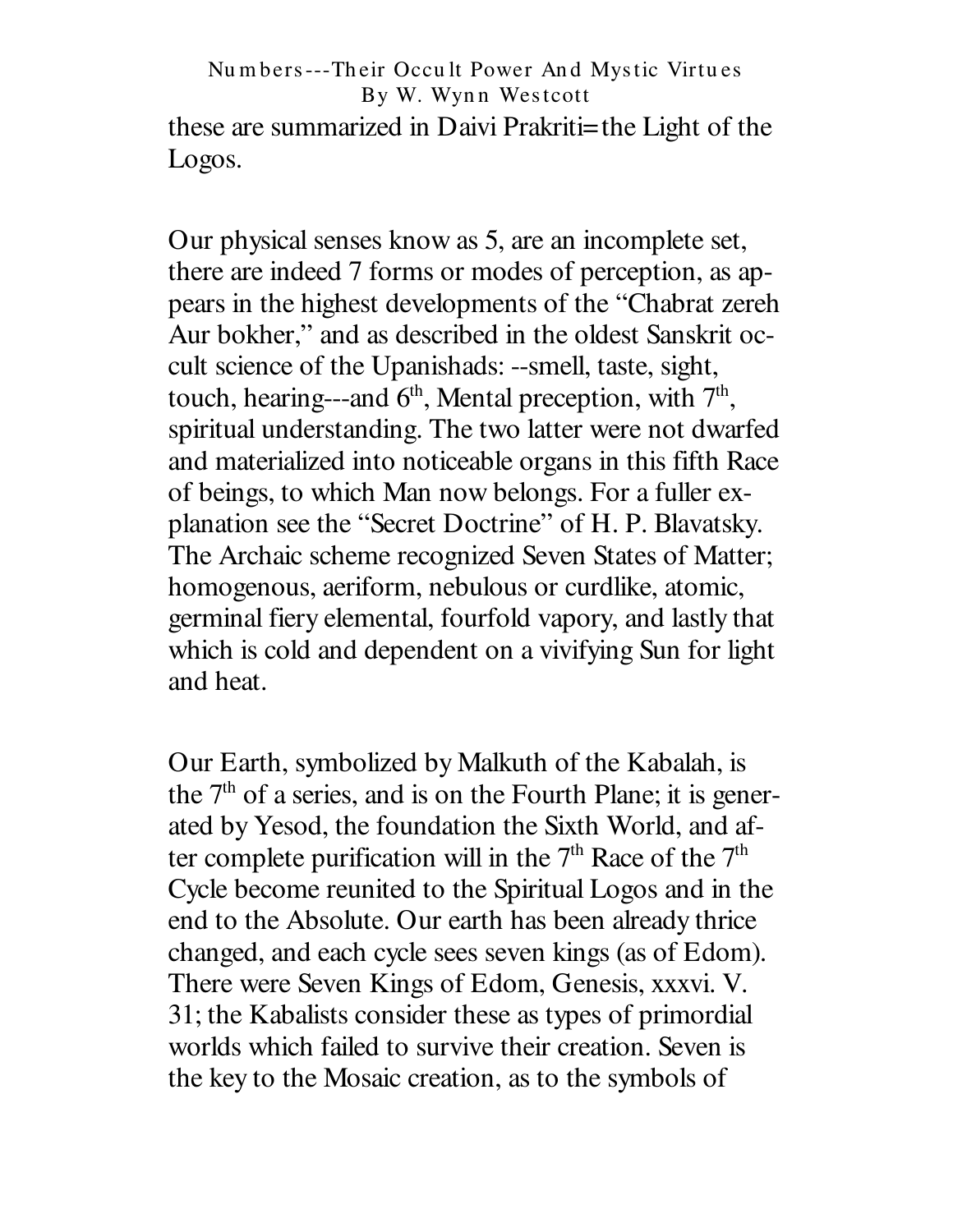every religion. There are Seven Planes of being, the upper three are subjective and unknowable to mankind, the lower four are objective and may be contemplated by man as metaphysical abstractions. So there are the Seven Principles of Man, and the upper triad are parted from the lower group of four at dissolution.

79.

The Seven Principles constituting man are variously named by the Esoteric Buddhism, by the Vedantic scheme, and by other philosophies, but they correspond in idea. First from above come Atma, a ray from the Absolute; Buddhi, spiritual soul; and Manas, human soul; these are the superior triad, which separates at human death from the lower tetrad of principles. The lower four are Kama Rupa, the passions; Linga Sarira, the astral body; Prana, life essence; and Sthula Sarira, the lower body; see the dogmas of Esoteric Buddhism.

The Kabalah divides these into four planes of the Soul, which are further separated by adepts; these are Chiah, Neshamah, Ruach and Nephesh, which correspond to the symbolical worlds of Atziluth, Briah, Yetzirah and Assiah.

There is an occult reference in the Seven Stars in the head of Taurus called the Pleiades, six present and one hidden—said to be daughters of Atlas, who, pursued by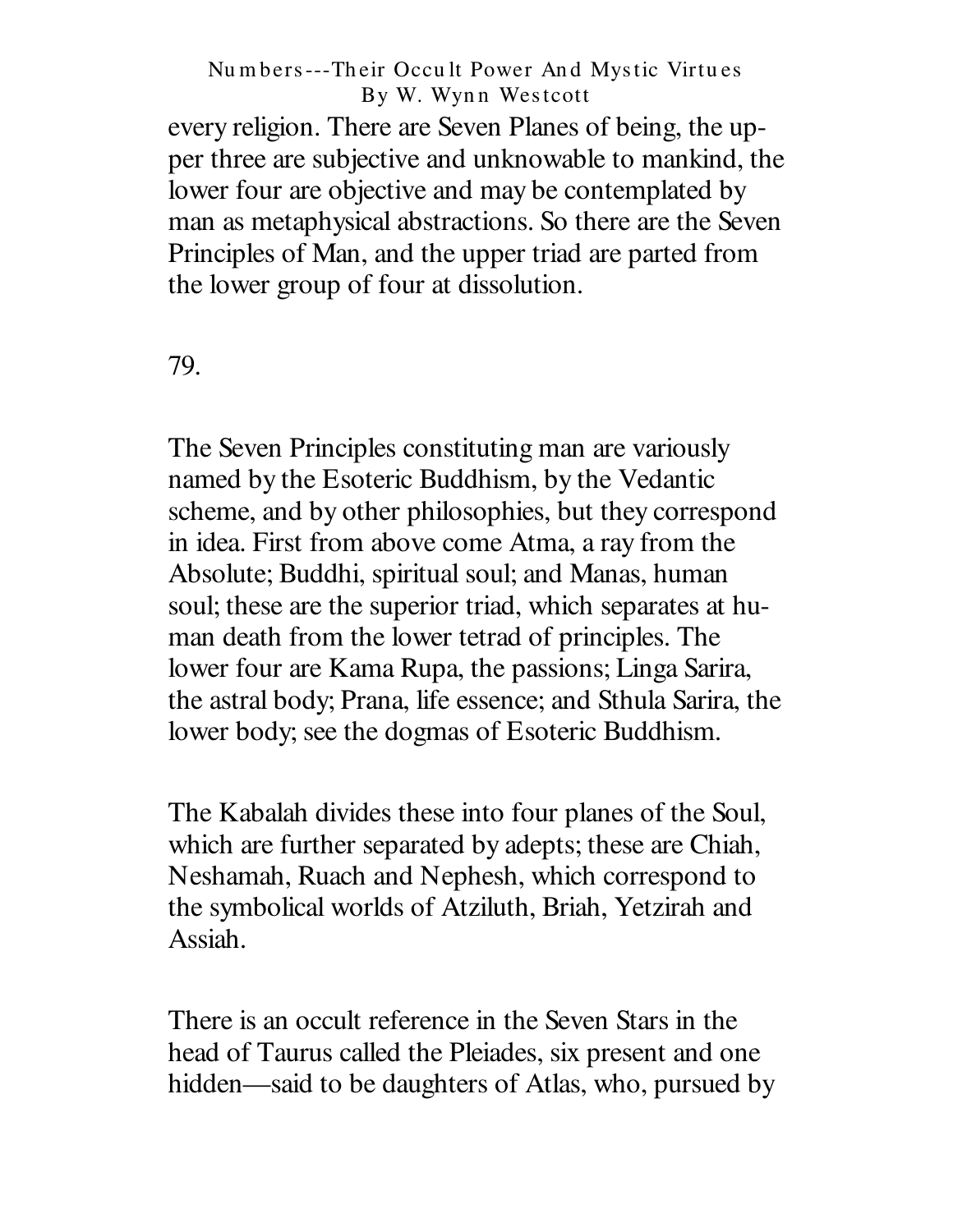Orion, were changed by Zeus in mercy into pigeons (peleia). The missing one is Merope, who married the mortal Sisyphus and hides herself for shame.

Seven was the number of the Rabbis who left the "Greater Holy Assembly"; ten had formed it, three had passed away from the "Sod," Svd, mystery. See "The Greater Holy Assembly" and "Lesser Holy Assembly," or the Ha Idra Rabba Quadisha and Ha Idra Suta Quadisha.

80.

Athanasius Kircher the Jesuit states that the ancient Egyptians associated numbers to the planets as follows: -

# *AANNCCIIEENNTT TTAABBLLEE OOFF PPLLAANNEETTSS AANNDD NNUUMMBBEERRSS*

| <b>PLANET</b>  | <b>ASSIGNED NUMBERS</b> |
|----------------|-------------------------|
| <b>Saturn</b>  | <u>3, 9, 15, 45</u>     |
| <b>Jupiter</b> | <u>4, 16, 34, 136</u>   |
| <b>Mars</b>    | <u>5, 25, 65, 325</u>   |
| <b>Sol</b>     | <u>6, 36, 111, 666</u>  |
| Venus          | <u>7, 49, 145, 1225</u> |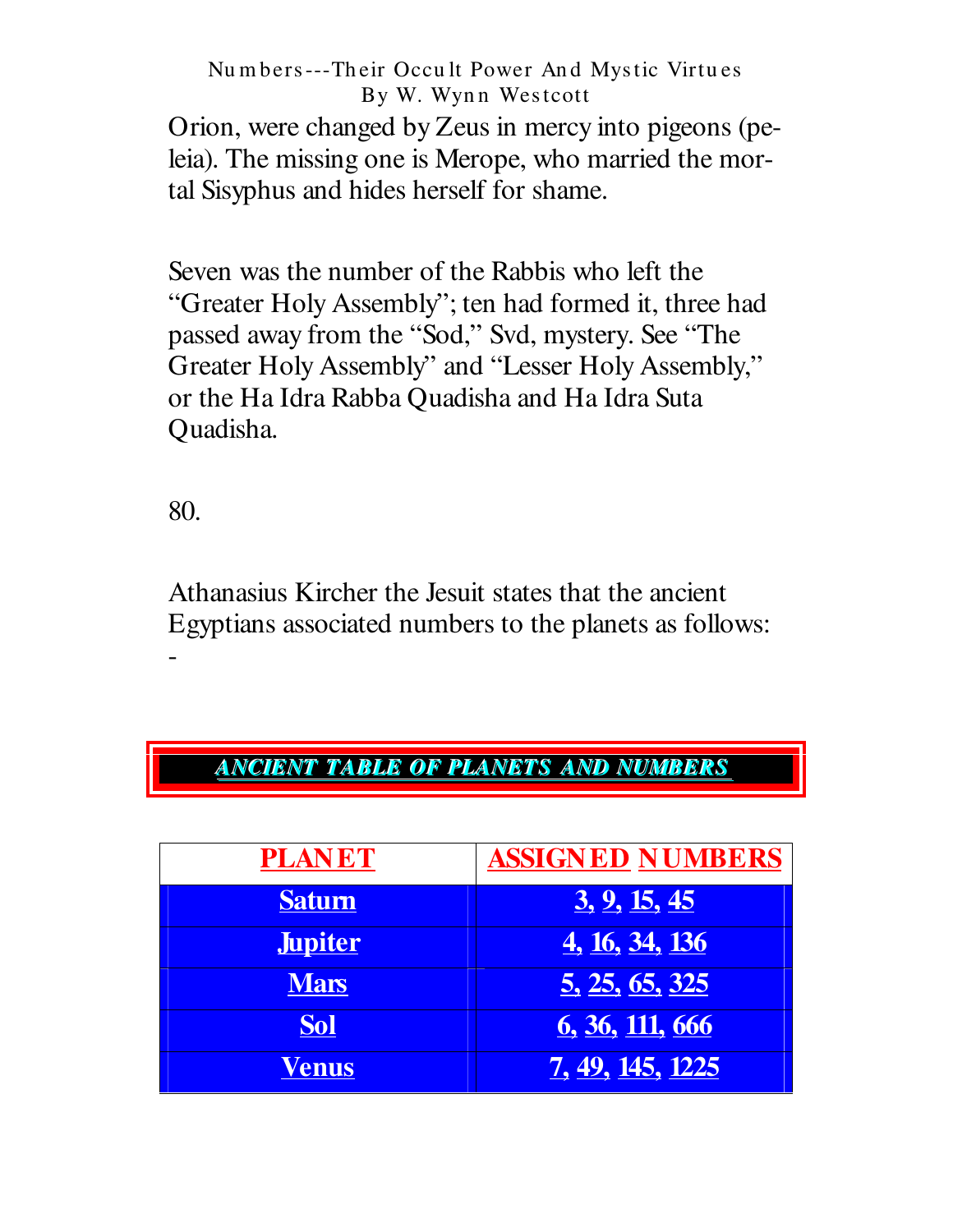| <b>PLANET</b>  | <b>ASSIGNED NUMBERS</b> |
|----------------|-------------------------|
| <b>Mercury</b> | <u>8, 64, 260, 2080</u> |
| <b>Luna</b>    | <u>9, 81, 369, 3521</u> |

In this matter, see also Francis Barrett, "The Magus."

The later Coptic names of the 7 Gods and planets and Genii of the World of the Ancient Egyptians are as fol $lows$ :

- 1. Saturn, Rephan, God of Time.
- $2.$ Jupiter, Picheus, God of Life;
- Mars, Moloch, God of destruction.  $3.$
- Sol, Phre or Pire, meaning Holy Lord. 4.
- $5.$ Venus, Suroth, lady of love.
- 6. Mercury, Hermes, Hermanubis, God of speech.
- $7.$ Luna, Piooh, lady of waters.

In China, 7 is the number of Death, and their days of mourning are 7 times 7. The Seven Star Plank is the name of the bottom plank of a coffin in which they bore 7 holes.

The Hindus speak of 7 Tattvas, the abstract principles of existence, metaphysical and physical, the subtle elements and the corresponding human senses, of which only five are yet developed. So there are 5 exoteric, Akasha, Vayu,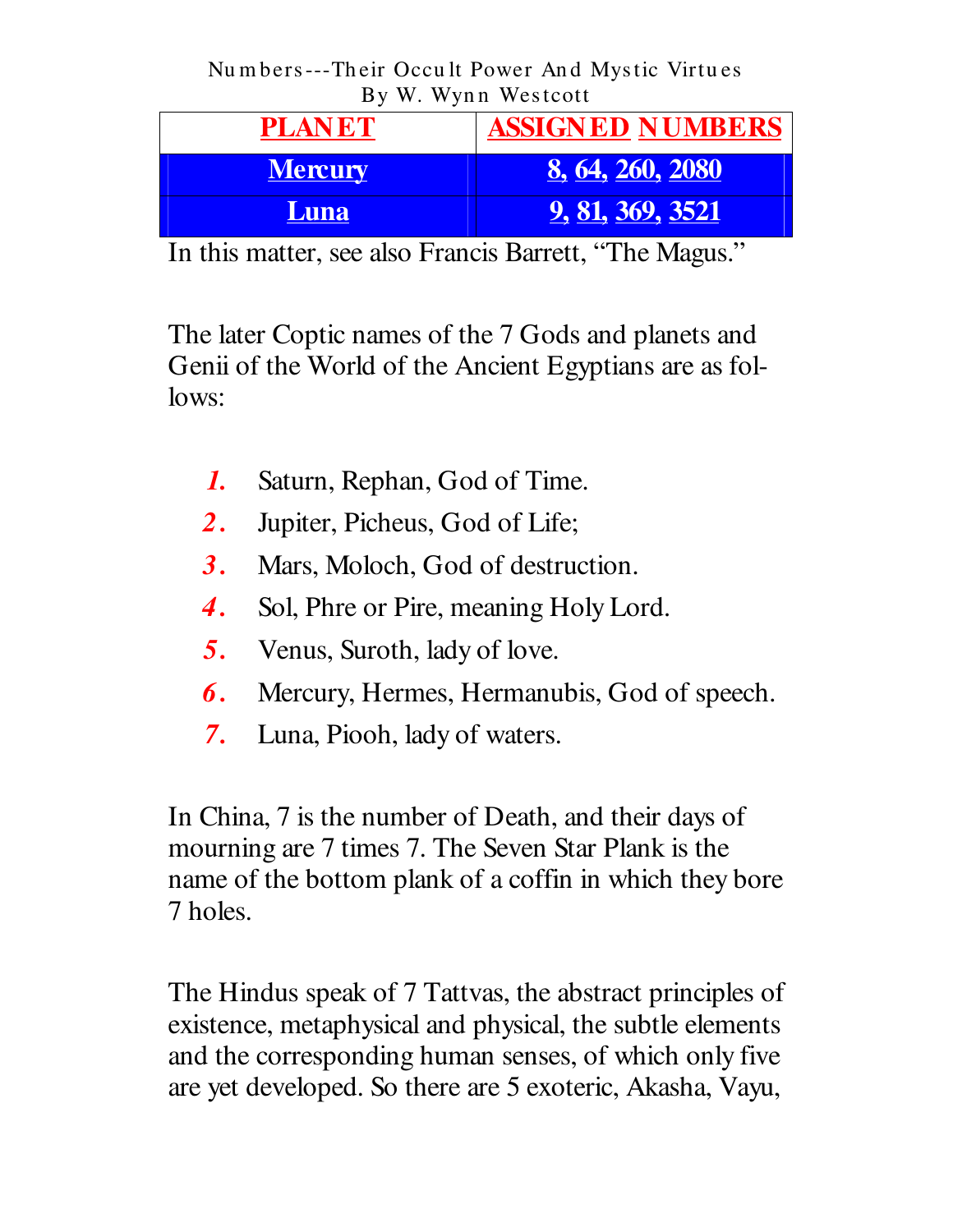Tejas, Apas and Prithivi. The first two esoteric yet unknown are Ani and Anupadaka. The first name means One, Unity, the Atom, and is a name of Brahma. The latter means parentless, self-existent. The first five are referred to primeval Aether, Air, Fire, Water and Earth. And to Hearing, Touch, Sight, Taste and Smell. Note Air is not Hearing. See Rama Prasad on " The Tattvas."

The Sanskrit names of the Seven Planets used in Hindu Astrology, are Surya for the Sun, Chandra for Moon, Kuja for Mars, Budhan for Mercury, Guru for Jupiter, Sukra for Venus, and Shani for Saturn. Then there are Rahu, the upper Lunar Node, and Ketu for the lower. Jupiter is also named Brihaspati.

81.

The word Septemtriones refers to the north, and is so called from its reference to the 7 Stars of Ursa Major, also called the Plough, and seen in the Zodiac of Denderah as the Thigh.

The Talmudic Berachoth, 14. i, says he who passes 7 nights without dreaming deserves to be called wicked.

The Kabalists describe Seven classes of Angels and are as follows: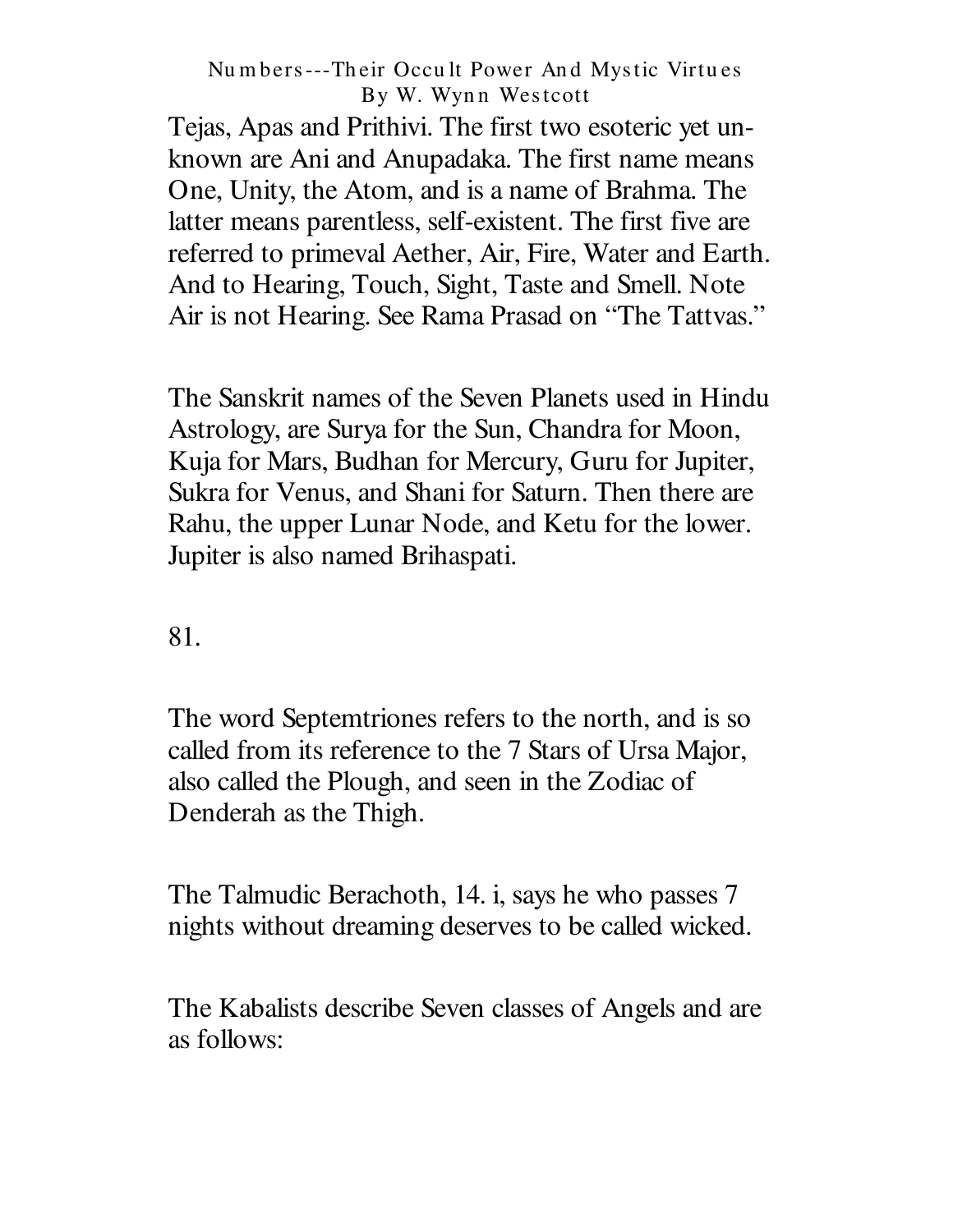- Ishim.  $\boldsymbol{l}$ .
- $2.$ Arelim.
- Chashmalim. **3.**
- Melakim.  $\boldsymbol{4}$ .
- $5<sub>1</sub>$ Auphanim.
- 6. Serpahim.
- Kerubim.  $7.$

The Judaic Hell was seven names by the Kabalists. They are Sheol, Abaddon, Tihahion, Bar Shacheth, Tzelmuth, Shaari Muth and Gehinnom.

Seven things were formed before the world. Law, Repentance, Paradise, Gehenna (that is Gai hinnom), the Throne of Glory, and the Messiah. The Targum Yerushalmi says these were formed 2000 years before the World's creation. Talmud, Pesachim, 54. i.

Seven things were hidden from man. The day of death, the time of the resurrection, the final judgment, the opinion of his fellow-man, the time of Jewish restoration and the Fall of Persia (whatever that may mean). Pesachim, 54.2.

The Talmud in "Chagijah" names 7 Heavens and Occultists recognize 7 Planetary Heavens; Raquie, Zebul, Makum, Maon, Sagun, Ghereboth and Shamaim.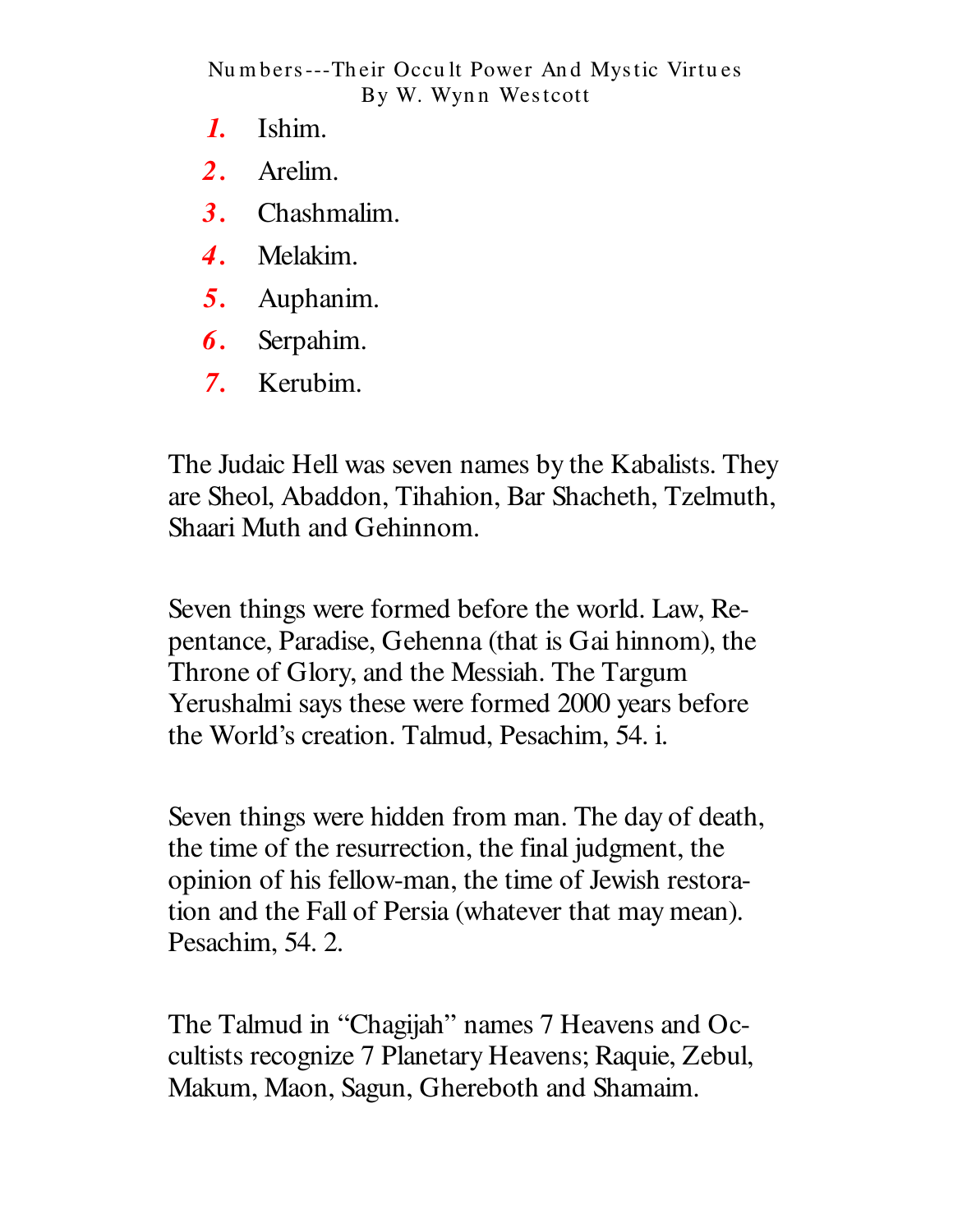In Micah, chapter v. verse 5, we read that 7 shepherds shall waste Assyria; the Talmud says they were Adam, Jacob and Methuselah, Abraham, Jacob and Moses, and David. Succah. 52. 2.

Of Prophetesses there were 7: --Sarah, Miriam, Deborah, Hannah, Abigail, Huldah and Esther.

In the Talmud, Kethuboth, 17. i, it is said that it is permissible to the Jew to look into his wife's face for 7 days after marriage. After this it is presumably wrong, in their opinion.

On the 7<sup>th</sup> day of the month, Adar, Moses died and the rain of manna ceased, says the Talmud, but this appears to be contradicted in Joshua v. verses 10-12. He was born on the same day of the same month.

82.

The Bava Kama says that after 7 years a male hyena becomes a bat, in another 7 years a Vampire, after another a Thorn, and after another is turned into a demon. If a man fails to pray devoutly for 7 years, his spine after death becomes a serpent.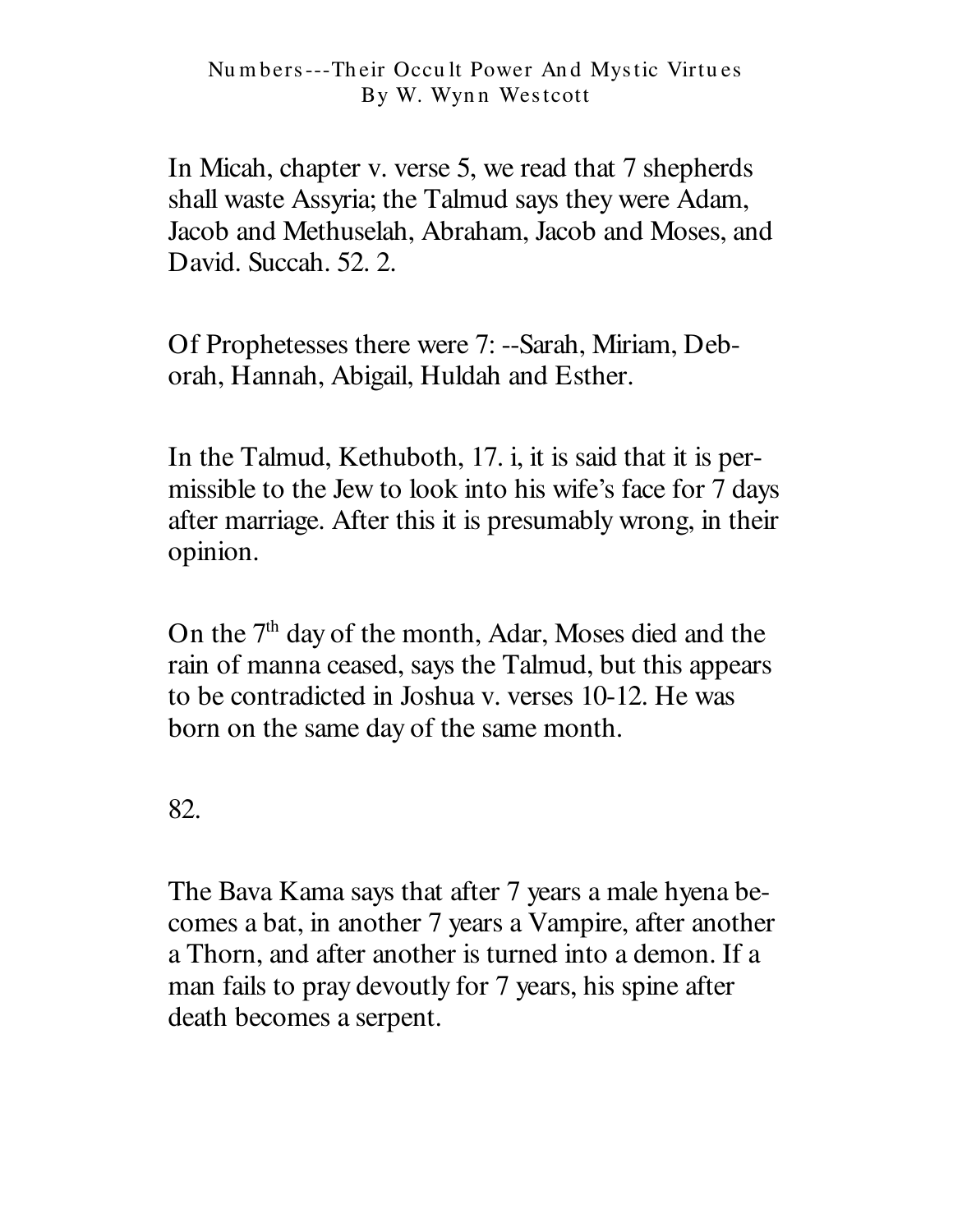Besides those who prophesized for Israel, there were 7 other prophets, Beor, Balaam, Job, Eliphaz, Bildad, Zohar, and Elihu the son of Barachel the Buzite.

The Bava Bathra says that 7 men form an unbroken series to this day. Adam was seen by Methuselah, then Shem, Jacob, Amram, Ahijah the Shilonite, and Elijah, who saw him, and Elijah is still alive until today.

Even 7 years of pestilence will not cause a man to die before his allotted time. This dictum of the treatise Sanhedrin is a statement of predestination.

A Ram has but one voice while alive, but after death his body makes 7 sounds. His horns make two trumpets, his thigh bones two pipes, his skin will cover a drum, the large intestines are formed into strings for the lyre, and the small intestines will make the small strings for the harp.

In the Sabbat, 152. 2, of the Talmud, it is said that the Soul of a man watches over his corpse for 7 days. Compare this with the Theosophic teaching that the Linga Sarira broods over the body for a week after death.

Rabbi Nathan says that 7 good qualities avail at the Judgment. Wisdom, righteousness, good opinions, mercy, truth, grace and peace. Seven epithets are applied to the Earth in the Hebrew tongue; Aretz, Adamah,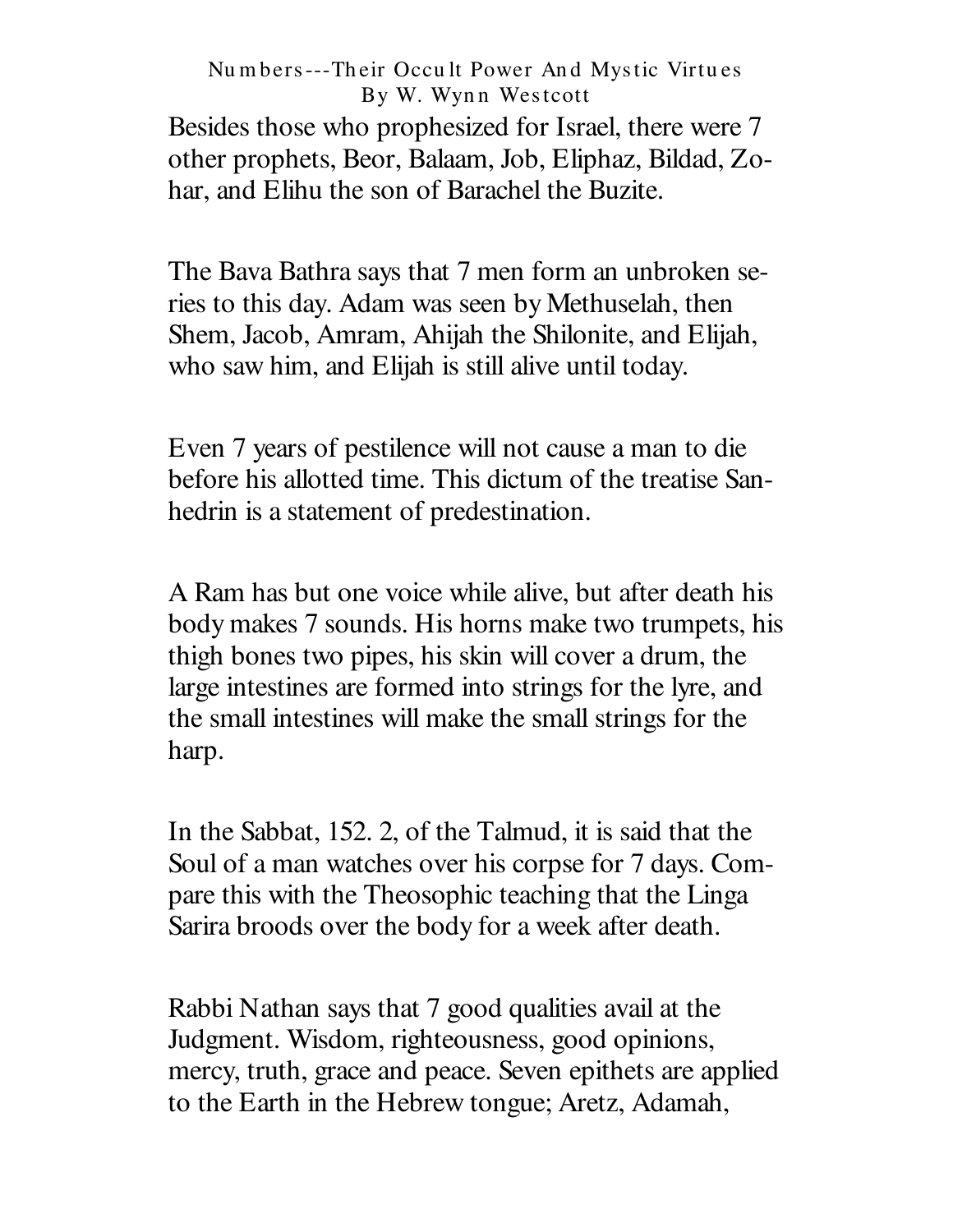Arequa, Gia, Tziah, Yabeshah, Cheled or Thebel. The mystical River Sambatyon flowed all the week, but was still on the 7<sup>th</sup> day, says Rashi. Hershon, Talmudic Miscellany, 154.

The 7 Catholic Deadly Sins are Pride, covetousness, lust, anger, gluttony, envy and sloth.

The 7 Gifts of the Holy Spirit, Isaiah xi. v. 2, are Wisdom, Understanding, Counsel, Fortitude, Knowledge, Piety and Fear of the Lord. These are seven of the Kabalistic Sephiroth.

83.

Seven is the token of Union between God, who is Triune, and Man, who is Quaternary. W. F. Shaw.

The Holy Ghost is said to impart a 7-fold gift; 7 Lamps burn before the Throne of God.

The Council of Arles declared that 7 Bishops ought to take part in the Ordination of a Bishop.

There was a 7 years' probation for admission to the Celtic Order of the Culdees. There are 7 Vestments of the Christian priesthood, and Bishops should wear 7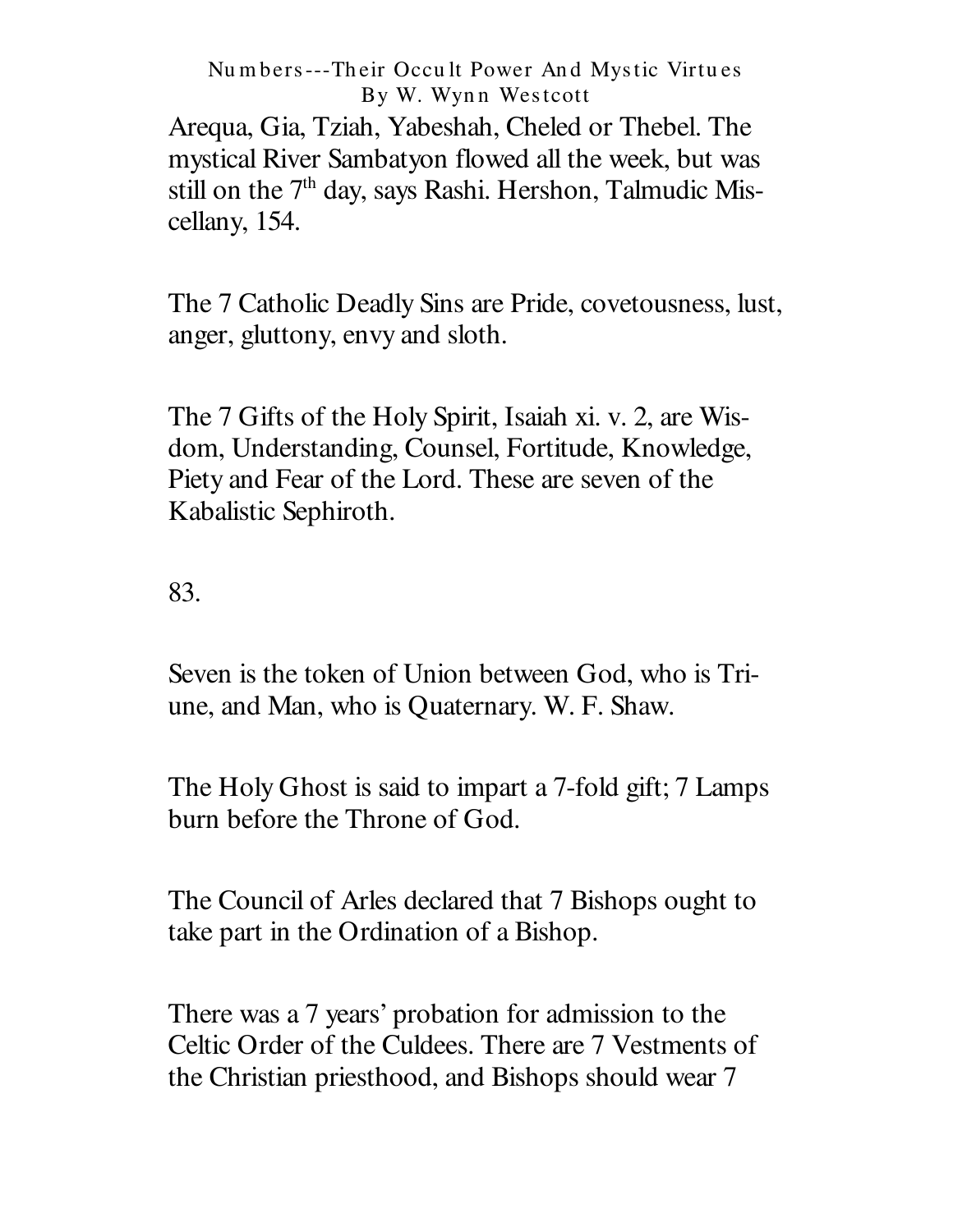others, Sandals, Dalmatic, Rational, Mitre, Gloves, Ring and Staff.

The 7 Champions of Christendom were St. George for England, St. Denis of France, St. James of Spain, St. Andrew of Scotland, St. David of Wales, St. Patrick of Ireland and St. Antonio of Italy.

The 7 Sleepers of Ephesus, according to the monkish legend, were Christians who hid in a cave under the persecutions of Decius in the  $3<sup>rd</sup>$  Century. They fell into a trance and slept 200 years. They awaked in A.D. 447 and going to the Emperor Theodosius II., they convinced him of the truth of the Life beyond the grave. This done, they returned to the cave to sleep until the Last Judgment.

The 7 Dolours of the Virgin Mary is the name of a Roman Catholic Fast Day held on the Friday before Palm Sunday.

The 7 Wise Masters were officers of King Kurush who tell stories to save the life of the King's son. They exist in Greek, Syriac, Hebrew, Persian and in English are called The Book of Sindibad, edited byClouston.

The Coptic Gnostics represented the Jehovah of the Hebrews by a curious arrangement of the 7 vowels,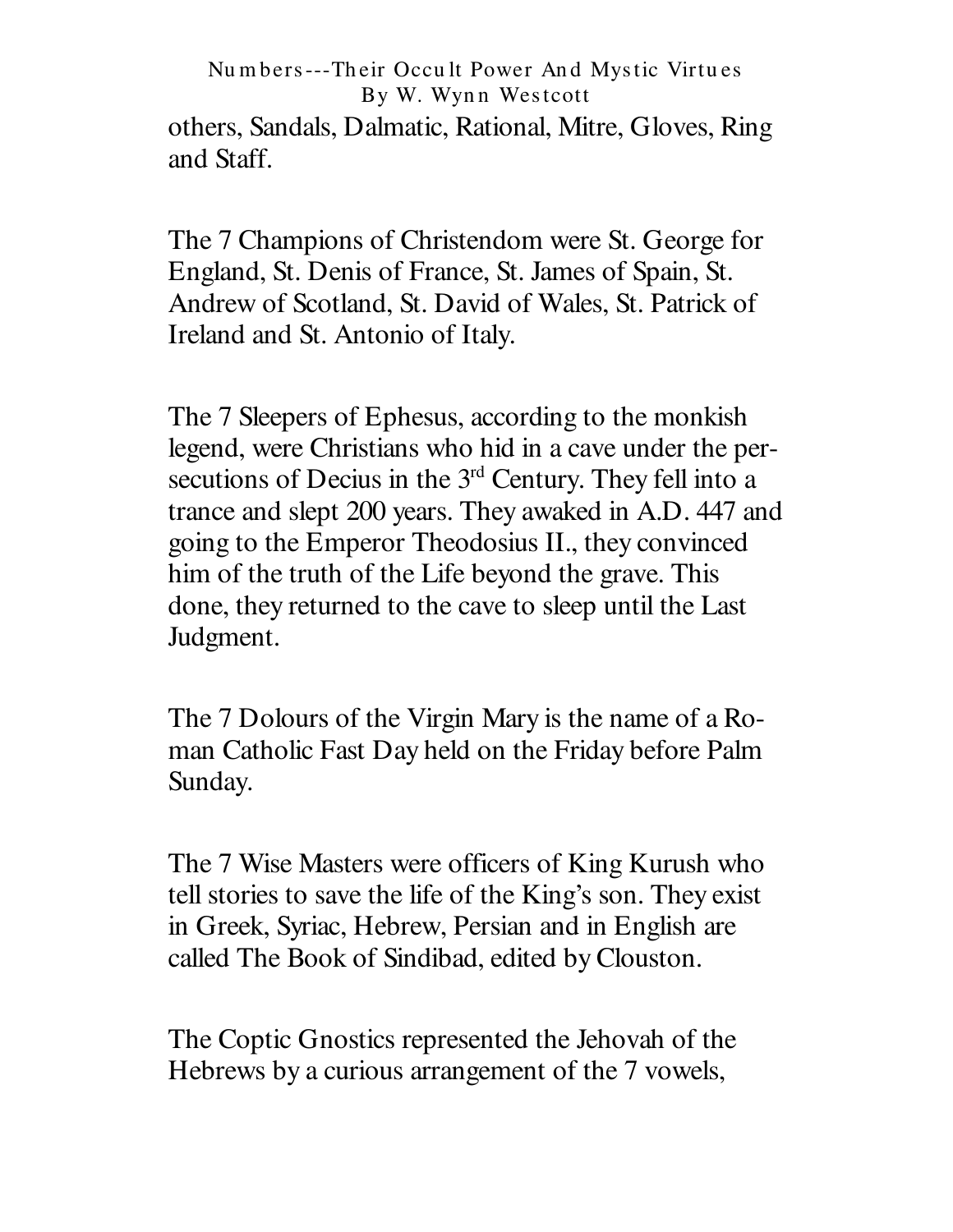### Numbers---Their Occult Power And Mystic Virtues By W. Wynn Westcott without a consonant. Thus Iehooua (the H is the Greek eta, long e; and the first O is the Greek long O, Omega).

In the Zoroastrian theology, we read of the highest beings the 7 Amshaspands. Ormuzd, source of life; Bahman, the king of this world; Ardibehest, fire producer; Shahrivar, the former of metals; Spandarmat, queen of the earth (the Gnostic Sophia); Khordad, the ruler of times and seasons; and Amerdad, ruling over the vegetable world. Below there are the 27 Izeds, ruled over by Mithras. In opposition to these were powers of darkness, the 7 arch devs and the 27 devs, or devils as we call them.

84.

The historic city of Rome, pagan before it was Christian, was built upon Seven Hills. The Palatine, Coelian, Aventine, Viminal, Quirinal, Esquiline, and the Capitol. In Latin times it was called Urbs Septicollis. Some old authors speak of "Valentia" as a secret name for Rome.

The "Bijou Notes and Queries," vol. xiv., p. 235, says that the 7 days of the week have all been used as sacred days. Sunday by Christians; Monday by the Greeks. Tuesday by the Persians. Wednesday by the Assyrians. Thursday by the Egyptians. Friday by the Turks. Saturday by the Jews.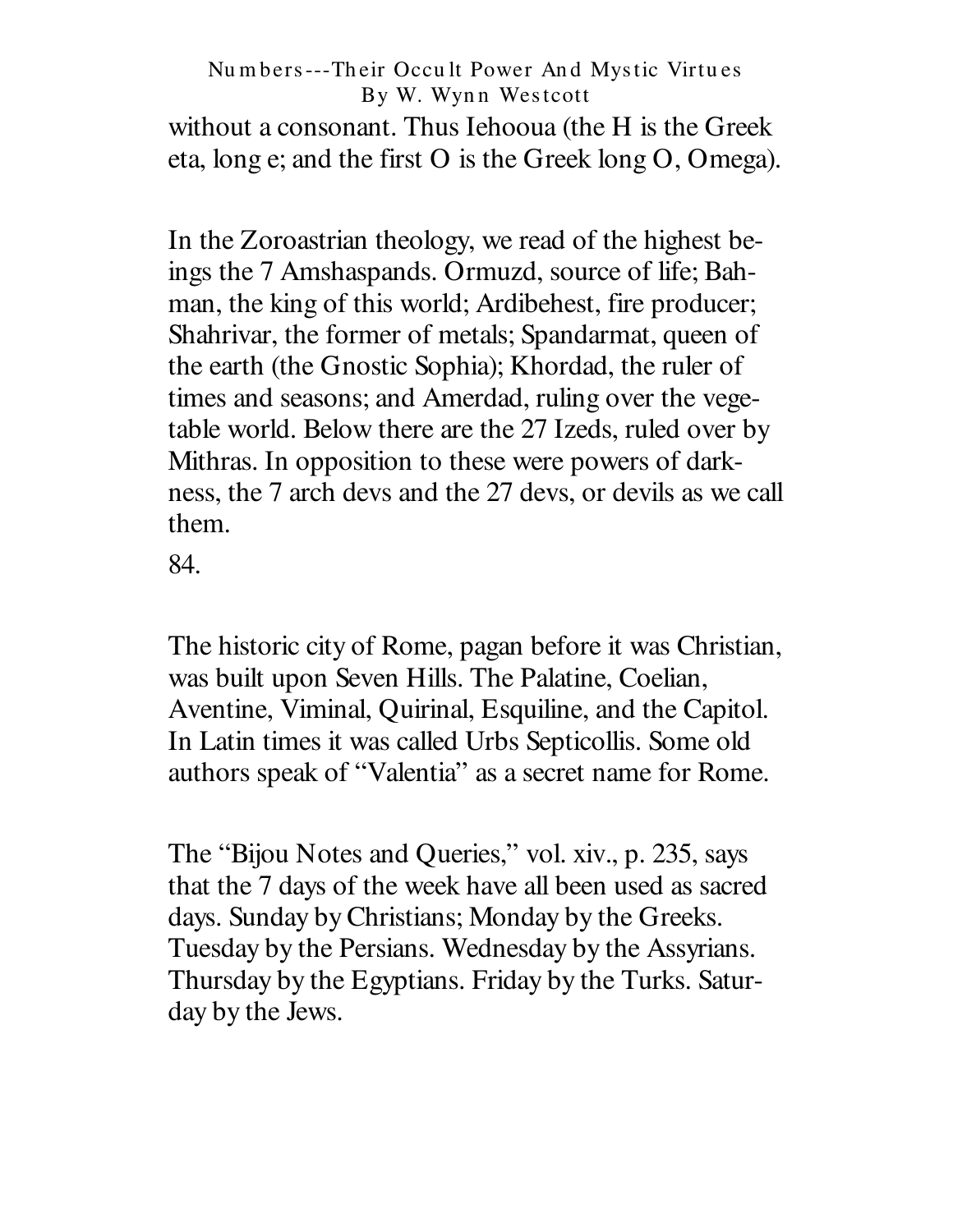The number 7 was curiously related to H. P. Blavatsky and the Theosophical Society. "Lucifer" was first published in 1887, and 1887 is the sum of 17 hundred, 17 tens and 17 units. H. P. B. lived at 17 Lansdowne Road, and 17 Avenue Road. "Lucifer" was published at 7 Duke Street. 7 volumes were completed at her death. Colonel Olcott first met her at 7 Beckman Street and later at 71 Broadway, New York. Anna Kingsford was elected president first of the London T. S. Lodge on 7<sup>th</sup> January 1883. "Isis Unveiled" was published in 1877 and the Third volume of the "Secret Doctrine" was published in 1897, after her death.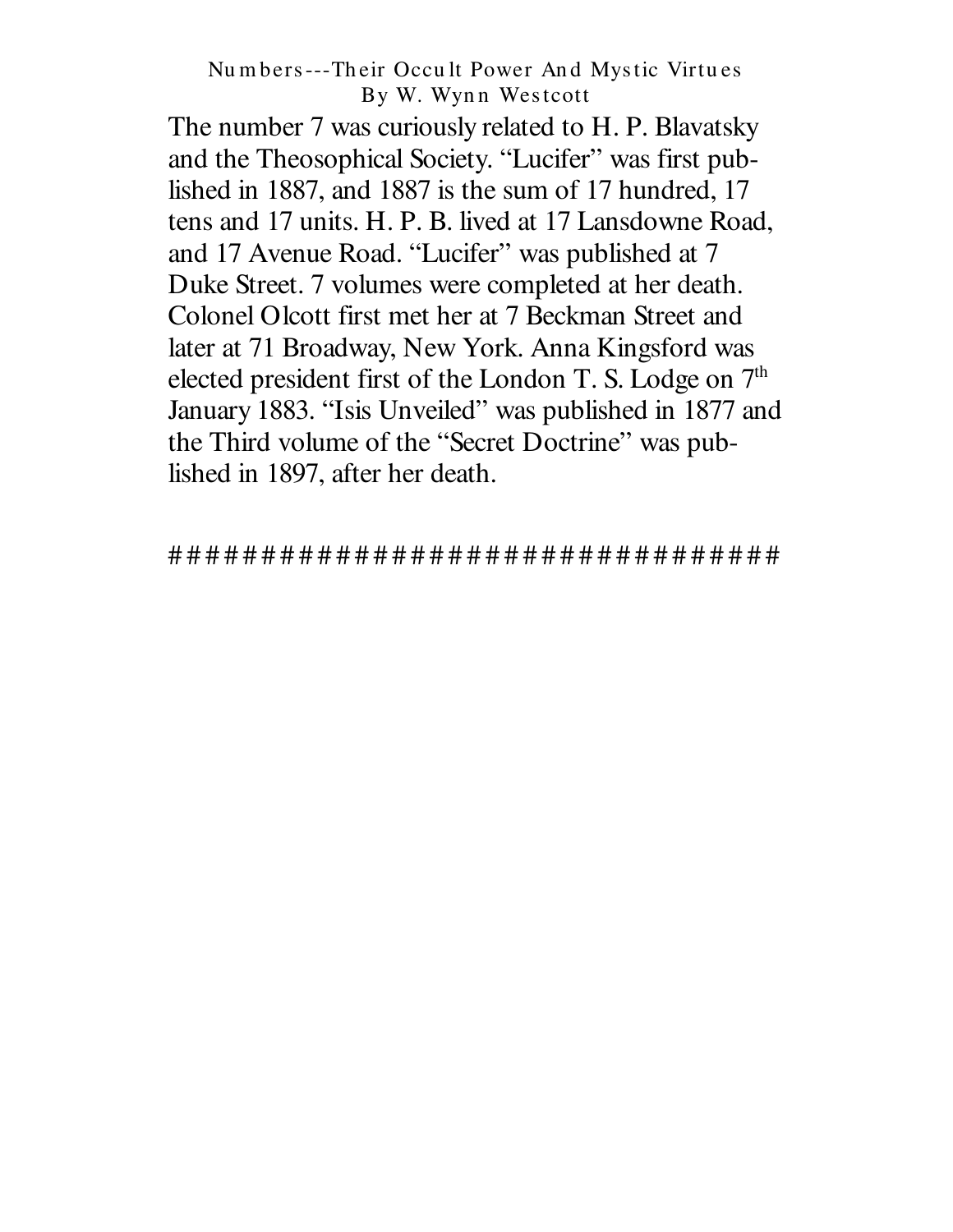85.

### **CHAPTER TWELVE**

### **THE OGDOAD, EIGHT, 8.**



n the first cube of energy, and is the only evenly even number within the Decad. The Greeks thought it an all-powerful number. They had a Proverb "all things are eight."

Camerarius, in his edition of the Arithmetic of Nicomachus, calls it Universal Harmony,

because musical ratios are distinguished by this number.

The Ratio of 9 to 8 is sesquioctave and this forms a tone and is attributed to the Moon.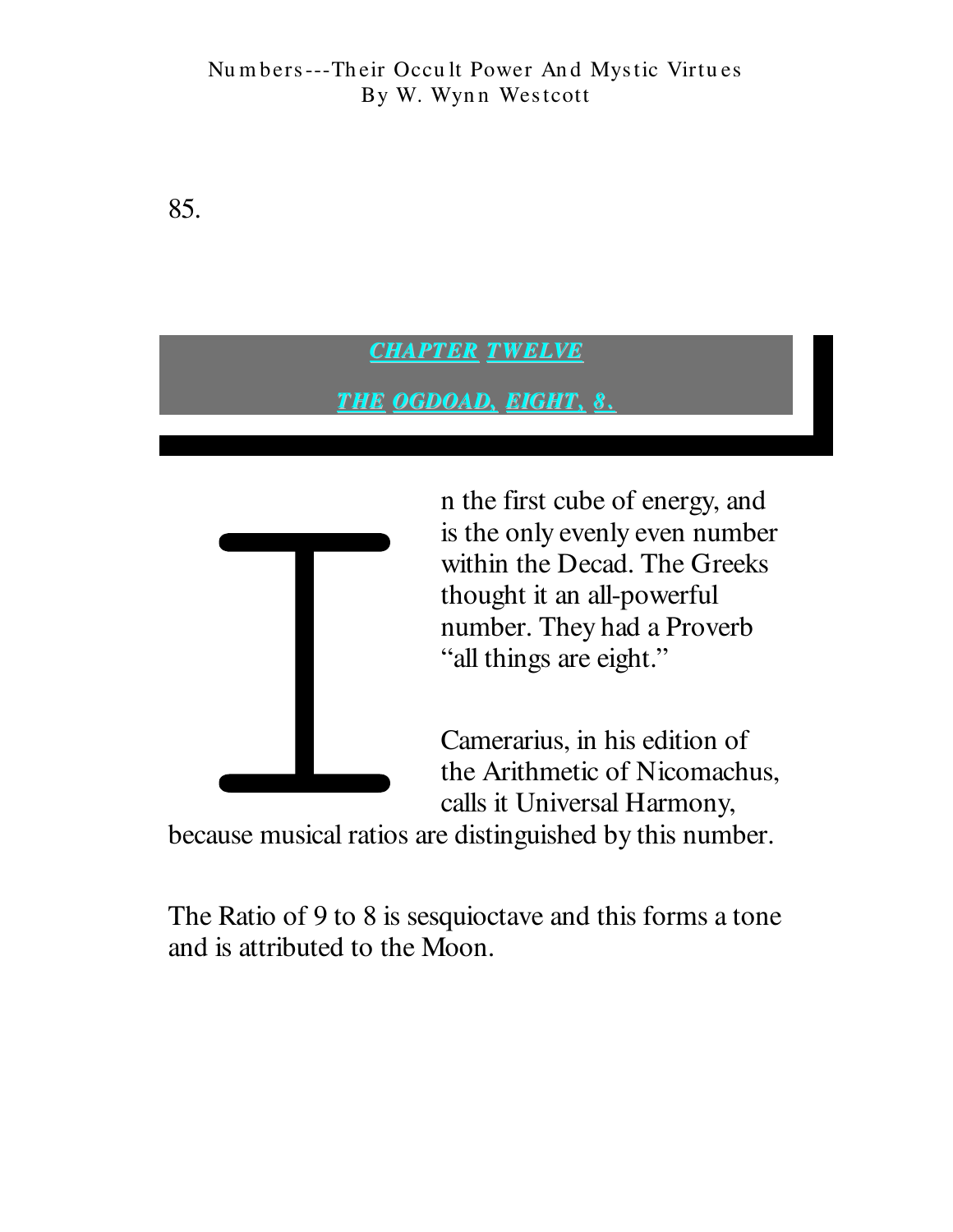**PLANETARY RATIO TABLE OF TONES** 

| <b>PLANET</b>                | <b>RATIO</b>                       |
|------------------------------|------------------------------------|
| <b>Mercury</b>               | 12 to 9 is sesquitertian.          |
|                              | <u>12 to 8 is sesquialter.</u>     |
| <b>Venus</b>                 | <u>16 to 12 is sesquitertian.</u>  |
|                              | <u>16 to 8 is duple.</u>           |
| Sun                          | <u>18 to 12 is sesquialter.</u>    |
|                              | <u>18 to 9 is duple.</u>           |
| <b>Mars</b>                  | <u>21 to 9 is duple sesquiter-</u> |
|                              | tian.                              |
| <b>Jupiter</b>               | 24 to 18 is sesquitertian.         |
|                              | 24 to 12 is duple.                 |
|                              | 24 to 8 is triple.                 |
|                              | <u>18 to 12 is sesquialter.</u>    |
|                              | <u>12 to 8 sesquialter.</u>        |
| <b>Saturn</b>                | <u>32 to 24 is sesquitertian.</u>  |
|                              | 32 to 8 is quadruple.              |
| <b>Inerratic Sphere (8th</b> | <u>36 to 24 is sesquialter.</u>    |
| <b>Sphere</b> )              | <b>36 to 18 is duple.</b>          |
|                              | 36 to 8 is quadruple.              |
|                              | <u>24 to 18 is sesquitertian.</u>  |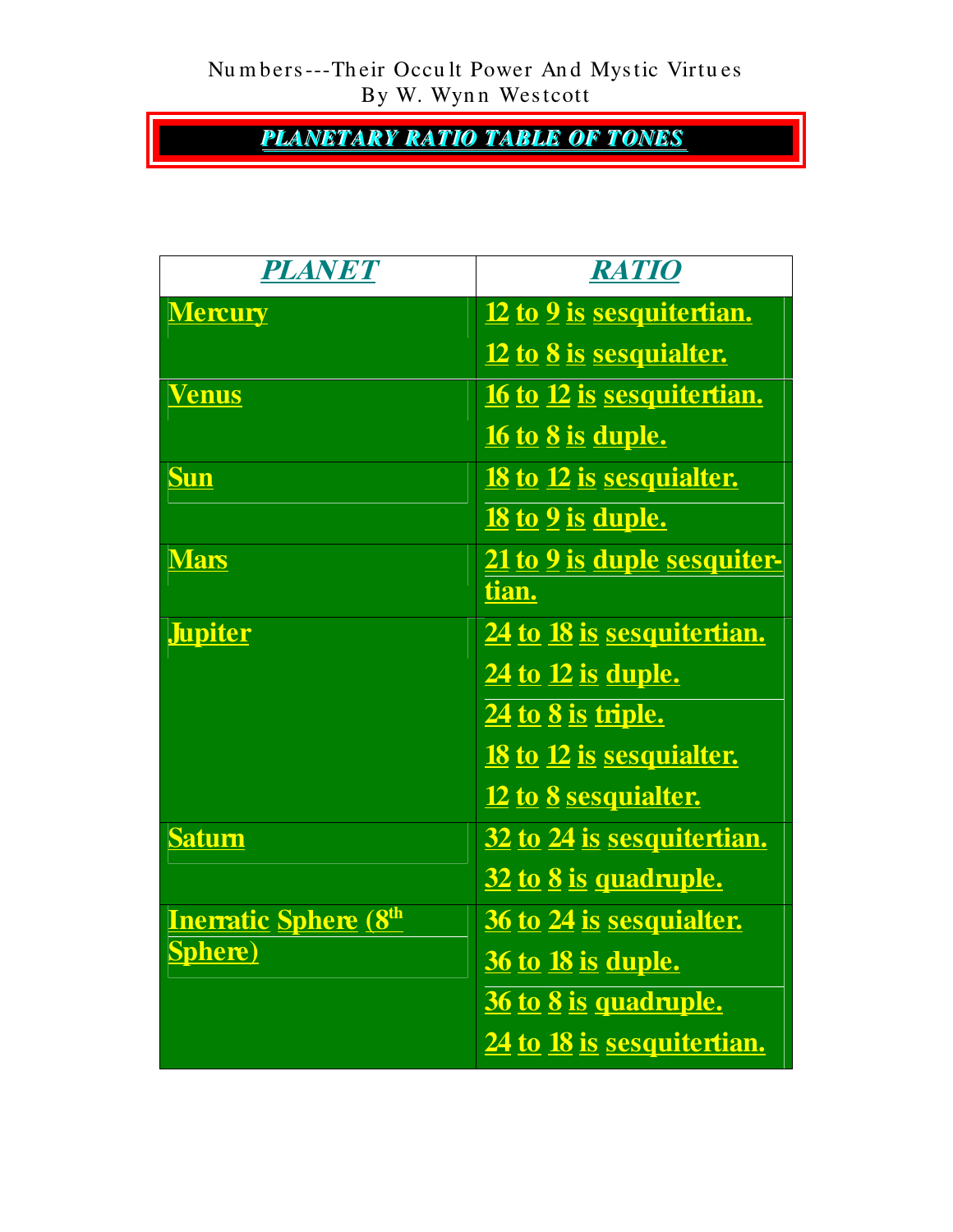86.

Hence the Ogdoad was also called "Cadmeia," because Harmony was looked upon as the wife of Cadmus and Cadmus meant the Sub-lunary World, as Olympiodorus says. Eight was called also Mother, and Rhea, Cybele and Dindymene, from being the first cube, and a cube representing the earth.

The eight persons saved from the flood of Xisuthrus are. synonyms of many octaves of gods, such as the 8 Cabiri great gods of Samothrace; see Bryant and Faber on this myth.

There are 8 Beatitudes of the Christian religion, Matthew, chap. V.

Eight is the number of the Moons of Saturn.

There have been several Masonic orders concerned with this Noachite Ogdoad, as the Prussian masons, Knights of the Royal Axe, or Prince of Libanus, the Noachites, and the Royal Ark Mariners, which is a subsidiary order to the Mark Master Masons.

Macrobius says the Ogdoad was the type of Justice, because it consists of even numbers and on account of its equal divisions.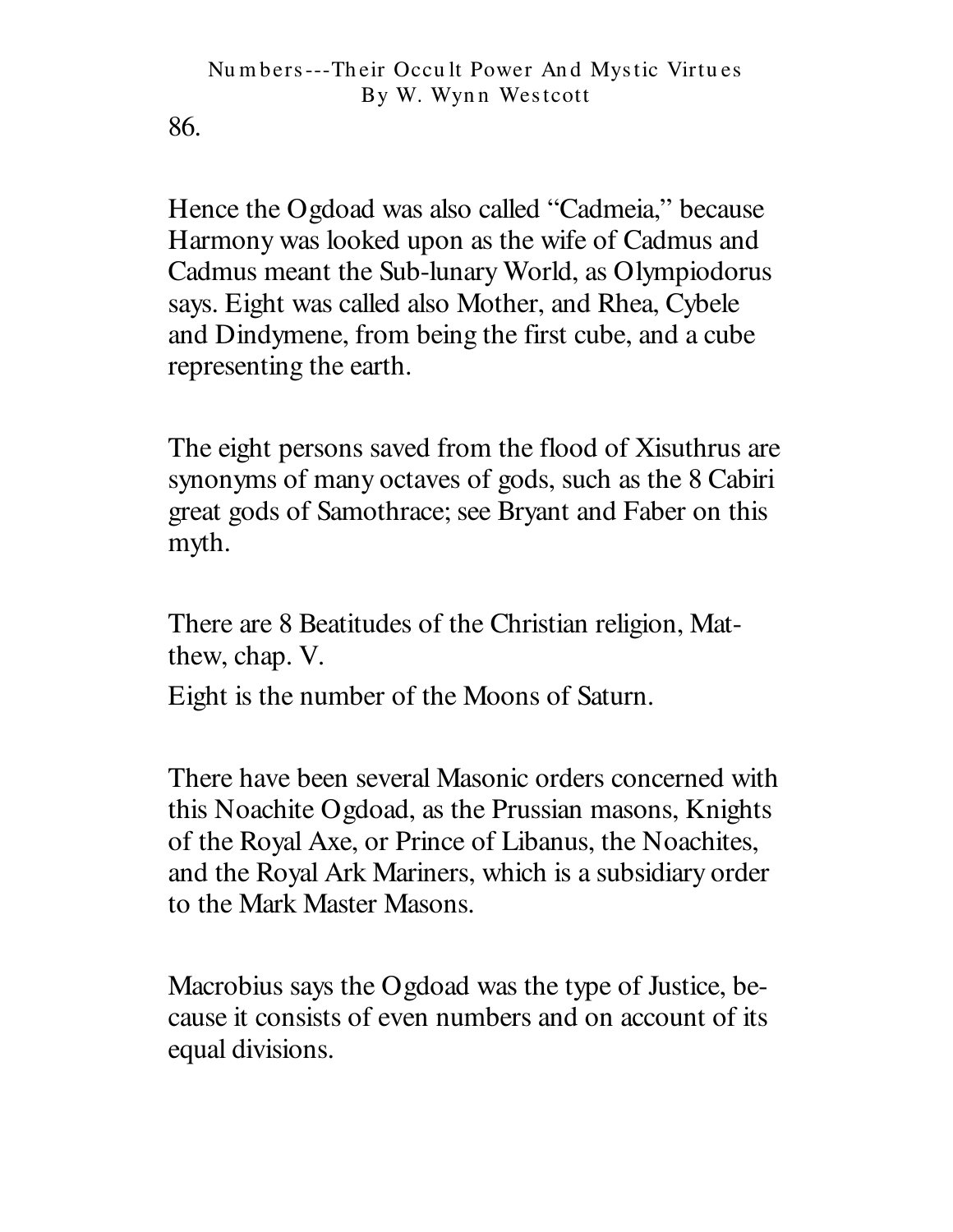### Numbers---Their Occult Power And Mystic Virtues By W. Wynn Westcott John Heydon tells us that 8 Events befall the Damned, and there are 8 rewards of the Blessed.

The number 8 was sacred to Dionysos, who was born at the 8<sup>th</sup> month; the isle of Naxos was dedicated to him and it was granted to the women of Naxos, that their children born in the  $8<sup>th</sup>$  month should live, whereas it is usual for such to die, although those born either the 7<sup>th</sup> or the 9<sup>th</sup> month are usually reared.

The Jews were accustomed to practice Circumcision on male infants upon the 8<sup>th</sup> day after birth.

The Jews at the Chanukah or Feast of Dedication lit 8 candles and it lasted 8 days. This is the Engkainia of John x. 22. As to conjuring among the ancient Jews, it is said in Talmud, Succah, 53. I, that Levi played with 8 knives; Samuel in the presence of the King Sapor of Persia used 8 cups and Abaji before Rabbi Rava used 8 eggs.

Eight prophets were descended from Rahab the Harlot, viz., Neraiah, Seraiah, Maasiah, Jeremiah, Hilkiah, Hannemeel and Shallum. Note also that Huldah the prophetess was the grandchild of Rahab.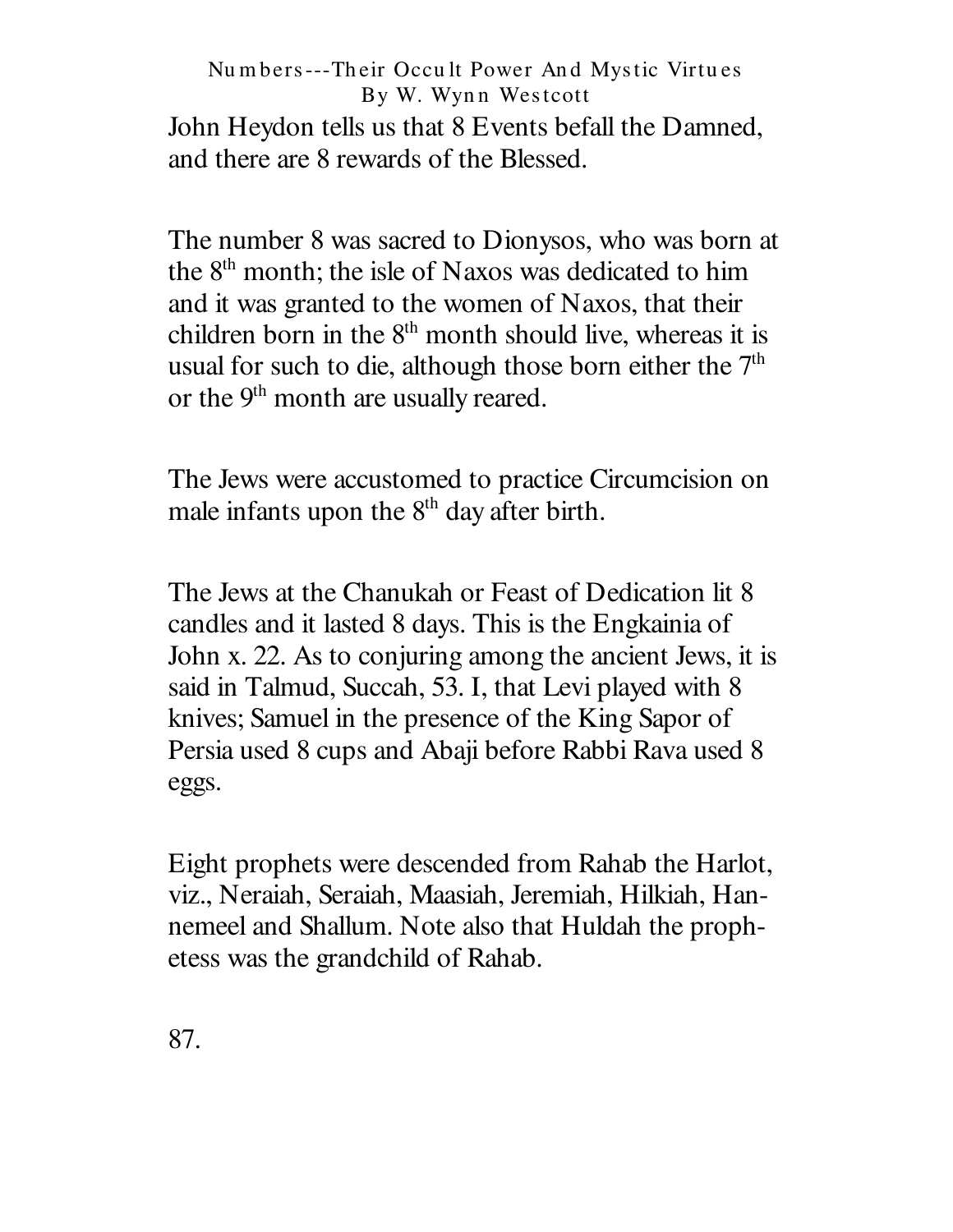The last 8 verses of Deuteronomy, The Mosaic Law, The Pentateuch, were written by Joshua. Bava Bathra,  $14. I.$ 

Rabbi Nathan states that there were 8 sects of the Pharisees, but both of the Talmuds (Jerusalem and Babylon) name only seven. It is prophesized that the Harps, which will be played on earth before the Messiah, will have 8 strings. Erachin, 13. 2.

As seven was the number of the original Creation, so 8, says W. F. Shaw, may be considered as the Day of Regeneration. Eight souls were saved in the Ark of Noah, and Noah was the  $8<sup>th</sup>$  in descent, his name was Nvch=8 times  $8=64$ .

888 is the special number of Jesus Christ as "He who is that Resurrection and the Life." He is the great opponent of the 666, the number of the Beast, the number of Man.

The ancient Chinese writings refer to 8 musical sounds, the Pah-yin. (G. Schlegel).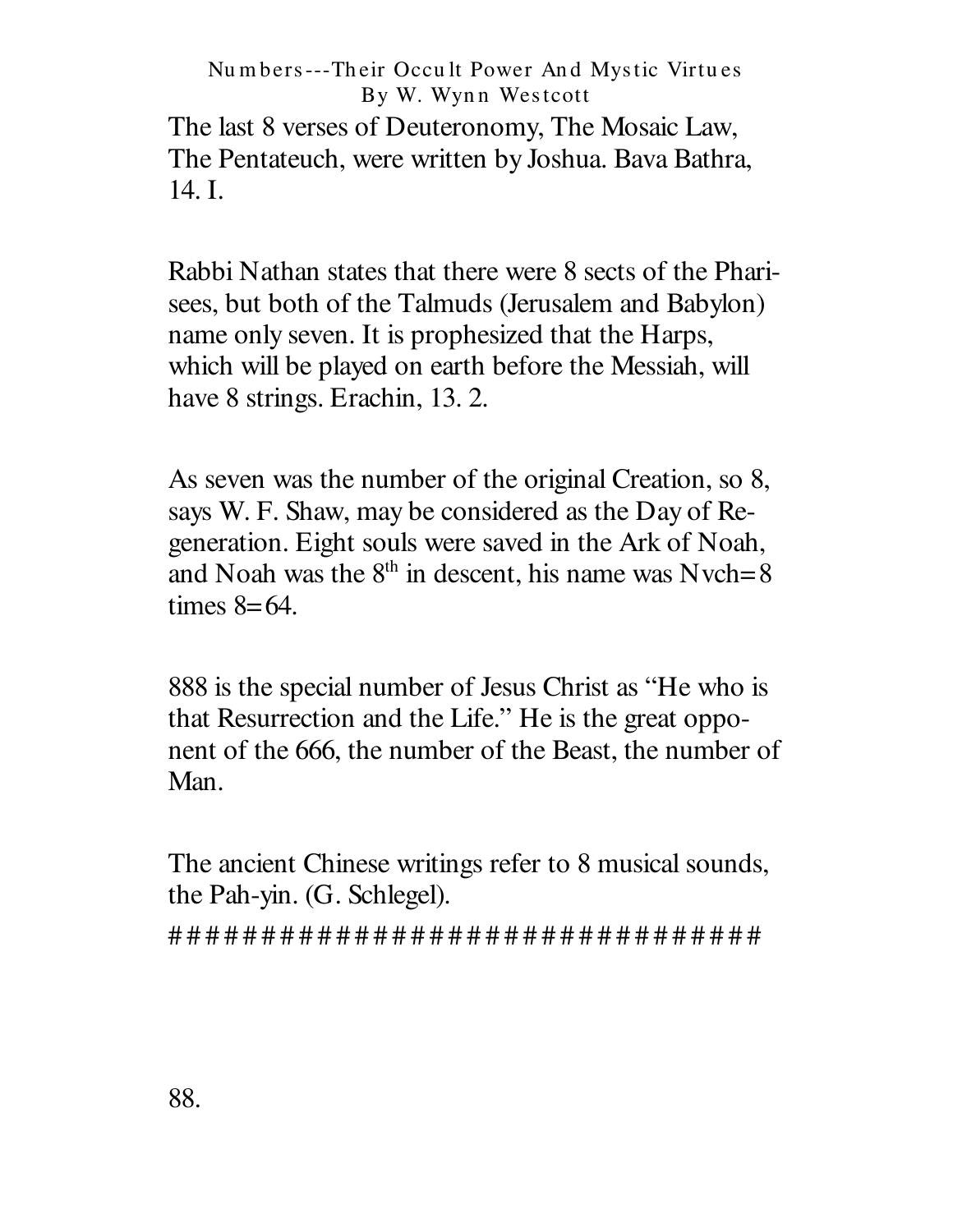### **CHAPTER THIRTEEN**

<u>THE ENNEAD, NINE, 9</u>



he Ennead is the first square of an odd number, it was said to be like the Ocean flowing around the other numbers within the Decad. No further elementary number is possible; hence it is like the Horizon because all the numbers are **bounded** by it. We find that it was called

Prometheus, and "Freedom from Strife," and "Vulcan," because the ascent of numbers is as far as 9, just as the ascent of things decomposed by fire is as far as the sphere of Fire (the summit of the air), and Juno, because the Sphere of the air is arranged according to the novenary (nine) system, and "sister and wife to Jupiter" from its conjunction with the Monad. And "Telesphoros" or "Bringing to an end" because the human offspring is carried 9 calendar months by the parent. And telejos or perfect for the same reason, and also called "Perfect" because it is generated from the Triad, which is called "Perfect."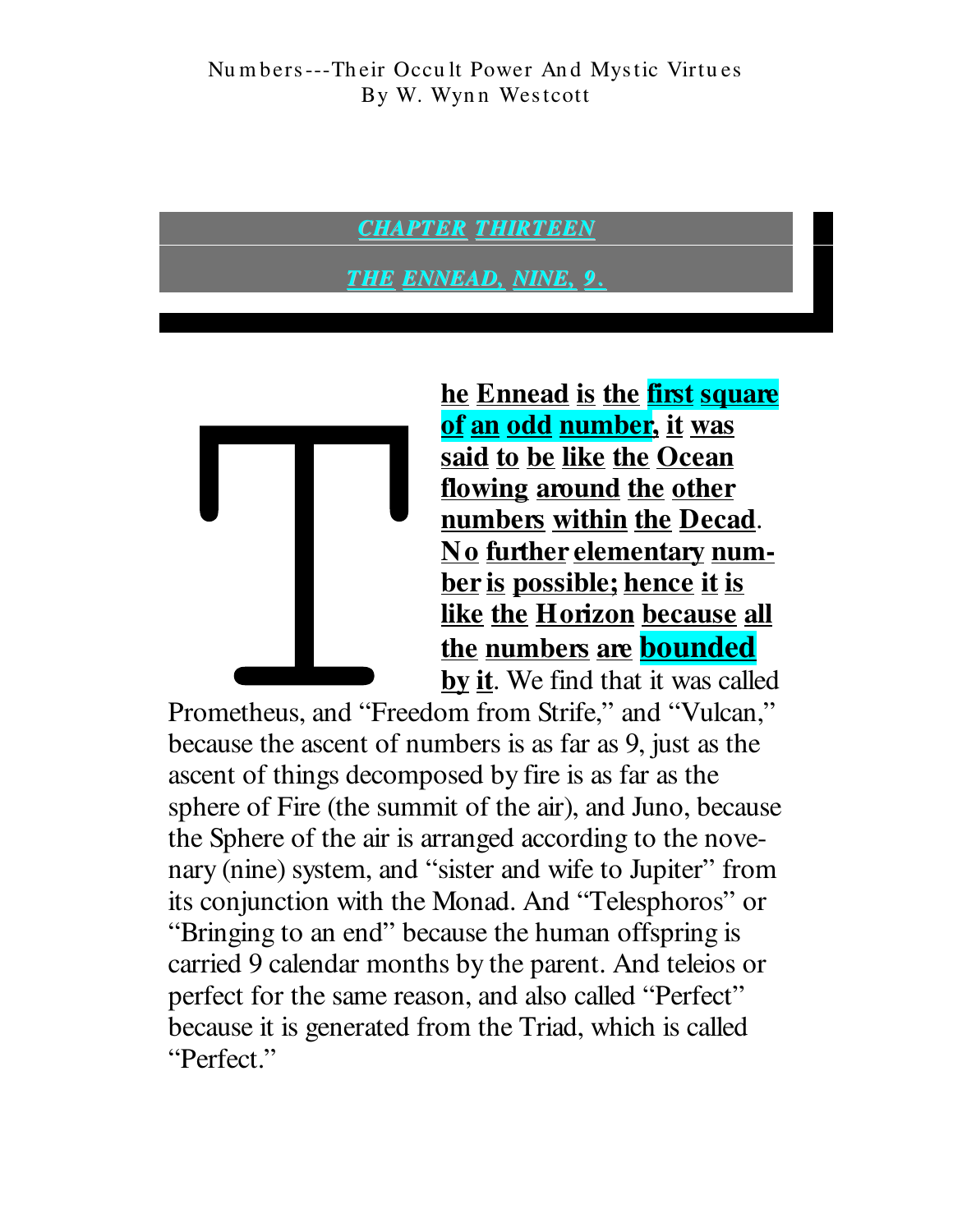Attention is called to its being an emblem of Matter, which, ever varying, is never destroyed; so the number 9 when multiplied by any number always reproduces itself, thus:  $-9$  times 2 are 18 and  $8+1=9$ ; and so on below:

| $9x3=27; 2+7=9$     | $9x12=108$ ; $1+8=9$   |
|---------------------|------------------------|
| $9x4=36$ ; $3+6=9$  | $9x13=117$ ; $7+1+1=9$ |
| $9x5=45$ ; $4+5=9$  | $9x14=126$ ; $6+2+1=9$ |
| $9x6=54$ ; $5+4=9$  | $9x15=135$ ; $5+3+1=9$ |
| $9x7=63; 6+3=9$     | $9x16=144$ ; $4+4+1=9$ |
| $9x8=72$ ; $7+2=9$  | $9x17=153$ ; $3+5+1=9$ |
| $9x9=81$ ; $8+1=9$  | $9x18=162$ ; $2+6+1=9$ |
| $9x10=90$ ; $9+0=9$ | $9x19=171$ ; $1+7+1=9$ |
| $9x11=99;$          | $9x20=180$ ; $8+1+0=9$ |

89.

In John Heydon's "Holy Guide," 1662, we find that he asserts that the number 9 to have other curious properties: -

"If writ or engraved on Silver, or Sardis, and carried with one, the wearer becomes invisible, as Caleron, the Brother-in-Law of Alexander, did, and by this means lay with his Brother's concubines as often as he did himself. Nine also obtaineth the love of Women. At the 9<sup>th</sup> hour our Savior breathed his last; on the ninth day the an-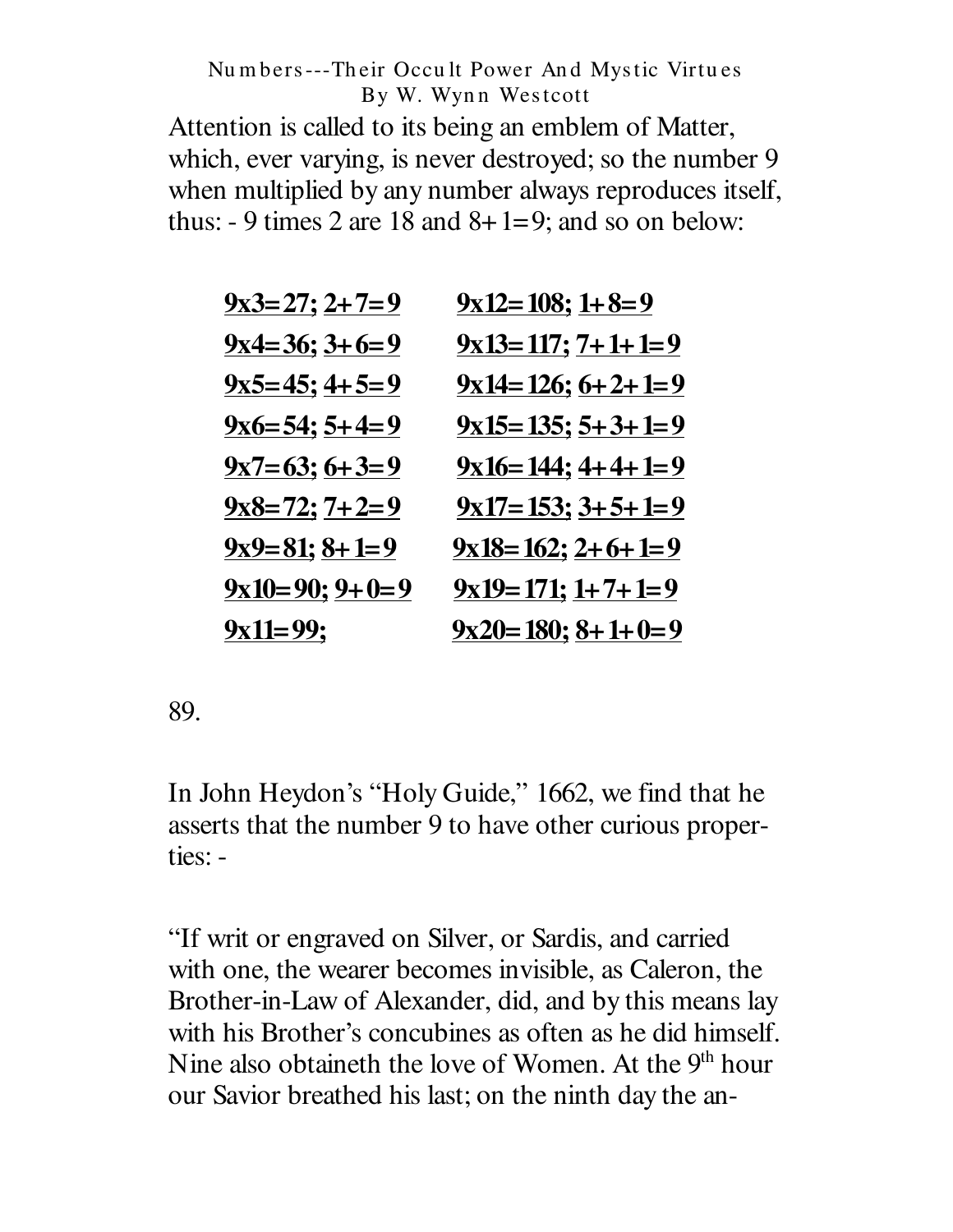cients buried their dead; after 9 years Numa, received his laws from Jove; note the 9 cubits length of the iron bedstead of the giant Og, king of Basan, who is a type of the Devil, and there are 9 orders of Devil's in Sheol (what we call Hell). It prevails against Plagues and Fevers; it causes Long life and Health, and by it Plato so ordered events that he died at the age of nine times 9."

There are nine orders of Angels, says Gregory, A.D. 381, in Homily 34. Seraphim, Cherubim, Thrones, Dominions, Virtues, Powers, Principalities, Archangels and Angels.

# From a Christian point of view, the number nine represents:

- Unity of the Godhead.  $\boldsymbol{l}$ .
- $2<sub>1</sub>$ The hypostatic union of Christ.
- Trinity. 3.
- Evangelists.  $\boldsymbol{A}$ .
- Wounds of Jesus.  $5<sub>1</sub>$
- 6. Is the number of sin.
- $7<sub>1</sub>$ Gifts of the spirit, Rev. i. 12; and Jesus 7 times spoke on the cross.
- 8. Beatitudes.
- 9. Orders of Angels.
- Commandments. 10.
- $\boldsymbol{\mathit{11}}$ . Apostles besides Judas.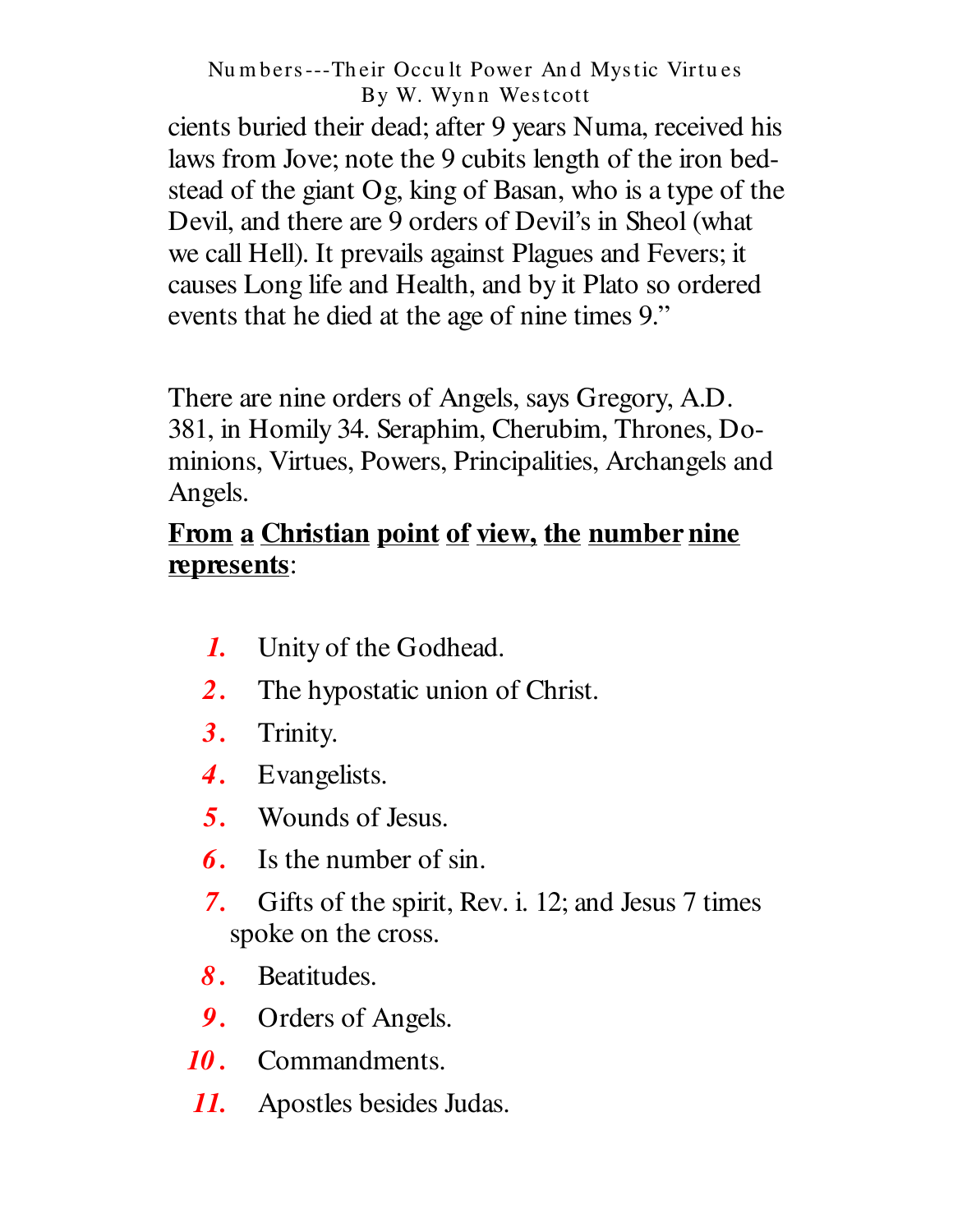- *12 .* Original Apostolic College.
- *13 .* College completed by St. Paul.

The Nine Muses of ancient Greece were called daughters of Zeus and Mnemosyne (Memory), and were Calliope, poetry; Clio, history; Melpomene, tragedy; Euterpe, music; Erato, love, inspiration and pantomime; Terpsichore, dancing; Urania, astronomy; Thalia, comedy and Polyhymnia, eloquence.

The Novensiles are the nine Sabine Gods: viz.— Hercules, Romulus, Aesculapius, Bacchus, Aeneas, Vesta, Santa, Fortuna and Fides. The Sabines became merged with the Romans about 266 B.C.

90.

The Nine Gods of the Etruscans were Juno, Minerva, Tinia, Vulcan, Mars, Saturn, Hercules, Summanus and Vedius; the Etruscans also became united with the Romans.

Note in Macaulay's poem of "Horatius," "Lars Porsena of Clusium by the nine gods he swore," in 596 B.C. Lars Porsena led the Etruscans; they were then most powerful; from the Estrucans the Romans took much of their law, custom and superstition.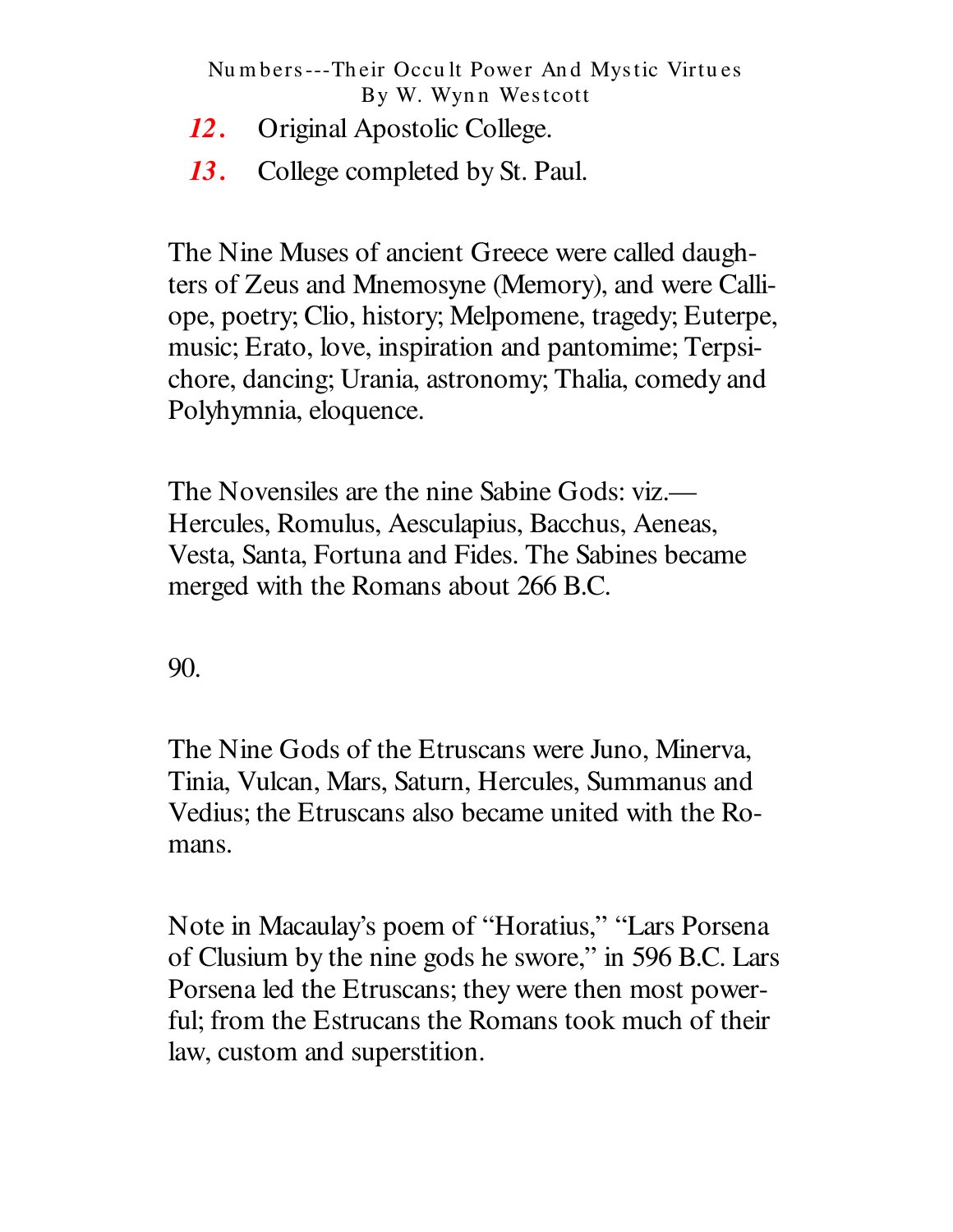It is by nines that Eastern presents are given, when they would extend their magnificence to the greatest degree, as mentioned in Comte de Caylus, "Oriental Tales." 1743.

Barrett's "Magus" notes also 9 precious stones, 9 orders of devils, 9 choirs of angels— he copies from John Heydon.

Note in this connection, the Nundinals of the Romans, who marked the days by letters into parcels of 8 days, and on every 9<sup>th</sup> day the people left their pursuits and went to the towns to market. Hence, the jocular Latin saying, Tres mulieres Nundinas faciunt. These Nundinals are a type of our Dominical letters, a set of seven marking out the 8<sup>th</sup> days. The Romans also held a purification ceremony on male infants on the 9<sup>th</sup> day of life, hence the presiding goddess of this rite was called Nundina.

The Nones were one of the sets of days composing each calendar month. The Roman Novennalia was a feast in memory of the dead celebrated every 9<sup>th</sup> year. The Novendiale was an occasional Roman Catholic fast to avert calamities, from this arose the R.C. system of Neuvaines.

There is a Masonic order of "Nine Elected Knights," in which 9 roses, 9 lights and 9 knocks are used.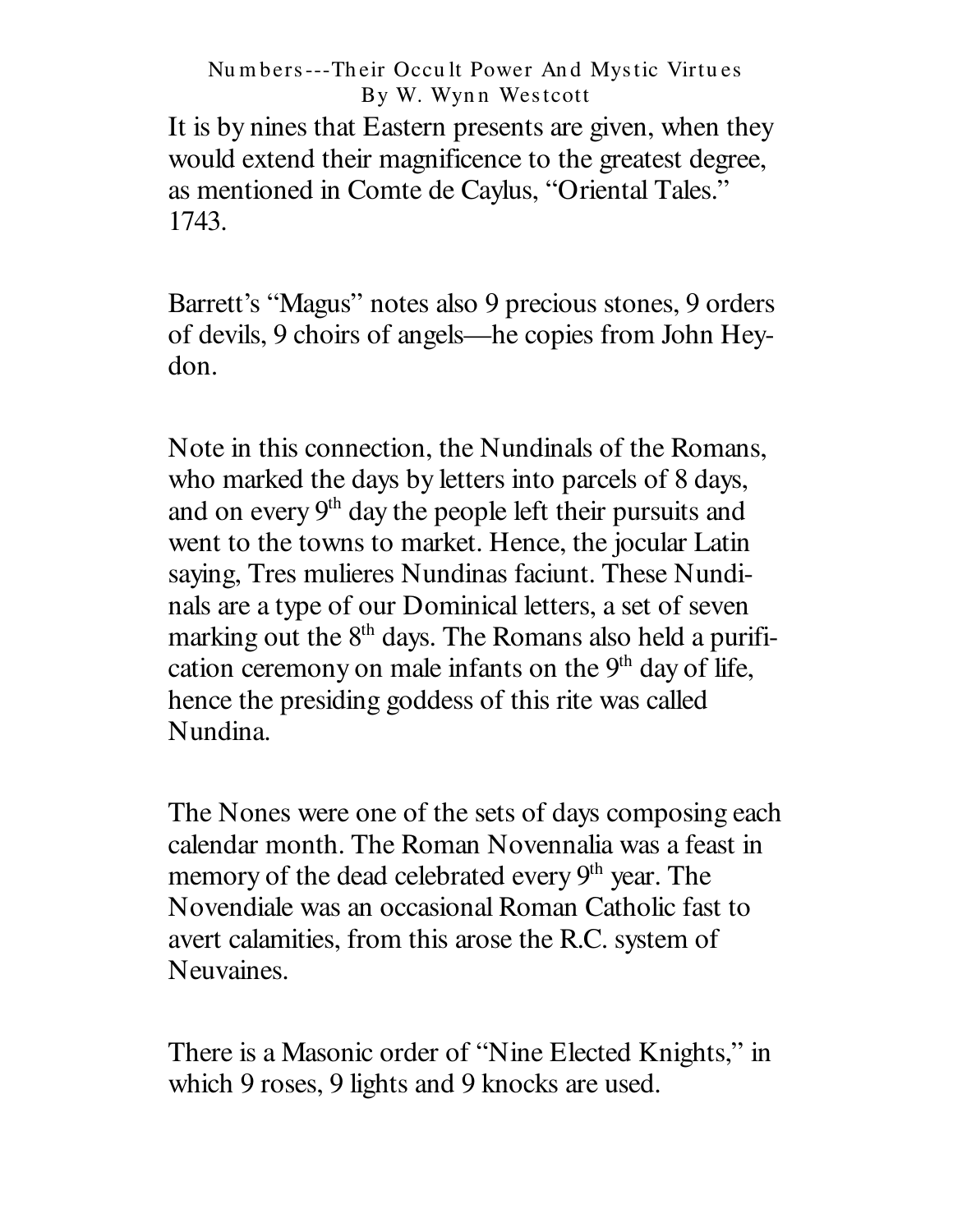The Mahometans have 99 names of the deity. Some Jews have taught that God has 9 times descended to earth;  $1<sup>st</sup>$  in Eden,  $2<sup>nd</sup>$  at the confusion of tongues,  $3<sup>rd</sup>$  at the destruction of Sodom, 4<sup>th</sup> to Moses at Horeb, 5<sup>th</sup> at Sinai,  $6<sup>th</sup>$  to Balaam,  $7<sup>th</sup>$  to Elisha,  $8<sup>th</sup>$  in the Tabernacle and  $9<sup>th</sup>$  in the Temple at Jerusalem; and that his  $10<sup>th</sup>$ comes as the Messiah will be final.

91.

The ancients had a fear of the number Nine and its multiples, especially 81; they thought of them of evil presage, indicating change and fragility.

At the 9<sup>th</sup> hour Jesus the Savior died.

Nine is also "the earth under evil influences."

John Heydon in the "Holy Guide," and J. M. Ragon, in his "Maconnerie Occulte," thus associate numbers with the Planets.

## **TABLE OF PLANETS AND NUMBERS**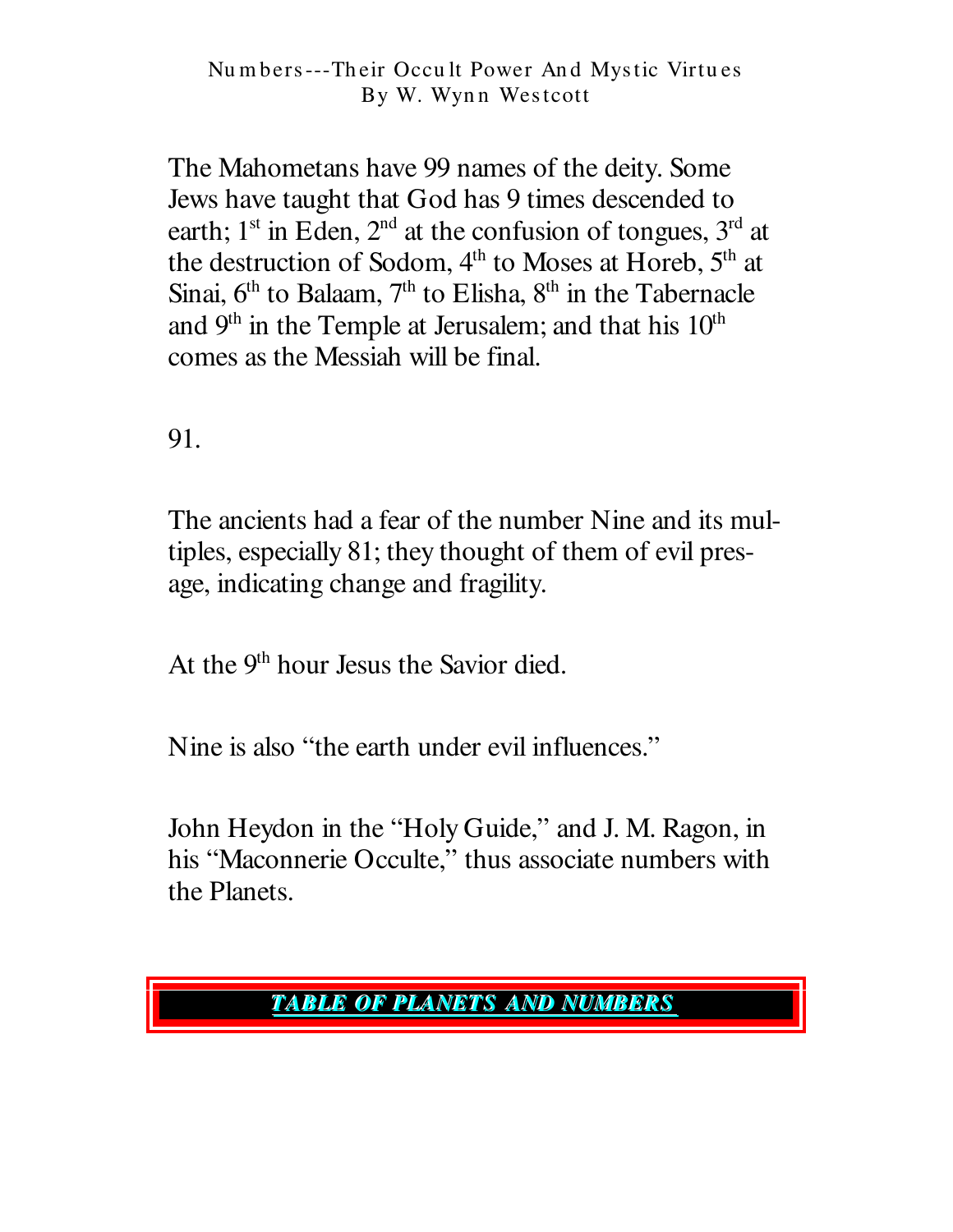| <b>PLANET</b>  | <b>ASSIGNED NUMBER</b>     |
|----------------|----------------------------|
| <b>Sun</b>     | <b>One, 1 and Four, 4.</b> |
| <b>Moon</b>    | Two, 2 and Seven, 7.       |
| <b>Jupiter</b> | Three, 3.                  |
| <b>Mercury</b> | <b>Five, 5.</b>            |
| <b>Venus</b>   | Six, 6.                    |
| <b>Saturn</b>  | Eight, 8.                  |
| <b>Mars</b>    | <b>Nine, 9.</b>            |

The Zodiacal Signs were assigned the following numbers:

**TABLE OF ZODIACAL SIGNS & NUMBERS** 

| <b>ZODIACAL SIGN</b> | <b>ASSIGNED NUMBER</b> |
|----------------------|------------------------|
| Leo                  | <b>One</b> , 1.        |
| <b>Aquarius</b>      | <b>Two, 2.</b>         |
| <b>Capricorn</b>     | Three, 3.              |
| <b>Sagittarius</b>   | <b>Four, 4.</b>        |
| <b>Cancer</b>        | <b>Five, 5.</b>        |
| <b>Taurus</b>        | Six, 6.                |
| <b>Aries</b>         | Seven, 7.              |
| Libra                | Eight, 8.              |
| <b>Scorpio</b>       | Nine, 9.               |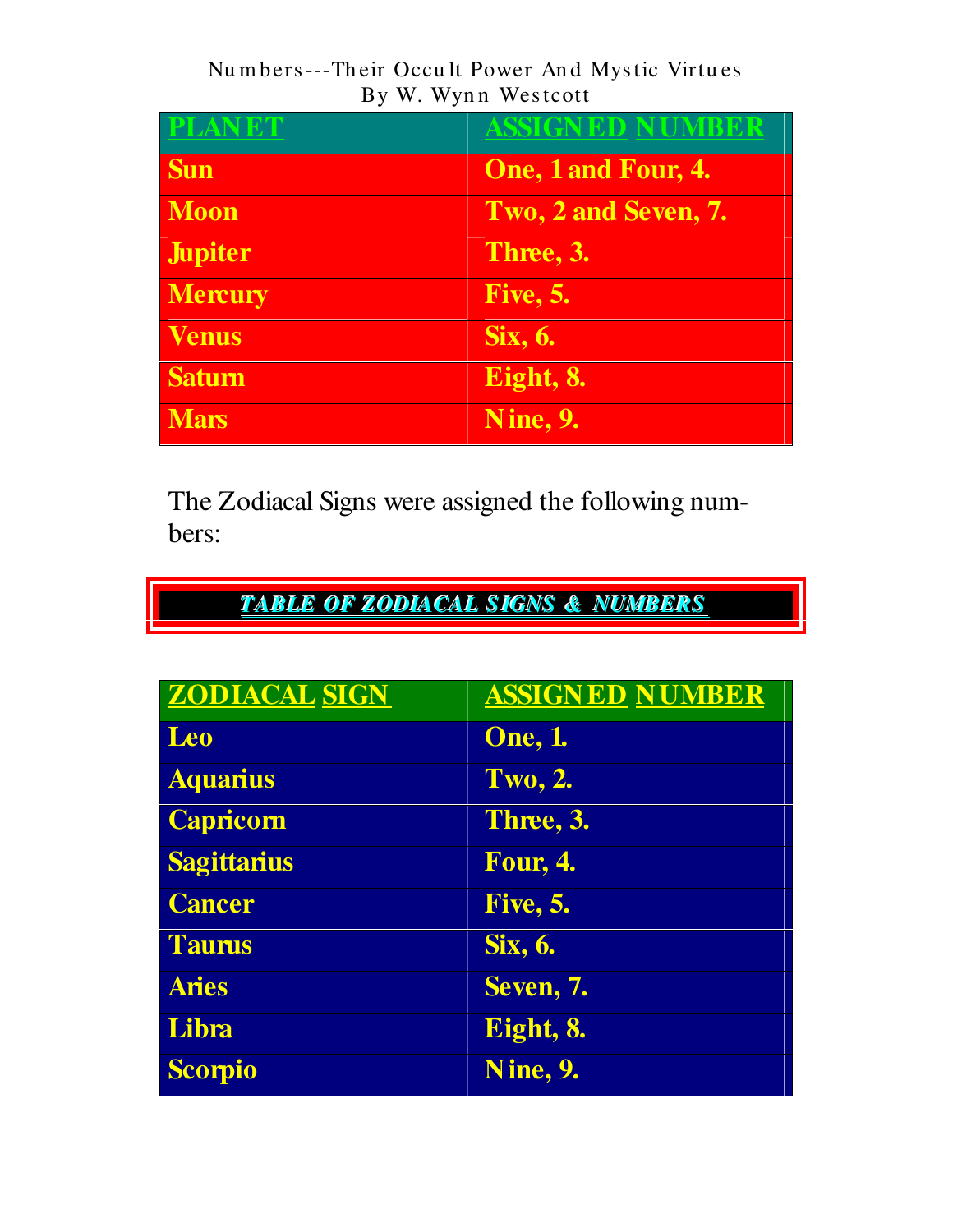| <b>ZODIACAL SIGN</b> | <b>ASSIGNED NUMBER</b> |
|----------------------|------------------------|
| Virgo                | <b>Ten, 10.</b>        |
| <b>Pisces</b>        | <b>Eleven, 11.</b>     |
| Gemini               | Twelve, 12.            |

The First and the Second Temples of the Jews were both destroyed on the 9<sup>th</sup> day of the Jewish month Ab. On the 9<sup>th</sup> day of Ab, modern Jews do not wear the Talith and Phylacteries until evening. The day should be spent in tears, and no good comes of work done on that day.

The Talmud in Soteh, 20. I, says that a woman prefers one measure of fun to 9 of Pharisaic professional goodness.

Nine persons have entered *Alive*into the Jews' Paradise; Enoch, Elijah, Messiah, Eliezer the servant of Abraham, Hiram, King of Tyre, Ebed Melek the Ethiop, Jabez the son of Jehuda the Prince, Bathia daughter of Pharaoh, and Sarah the daughter of Asher. Some Rabbis add Rabbi Yoshua son of Levi, but he entered not at the door, but climbed over the wall. See Kethuboth, 7. 2.

In the 145<sup>th</sup> Psalm, we find 9 reasons for praising God.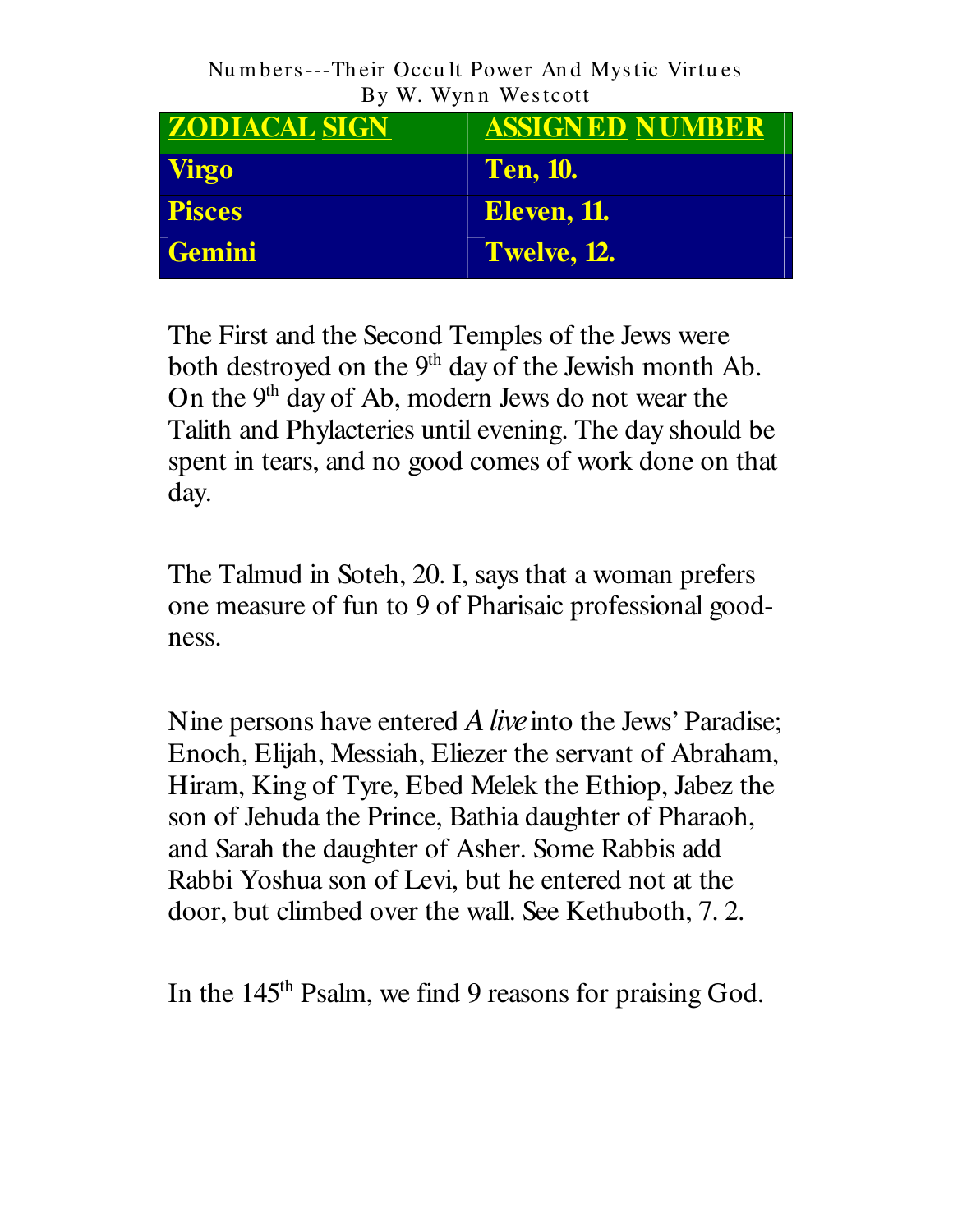The Great Eleusinian Mysteries were the successors of the Egyptian Mysteries of Isis and Osiris, and were celebrated at Eleusis and possibly also at Athens, in honor of Demeter or Ceres; they occupied 9 days, and were commenced on the 15<sup>th</sup> day of the third Attic month, Boedromion, September. They took place once in every five years.

92.

The Lesser Mysteries were performed in the month Elaphebolion, March, at Agrae on the River Ilyssus in honor of Persephone or Prosperine, daughter of Ceres.

Candidates after reception became Mystae. In the Greater Mysteries, they became Epoptae. The ceremonies were called Teletai, perfectings. They remained in use for 1800 years and were only ceased in the time of the Emperor Theodosius, A.D. 395.

Mention of 9 Worthies is found in literature. They were 3 Gentiles—Hector son of King Priam, Alexander the Great and Julius Caesar. 3 Jews—Joshua, David and Judas Maccabeus; 3 Christians—King Arthur of Britain, Charlemagne and Godfrey de Bouillon.

93.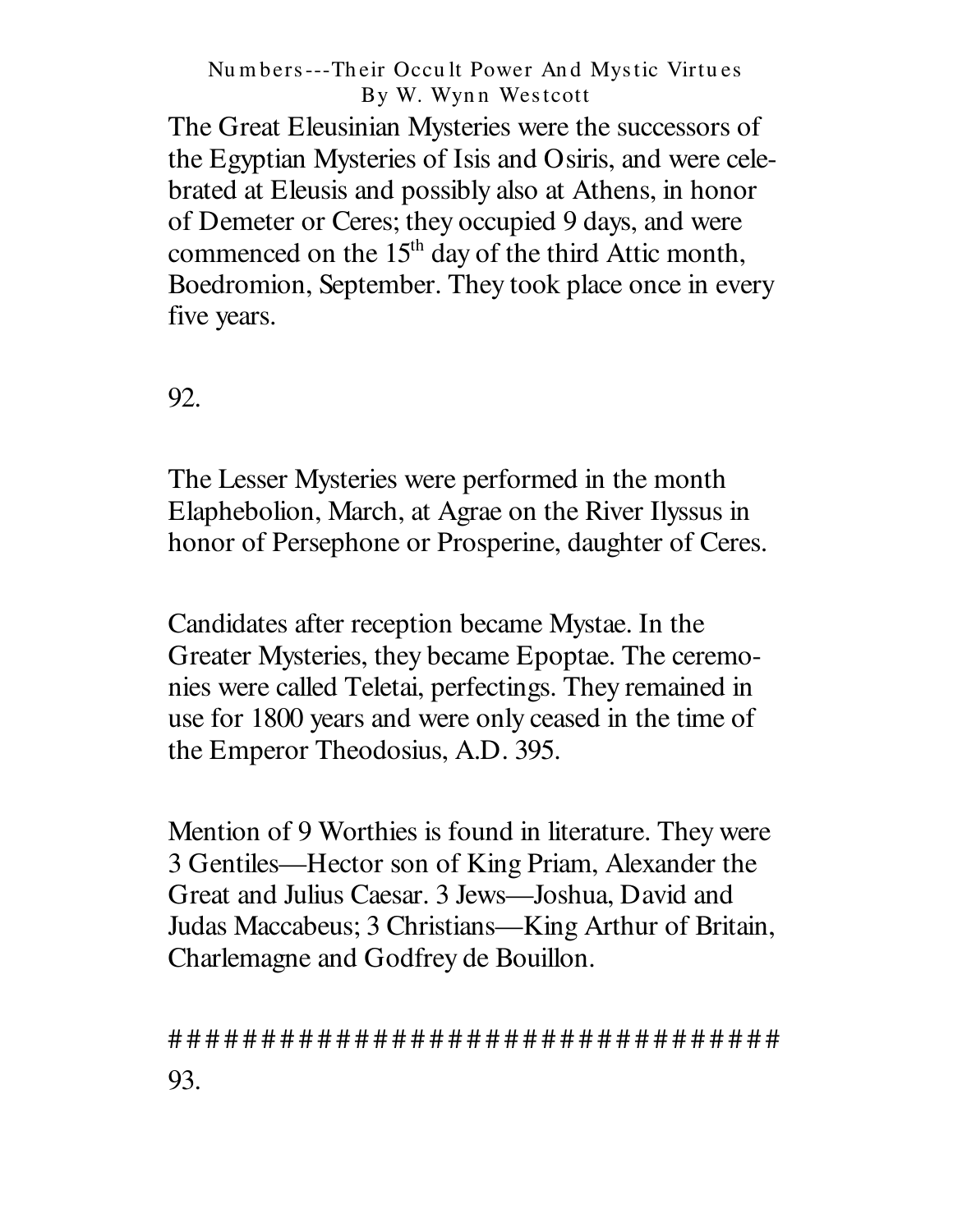### **CHAPTER FOURTEEN**

<u>THE DECAD, TEN, 10.</u>



he Decad, number Ten, or Panteleia, which meant "All complete" or "fully accomplished," is the grand summit of numbers, which once reached cannot be passed. To increase the sum we must retrograde to the Monad.

The Pythagoreans were en-

tranced with its virtues and called it Deity, Heaven, Eternity and the Sun.

Ten being the recipient or receptacle of all members was called Decad, from *dechanai*=to receive, and hence Heaven, which was ordained to receive all men.

Like the Deity it is a Circle, with visible center, but its circumference too vast for sight.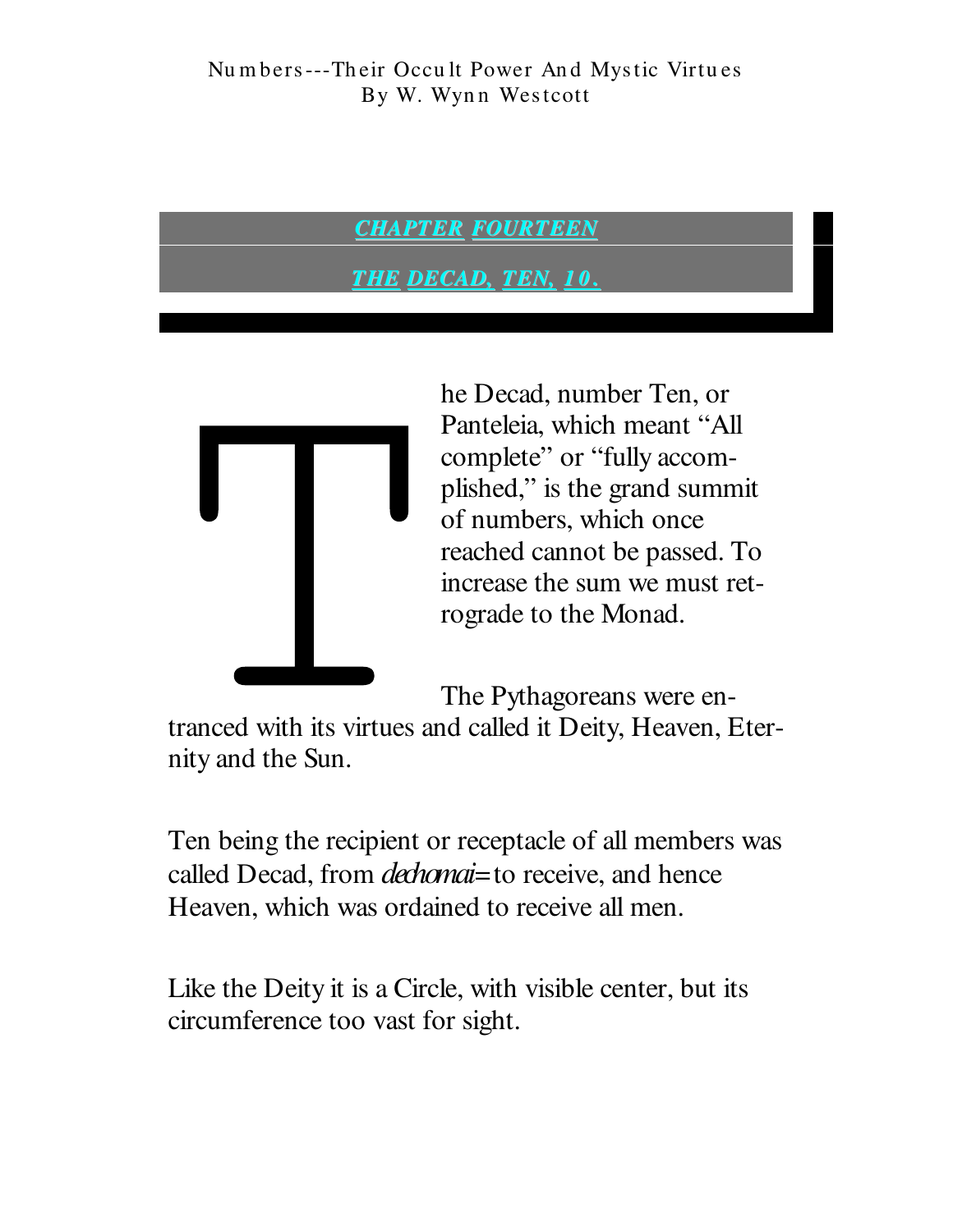It is the sum of the units of the number four as previously mentioned, a holy and Deistic number, thus  $4+3+2+1=10$  and thus ten gains splendor from its parentage.

Also spoken of as "Eternity," which is infinite life, because it contains every number in itself, and number is infinite.

It is also called Kosmos, that is the "Universe," Proclus says: The Decad is mundane also, it is the world, which receives the images of all the divine numbers, which are supernaturally imparted to it.

It is called "the fountain of eternal nature," because if we take the half, five as the middle number and add together the next above and the next below, viz., 6 and 4, we make 10 and the next two in a similar manner 7 and 3 are 10; and so on 8 and 2 and 9 and 1 give the same result.

All nations reckon by the Decimal scale of notation, to which they were no doubt led from the convenience of counting the ten digits of the hands.

94.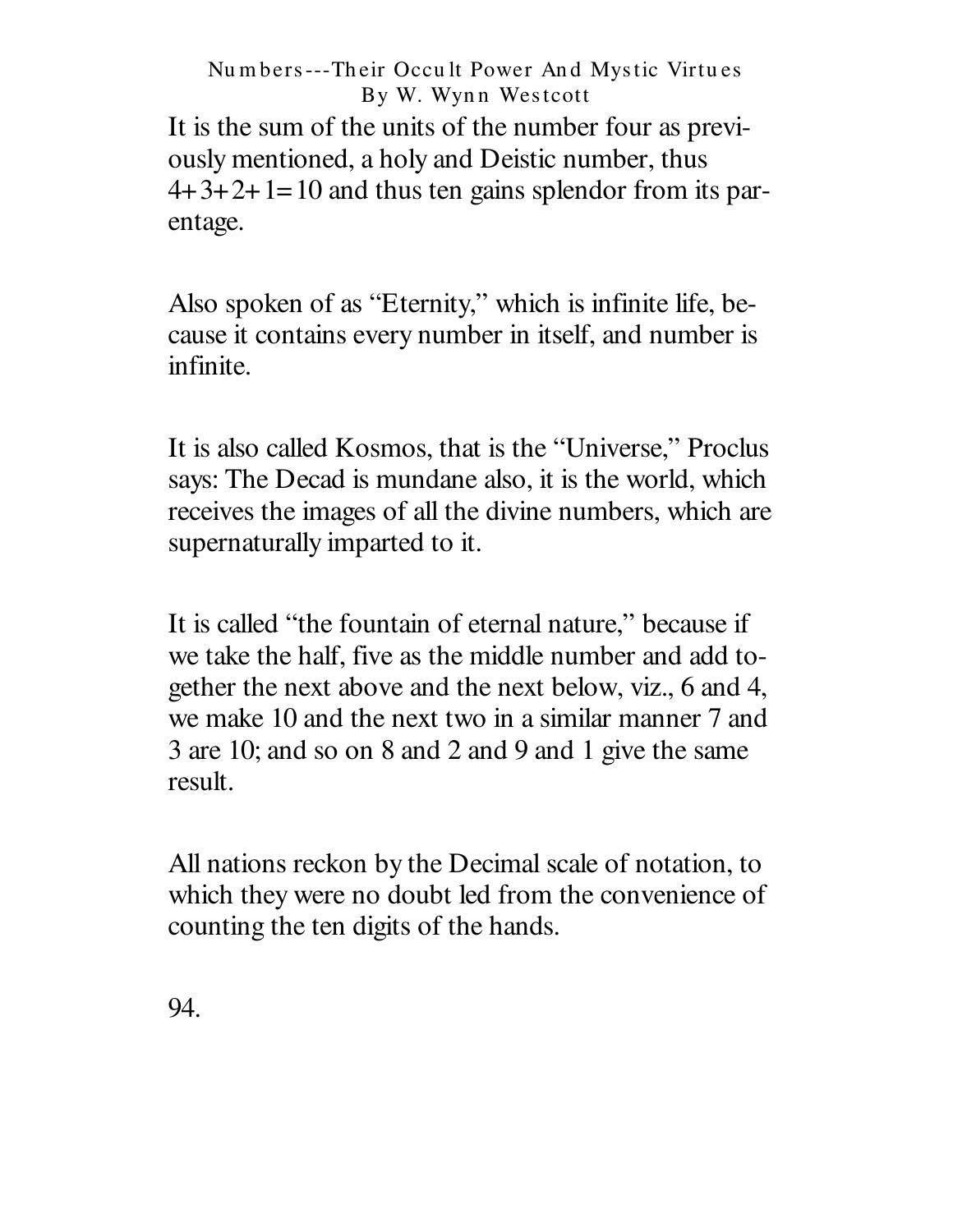It is also spoken of as Kleidoukos, that is, "having custody of others," the magazine of the other numbers, because other numbers are branches from it. Also called Fate, which comprises all sorts of events. Age, Power; Atlas, because it supports the 10 spheres of Heaven; Phanes; Memory; Urania; and "The first Square, because it consists of the first four numbers."

Two old conceits were that the Tenth wave of the sea is always larger than others; and that birds laid the  $10<sup>th</sup>$  egg of a larger size than the others.

The word Ten was used by the Hebrews, instead of "a large number," so that care must be exercised in translating this; thus Nehemiah interprets "ten generations" of Deuteronomy xxiii. V. 3 to mean "for ever." Nehemiah xiii. 1.

The Kabalists called 5, 6 and 10 circular numbers, because when squared, the result shows the same number in the unit figure, thus:

> $5x5=25$  and  $5x25=125$  $6x6=36$  and  $6x36=216$  $10x10=100$  and  $10x100=1000$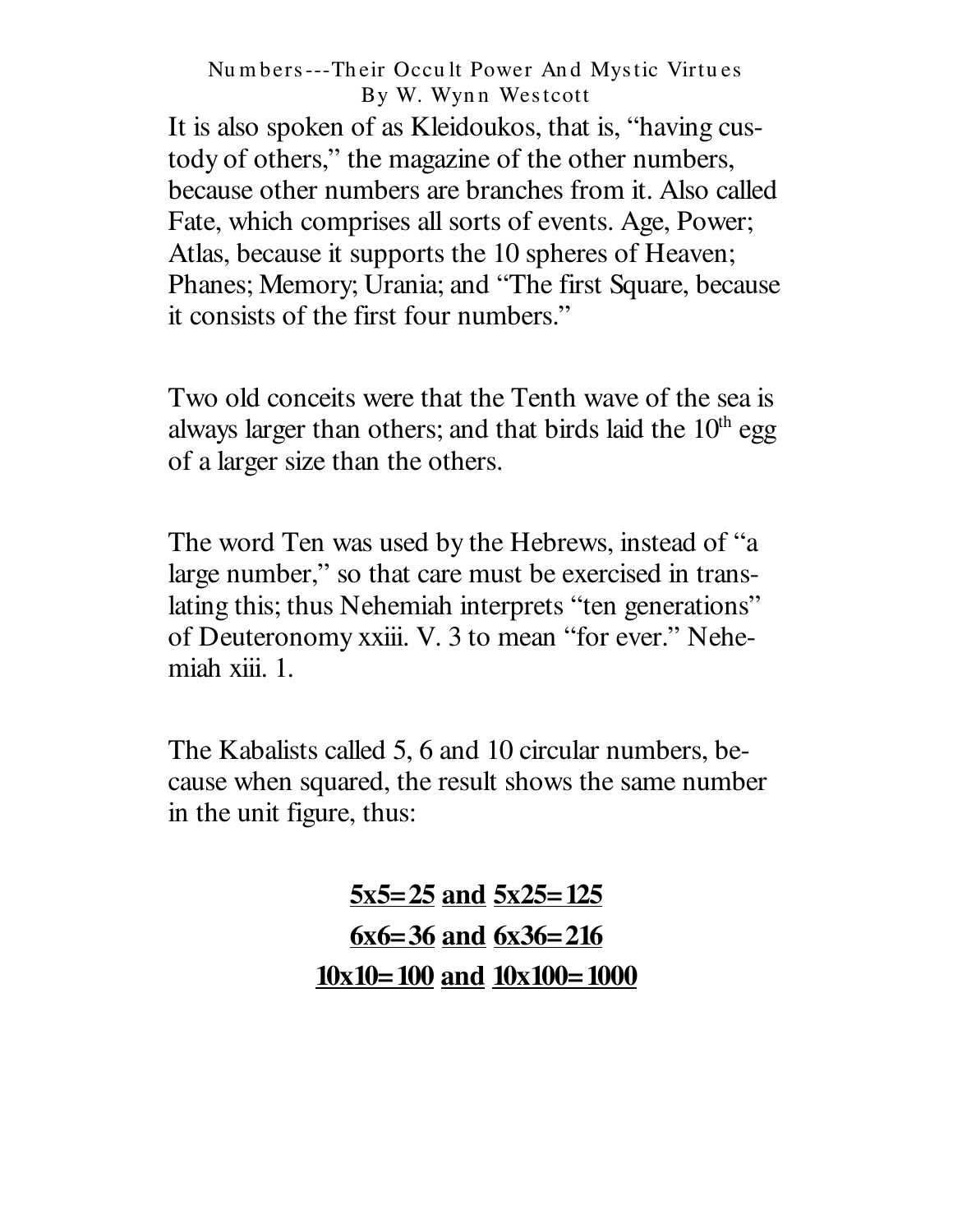An old periphrasis mentioned by Shakespeare is, "I'd set my Ten Commandments in your face," meaning the finger nails for scratching. See 2 Henry VI. I.3.

The Mahometans say that ten animals were admitted to Paradise and are as follows:

- $\boldsymbol{l}$ . Kratim, the dog of the Seven Sleepers.
- $2.$ Ass of Balaam.
- 3. Ant of Solomon.
- $\boldsymbol{4}$ . Whale of Jonah.
- The Calf (not Ram) offered to Jehovah by  $5<sub>1</sub>$ Abraham instead of Isaac, his son.
- The Ox of Moses. 6.
- $7.$ The Camel of the prophet Salech.
- $\mathbf{8}_{1}$ The Cuckoo of Belkis.
- 9. The Ram of Ishmael.
- Al Borek, the Animal which conveyed Maho-10. met.

95.

"We find 10 generations from Adam to Noah, 10 from Shem to Abraham. The 10 spiritual graces of Christianity are Love, joy, peace long-suffering, gentleness, goodness, faith, prudence, meekness and temperature," says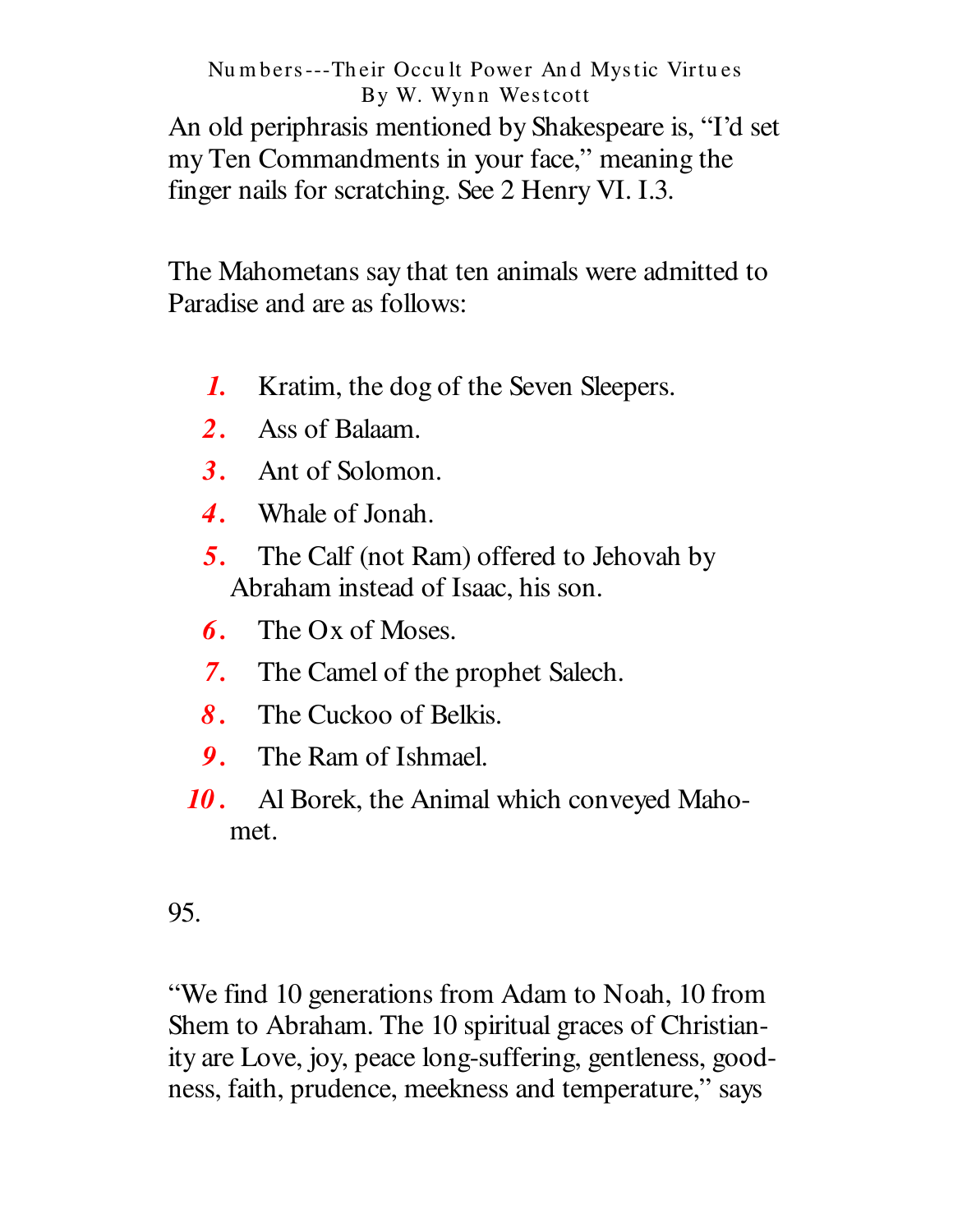Dr. G. Oliver; although where he gets 10 generations from Adam to Noah, I know not.

Under 10 also falls the mention of the Pythagorean Triangle, Tetractys, consisting of an equilateral Triangle enclosing ten Yods. Thus the upper is the Monad, the second line the Dyad, the third the Triad, and the fourth the Quaternary or Tetrad thus representing the four forms of point, line, superficies and solid. A similar form is given by Hebrew Kabalists to form 72, the deity number, by placing in a triangle four Yods, three Hehs, two Vavs and one Heh final, being the letters IHVH of the Tetragrammaton; or they may be put conversely.

Note that ten is used as a sign of fellowship, love, peace and Union, in the Masonic third token, the union of two five points of Fellowship.

In the Bible, we notice 10 Commandments, 10 instruments to which Jewish Psalms were sung, 10 strings in the Psaltery, and that the Holy Ghost descended ten days after the Ascension.

Tucer, Rabanus and Raymond Lully associate the numbers 8 to Air, 5 to Fire, 6 to earth and 12 to water.

Apuleius states that among the Egyptians it was customary to fast 10 days before sacrificing and Budge says that they used a 10-day week.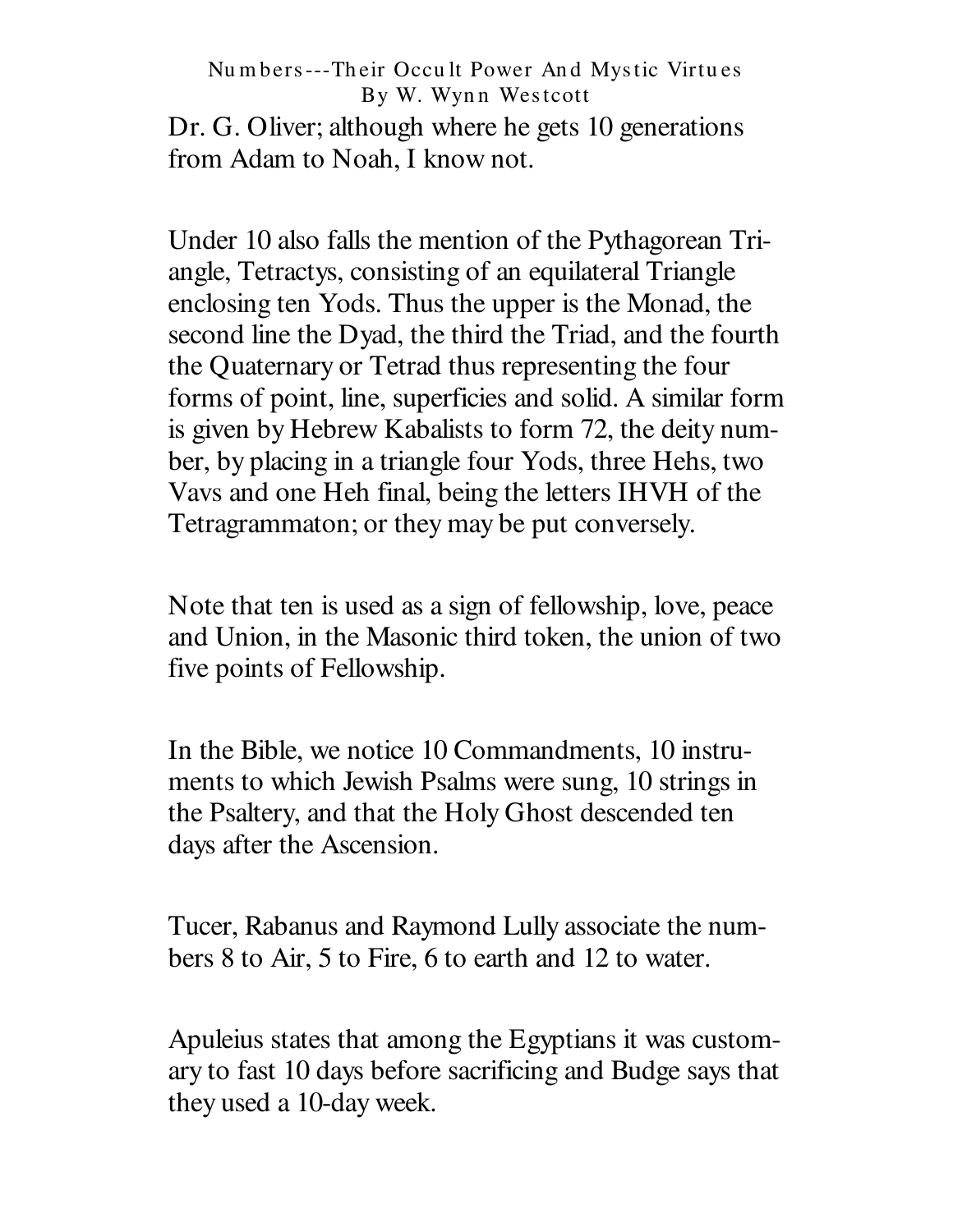The Ten Sephiroth form the essence of the Hebrew dogmatic Kabalah, a subject which is too vast and complex to be entered upon in this volume on numerals. A mere glance at the Sephirotic emanations of the Absolute Deity from the mathematical point of view is all that can be attempted; my "Introduction to the Kabalah" may be referred to.

96.

From the Absolute Passive Negativity Ain, proceeds Ain Suph the Limitless and then Ain Suph Aur, Boundless Light, which concentrates in the first manifestation of the Sephiroth, which is the Crown, Ktr, Kether; from Kether proceeds Chkmh, Chokmah, Wisdom, an active masculine potency, and Binh, Binah, Understanding, a passive feminine power.

These three form the Supernal Triad. The fourth and fifth are Chsd, Chesed, Mercy, active and male, and Gbyrh, Geburah, Strength, passive and female.

The sixth Sephirah is the notable Tpart, Tiphareth, Beauty, the Central Sun, the Logos, the Manifested Son. This completes a second triangle, the reflection of the former.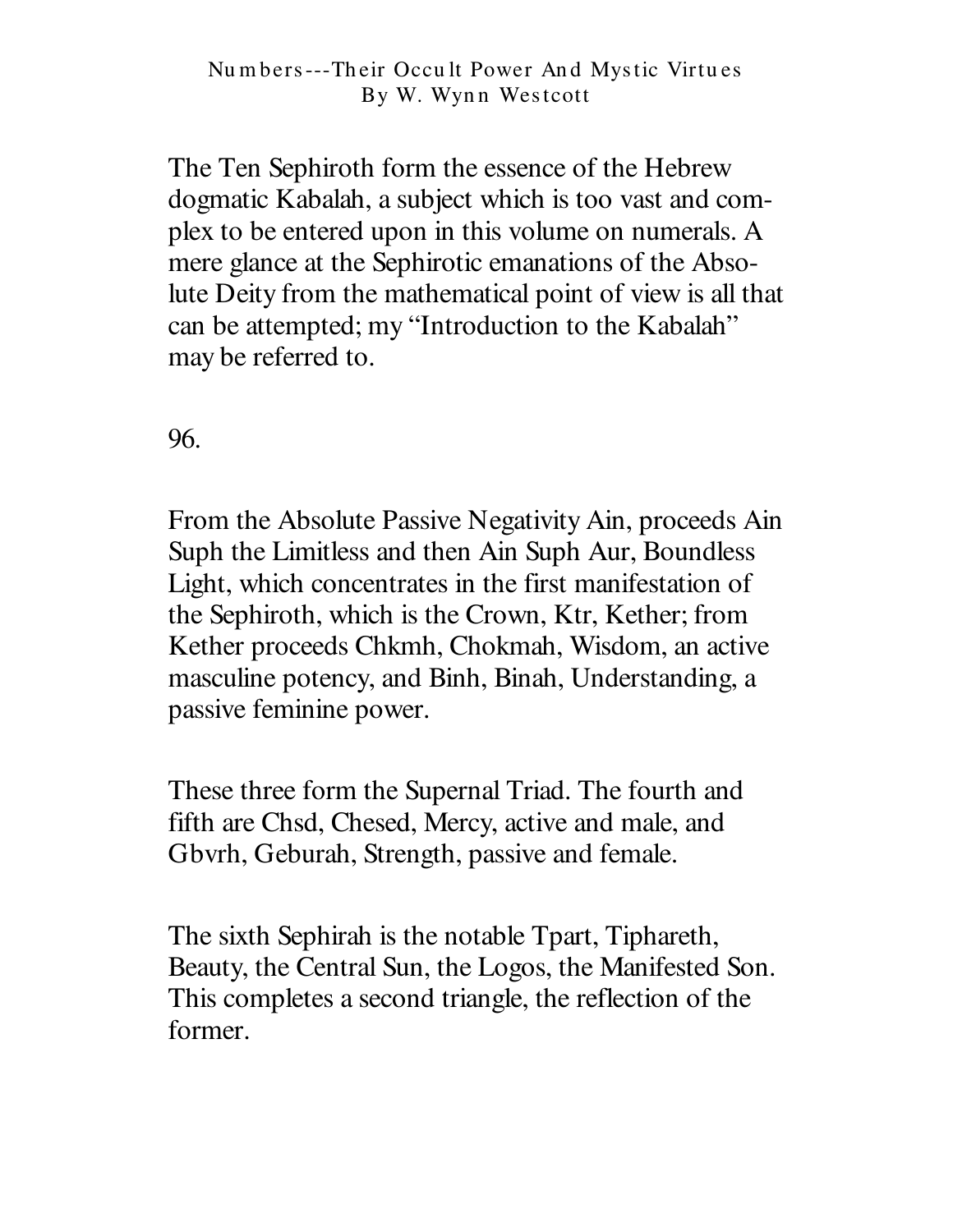Number seven is Ntzch, Netzach, Victory, active and the eight is Hvd, Hod, Splendor, passive; the ninth is Ysvd, Yesod, the Foundation, completing the third trinity or triangle.

Mlkt, Malkuth, the Tenth Sephirah, completes the emanations. She is the Bride of Microprosopus the Son, the Sun, Logos; she is the Inferior Mother, Queen and the Manifested Universe.

The whole Ten are viewed as reigning over Four Worlds or Planes of Existence. These are the Worlds of Atziluth, Briah, Yetzirah and Assiah. Malkuth on the plane of Assiah alone is the visible tangible universe.

These Ten Sephiroth are the prototypes of everything spiritual and also of every part of creation. They are traced in the angelic host and in our universe. Three superior and seven succedent exist in all things. The lower seven are obvious to the uninitiated, but in these manifestations, the Supernal Triad is veiled to the profane.

Some occultists phrase it thus—three are subjective and incomprehensible to man; seven are objective and comprehensible. Thus Seven archangels are commonly named and we have known only of Seven great planets of our system.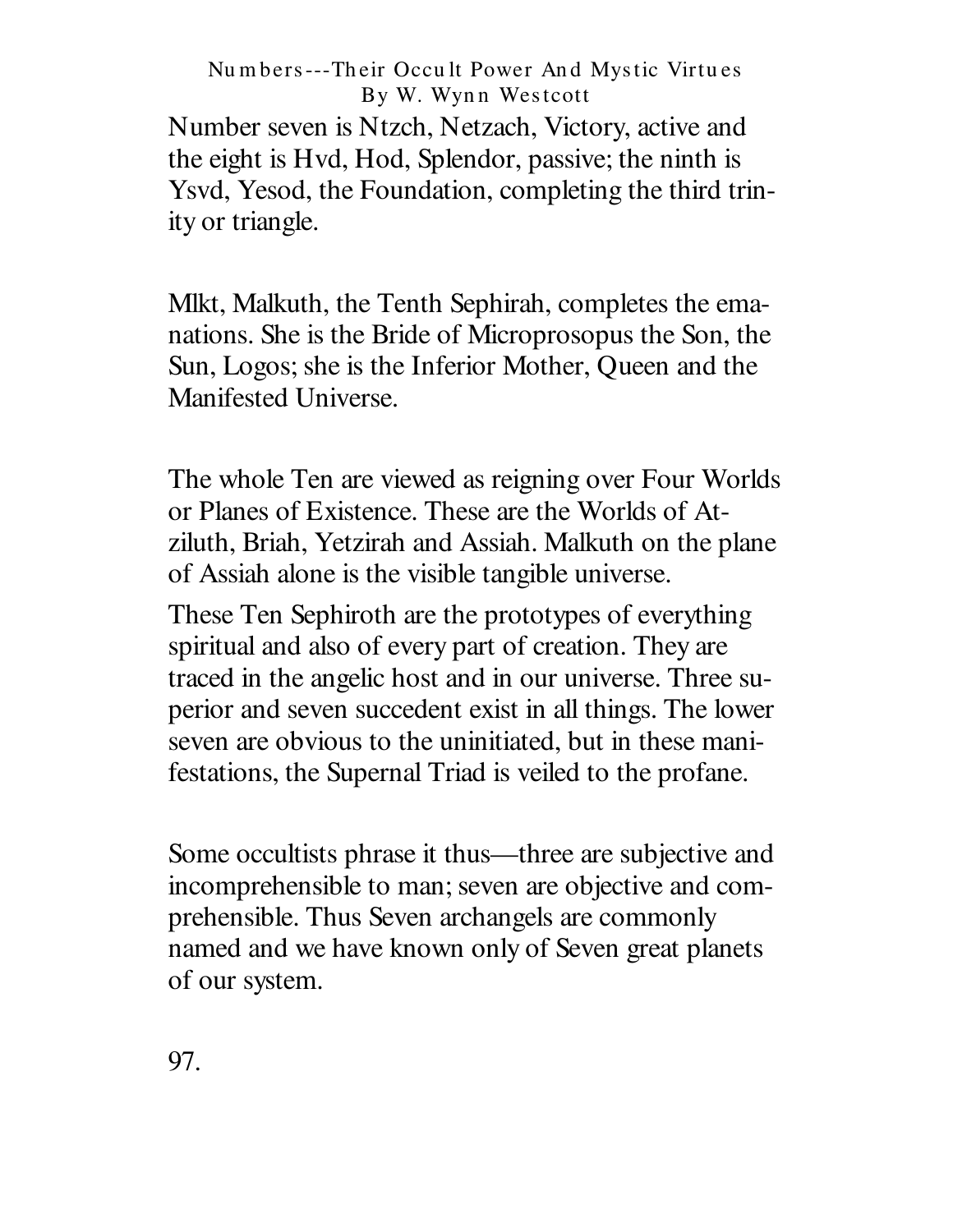But in some cases, even the whole of seven are unknown. We acknowledge but five senses in man, but there are two more awaiting perception by process of evolution.

These Ten Sephiroth are not only viewed as triads from above below, but are also imaged in three columns entitled the Pillars of Severity and Mercy, with the median of Benignity or Mildness. But this scheme is not for this treatise, nor can the Sephirotic alliance with the Planetary symbols, the angelic host, the divine names and the Book of Thoth, or Tarot be here described. These subjects present a mine of wisdom concealed in the rituals of the Kabalistic "Chabrath zereh Aur bokher," from whose parent stem the Rosicrucian Fraternities also may have arisen. These Rituals contain a more complex scheme of the mediaeval occult symbolism than exists in any other form known to me, and I believe that it would not be possible for anyone to reconstitute so complete a system out of all extant literature.

There are 10 Grades in the Rosicrucian Society. They are Zelator, Theoricus, Practicus, Philosophus; Minor, Major and Exempt Adept; Master, Magus and King. Some Magi are known, but only Magi know of a Rex.

Rosicrucian private rituals give the correct names and Kabalistic spelling of the Ten heavens of the World of Assiah, which is the material universe.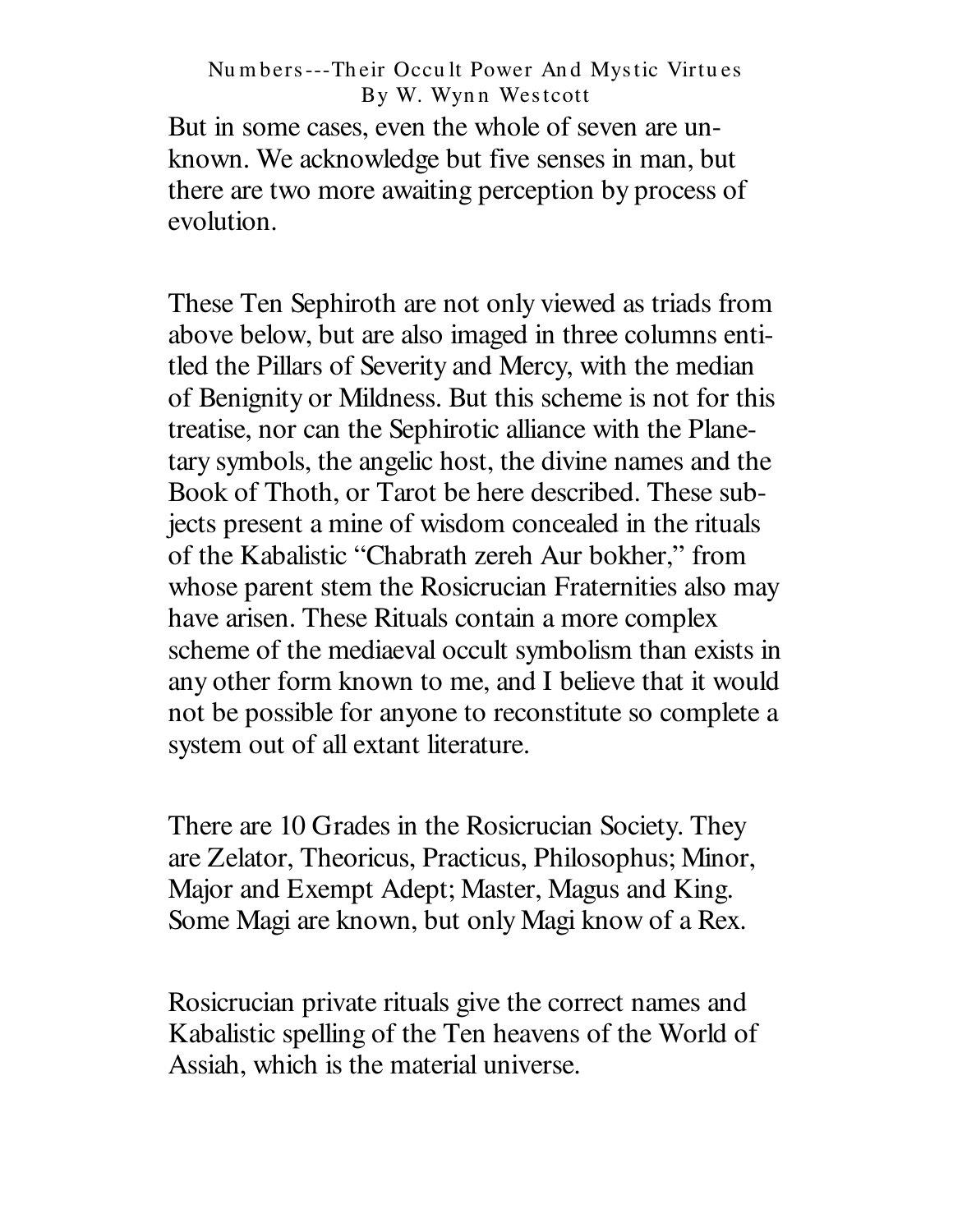H. P. Blavatsky declared that a scheme of the Zodiac of 10 Signs preceded that of 12 Signs, but I have been unable to verify the statement, by any ancient work.

Hebrew and Talmudic references are as follows: -10 men were necessary to form a legally convened meeting at the Synagogue. In London, as much as 1000 (British pounds) a year has been spent in providing spare men for this duty. Ten curses were pronounced against Eve. See Talmud, Eiruvin, 100. 2.

Ten things were created during the twilight of the first Sabbath eve. Consult Pesachim, 54. 1.

Ten facts proved the presence of a Supernatural Power in the Temple. Yoma, 21.1.

98.

The Rabbis taught that a man should divorce his wife if for 10 years she had no offspring.

At funerals, condolences were recited by 10 men, and at weddings by ten men including the bridegroom. Ten cups were drunk at a funeral party— three before supper, three at supper and four after the meal at the recitation of the four blessings.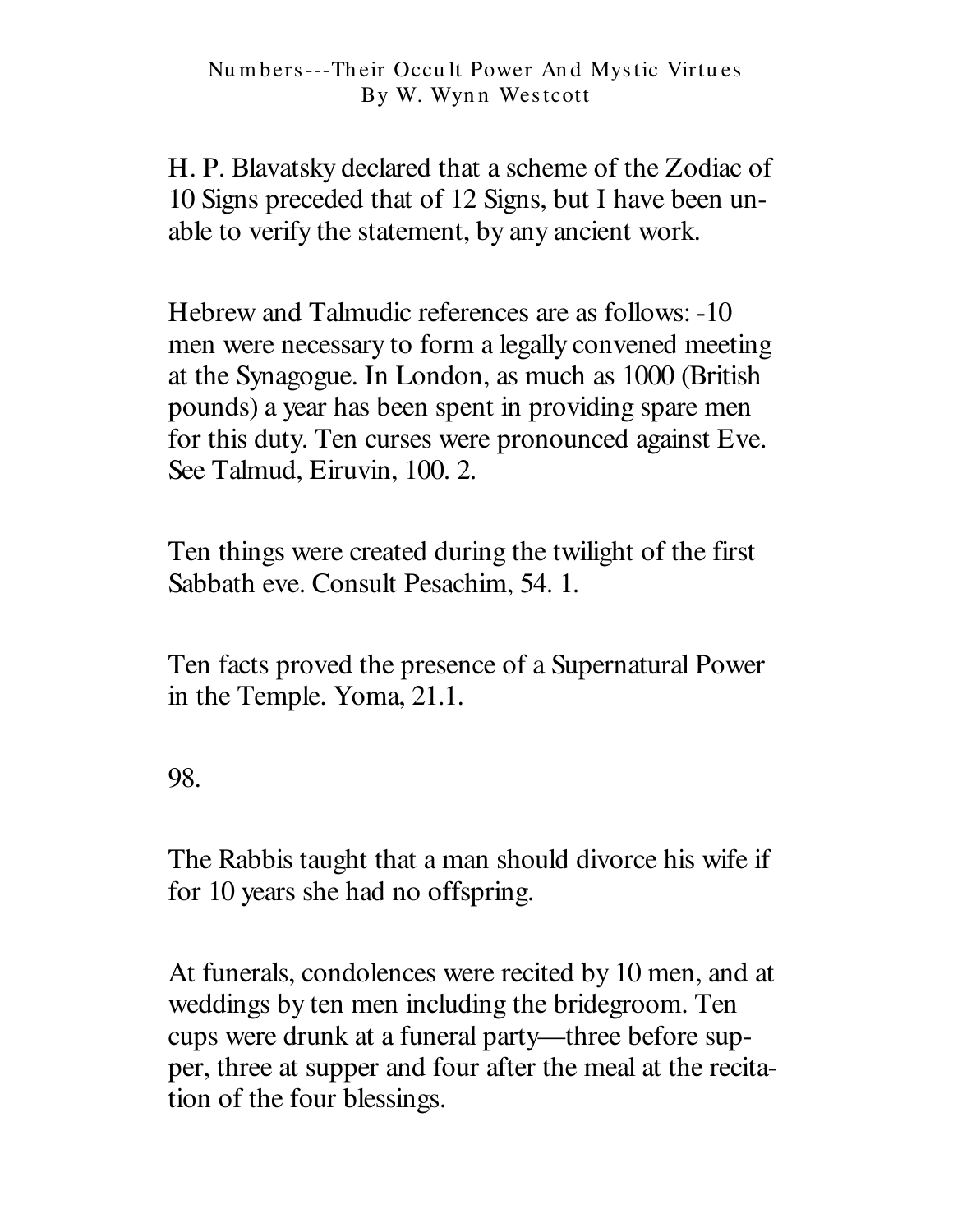Abraham was tested 10 times; 10 Miracles were performed in Egypt to help the Children of Israel, and 10 at the Red Sea. Ten plagues were made to afflict the Egyptians. Ten times the Jews offended God in the Wilderness.

Ten times did the Shekinah come down into the world; at the Garden of Eden; at the Tower of Babel; at Sodom; in Egypt, see Exodus iii. 8; at the Red Sea, Psalm cviii. 9; on Mount Sinai; at the Temple; in the Pillar of Cloud; on the Mount of Olives, see Zechariah xiv. 4; the  $10<sup>th</sup>$  is omitted in the original reference, Avoth d' Rabbi Nathan, chapter 34.

There are 10 Hebrew words to designate Idols and 10 for Joy. Sodom was to be spared for 10 righteous men; Gideon took 10 servants to destroy the Altar of Baal; Boaz chose 10 witnesses for his marriage with Ruth; Joab's armor was borne by 10 young men. Jesus speaks of 10 talents, 10 cities, 10 pieces of silver and gave a parable of 10 Virgins. The Tabernacle has many 10 dimensions. There are 10 Bible names of God, 10 Canticles, and 10 necessaries for man's life. Ecclus. 39. 26.

There were 10 Pythagorean Virtues of Initiation and the Buddhists teach 10 Paramitas of Perfection.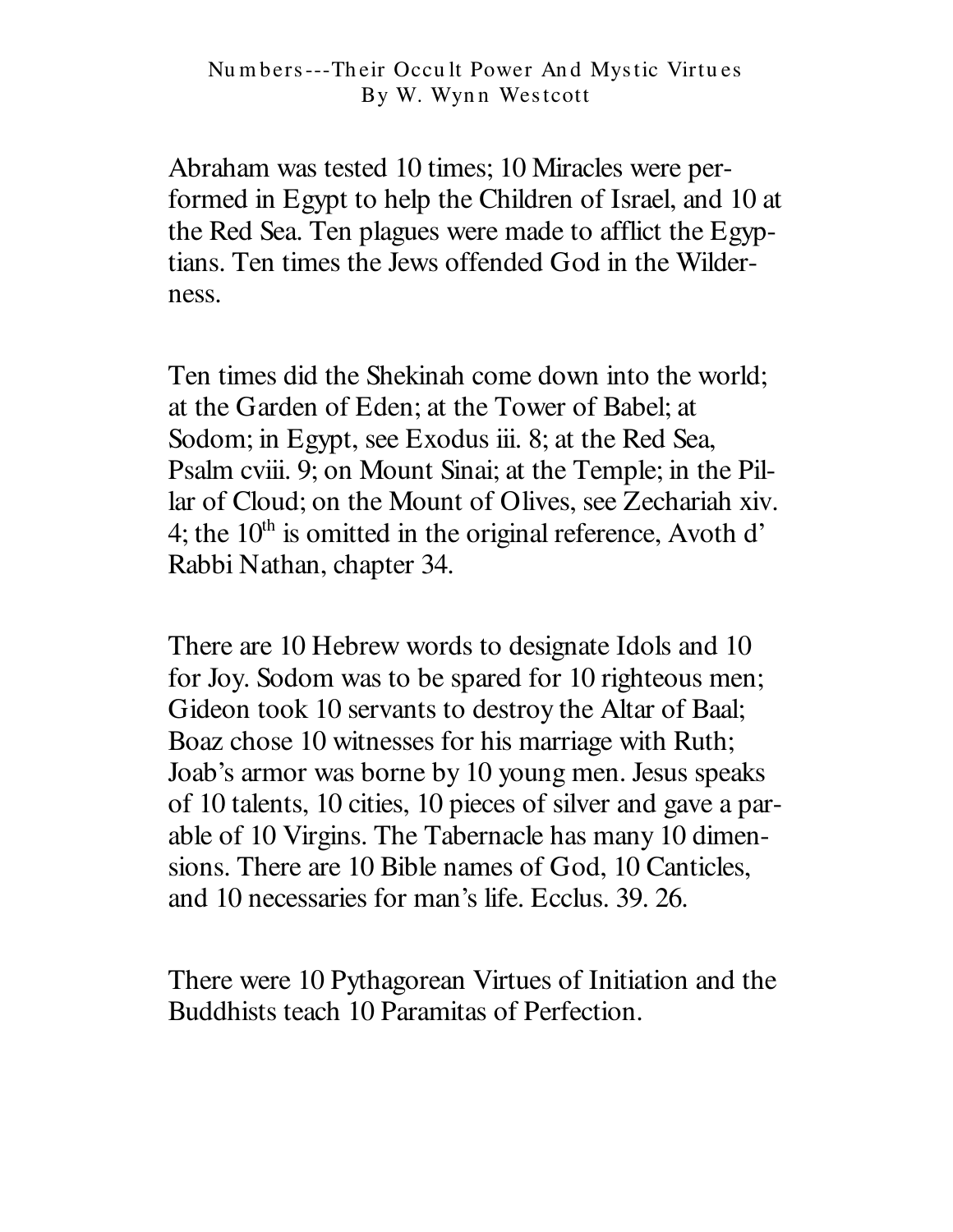In the Alchymico-Kabalistic tract called "Aesch Metzareph" referred to by Eliphas Levi and collected from the Zohar of Knorr von Rosenroth and translated into English, and forming Volume IV of my "Collectanea Hermetica," will be found 10 names for Gold all extracted from the Old Testament; they are there related to the Sephirah Geburah.

The Hindu Puranas tell us of the 10 Avatars of the God Vishnu, the Preserver of the Brahmanic Religion; they are periodical incarnations of the God and are as follows.

- $\boldsymbol{I}$ . First as the Fish, Matsya;
- $2<sub>1</sub>$ Kurma, the Tortoise.
- $3<sub>1</sub>$ Varaha, the Boar.
- Narasingha, the Man-Lion.  $\boldsymbol{4}$ .
- $5<sub>1</sub>$ Vamana, the Dwarf.
- $\boldsymbol{\theta}$ . Parasu-Rama.
- Rama Chandra.  $7.$
- 8. Krishna.
- 9. Buddha.
- 10. Kalki, the Horse, is yet to come.

These Avatars are susceptible of a mystical explanation on the plane of cosmogony. It has been given in the Garuda Temple of the "Oriental Order of Light" by Frater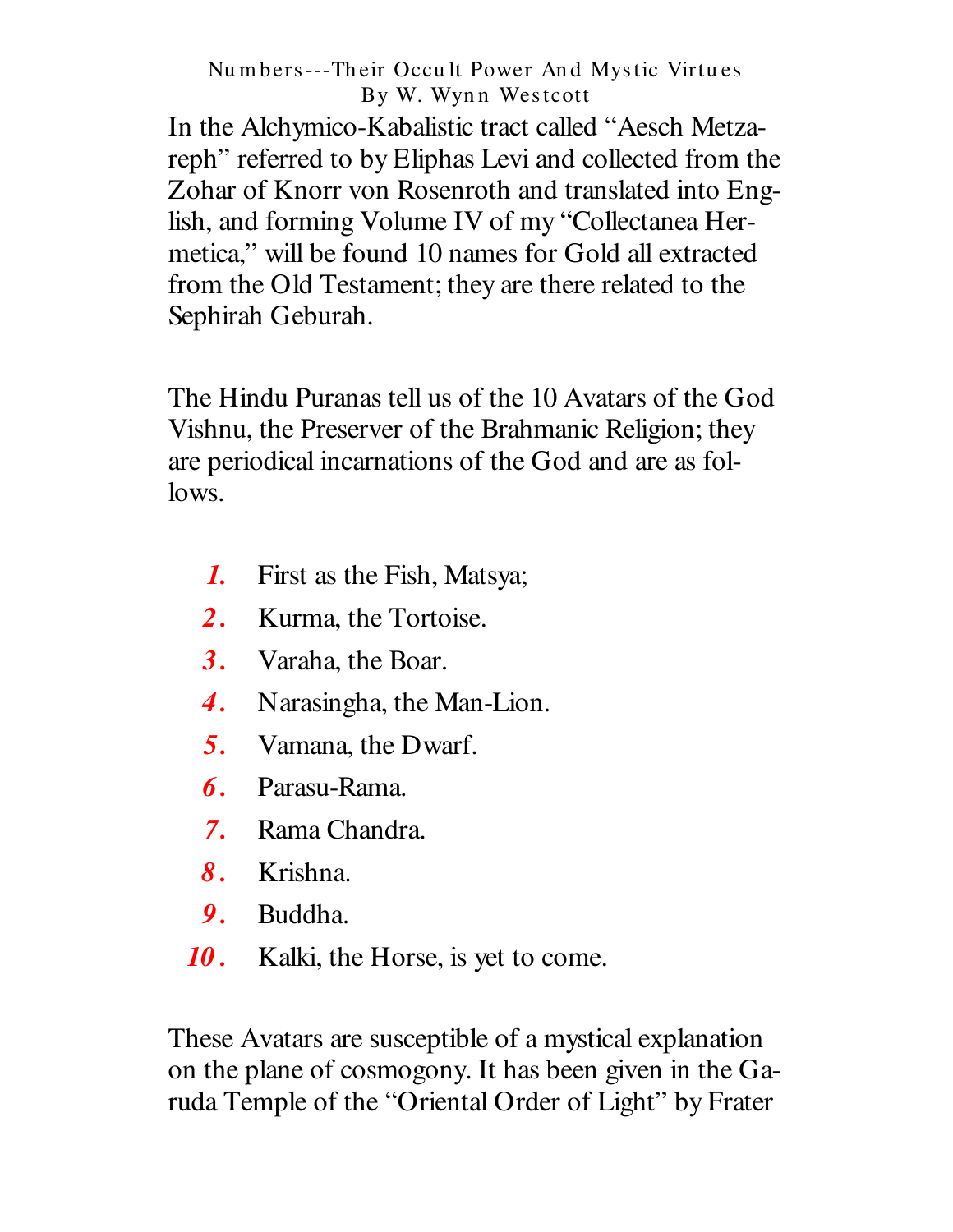T. H. Pattinson of Bradford, a very notable mystic and occult student.

99.

In the Yoga Vasishtha Maha Ramayana of Valmiki, edited by Vihari Lala Mitra, will be found an essay on Om-Tat-Sat, on-id-est, and this contains some very curious information on the 10 numerals as related to the mystical syllable Om or Aum.

"Aum Mani padme hum" means literally, 'Oh, the jewel' in the lotus," and is taken mystically to mean "the spark" of the Divine within me," as was fully explained by Blavatsky to her Esoteric section of Theosophists.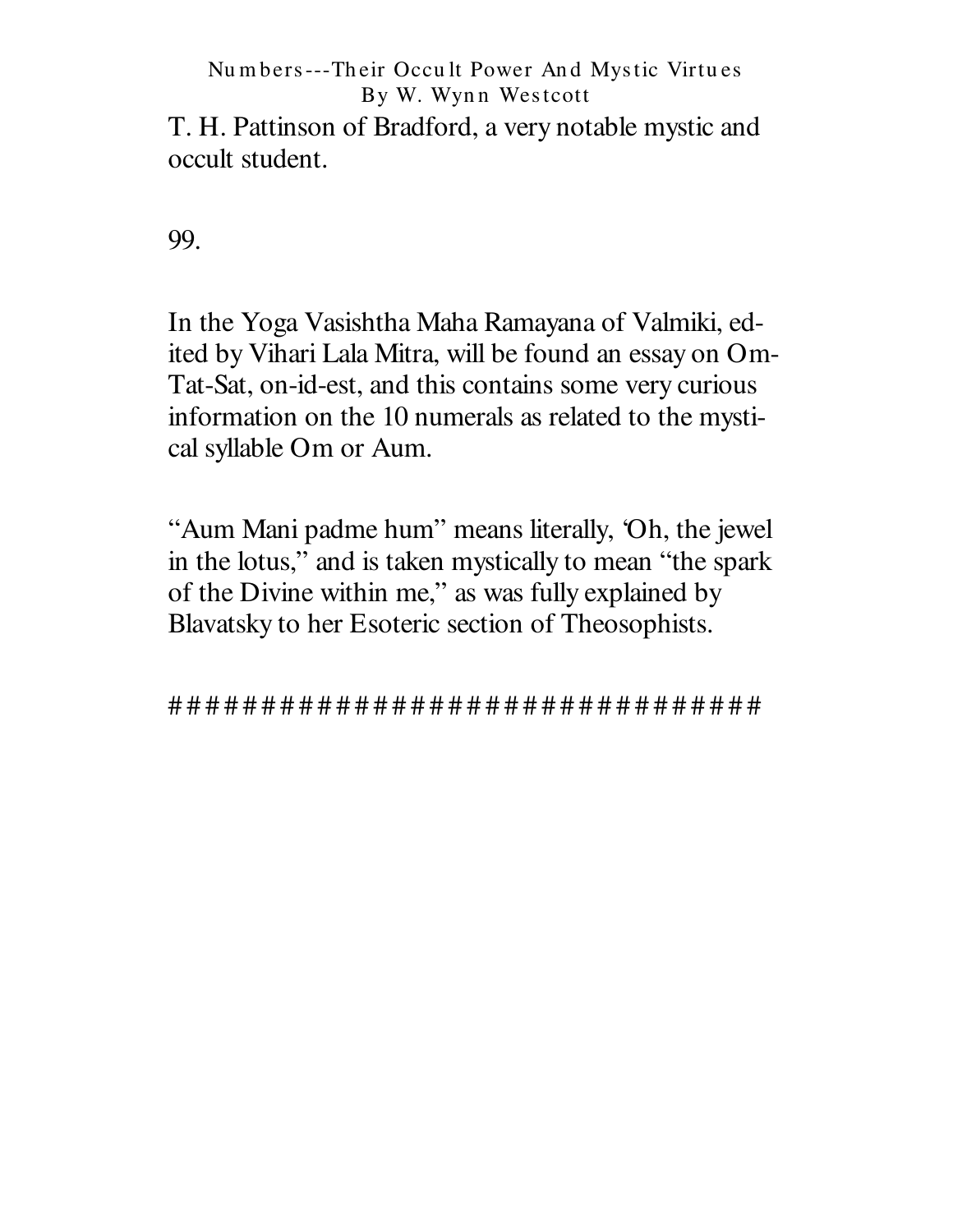100.

### **CHAPTER FIFTEEN**

ELEVEN, 11



his seems to have been the type of a number with an evil reputation among all peoples. The Kabalists contrasted it with the perfection of the Decad, and just as the Sephirotic number is the form of all good things, so eleven is the essence of all that is sinful, harmful and imperfect. With the Ten Sephiroth

they contrasted the Eleven Averse Sephiroth, symbols of destruction, violence, defeat and death. On the oldest Tarot cards, the trump called the Tower struck by Lightning, number XVI, shows the Ten Divine Sephiroth on one side and the Eleven Averse Sephiroth on the other side; modern Tarot designs are very much debased.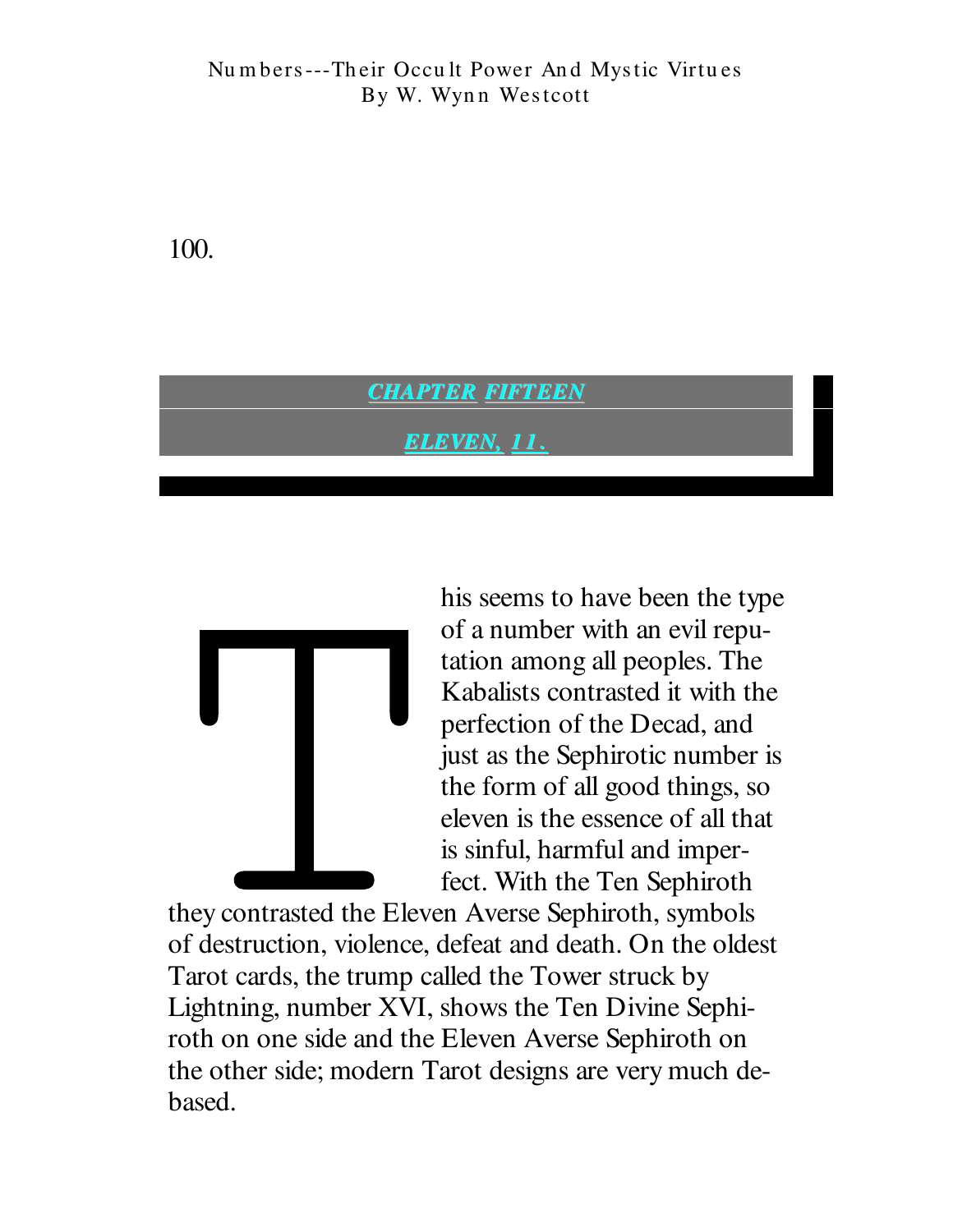John Heydon says that by it we know the bodies of Devils and their nature; the Jews understand by it Lilith, Adam's first wife, a she-devil, dangerous to women in confinements; hence they wrote on the walls: -Adm Chyh Chyo Lilit, that is, "Adam, Eve, out of doors Lilith."

Jesus, in Matt. xii. 43, plainly allows the doctrine that evil spirits may haunt fields, which Grotius says the Jews think; and their word Demon and Field are similar, being Shdim (fields) and Shdim (evil deities); the Siddim are mentioned in Psalm cvi. 37.

It is called the "Number of Sins" and the "Penitent," because it exceeds the number of Commandments and is less than twelve, which is the number of Grace and Perfection. But sometimes even eleven receives a favor from God, as in the case of the man who was called in the Eleventh Hour to the vineyard, who yet received the same pay as the others.

101.

Rabbi Jochanan says that eleven sorts of spices were mentioned by God to Moses on Mount Sinai as suitable for holy incense.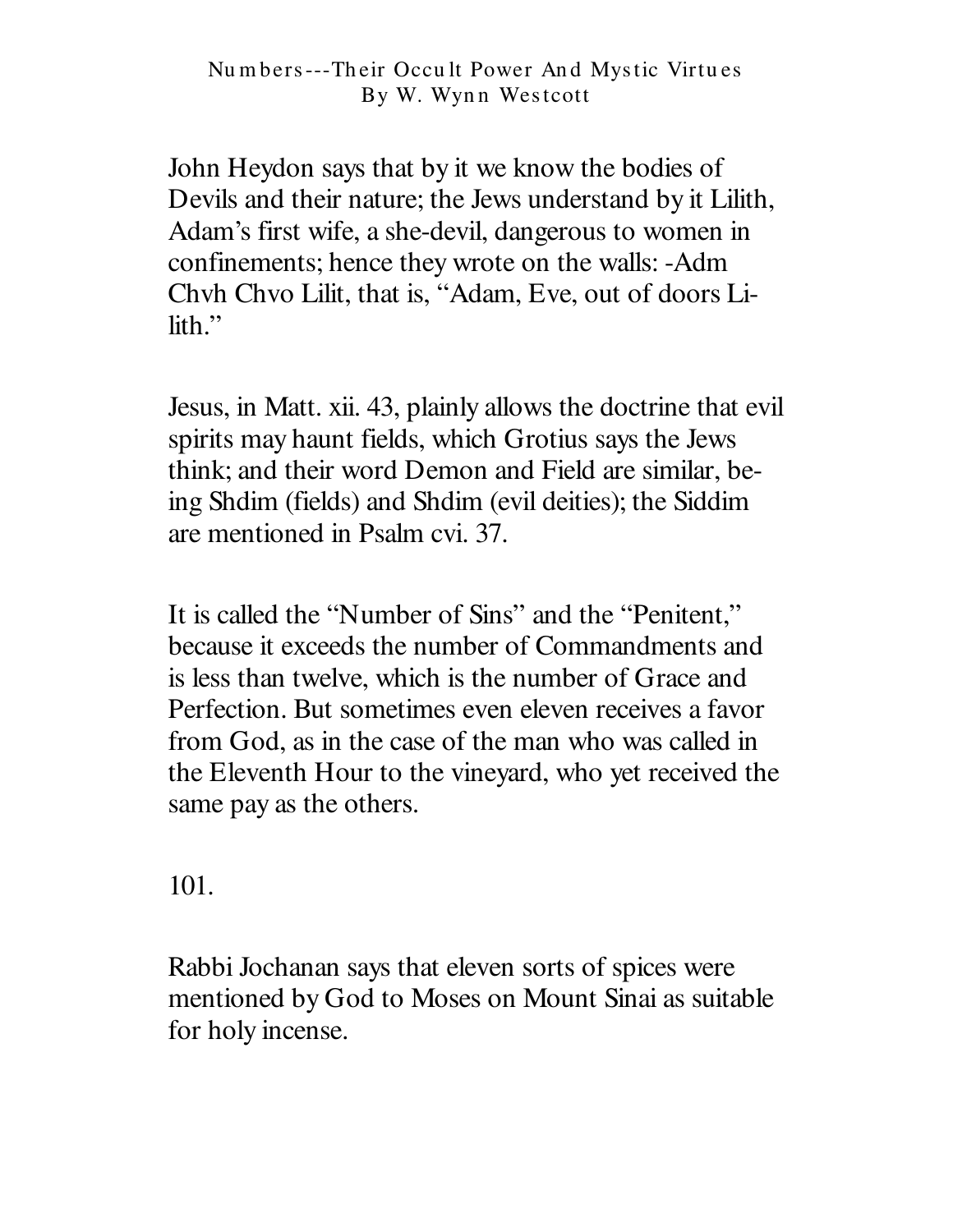Numbers---Their Occult Power And Mystic Virtues By W. Wynn Westcott Eleven was the number of the Disciples of Jesus, after the fall of Judas Iscariot.

In the Hebrew Language, the word eleven was expressed as Achad Osher, or One in Ten.

102.

**CHAPTER SIXTEEN** 

**TWELVE, 12.**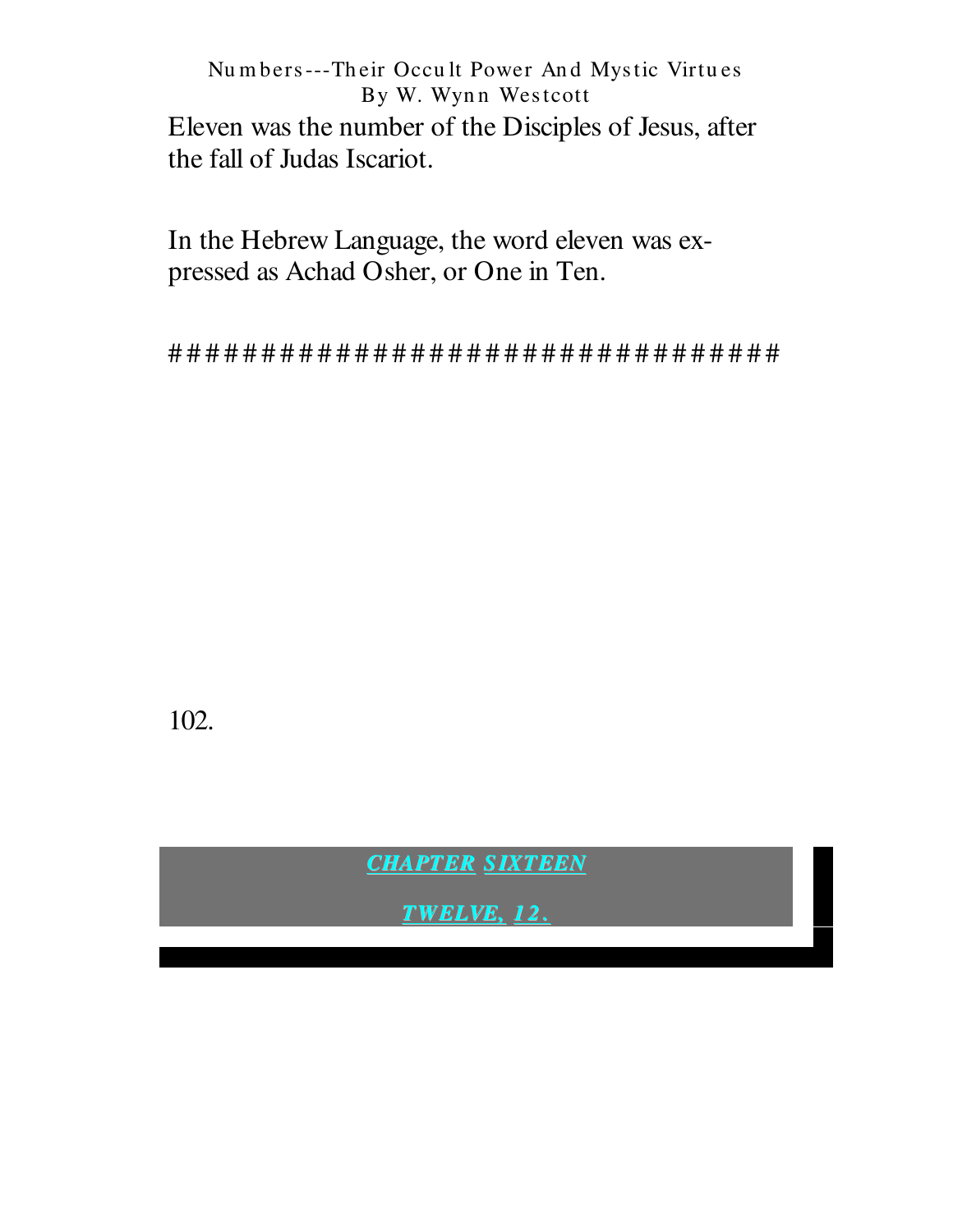

his number has a perfect and notable character and was highly esteemed by most nations of antiquity. **Almost all** the twelves will be found to be allied, either obviously or in a concealed manner, with the Signs of the Zodiac, twelve signs or partitions of the great circle of the heavens—twelve

times thirty degrees forming the perfect cycle of 360 arithmetical degrees of the circle. Each sign was further subdivided into three decans. There are many of the learned who believe the twelve sons of Jacob and twelve founders of tribes, are allegorical only. We may mention the "Twelve Grand Points of Masonry," which used to form a part of the lectures in the Craft degrees. Twelve events in the ceremony of initiation, referred to the sons of Jacob, are given by Mackey:

- To Reuben was referred the opening of the 1. Lodge—he was the first-born son.
- $2.$ To Simeon, the preparation of the land—he prepared the destruction of the Shechemites.
- $3.$ To Levi, the report or signal—he gave the signal in the attack on the men of Shechem.
- To Judah, the entrance of the land—that tribe 4. first entered the Promised Land.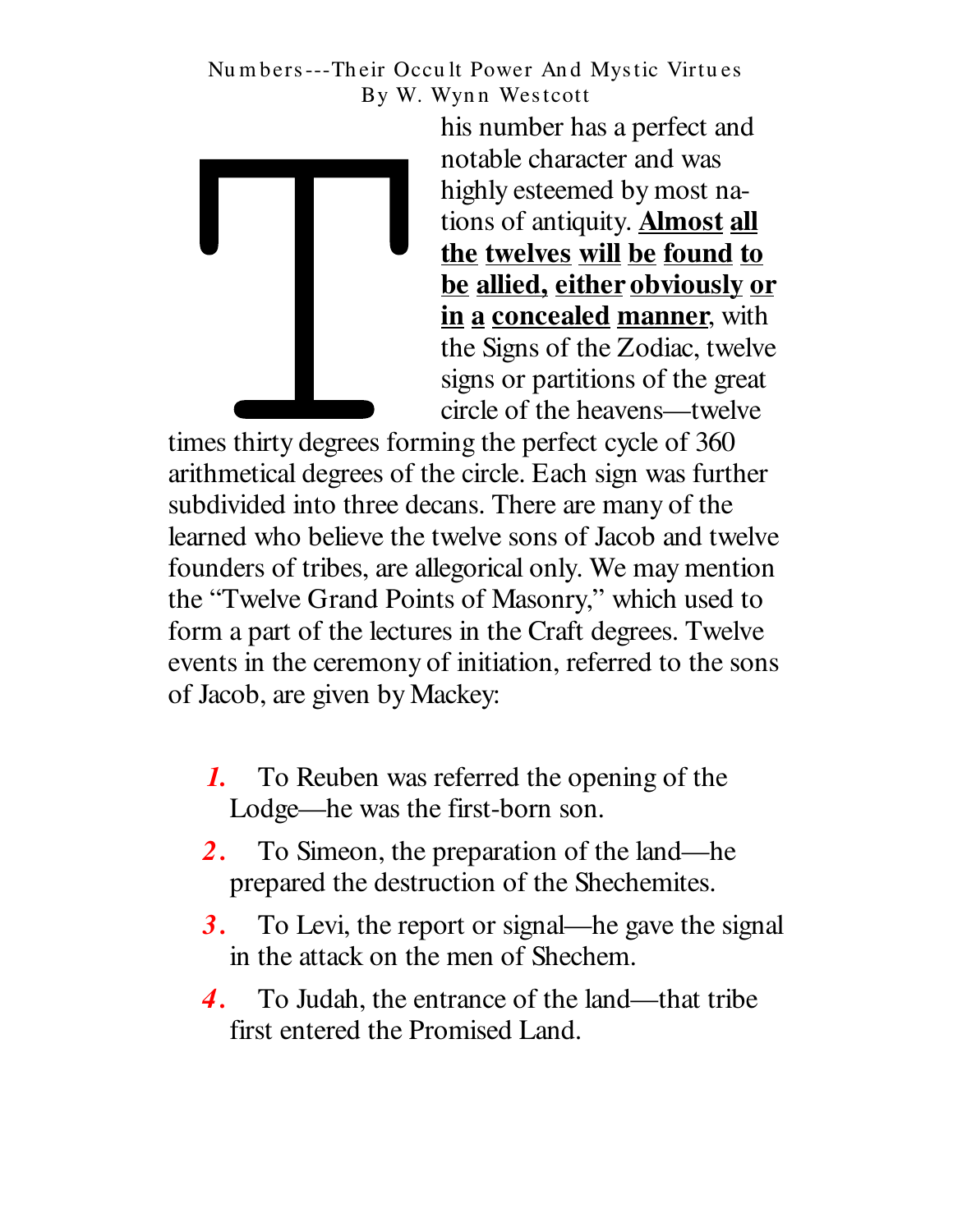- To Zebulum, the prayer—the prayer and bless-5. ing of his father fell on him in preference to Issachar.
- **6.** To Issachar, the circumambulation—an indolent tribe, who required a leader.
- 7. To Dan, the advance to the Altar—for a contrast to their rapid advance to idolatry.

103.

- 8. To Gad, the obligation—on account of Jephtah's vow.
- 9. To Asher, the entrusting; with rich Masonic blessings—resembled the Fathers of their land.
- 10. To Naphtali, the investment and declared "Free."—The tribe of Naphtali had a peculiar freedom given by Moses.
- To Joseph, the N.E. corner—because Ephraim 11. and Manasseh (grandsons) represented him, newest comers.
- 12. To Benjamin, the closing of the Lodge—as being the last son of the Patriarch.

The following associations of Birds, Animals and **Flowers with heavenly bodies has the authority of** the Greco-Roman mythology: -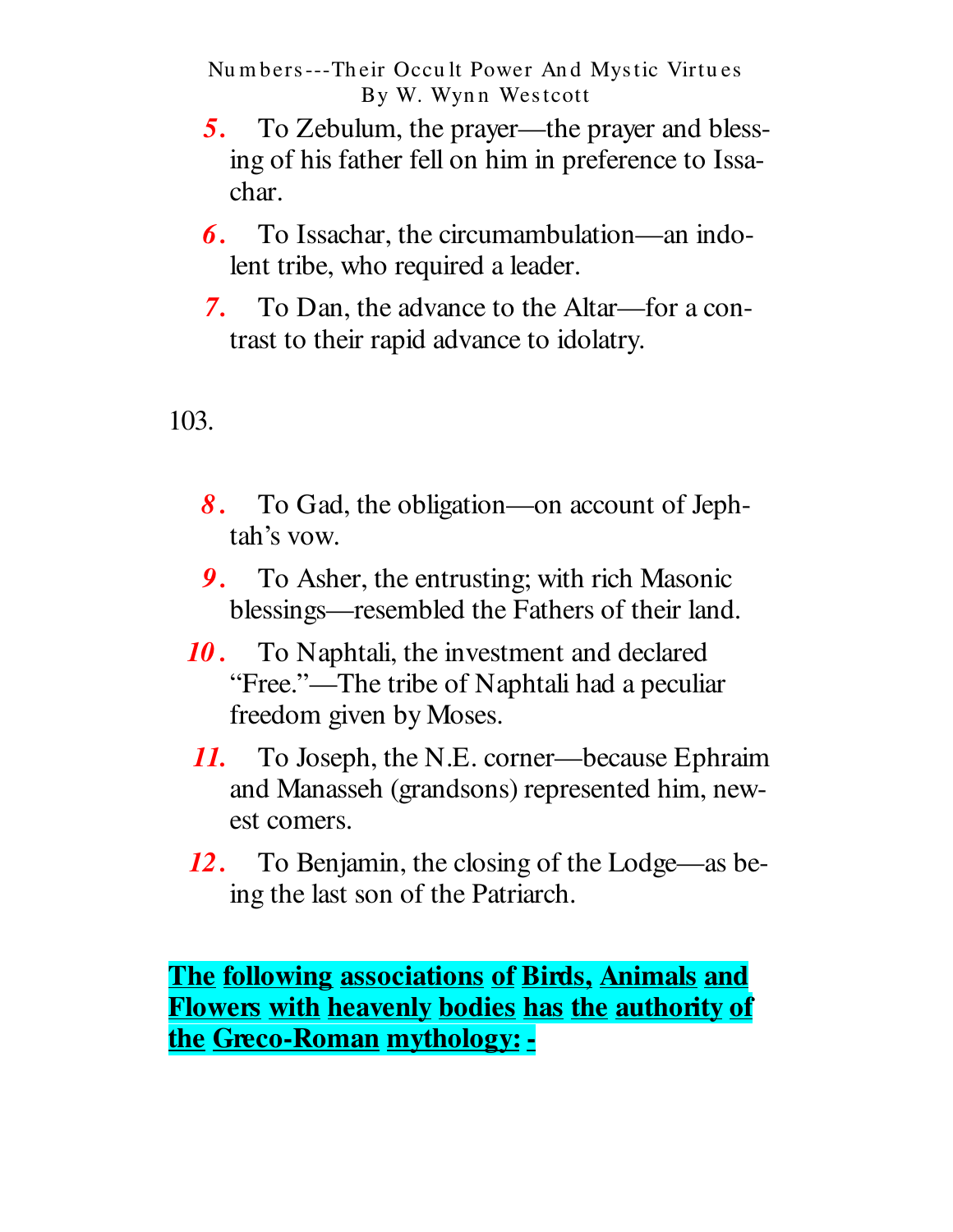### **TABLE OF BIRDS, ANIMALS AND FLOWERS**

| <b>Greek</b>     | Latin          | <b>Bird</b>  | <b>Animal</b>   | <u>Vegetable</u> |
|------------------|----------------|--------------|-----------------|------------------|
| <b>Pallas</b>    | <b>Minerva</b> | Owl          | <b>She-goat</b> | <b>Olive</b>     |
| <b>Aphrodite</b> | <b>Venus</b>   | <u>Dove</u>  | <u>He-goat</u>  | <b>Myrtle</b>    |
| <b>Helios</b>    | <b>Sol</b>     | <b>Cock</b>  | <u>Bull</u>     | <b>Laurel</b>    |
| <b>Hermes</b>    | <b>Mercury</b> | <b>Ibis</b>  | Dog             | <b>Hazel</b>     |
| <b>Zeus</b>      | <b>Jupiter</b> | <b>Eagle</b> | <b>Hart</b>     | Horse-           |
|                  |                |              |                 | chestnut         |
| <b>Demeter</b>   | <b>Ceres</b>   | <b>Spar-</b> | Sow             | <u>Apple</u>     |
|                  |                | <b>row</b>   |                 |                  |
| Hephais-         | <b>Vulcan</b>  | <b>Goose</b> | Ass             | <b>Box</b>       |
| tos              |                |              |                 |                  |
| <b>Aries</b>     | <b>Mars</b>    | Mag-         | Wolf            | Dog-wood         |
|                  |                | <u>pie</u>   |                 |                  |
| <b>Artemis</b>   | <b>Diana</b>   | <b>Daw</b>   | <b>Hind</b>     | <b>Palm</b>      |
| <u>Hestia</u>    | <b>Vesta</b>   | <u>Heron</u> | Lion            | <b>Pine</b>      |
| Hera             | <b>Juno</b>    | Pea-         | <b>Sheep</b>    | <b>Thom</b>      |
|                  |                | <u>cock</u>  |                 |                  |
| Poseidon         | <b>Neptune</b> | <b>Swan</b>  | <b>Horse</b>    | <b>Elm</b>       |

The astrologers associated colors with the Twelve Signs of the Zodiac, thus: -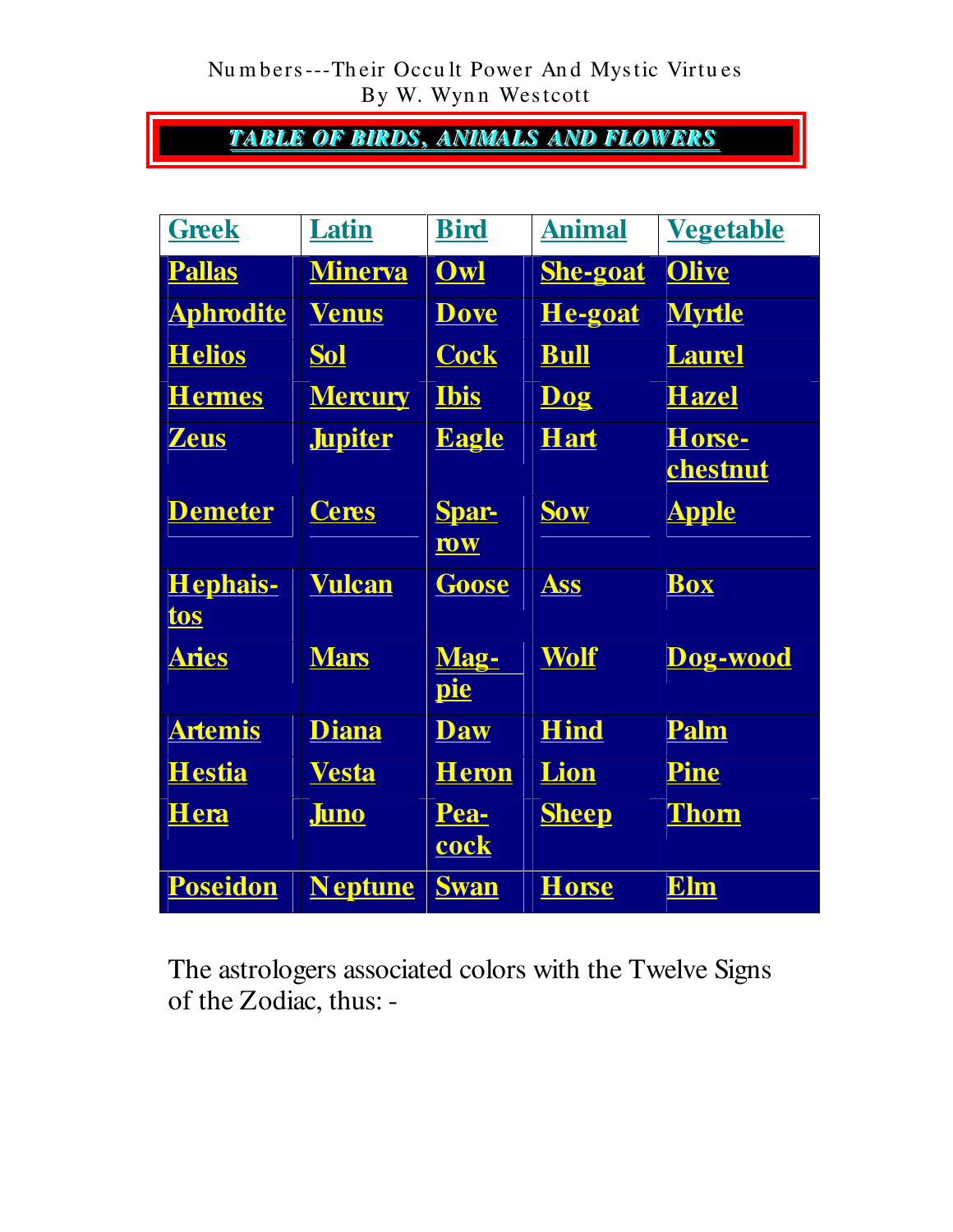### **TABLE OF COLORS & ZODIAC SIGNS**

| <b>ZODIAC SIGN</b> | <b>COLOR ATTRIBUTE</b>  |
|--------------------|-------------------------|
| <b>Pisces</b>      | <b>White</b>            |
| <b>Aquarius</b>    | <b>Blue</b>             |
| <b>Capricorn</b>   | <b>Black or brown</b>   |
| <b>Sagittarius</b> | <u>Yellow or green</u>  |
| <b>Scorpio</b>     | <b>Brown</b>            |
| Libra              | <b>Black or crimson</b> |
| <b>Virgo</b>       | <b>Black and blue</b>   |
| Leo                | <b>Red and green</b>    |
| <b>Cancer</b>      | <b>Green and brown</b>  |
| Gemini             | <b>Red</b>              |
| <b>Aries</b>       | <b>White</b>            |
| <b>l'aurus</b>     | <u>White and yellow</u> |

104.

The Zodiacal Signs are also associated with Sex, and the contrast of Day and Night.

# TABLE OF ZODIAC WITH SEX, DAY & NIGHT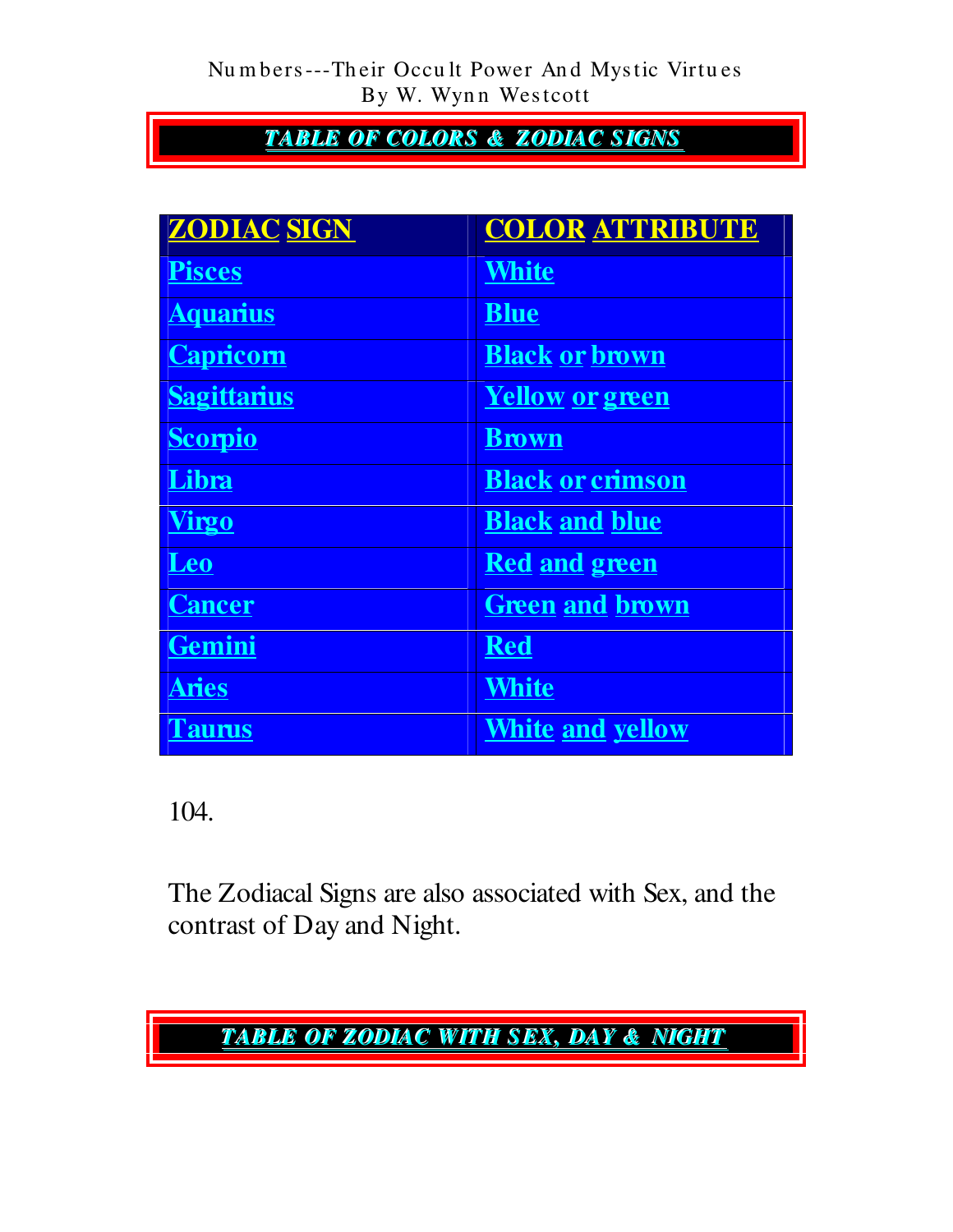| $\cdots$ , $\cdots$ , $\cdots$ , $\cdots$ |               |                      |
|-------------------------------------------|---------------|----------------------|
| <b>Zodiac Sign</b>                        | <b>Sex</b>    | <b>Day and Night</b> |
| <b>Pisces</b>                             | <b>Female</b> | <b>Noctumal</b>      |
| <b>Aquarius</b>                           | <b>Male</b>   | <b>Diumal</b>        |
| <b>Capricorn</b>                          | <b>Female</b> | <b>Noctumal</b>      |
| <b>Sagittarius</b>                        | <b>Male</b>   | <b>Diumal</b>        |
| <b>Scorpio</b>                            | <b>Female</b> | <b>Noctumal</b>      |
| Libra                                     | <b>Male</b>   | <b>Diumal</b>        |
| <u>Virgo</u>                              | <b>Female</b> | <b>Noctumal</b>      |
| <b>Leo</b>                                | <b>Male</b>   | <b>Diumal</b>        |
| <b>Cancer</b>                             | <b>Female</b> | <b>Noctumal</b>      |
| Gemini                                    | <b>Male</b>   | <b>Diumal</b>        |
| <b>Taurus</b>                             | <b>Female</b> | <b>Noctumal</b>      |
| <b>Aries</b>                              | <b>Male</b>   | <b>Diumal</b>        |

104.

And, again, there are other characters which astrologers deem of importance, thus: -

# **TABLE OF ZODIAC & DIRECTIONS**

| <b>Zodiac</b><br><b>Sign</b> |              | <b>Element Direction</b> |                        |  |
|------------------------------|--------------|--------------------------|------------------------|--|
| <b>Pisces</b>                | <b>Water</b> | <b>Northern</b>          | <b>Common Fruitful</b> |  |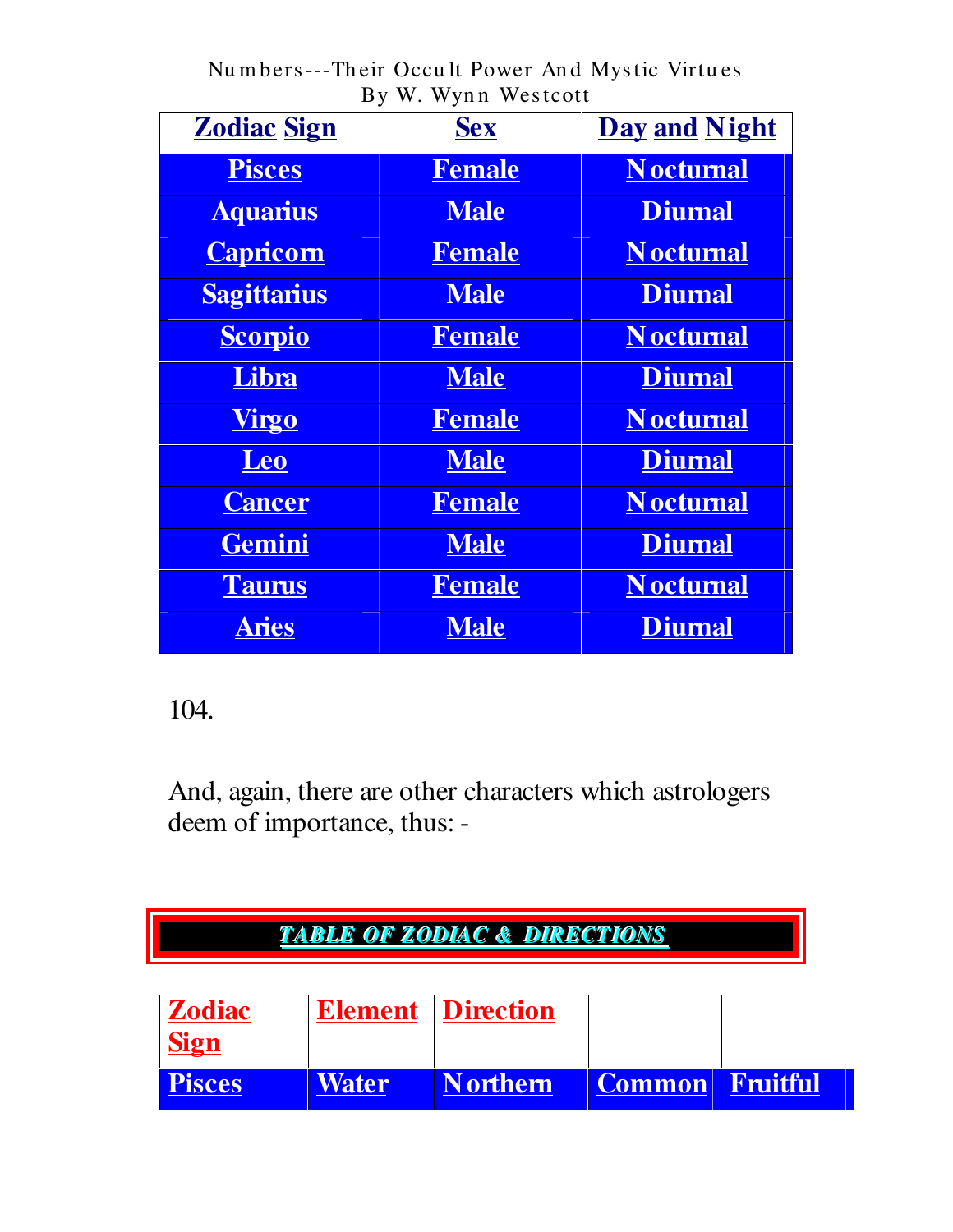Numbers---Their Occult Power And Mystic Virtues By W. Wynn Westcott

| <b>Zodiac</b><br><b>Sign</b> | <b>Element</b> | <b>Direction</b> |                 |                 |
|------------------------------|----------------|------------------|-----------------|-----------------|
| <b>Aquarius</b>              | Air            | <b>Western</b>   | <b>Fixed</b>    | --------        |
| <b>Capricorn</b>             | <b>Earth</b>   | <b>Southern</b>  | <b>Cardinal</b> | --------        |
| <b>Sagittarius</b>           | Fire           | <b>Eastern</b>   | <b>Common</b>   |                 |
| <b>Scorpio</b>               | <b>Water</b>   | <b>Northern</b>  | <b>Fixed</b>    | <b>Fruitful</b> |
| Libra                        | Air            | Western          | <b>Cardinal</b> | --------        |
| <b>Virgo</b>                 | <b>Earth</b>   | <b>Southern</b>  | <b>Common</b>   | <b>Barren</b>   |
| Leo                          | Fire           | <b>Eastem</b>    | <b>Fixed</b>    | <b>Barren</b>   |
| <b>Cancer</b>                | Water          | <b>Northern</b>  | <b>Cardinal</b> | <b>Fruitful</b> |
| Gemini                       | Air            | Western          | <b>Common</b>   | <b>Barren</b>   |
| <b>Taurus</b>                | <b>Earth</b>   | <b>Southern</b>  | <b>Fixed</b>    | -------         |
| <b>Aries</b>                 | Fire           | <b>Eastern</b>   | <b>Cardinal</b> |                 |

Lastly, the twelve signs are allotted to the planets as their houses: -

105.

# **TABLE OF ZODIAC AND PLANETS**

| <b>ZODIAC SIGN</b> | <b>PLANET</b>                 |
|--------------------|-------------------------------|
| <b>Pisces</b>      | <b>Night House of Jupiter</b> |
| <b>Aquarius</b>    | <b>Day House of Saturn</b>    |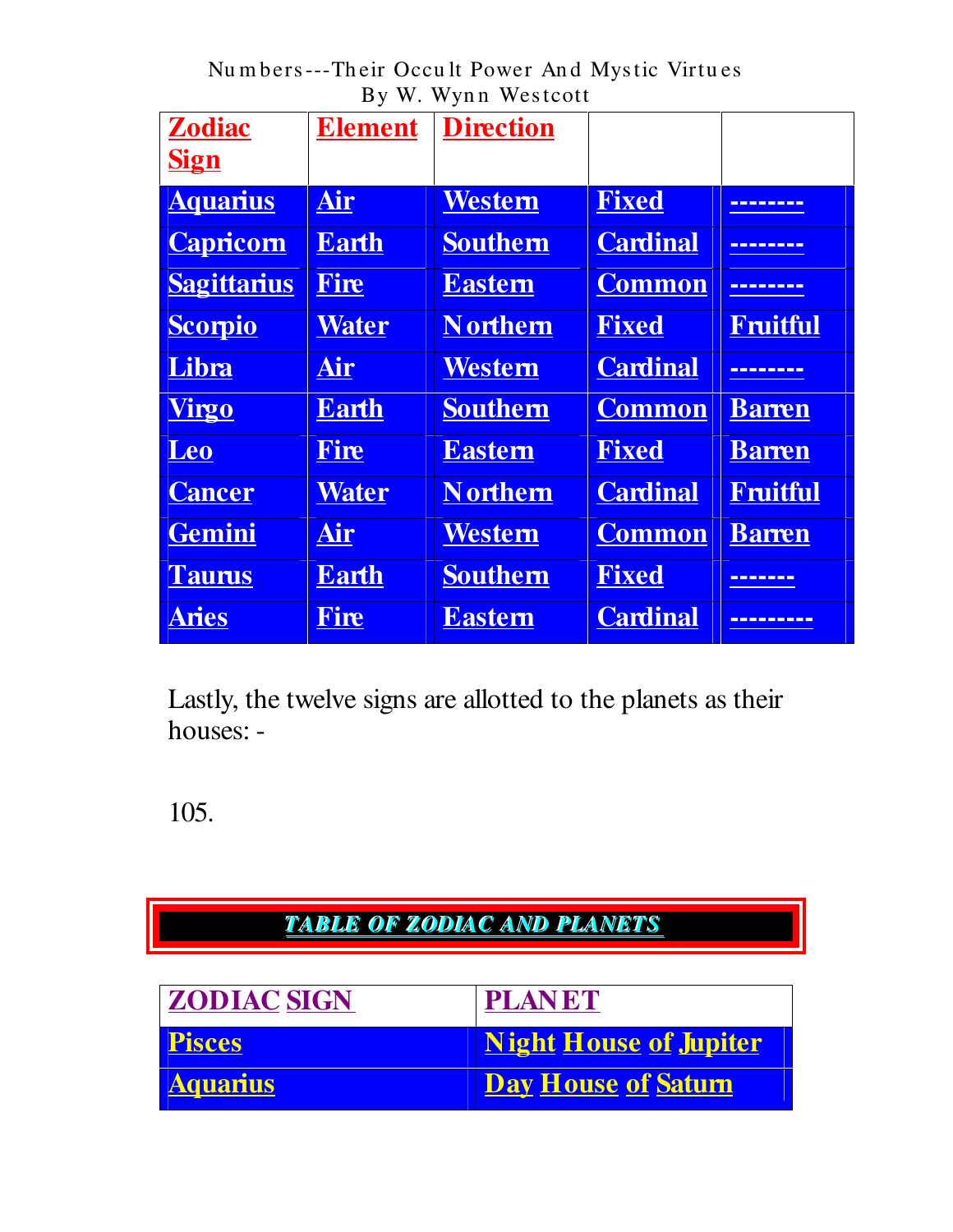| <b>ZODIAC SIGN</b> | <b>PLANET</b>                 |
|--------------------|-------------------------------|
|                    | (Uranus)                      |
| <b>Capricorn</b>   | <b>Night House of Saturn</b>  |
| <b>Sagittarius</b> | <b>Night House of Mars</b>    |
| <b>Scorpio</b>     |                               |
| Libra              | <b>Day House of Venus</b>     |
| <b>Virgo</b>       | <b>Night House of Mercury</b> |
| <b>Leo</b>         | <b>Sole House of Sol</b>      |
| <b>Cancer</b>      | <b>Sole House of Luna</b>     |
| Gemini             | <b>Day House of Mercury</b>   |
| <b>Taurus</b>      | <b>Night House of Venus</b>   |
| Aries              | <b>Day House of Mars</b>      |

This is very fully explained by Coley in his "Astrology," and also by John Middleton in his "Astrology," 1679.

Herodotus tells us that the Egyptians founded the system of a Twelve-God theology, Euterpe iv. The Hebrews certainly at times worshipped the Sun, Moon, seven planets, and the Star Rulers of the Twelve Zodiacal Signs—see 2 Kings, xxiii. 5, and Job, xxxviii. 32. Dunlop, in his "Vestiges," remarks that of the names of the twelve months in use among the Jews, several are identical with names of Deities, as Tammuz, Ab, Elul, Bul. Groups of twelve Gods are to be noticed in the religions of many of the ancient nations, as the Chaldeans, Etruscans, Mamertines, Romans etc.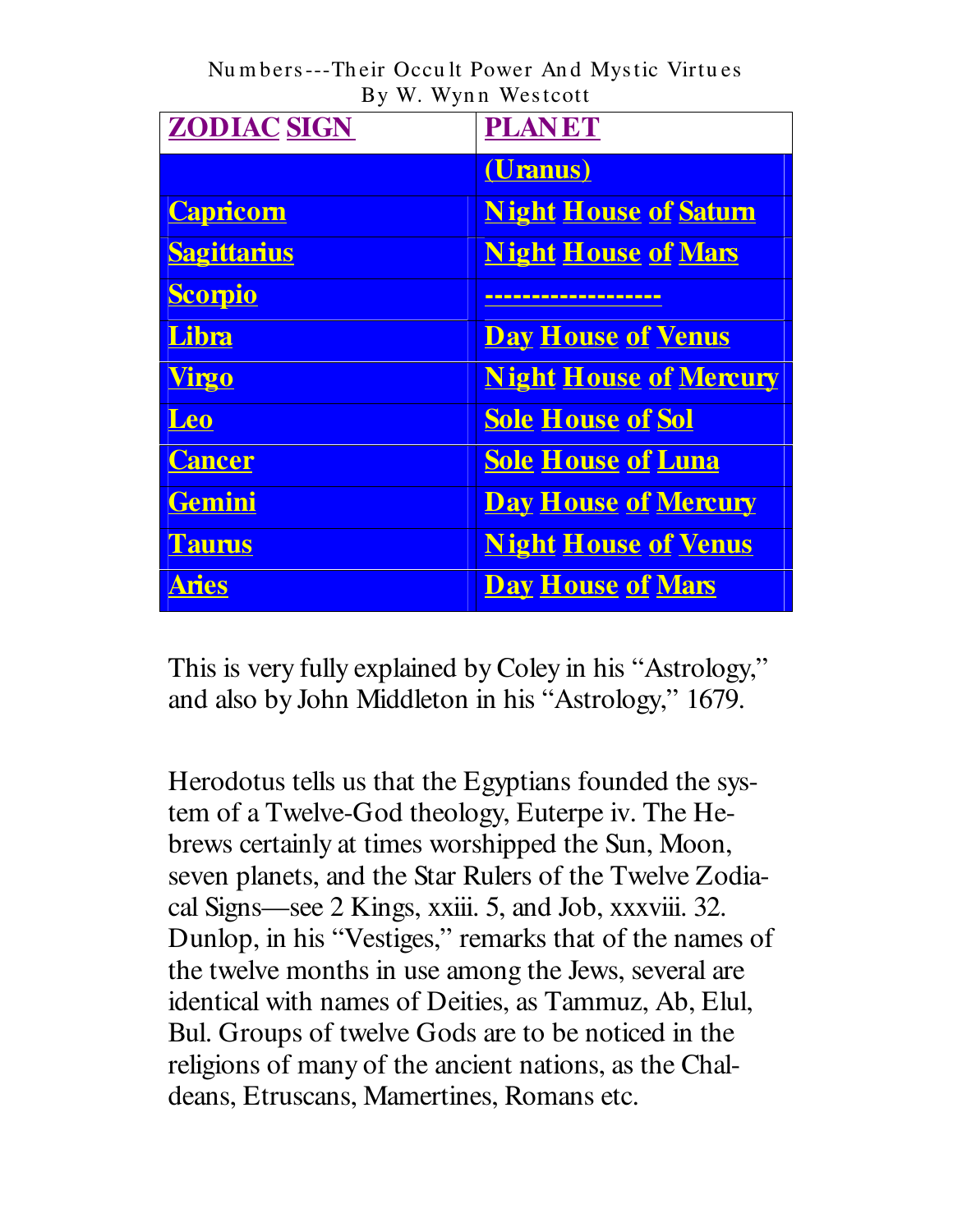Numbers---Their Occult Power And Mystic Virtues By W. Wynn Westcott In Scandinavia, the Great Odin had 12 names--personified attributes.

The Kabalists esteem the 12 permutations of the Tetragrammaton and are as follows:

|  |  | TABLE OF 12 PERMUTATIONS OF IHVH |  |
|--|--|----------------------------------|--|
|--|--|----------------------------------|--|

| <b>12 Permutations of Tet-</b><br><u>ragrammaton</u> | <b>Letter Arrangements</b><br><b>with Full Spelling</b> |
|------------------------------------------------------|---------------------------------------------------------|
| <b>IHVH</b>                                          | <u>YOD, HEH, VAV, HEH</u>                               |
| <b>VHIH</b>                                          | <u>VAV, HEH, YOD, HEH</u>                               |
| HIHV                                                 | <b>HEH, YOD, HEH, VAV</b>                               |
| <b>HVHI</b>                                          | <b>HEH, VAV, HEH, YOD</b>                               |
| <b>IHHV</b>                                          | <u>YOD, HEH, HEH, VAV</u>                               |
| <b>IVHH</b>                                          | YOD, VAV, HEH, HEH                                      |
| <b>HVIH</b>                                          | <b>HEH, VAV, YOD, HEH</b>                               |
| <b>VIHH</b>                                          | VAV, YOD, HEH, HEH                                      |
| <b>HHVI</b>                                          | HEH, HEH, VAV, YOO                                      |
| HHIV                                                 | <u>HEH, HEH, YOD, VAV</u>                               |
| <b>HIVH</b>                                          | <u>HEH, YOD, VAV, HEH</u>                               |
| VHHI                                                 | VAV, HEH, HEH, YOD                                      |

The Talmuds say: -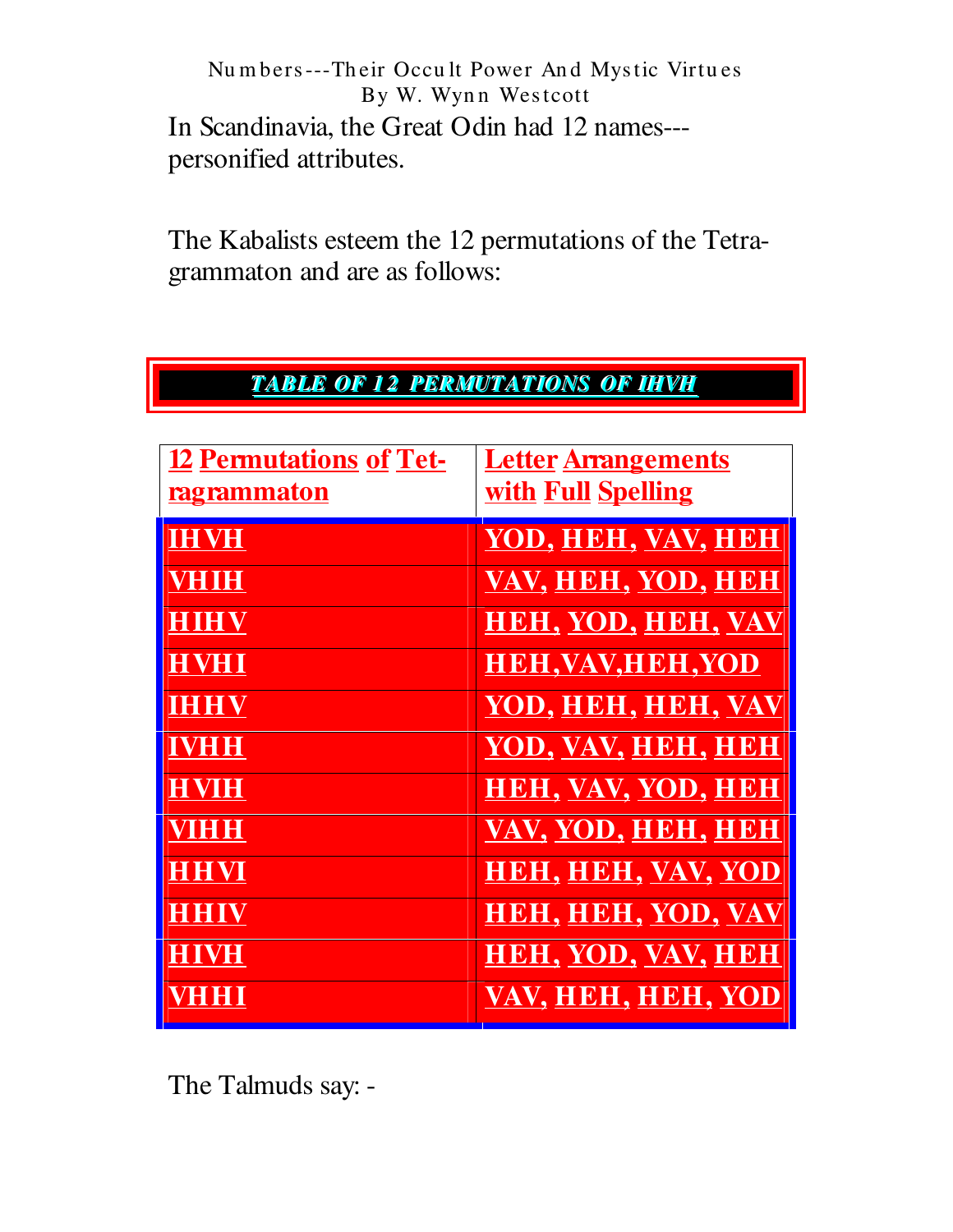No deceased person is at heart lost to his relatives until after 12 months; see the Treatise Berachoth.

How was the Witch of Endor able to bring up Samuel by necromancy? To this question Rabbi Abhu answered, because he had not been dead 12 months; after that time it would not have been possible, for then the body is destroyed and the Soul has gone up into the next world.

106.

The Rabbis said that at the first revelation, the True Name of God was a word of 12 letters. Kiddushin, 71. I.

The Mishna narrates the events of the first 12 hours: Adam fell into sin in the  $10<sup>th</sup>$  Hour, was judged in the  $11<sup>th</sup>$  Hour and was cast out of the Garden in the  $12<sup>th</sup>$ Hour. So he abode not even one day in his dignity. Sanhedrin, 38. 2. Compare the "Nuctemeron" of Apollonius of Tyana, given by Eliphas Levi in his "Ritual de la Magie," Paris, 1861.

The 12 Stones of the High Priest's Breastplate were named as follows:

- Sardius.  $\bm{l}$ .
- $2.$ Topaz.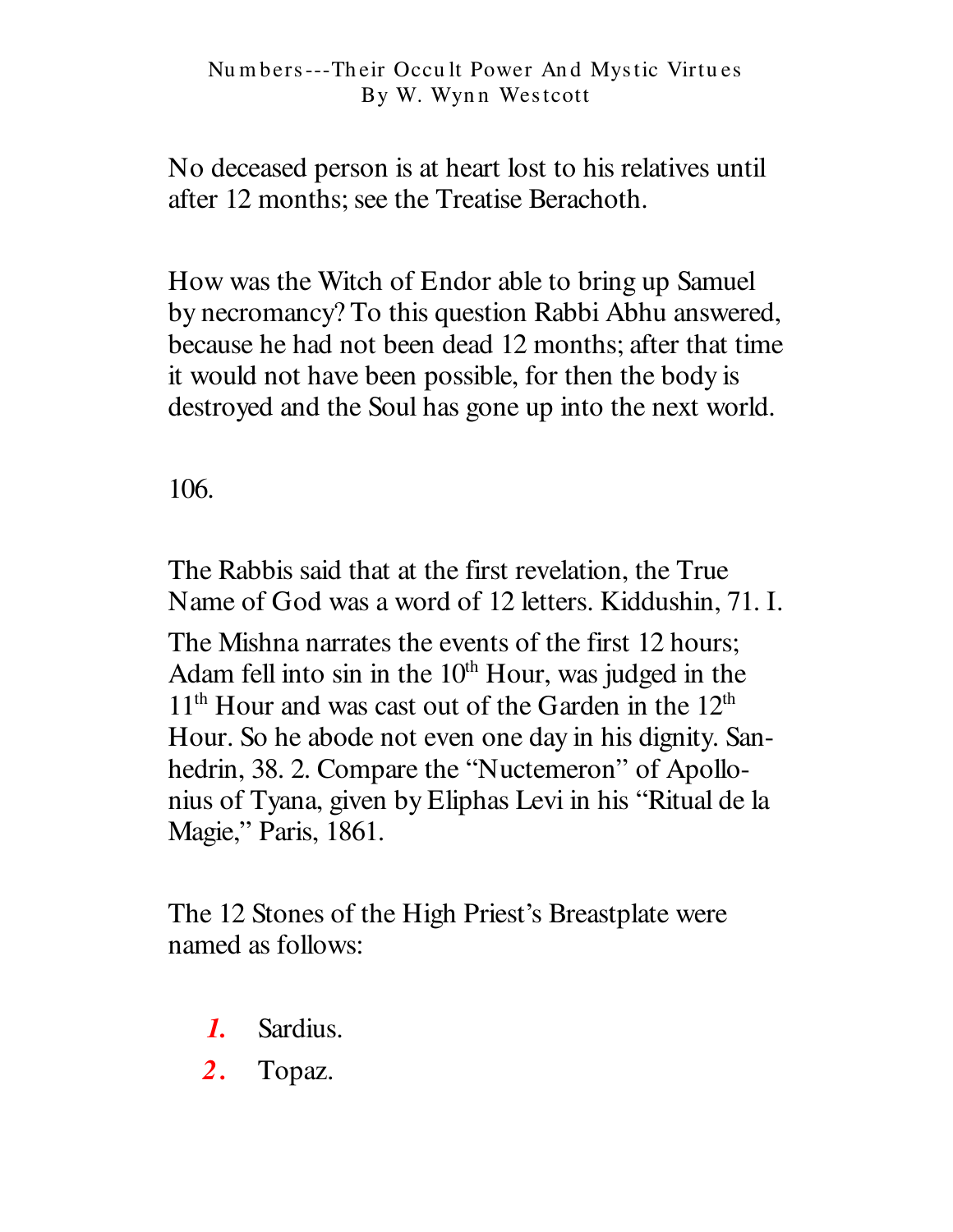- $3.$ Carbuncle.
- Emerald.  $\boldsymbol{4}$ .
- 5. Sapphire.
- Diamond. 6.
- $7.$ Ligure or Jacinth.
- 8. Agate.
- 9. Amethyst.
- 10. Beryl.
- 11. Onyx.
- 12. Jasper.

See Hebrew Ancient Version, Exodus xxviii.

The 12 Foundations of the Heavenly City, given in Revelations xxi, are—Jasper, Sapphire, Chalcedony, Sardius, Sardonyx, Emerald, Topaz, Beryl, Chrysolite, Amethyst, Jacinth and Chrysophrasus.

The 12 Hebrew Months were Abib or Nizan (March-April) and are, Iyar or Zif, Sivan, Thammuz, Ab, Elul, Tisri, Bul, Chisleu, Tebeth, Shebat and Adar; and the inter-calary month Ve-Adar.

The 12 Sons of Jacob were related to the 12 Signs of the Zodiac by the Rosicrucians in a correct order; other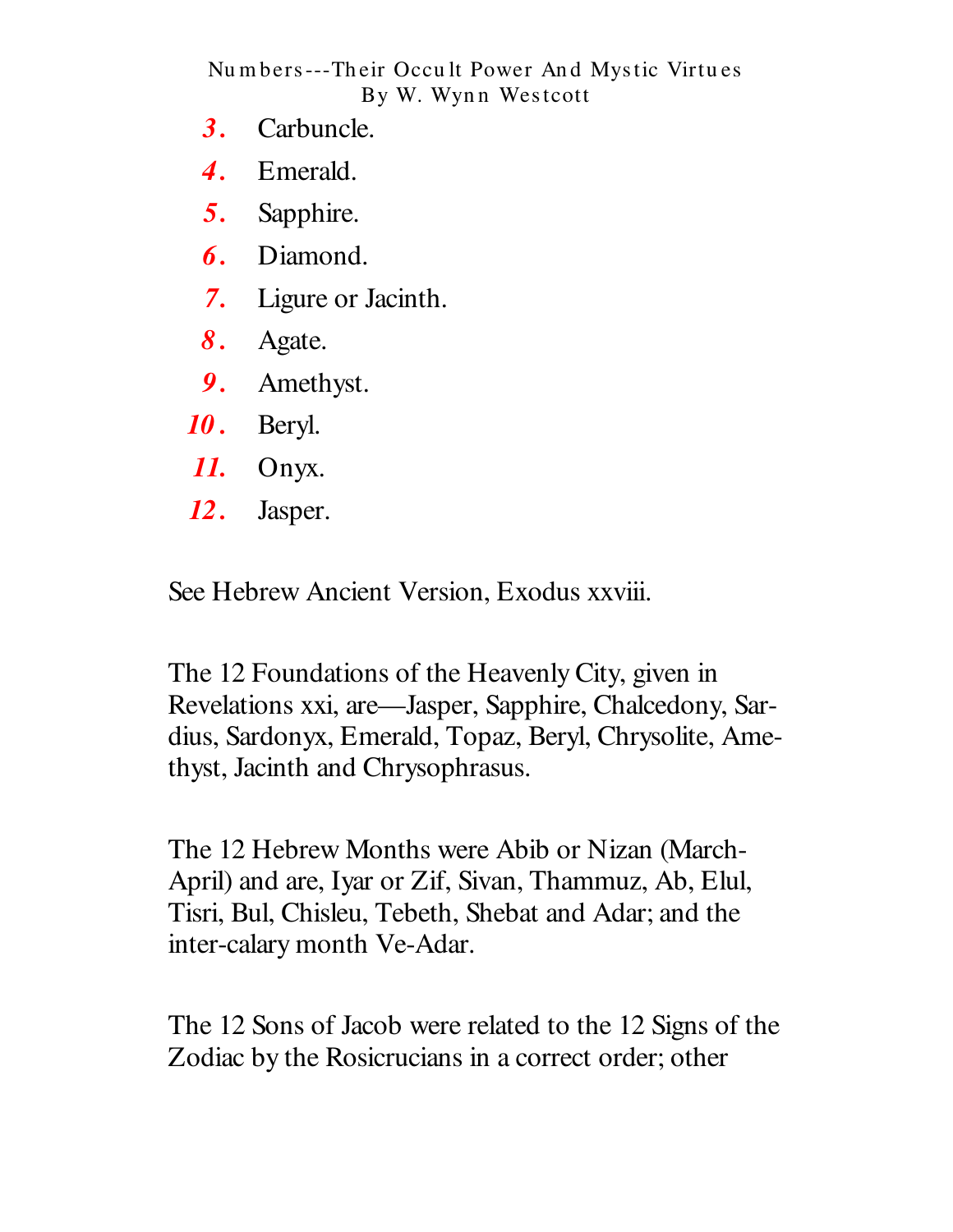schemes of attribution are given by Athanasius Kircher and others.

That by Sir William Drummond is: - Aries to Gad, Taurus to Ephraim, Gemini to Benjamin, Cancer to Issachar, Leo to Judah, Virgo to Naphtali, Libra to Asher, Scorpio to Dan, Sagittarius to Manasseh, Capricorn to Zebulun, Aquarius to Reuben and Pisces to Simeon and Levi.

The 12 Apostles of Jesus were Simon, Peter, Andrew, James and John the sons of Zebedee, Phillip, Bartholomew, Thomas, Matthew also called Levi, James son of Alphaeus, Judas called Lebbaeus and Thaddeus, Simon the Canaanite, and Judas Iscariot. The Venerable Bede proposed to rename the Signs with the names of the apostles, and a scheme of allotment is to be found in "The Sphere of Marcus Manilius," by Edward Sherburne, London, 1675. See "Notes and Queries," Vol. xiv., Manchester, USA, pg. 211. Westcott on the Zodiac in Society Rosicrucian Reports gives the Christian allusions to the Zodiac.

107.

In an ordinary pack of Playing Cards there are 12 Court Cards, but in the Tarot Pack there are also 4 Cavaliers.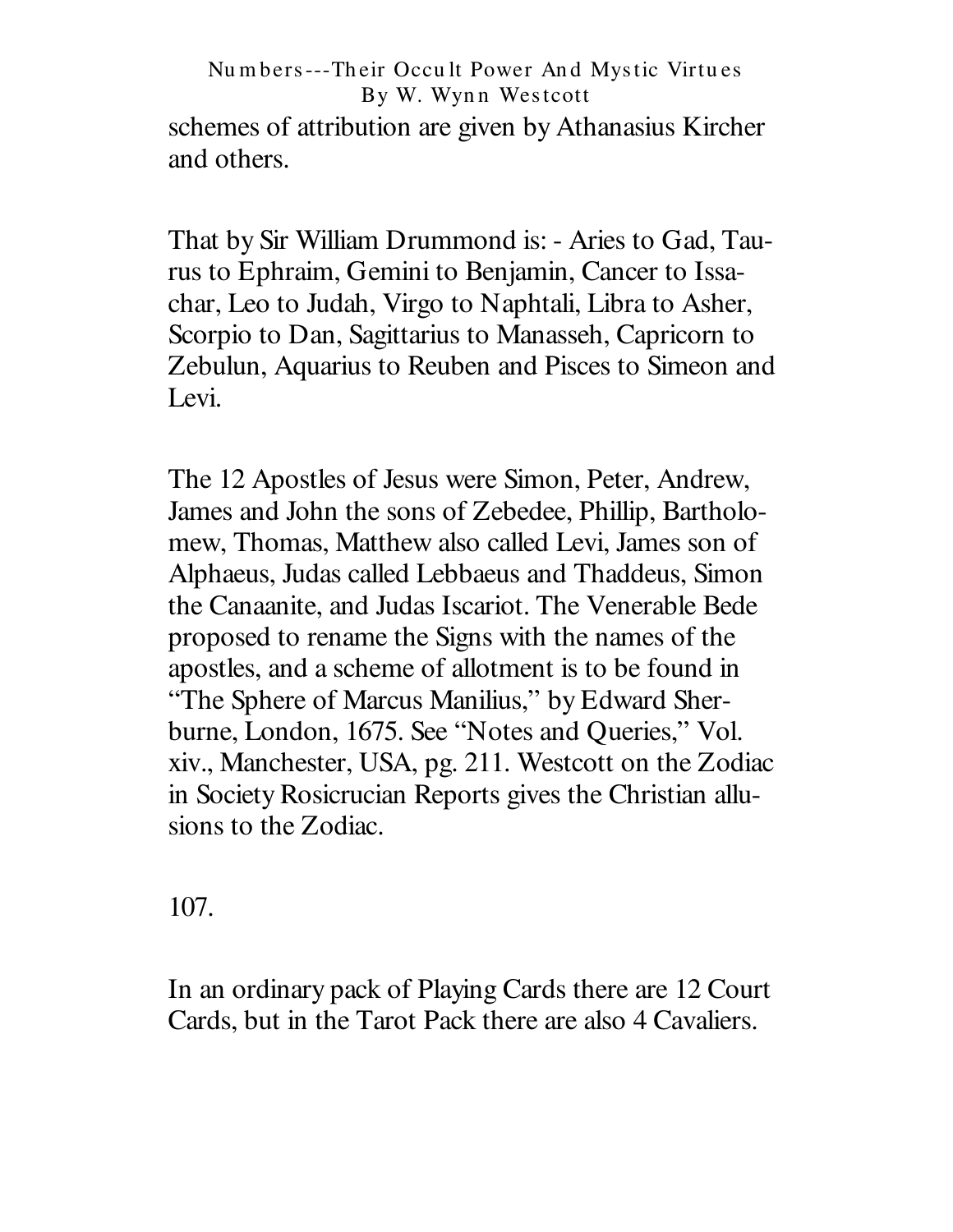The Kabalists greatly esteemed the 12-lettered Name of God, Hih-Hvvh-Vihih, meaning "fuit, est, erit,"---or, --He was, is, will be.

Less esoteric was the Triple Tetragrammaton, IHVH thrice written.

All Fratres of the Rosicrucian Society of England will also be familiar with Ab Ben V Ruch H Qdsh, Ab-Benve-Ruach-ha-Kodesh; meaning Father, Son and Holy Spirit.

The Rosicrucian Society had a scheme of distributing 12 shades of Color among the Zodiacal Signs, but this is a secret matter. Many erroneous schemes have been published.

The 12 Signs of the Zodiac are named in **Hebrew**, beginning with Aries; Taleh, Shur, Thaumim, Sartan, Ariah, Bethuleh, Mazanaim, Akrab, Kesith, Gedi, Deli, and Dagim. In **Arabic**; Al Hamal, Al Thaur, Al Tauman, Al Sartan, Al Asad, Sunbul, Al Zubena, Al Akrab, Al Kaus, Al Gedi, Debi and Al Haut. In **Chinese**, Pe yaugh, the sheep; Kin nieu, golden bull; Shang huing, two brothers; Kin hiai, crab; Sin, lion; Sha niu, the house girl; Tien tchingh, the claws of a scorpion; Tien Kie, the scorpion; Gun Ma, the man horse; Mu Thien, the hill sheep; Pao pingh, precious vase; and Shang Yu, two fishes.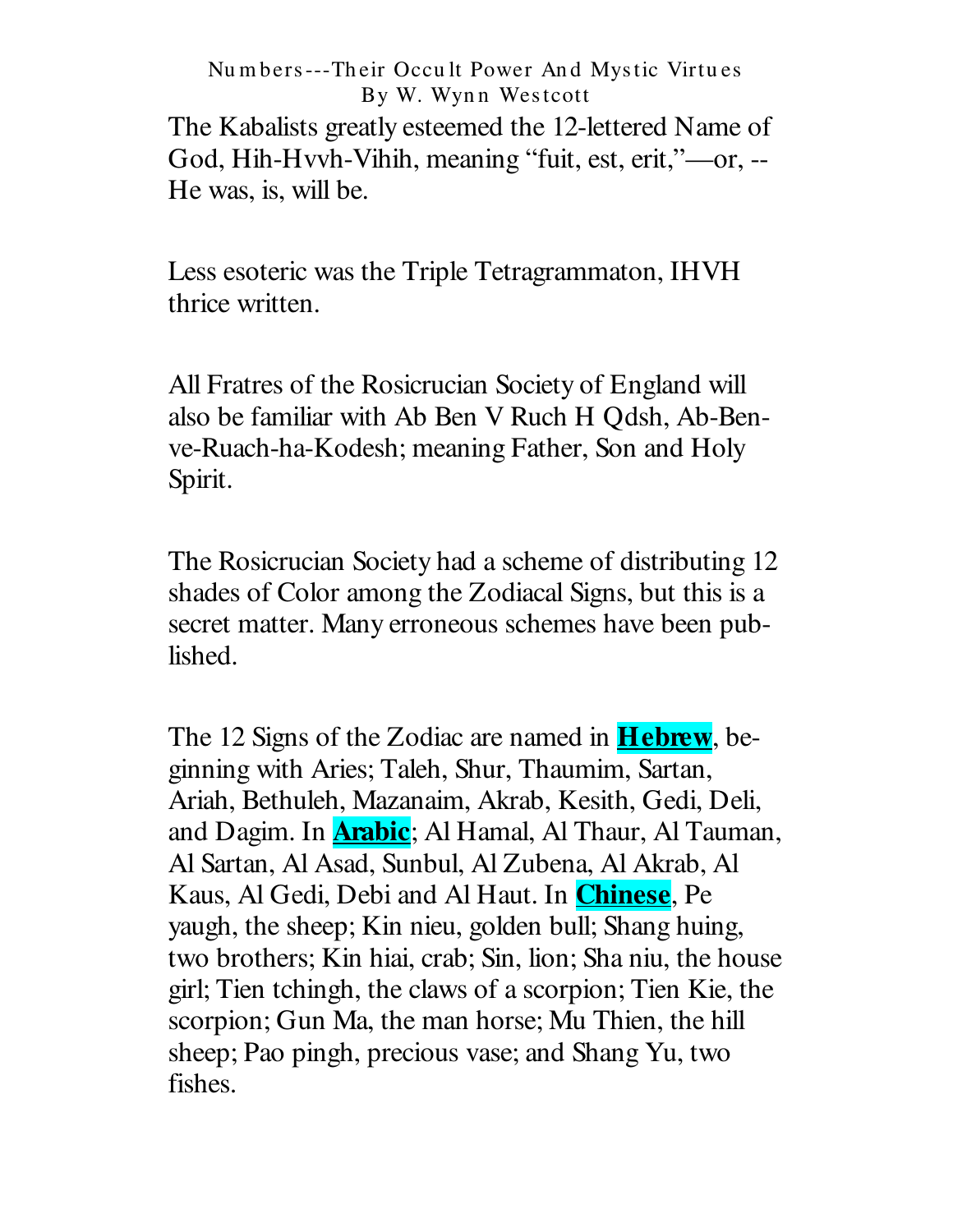The Old Sanskrit Hindu names used by astrologers at the present time are; Mesha, Rishaba, Mithuna, Katakam, Simha, Kanya, Tulam, Vrishchika, Dhanus, Makaram, Kumbha and Minam.

The 12 Simple Letters of the Hebrew Alphabet have affinities with the Zodiacal Signs, but the order of relation is a Rosicrucian private doctrine.

108.

There were 12 recorded Appearances of Jesus after his death; to Mary Magdalene, to the Galician women, to two disciples, to Peter, to ten apostles, to eleven apostles, to seven apostles and others when fishing, to 500 brethren at once, to James the Less, to eleven apostles, to Stephen at his martyrdom, to Paul at his Conversion and to the apostle John.

The 12 hours marked in a watch face can be used to find the cardinal points, if the time is correct, and the Sun is visible. Lay the watch flat and point the hour hand to the Sun, and then the south will be half way between that hour and the figure XII.

The author of the Hymns of Orpheus, the Scholiast on Hesiod, and Porphyry state that the 12 Labors of Hercu-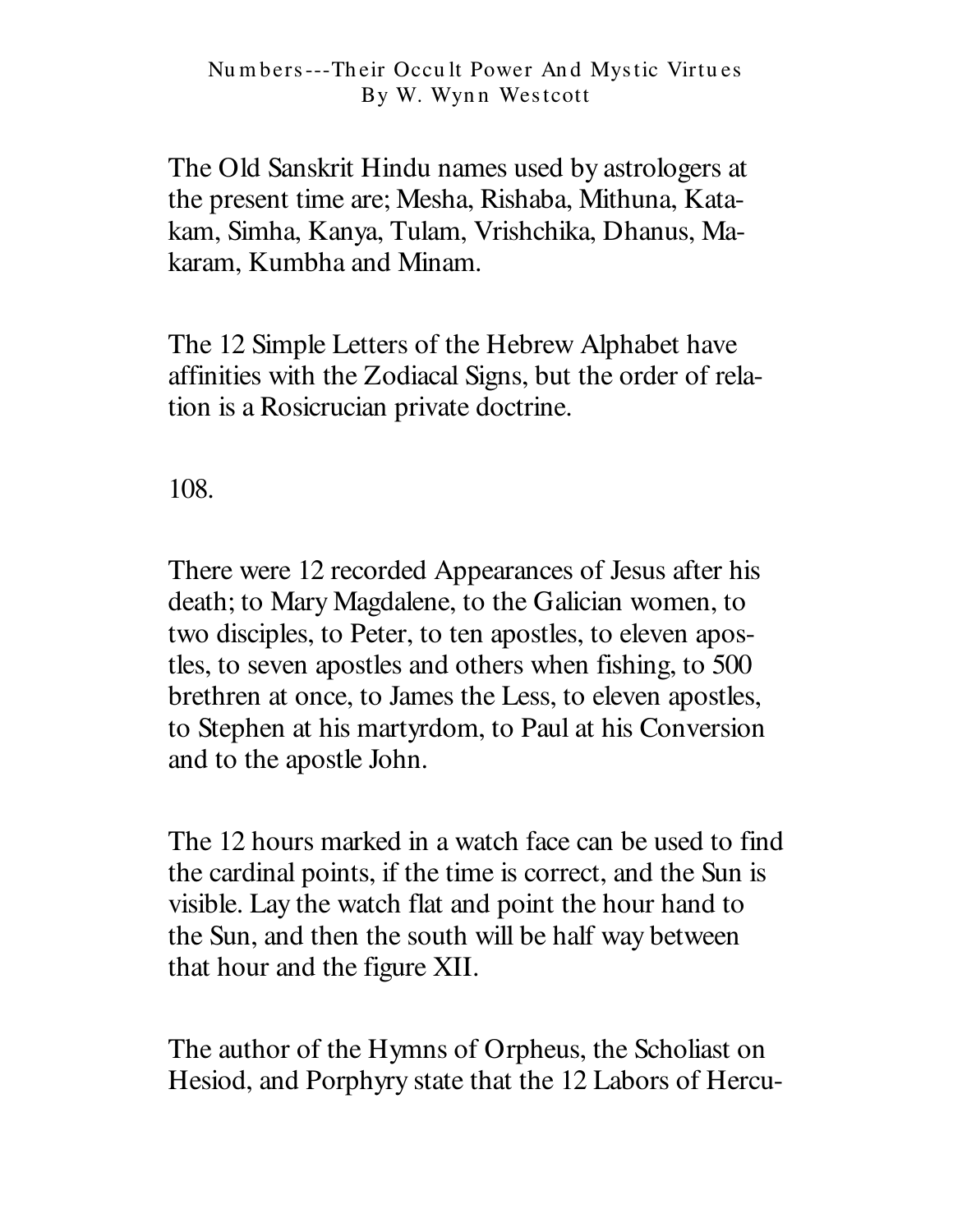les are said to be emblems of the Sun in its passage through the 12 Signs, and this is repeated by the "Mystagogus Poeticus," 1653, and they have been allotted as follows: - to Aries, the quest of the Golden Apples of the Hesperides; to Taurus, the slaying of the Cretan Bull; Gemini, Hercules and his twin brother strangle the serpents; Cancer, the taking of the Herds of Geryon; Leo, the slaying of the Nemaean Lion; Virgo, the victory over the Amazon Queen; Libra, the death of the Erymanthean boar; Scorpio, the death of the Lernaean Hydra; Sagittarius, the shooting of the five Stymphalian Birds; Capricornus, taking of the hind alive to Mycenae; Aquarius, cleaning the stables of Augeas; Pisces, the capture of the horses of Diomedes.

Janus of the Romans is the God of the 12 months and is drawn with 12 altars beneath his feet. He is the same as Assyrian Ain, Ion, Jan; On of Eastern nations (Dunlop's "Vestiges," 31).

John Heydon gives the following statements: -

| Prosperous numbers are 1 2 3 4 7 9 11 13 14. |    |                               |
|----------------------------------------------|----|-------------------------------|
| Very Good                                    | 66 | " 16 17 19 20 22 23 10 26 27. |
| Indifferent                                  | 66 | $\cdot$ 5 6 8 12 15 18 21.    |
| Very Bad                                     | 66 | " 24 25 28 29 30.             |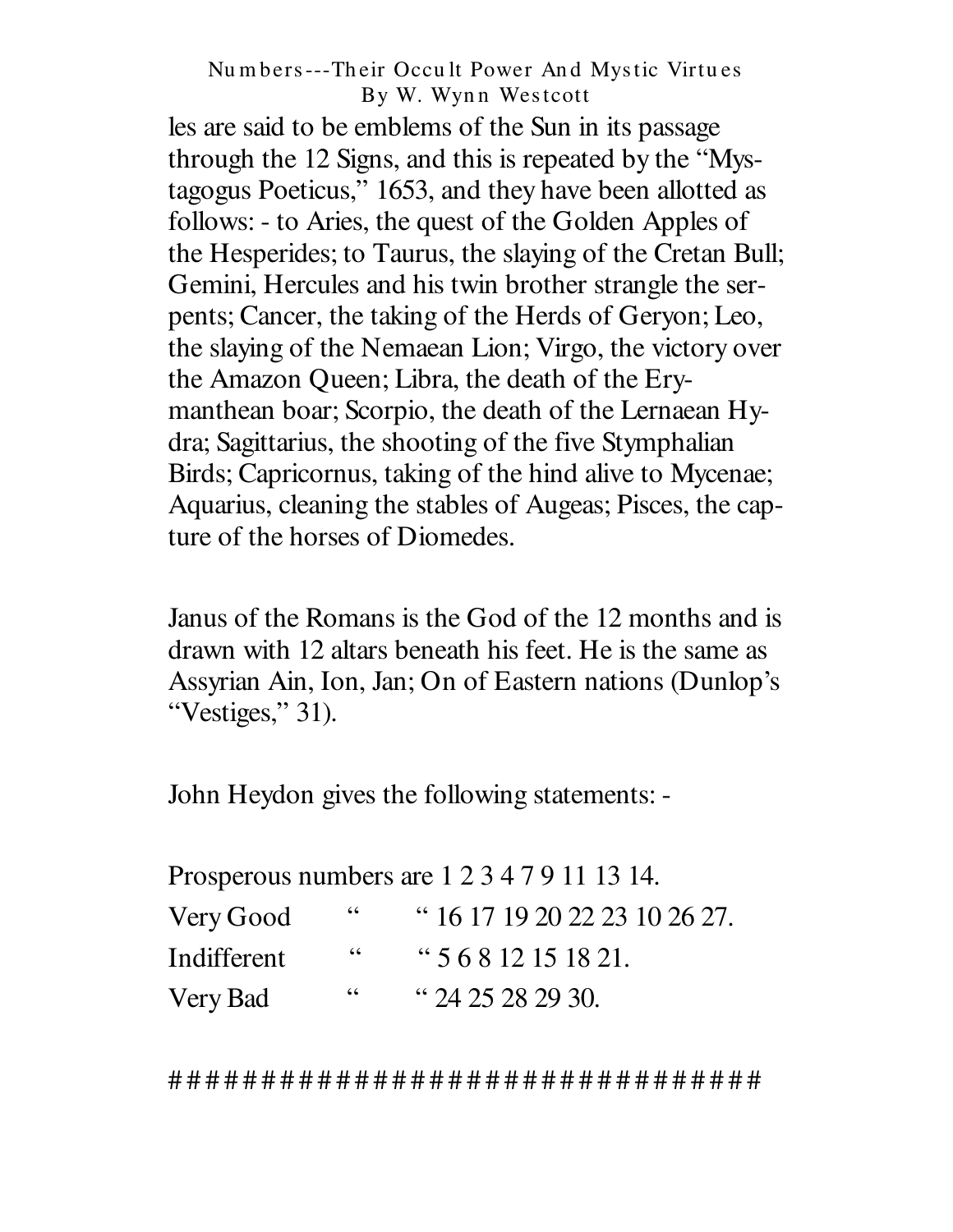109.

### **CHAPTER SEVENTEEN**

**THIRTEEN, 13.** 



hirteen was the sacred number of the Mexicans and people of Yucatan; twelve of many tribes of North American Indians, as of so many nations of antiquity. This had an astronomical connection, because the Stars and Sun were Gods to them. The method of computation among the Mexican Priests was

by weeks of 13 days; consult Dunlop's "Vestiges," Their year contained 28 weeks of 13 days and 1 day over, just as ours contains 52 of 7 days and one day over. Thirteen years formed another week. Four times 13, or 52, years was their cycle. In Yucatan, there were 13 "Snake Gods"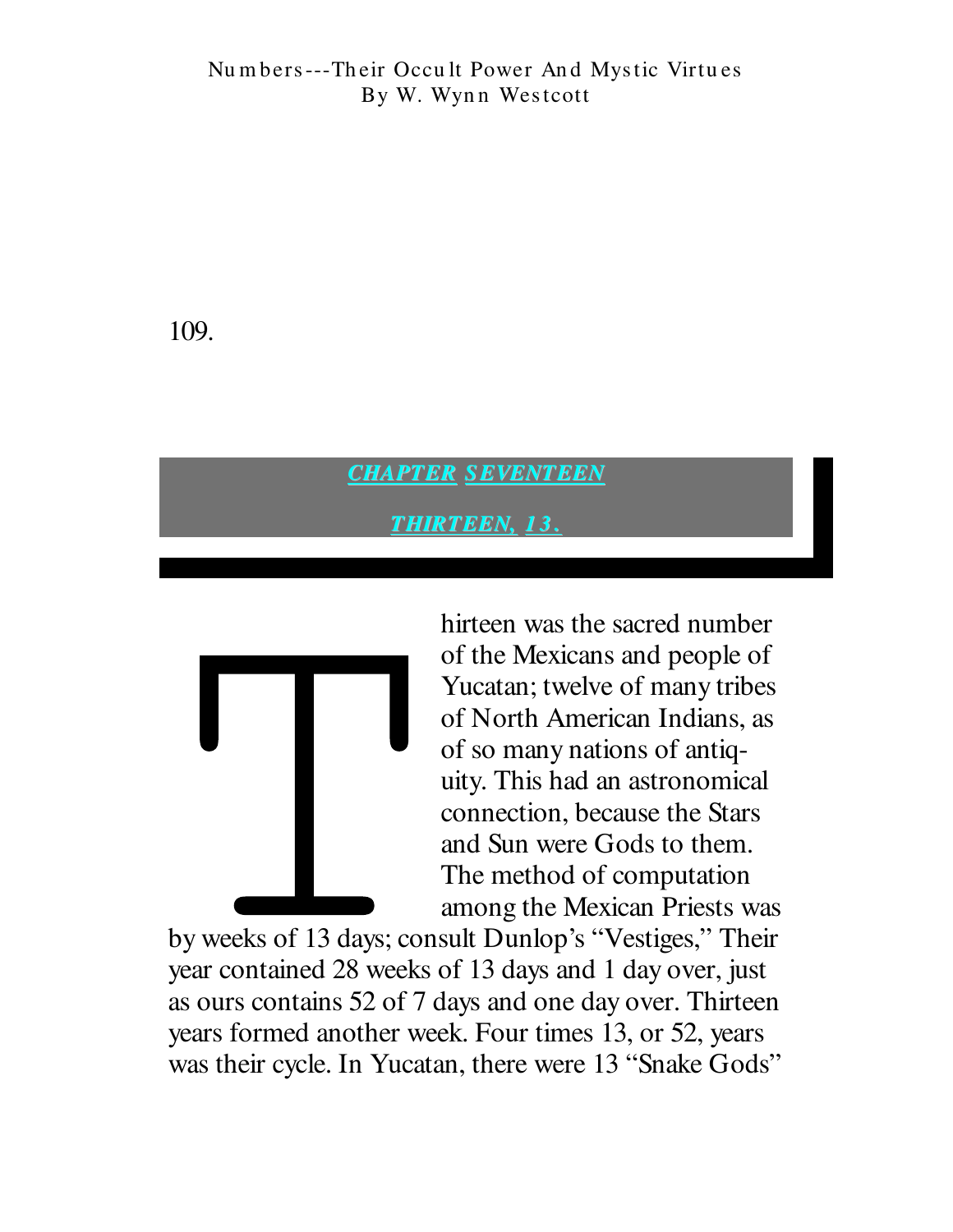(see Steven's "Yucatan," and Gama's "Ancient Mexicans").

13 is the number of the Hebrew word Ahbh, Ahebah, love, and of Achad, Achd, unity. Old authors state that 13 is a number used to procure agreement among married people. Hebrew Ancient lore did not reckon the number 13 as unlucky; this idea arose from the fate of Judas after the Last Supper of Jesus, yet not for some centuries, but since the notion was started it has been prevalent among all Christians.

The 13 cards of each suit of a pack of Cards are sometimes applied to the 13 Lunar Months for purposes of divination.

The Gnostic gems are often inscribed with a 13-lettered Name for God, Ablana Th Analba.

Rabbi Eliezer on account of a serious drought proclaimed 13 fasts, at the end of which rain fell at once.

The Temple used 13 collecting horns; and in it were 13 tables and 13 devotional reverential bows were used in the full service.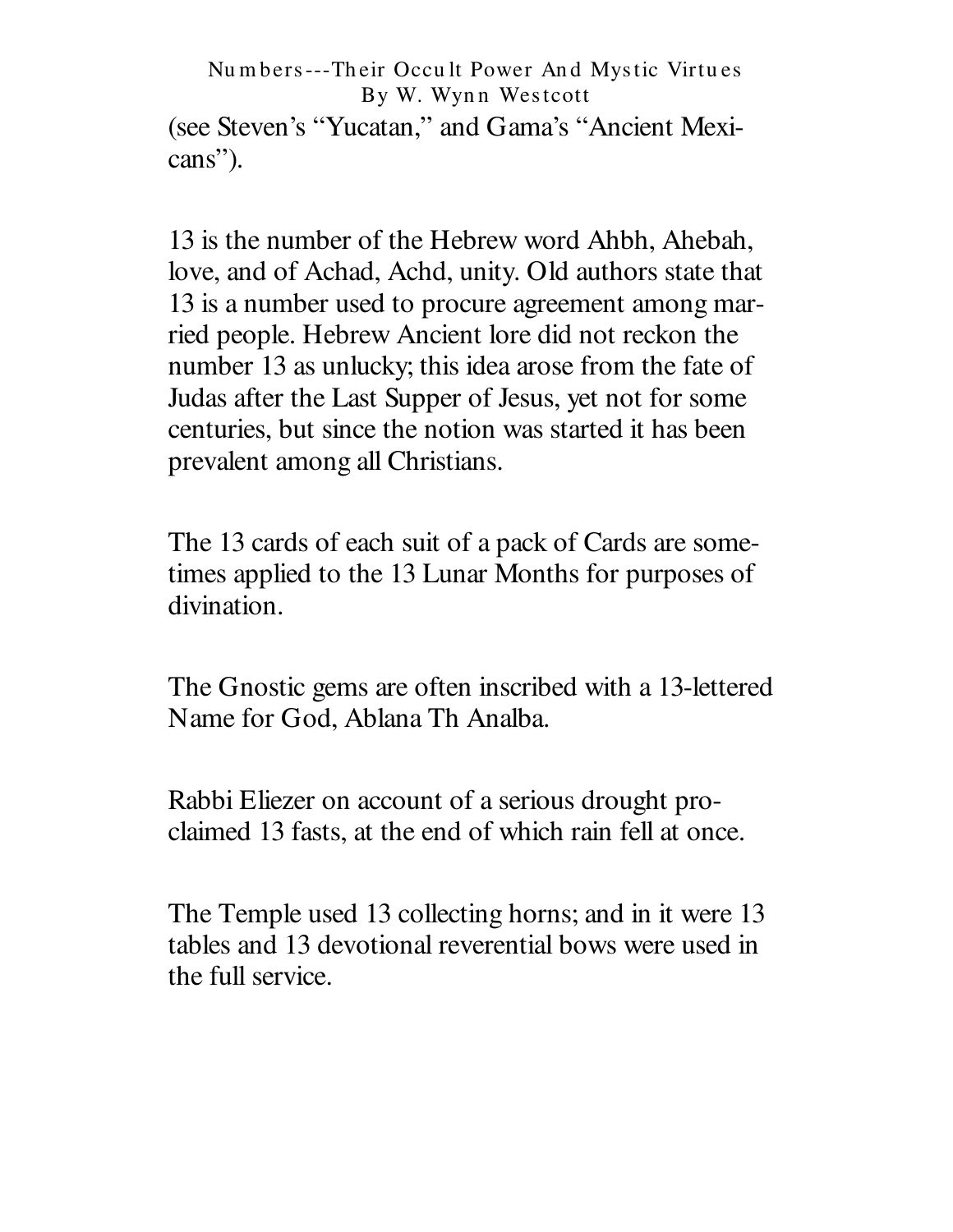When a Hebrew boy reached the age of 13 years, he began to fast of for the full time. A girl began at twelve years.

The word Covenant is written 13 times in the chapter on Circumcision.

The Bava Metzia gives 13 reasons for a good breakfast.

In the Hebrew Liturgy are found the 13 logical rules for interpreting the law. Hershon, "Talmud Miscellany," pg. 167.

110.

**CHAPTER EIGHTEEN** 

**SOME HINDU USES OF NUMBERS**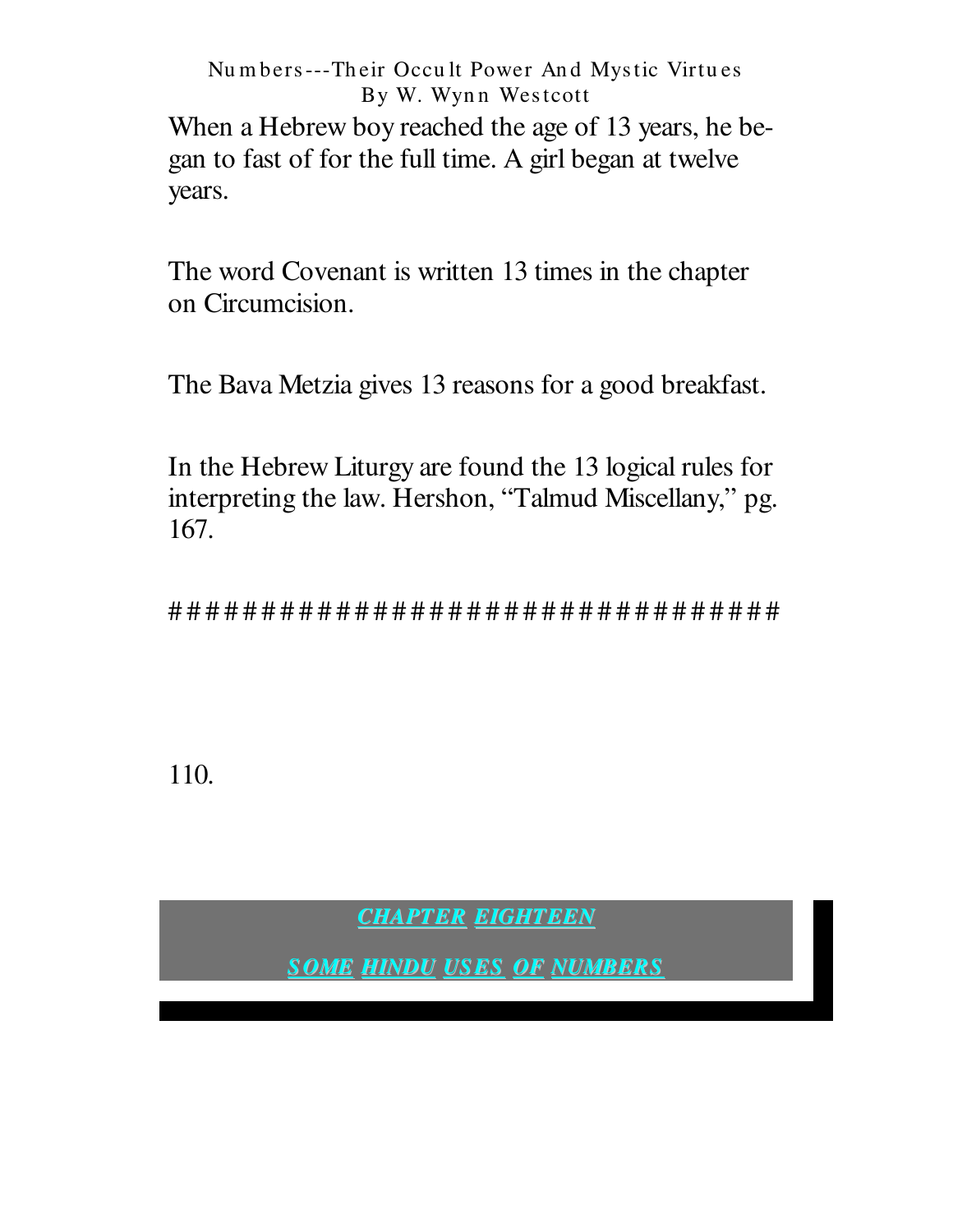

n Ancient India, in the Sanskrit language, certain words were used as equivalent to the low numbers. For One  $(1)$ , they said Moon or Earth. For Two (2), they used many words of things in pairs such as the eyes, wings or arms. For Three (3), they used Rama, fire or guna, for they knew of 3 Ramas, 3

kinds of fire and 3 Gunas or qualities. For Four (4), they used Veda, age or ocean. For Six (6), they used Seasons. For Seven (7), they used Sage or vowel. For Twelve (12), they said Sun or Zodiac and for Twenty (20), they used nails, meaning those of hands and feet. Edward B. Tylor.

111.

**CHAPTER NINETEEN** 

**OTHER HIGHER NUMBERS**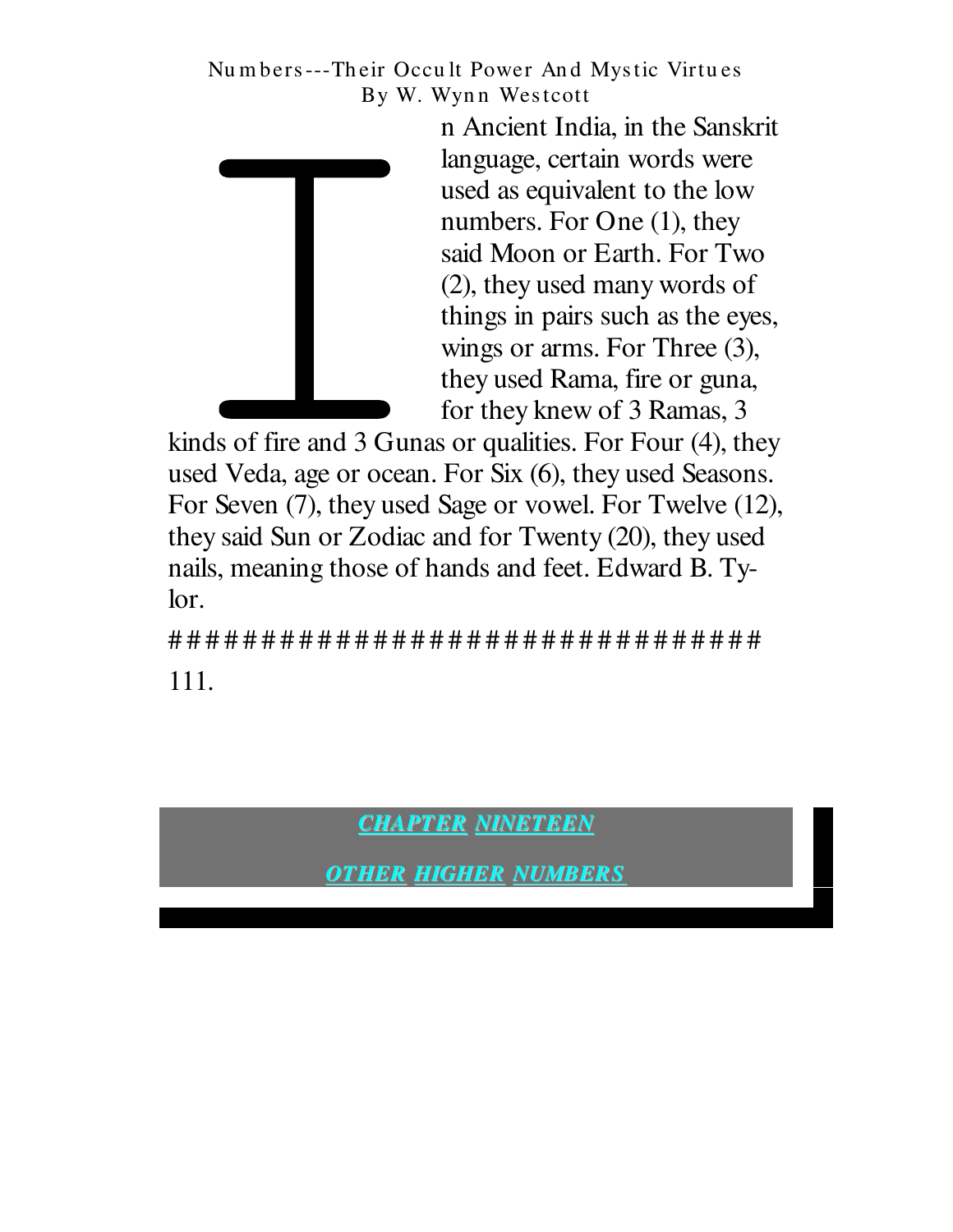

he 14 Days of Burial, in the Master's degree. 14 parts into which the body of Osiris was divided. A type of Christ, sacrificed on the 14<sup>th</sup> day of the month. An amulet of 14 points has been used to cure the sick.

There are 14 Books of the Apocrypha. They were written

originally in Greek, never in Hebrew. An Israelite had to partake of 14 meals in the Booth during the Feast of Tabernacle.

The Israelites killed the Paschal Lamb on the 14<sup>th</sup> day of the Month Nisan.

In Matthew, chap. I., we find the genealogy of Jesus recited in three series of 14 names, the first under Patriarchs and judges, the second under Kings, the third under Priests and Governors.

The ancient physicians considered that the 14<sup>th</sup> day was the crisis of fevers.

The Moon waxes and wanes, **each** for 14 days.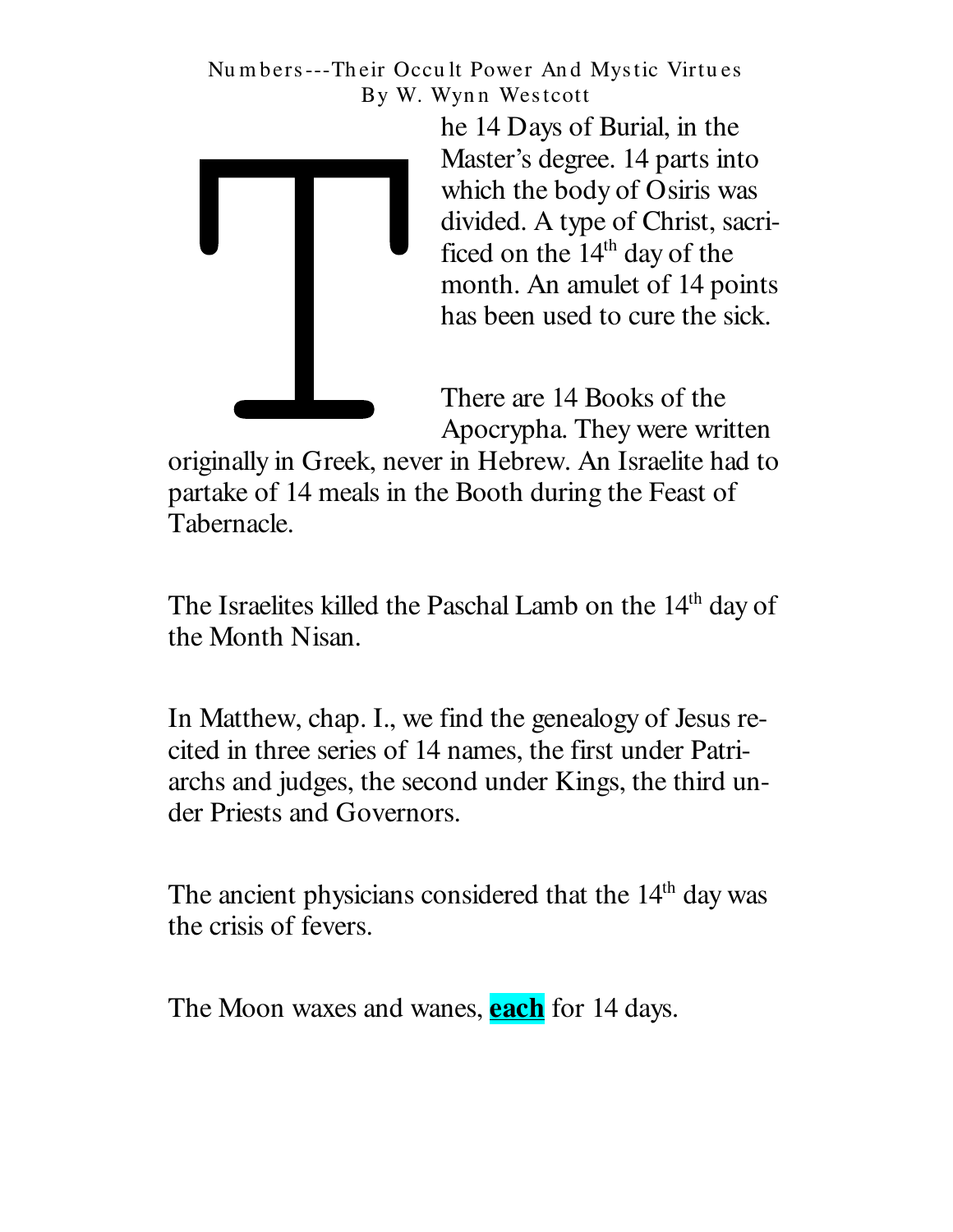**15** was the number of Pairs of the Aeons, or Holy Principles in the Gnostic scheme of Valentinus.

15 is the number by Gematria of the 8<sup>th</sup> Sephirah, Hod.

There were 15 steps in the Temple between the antecourt of Israel and the Women's Court and in these were sung the 15 Psalms of Degrees. Psalms cxx. exativ., 15 is the number of Jah, a name of God. So the Jews who wrote letters for numbers, never wrote Jah, 10, 5, for 15, but Tv, 9, 6=15.

The great day of joyful recreation for Jewish Maidens was the 15<sup>th</sup> Day of the Month Ab. The Deluge covered the hills to the depth of 15 cubits.

112.

A Jewish boy in the olden time was ordered to begin the study of the Gemara when 15 years of age.

**16** means Felicity and also a square number. There are 16 Court Cards in a Tarot pack.

**The Number 17.** In the Treatise "De Iside et Osiride," Plutarch says Osiris was killed on the 17<sup>th</sup> Day of the Moon and hence when the Moon was at the full—and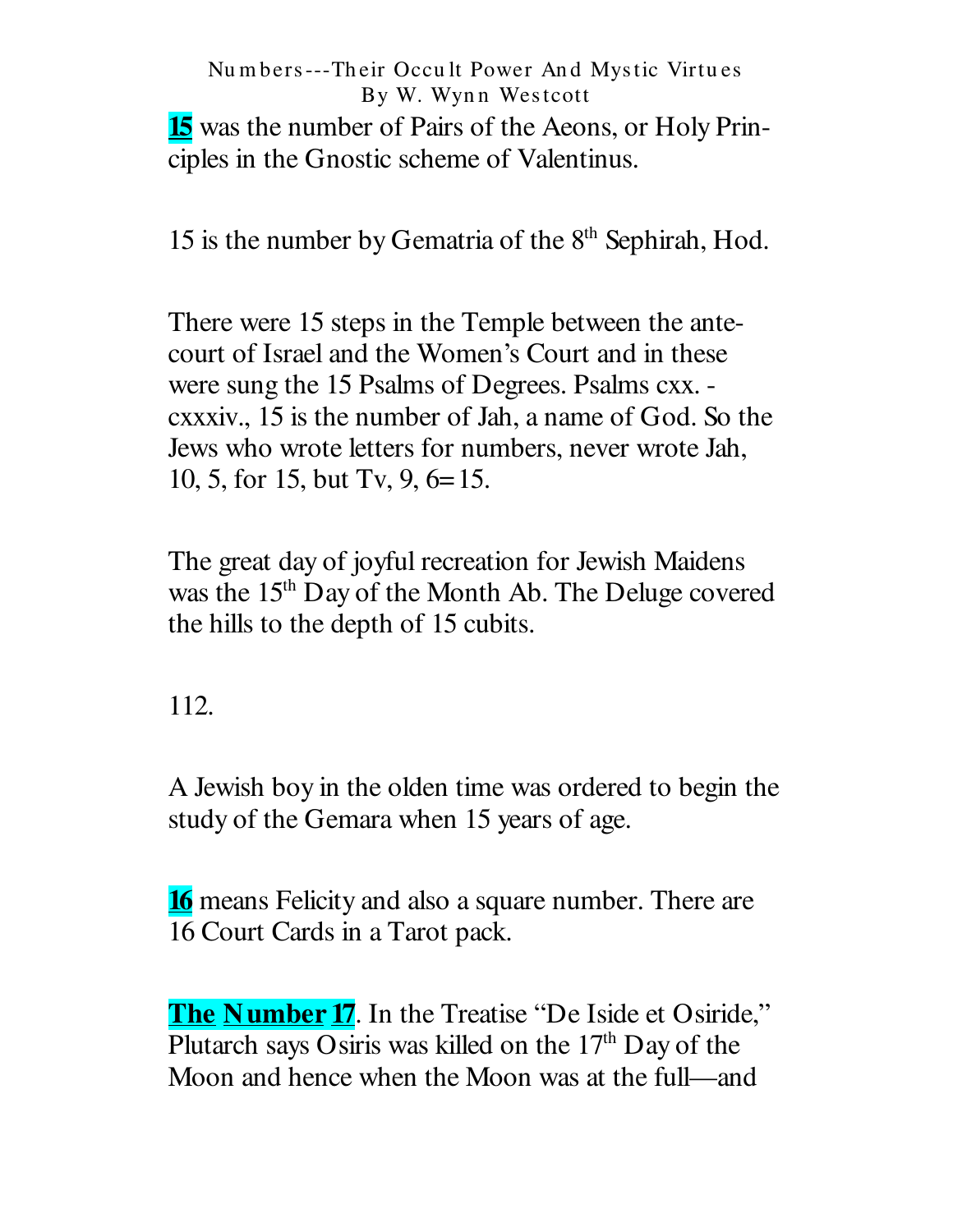from that reason, the Egyptians abominate the number 17, and so did the Pythagoreans— they called in Antiphraxis (obstruction), because it falls between the square number of 16 and the oblong number 18.

18 was deemed a protection against thieves.

**18**. Isaiah made 18 denunciations against Israel. At 18, years of age a girl should go to the Nuptial Colony. The Golden Candlestick of the Temple was 18 handsbreadths tall. There are 18 Blessings in the Hebrew Liturgy. There were only 18 High Priests during the existence of the First or Solomonic Temple at Jerusalem.

**19**. The number 19 is famous as being the number of years in the Metonic Cycle. The cycle of the revolutions of the Moon, after which she returns to have her changes on the same day of the Solar Year. Meto lived 433 B.C. He was an Athenian. He published his discovery at the Olympic Games in the above year. The exact period is, however, 18 years and 10 days. The Calippic period of four cycles or twenty-six years was invented by Calippus, B.C. 330, to correct Meto. John Heydon says that the number 19 facilitates births and menses.

**20**. The Kiddushin, 29. 2 says God may curse a man who does not marry at least when 20 years old, for his life is a constant transgression. A woman marrying before 20 may bear children up to sixty. At 20, until 40,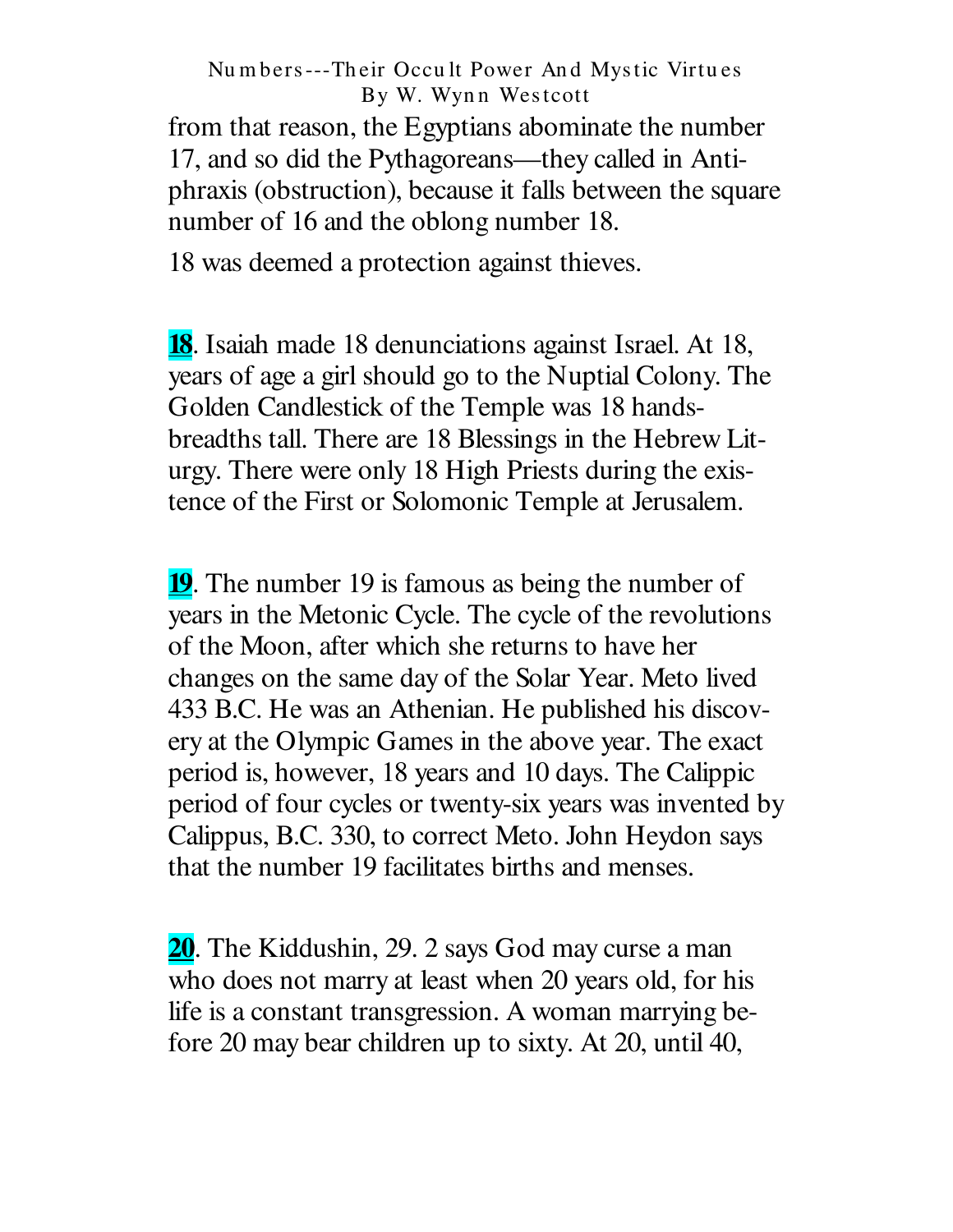Nu m bers---Th eir Occu lt Power An d Mystic Virtu es By W. Wynn Westcott and after 40 will have none. Bava Bathra, 119. 2. To die after 20 days' diarrhoea is to die pure.

**21**. A hen sits 21 days, and the Almond is ripe 21 days after the flower falls.

113.

**22**. 22 Letters of the Hebrew Alphabet, used also as numerals. The realization of a good Dream may be deferred 22 years. Berachoth, 55. 2.

From the Works of Hermes Trismegistus are abstracted 22 axioms on the Human Will. They can be found in Tukaram Tatya's "Guide to Theosophy," Bombay 1887.

**23**. In the Sanhedrin, 23 judges were required to try cases of punishable death. This day of September is notable because the Moon, which comes to the Full within a fortnight of it, is called the Harvest Moon, which rises three days in succession at the same time, instead of getting daily later.

**24**. 24 is an Evil Number, referring to Cain, Qin, but not of his numeration, which is  $100+10+50=160$ , or else 100+10+700=810. There are 24 birds unclean as food. 24 ribs both in man and women.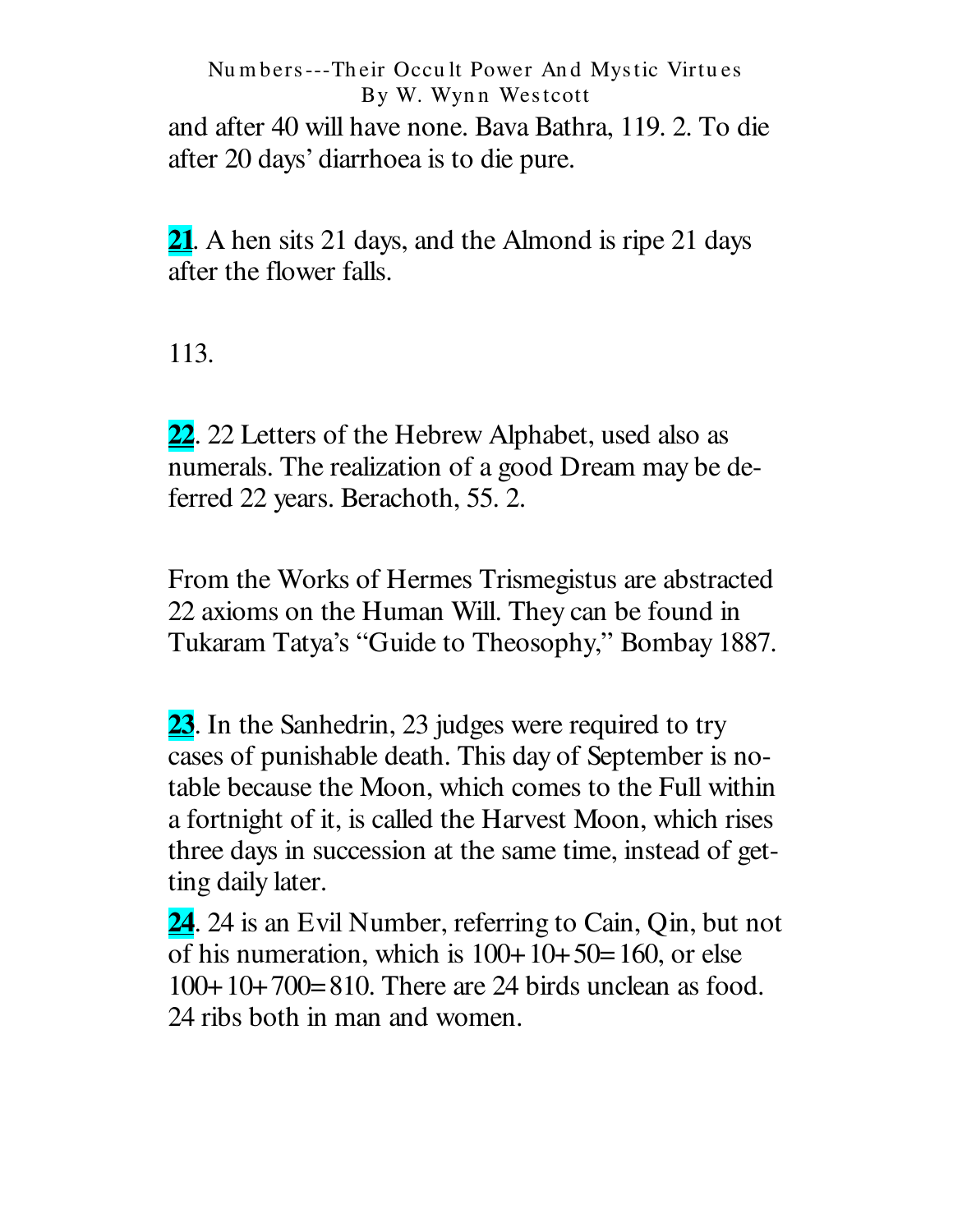**26.** The number of Jehovah, IHVH,  $10+5+6+5=26$ . In the English language, which uses 26 letters, it is found that the letters occur in very different proportions. In a fair example of modern English it has been calculated that the proportion between the frequency of the use of the letters was, of A, 85; B, 16; C, 30; D, 44; E, 120; F, 25; G, 17; H, 64; I, 80; J, 4; K, 8; L, 40; M, 30; N, 80; O, 80; P, 17; Q, 5; R, 62; S, 80; T, 90; U, 34; V, 12; W, 20; X, 4; Y, 20; Z, 2.

27. The number of the Izeds or Angels who ruled under the supervision of the Seven Amshaspands of the Zoroastrian Theology.

**28.** A division of the Zodiac into 28 mansions of the Moon, was probably earlier than the Solar Division into 12 parts. The names and symbols can be obtained in Sanskrit and in Arabic. Proctor believes that Solar Astronomy of the 12 signs arose about 2170 B.C., in a country of about 36 degrees of north latitude, and at a period when Taurus was the first constellation of the Zodiac.

114.

29. The Rosh Hashanah says the period of the Moon's Revolution is 29 days, 6 hours and 40 minutes.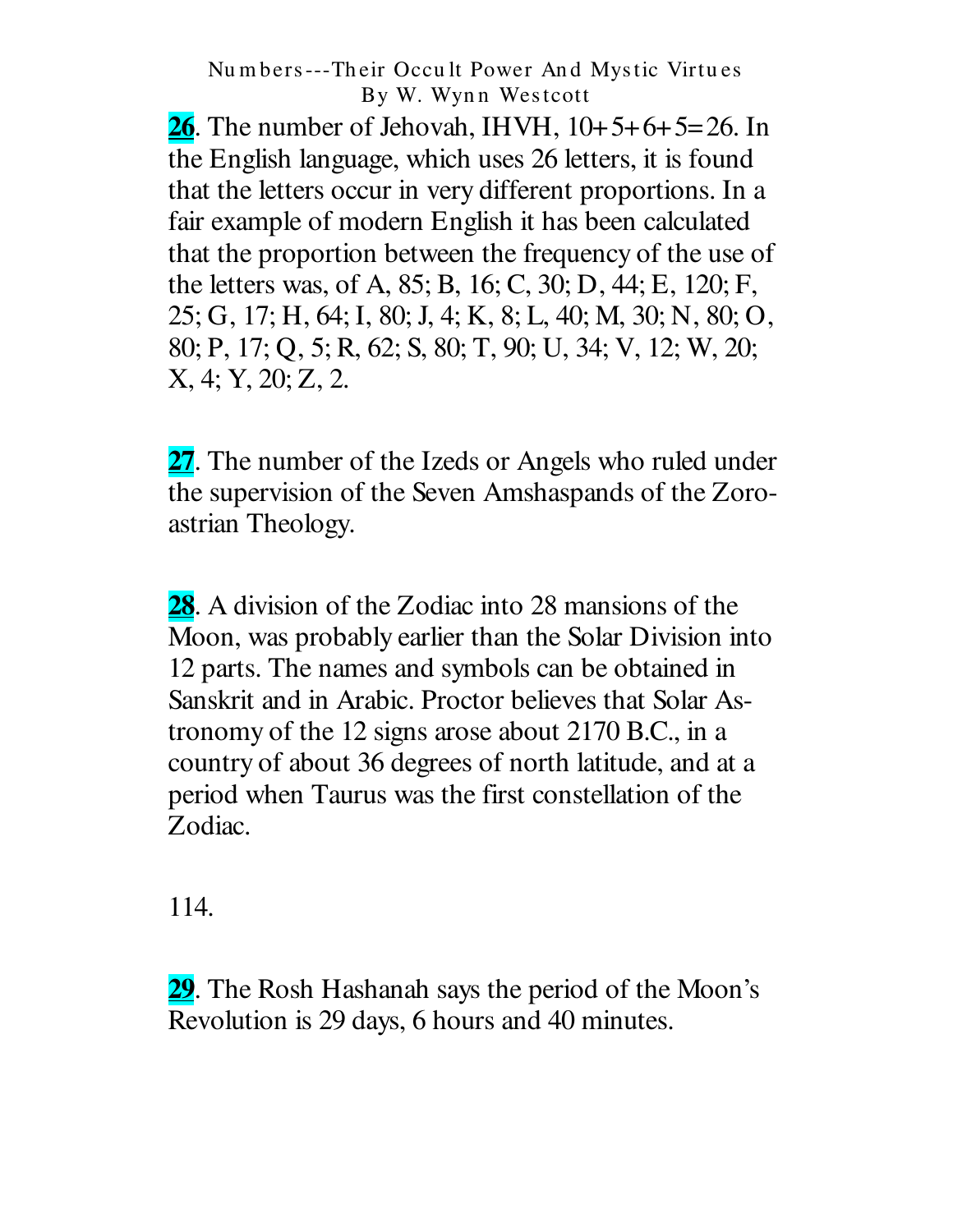**30.** A meal of Lentils once in 30 days keeps off the Quinsy. At 30 years of age Jesus began his ministry; Joseph was 30 years old when he stood before Pharaoh; David was 30 years old when he began to reign; 30 pieces of silver was the price Judas received and Jair had 30 sons.

**31.** The number of El, God=Al.  $1+30$ . Joshua did not complete the conquest of Canaan until he had slain 31 kings.

32. The number of the Paths of Wisdom, of the Sepher Yetzirah, being 10 Sephiroth and 22 letters of the Hebrew Alphabet.

33. The years of the life of Jesus. King David reigned in Jerusalem 33 years. The number of vertebrae in the human spinal column.

35. The number of Agla, AGLA, a composite Kabalistic wonder-working name. See page 27.

36. Abaji said there are never less than 36 holy men of any regeneration upon whom the Shekinah does not rest. Plutarch, "De Iside et Osiride," calls the Tetractys, the power of the number 36, and on this was the greatest oath of the Pythagoreans sworn; and it was denominated the World, in consequence of its being composed of the first four even and the first four odd numbers; for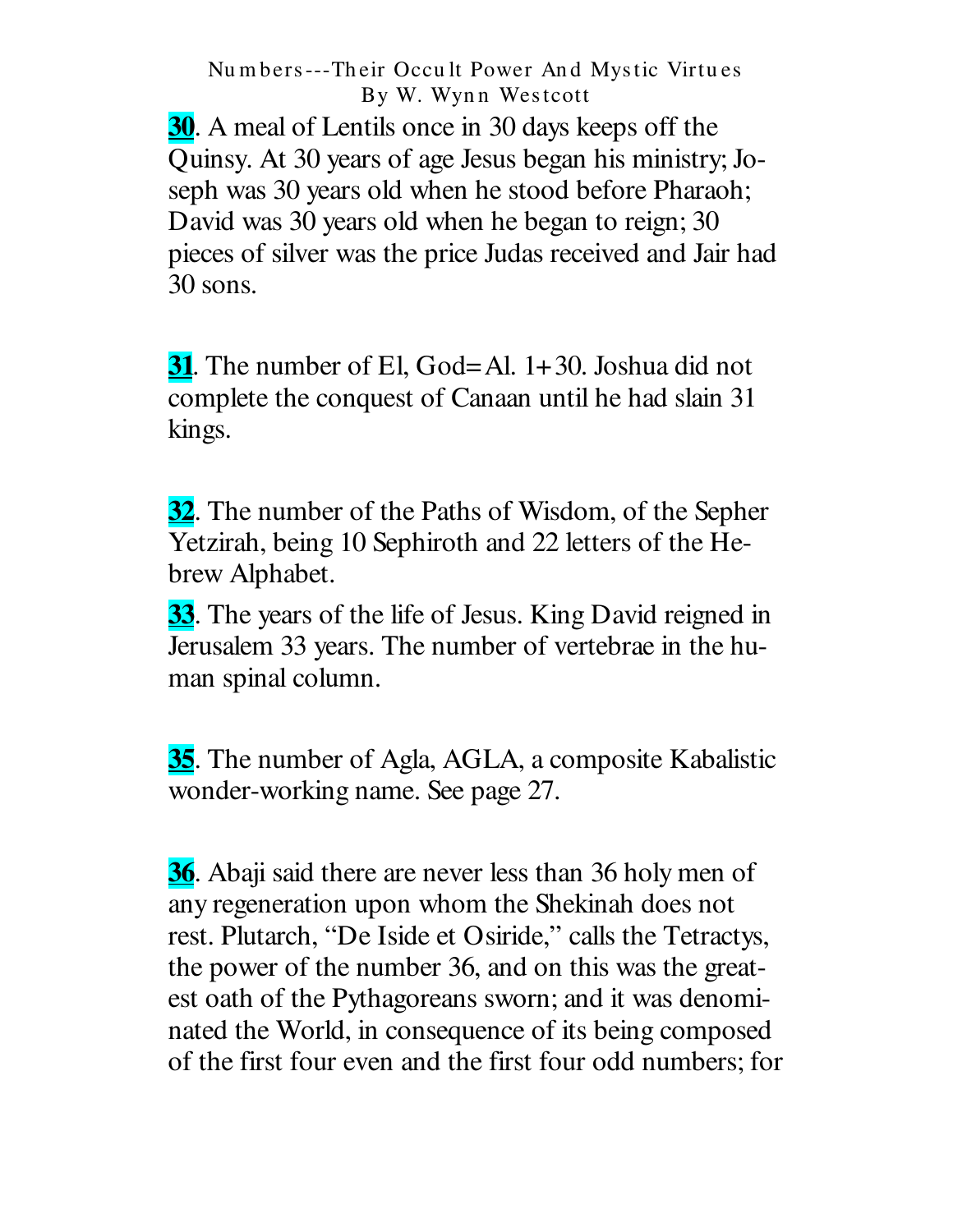1 and 3 and 5 and 7 are 16; add 2 and 4 and 6 and 8, and obtain 36.

**39.** The number of Articles of the Protestant Christian Church belief.

40. Up to 40 years of age eating is best for a man, after 40 drinking suits best. He who has passed 40 days without an affliction has had his reward in this life. 115.

For 40 days, the Flood lasted, for 40 days, the spies searched the promised land, for 40 days, Goliath challenged Israel, 40 days of Ezekiel's penitence, the Jews were 40 years in the Wilderness, 40 days of waiting before embalming the dead, Genesis 1. 3; for days, the woman's purification lasted after childbirth; for 40 days, Moses fasted twice; for 40 days, Elijah fasted, and for 40 days, Jesus fasted in the Wilderness and 40 days elapsed between the Resurrection and Ascension of Jesus. Moses was 40 years in Egypt, 40 in Midian, and 40 in the Wilderness. The Israelites were 40 years among the Philistines.

42. 42 is notable because of the 42-lettered name of God, taught by the Kabalists. There were 42 Judges in the Judgment Hall of Osiris. See Bettany, "The World's Religions," pg. 166, on the events of the  $42<sup>nd</sup>$  day after death.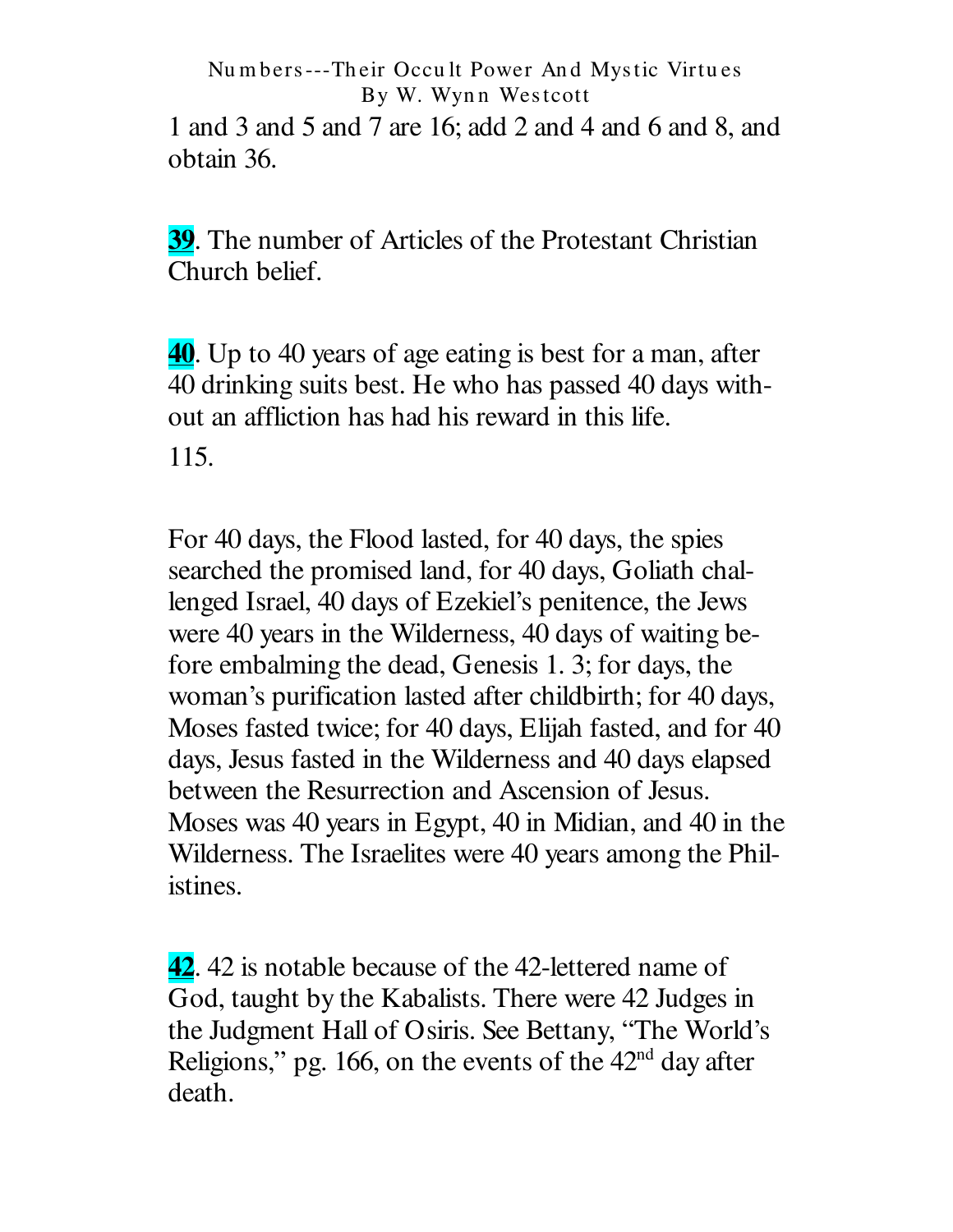The Talmud of Babylon in Kiddushin 71, mentions the 42-lettered Name, and it is given by Ignatz Stern as composed of the Divine Names of the Bible; thus Eheyeh asher Eheyeh, Al, Jah, Jehovah, Elohim, Jehovah Sabaoth, El Chai and Adonai. Ahih Ashr Ahih; Ih; Ihvih; Al; Alhim; IHVH Tzbavt; Al Chi; Adni, or 4, 3, 4,  $2, 5, 2, 5, 4, 5, 2, 2, 4 = 42.$ 

It is very curious that the Ten Sephiroth which denote the attributes of God will show, when these letters are added together, and a V added for and before the last one, this same number 42; if Chesed be called Gedulah, as was common among Kabalists.

**45.** The number of Adam, Adm. The world is preserved for the sake of 45 righteous persons. Chullin, 92.

**48.** There have been 48 prophets in Israel. 48 cities were assigned to the Levites.

49. Moses received 49 reasons for the cleanness and uncleanness of each thing; so says The Talmud.

50. The number of the Gates of Binah (Binh) the Understanding. The Kabalah states that even Moses only reached the 49<sup>th</sup>. See my "Sepher Yetzirah," Third Edition, 1911.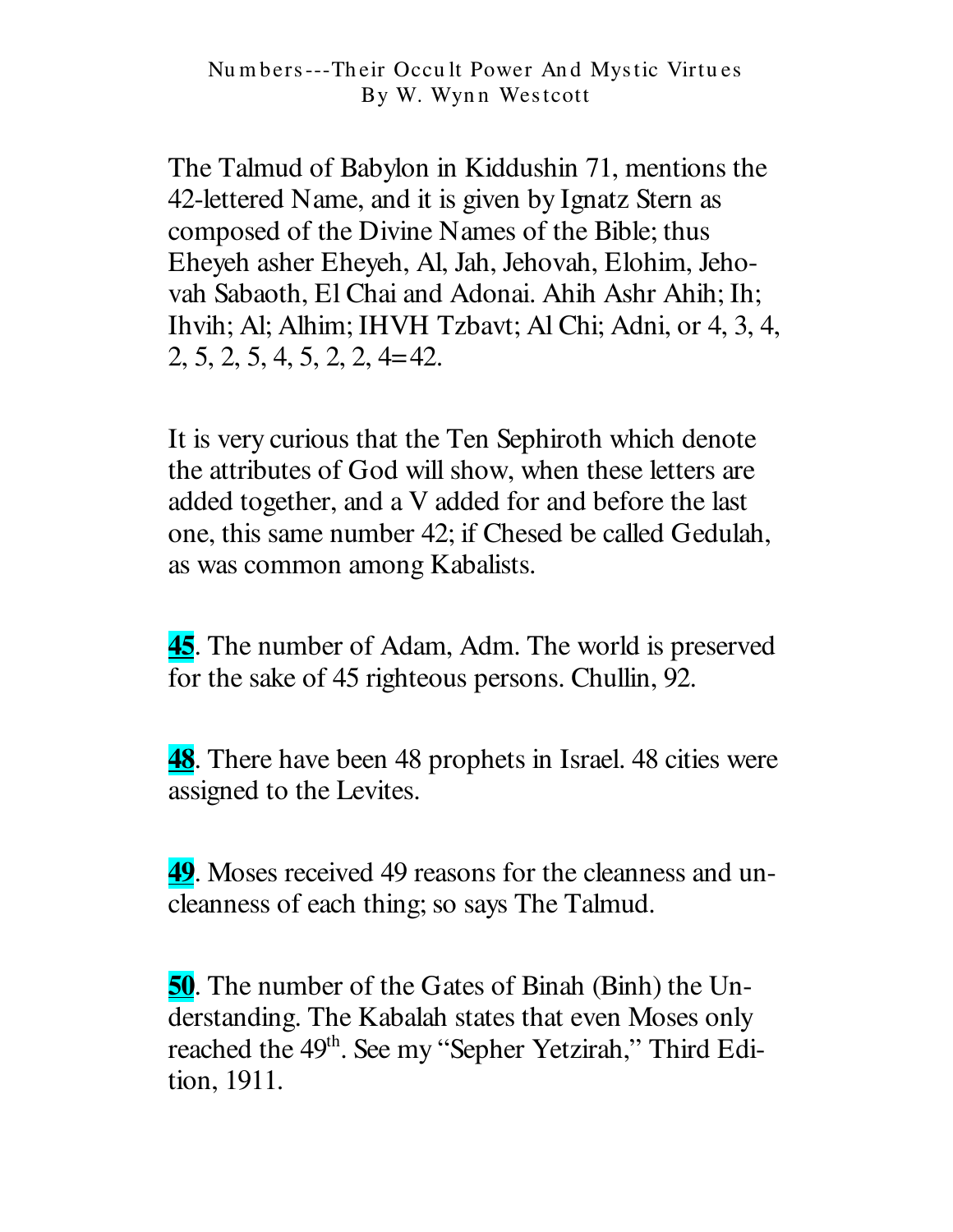116.

**58**. Noah, Nch.

60. Aristotle stated that the Crocodile lives naturally 60 years, and sits 60 days on 60 eggs. The Chinese have a time cycle of 60 years, and call it Kya-tse. The people of Malabar call this period Chi-tam. The Talmud refers to 60 deadly drugs and 60 sorts of wines; the sow bears her litter in 60 days.

**61.** The number Ain, Negative existence of the Deity.

64. Aletheia, truth.

**65.** The number of Adonai, translated "Lord" (Adni) and of Hs, Hes, keep silence.

67. The number of Binah, Supernal Mother, the 3<sup>rd</sup> Sephirah.

**70.** The number of Sud, Sod, a secret doctrine and private assembly. The earliest name for the Kabalah. Also Iin, Yayin, wine, also meant a secret. The Rabbis considered that there were 70 nations, and Mordecai is said to have known 70 languages. The Jewish 70 years of the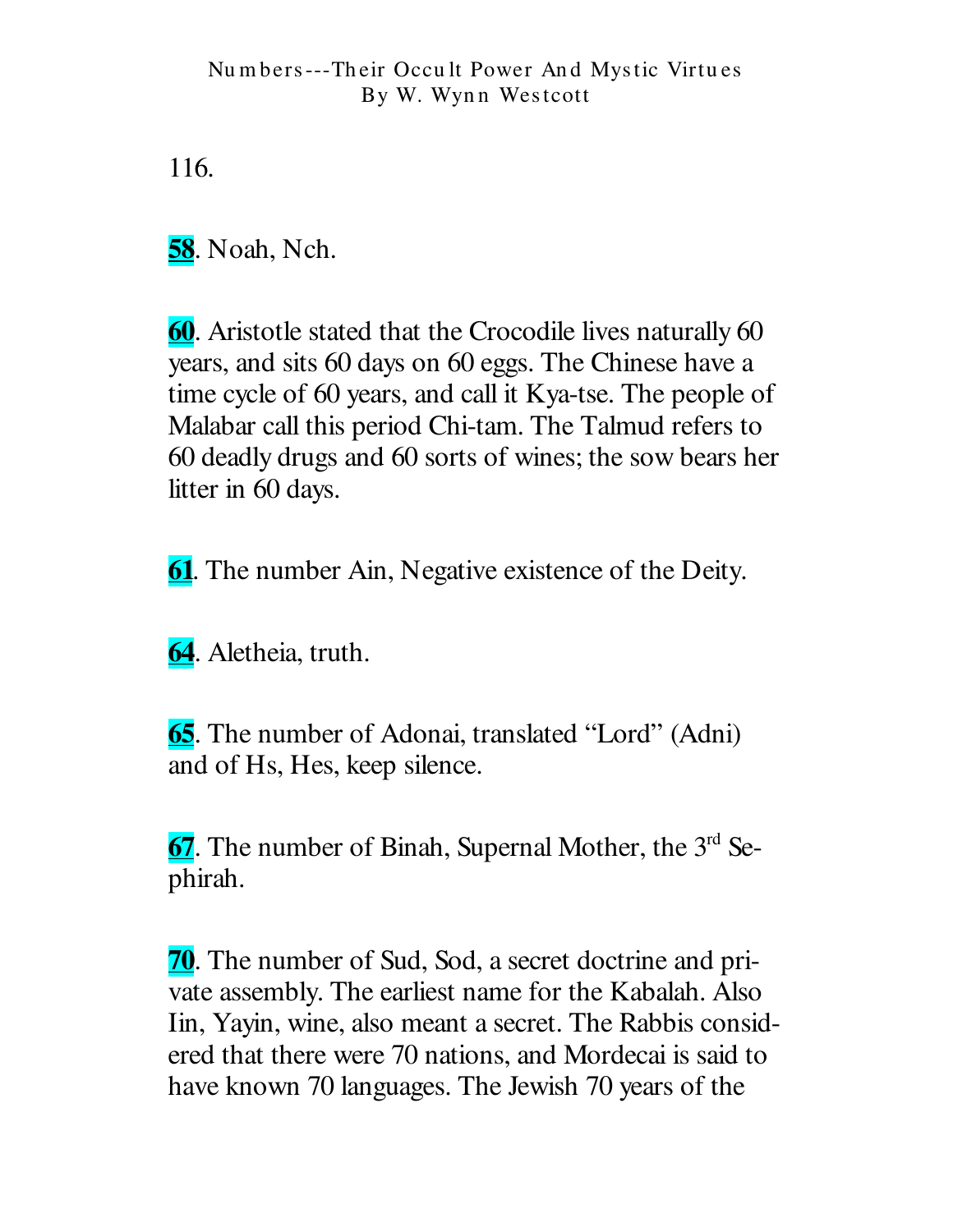captivity are reckoned from their conquest by Nebuchadnezzar to the accession of Cyrus.

**71.** The number of the Members of the Sanhedrin.

**72.** 72 has a large number of mystic references—to the 72 angels bearing the names of God—derived from Exodus xiv. 19, 20, 21 by the Kabalists. There is an important set of 72 pentacles which, placed in pairs, forms a series of 36 talismans (see Dr. Rudd, the Lemegeton, Harleian MSS.). It is also the number of Chesed (Chsd) the Sephirah, Mercy.

It is said that Ptolemy, King of Egypt, collected 72 Hebrew Rabbis and confined each in a separate room, and ordered each to write out the Mosaic Law, and that by the help of God, each wrote out the same words. Megillah of the Talmud, 9.1. This account is similar to that of Josephus and Aristaeus, but different to that of Philo. Hence the name Septuagint.

**73.** The number of Chokmah (Chkmh), Wisdom, the  $2<sup>nd</sup>$ Sephirah.

**78.** The number of cards in a Tarot pack. 40 numerals, 16 court cards and 22 Trumps (Major).

117.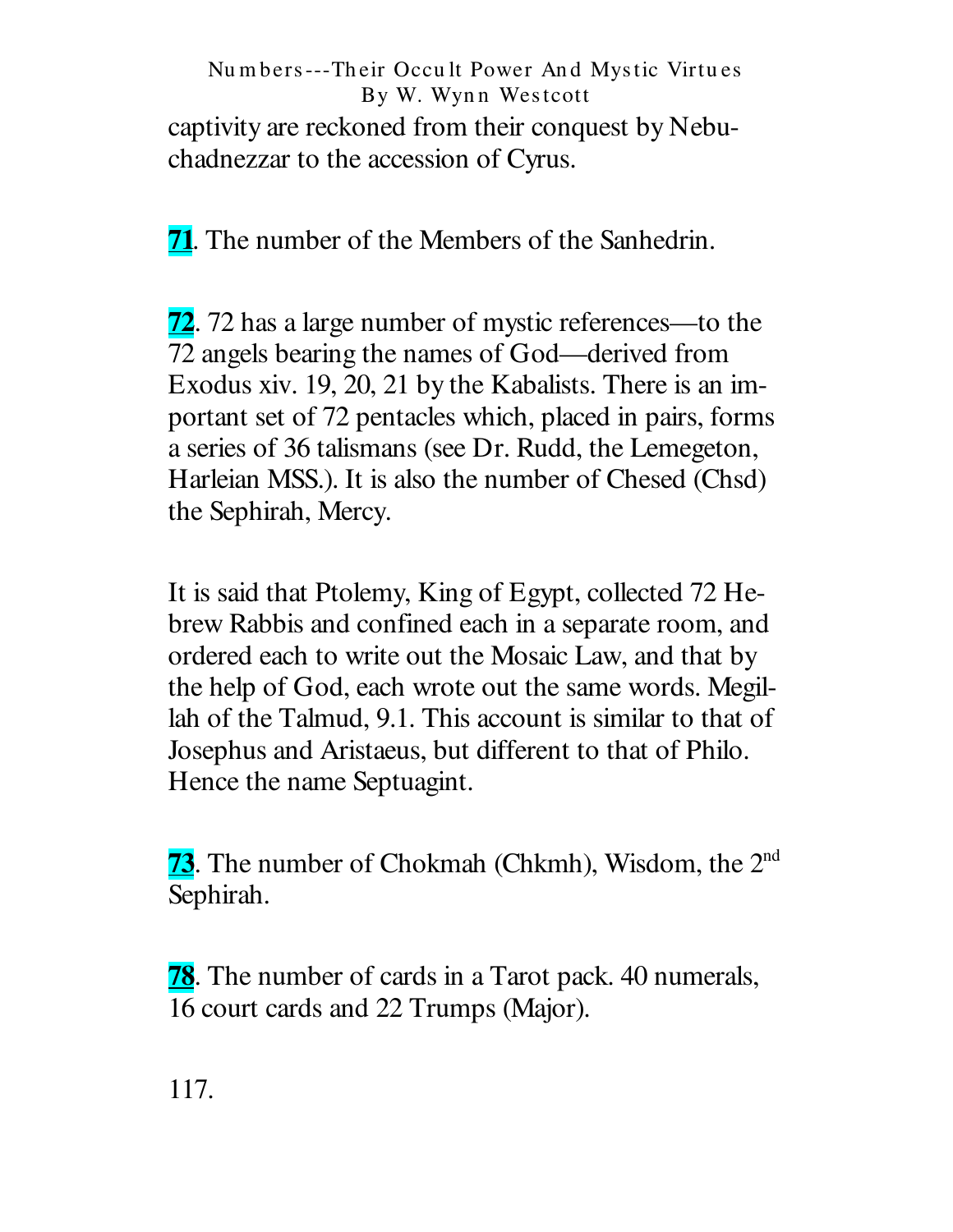79. Boz, Boaz, the left-hand brazen Pillar at the entrance to Solomon's Temple.

80. The number of Yesod, foundation, 9<sup>th</sup> Sephirah. The venerable Rabbi Hillel had 80 points.

**81.** According to the Book of Rites of Chao Kung, B.C. 1112, an Emperor of China should have 3 concubines of the First Rank, 9 of the Second, 27 of the Third and 81 of the Fourth Rank.

**90.** Ikin, Jachin, the right-hand Pillar of Solomon's Temple.

91. 91 is the number of Amn and of Tetragrammaton Adonai (IHVH, Adni).

**96.** According to Vitruvius, the natural height of a typical adult man is 96 digits, which equaled 24 palms, or six feet.

**99.** The Mahometans have 99 names attributed to God.

**100.** This is the number of Mdvn, which means strife, and it is the beginning of 100 lawsuits.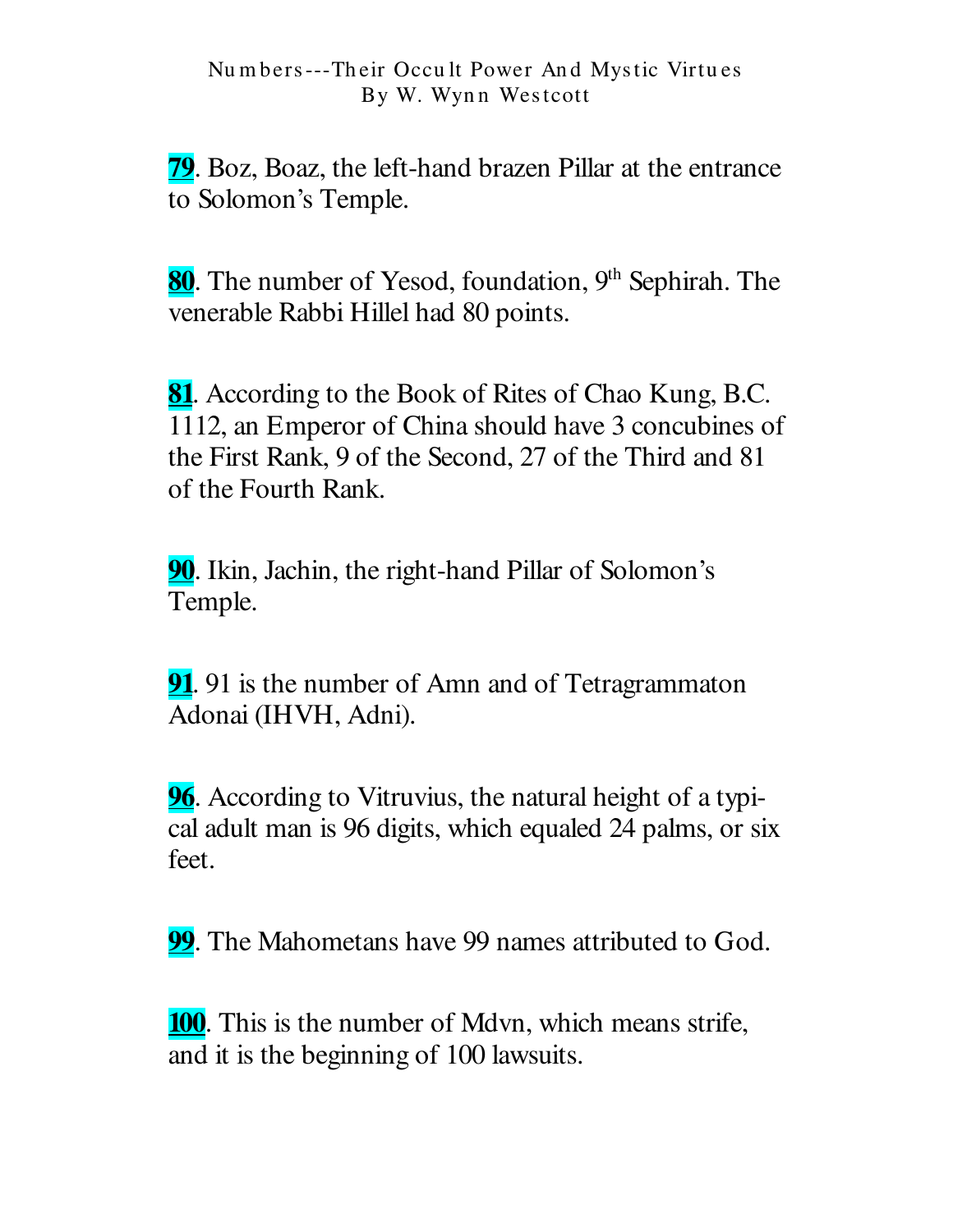The Jerusalem Talmud, Bava Metzia, 85. 1, says that Rabbi Zira fasted 100 times to enable him to forget the Talmud of Babylon, in favor of the Talmud of Jerusalem.

Obadiah was considered worthy to be called prophet, because he concealed 100 prophets in a cave.

**103.** The family of Herod Asmonaeus ruled Jewry 103 years.

**120.** For 120 years, the secret vault of Christian Rosenkreutz remained unopened, as he had ordered, 1484 to 1604.

The Shemaneh Esreh, the 18 Blessings, were composed by 120 Elders.

**130**. The Rabbis said that after the curse, Adam fasted 130 years as a penance. This number is referred to Elijah, Alihy, and to the word prophet, Hnbia. These names number 120, add 10 to this, the number of letters. The Kabalists make a Mystical Square (rectangle) or Kamea of Alihy of 130 permutations---ten by thirteen.

**152.** The number of Maria, the Greek name for Mary the Virgin, being 40, 1, 100, 10, 1=152.

**153.** The number of the great fishes caught in an unbroken net by the Apostles after the Resurrection.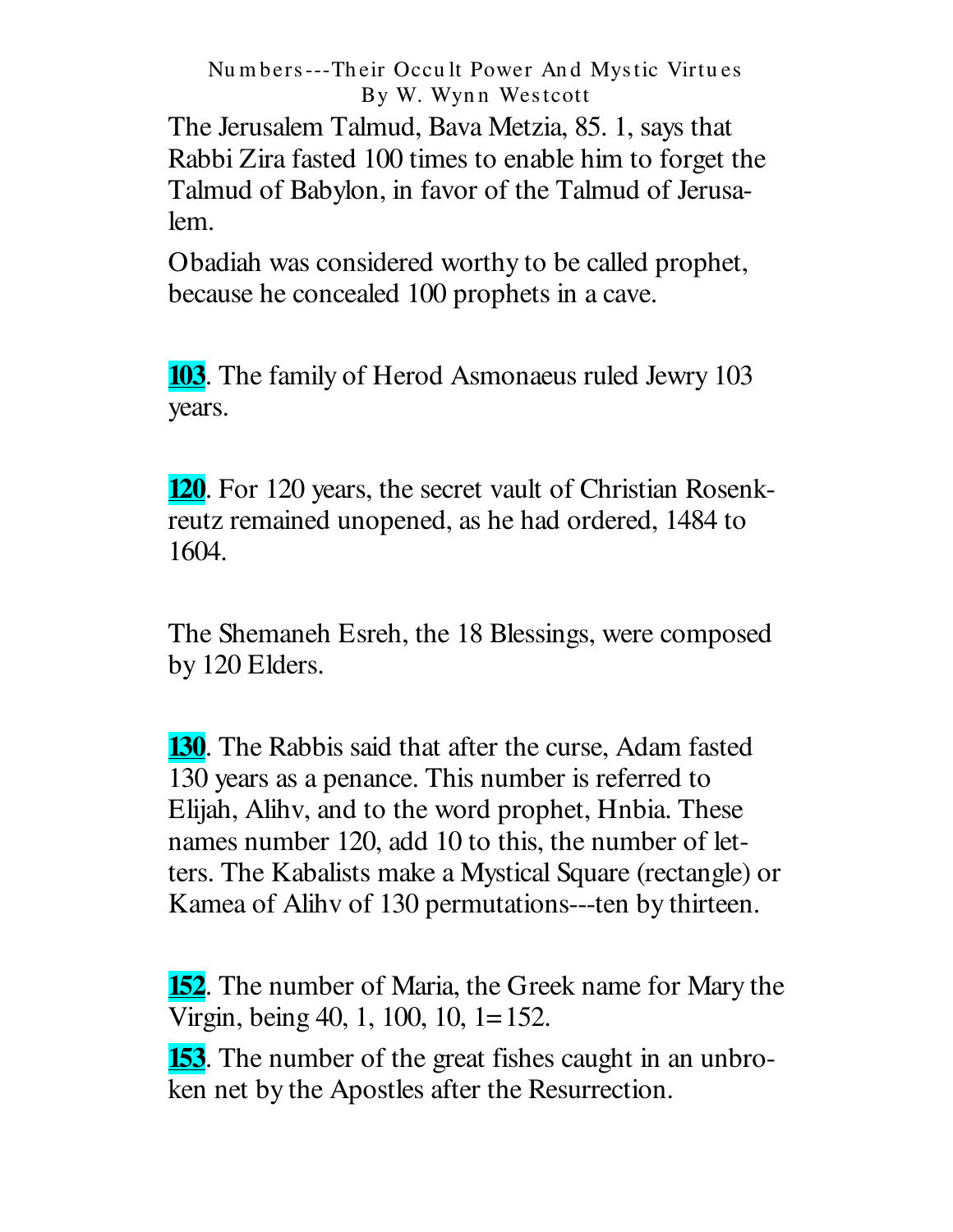118.

**200**. The number of bones in the human body.

**207.** This is the number of Ain Soph, Ain, Svp, the Boundless, and Aur, Avr, Light, and of Adonai Olam, Adni Ovlam, Lord of the Universe.

**216**. The cube of six  $(6)$ ; 216 years, the period of the Pythagorean Metempsychosis.

221. The Cup of David in heaven contains 221 logs of wine, (about 20 gallons) says the Talmud.

**231.** The sum of the numbers 1 to 21, the Gates of the Sepher Yetzirah.

243. Circles of Zoir Anpin; the number of the permutations, without reversal of the Hebrew Letters. Kalisch.

**248**. There are 248 members of the body, says Talmud Eiruvin, 53. 2, and an anathema enters into all of them. The word Chrm, accursed, is 248, but so is Rchm, Mercy.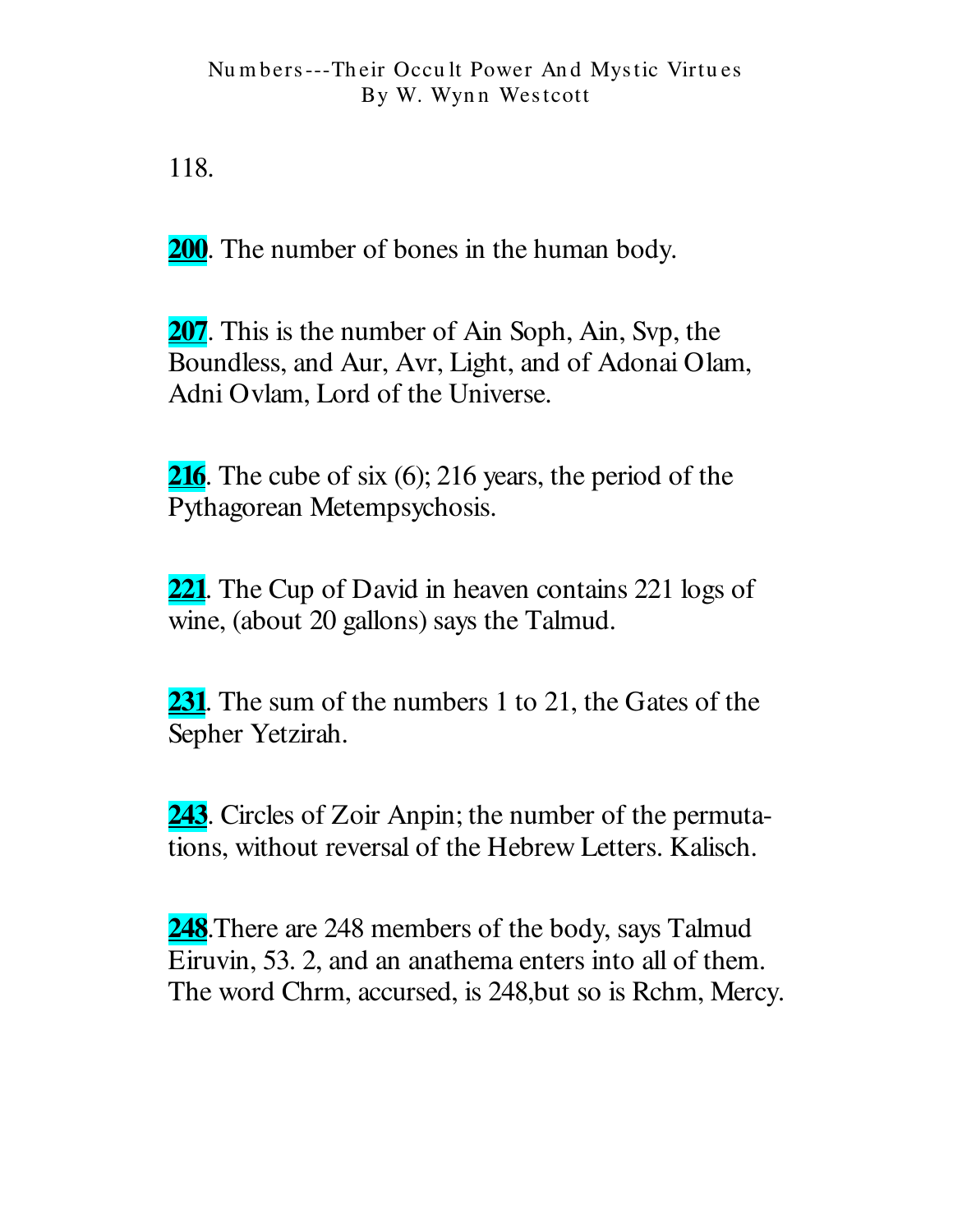**252**. It is said that the disciples of Rabbi Ishmael once dissected a low woman, and found she had 252 members; but it does not say what the extra ones were.

**270**. Worlds of the Idra Rabba, or Greater Holy Assembly.

**271**. The Talmud, in Niddah, says that the Hebrew woman pregnancy lasted 271, 272 or 273 days.

**280**. 280 days, the term of natural pregnancy, human; ten times the Lunar 28-day period.

**284**. The number of Theos, God, in Greek letters.

**294**. Ekklesia, The Church and Rodon, the Rose, and also Melchisedek, King of Salem.

**300**. Mithras. The riches of Korah were so vast that it took 300 mules to carry them. There were 300 sorts of devils in Sichin. The Veil of the Temple required 300 priests to draw it aside, and 300 to cleanse it.

**314**. The number of Shaddai, Shdi and of Metatron, Mttrun.

**318**. Helios, the Sun.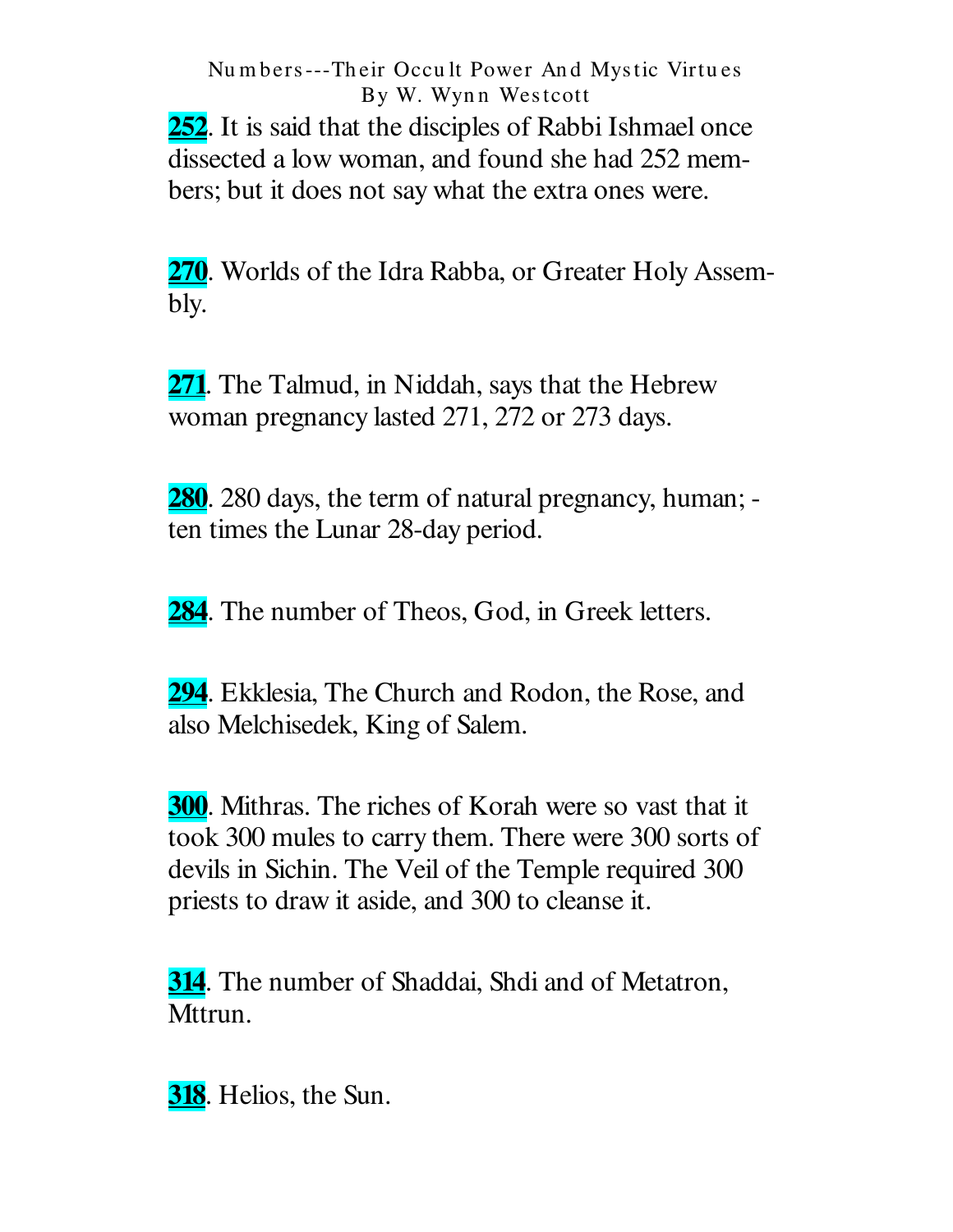**345**. This is the number of El Shaddai, Al Shdi, God Almighty; and of Shmh (Shemah), the Name of the Absolute God; also of MshH, Moses and Shilh, Shiloh.

119.

358. The number of Messiah, Mshich and Nchsh, Nachash, the Serpent symbol of life.

**364.** The name Satan, the Shathan, H,shThn, contains 364, and all these days of each year he can tempt man, but not on the 365<sup>th</sup>, the Day of Atonement.

**365.** Days of the year, Negative Jewish precepts, Dukes of Babylon, and Streets in the City of Rome.

370. Directions of the thought of Microprosopus. See Idra Rabba, 5. 537.

**373.** Logos.

375. ShlMH, Solomon.

**394.** There were this number of law-courts in the Jerusalem of the Kingdom period.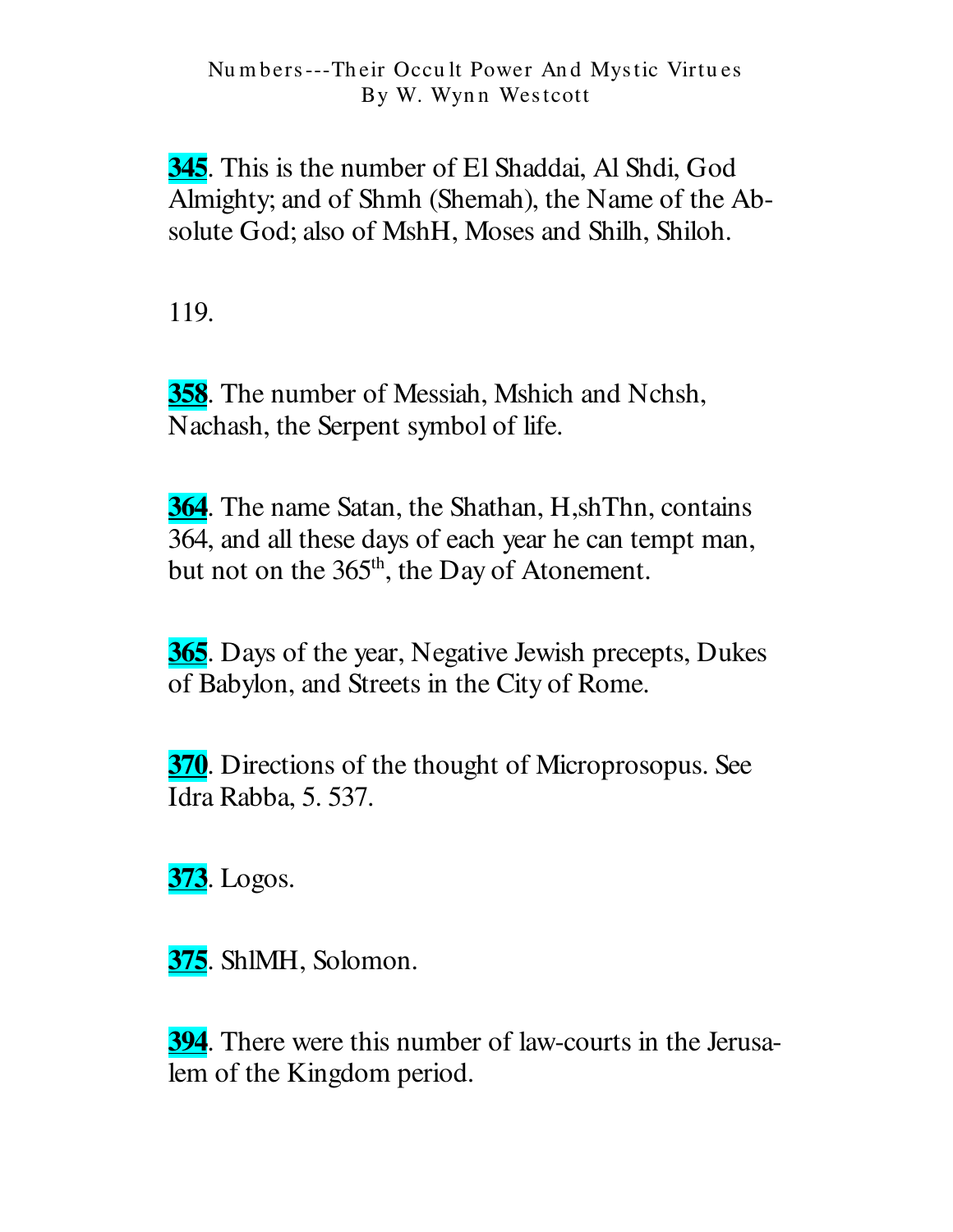400. The body of Joseph was carried 400 miles to burial. David is said to have had a guard of 400 young men who rode in golden chariots at the head of his army.

**410.** The First Temple stood 410 years, and the Second Temple 420.

474. The number of Daath, Dot, Secret Wisdom, the union of Chokmah and Binah.

**496.** The number of Malkuth (Mlkt), the Kingdom, the 10<sup>th</sup> Sephirah.

**500.** Kosmos.

**543.** The number of the mystic name Aheie asher Aheie, "I am that I am" (Ahih Ashr Ahih).

**550**. Shmir, the Shamir, the magical insect which cut the stones for Solomon's Temple.

608. 608 is a very notable number, representing the Sun. Martianus Capella, of the 5<sup>th</sup> century, says: "The Sun is called in Italy, the 'God Sol'; at the Nile, Serapis; at Memphis, Osiris; he is also Attis; Adonis at Byblos; and Ammon in Libya; also Typhon, Mithras and Pluto; his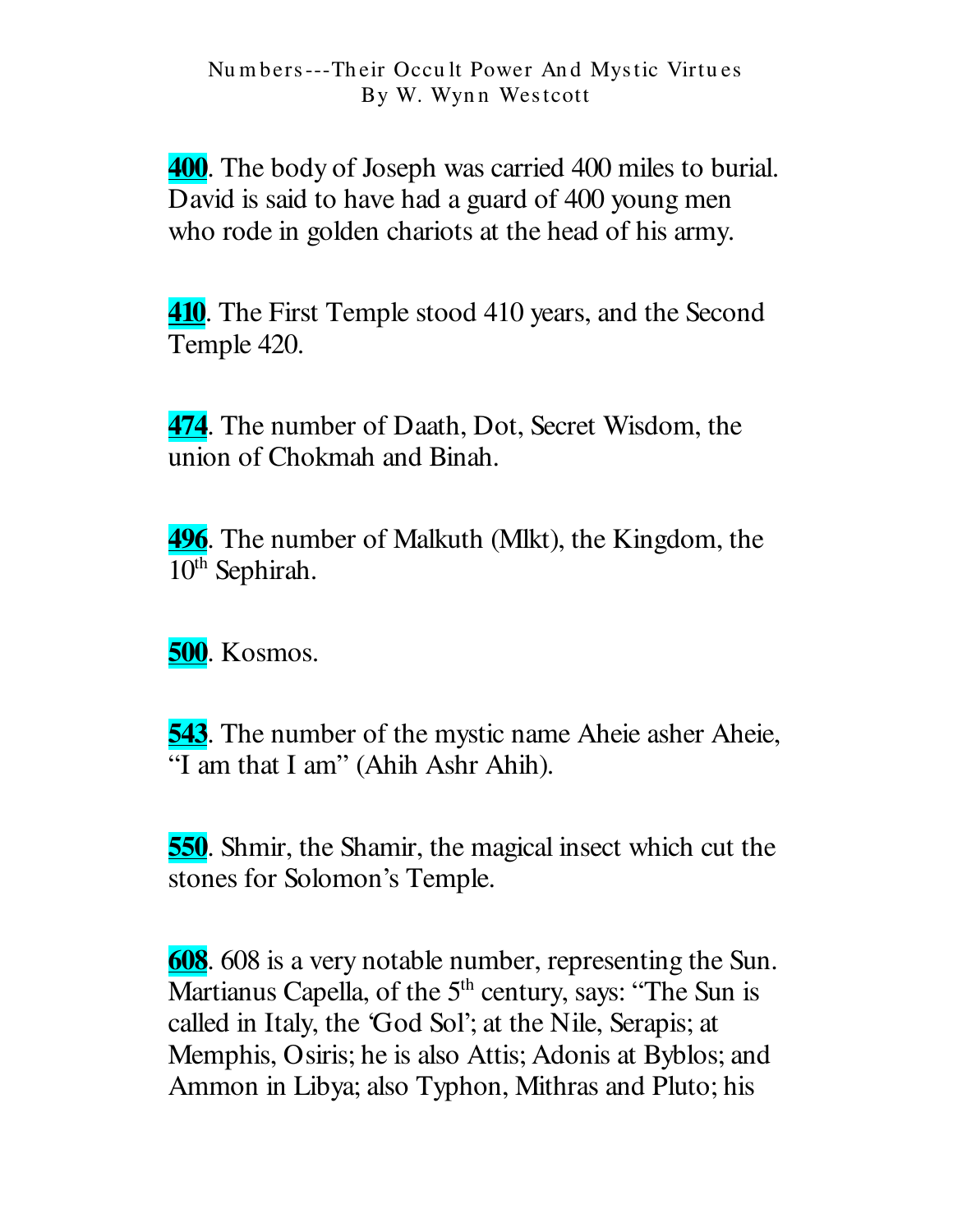holy name is of 3 letters, which number 608." In Chaldee and Hebrew 608 is Cham, or Ham (Chm), which also means, " heat." In Greek Y.H.S. from U.H.S.  $=400+8+200=608$ . Tyre, Trch, is also an example of 608.

120.

**612**. Zeus.

**613**. The words of Moses our Rabbi, MshH Rbinu; and Lord God of Israel, IHVH Alhi Ishrl, both number by Gematria 613. The 613 Precepts of the Jewish Law were delivered to Moses. David, it is said, reduced them to eleven (11), and Isaiah to six (6), and later to two (2). Habakkuk to One (1), viz., The just shall live by Faith. 613 also refers to the holy garment which had 600 fringes, eight (8) threads and five (5) knots.

620. The number of Kether, Ktr, the Crown, or 1<sup>st</sup> Sephirah.

**622**. 622 years from the Christian era is the date of the Hegira, or flight of Mahomet from Mecca, from which year the Mahometans reckon their calendar.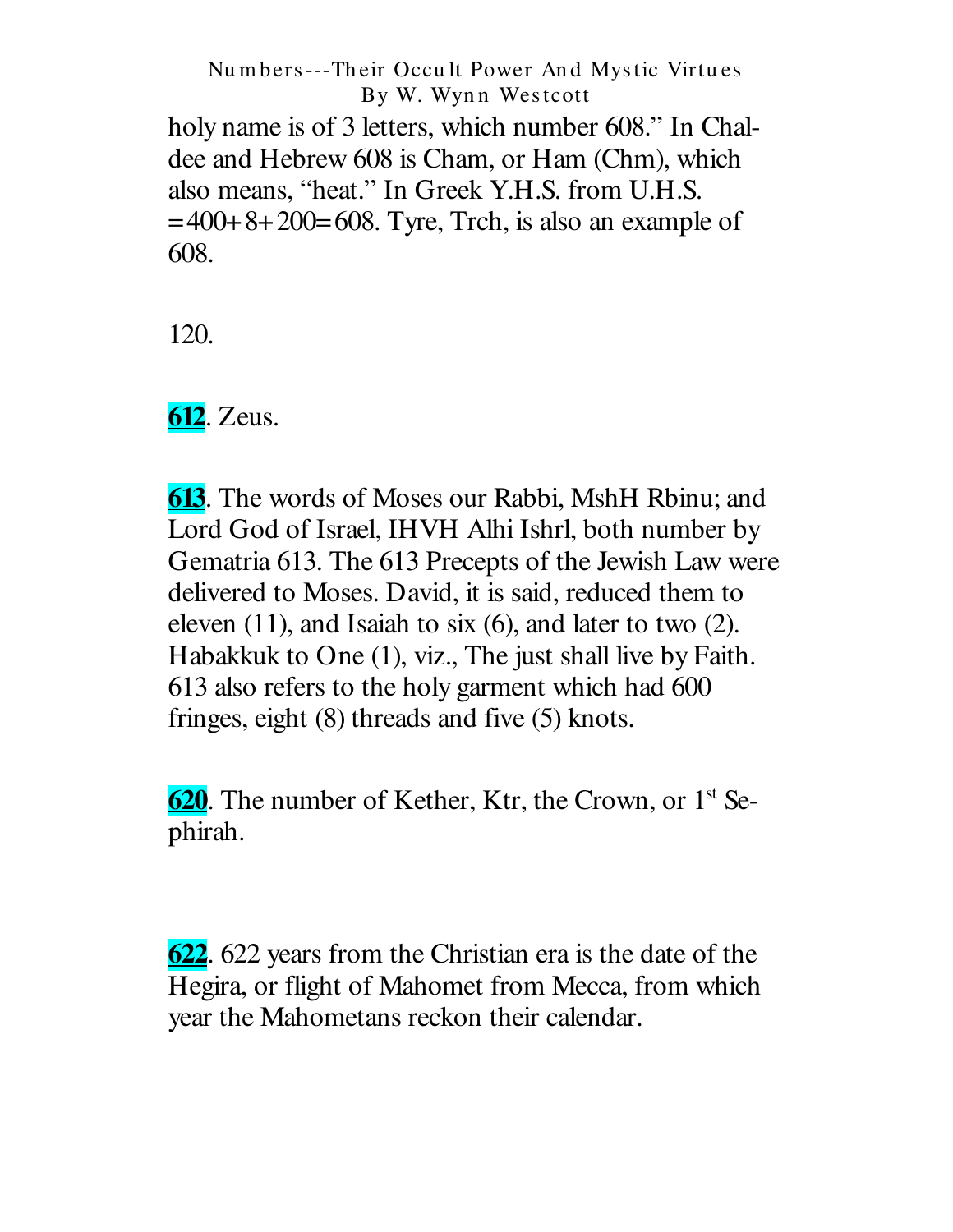**632.** 632 years A.D. is the foundation of the Persian mode of reckoning years, from their King Yezdegird.

640. 640 is Shemesh, the Sun, Shmsh; Mem is water; place the three letters one above the other, and we get Sh, fire, Sun, rising above and sinking below the waters.

**646.** The total numeration of Elohim, or Aleim Alhim, being  $1+30+5+10+600$  (=646); or avoiding the use of final Mem, we get  $1+30+5+10+40$  (=86); neglecting the tens  $1+3+5+1+4$ , and placing these numbers in a circle, we get the sequence 3.1415, notable as the value of Pi, or the relation of a diameter to circumference of every circle. Elohim is both a singular and a plural word.

650. 650 has been referred by Godfrey Higgins to Noah, Menes, and Bacchus. Noah, in Hebrew is Nvch or 64.

**651.** 651, Teletai, the Greek Ancient Mysteries and Episteme---Science.

**666.** 666 is the pet number of Godfrey Higgins, as referred to Rasit (Rsvt),  $200+60+6+400$ , (=666), which he insists means Wisdom—or as most believe, ---Beginning or Principle. The first words of Genesis are be-rasit, In the beginning. -----**666 is also the number of the Beast**, the number of Man, has been associated with Satan, Mahomet, the Pope and a hundred others. It is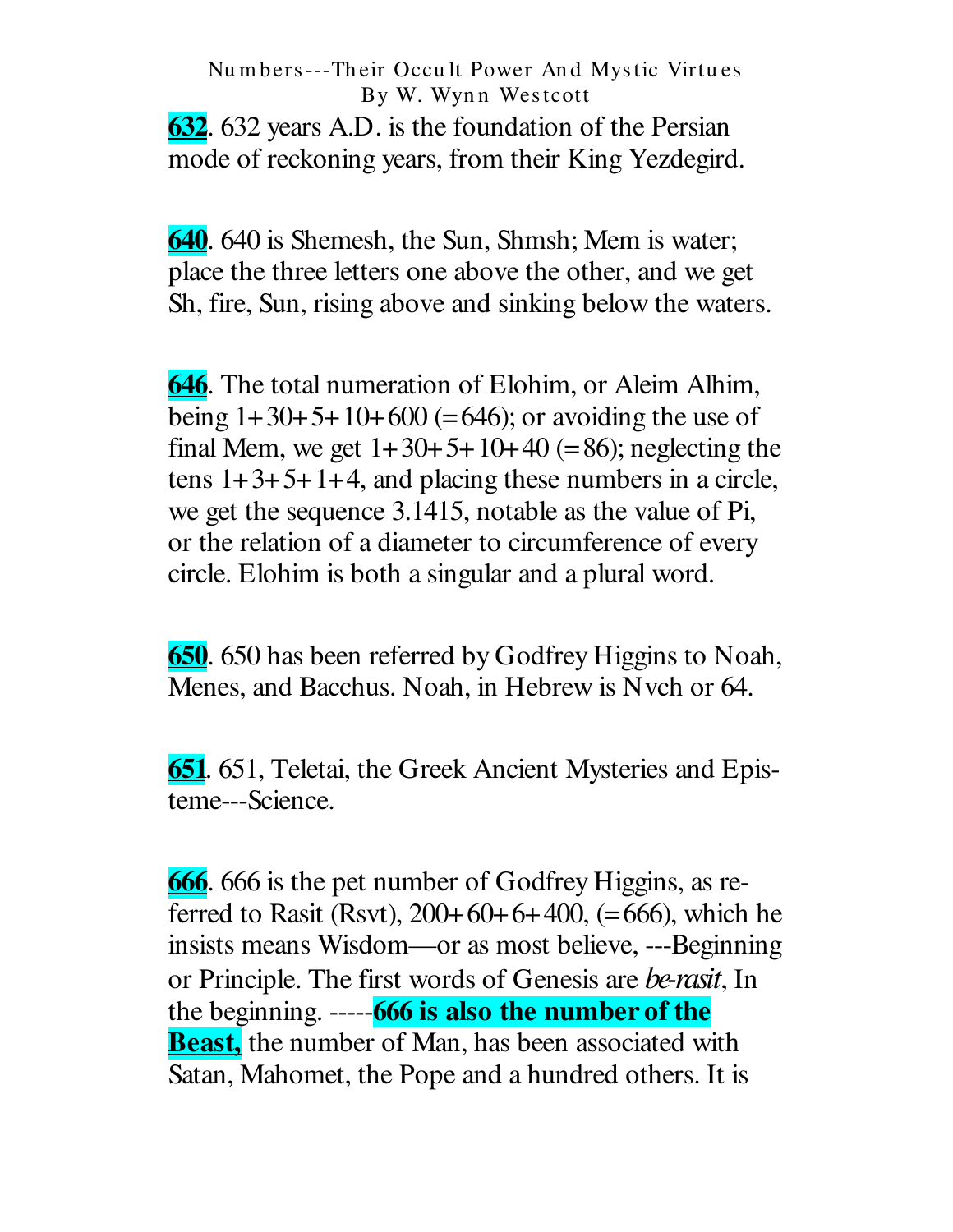Numbers---Their Occult Power And Mystic Virtues By W. Wynn Westcott also the number of Syrt, the Hebrew word for the Sun. it occurs in Revelations xiii. 18.

121.

**666.** In **addition**, 666 is also the diameter of a circle whose circumference is 2093, which is the diagonal of a square whose sides are 1480, the number of Christos. It is also the sum of the numbers 1 to 36. It is also the number of Syene in Greek, a place in Egypt at which, if a pit be dug, said, Eratosthenes, the rays of the Sun at the Summer Solstice shine perpendicular into it.

**700.** The Talmud says there are 700 species of fishes, and in Eiruvin, 18. I, it says that God plaited Eve's hair into 700 braids.

**753**. 753 B.C., the founding of the City of Rome. It is also the number alike of Abram with Sarai 243 and 510, and of Abraham with Sarah 248 and 505, the change which led to parenthood.

**780.** Ophis---serpent, and Sophia---wisdom.

**801**. 801 is the number of alpha and omega,  $1+800$ , the Peristera or Dove, vehicle of the Holy Ghost; being  $80+5+100+10+200+300+5+100+1=801$ .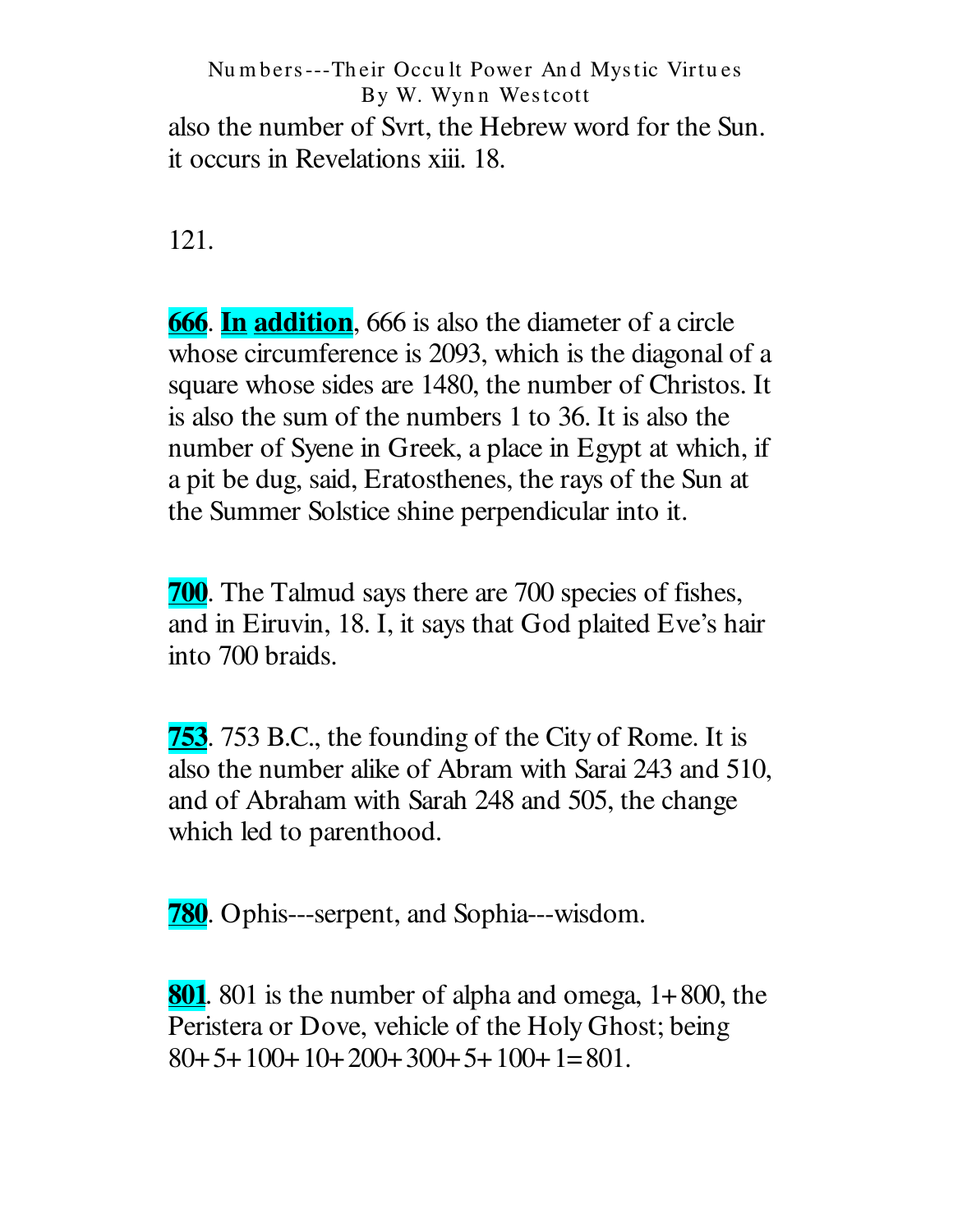**813.** 813 is the numeration of Ararita, a very important Kabalistic word, its letters being collected from the initials of the sentence, "One principle of his unity, one beginning of his individuality, his vicissitude is one," or so it is rendered by S. L. Mathers

**831.** Puramis, a pyramid and Phallos.

888. The number of Iesous, Jesus, the great contrast with 666, the number of the Beast.

891. Uranus---ovpavos----Heaven.

**903.** The Talmud in Berachoth, 8. I says that there are 903 kinds of Death, for by Gematria of the word Tutzaut, which means "outlets" see Psalm is viii. 20; this number is obtained, thus T, 400. V, 6, Tz, 90, A, 1, V, 6, T, 400=903. Death by the Divine kiss is the Euthanasia; death from quinsy is said to be the worst form, a sort of suffocation long drawn out.

950. According to Genesis ix. v. 29, Noah lived 950 years. The great ages given in the book of Genesis to the patriarchs have long been a cause of doubt. Recent researches by a Hebrew scholar have led to the opinion that these high numbers did not mean our Solar Years, but years of five months of thirty days and perhaps the earliest year was only one month. David spoke of 70 years as the length of human life; there was no such long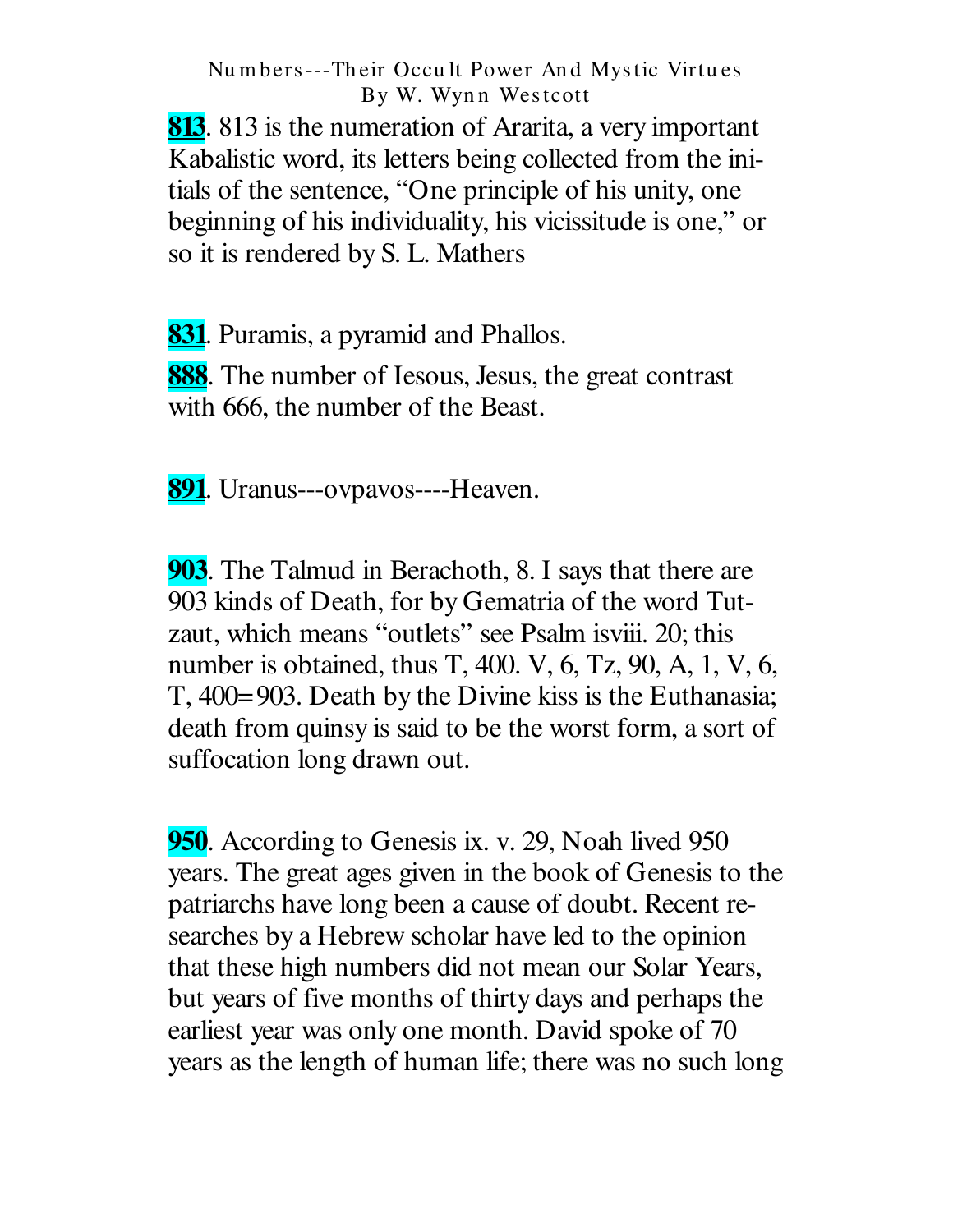period between Noah and David as could reduce human life by eleven-twelfths.

122.

**974.** There were this number of generations from the writing of the Law by the Holy One before he created Man in the World.

999. At the Judgment, although there be 999 who condemn a man, he shall be saved if One plead for him.

**1000.** The 1000-headed serpent is Sesha of Ananta, the Hindu emblem of eternity.

**1000.** The daughter of Pharaoh, whom Solomon married, told him of 1000 forms of musical instruments and taught him the chants for all the idols. 1000 is the cube of Ten, a symbol of Perfection. -----Potiphar's wife tempted Joseph with 1000 talents of silver, when her personal charms failed to move him. The thickness of the earth's crust is 1000 ells, below this is an abyss of 15,000 ells. Succah, 53.2 .---- If you have a secret, tell it only to One in 1000.

**1004.** 1004 B.C. is The Consecration of Solomon's Temple.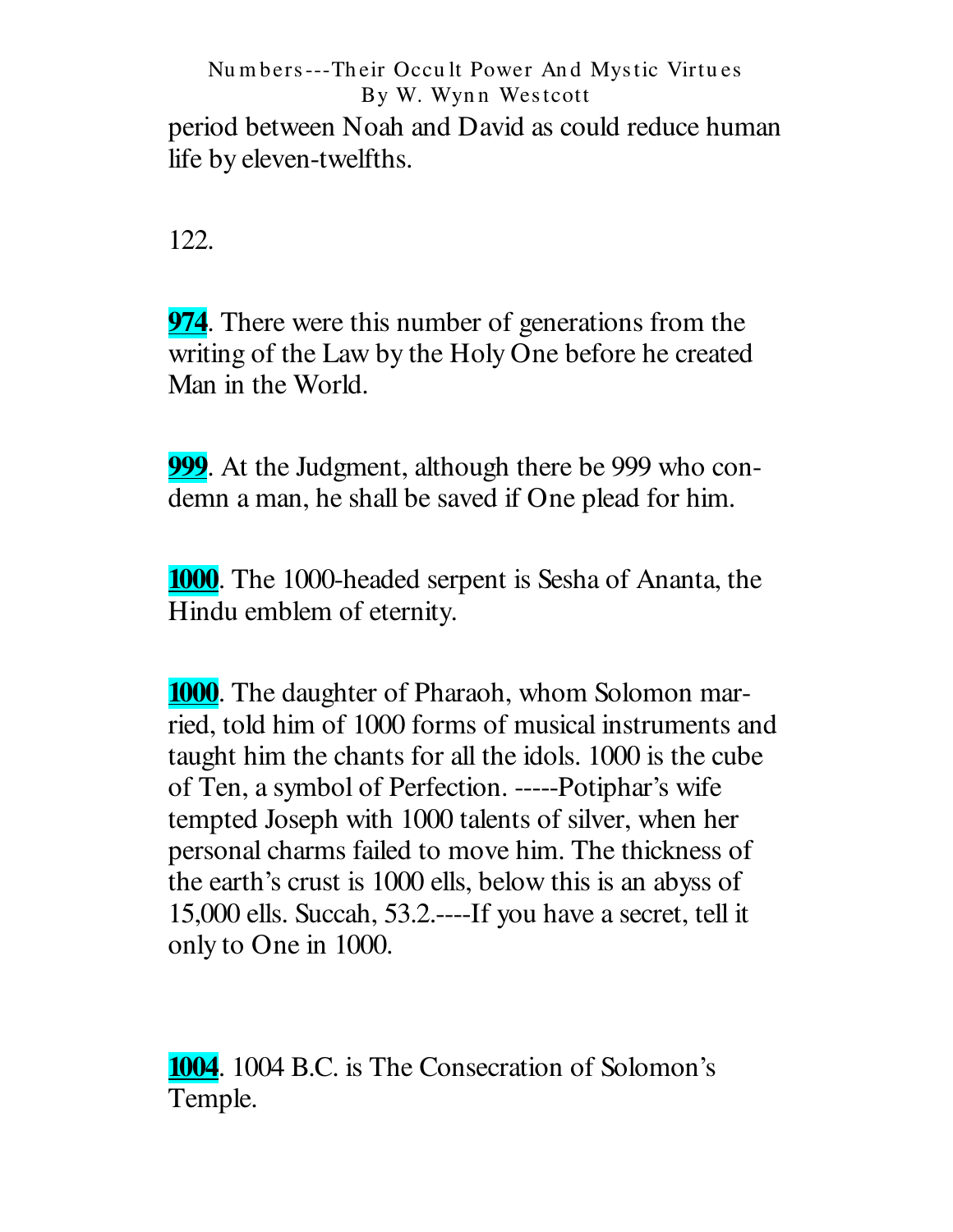**1081.** This is the number of Tiphareth, the central Sephirah, the Sun, Beauty, Microprosopus, Sun-God.

**1263.** This the number of the word Gnosis.

**1271.** He Gnosis, The Gnosis and Stauros, the cross of Jesus.

**1322.** First year of Egyptian cycle of Sothis, B.C.; Rameses II came to the throne in this year, B. C.

**1378.** The reputed year of the birth of Christian Rosenkreutz, founder of the Rosicrucian philosophy.

**1408.** Christian Rosenkreutz founded this arcane society in Germania.

**1459.** The date of writing of the Hermetic Romance of the Chemical Wedding, by C.R.

**1461.** The Egyptian Sothic Period, calculated by the heliacal rising of Sirius, the Dog Star, at the Solstice.

**1480.** Christos, in Greek numeration meaning Anointed. According to "The Canon" this number exhibits an im-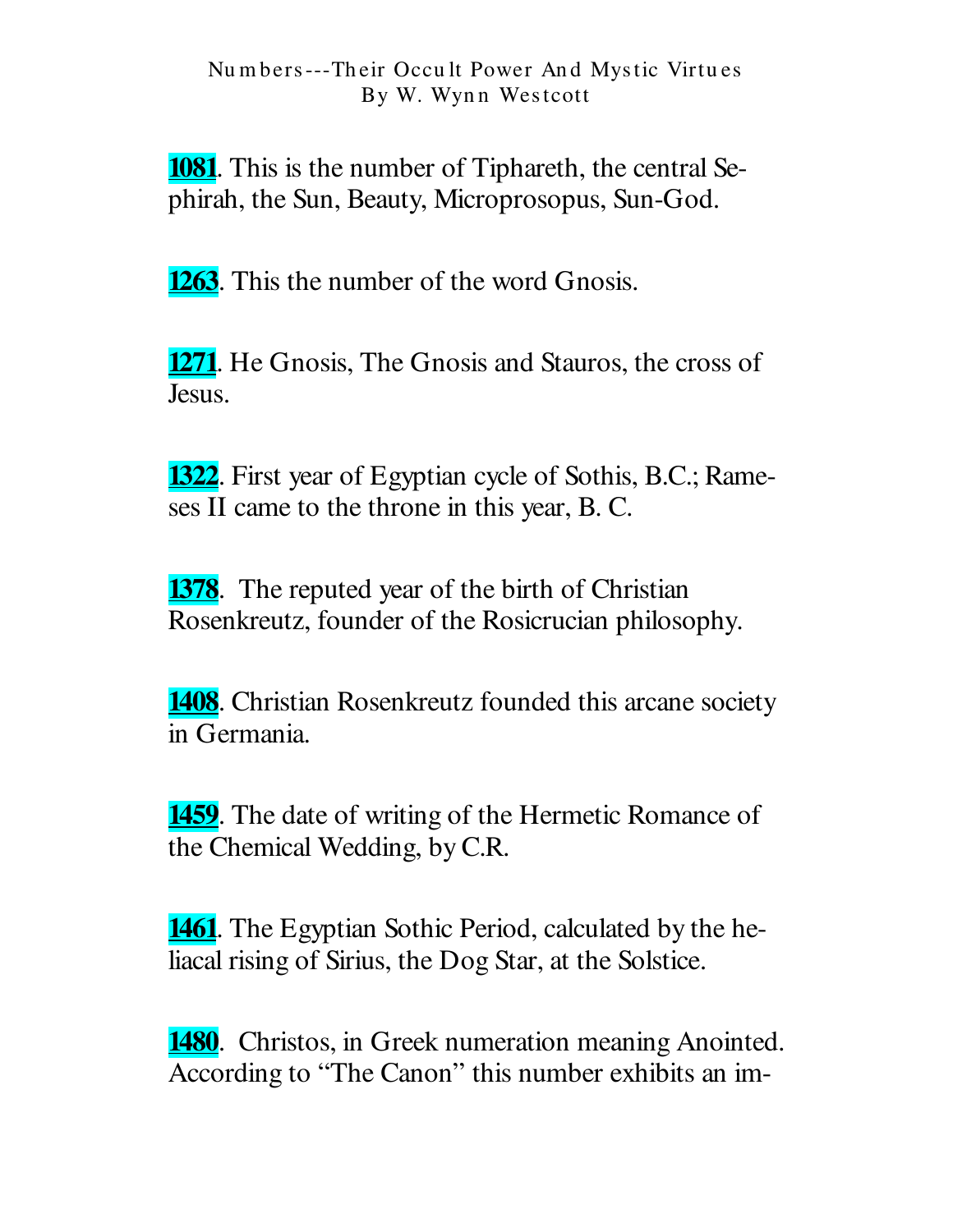Numbers---Their Occult Power And Mystic Virtues By W. Wynn Westcott portant measure of the Cosmos, and was the foundation of the scientific pantheism upon which Christian theology was built, it was a part of The Gnosis and was derived from the priestly astronomers of Egypt.

123.

**1484.** Christian Rosenkreutz died. The Vault closed over his body and the secrets of the Order he had founded.

**1604.** The Vault of C. R. opened by his successors after 120 years of secret study and benevolence.

**1614**. The Fama Fraternitatis Rosae Crucis was printed. **1717**. Grand Lodge of Freemasons was founded.

1752. New Year's Day changed from March 25 to January  $1$ .

**1865.** Frater Robert Wentworth Little founded the Rosicrucian Society of Freemasons of England, in its present form.

**1885.** Dr. Robert Woodman became Supreme Magus.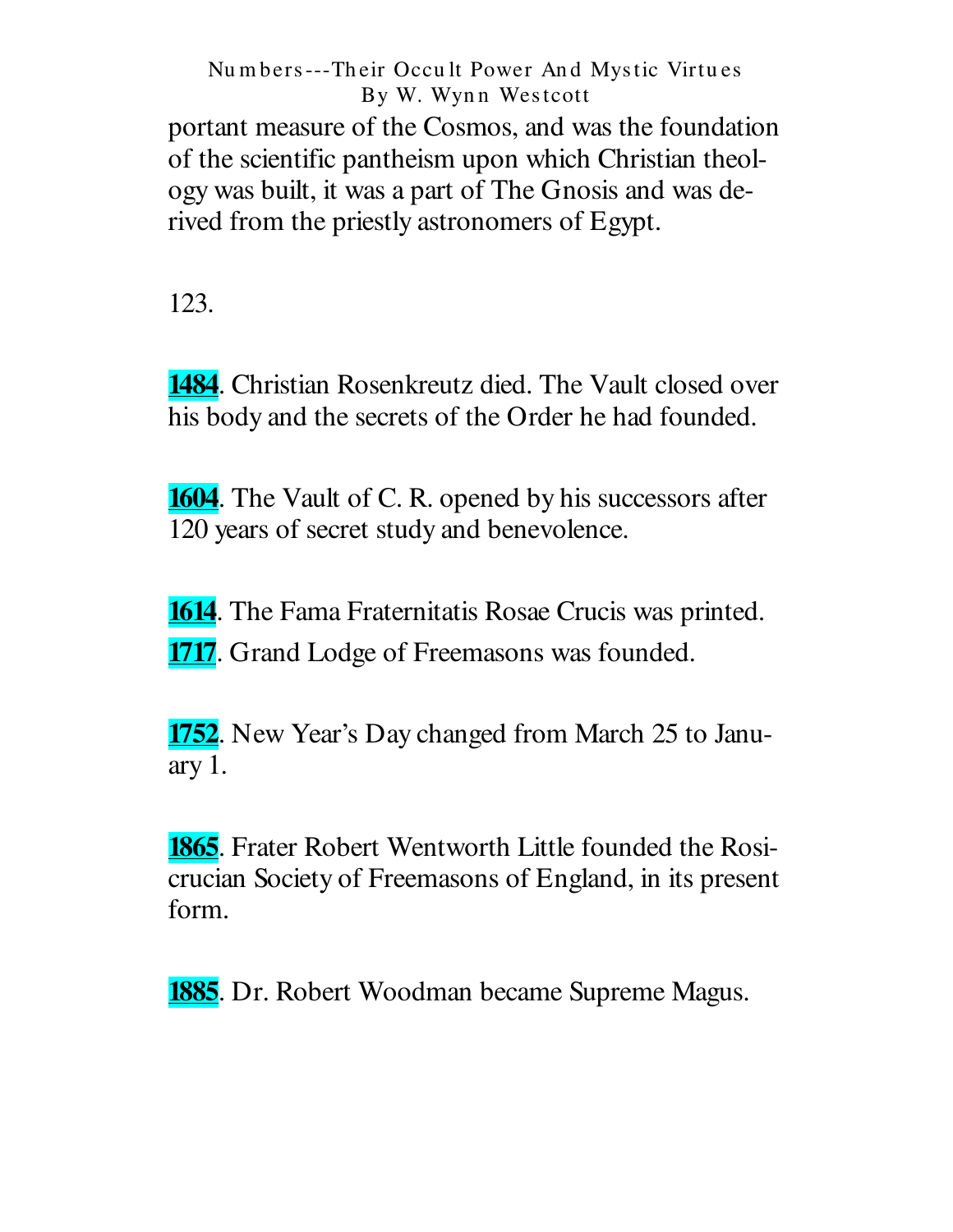**1892.** Dr. William Wynn Westcott became Supreme Magus.

**1911**. This year A.D. is the 5013<sup>th</sup> year of the Kali-Yuga of the Hindu sages. This Yuga is to continue 432,000 years.

**2000**. A Sabbath day's journey was 2000 paces. Rabbi Gamaliel had a tube made which, when he looked through, he could see objects at 2000 cubits distance. This is the earliest suggestion of the telescope. Eiruvin, 43.2.

2368. The Greek number of Iesous Christos.

**3000.** Rav Hammunah says that Solomon spoke 3000 proverbs. At the mourning for Moses, 3000 precepts were forgotten.

**3102.** In B.C. 3102, in February, the Kali Yuga, the Black Age of humanity began, according to the Brahmins.

**3761.** The Jewish Era was calculated to commence 3761 years before the Christian Era.

**4231.** Years after the dispersion, said Rashi, the Jews will be restored to their own land.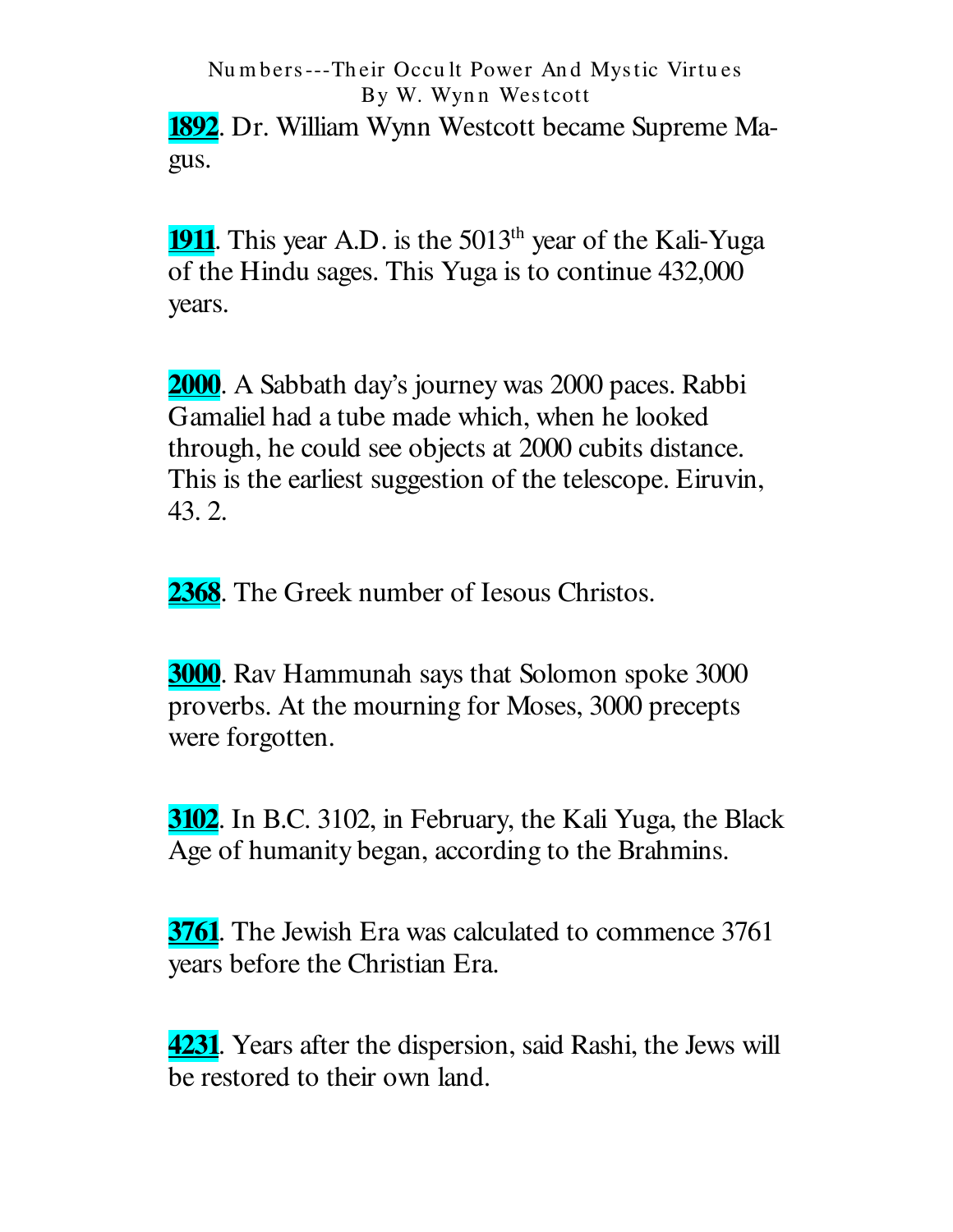**4291.** After these years, the wars of Gog and Magog will cease says the Talmud.

**5888.** The number of verses in the Pentateuch says the Kiddushin; but they are usually counted as 5845.

124.

6000. The world was intended to last 6000 years. 2000 years of Disorder; 2000 of the Law and 2000 more before Messiah should come; but his Coming has been delayed by our iniquities. So says the Talmudic treatise. Sanhedrin, 97. 1.

**25,000.** According to Ezekiel, the mystical city of Jerusalem was surrounded by a square space measuring 25,000 roods in length and this he called The Holy Oblation, and it was for the use of the priests, the sons of Zadok.

**3.14159**. This is the value of Pi, the ratio of diameter to circumference of a circle.

Bode's Law is a curious arithmetical and astronomical problem: -

Take the series of numbers

0 3 6 12 24 48 96 192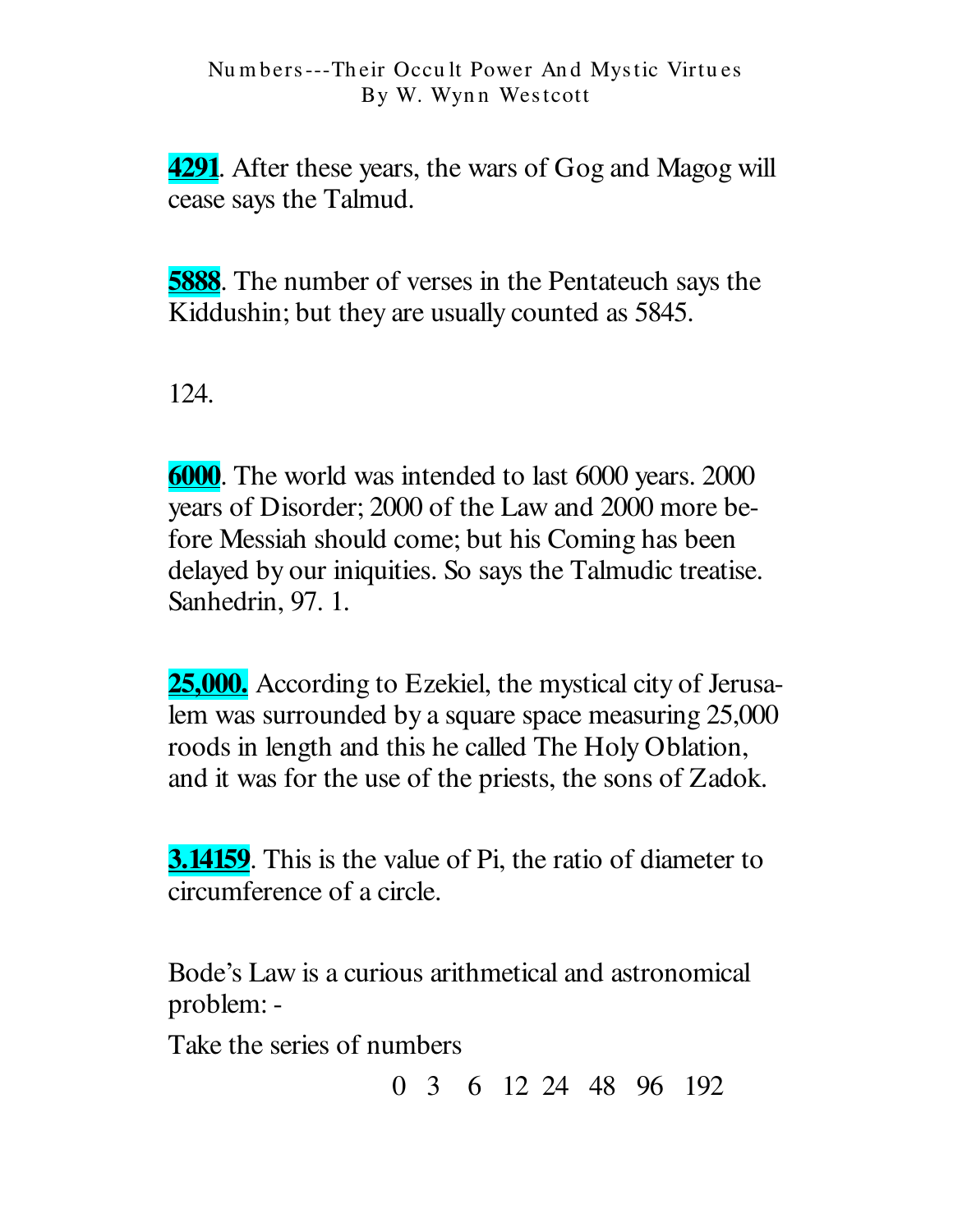Add 4 to each.

|                                       |  |  | 44444444 |  |
|---------------------------------------|--|--|----------|--|
| And we obtain 4 7 10 16 28 52 100 196 |  |  |          |  |
| the numbers: --                       |  |  |          |  |

These show the relation of the ancient planets to the Sun, as to distance, in the order Mercury, Venus, Earth, Mars, Jupiter, Saturn and Uranus. The planet corresponding to 28 is missing, and seems to be replaced by the asteroids. Uranus was discovered in 1781.

The Platonic Year, or great Period, according to Tycho Brahe, is 25,816 years. Ricciolus, 25,920 years; Cassini, 24,800 years; Norman Lockyer now gives 24,450 years.

It is the period of time determined by the revolution of the equinoxes, or the space to time wherein the stars and constellations return to their former places in respect to the equinoxes by means of a constant precession. The equinoxes moving backwards or westwards, meet the Sun constantly earlier. In the time of the oldest Greek observations, the equinoctial points were in the first stars of Aries and Libra respectively; they are now in Pisces and Virgo. When these names were given, the Sun entered Aries at the Vernal Equinox, and Sign and constellation coincided; now they do not, so do not be confused by our still calling the first Sign of spring Aries, although the Sun is now really at such time in Pisces;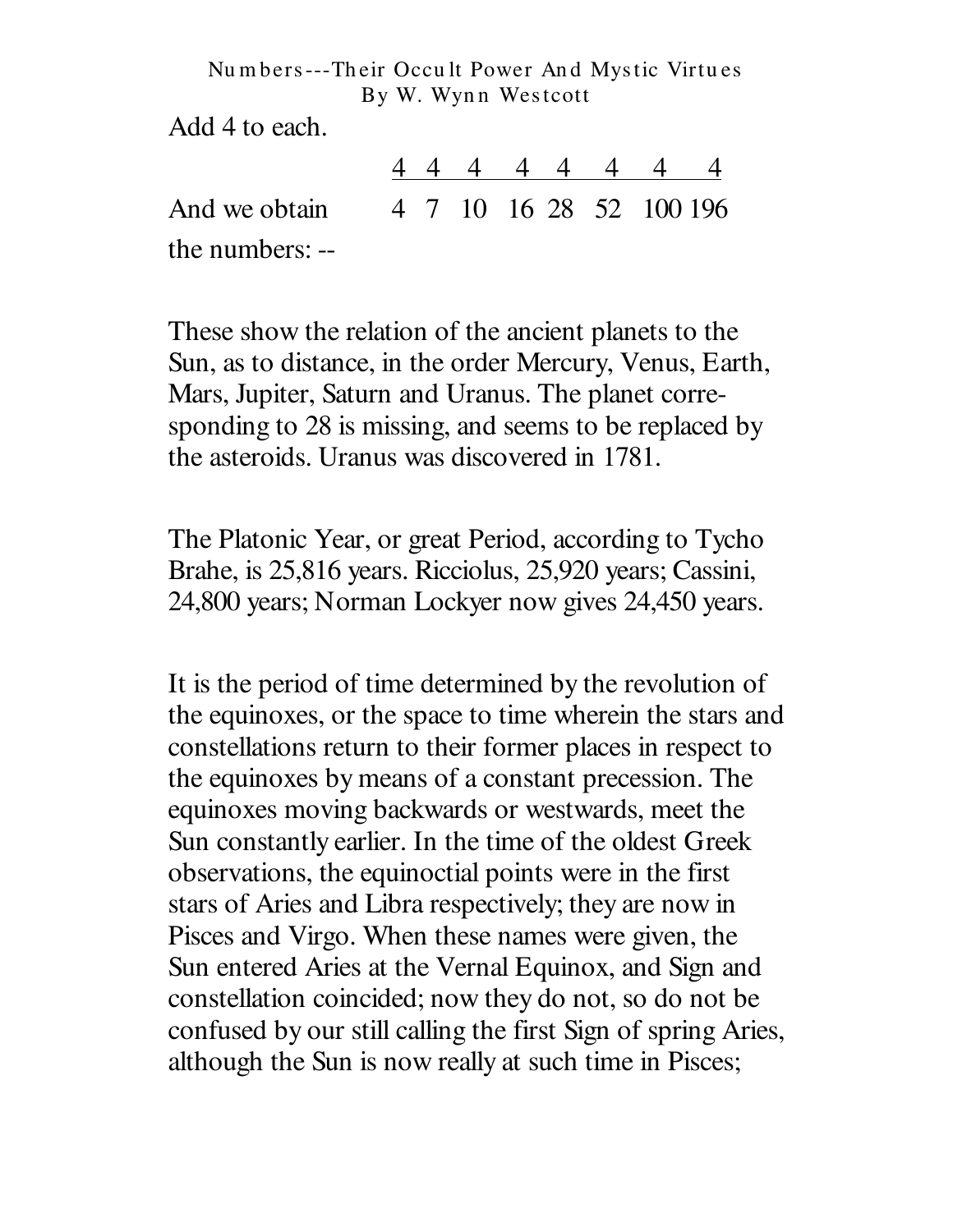Numbers---Their Occult Power And Mystic Virtues By W. Wynn Westcott every 2160 years, the Sign is changed. Precedent to Aries, the Sun at the Vernal Equinox.

125.

126.

**CHAPTER TWENTY** 

**THE APOCALYPTIC NUMBERS** 

1<sup>st</sup> Resurrection, Revelation xx. 5.  $2<sup>nd</sup>$  Death, xx. 14. 2 Witnesses, xi. 3.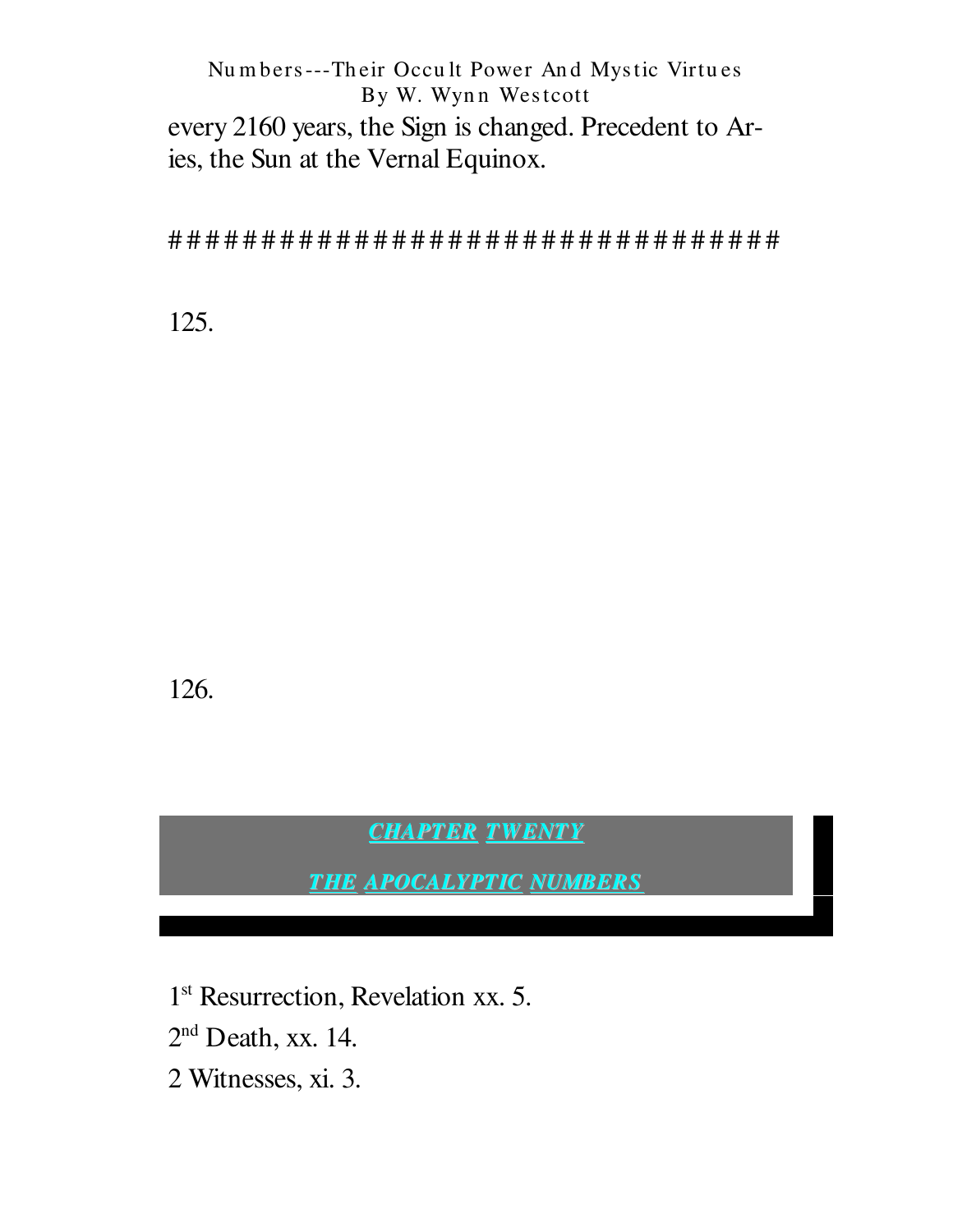2 Olive Trees and 2 Candlesticks (before throne of God of the Earth, xi. 4.

2-Horned Beast who spoke like a Dragon, xiii. ii; his number is 666.

3 Woes, ix. 12.

1/3 part of Vegetation killed, viii. 7—do. of Sea became Blood and do. of Fish died, viii. 8-do. of Waters became bitter, viii. 11-do. of Sun, Moon, Stars, viii. 12.

3 ½ days, Bodies lay unburied, xxi. 9.

4 quarters of the Earth, xx. 8.

4 Beasts, full of eyes and have 6 wings, iv. 6-9 ("Beasts" should be *living beings*. —W.).

4 Horses, White, Red, Pale, Black.

4 Horns of the Golden Altar before God, ix. 13.

4 Angels of the Euphrates, ix. 14.

4 Angels of the Winds of the 4 corners of the Earth, vii. I.

5 Months, the Locusts had power to hurt Men, ix. 5-10.

6 Wings of the Beasts (living beings), full of eyes, iv. 8.

7 Churches, *i.* 20.

7 Candlesticks, i. 20. Represent the 7 Churches.

7 Stars, i. 20; ii. 1. Represent 7 angels of the Churches.

7 Angels of the Churches, i. 20.

7 Lamps stand near the Throne, iv. 5.

7 Seals, v. 5, opened by the Lamb, produce 4 horses, etc.

7 Trumpets, viii. 2. Given to 7 Angels.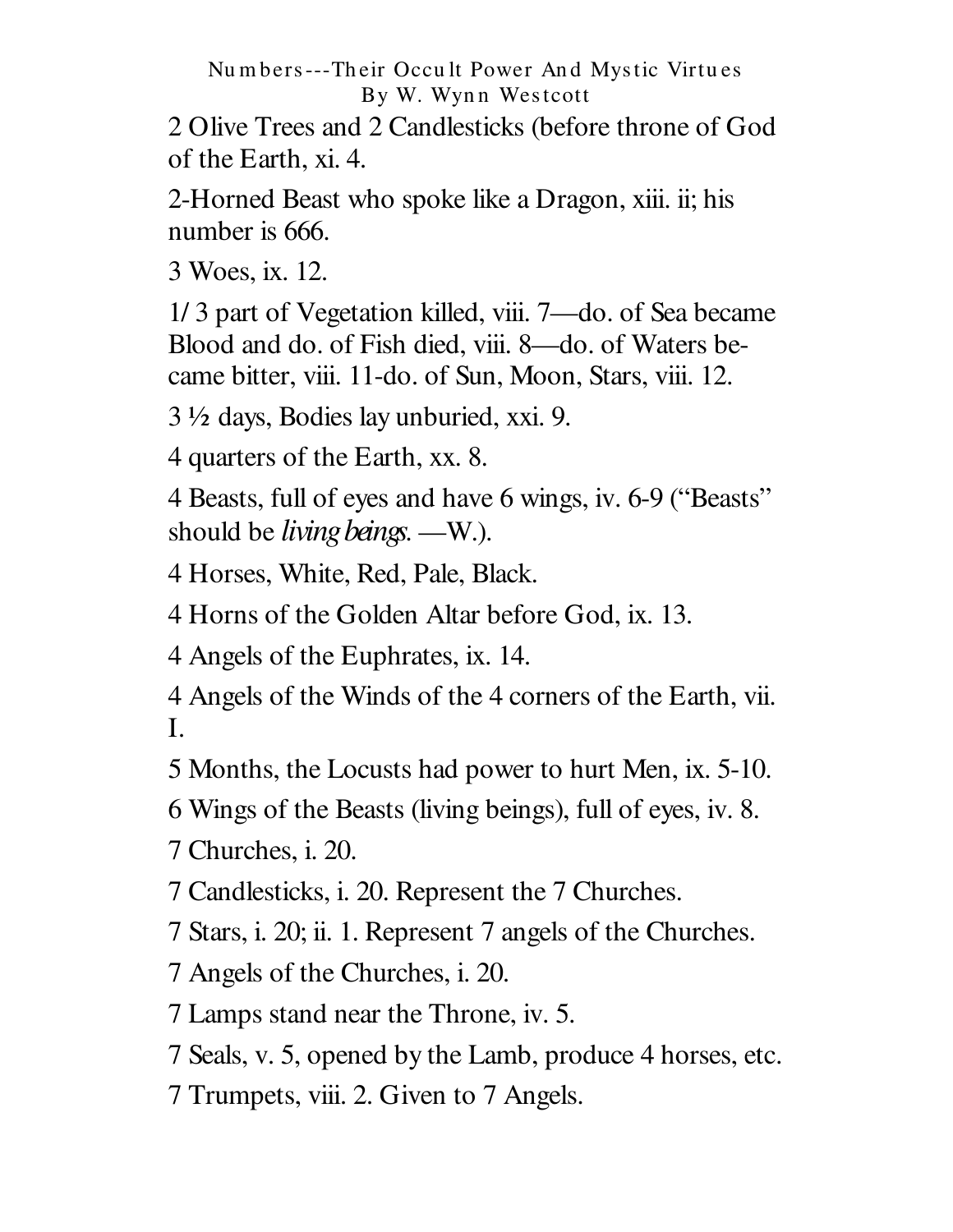Numbers---Their Occult Power And Mystic Virtues By W. Wynn Westcott 7 Thunders utter their voices, x. 3. 7 Plagues held by 7 Angels, xv. I. 7 Vials of Wrath, xv. 7. 7 Spirits of God, v. 6. 127.

7 Horned and 7 Eyed Lamb, v. 6; near the Throne are the 7 Spirits of God.

7 Headed and 10 horned Scarlet Beast, on which is a Woman, xvii. 3.

7 Headed and 10 Horned Dragon with 7 Crowns, xii. 3.

7 Headed and 10 Horned Beast rose out of Sea, xiii. I.

10 Crowns on Ten horns of beast which had 7 heads, xiii. I.

10 Horned Dragon with 7 heads, xii. 3.

10 Horned Beast with 7 heads rose out of sea, xiii. I.

10 Horned Scarlet Beast with 7 heads, on which was a woman, xvii. 3.

12 Tribes of Israel.

12 Apostles of the Lamb, xxi. 14.

12 Gates of New Jerusalem and 12 Angels guarding them  $(xxi. 12)$ .

12 Foundations of the Walls of the New Jerusalem.

12 Stars on the head of the Woman, xii. I.

24 Elders around the Throne, on 24 seats, iv. 4-10.